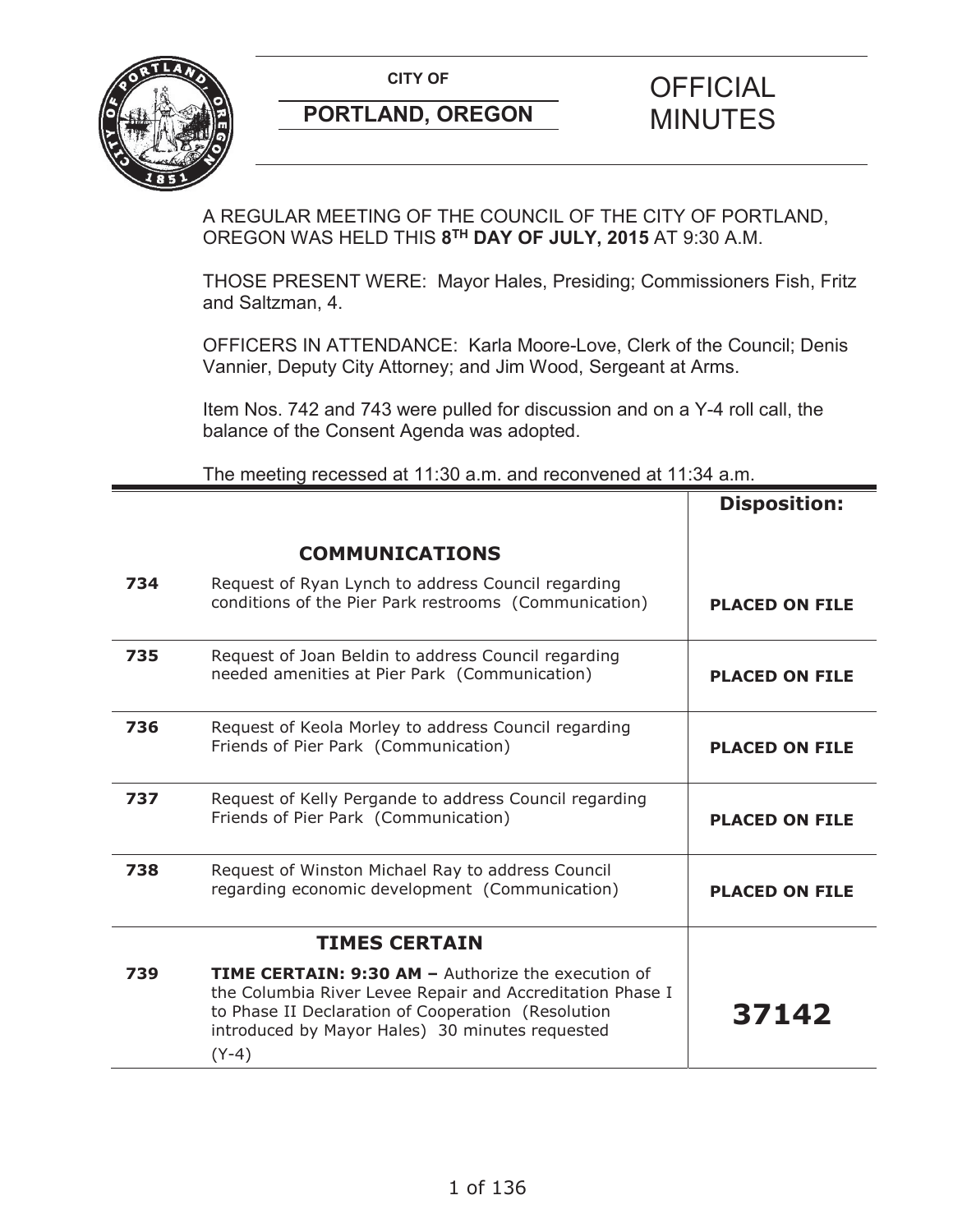| 740  | <b>TIME CERTAIN: 10:15 AM - Accept report on the work</b><br>of the Village Support Network and the Interfaith<br>Statement on Housing Justice (Report introduced by<br>Mayor Hales) 20 minutes requested<br>Motion to accept the report: Moved by Fish and<br>seconded by Fritz.<br>$(Y-4)$ | <b>ACCEPTED</b>                                                         |
|------|----------------------------------------------------------------------------------------------------------------------------------------------------------------------------------------------------------------------------------------------------------------------------------------------|-------------------------------------------------------------------------|
| 741  | TIME CERTAIN: 10:30 AM - Require activation of closed<br>captioning on televisions in public areas (Second reading<br>733 introduced by Commissioner Fritz; add Code Section<br>23.01.075)                                                                                                   | <b>REFERRED TO</b><br><b>COMMISSIONER OF</b><br><b>PUBLIC UTILITIES</b> |
|      | <b>CONSENT AGENDA - NO DISCUSSION</b><br><b>Mayor Charlie Hales</b>                                                                                                                                                                                                                          |                                                                         |
| 742  | Appoint members to the Socially Responsible Investments<br>Committee for terms to expire July 1, 2016 and July 1,<br>2017 (Report)<br>Motion to accept the report: Moved by Fish and<br>seconded by Fritz.<br>$(Y - 4)$                                                                      | <b>CONFIRMED</b>                                                        |
|      | <b>Bureau of Police</b>                                                                                                                                                                                                                                                                      |                                                                         |
| *743 | Apply for and accept a grant in the amount of \$221,588<br>from the Oregon Department of Transportation and<br>appropriate \$100,000 for reimbursement for the 2015-17<br>Work Zone Enforcement Program grant (Ordinance)<br>$(Y-4)$                                                         | 187249                                                                  |
|      | <b>Office of Equity and Human Rights</b>                                                                                                                                                                                                                                                     |                                                                         |
| 744  | Authorize exception to the City procurement process to pay<br>Resolutions Northwest for strategic planning services to the<br>Human Rights Commission on May 30, 2015 in the sum of<br>\$1,705 (Second Reading Agenda 718)<br>$(Y-4)$                                                        | 187246                                                                  |
|      | <b>Office of Management and Finance</b>                                                                                                                                                                                                                                                      |                                                                         |
| *745 | Pay claim of Spencer Shanks in the sum of \$178,882<br>involving Bureau of Development Services (Ordinance)<br>$(Y-4)$                                                                                                                                                                       | 187247                                                                  |
|      | <b>Commissioner Dan Saltzman</b><br><b>Position No. 3</b><br><b>Portland Fire &amp; Rescue</b>                                                                                                                                                                                               |                                                                         |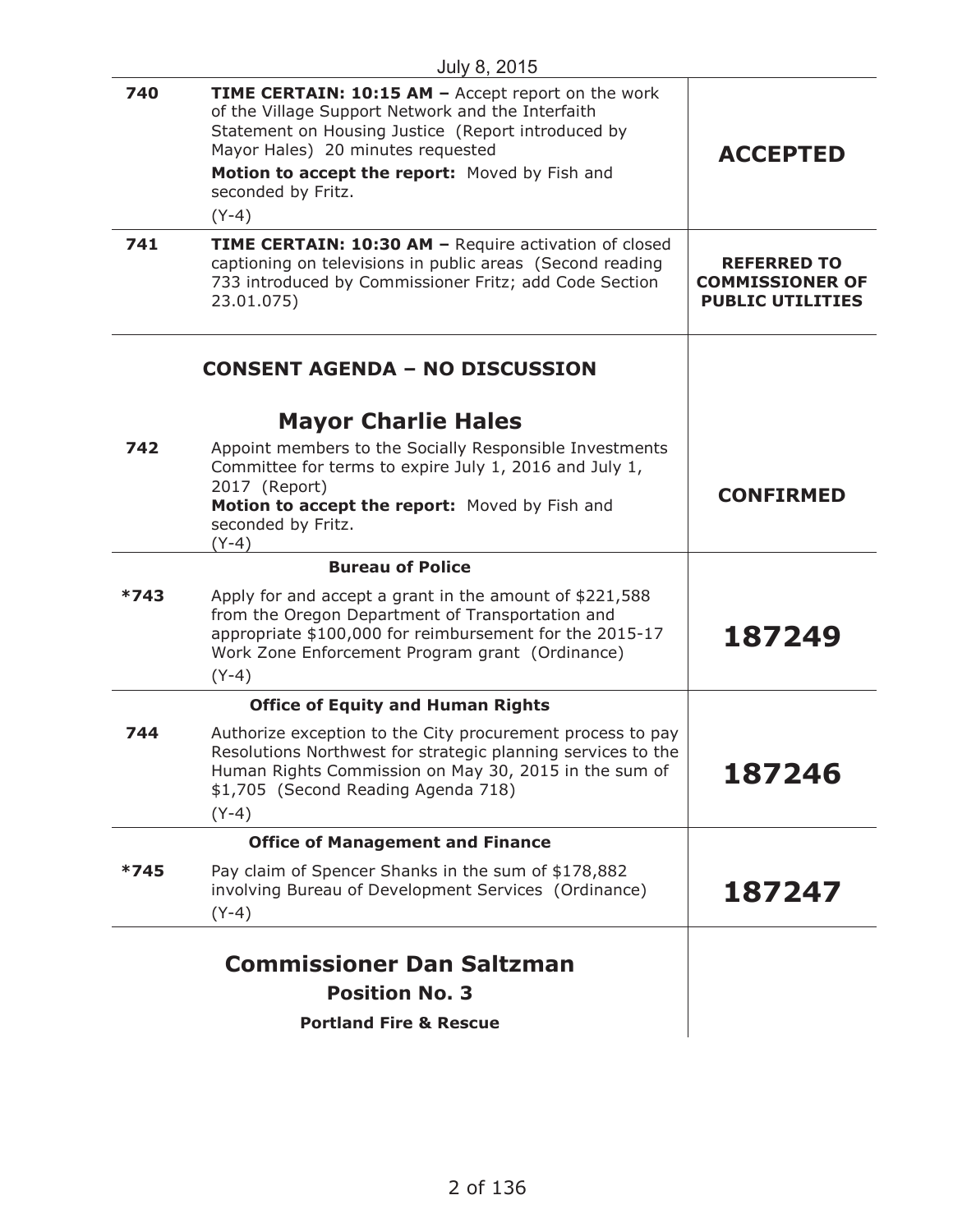|     | July 8, 2015                                                                                                                                                                                                                                                                                                                                                                                                                                                                                                        |                                                                                             |
|-----|---------------------------------------------------------------------------------------------------------------------------------------------------------------------------------------------------------------------------------------------------------------------------------------------------------------------------------------------------------------------------------------------------------------------------------------------------------------------------------------------------------------------|---------------------------------------------------------------------------------------------|
| 746 | Authorize Intergovernmental Agreement with Metropolitan<br>Service District for Portland Fire & Rescue emergency<br>response vehicles computerized mapping data not to<br>exceed \$10,000 per year (Ordinance; Contract No.<br>30004638)                                                                                                                                                                                                                                                                            | <b>PASSED TO</b><br><b>SECOND READING</b><br><b>JULY 15, 2015</b><br><b>AT 9:30 AM</b>      |
|     | <b>Commissioner Steve Novick</b>                                                                                                                                                                                                                                                                                                                                                                                                                                                                                    |                                                                                             |
|     | <b>Position No. 4</b>                                                                                                                                                                                                                                                                                                                                                                                                                                                                                               |                                                                                             |
|     | <b>Bureau of Transportation</b>                                                                                                                                                                                                                                                                                                                                                                                                                                                                                     |                                                                                             |
| 747 | Authorize a contract with the lowest responsible bidder for<br>the 20s Bikeway Project (Second Reading Agenda 720)<br>$(Y-4)$                                                                                                                                                                                                                                                                                                                                                                                       | 187248                                                                                      |
|     | <b>REGULAR AGENDA</b>                                                                                                                                                                                                                                                                                                                                                                                                                                                                                               |                                                                                             |
| 748 | Authorize the City Attorney's Office to take all necessary<br>legal steps, including initiation of legal proceedings to bring<br>a declaratory judgment action under ORS 28.020 and<br>33.710 and any other causes of action regarding the<br>impact of Charter changes, Fire & Police Disability &<br>Retirement Board Resolutions, state statutes, and other<br>law on Fire & Police Disability & Retirement benefits<br>(Previous Agenda 712, Resolution introduced by Mayor<br>Hales and Commissioner Saltzman) | <b>REFERRED TO</b><br><b>COMMISSIONER OF</b><br><b>FINANCE AND</b><br><b>ADMINISTRATION</b> |
|     | <b>Mayor Charlie Hales</b>                                                                                                                                                                                                                                                                                                                                                                                                                                                                                          |                                                                                             |
|     | <b>Office of Management and Finance</b>                                                                                                                                                                                                                                                                                                                                                                                                                                                                             |                                                                                             |
| 749 | Accept bid of 3 Kings Environmental, Inc. for the SW<br>Stephenson & SW Hamilton Drainage and Road Shoulder<br>Improvements for \$623,497 (Procurement Report - Bid<br>No. 00000009)<br>Motion to accept the report: Moved by Fish and<br>seconded by Fritz.                                                                                                                                                                                                                                                        | <b>ACCEPTED</b><br><b>PREPARE</b><br><b>CONTRACT</b>                                        |
|     | $(Y-4)$                                                                                                                                                                                                                                                                                                                                                                                                                                                                                                             |                                                                                             |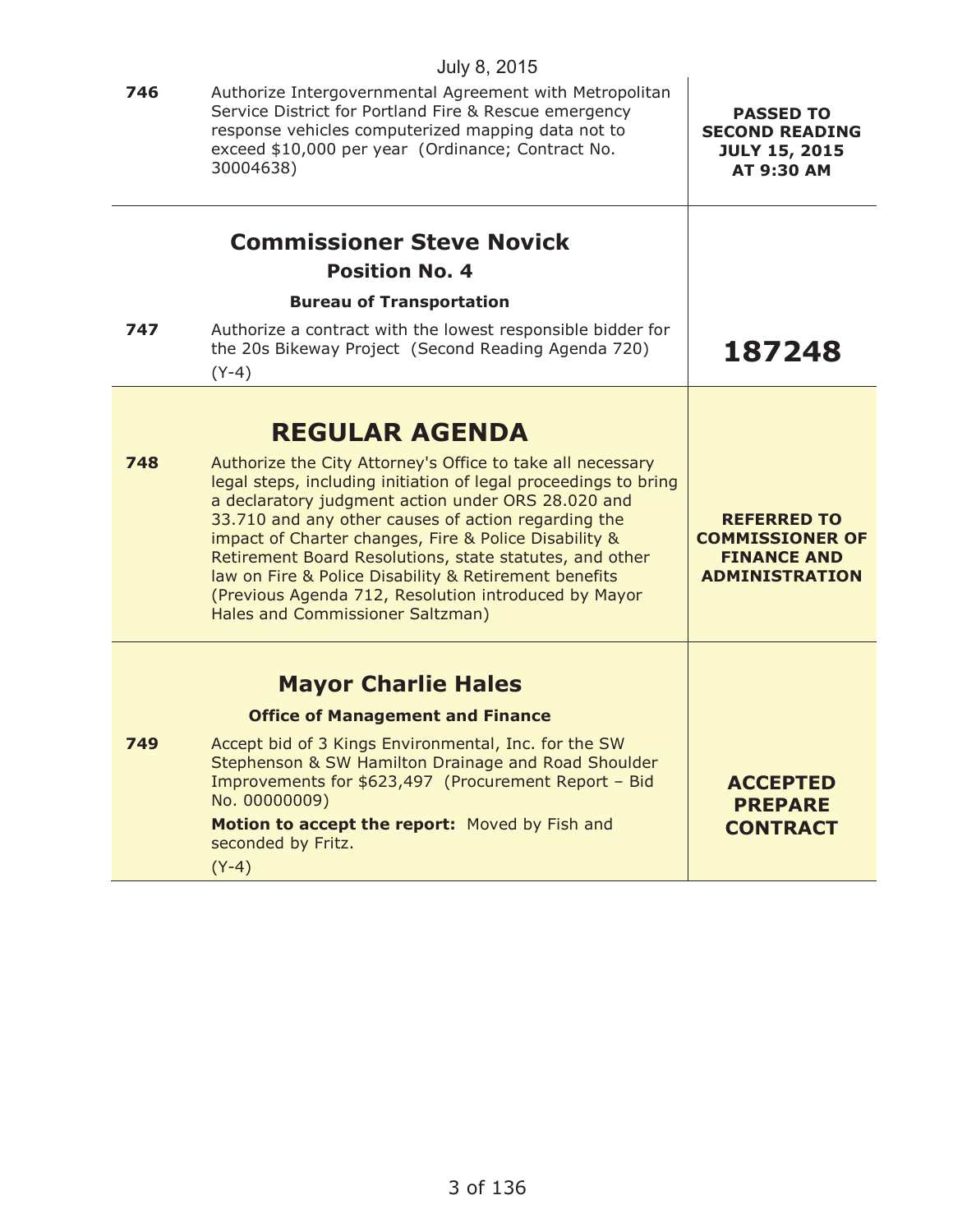|        | July 8, 2015                                                                                                                                                                                                                                                                                                                                                                                                                                                                                                                                                                                                                  |                            |
|--------|-------------------------------------------------------------------------------------------------------------------------------------------------------------------------------------------------------------------------------------------------------------------------------------------------------------------------------------------------------------------------------------------------------------------------------------------------------------------------------------------------------------------------------------------------------------------------------------------------------------------------------|----------------------------|
| 750    | Adopt the Disposition of City Real Property policy<br>(Previous Agenda 725) 15 minutes requested<br>Motion to amend Exhibit A. III C (1) notification<br>period from 45 to 60 days: Moved by Fritz and<br>seconded by Fish. (Y-4)<br>Motion to accept the 7-7-15 amendment package<br>prepared by Office of Management and Finance:<br>Moved by Saltzman and seconded by Fish. (Y-4)<br>Motion to amend Exhibit A. III C (3)(b) signage<br>requirements to add "The sign shall be in languages<br>common to the area as advised by the Office of<br>Neighborhood Involvement.": Moved by Fritz and<br>seconded by Fish. (Y-4) | 37143<br><b>AS AMENDED</b> |
|        | $(Y-4)$                                                                                                                                                                                                                                                                                                                                                                                                                                                                                                                                                                                                                       |                            |
| $*751$ | Authorize sewer revenue bonds to refund outstanding<br>sewer revenue bonds (Previous Agenda 726)<br>$(Y-4)$                                                                                                                                                                                                                                                                                                                                                                                                                                                                                                                   | 187250                     |
|        |                                                                                                                                                                                                                                                                                                                                                                                                                                                                                                                                                                                                                               |                            |

At 12:40 p.m., Council recessed.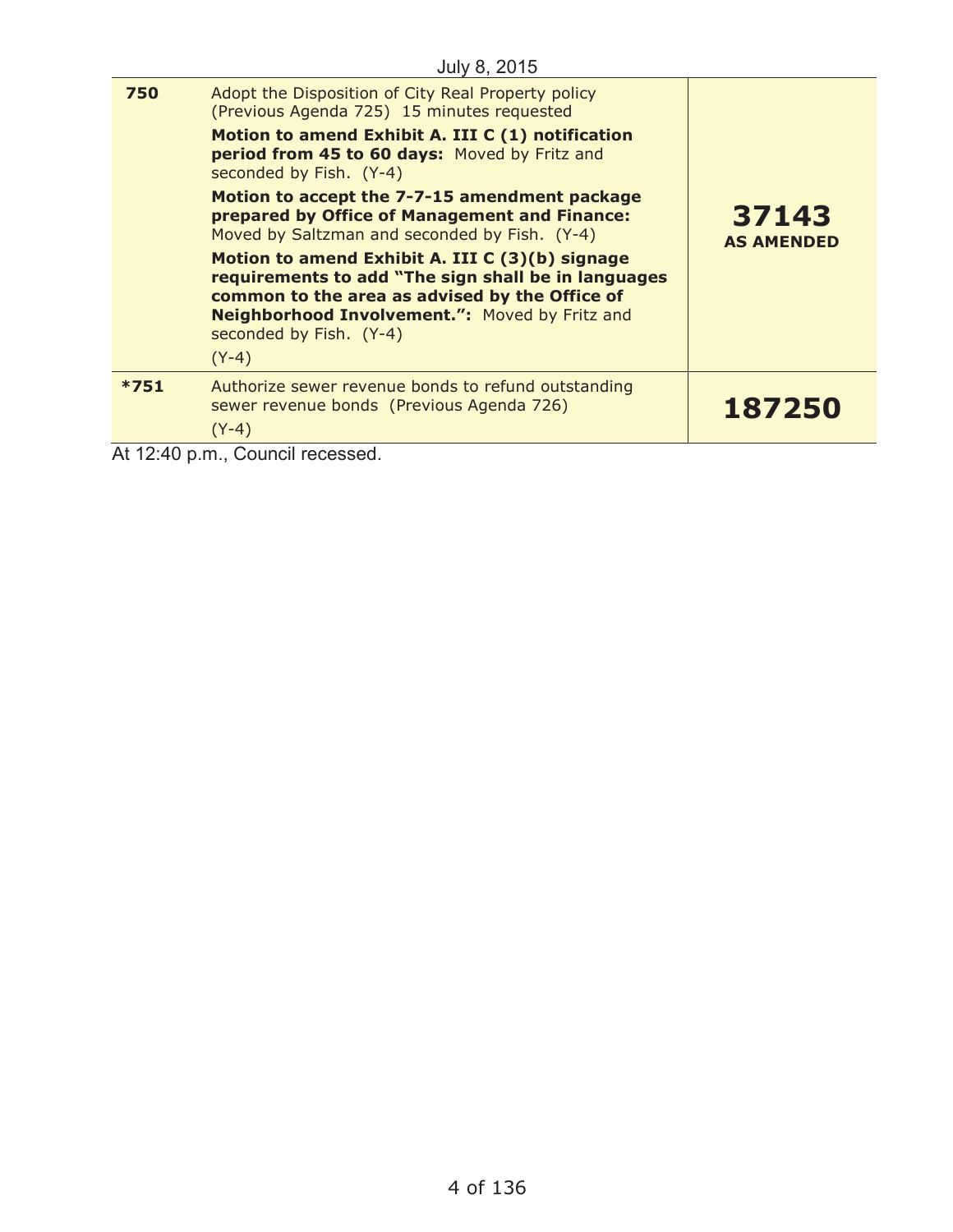A RECESSED MEETING OF THE COUNCIL OF THE CITY OF PORTLAND, OREGON WAS HELD THIS **8TH DAY OF JUNE, 2015** AT 2:00 P.M.

THOSE PRESENT WERE: Mayor Hales, Presiding; Commissioners Fish, Fritz and Saltzman, 4. Commissioner Fritz left at 5:12 p.m.

OFFICERS IN ATTENDANCE: Karla Moore-Love, Clerk of the Council; Ben Walters, Chief Deputy City Attorney; Kathryn Beaumont, Chief Deputy City Attorney at 2:45 p.m.; and John Paolazzi, Sergeant at Arms.

The meeting recessed at 3:10 p.m. and reconvened at 3:20 p.m.

| 752 | <b>TIME CERTAIN: 2:00 PM - Adopt the Citywide Racial</b><br>Equity Goals and Strategies as presented by the Office of<br>Equity and Human Rights to guide City policies, plans and<br>procedures (Resolution introduced by Mayor Hales) 1<br>hour requested<br><b>Motion to amend to add Portland Policy Document</b><br>statement to Resolution: Moved by Fritz and seconded<br>by Hales. $(Y-4)$<br>$(Y-4)$ | <b>Disposition:</b><br>37144<br><b>AS AMENDED</b>                                                            |
|-----|---------------------------------------------------------------------------------------------------------------------------------------------------------------------------------------------------------------------------------------------------------------------------------------------------------------------------------------------------------------------------------------------------------------|--------------------------------------------------------------------------------------------------------------|
| 753 | <b>TIME CERTAIN: 3:00 PM - Adopt the Southeast</b><br>Quadrant Plan as direction for updating the Central City<br>Plan (Resolution introduced by Mayor Hales) 2 hours<br>requested<br><b>Motion to accept Bureau of Planning &amp; Sustainability</b><br>amendments 1, 2, 3 & 5-9: Moved by Fish and<br>seconded by Fritz. (Y-4)                                                                              | <b>CONTINUED TO</b><br><b>JULY 29, 2015</b><br><b>AT 2:00 PM</b><br><b>TIME CERTAIN</b><br><b>AS AMENDED</b> |

At 5:46 p.m., Council recessed.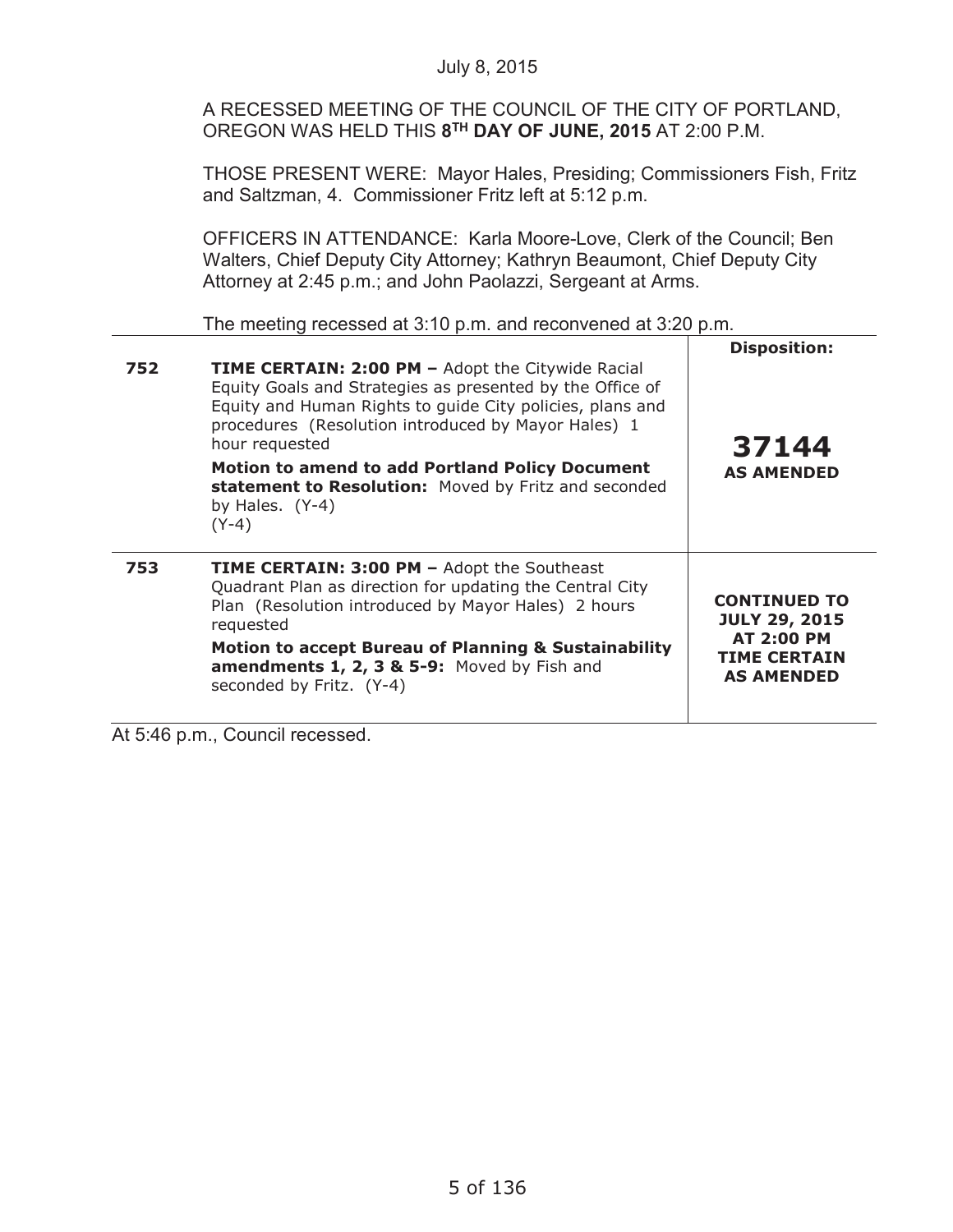A RECESSED MEETING OF THE COUNCIL OF THE CITY OF PORTLAND, OREGON WAS HELD THIS **9TH DAY OF JUNE, 2015** AT 2:00 P.M.

THOSE PRESENT WERE: Mayor Hales, Presiding; Commissioners Fish, Fritz and Saltzman, 4. Commissioner Fish left at 5:12 p.m.

OFFICERS IN ATTENDANCE: Karla Moore-Love, Clerk of the Council; Ben Walters, Chief Deputy City Attorney; and Mike Cohen, Sergeant at Arms.

The meeting recessed at 4:05 p.m. and reconvened at 4:16 p.m.

|     |                                                                                                                                                                                                                                                                                                     | <b>Disposition:</b>                                              |
|-----|-----------------------------------------------------------------------------------------------------------------------------------------------------------------------------------------------------------------------------------------------------------------------------------------------------|------------------------------------------------------------------|
| 754 | TIME CERTAIN: 2:00 PM - Update the Floor Area Ratio<br>bonus and transfer provisions of the Portland Zoning Code<br>for the Central City to prioritize affordable housing<br>development and other targeted public benefits<br>(Resolution introduced by Commissioner Saltzman) 1 hour<br>requested | 37145                                                            |
|     | Motion to amend implementation date to July 1,<br>2016: Moved by Saltzman and seconded by Fish. (Y-4)                                                                                                                                                                                               | <b>AS AMENDED</b>                                                |
|     | Motion to accept package A amendments 1-5: Moved<br>by Fish and seconded by Fritz. (Y-4)                                                                                                                                                                                                            |                                                                  |
|     | $(Y-4)$                                                                                                                                                                                                                                                                                             |                                                                  |
| 755 | <b>TIME CERTAIN: 3:00 PM - Revise Noise Regulations for</b><br>pile driving (Ordinance introduced by Mayor Hales; amend<br>Code Title 18) 2 hours requested                                                                                                                                         | <b>CONTINUED TO</b><br><b>JULY 29, 2015</b><br><b>AT 9:30 AM</b> |
|     | <b>EXECUTIVE ORDER</b>                                                                                                                                                                                                                                                                              |                                                                  |
| 756 | Assign Commissioner Saltzman commissioner in charge of<br>the Bureau of Development Services and Commissioner<br>Fritz commissioner in charge of Office of Neighborhood<br>Involvement effective July 15, 2015 (Ordinance; Executive<br>Order)                                                      | 187245                                                           |

At 5:27 p.m., Council adjourned.

# **MARY HULL CABALLERO**

Auditor of the City of Portland

By Karla Moore-Love Clerk of the Council

For a discussion of agenda items, please consult the following Closed Caption File.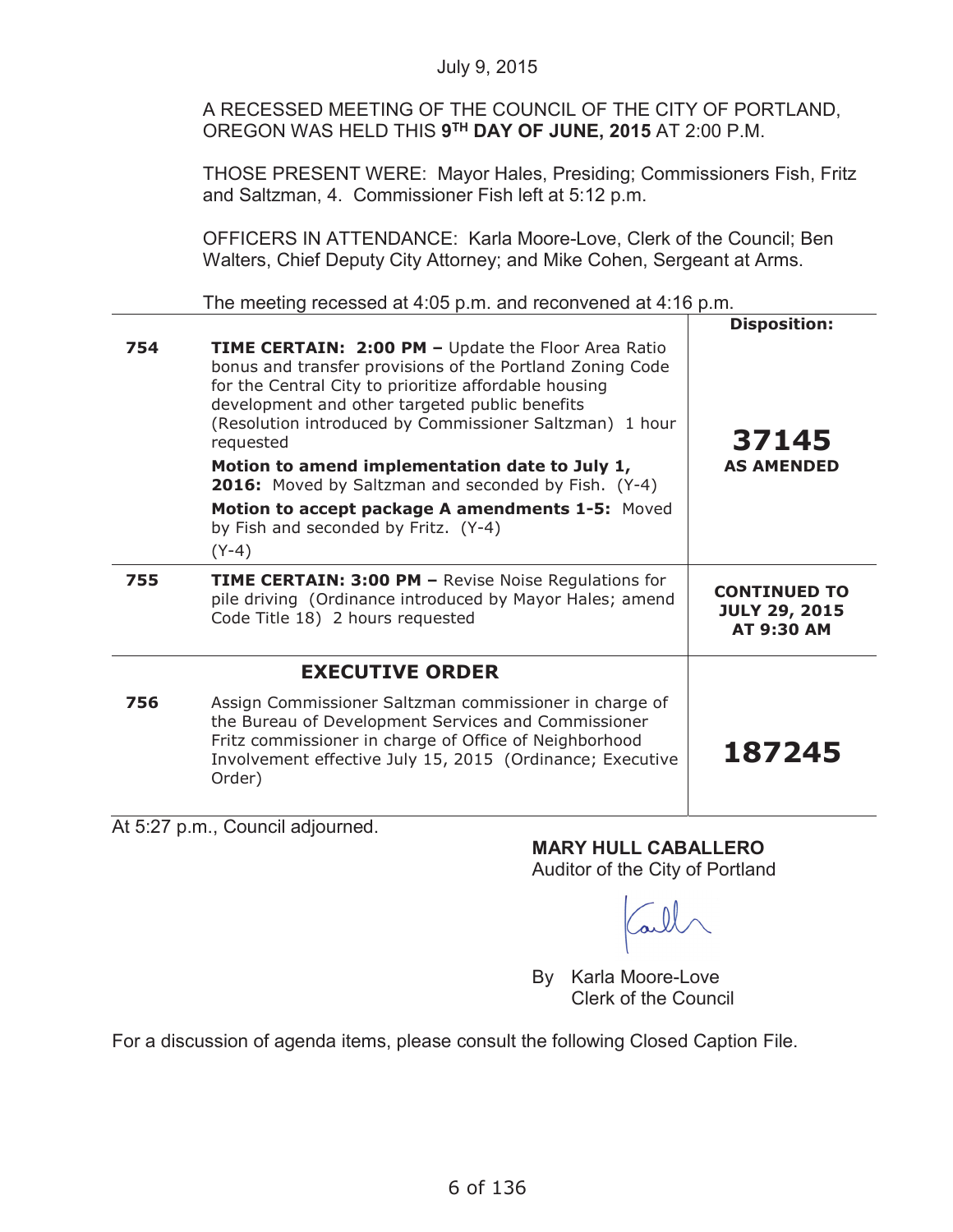# July 8, 2015 **Closed Caption File of Portland City Council Meeting**

This file was produced through the closed captioning process for the televised City Council broadcast and should not be considered a verbatim transcript. Key: **\*\*\*\*\*** means unidentified speaker.

# **JULY 8, 2015 9:30 AM**

**Hales:** Welcome to the July 8th meeting of the Portland City Council. Would you please call the roll?

**Saltzman:** Here. **Fritz:** Here. **Fish:** Here. **Hales:** Here.

**Hales:** Good morning. We have some communications items up front in which we allow citizens to come in and talk about any subject they see fit to talk about, and we'll do that first, and then we have the regular Council calendar after that -- some time certain items first of all. Council meetings are open to the public and we welcome your participation. If you want to speak on an item that's on our agenda today, just let our Council Clerk know and she'll get you on a list. We typically allow people three minutes to testify. It doesn't look like we have a huge number of people here to testify this morning, so that should be easy to do. We ask that we observe basic decorum here, and that is if you agree with your fellow citizen and want to indicate that, you can give them a thumbs-up or wave your hand, and if you want to indicate disapproval, do so or with a polite hand gesture. We ask that you not make vocal demonstrations in favor or against our fellow citizens' points of view in this room so that all are heard. With that, we want to welcome you all and take up first communication item 734.

# **Item 734.**

**Hales:** And I know there are several of you signed up on the same subject. If you want to come up together, you can read the next three as well and bring up another chair. **\*\*\*\*\*:** [inaudible]

**Hales:** That's fine, that's fine. Come on up, please.

**Item 735.**

**Item 736.**

# **Item 737.**

**Hales:** Welcome, and we do have your written material as well. Whoever would like to go first.

**Joan Beldin:** My name is Joanie Beldin, and I live three houses away from Pier Park. Living next door to an 80-acre park filled with large trees was the deal-breaker for my moving into that home. I don't know how many of you have actually come to Pier Park, but for those of you who haven't, I'd like to give you a brief introduction. And you do have some photos in your packet there.

For me, it's a park of tree-lined walkways and trails -- because I'm a walker, that's why I love the park. However, it's much more than that. It's also a park widely used by many -- by those who love to play baseball and soccer, bike riders, runners, dog walkers, teens shooting baskets, parents and children at the playground. It's a place to cool off in the pool on hot summer days, a place to enjoy a family picnic, and a place that provides world-class disc golfing. It also has a skateboard park and a tennis court with a cracked court, so it's not really useable right now. That's what Pier Park has to offer.

Unfortunately, to its users, Pier Park is also famous for what it doesn't have, which is a lack of basic adequate amenities. Our restroom and drinking fountains are substandard at best, and we'll be having some pictures to demonstrate that. There's not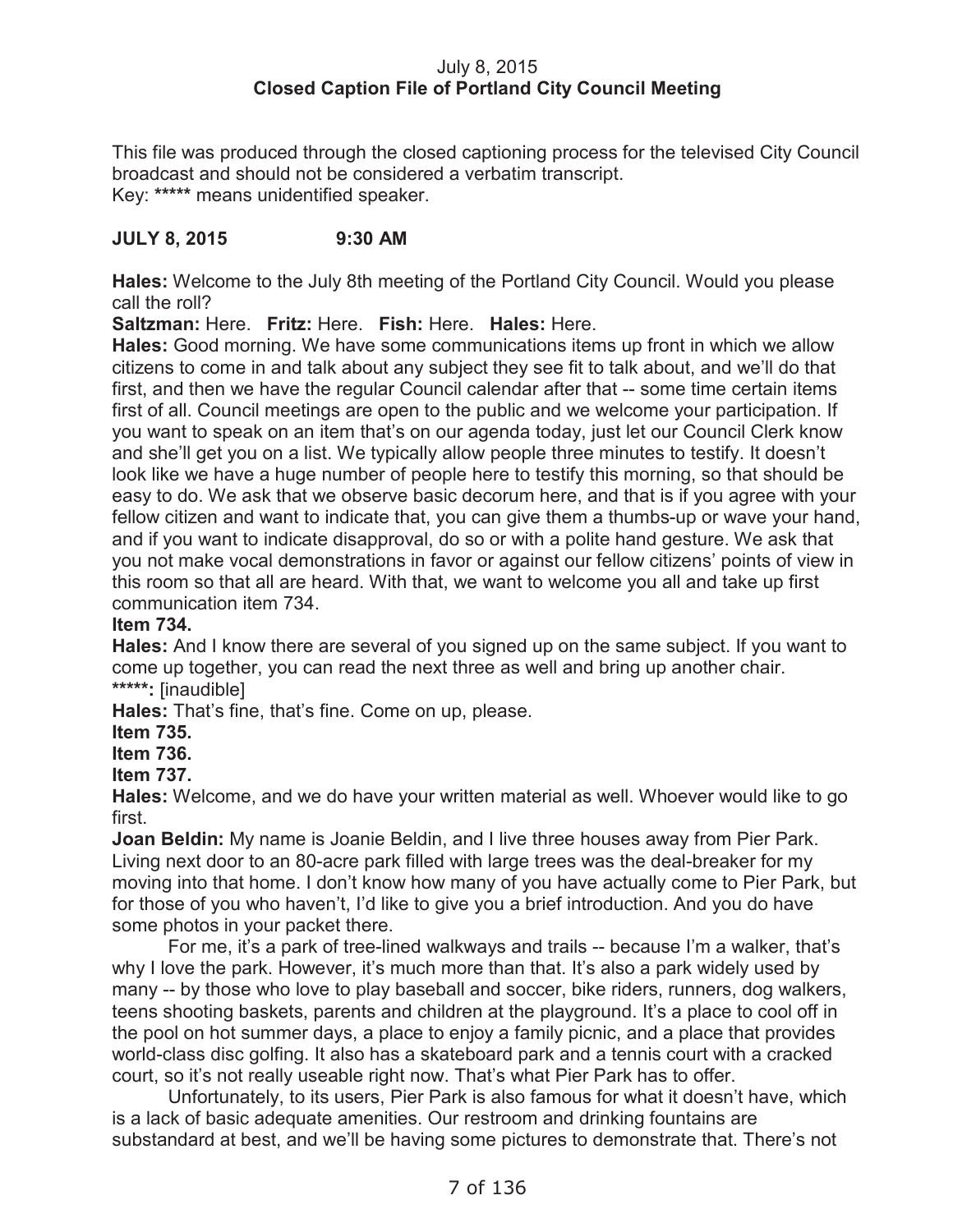one park bench for general users, not even one at the playground. I have an 85-year-old mother-in-law who loves to take walks and she would love to take a walk in Pier Park, but she doesn't, she goes to other parks that have benches that she can stop and rest on. All other park I've been to have plenty of benches.

A year and a half ago, Portland Parks built a new ADA-accessible trail connecting Pier Park to Chimney Park as part of the 40-mile intertwine trail. My question is what good is an ADA trail without an ADA-accessible bathroom, an ADA-accessible drinking fountain, or ADA parking? Pier Park doesn't have any of those.

Portland prides itself in its parks and there's a lot to be proud of in Pier Park, but there's a lot to be actually embarrassed by and ashamed of. For those of us who love and use Pier Park, we feel like we're forgotten. I'm here today to help you take notice of Pier Park and ask that we not be forgotten. I'm asking that funding be provided to help us upgrade our restroom and drinking fountains, to provide benches, and to help it to be truly a friendly park for ADA users, the disabled, and the elderly. We would love to invite you to come to Pier Park and we'll give you a tour. Thank you.

**Hales:** Thank you, thanks very much. Good morning, who's next?

**Keola Morley:** Good morning, my name is Keola Morley. I have been a member on the board of Friends of Pier Park for nearly a decade now. I have seen many positive changes in Pier Park, thanks to the commitment of my fellow Friends of Pier Park members. I want to thank you folks.

One issue unfortunately has not changed, and this is the need for working water fountains as well as working and clean bathrooms. I have two kids -- my oldest is 16, my youngest is 12. And they have -- as the whole family has -- grown up in Pier Park. And it's always been an issue, even when they were younger, to bring friends -- especially when the kids were younger -- for potty training, you have your moms group, you want to bring your friends to come to this beautiful park you live by, but it was always a decision that I hesitated on because I knew that the bathrooms either would be open but not working, or they wouldn't be open at all. And I never knew. And so it made it really hard for me for invite other people to enjoy the park because there were no restrooms for our kids during this time when it's pretty important. And even today -- you know, 13 years later -- this issue is still present at Pier Park.

I still go to the playground just to talk to the parents, and I still hear this as being a concern. They want to have the community, their families come, but the bathroom is just - you know, it's Russian roulette, you never know. Some of the time, they just end up at Columbia Park because of that. The water fountains -- the same issues as the pictures have been presented. Those are the same bathrooms that were there when I moved in to St. Johns 18 years ago. They are pretty much the same water fountains, as well. They have been deteriorating in front of my eyes ever since I've been there -- more frequently with my kids -- and the water fountains do not work. There's one water fountain that works near the maintenance shed, but that's clogged most of the time. And so when we're playing around, that's the only water faucet we have to go to, and it's not working. And it makes it really hard for younger parents. They can't walk that far just to get water because there's no facilities next to the playground. Our water fountain there has been broken for about 10 years as well. It's just rusted and not working.

St. Johns is a rapidly-growing community. We are just expanding and it's great to see. But now more than ever, Pier Park really needs a clean working bathroom, water fountains -- just your basics for such a beautiful park that many of us have come to treasure. Thank you.

**Hales:** Thank you very much. Good morning.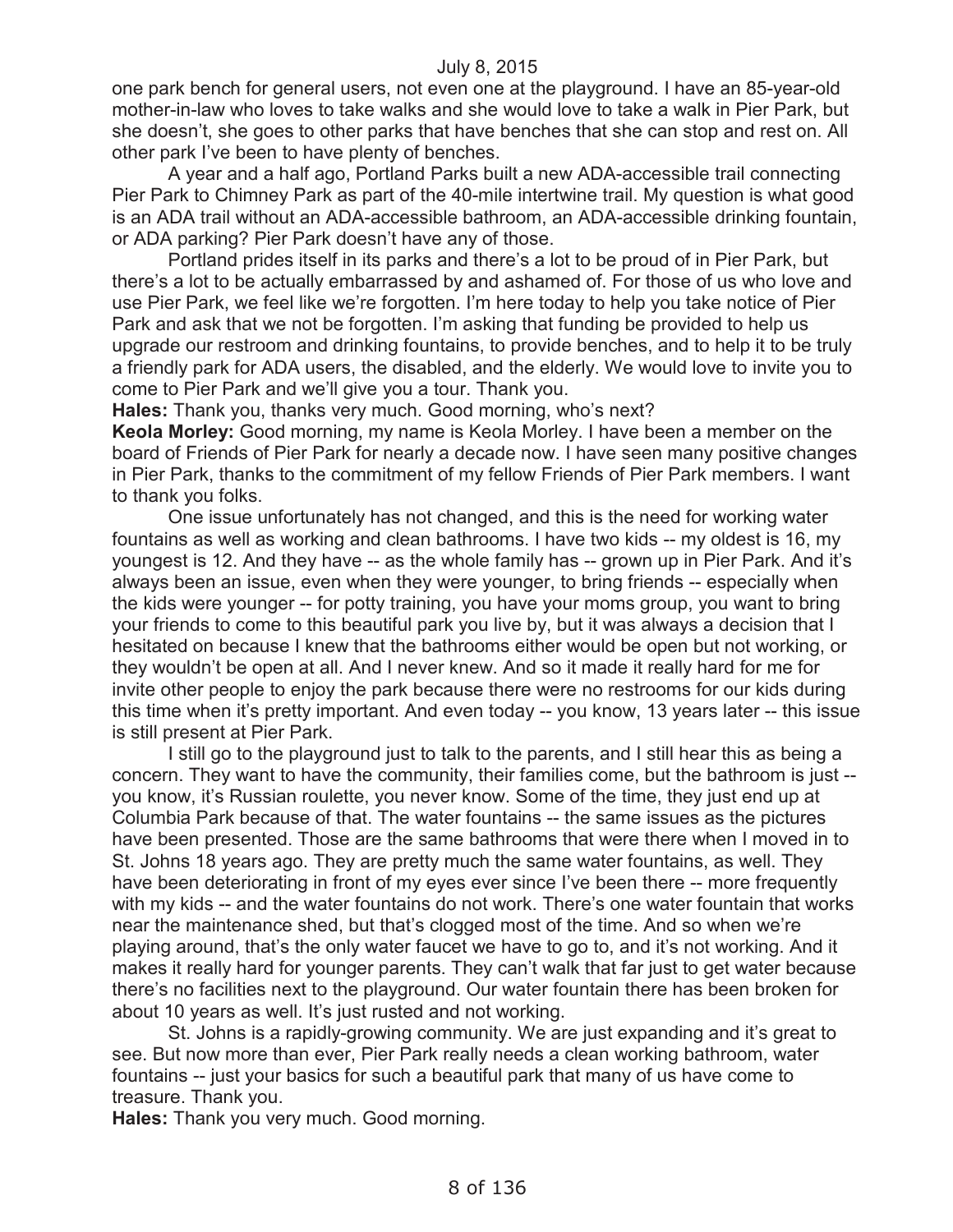**Kelly Pergande:** Hi, good morning. My name is Kelly Pergande and I live a couple blocks away from Pier Park. Joanie and Keola basically said what I'm also wanting to reiterate. I've been a member of Friends of Pier Park since about 2002, and currently I'm serving as vice-chair. Without saying the same thing that they did, I just want to reiterate that it would -- you can tell we need bathrooms and drinking fountains and we presented you with the pictures showing you the conditions of those areas.

At Friends of Pier Park, we have coordinated many volunteer efforts of cleaning up the park, removing invasive ivy, cleaning graffiti. We care about our park, we're a community that cares about the park. We're willing to do our part in keeping it safe and clean and making sure it's welcoming for all, but we're asking the City to help with some basic facilities to accommodate all people that visit the park.

I'm going skip through a lot that I wrote here since it's already been said, but basically saying that there's major development happening in North Portland, and there's going to be increased housing and retail, which means more density and changes coming to North Portland. I feel like it's time now -- it's time to repair Pier Park to prepare for that future. We need safe, clean rest rooms, ADA accessibility, but we also need more than one drinking fountain in good condition. It makes sense to install these reasonable accommodations and Pier Park should not be the forgotten park. Thank you for listening. **Hales:** Thank you. Good morning, just push the button on the base of that microphone there.

**Ryan Lynch:** Good morning. Thank you guys for your time, I appreciate it. My name is Ryan Lynch, I'm the chairperson of Friends of Pier Park. I've handed you guys a packet, and it's got some photographs of the Pier restrooms. It's also got photographs of the restrooms at Mt. Tabor Park, Gabriel Park, and Laurelhurst Park. You can see the difference in facilities. Those three parks have beautiful bathrooms and hand dryers and adequate toilet paper -- all the things we don't have, including lights. We don't have lights, either. So, I want you to take a look at this and just note that our bathrooms are covered in rust. They don't go all the way to the ground. We don't have lights, we don't have a locking door for the stall. Our bathrooms are locked during the wintertime, which I don't believe they mentioned. So actually in the wintertime, there's a sign on the bathrooms that says, "there's a port-a-potty about a thousand yards away" and we have to use a Honey Bucket.

One of the other issues with the bathroom is during the fall months of the year, as you know, the air in Portland gets quite moist. Since our restrooms don't touch the ground and there's an opening at the top, the toilet paper gets really wet. So, if you're trying to go to the restroom when it's 35 degrees outside, you are sitting on a cold toilet and trying to use wet toilet paper. So, it's pretty awful.

I want to talk to you a little bit about the amount of people that use Pier Park. To my estimation, that park gets far more use than the other three parks that I'm talking about - and I'm using those parks as comparable because they're large in size and they get a lot of activity. We expect a minimum of 700 people to use the disc golf course every weekend. If you think about people using it from 8:00 a.m. to 6:00 p.m. -- and of course, it goes a longer span than that, but I'm trying to be conservative here. That doesn't include the skate park, the three baseball fields, the two soccer fields, the tennis court, dog walkers, and the other amenities we have out there -- the playground and everything. We have probably at least a thousand people every weekend during the summer using this park without a bathroom, which is just crazy. I mean, there's no way those other parks are seeing that volume of people, and they have these great bathrooms. And I'm not asking for great bathrooms. We're not asking for the best. We just want some sort of amenities that are useful for us.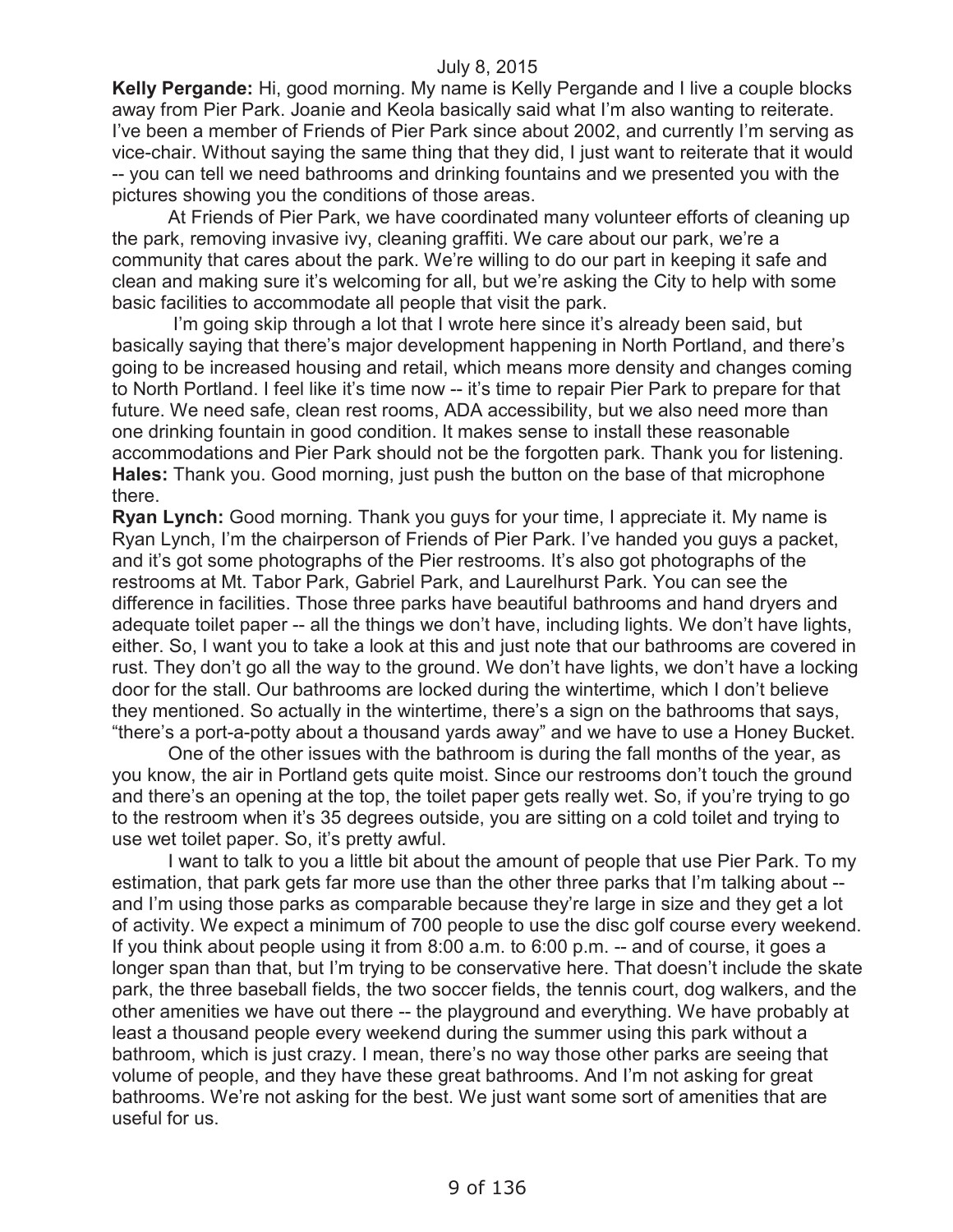I wanted to talk a little bit about something besides the bathrooms. I've been working with Friends of Pier Park for three or four years, and I've really been asking for four main things at the park, and that is benches throughout the park, garbage cans on the disc golf course -- there are three -- two garbage cans on the entire course, so the park gets littered. And so my friends and I walk around the park and we pick up trash. I've asked to move some of the tee signs, they are a hazardous for safety because they are really close to the tee pads. I've asked to move the baskets periodically throughout the year so we don't erode the course. We have done tree protection that Friends of Pier Park raised the money for, we've built pathways that we've raised the money for, and we do trash pickup and all that stuff. And we the community is the one doing all that work.

The four things I've asked for in the past three to four years I've been told "no" on every single one every single time. We're not asking for the best of everything. We just want to feel like we matter. Right now, I feel like we are working for Parks, and Parks is not working for us. And it should be the other way around. So thank you for your time. I hope you consider our park and just give us a little bit of funding so that we can feel like we're just as good as the rest of Portland. Thank you.

**Hales:** I want to thank you for a great presentation. I'll give Commissioner Fritz a chance to respond because with her leadership and your support, we all as citizens passed a bond measure recently to fund improvements in a number of our parks, including Pier Park. It may not be sufficient to the whole lost, but want to give her a chance to respond because you've done a great job of bringing these issues forward in a way that gets our attention. So, thank you.

**Fritz:** First of all, thank you to you four and to the supports in the community for your partnership in the stewardship at Pier Park. We have over 100 Friends groups in Portland Parks and Recreation. It's not so much that Parks works for -- we do work for the citizens, we also work with the citizens, and it's definitely a partnership that neither side can manage without the other. That's how we've managed to scrape together keeping our parks in relatively decent shape over the course of the recession is with the help of great volunteers like you, so thank you so much for that. And thank you for highlighting that we have a lot of problems in Portland's parks. We have a lot of deficiencies. I imagine there's a number of folks watching at home who would love to have a defunct bathroom, who would love to have any kind of water fountain, because in some places we have nothing.

So the bond measure that the Mayor referred to is \$68 million. The capital improvement wish list is over \$360 million. So we have \$300 million worth of stuff that we know needs to be done -- the Pier Park restrooms are definitely on the list -- from memory it's about number 2400 or something like that -- and it did get an additional ranking. We've reorganized how we do the ranking of the capital improvement list to give extra points for equity and for folks in underserved neighborhoods, so it did get a boost for that, but it's still low to mid of the multiple projects that we have to do.

I wish I could say, yes, we can find the money and get it done. There are folks all over Portland who are in the same situation, and so I really appreciate that you're bringing this to everybody's attention, because we're not done with the passage of that bond measure. It's a bond measure for fixing things rather than for shiny new things. We also need about \$500 million worth of shiny new things for places that don't have park at all.

So, here's the process. We currently have allocated the things we've promised in the bond measure, and it came up to about \$48 million of the \$68 point. We're in the process of getting those things going, and you're correct, there's nothing for Pier in that particular set of projects. Next summer or next fall, we'll start a community process to look at the remaining \$300 million worth of stuff, which projects are going to get the remaining \$20 million. Certainly, we'll encourage to you participate in that. Before then, community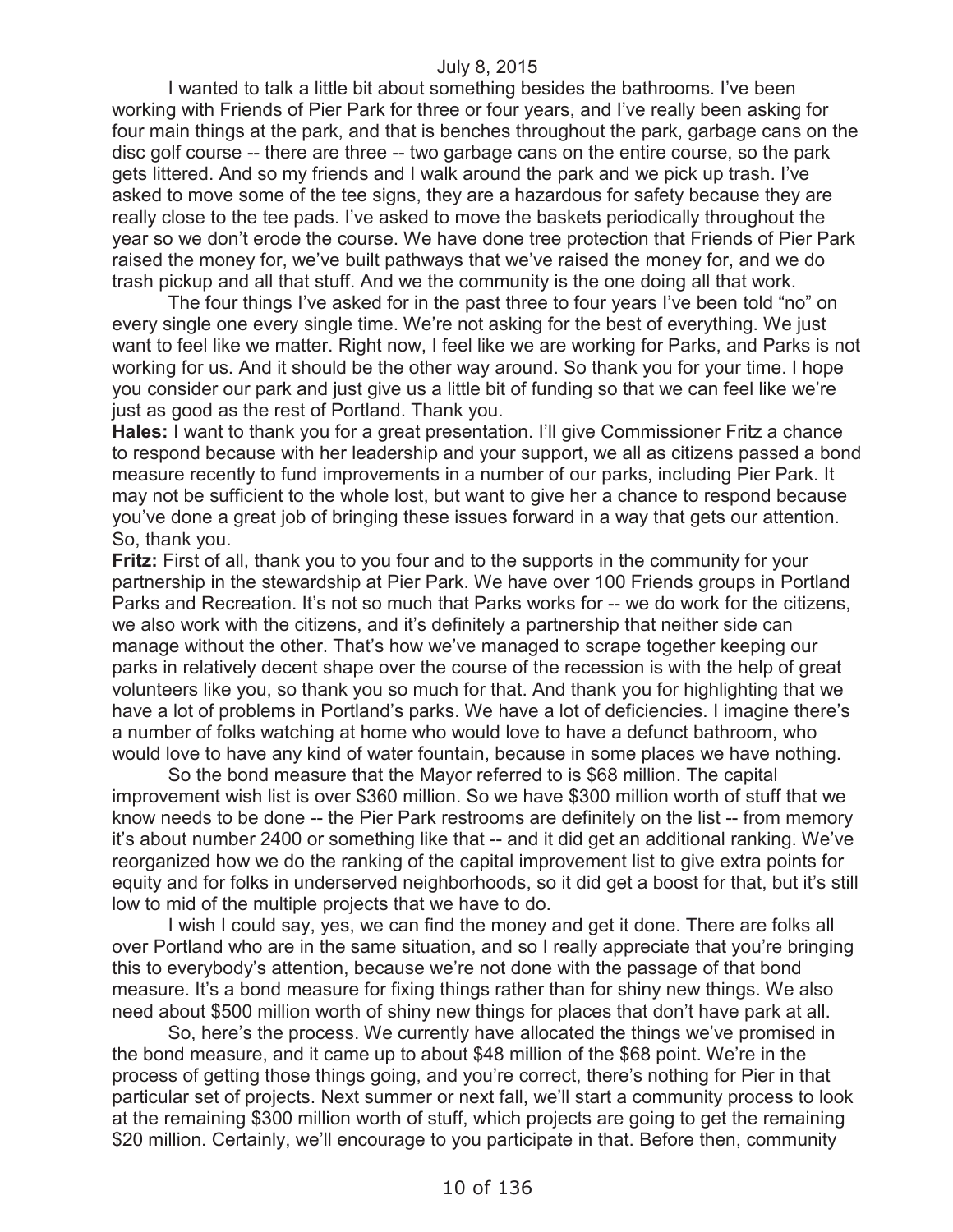members have been participating under my leadership of the bureau in the budget process, so starting in the fall we'll be convening our Parks budget advisory committee and so there's an opportunity to come to Council next spring to ask for specific funding for the improvements that you want in next year's budget.

The Council passed resolution saying that half of all one-time and ending fund balance money must go to maintenance and Parks, Transportation, and emergency management. That resulted in over \$4 million going to particular urgent projects. The one that springs to mind in North Portland is the replacement of the Charles Jordan roof, which is leaking water onto the basketball court and people have fallen. There are just so many challenges. I very much appreciate your showing us the photographs and telling the community about these challenges because yes, you're absolutely right, and we all need to find more mechanisms to fund them.

The other challenge is that many of our Parks workers are working at minimum wage with no benefits. And so the Council is going need to address that as well, because our partners -- our workers need to get fair compensation, too. You're absolutely right, and I wish I had better news for you. I just encourage to you continue doing what you're doing and participating, certainly partnering with us and volunteering, and coming to advocate with me whenever there's a little pot of money to go. I will certainly keep you informed as to when those opportunities for continued advocacy show up.

**Fish:** Mayor, if I could ask a couple of questions. Thank you all for being here today. Have you gotten an estimate from either the Parks Bureau or your own due diligence as to what it would cost to restore the existing restroom?

**Lynch:** We didn't get an estimate to restore the restroom, but we got an estimate for what it would cost to build a new restroom, and --

**Fish:** What's that?

**Lynch:** I don't know the exact figure -- it was around \$10,000. That estimate was put together a few years ago, and I actually was not involved in doing it. I understand you're probably going to say that's way too low for the way that the City would actually do it. **Fritz:** The current estimate -- we are putting loos in all new parks under my guidance, and the current ballpark estimate for those is \$80,000. I mean, it depends on how much connections to sewer extensions need to be done. They are much safer and they're much less likely to get leaks.

**Lynch:** Yeah.

**Fritz:** That's the preferred route.

**Lynch:** Yeah, I mean we have all the sewer and all the water is already there. **Fritz:** Right, so it must be less than.

**Lynch:** We really just need a structure.

**Morley:** It's just the bathroom burned out.

**Fish:** So one option is -- because you're got the infrastructure -- one option is a loo. Because it doesn't look like this restroom can be saved, so it can be replaced with a loo or something else. The other thing I just wanted to clarify, you've -- in your presentation, you've noted that we have kind of a substandard bathroom, but it is currently not accessible?

**Lynch:** No, it is accessible now, it's not ADA accessible. You cannot get a wheelchair in the bathroom. It's accessible during the summer months for the community, but they do close it during the winter months. They lock the doors.

**Fish:** The last question I would ask is -- once upon a time, there was a big debate about how we could turbocharge public-private partnerships to do these things. I know that every time that we over here talk about public-private partnerships, it's shorthand for "we don't have the money to do it, can you put some money on the table to help us do it?" And there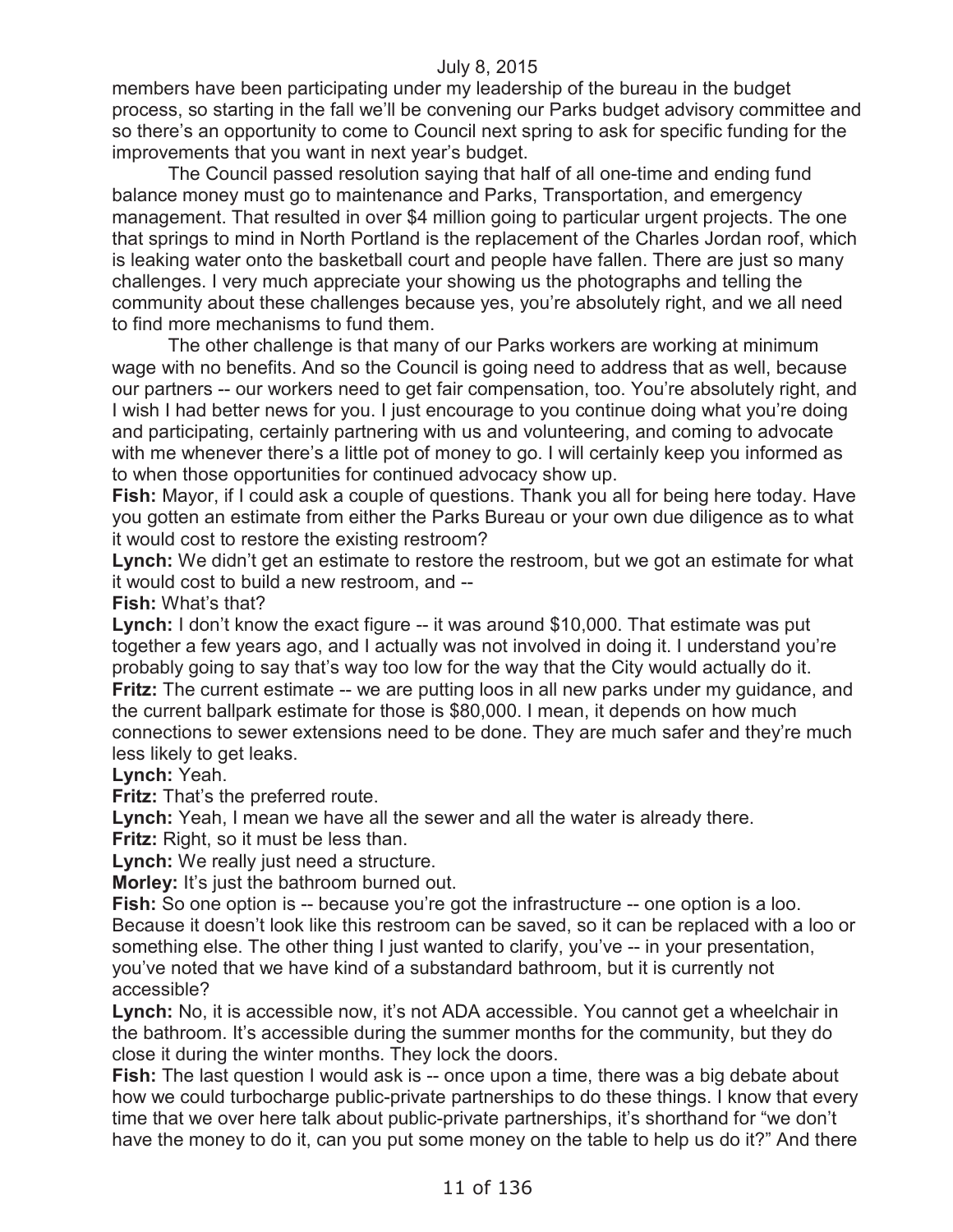was an idea years ago that got ridiculed about allowing for limited advertising in bathrooms. The idea was that you had a captive audience. I thought we should have newspapers and espresso to really take advantage of the captive audience. But that generates a lot of controversy, because it brings advertising into a park. But I would urge you to consider, what are those public-private partnerships where you could bring in some money and the City could bring money? I know the Council historically, when we can match a community fund-raising drive, is usually more receptive. Commissioner Fritz has explained there's a long list and lots of compelling needs, so that's a bigger challenge. But if there was a way to share the load and creatively do it, I know that in terms of our budgeting, it bumps you up the list. You probably already thought about that, but I would be interested in. Advertising, again, proved to be controversial, although I still believe it can be done discreetly. And on the other hand, there may be public-spirited people willing to do it just because it's the right thing. Having taken my daughter to park where she played soccer as a kid, and to realize that my daughter -- unlike boys, who the nearest rest room was a tree, my daughter could not do that. It always struck me as grossly unfair that we had to put her in a car and take her to a restaurant. That's another kind of equity issue where girls are treated differently than boys. Anyway, I appreciate your presentation. **Lynch:** Can I make one more really quick comment? Since you were talking about the partnership of the community and working with the City -- and that's what we do, we're the community and always trying to do things at the park. I would really appreciate it if you could urge the Parks department to allow us to do more. Because one of the things -- I talked to you about garbage cans and benches. I can build benches in a heartbeat, I'm a contractor -- that's what I do, I build. But I was told I can't put benches in there if they don't match. So, they have to have a steel frame and be painted and the same way as the two benches out there. Garbage cans -- I came up with a simple, cost-effective system of garbage cans that have lids. I was told I can't do it because they have to match the existing cans in the park. You know, it's kind of silly. We don't have garbage cans. It would be great to have ones that match, but until then, if we could put in garbage cans or if I could move the baskets around the park to stop erosion, I'm willing to do all of this stuff for free. I even offered to move the tee signs so people don't get hurt, because I have a couple of people that I know who have actually cut their face. If you guys could urge them to allow the community -- myself and other people that want to be involved -- to do a little bit more, it would be so helpful. Because I don't need other people to do it. I will take the time and effort to do it if I'm allowed to, but I keep getting told "no" so I can't. I'll leave it at that. Thank you so much, appreciate it.

**Fritz:** Thank you so much. We will be happy to have an ongoing conversation with you. Because I had the same thought when I was first assigned the Parks Bureau, and it turns out there's some good reasons for some of the things you just mentioned. Tim Crail on my staff is on the ball here. The capital improvement projects at Pier Park are listed in the capital improvement plan at 216,000, Commissioner Fish. And just to give you some perspective, it's on page 23 of 37 when ranked in order. So, the challenges are enormous, and I appreciate you bringing that to the attention not only to the Council but to the community. There's so much more we need to do to make sure our parks are welcoming for everybody.

**Hales:** So, the fact that you're organized and willing to work is a big plus. Do continue to work with Commissioner Fritz and her staff on both advocating for and suggesting solutions. That really makes a big difference. And the fact that you're organized and willing to volunteer, willing to help, but also advocating on behalf of your park -- that really is big in the process. So, don't despair, even though she's correct in the accurate view of the big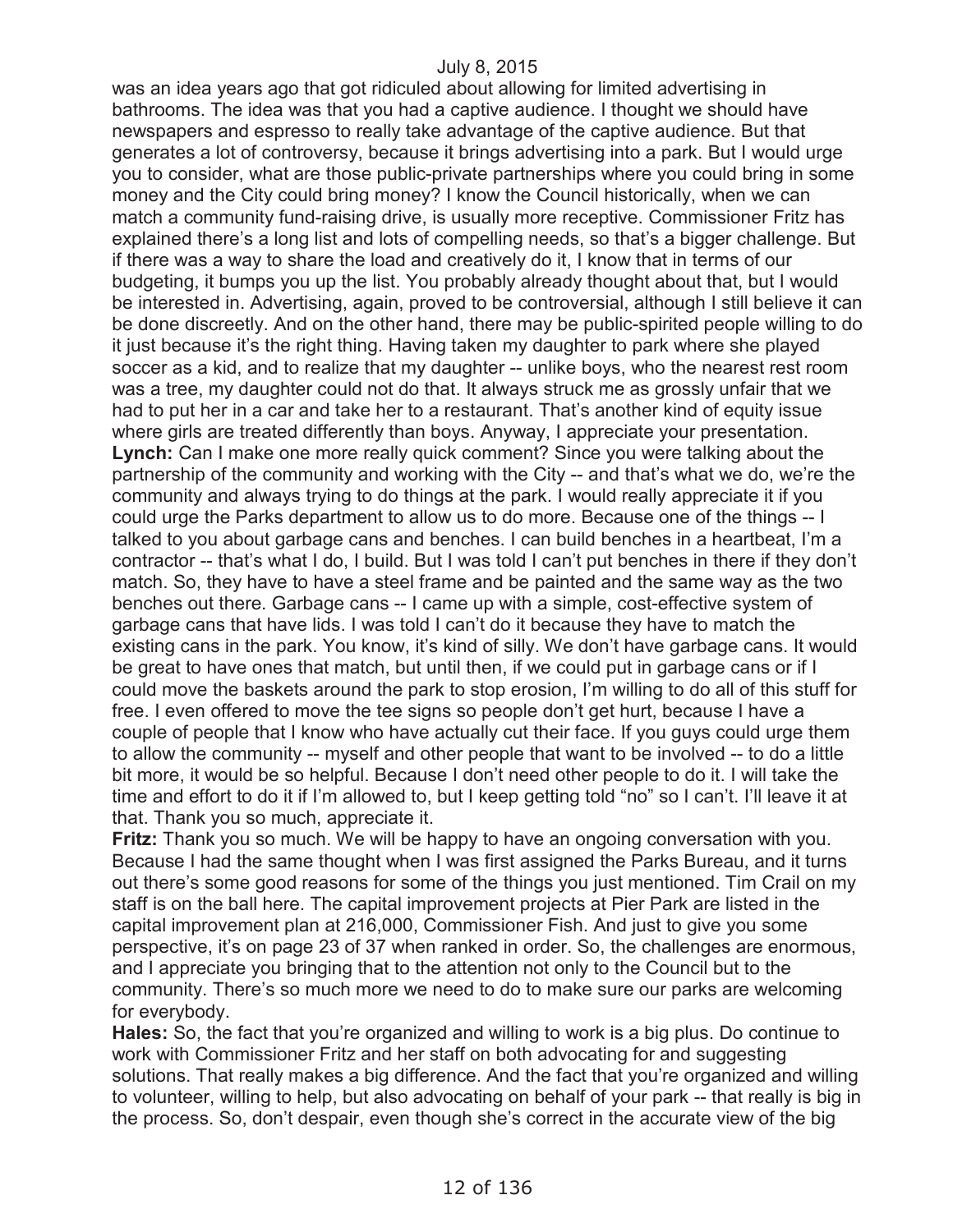list. The fact that you're willing to work with the bureau and the Commissioner is very helpful.

**Morley:** Thank you.

**Hales:** Thanks very much. Thanks for a great presentation. We have one more person signed up for comment under communications.

# **Item 738.**

**Hales:** Mr. Ray? Maybe not here this morning. OK. We'll given him another opportunity. Let's move on to the consent calendar. I have two requests I believe to pull things from the consent calendar to the regular calendar, and they are 742 and 743. Anything else? So if nothing else, let's take a vote on the balance of the consent calendar, please.

# **Roll on consent agenda.**

**Saltzman:** Aye. **Fritz:** Aye. **Fish:** Aye. **Hales:** Aye. **Item 739.**

**Hales:** Thank you. As this team comes up, let me introduce this item. Over the last year, I've served along with Multnomah County Commissioner Jules Bailey as one of the coconveners for the Columbia River levee Oregon Solutions process, which is moving into phase two of that effort under the management of the team that we're going hear from here this morning.

This resolution that's before us today continues that coordination and cooperation and shared commitment among a whole long list of parties -- governmental and nongovernmental -- that need to work together in order to address this really critical piece of infrastructure that frankly I think a lot of people don't think very much about but this group think a lot about. With that, I'll turn it over to Steve Greenwood and his team -- are you first, Steve? Jackie's first -- Jackie Dingfelder is first.

**Jackie Dingfelder, Office of Mayor Charlie Hales:** Thank you, Mayor. Good morning. Good morning, City Council members. My name is Jackie Dingfelder, I'm policy director for Mayor Hales. With me this morning is Steve Greenwood from Oregon Solutions; Jonas Biery, our City Debt Manager; and Eric Shaffner, City Attorney's Office.

This declaration of cooperation pertains to the Columbia River levee improvement project, an Oregon Solutions project designated by the governor in 2013. The purpose of the project is threefold: to make sure the properties protected by that levee system remain adequately protected; to retain accreditation of the levee system by the Federal Emergency Management Agency; and to remain in the U.S. Corps of Engineers' rehabilitation and inspection program, which provides insurance against damage to the system.

The declaration of cooperation before you serves as framework for regional collaboration on the levee certification and accreditation project. It's a non-binding statement of how the 25 regional partners want to work together in the next phase of this project. Steve Greenwood has served as the convener or the project coordinator for the Oregon Solutions project for the entire length of the project, and he's going to provide more details. And then Jonas will talk a little bit about the financial aspects, and Eric is here to bat clean up and answer any questions about the resolution or the declaration of cooperation. With that, I'll hand it over to Steve.

**Hales:** Good morning.

**Steve Greenwood:** Good morning, Mayor Hales and members of the Council, it's great to be here representing the Oregon Solutions team before you this morning. There are a couple of very brief comments that I want to make sort of summarizing what's going on in the document in front of you.

First, this declaration of cooperation memorializes the progress that this group has made so far. I think it's been substantial. We've now completed the engineering evaluation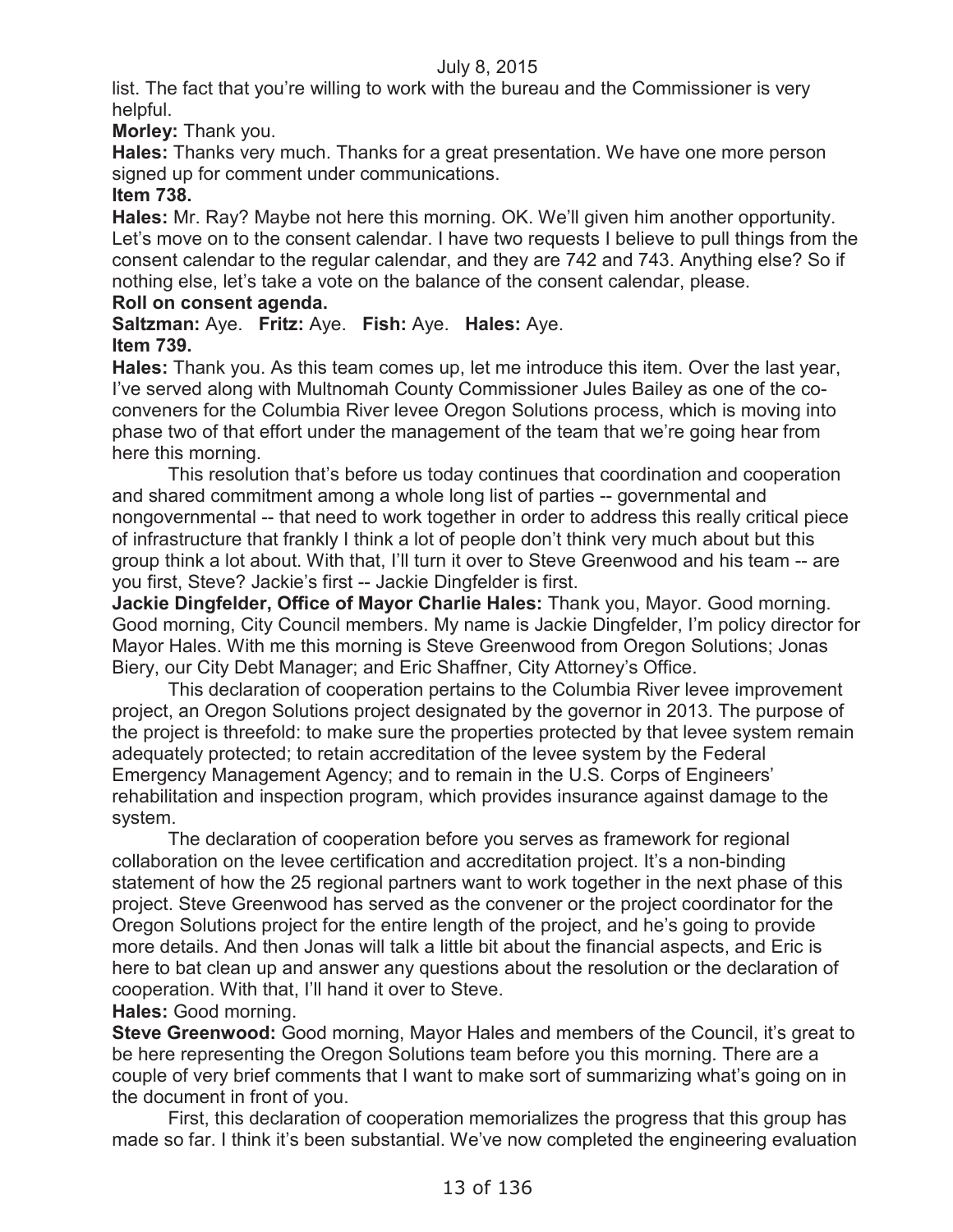for the PEN 1 and PEN 2 districts. What we've found -- and this is really the good news - what we've found is that the problems with the levee system and issues to be addressed in those levee systems are substantially less than we feared when we began this project.

This has been a regional team effort, and the City of Portland has been a major player as part of that team. I want to thank on behalf of the group, first of all, the Mayor's Office for their leadership on this project; Bureau of Environmental Services; the Parks Bureau; Bureau of Development Services; Water Bureau; and the Bureau of Planning and Sustainability have all played significant roles in helping the progress so far. I also want to particularly thank Jonas for his work on the financing issues that we faced about a year ago, and really working with the other members of the team to make that happen as well.

The second thing I want to say that is this declaration expands the geographic scope of the project. So now, it will include all of the districts along the Columbia River in Multnomah County. The other district's boards, seeing the project this group made, have requested to be part of this project and to be at the table with the other partners. And the group has said, yes, you know, that's a good idea. And it's a good idea for at least two reasons, one of which is that FEMA, Federal Emergency Management Agency, when it remaps the areas, will do so as a unit. They have indicated they will not do it on just a district-by-district basis, but they will look at this entire area in Multnomah County.

Maybe even more important is that as we've looked at the deficiencies we need to address in PEN 1 and PEN 2, some of those deal with the cross levees and might not be as important or may be able to be dealt with more economically if we look at all the districts as unit. So, there are some cost savings opportunities by looking at the system as a whole.

I might just add at this point -- I know Jonas will talk a little bit about the finances, but -- even though we are expanding the geographic scope, we are maintaining the principle that no jurisdiction -- like the City of Portland, for example -- will be paying for technical work that will be going on in other districts outside of their jurisdiction.

A major portion of the technical work in this next phase -- now that we've completed PEN 1 and PEN 2 -- will be to do that engineering analysis in the Multnomah County Drainage District, and also in the Sandy Drainage Improvement Company boundary. And within the Multnomah County Drainage District, City of Portland is a major stakeholder because 87% of the land area inside MCDD is within the City of Portland.

The last thing I want to emphasize is that this document explicitly does not deal with the finances for the next phase. And as we did a year ago, we will be coming back to you - - and I think Jonas will talk a little more about this -- we will be coming back to you and actually talking about the finances for this next phase. I will make a couple of comments, however, one of which is that the state of Oregon -- partly because of the collaboration of this project and the regional effort -- has passed in this last legislative session \$300,000 to go specifically for the work to be done in this next phase. So, the state of Oregon has already sort of stepped up to the table in an official capacity.

In addition to that, they passed a \$7 million loan amount to go statewide to levee districts, drainage districts, and drainage improvement companies statewide to help in this effort. Because as you heard a year ago, what's going on in these now five districts is not unique. There are other districts around the state that are facing the same issues.

Last thing I'll say about the financing is that the City of Portland magnanimously stepped forward a year ago to be the loan applicant for an infrastructure finance authority loan with the state to help pay for some of the work in phase one. Multnomah County has indicated they will be taking that role in phase two. So, I think the City's leadership and collaboration has led to the collaboration of others, and I really appreciate that. **Hales:** Thank you.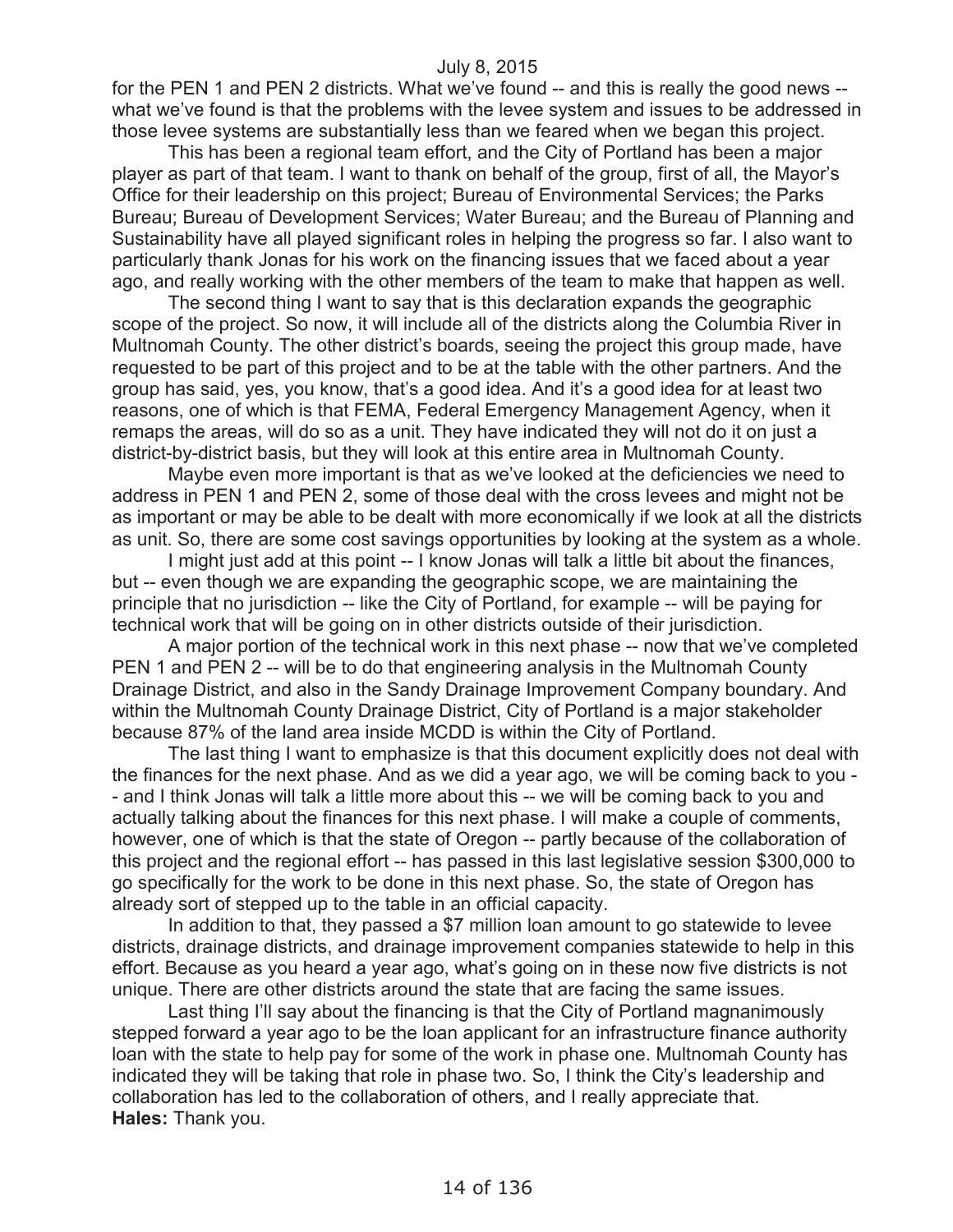**Jonas Biery, Office of Management and Finance, Bureau of Revenue and Financial Services:** Mayor, Commissioners, Jonas Biery, the City's Debt Manager. As Steve said, there isn't a financial specific component to the declaration of cooperation, but we want to give you maybe a tee up of what may be coming down the pike later.

Current estimate for the phase two engineering assessment work estimated around \$4.4 million in total for that project. As Steve mentioned, the majority of that will be funded through a state of Oregon IFA loan, similar to the loan that funded phase one. There will be a small cash funding component for project components that are not eligible to be included in the loan. There will be a request for additional commitments from all the partners to commitment the phase two work. That responsibility will be split among the regional partners -- Metro, Port of Portland, the state, drainage districts PEN 1 and PEN 2, MCDD, Sauvie Island and Sandy improvement companies, and the jurisdictions participating -- City of Portland, Multnomah County, Gresham, Troutdale, Fairview.

Status right now is the financial subcommittee has been meeting to kind of develop a cost allocation methodology that's fair and reasonable to all parties based upon geography and impact of the work that would be done. That work is being completed right now this week, and we expect to share that methodology and the associated cost with you in your offices in the coming weeks. We will come back to Council in late August or early September with an intergovernmental agreement related to the loan and the request that'll define and authorize the City's allocated share.

**Dingfelder:** That's it. We're happy to answer any questions. **Hales:** Please.

**Fish:** Jackie, this is really good work. One of casualties of our work is sometime we take up these big complex matters and we deal with an issue that's before us but without the context. Could you take a moment just to put in context why it's important that we're upstream working on the levees? And then, without scaring people, what's the worst case scenario we're trying to anticipate? Because I think if people understand that, then the fact that we'll be investing in this down the road becomes more powerful.

**Dingfelder:** I'll let Steve go into the detail and the background, because it's a really good point. We went through that last year when we were before you, but we probably should have given you a reminder and make sure the folks behind us in the audience understand the context.

**Fish:** Very succinctly.

**Greenwood:** We just recently celebrated -- if that is the correct word -- the anniversary of the Vanport flood. It was a good reminder of what happens if the levee system in fact is not protective. It's not a problem until it's a problem, as we've talked about. So there is a tremendous amount, not only -- there's a population certainly, a resident population -- but a tremendous of economic activity and a large share of the region's jobs in that Columbia corridor area protected by the levee system.

A kind of secondary issue but also very, very important is that even if we don't have a flood that breaches the levee system, if we are not accredited by FEMA, it has significant ramifications on the developability of that land and therefore the value of the land. And all of the jurisdictions at a minimum have some concerns I think about the economic development impacts if we do not get accreditation, as well as the loss in assessed value. So in MCDD alone, the City has I think \$3.8 billion of assessed value. And all of the private sector folks involved have said if in fact that levee system is not accredited and that area is mapped as a significant flood hazard area, the economic value will go down significantly. **Fish:** So if we have a Katrina-type event, it could be a catastrophe for our local economy, number one. Number two, the reason we're tracking the federal regulations is we want to make sure they don't impose standards and regulations we can't afford, that we can't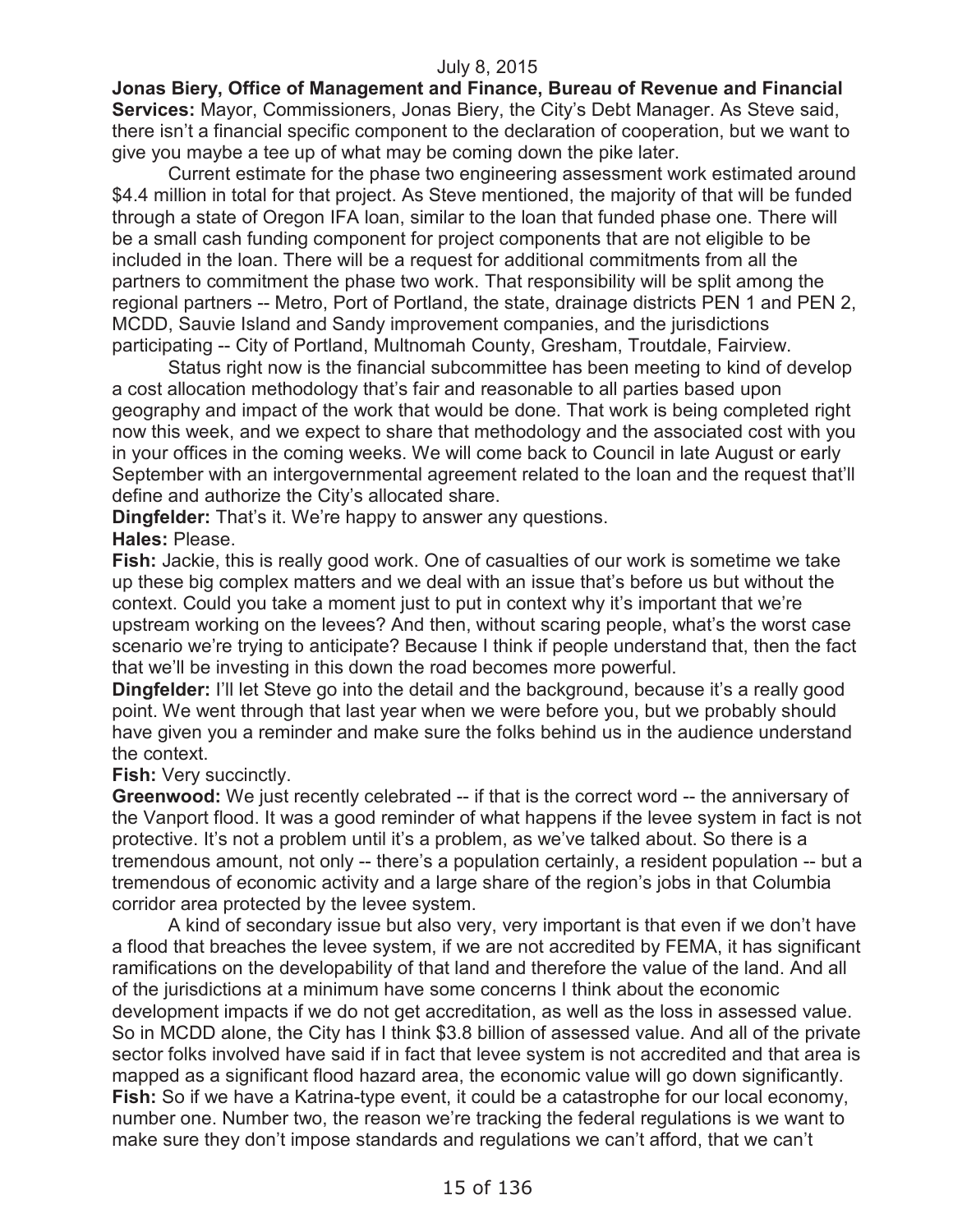meet. And number three -- I guess we don't like to talk about this in polite company -- there is a risk that if there ever were regulations that overwhelmed the drainage districts, the liability would pass to local taxpayers. That's why the City has a huge interest in making sure this is successful.

**Greenwood:** Commissioner Fish, yes. I think that again, the economic value protected by this levee system is important to the City not only in the sense of protecting from a flood, but making sure that it does get that regulatory approval from FEMA.

**Dingfelder:** And Commissioner Fish, if I may add -- and members of the Council and the Mayor -- two important aspects within MCDD, as Steve mentioned. First of all, we have the airport. I know that the Port is sitting behind us and I believe that the Port has already adopted a resolution supporting the declaration of cooperation. Obviously, we want to make sure the airport is protected. But we also have one of if not the largest industrial area in the state protected by those levees. So there's a huge amount of investments that need regulatory certainty. And of course, flood insurance was a huge element of that of certainty -- making sure that there's affordable flood insurance. And in order to keep that, we need to make sure we have the continuation of the accreditation.

**Fish:** And Jackie, I know that Corky Collier would under normal circumstances be here today, but we'll just do a shout-out to Corky and Sara who are home today with their oneweek-old son, Henry.

### **Dingfelder:** It's really exciting.

**Fish:** Henry is about this big. And he had a bris the other day, so he's not very happy, either.

**Greenwood:** Commissioner Fish, if I could just add one more thing in response to your comments. We do have the two key federal agencies also at the table, FEMA and the Corps of Engineers. That has been incredibly helpful a) for them to see the regional effort, but b) you know, they're there and really providing information input and cooperation that frankly I don't think would be there if they were not part of this effort.

**Fish:** And you know, the Superfund gets all the attention these days because of the big scary numbers that are kicked around. But the levee -- this issue does make its way into our federal agenda because the City understands that if the federal government someday mandated a set of requirements that effectively bankrupted local governments, it would be sort of counterproductive. And that's the good work that the Mayor is doing with Jules Bailey in this exercise, is keeping an eye on the costs, because federal government could mandate a standard that's laudable even though they are talking about a 100-year storm or a thousand-year storm or something -- it may not be feasible for us to afford it, in which case we would be sacrificing a big chunk of our local economy. So, this is really important. **Hales:** Other questions for our panel? Thank you all very much. We'll see if we need to get you back after other testimony.

**Dingfelder:** And Mayor, part of today -- and I think Steve's gonna mention -- about signing once you vote on the resolution, because there is a signing ceremony that unfortunately we know you couldn't be at. So, we would like to have all the Council members with you as you sign the declaration of cooperation. I think Steve just wanted to make a comment on that.

**Hales:** We'll be prepared to do that.

**Dingfelder:** OK, thank you.

**Hales:** Thank you very much. Are there others signed up to speak on this item? Thank you very much, Steve. Anyone else, come on up with him. Thank you. Good morning. **Lightning:** Good morning. My name is Lightning, I represent Lightning Watchdog X. My biggest concern on this levee, plain and simple, is the Portland airport, Troutdale airport, Expo Center. We need to make sure that this levee has not been breached in the past. I've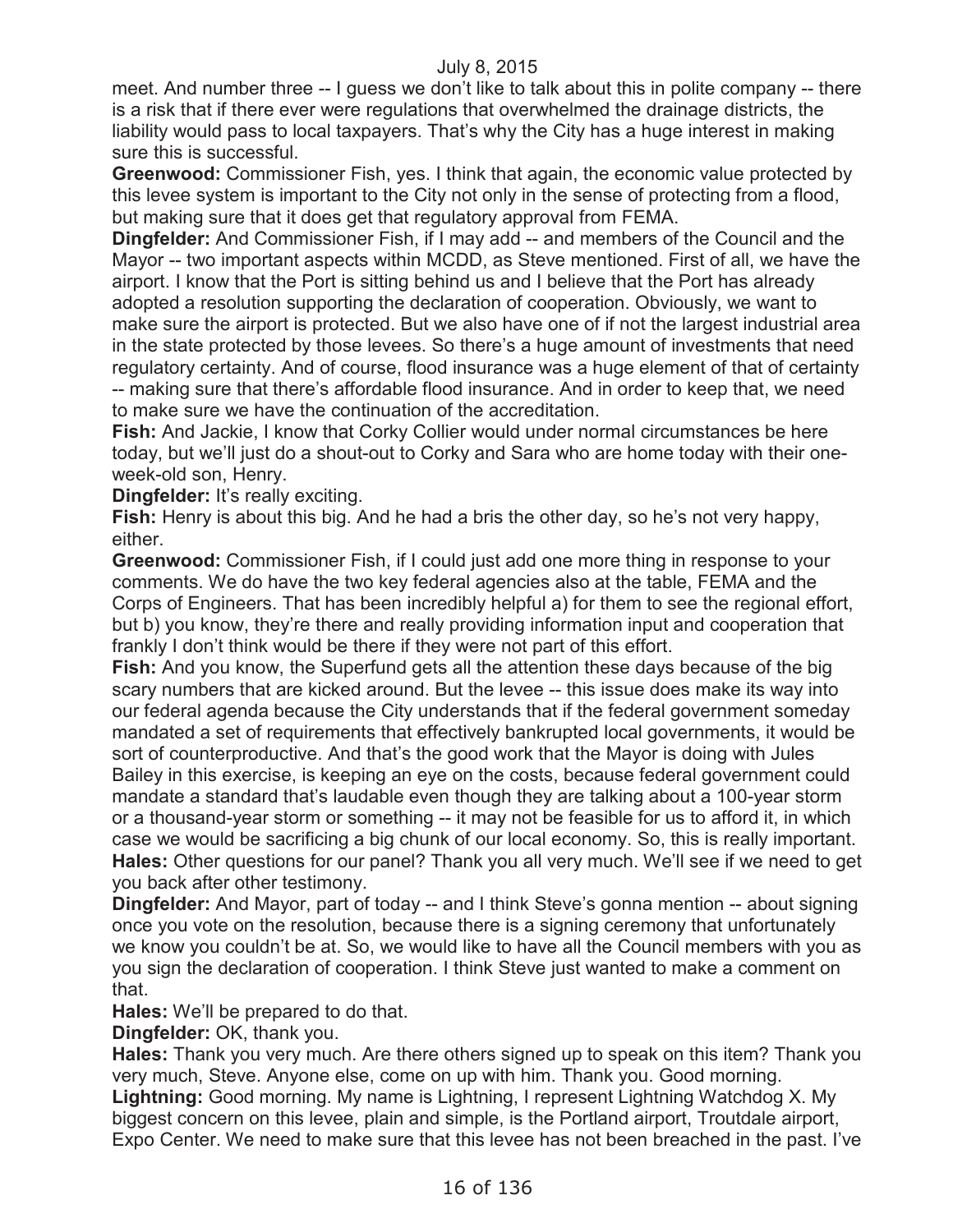always had a concern about the two travel lanes on top of the levee. I'm concerned about the height. I'm concern about the setbacks of the properties on Marine Drive from 33rd all the way up to 122nd from the levee to the river. I don't think the Port of Portland should have ever privatized those properties. I think every property along there -- at this point, eminent domain should take place. Those properties need to be bought, all the businesses need to be removed. There is not enough height currently on this levee.

This levee was originally built for agricultural values. We're talking the Portland airport. I want the public to think about if that airport is ever closed down what that will do to the overall economy. We need to build a wall that is high enough and add more height to protect the Portland airport. If that levee is ever breached, this city will shut down. We cannot afford at this time to allow the Portland airport to be in jeopardy, Troutdale airport to be in jeopardy, all the industrial businesses to be in jeopardy, all the values of the real estate to be in jeopardy. We must get the accreditation.

To get the accreditation, we must meet the standards of the New Orleans levee. We are nowhere close to that on the levee we currently have. We can prevent serious loss, serious damage by doing that. Again, every property from the levee to the river needs to be bought out, or the owners need to do a sell-out to the Port of Portland and step away from these properties to maintain the levee in the proper manner.

And my question is to the Port of Portland. Some of these properties along Marine Drive are part of the levee. Their properties have gone to be part of the levee. Which -- as you all know in this room -- Marine Drive is the levee. So when these properties are bordering that and they're that close to the levee, they are part of the levee. It should have never been that way in the past. We have the right, and we can do the changes for the future and bring it up to the proper standards.

This is also a homeland security interest on the flight path from the airport over these properties. We can readjust now and correct that. The Port of Portland needs to step in and buy out those properties along Marine Drive to get the proper accreditation on this levee. I'd like to do an impact study on the dredging. If we dredge along that area, will that also help maintain the levee? I haven't had any research done on that. I'd like to see that if we take out soils along the levee on the river, will that also help the levee itself? I'd like to have some studies done on that. Thank you.

**Hales:** Thank you very much. Well said. Thank you. Anyone else? Any other questions from Council? Let's take a vote on the resolution. Then I think Steve needs us to sign it if we pass it.

### **Item 739 Roll.**

**Saltzman:** Thank you to everybody who's working on these critically important issues. I want to thank the Oregon Solutions team for their convening and growing the partnership to include all the drainage districts. Clearly, we're more powerful as a unified area in doing the necessary important work identified by our speakers this morning. Thank you. Aye. **Fritz:** As one of the major landowners, Portland Parks and Recreation has been very much involved in these discussions. Thank you to the team, thanks to Mike Abbaté and his team, also my team in Development Services. It's very much an inter-bureau, interjurisdictional challenge and important to all of us, so thank you very much. Aye.

**Fish:** Mayor, thank you for saying the lead on this, and just a shout-out to the Oregon Solutions team. This is the third, fourth, or fifth program that we've been involved with in the last five or six years, and it's something that a prior governor championed as a way of bringing all the different parties together to resolve thorny questions. I've actually thought that we should take the declaration of cooperation idea and bring to it local government and just do it as a regular matter of business, because it's such a successful model of how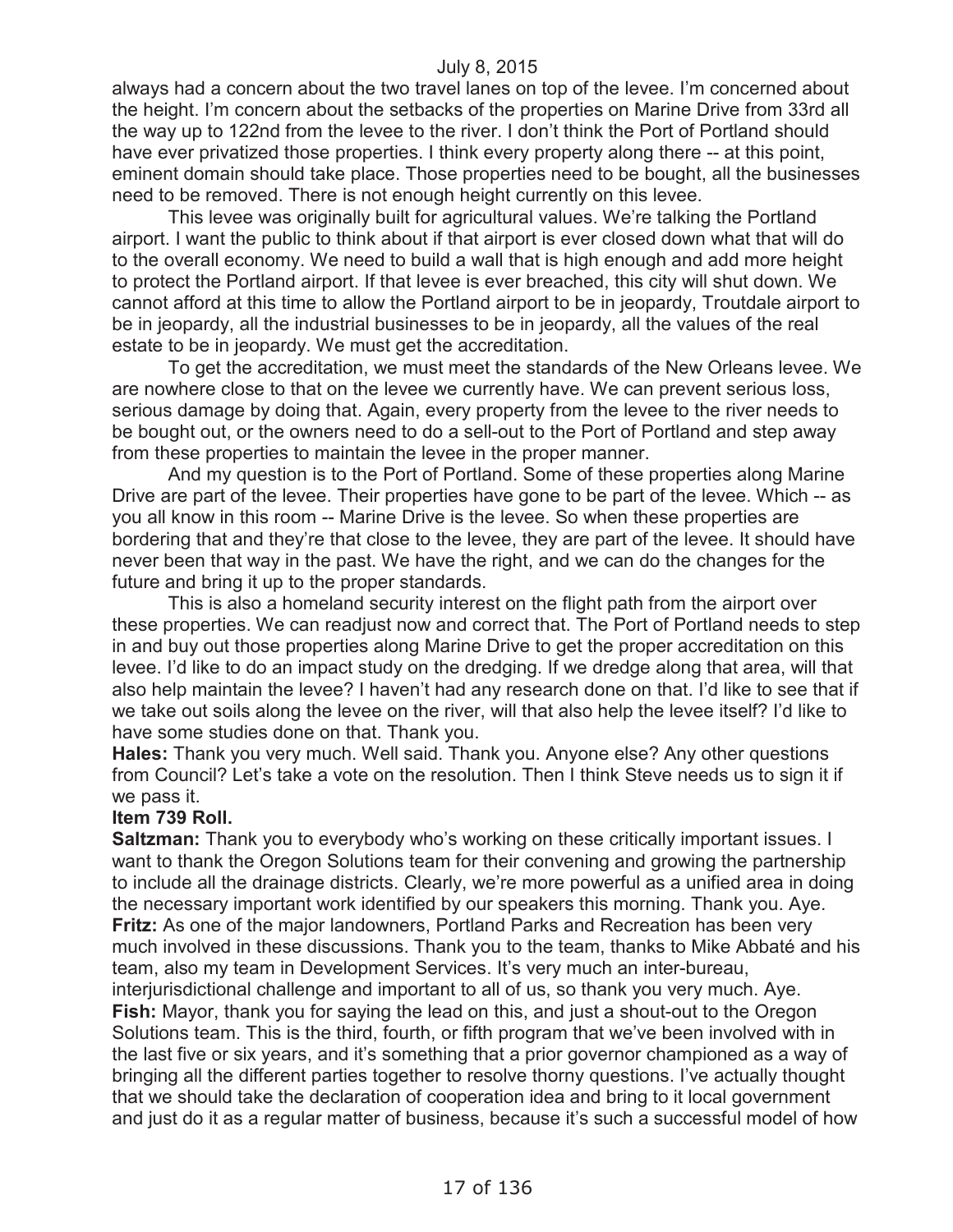you resolve big, complicated questions. Thank you to Oregon Solutions, thank you to all of our partners. I'm pleased to vote aye.

**Hales:** Well, you know, in my educational role as an elected official, I've tried to get people to notice some crazy facts about how we live here. And that is, depending on where you're standing in Portland, the square foot that you're standing on either has nine or 10 local governments -- which is in a way crazy, but it's also reality and it's a complex situation created over time for one good reason or another. But literally, there are either nine or 10 local governments occupying every square foot in Portland and serving it one way or nod, whether it's a school district or a drainage district or the Port of Portland and so on. And so, that's the reality in which stuff gets done. Therefore, the ability to work in a constructive long-term partnership is essential because no one agency can make these kinds of big things happen. That's why this model does make sense and why the people involved in this particular effort are doing a really good job of using that instrument of the Oregon Solutions team and understanding of cooperation written down, followed, and paid for in mutual commitment. It's working.

It's a big lift, what we have to do to these levees, but our ability to solve that problem is only enabled by the fact that we have this cooperation, so I'm a very enthusiastic participant in this work. It is essential. I think Lightning's comments really were on point that this is our airport, this is Cascade Station, this is hundreds of businesses and thousands of jobs. It's our golf course, our Delta Park. The list just goes on and on. Once you look at the geography, you realize how big a deal this is. I want to thank everyone involved in this work and I look forward to continuing it. Aye. Now Steve, do we need to sign a document right now, is that the plan?

**\*\*\*\*\*:** Strike while the iron is hot.

**Fish:** You want us to witness his signature? [laughter]

**Hales:** Alright. So, I sign this and now all those other governments have to sign it. Thank you very much. Thank you all.

### **Item 740.**

**Hales:** Thank you. I want to call up Paul Schroeder and maybe others from his partnership and team to report back to the Council on how this unique partnership between the City and the faith community is working to address homelessness. Good morning and welcome. Good morning, Paul.

**Paul Schroeder:** Good morning, I'm Paul Schroeder with New City Initiative, thank you so much for the time today.

The Village Support Network is a grassroots project of the faith community to address the challenge of family homelessness in our region. Through the Village Support Network, teams of volunteers are trained and matched with families that are making the transition out of homelessness and work with them during their first six months on critical tasks like budgeting, goal-setting, employment acquisition, getting kids enrolled in school, and generally just helping family has to this very wonderful but also often challenging transitional time.

We know that family homelessness is a growing problem in our region. In the last point in time count, the overall homeless population was stable, the unsheltered population declined, but the unsheltered family population grew by 24%. We know that the utilization of services, especially the emergency shelter for families, has been unprecedented over the past several years.

Last year, this City Council was very, very gracious and wonderful to support a resolution in favor of Village Support Network, and a letter of support, a call to action went out to the faith community from the Mayor, from Commissioner Saltzman, from Chair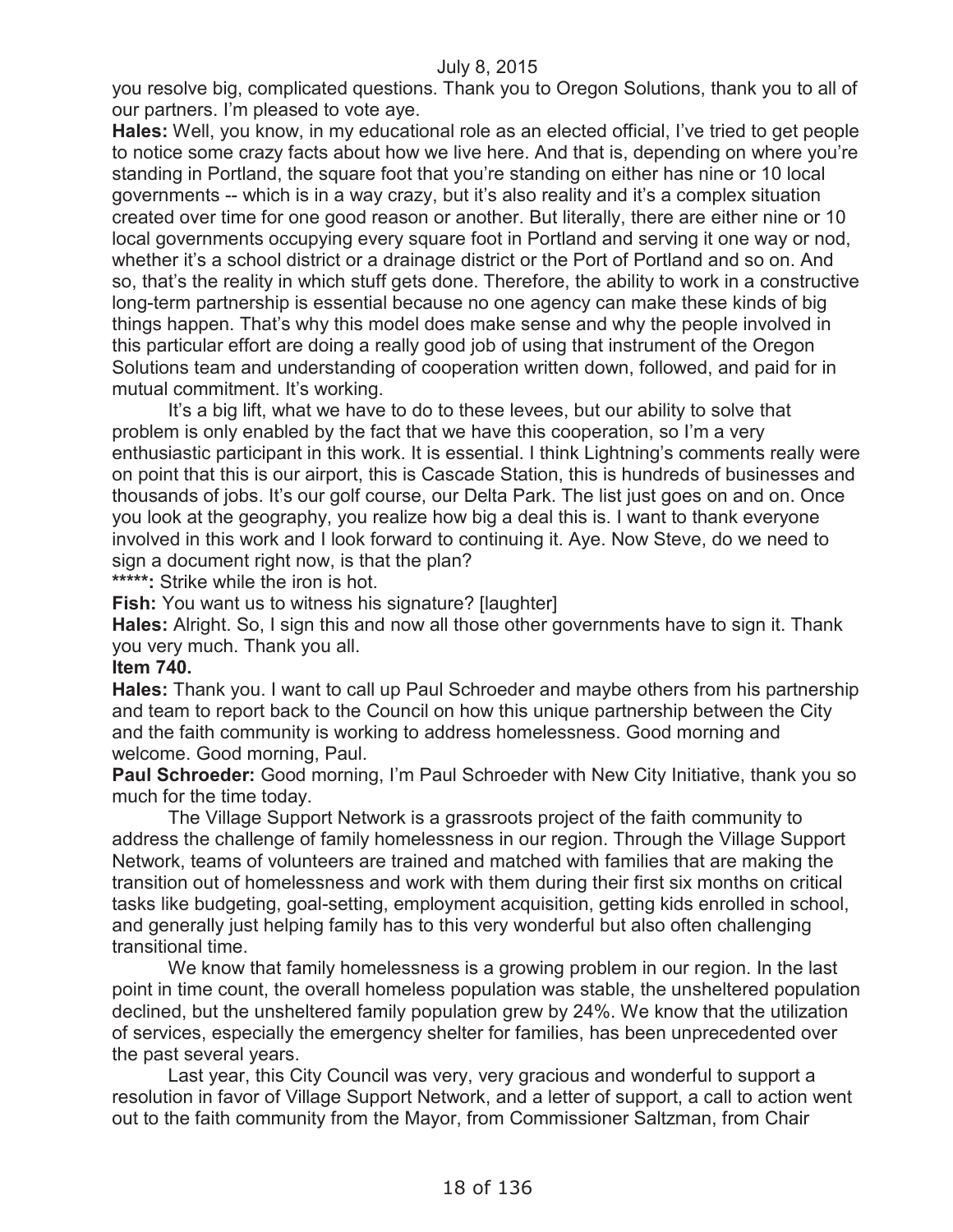Kafoury. The Mayor's Office also gave us \$25,000 with the goal that we would engage 50 congregations in supporting 50 families in the year 2015.

As a brief report today, as of the end of June, we have trained 21 teams and have matched or are in the process of matching those teams with families. That's compared with 15 teams in all of 2014, so we've significantly ramped up the program, and we have 29 to go. We're actively recruiting within the faith community for this project, and we feel like we've gained some significant momentum.

What I wanted to do was to invite Annie Killian, who was a participant in the Village Support Network, to share her experience and what that experience was like. **Hales:** Great. Good morning.

**Annie Killian:** Good morning. Simply put, I'm not just home, I'm happy. It's incredible what this organization was able to do for me and my 4-year-old daughter. Not only did they get me support before I transitioned into my current home -- which is a beautiful, beautiful home in Northeast -- but they were there beside me as I transitioned in my home and even afterwards. They helped me to enroll in PCC and to continue pursuing my goal of becoming an R.N. I'm now in my second term and doing well. My grade point average is a B+ right now. My child is happily enrolled in Head Start, she's doing well. We've settled into a good and happy life. And I am still very emotional thinking about the experience and just how thorough it was from the scary process of trying to navigate the nightmare of trying to find housing under current conditions, which took me every single day including weekends from the 11th of December of 2013 until August 21st of 2014. That's quite a long time that I searched every single day and got denied, missed out on opportunities because there was literally hundreds of people vying for single units. It was a nightmare.

It was an extreme blessing to have a program like the Village Support Network, like the New City Initiative to guide me through that process and to help me not just get out of the nightmare of shuffling from place to place or shelter to shelter, but to actually provide stability and to provide happiness, to provide a footing to fulfill my dreams to be a good role model my child, and to be able to participate in things like this where I can give back and I can share how much they affected me, and how years down the road, when I am an R.N. and I'm saving lives, I'll remember it.

**Hales:** Wow, thank you. Thanks very much.

**Schroder:** So, Reverend Chris Craun -- St. Michael and All Angels Episcopal parish has now had four Village Support teams, they were one of the very first -- the very first in fact, as I think about it -- an early adopter of the program. She would like to share a little about her community experience and also how that leads to the interfaith statement on housing justice that we've prepared.

**Hales:** Reverend, there's a switch on the base of that microphone. Just push the button there.

**Chris Craun:** Good morning, it's good to be back. I was here last year as an opportunity to endorse the Village Support Network and today I'm back again as a rector of a church that is on our fourth team that is doing our part as a village of support for families, which has been an outstanding storytelling that you have just heard. We are growing in our edge of what we need to happen next. We have gotten great support from the Episcopal Church. Our bishop, Michael Hanley, signed the interfaith housing statement for housing justice along with 70 other churches of the Episcopal faith across western Oregon.

We're excited about what we have seen happen, which is building relationships and connections and offering a network of support to families as these teams. But what we have learned that is our relationships are being stretched by where families are placed, where families can find housing after long and hard searches. That what we were hoping for us a village, that village that surrounds families.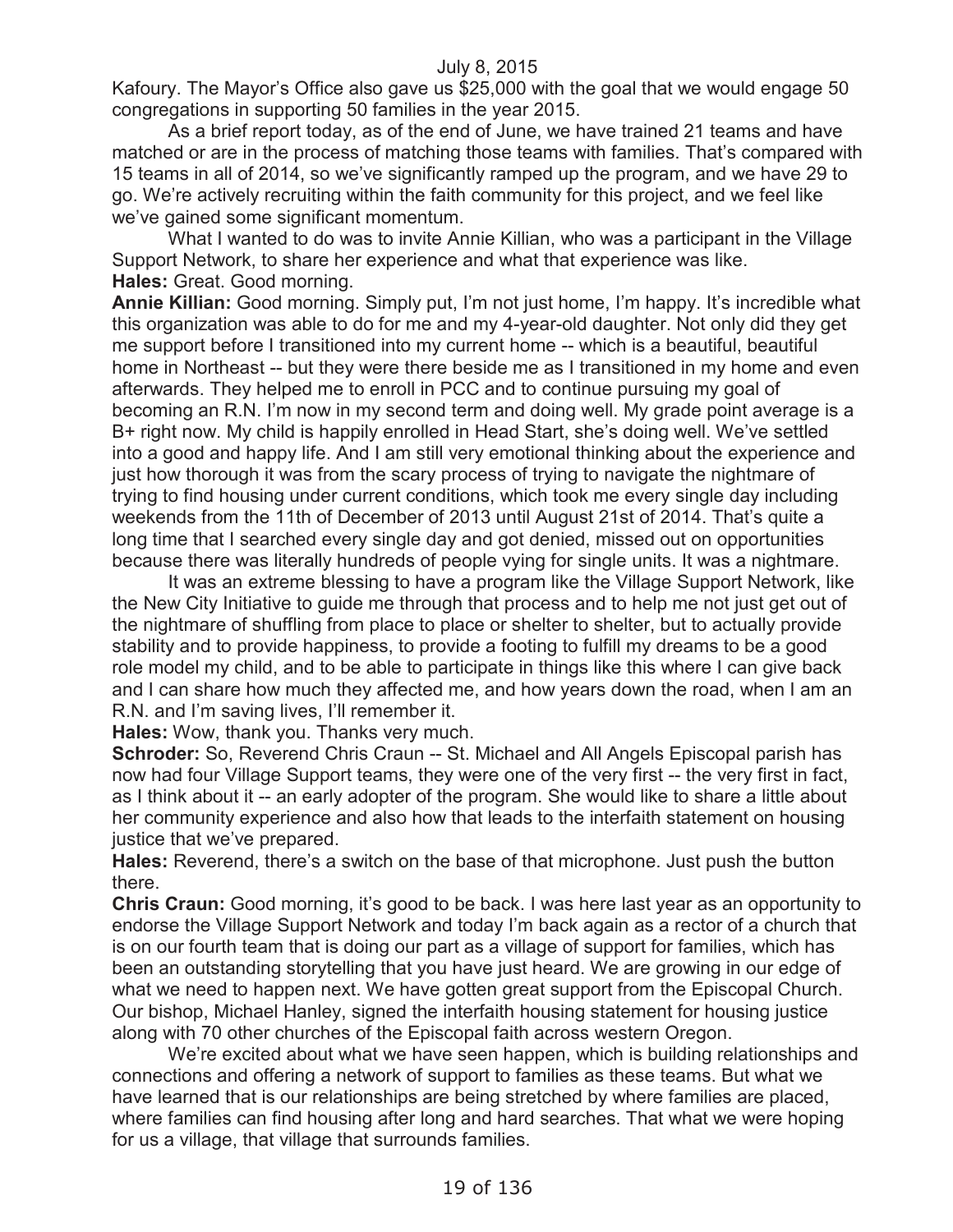What we understand now that is that we need that greater structural support. While we're able to provide a network of support, we're looking for a village, and a village is about living next to our neighbors, living with our families, living with communities that are providing education and accountability and a chance to dream all those wonderful dreams our children have.

Ando so, what we have learned is what has informed our statement of housing justice which I will read to you. As people of faith, we have been given a sacred charge to uphold justice for all people. We are responsible for the creation of a community where everyone belongs, where diversity is valued, where dignity of the most vulnerable is safeguarded, and where all people have the opportunity to achieve their full human potential and to thrive.

To our shame, our neighborhoods do not reflect these values of justice. Despite the good efforts of many, poverty, homelessness and hunger are on the rise in the metropolitan area, especially among the most vulnerable: families with children, women, and youth under age 25. Low income families and individuals are being displaced from their homes, neighborhoods, schools, and houses of worship. Our region is increasingly characterized by economic and de facto racial segregation. The areas in which the poorest and most vulnerable among us are compelled to live frequently have fewer public amenities such as parks, sidewalks, community centers, and libraries; lower levels of teacher experience, less employment and economic opportunity, and higher rates of crime and violence. All of this tends to reinforce the cycle of poverty and homelessness.

We therefore stand firmly behind the central proposition of the Home for Everyone united community plan to end homelessness in Multnomah County, that everyone deserves a safe and secure place to call home. We support and confirm the goals of the plan, which include prioritizing the most vulnerable, promoting racial justice and equity, and creating robust mechanisms of transparency and accountability to ensure that resources are used in the most effective and impactful way possible.

We also call upon our elected leaders and public officials to take bold steps to address the crisis of homelessness in our region. Most especially, we call for robust measures to end child and family homelessness. To this end, we are asking our elected leaders to, one, take whatever steps necessary to ensure that at least 30% of all new subsidized units are set aside for people earning less than 30% of median family income, and to use all means at their disposal to incentivize and leverage private developers to create more dedicated low-income units.

Number two, to create one or more new permanent and year-round shelters for families experiencing homelessness, with efficient capacity such that no family is turned away.

Number three, in view of rising rental costs, significantly expand funding for eviction prevention for families at risk of homelessness and ensure that robust wrap-around services are available to these families to assist them in attaining lasting stability and selfsufficiency.

Number four, make significant investments in public amenities, public schools, and public safety in neighborhoods with high concentrations of low income families, especially in East Portland.

We pledge our support for these efforts and reaffirm or efforts to continue and where possible to amplify our efforts for a just and more compassionate community where everyone has a place to call home.

**Hales:** Thank you.

**Fish:** Do you have a copy of that for us?

**Hales:** I hope she did. Yes, please.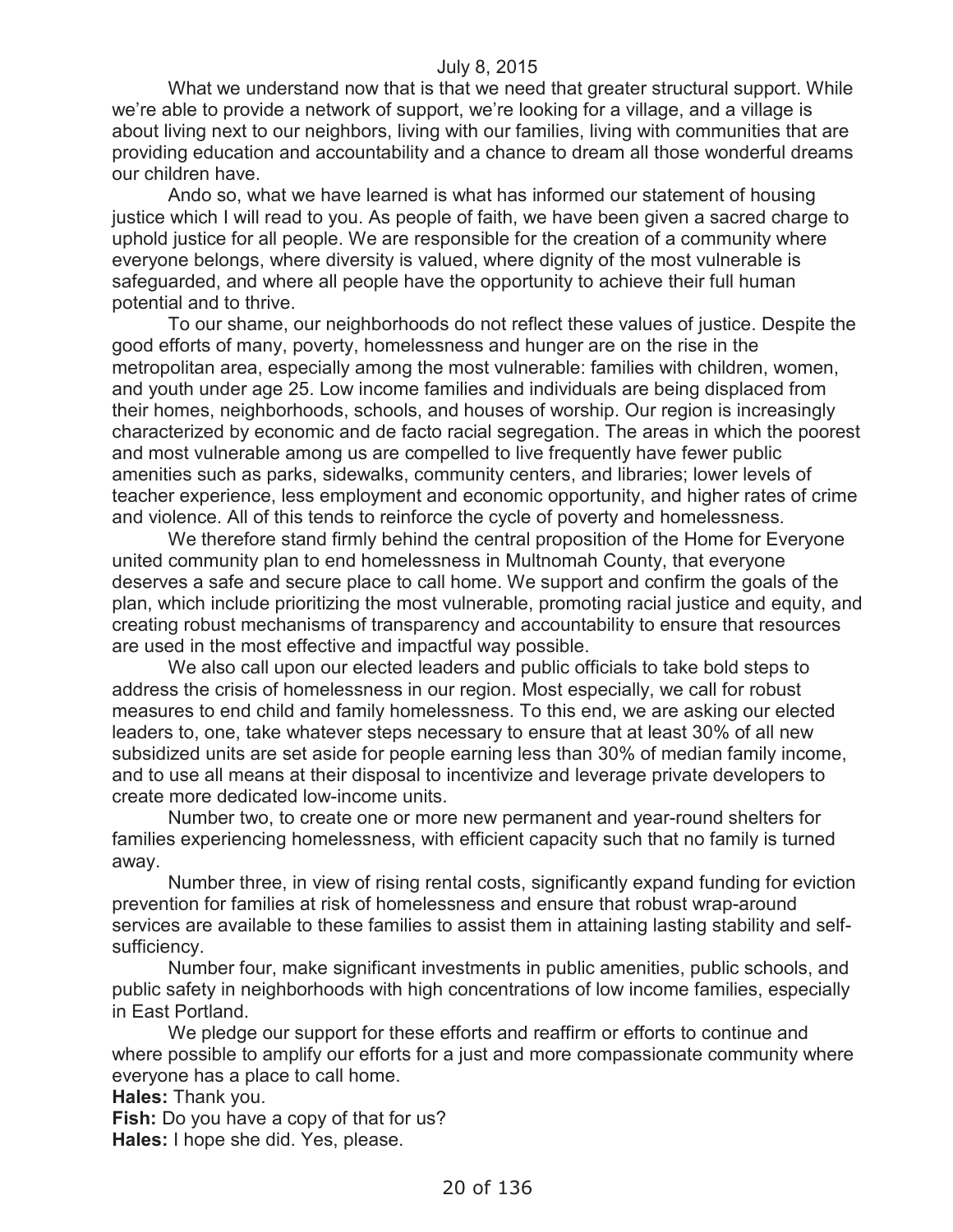**Fish:** Karla, do we have her handout?

**Schroeder:** I have copies if you --

**Hales:** Excellent.

**Fish:** If you could give them to Karla, I think we'd all like to have them.

**Hales:** Yes.

**Craun:** And attached to the statement is signatures of all the people who have thus far signed.

**Schroeder:** Over a hundred religious leaders, including several local judiciaries, the Episcopal bishop of Oregon, the Lutheran bishop of the local synod, the executive copresbyter of the Presbyterian of the Cascades -- it's an interfaith statement -- a number of rabbis, representatives of the Muslim community and the Buddhist community have signed onto this.

I wanted to invite Pastor George William Whitfield to share a little bit about the experience of his community to just sort of bring what's in that statement into focus. So thanks, Pastor George.

**George William Whitfield:** Thank you, Paul. Again, as Paul said, my name is Pastor George William Whitfield, and I pastor the first AME Zion Church here in Portland, Oregon. It is the oldest African American church in Oregon and Washington.

With me being new to Portland -- I've only been there almost a year -- my members have told me a lot of the construction that's going on around our church -- the gentrification -- how it has affected our congregation.

Historically in an African American community, we like to worship in our community. We like to go to church in our community, we like to support the stores in our community. And because of the gentrification, a lot of our members have been pushed out. So a few of them -- we've lost some members over the years, and a few of them come in to where we're located in North Portland.

Been by there recently -- when I first came here, there was a new building being built. Now you go there, we are landlocked. We have lots of buildings going up, lots of construction going up. And it's very hard for some of our members, because our congregation is an aging congregation. So we have seniors there that are faithful to coming to church, but because of the construction and because of all of the things going on, it has affected them. They tell me that in the past it was a vibrant community with a lot of things for our church. But because of not affordable housing, a lot of our members have been pushed out.

And so, we are truly standing in agreement with the statement that we are urging our elected officials to make sure that there's affordable housing for those people that are low income, because most of our congregation members are on a fixed income, low income, and so they would love to live and work in the community in which they worship. **Hales:** Thank you.

**Schroeder:** I've asked Rabbi Joey Wolf to say a few concluding words, but before we do that, I wanted to just see if there were any questions from the Council.

**Hales:** Questions, comments?

**Fish:** I think there will be a lot of comments after the testimony.

**Hales:** Thank you all very much. Let's hear from Rabbi Wolf. Good morning.

**Joseph Wolf:** Good morning. Thank you, Council members, for all of your work. My name is Rabbi Joseph Wolf. This is my 29th year here in Portland at Havurah Shalom.

Havurah thinks of itself as a Jewish community that cares a great deal with the Portland metropolitan area and the issues at our front steps -- the people who comprise this area, the shifting nature of political and economic forces that drive it. During the time that I've been here, I have thought a good deal about the face of the city. I tell my friends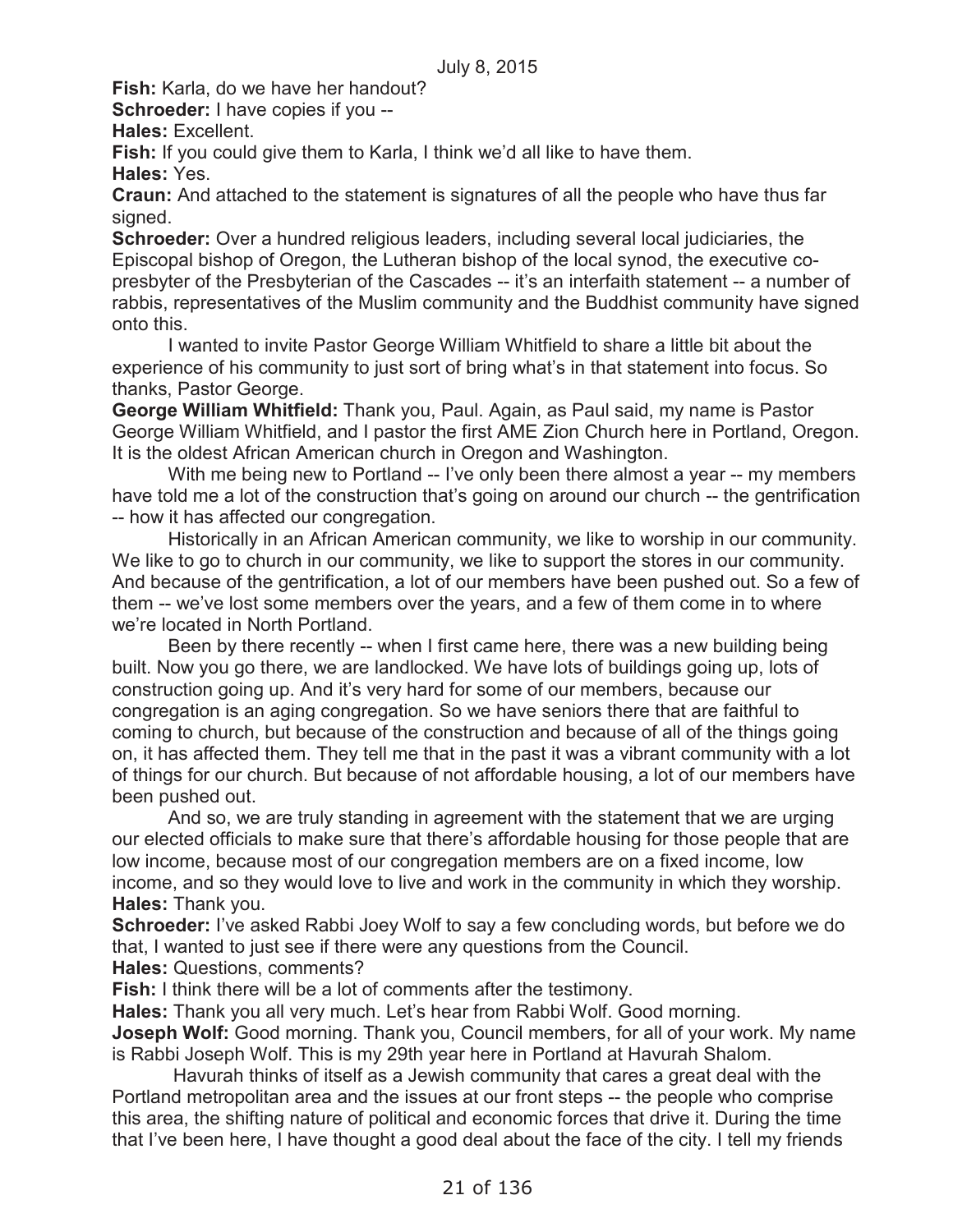who live elsewhere how remarkably livable our city is. I think many of us repeat the litany, adding up in our minds the benefits of a friendly and quirky place, the public transportation, the great restaurants, the theater, the tall buildings going up downtown, the haven for creative young people. But on the other hand, we're also discomfited by another side of the story, and I think this is why people of faith who do a good deal of study of old texts and looking to the conversations that are intergenerational about living a wise life use the word "shame" in this document.

On the one hand, there's a great deal of good news for which we are very grateful to you. We know that you work very hard on these issues for the allocation of funds, the response to the sadness of people out on the street without a home. But each of us feels shame because we know that these people too are our neighbors sleeping in storefronts, outside of our churches and synagogues, in front of our businesses. And they are the people too we know all about -- we won't hide from it -- who have been forced to move out of neighborhoods that were historically their own due to gentrification. There are people who are everywhere and some now who seem to be nowhere. That's why we use the word "shame."

Because it's easy to talk about Portland in terms of long lines; of patient, cheerful young hipsters waiting for double fold singing dog vanilla ice cream. But pretending how much we love vanilla in an era of Black Lives Matter doesn't cut it, nor does moving whole families to affordable housing way out somewhere in East County somewhere out of sight suffice. So, the allocation of dollars is wonderful, but it's going to be essential that the City ensure that the amenities to families in hither to neglected areas -- all of those support services, the green spaces, better staffing in schools in those areas, which have not had the same level of staffing and enhanced programming that maybe the schools downtown have gotten -- that these parts of the metropolitan region are given this kind of attention too.

The economist Joseph Stiglitz in this book The Great Divide who writes searingly about the plague of inequality in our country, writes, "Nowhere is trust more important than in politics and the public sphere." He refers to it as "economic discrimination." We need to take care of those who make less than 30% of median family income. How we provide them with housing -- we should see that 30% of all new subsidized house goings to the poorest of the poor who are daily out there looking at us, wondering how we could be neighbors, causing us this thing we call shame. Public safety means building trust. And for our homeless families, we really need year-round shelter, a place that stays open and allows a father and a mother to put their kids' stuff down to anchor them, a temporary base from which to transition to independent living.

So, there's a lot really to be happy about in the projections for spending. But we all need to work together to wisely make all of the inhabitants of our city feel like neighbors, like they belong. That's how we'll overcome the shame. That's how Portland will be home to all of us, that we're all going to feel proud of this great City. I want to thank you so much for the work you all do.

**Hales:** Thank you, thanks very much. I think we have others who would like to speak, feel free to come forward. I know you take people off the list, but if anyone else wants to speak, feel free to come up as well.

**Moore-Love:** Two people have signed up, reverend Charles Johnson and Joe Walsh. **Hales:** Come on up. Good morning.

**Charles Johnson:** Good morning. My name's Charles Johnson and I want to thank the group for having Rabbi Wolf deliver those powerful words. But in reality, even though we have a few success stories, we have many tragedies. We should not be patting ourselves on the back when we line up 10 people and only shoot one in the head and one in the foot.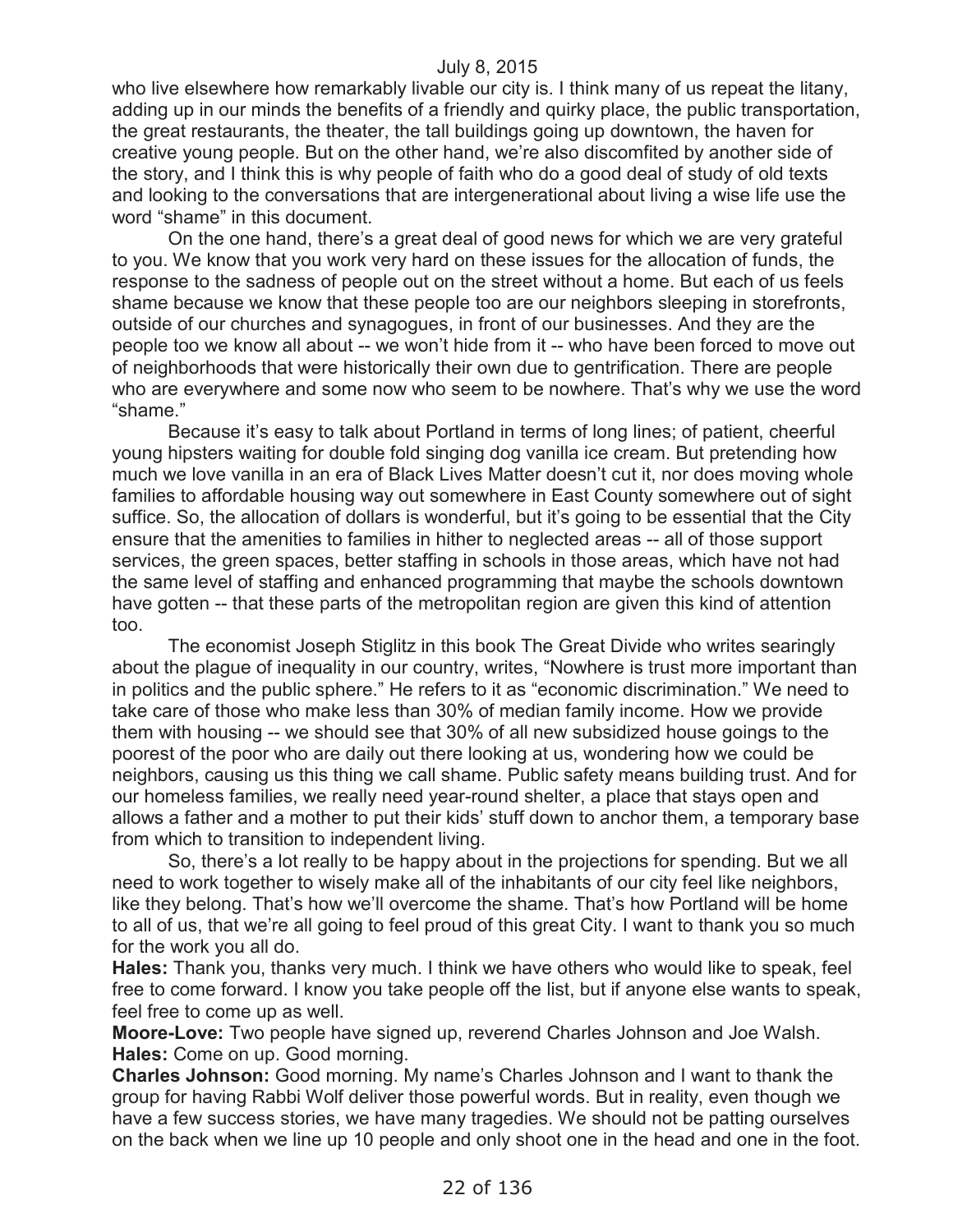We need to be doing -- the village program talks strictly about assisting families. We don't really even know how many women and men have been separated from their families due to economic distress. And then once they are separated from their partner or their children, they are lesser people. They're left to sleep -- as Rabbi wolf noted -- in the doorways of buildings and be hustled around by police from here to there, wasting gobs of police overtime to accomplish nothing. It's not an accomplishment when a homeless person moves belongings from 3rd avenue to 2nd Avenue.

It's very important that he pointed out the word "shame." It goes with "disgust." We can take a tiny bit of satisfaction and pleasure that we have a few successes -- the one fortunate woman for who the network held together and she talked about getting placed in a situation where she can pursue a nursing career. As we come to this Council meeting, or if we leave here -- especially if we stay until 10:00 at night or are mobile at 6:00 a.m. in the morning, we see people with nothing and nowhere to go. Or perhaps they have a little bit too much and there's nobody to help them deal with that, so they can't go inside to the very few beds that are available for people.

We may have planted a seed, a beginning of something good. We have many faith leaders here. I see Pastor Mark from Augustana Lutheran where Francisco took reference with when the government was involved in its crazy job of persecuting families to move them out of their hometowns. If an immigrant comes here and their children go to school here, it's there hometown no matter where they were born. And so I thank the leaders of the faith community who have been involved in sanctuary and immigrant justice efforts. But we need to do better.

We need to find ways for individual congregations to be empowered to do more for people, regardless of whether it's a family or an individual. We need to find ways to reward congregations like St. Michael's and all the archangels in Hollywood, like First Unitarian that have direct programs where actual homeless people are actually assisted or even given long-term shelter. So, I look forward to the Mayor and the rest of you Commissioners finding ways to incentivize real solutions, people getting a hand up. Thank you very much. **Hales:** Thank you. Good morning.

**Joe Walsh:** Good morning. My name is Joe Walsh, I represent individuals for justice. We have almost no comment on the report. Our concern is that when people come before the City Council and tell you how good you're doing, it makes us nervous, because we're not.

Every morning, I look in the mirror and I say to myself, can you do anything more? What is it that you can do to get somebody off the street, Joe? It's up to you. It's not up to everybody else, it's up to you. It's very personal with me. So when the churches come before you and they say, "we are doing wonderful," I get really nervous. And I'm glad they used the word shame because every time there's a person on our streets that you move around, Mayor, by your cops, in those sweeps, those terrible sweeps, it breaks my heart. I get really angry with you. I don't understand how in god's name you can go to the Vatican and look the Pope in the face when you sit here and you move the most vulnerable among us, and the churches say almost nothing! Where's the cardinals? Where's the bishops? Same to you. Jesus Christ said to us, save the vulnerable. And then you can get into the heavens. And you go to the Vatican? You move people and you steal their stuff. You ask your City Attorney -- there is not one iota of people getting their stuff back because they can't prove it, even when the court ordered you to store it. They sell it. You have contractors stealing from the homeless. Do you understand what that means? Do you understand what that means? They steal their stuff and you say nothing! You say you're doing good work! You spend millions of dollars on what? Trucks, buildings, hiring people. You don't get people off the street. This is a fraud! You're all frauds! **Moore-Love:** We have one more, Rick Bartko.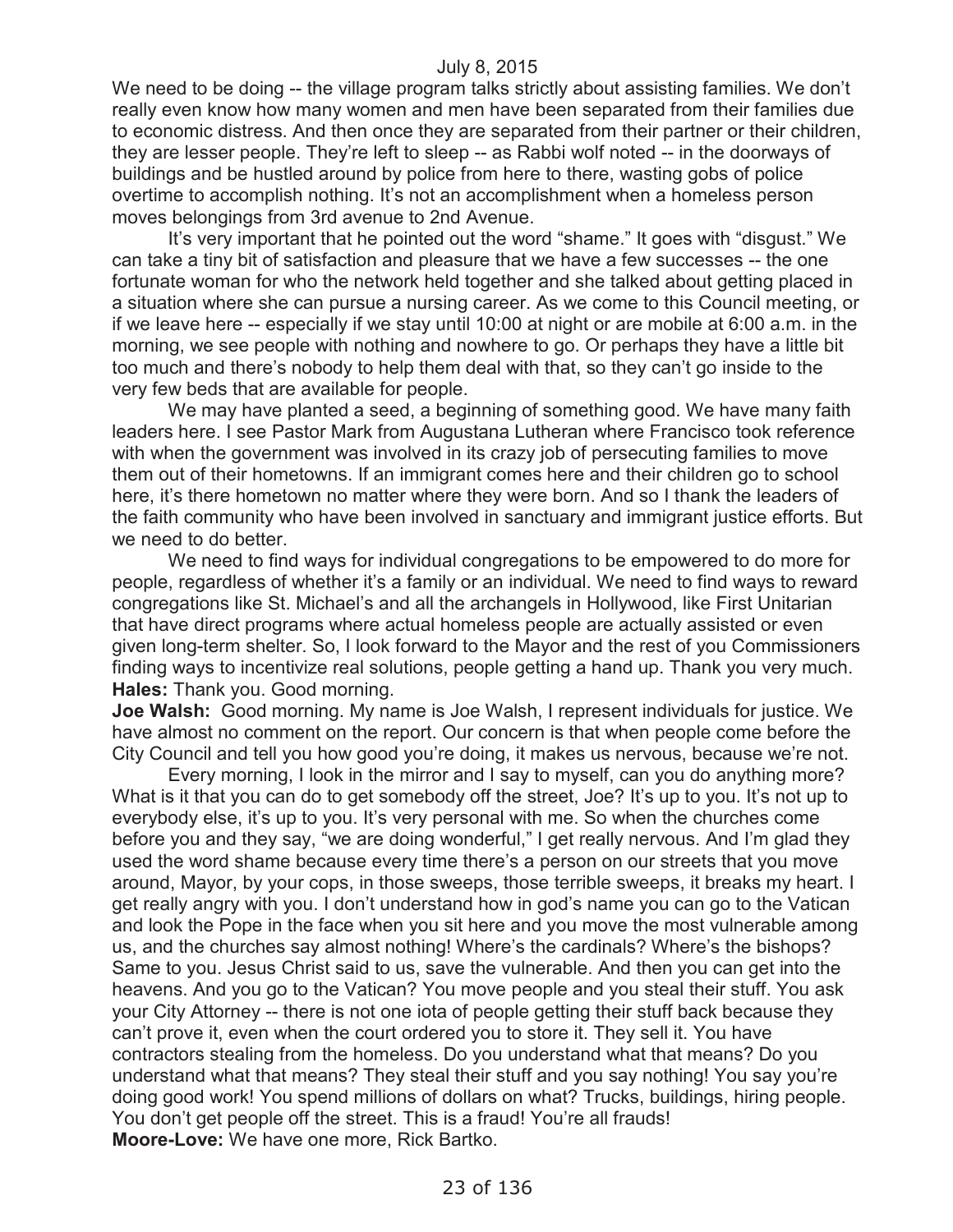**Hales:** Good morning.

**Rick Bartko:** Good morning. Rick Bartow from Southeast Portland. I would kind of like to return to New City and Village Support Network. I'm a member of a team out of St. Joseph the Worker at 148th and Division who is in about the fifth month of transitioning a family, a young man and his 16-year-old daughter. You can imagine a young man raising a 16-yearold daughter by himself -- quite a challenge. The team that has been assembled to help this family has been fantastic from St. Joseph, but my main reason to come up here -- I feel compelled to absolutely sing the praises of New City and staff. I don't know when these people sleep. It seems as though they're with us or with families or raising money and buying productive things with the money they raise to make them even better. I have nothing but praise for them, and I hope to -- after we get done here with our stint with our first family -- be able to do it again through St. Joseph. It's a good start. It needs to grow. It needs to get the support of the majority of religious communities in the estimate I think if that happens good things can happen, and I'm hopeful for that for the future. It may take a while, but I think with patience and determination, we can make good progress. Thank you. **Hales:** Thank you, thanks very much. Anyone else? Please.

**Tom Wehrley:** Good morning. I'm Tom Wehrley, and I represent Oregon Center for Christian Voices, as well as the faith-based group that's here today. I've been in the game I guess for a while now. Previous time, I was here with Right 2 Survive folks and I know some of the background and history. And I know each of the Commissioners here has represented homeless folks in a variety of ways. I know you're not frauds. And I know you aren't, either, Mayor Hales. But a question hangs there -- are you representing homeless folks, the poor enough? Because they haven't got the representation in this City if you don't champion their cause.

I want to tell you a story, I think stories are sometimes the best way to communicate. I'm privileged. I'm an owner of two homes, I have a place in the gorge with my wife and now a place on the South Waterfront. Mostly, I've been most of my life I've been a resident of inner Northeast Portland. But I was fishing one day in the gorge, Klickitat River. And I was done for another unsuccessful day of catching fish but a successful day of being out in nature, and I was in a good mood. There was a Native fellow standing at the junction of the road of the Klickitat River and Highway 14 that needed a ride, he need to do get to a store to get his bottles and cash them in for his money for that day. We had a good conversation. He was a former Marine, he had served his country. And we had a rapport going. So as this old white guy, I felt compelled to tell them how thankful I was to be sharing what I said was his country. He looked me square in the eyes and said, "it's not our country, it's god's country."

So what have we come to? Certainly, I can understand the issues around zoning laws, about the rights of homeowners, the fear when property values are jeopardized. But isn't everyone entitled to a place to call home?

I'll finish by joining Reverend Whitfield. I don't look too Black to you, I'm sure, OK? But I've been there when Jeff has been rocking, when Ben has been spitting on the court. My kids grew up inner Northeast. I work with -- another volunteer thing -- residents of that area in home repairs. I was a career counselor with at-risk families and I knew with our Black kids, if they were from inner Northeast, that they had a home beyond their immediate home. More being lost than actual individual housing if inner Northeast isn't supported with affordable housing. Thank you so much, I hope you go forward caring for these folks. **Hales:** Thank you. Good morning.

**Abudullah Polovina:** Good morning. My name is Abdullah Polovina, I am Imam of one of the Muslim communities here in Portland. I came today in peace, and I will show peace, my brothers and sisters in humanity, just to express my deep support and in some way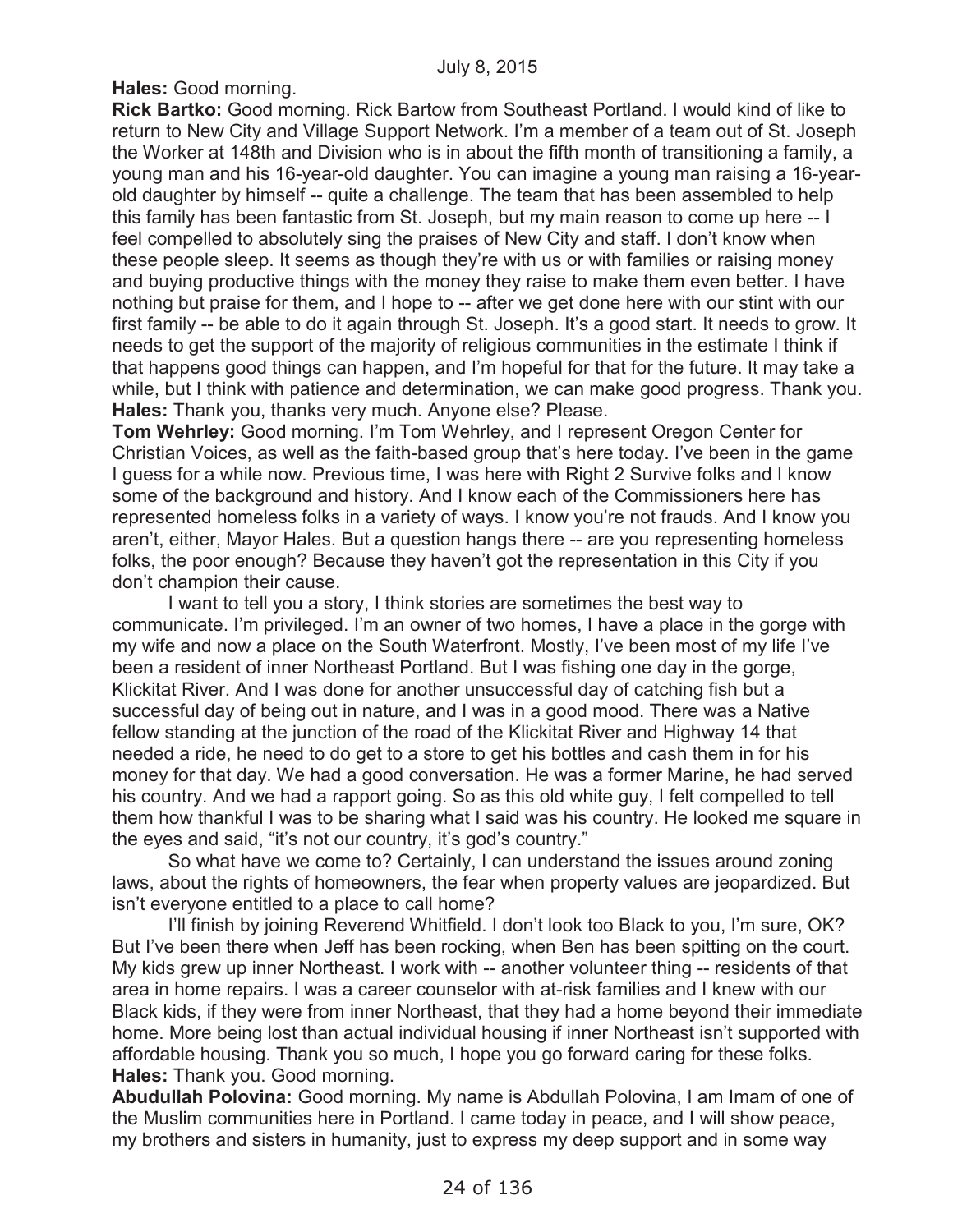respect for what is done here, what should be done especially to my friend and our friends Paul Schroeder from New City Initiative, and also for you guys from the City. We know all that you are bringing -- a great job in this matter. But we should -- there is some more that we need and should do more.

We as faith leaders, we do prayers. We all do prayers. We pray for our less fortunate, we pray for you guys in City to do more. Because god is our cornerstone that rely on in some hard and tempting situations. In this time, we need to get together to do more in this matter. So, we did this statement in a way to help those less fortunate so that they have some representatives in our communities -- that we can do and we would like and we want to do more.

So the main point is to encourage all of us, especially you, to do more than in this matter. Because what our friends, brothers, sisters, who are less fortunate today -- we all can be tomorrow as they are today. So we need to think about that and do whatever we do not only for them now but also for our future generations, that we show that we care. We are friends, we are people of faith, but also people of good actions -- something that should bring us together in a way for those who are less fortunate.

Thank you for whatever you did, thank you for what are you planning to do. Let's do it together in this manner and hopefully, god willing, we will come to a point where those less fortunate among us will appreciate this and they will come to the point to be called not less fortunate but just people who see and they need some dignity, recognition that there's somebody who cares. God bless you.

**Hales:** Thank you. Thank you very much. Good morning.

**Mark Knutson:** Good morning, Mayor Hales. Reverend Mark Knutson, Pastor of Augustana Lutheran Church in Northeast Portland, 15th and Knott, and we're a sanctuary congregation, and I hope the City continues on its path to become a sanctuary city as well. We are home to six nonprofits we've birthed in the last 20 years together, and one is the Community Alliance of Tenants, which keeps many people in housing who are on the verge of losing it and knowing their rights, as well as Families en Accion that does that as well.

What I came to say today is those who are either on the edge of being homeless or who are homeless are members of our congregations as well as members of our city, and we constantly work within that context to get people back into housing, to keep them in housing. But I can tell you in just one congregation the people on the edge of losing that is high, and the need to move farther out for the most affordable housing they can find. I echo Reverend Whitfield's words as well.

The key on this is for all of us not only to feel shame, but also to collectively put or efforts together and to accept that what is today does not have to be what will be tomorrow. I think we're all sitting here today with that initiative and feeling. But we know we've addressed homelessness for years in this city, but it continues to grow.

What I'm going to say about the New City Initiative and Village Support Network is it's a systematic approach that works. And in churches, synagogues, mosques, temples, we're not highly staffed. We don't have a staff person for this, for instance. We do it as volunteers. Reverend Tom and Patty Campbell Smith are here who head up our village support team. But to find collective ways of doing things together, the City could provide the infrastructure funding and we then could use it. And so this is one good example where we could come up with the volunteers to walk alongside a family with \$1000 to support it in the process. But the systematic approach that pull others to this with funding from the City and County and hopefully more from the state is very important. So, I would redouble the efforts in terms of funding because it works, and our team will take learnings from helping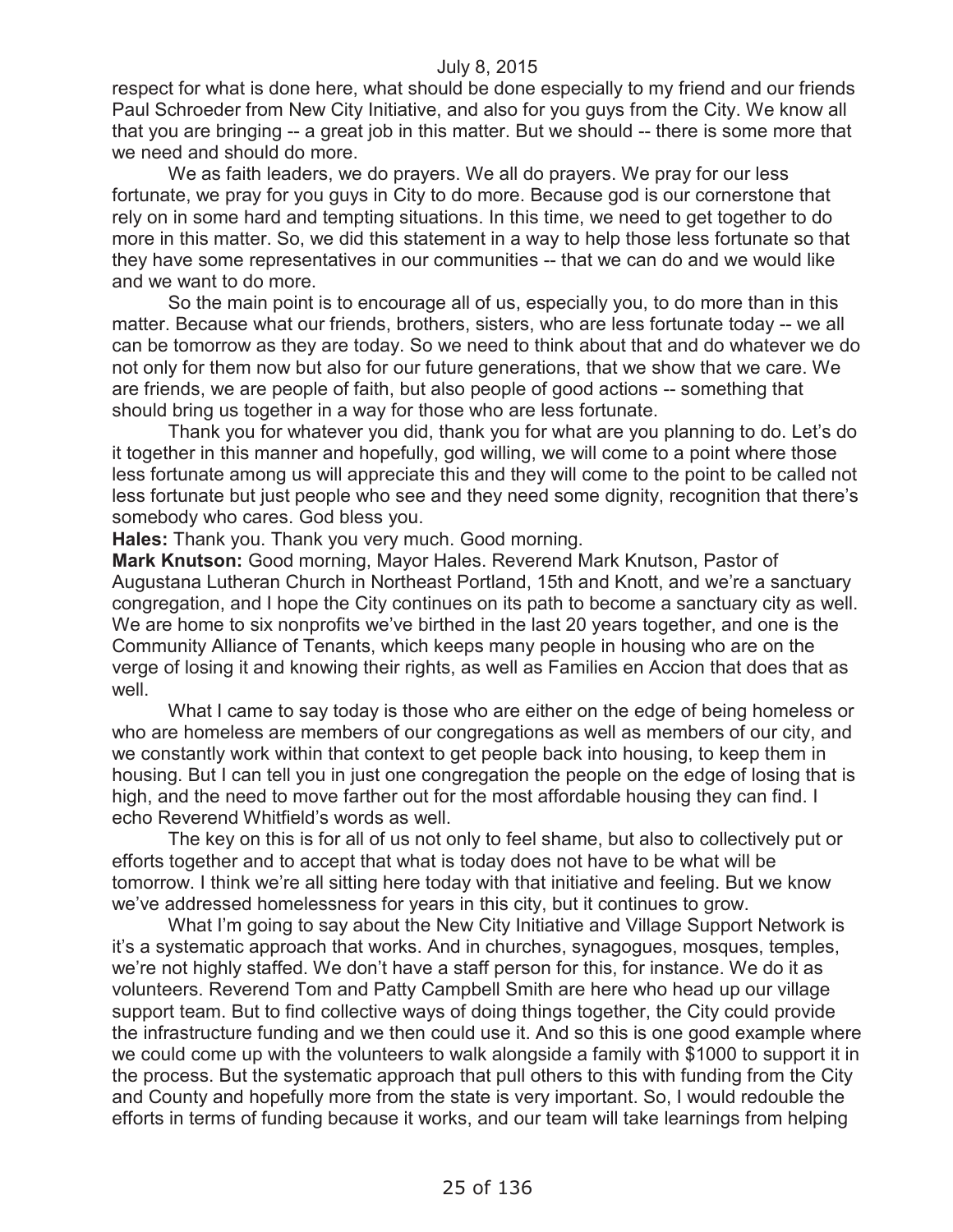another family outside the congregation and bring it back in to help families and individuals within the congregation who are seeking housing.

The other thing I'd ask you to look at as you move forward is look at those things in this city that are not big necessarily but really keep people from getting housing. You've already dealt with ban the box, which is huge and we're thankful for that. But just look at the cost to apply for an apartment. We felt one family, individuals over time -- they pay a fee again and again and again and never get it back. So, a unified application would be helpful so people are not losing that.

The other thing is small things -- if you're homeless you often get cited for things, and you have the least opportunity to cover that, so it can build. I've had people in the congregation who get one infraction and that builds. How can we look at forgiving and moving forward and helping people get back on their feet? Thank you for what you do. Again, we cheer on what Paul Schroeder is doing and the whole collection of us on this effort. Thank you.

**Hales:** Thank you, thank you all. So I think we need a motion to accept the report. Fish: Motion to accept the report.

### **Fritz:** Second.

**Hales:** Any further discussion? Roll call, please.

#### **Item 740 Roll.**

**Saltzman:** I want to thank the New City Initiative and the Village Support Network for living up to the expectations Mayor Hales and I placed in you about a year ago to really partner with us in our efforts, because it take as partnership to deal with the issues of homelessness and the quest for more affordable housing. Certainly, many of the values that were spoken to in your resolution are values that we have embraced on the City Council in terms of providing housing not just in East Portland, and you were saying, but right now we have underway projects to house homeless families or formerly homeless families in the Pearl District. Thanks to Commissioner Fish's leadership, we have a project going on right down in South Waterfront to do the same thing, to provide additional housing for low income individuals, particularly dedicating a certain amount of those units for people making between zero and 30% of median family income.

Thanks to the leadership of Mayor Hales, additional money has been dedicated to focus on issues around displacement in North and Northeast Portland, and I'm pleased to say that we've adopted an action plan and it's being closely monitored by -- well, Bishop Holt is the chair of the committee that's overseeing our investments there to provide people means to stay in their homes through home loans, home repair loans, to provide rights of return in public housing that will be constructed there so that people who formally lived in North/Northeast Portland will have priority access to return to that area, and also investments in additional housing so that people can stay in those areas.

These are all things we take very much to heart, but we also know and recognize our limits, and tomorrow we'll be bringing and initiative to the City Council to be able to leverage the private sector's additional help -- in exchange for privileges we grant to developers, we're going to ask in return that they include affordable housing in their developments our that they pay into a housing investment fund for us to create that affordable housing.

These are all things we're undertaking, but working with the faith community is really essential because we can't do it all and the faith community has so much more resources in terms of people committed to these ideals, and the ideal of taking a family and helping one family at a time is really -- I'm convinced -- is going to be a very successful strategy, and I think you have shown that to date. I thank you for your testimony, ma'am, and wish you very much good luck in your RN program. I'm really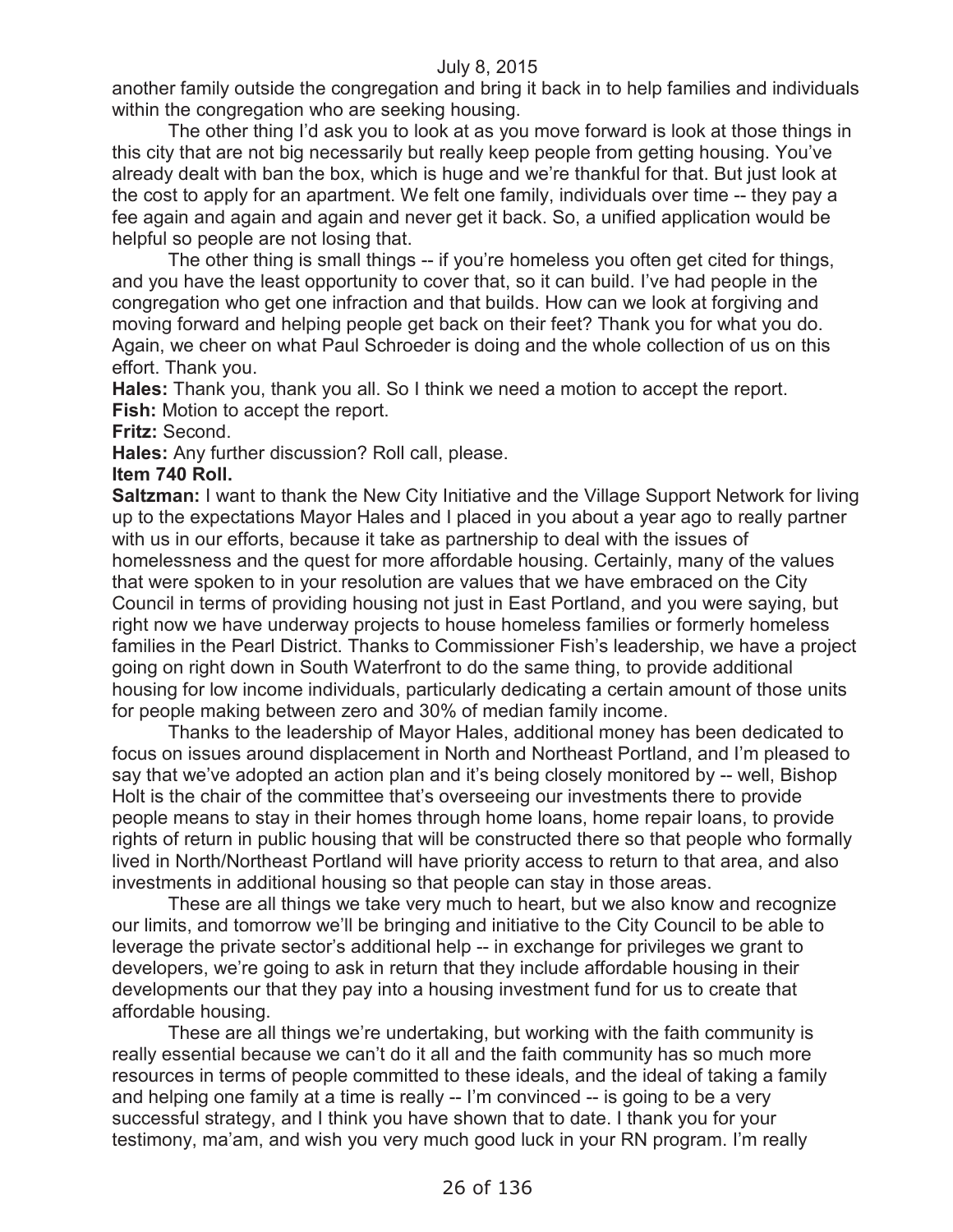happy you were here today to share your experience. Thank you very much, and we stand together as partners in tackling these daunting problems. Thank you. Aye. **Fritz:** Thank you very much, everybody, for taking the time to come today, but more

importantly, taking the time to work within your faith communities to wrap around services for individuals and families. It is one person at a time in this challenge to help people prevent homelessness and get out of houselessness. I too wish you all the best in your registered nurse career. It was a great career for me before I became a politician. And you'll learn that nurses are among the most trusted professionals in the country, so your experiences -- the struggles that you've been through will definitely help you in the care you give to others, and I really appreciate you taking the time to come today.

I should invite you all to come back tomorrow at 2:00 when we will be discussing the new proposal that Commissioner Saltzman referenced. We're going to be having a fairly vigorous discussion about whether those incentives should be for middle income housing or to keep the current policy of having those incentives provided for lower income housing. For those of you able to come back tomorrow, I anticipate quite the debate because there's only a limited amount of money and limited amount of incentives, and so how we're going to prioritize is the big question. And then, what are we going to do to leverage other creative solutions that may not solve the problem but take us a step further? Thank you for being here. I'm very pleased to vote aye.

**Fish:** I first met Paul through Marc Jolin a number of years ago when Paul had this idea of organizing the faith community to address homelessness. And the truth was the faith always been on the front lines of addressing homelessness, the idea was to coordinate and to leverage the great strengths of the faith community. So, Paul, thank you for your work and your service, and thanks to all the faith leaders joining us today.

And I just want to acknowledge that I think what Dan Saltzman said a few minutes ago was one of the most eloquent statements anyone has said on this body about homelessness and about our convictions. And I thank Dan for being a champion.

In the last month, for people of faith there have been some developments that are encouraging. Pope Francis issued his encyclical and talked about our common home. The first African American president did something I never thought I'd see in my lifetime -- he went to South Carolina and led thousands of mourners in a rendition of Amazing Grace. The Supreme Court affirmed the dignity of all marriages and all love. Even the legislature got something right -- we got a bill passed that said that all the windfall from class action lawsuits will be now directed to legal services for the poor. And since we're only serving between 15% and 20% of the families who desperately need legal services to prevent evictions or to deal with life's problems, that was a huge win.

But while I'm a cup half full person, I have to acknowledge that there are some things that greatly disturb me. It disturbs me that the Senate recently proposed eliminating funding for the HOME Program. That is one of our lifelines to build affordable housing and to eliminate the HOME program because we can't afford to invest in people but we can afford to invest in things military hardware -- did someone say the word "shame" earlier? And how does that reflect our best values? While we're cutting federal funding, by my last count, a majority of people have said they would eliminate HUD, the housing bureau at the federal level because we have too many and we don't need the federal government should not be in the business of directing housing policy. I hope, Mayor, we have a vigorous debate about this this fall because at the federal, state, and local level lots of people running for election. And I think it's time we said collectively we said that once and for all, housing is a primary federal concern, and shame on us if we eliminated the Department of Housing and Urban Development.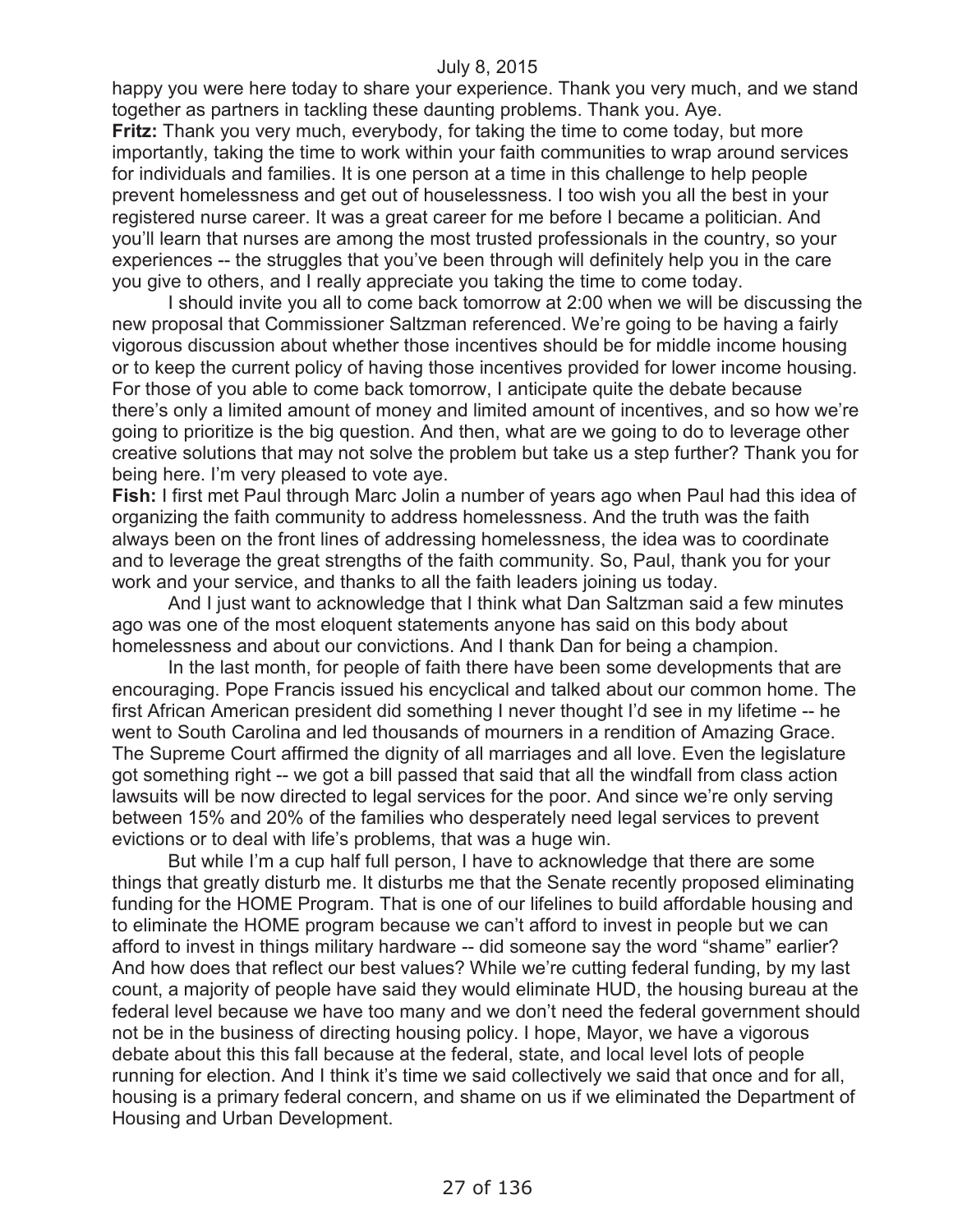Closer to home, we don't have the funds to address the need and we're talking about redefining a home. And I'm going to get in some trouble for saying this, but a home is a roof over your head. A home is not a tent over your head. And the moment we normalize tents instead of a roof is the moment we have lost the moral claim to the high ground in this debate. Because we have essentially said we will collectively not raise the bridge, we will lower the river. This community should never back off from raising the bridge, and to redefine a home as a tent is morally unacceptable to me and it puts us down a path that we do not want to go.

You have come here today with a beautiful statement, and what's going to happen is we're going to celebrate this moment and this very affirming moment, but it's going to get lost. So, I want to urge you to come back. And you have put down some markers, so let me just affirm that. Collectively, we need to say that the federal government must support a national housing crisis. And that means that anyone running for office at the federal level has to say they will commit to using federal resources -- our tax dollars -- to invest in housing. Because after all, in a mobile society, it is a federal concern. And we cannot possibly solve a national crisis locally any more than we can solve any other national crisis locally without a strong federal partner.

Number two, we're likely to have another surplus this year. Council this budget season said the priority is roads and sidewalks and basic maintenance. 10% of our surplus went to housing. 40% went to streets and basic maintenance. We'll have a debate this fall if we have surplus again as to whether we should do more for housing. I hope you're here sharing your perspective on that.

We're going to have an ongoing debate about whether we invest in zero to 30. And let's be clear, zero to 30 is not just a moral question, there is an economic consequence. We have to put more money into units serving the poorest than we do for people above 30% because they need services and they need other resources. It's more expensive. You have to do more grants and less loans. There are people in our community who argue persuasively and effectively that we should be doing more loans and fewer grants and investing dollars more efficiently. Just remember, to get more dollars at zero to 30 means bigger investment of a shrinking pot. I support that investment, but it comes at a cost and we have to acknowledge that cost, which is why there will be a fight and why it doesn't just happen.

Next, Commissioner Saltzman talked about investing in opportunity areas. Let's be clear, there is now clear studies that have come out in the last month making the case that families in high opportunity areas with low income kids do better than families that are marginalized. Well, who is against opportunity? But the fact is Commissioner Saltzman gets criticized for building affordable housing in South Waterfront because people say, "well, the dirt is more expensive there. Why not do it on the border with Gresham?" Well, the reason we're not going to put all of our money in places that are inaccessible and already have substandard infrastructure and concentrations of poor people is because that's not where families are going to thrive. We'll invest in those communities, but we'll also make sure that low income families have the same choices we do to decide where to live and send their kids to school. That is why we invest in Southwest, that's why we invest in the River District, that's why we invest in South Waterfront. But we haven't won the fight on opportunity. There are plenty of people who say opportunity comes at a cost. Zero to 30 comes at a cost. There are choices we're going to have to make, and your voices are going to be very important.

Everybody here has acknowledged that we can't solve the problem without more homes. So, are we doing enough to land bank? And are we doing enough to build? I am a huge supporter of Commissioner Saltzman's initiative to build a big fund called a Housing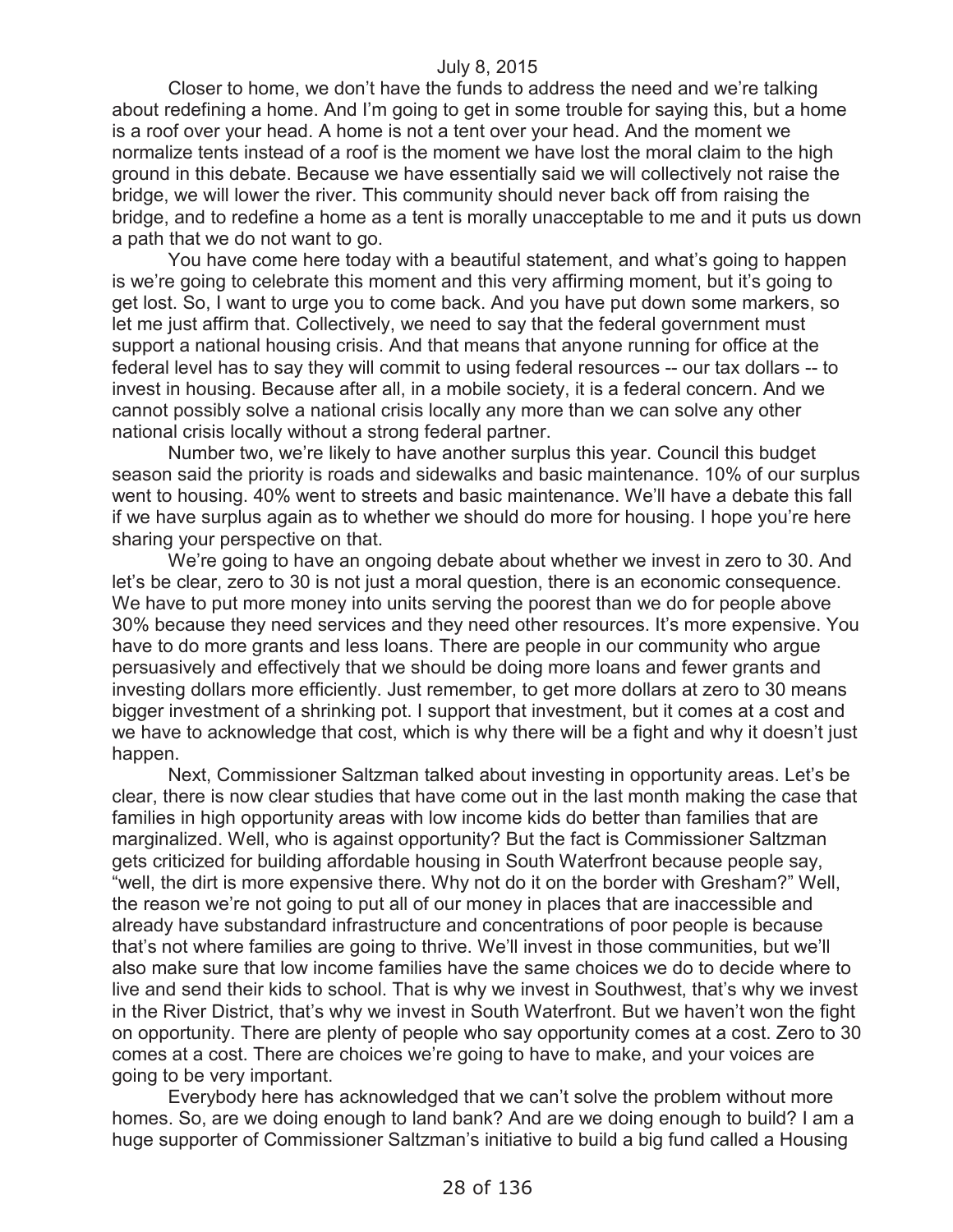Investment Fund. And the reason it makes a lot of sense is because it's local dollars going into a fund with fewer strings attached. The reality is the federal dollars come with more strings. They're harder to use. Dan wants to build a big fund. If I had the power for one day, I'd put a lot of money in that fund, because now is the time to use those dollars to land bank and to build because it's not going to get cheaper or easier down the road. And he's right -- unrestricted dollars give us more options, more flexibility.

We're going to have to have a serious conversation about housing plus. We can't just look at housing as an end. We have to acknowledge that the people we're seeing on the streets now disproportionately have things called mental health issues, drugs and alcohol addictions, other lifer challenges beyond just poverty. And if we don't address them, we're not giving them pathways to self-sufficiency, we're just creating a way station. That's not our goal and mission as a community -- it is not just to provide a way station.

And finally, the honest truth is we don't have the money to tackle this problem, and if the federal government doesn't step up, it's going to get harder and harder. I strongly believe we need to go to the ballot no later than next year and ask the voters to give us a new dedicated revenue source. And there's people tirelessly working in the community to make that happen, and the faith community will be an essential ally in making the moral case for why we should invest more in housing.

So, let me just close by saying that we have so much to celebrate. And your work one family at a time, as Dan said, is very inspiring. The faith community has always been on the front lines of this work and you'll continue to, and I hope we continue to invest in your work. But unless we have a strong federal partner, unless we continue to successfully fight the good fight about who we serve and where we place people -- where they live, unless we build more housing and preserve a current affordable housing, and unless we make a community-wide commitment to address addiction and mental health at a much higher level, we will not solve the problem. And it's no solace to know we're doing a better job than LA and some other cities. There's no solace in that. Good for Portland, but the bar should be higher. I say raise the bridge, don't lower the river. Thank you, Mayor and Dan, for bringing this forward. I hope we make this a regular annual event, because it's quite inspiring. Aye.

**Hales:** We are living in a moment I think of great and small miracles. One is that the Pope has issued this encyclical that makes this amazing connection between environmental stewardship and social justice, and I think that's a very important connection to make. And the fact that a lot of people who've never read a papal encyclical are talking about it in places like Portland State University coffee shops is kind of a new and a wonderful thing.

Another miracle is this partnership. And Paul, thank you to you and all the reverends and pastors and imams and rabbis who have come together with their congregations to do this work. Because it's work. It is work, a lot of work, and we need to acknowledge that. It's work, sacrifice, and inconvenience for members of your congregations to take on the stewardship of their neighbor, which is what this comes down to. So, thank you.

And what I know you've heard and what I hope you feel is a passionate interest in this partnership on this Council. That the members of this Council -- Commissioner Novick included, who is away today -- really love this partnership, believe in it, know that here in Portland we do things through partnerships. Yes, there are governments -- I mentioned earlier that there are actually nine of them, maybe too many -- we have our responsibilities, we have our budgets, we have our programs, we can always make them do better and make a stronger commitment, but we get little done without partnerships. Whether it's in our park system or on the streets of our city where people have planted half a million trees over the last 20 years in partnership. We could have issued a proclamation here that we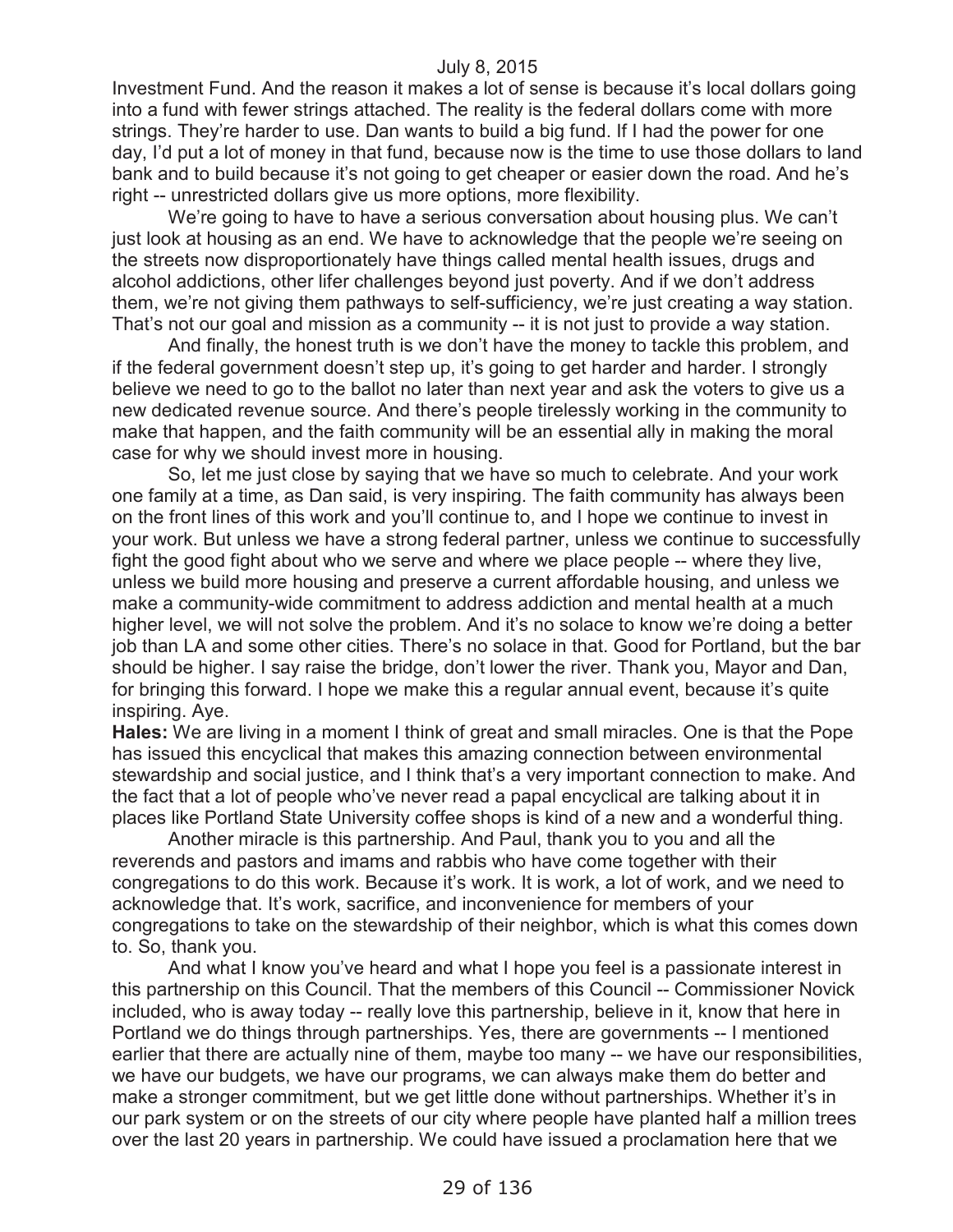should have more trees, and none would have gotten planted if we hadn't had volunteers out doing them. That's why this matters so much and why we believe so much in this partnership.

And each of us can do more. The word shame is appropriate, it is a shame. We should be ashamed that we have not made more progress than we have, but we'll make it through this kind of partnership and this kind of shared commitment. One I want to mention in particular -- and actually a way I believe that your initiative can help us is one ever the things we have committed to in this Home for Everyone effort -- which Marc Jolin is here, we stole him away from direct service to homeless people at JOIN and asked him to be the staff person for the City and the County and the Housing Authority in the City of Gresham working together to try to be coherent among all those multiple governments and what we do in housing. And we've said we're going to take on one thing that in addition to the rest of the commitments we have made where we can move the ball down the field just a little bit, and that is, we're going to try to get all of our homeless veterans inside this year. It's a manageable number of people. We need to house two a day in order to make good on that promise. We're running at a little under two a day, so we need more property owners, landlords who have units to make them available for these vouchers. We're not asking them actually to donate, we're asking them to just rent them to us. So, there's one more way that we will rely on partners, whether it's a faith community or landlords and their organizations to say, we can do this. We can house more families. We can get those families into services and education and opportunity and into community. And so, I would love to have your help, and I know Commissioner Saltzman would as well as members of that consortium. We're going to try to make this happen.

I'm really heartened by this. I think this is a wonderful and miraculous good thing that people of faith have come together and want to work in constructive partnership, family by family, across the city to make this kind of a difference. I agree, we should hear from you every year. We should hear more progress, and you should call on us to do more and call on us to make the changes we need to make to make real good progress together. Thank you so much. Aye. Thank you. More good work to come. **Item 741.**

**Hales:** Anything you want to comment on, Commissioner Fritz?

**Fritz:** Yes, Mayor, I would like to request this be pulled back to my office for some more work. We'll reschedule it later in the summer.

**Hales:** OK, so ordered. Thank you. Thank you all for coming. Let's move on to the items that we pulled. Do we do those next? OK, Item 742.

**Item 742.**

**Hales:** Not sure if any of our members are here. Someone requested that this be pulled off the calendar?

**Moore-Love:** Joe, I believe.

**Hales:** Mr. Walsh here?

**Moore-Love:** Oh, Lightning? Sorry, Lightning did.

**Hales:** OK. Anyone want to speak on this item? If not we'll take a roll call.

**Moore-Love:** Mr. Lightning wants to speak.

**Hales:** Oh, he is here -- sorry. Come on up. Good morning.

**Lightning:** Good morning. I'm Lightening, I represent Lightening Watchdog X. One of the concerns I had on this issue again on the representatives is that I want to make sure when we're talking climate change and we had this group looking at the fossil fuel companies, that we begin with an understanding that pulling their funding isn't necessarily the right thing to do. What we have to look at is that with these companies they have infrastructures in the trillions of dollars, and you don't go in there and shake them up in an aggressive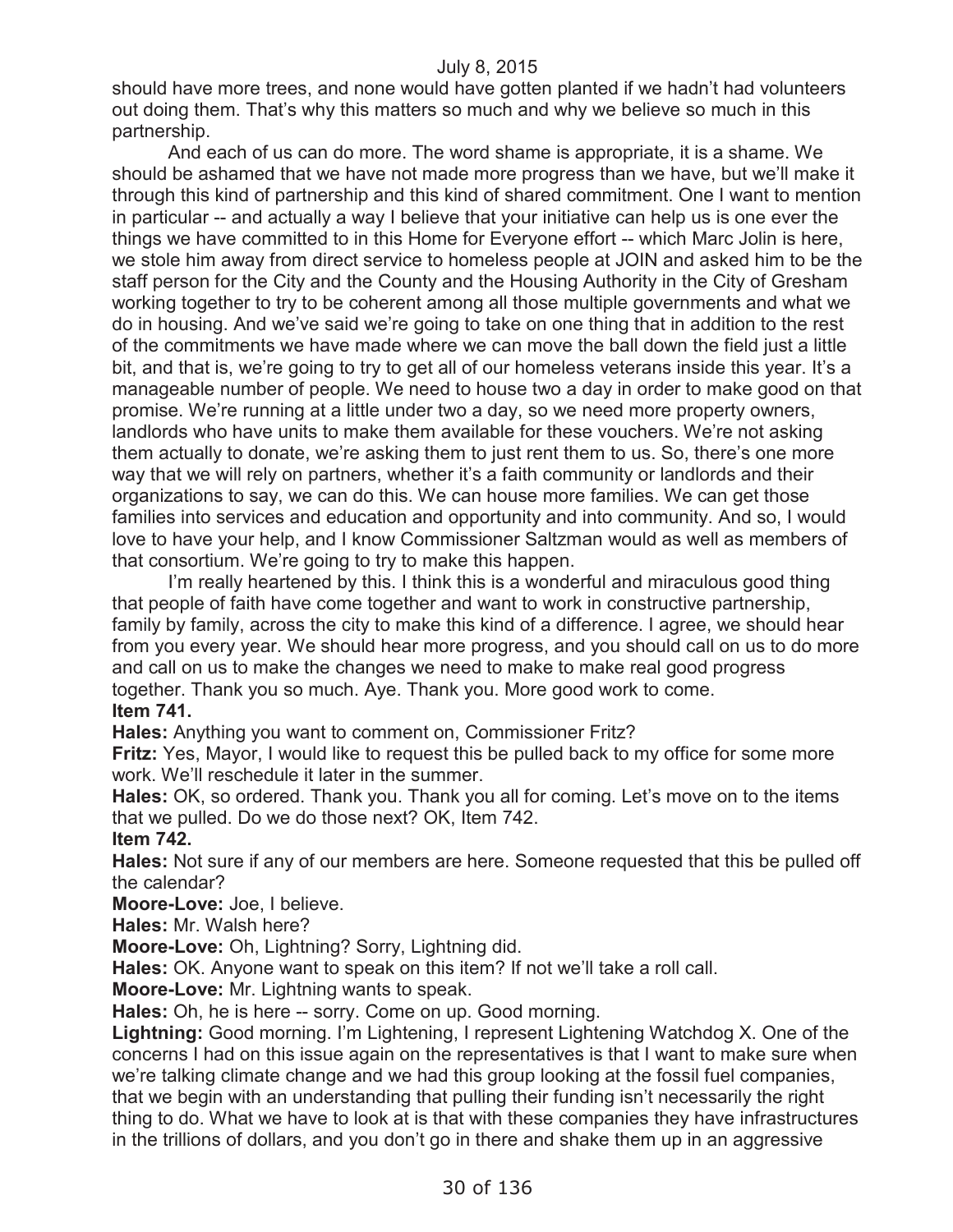manner too fast because a lot of these companies also have the ability to make the changes that you may want to see in the future. They have the funding. They are the energy experts. And if we begin to just pull their funding and try to shut them down immediately, that will have a great effect on the overall economy. So what we need to do is begin to work with these companies in a reasonable manner -- not go out there and try to bankrupt them -- and understand that if you want to see change, it's going to happen in a slow manner. We're not going to make every car out there into an electric car in the next five years. It will not happen. It's going to take a lot longer. We have to look at these issues and understand it's going to take time and these fossil fuel companies have the ability also to make the adjustments to fund a lot of these companies, and they are part of the energy business in the communities and we cannot just look at them and say shut them all down. You're a fossil fuel company, we refuse to invest with you anymore. We're not going to take your phone calls anymore and that is what we think is the right thing to do fort climate change. It is not the right thing to do. Again, when these committees are set up and determining who they will invest with and who they will not, I want you also to ask the question, what's going to happen over the long term if we decide to try to bankrupt these companies immediately? What effects is that going to have over the overall economy, the climate, and other areas. So again, I'd just proceed forward with caution, don't make any fast moves, and understand they are the experts in the energy, and they also have the resources. So proceed forward with caution but work with them. Thank you. **Hales:** Thank you.

**Fish:** Mayor, we're testifying as to the nominees?

**Hales:** Right, these are the nominees. It's not a policy question before us, it's just the people that have been volunteers to serve on the committee.

**Charles Johnson:** Thank you. For the record, my name is Charles Johnson. I want to not congratulate but just thank these volunteers for this -- I know that Commissioner Novick is not able to be with us and of course, we know just dealing with one company, there was an amount of heat generated with discussion of why it's good moral policy for the City of Portland to not invest in Wal-Mart. I want to thank people who stepped forward to help try to use the little bit of statutory money that's part of the budget to interact with the rest of us citizens so that Portland can do better than other cities -- we can have a team of people interacting to use whatever leverage is available from City funds to encourage companies - - it's not a matter of -- nobody is being targeted for bankruptcy. Occasionally, people in the community might be highly motivated against the company, but these people who have volunteered will work together and we're going to find ways to nudge companies into being better citizens, to building a better community and finding compromise. And I want to thank the City staff and people who have gone through this process and hope that the Commissioners will make everything available to this committee so we can have these vibrant discussions. There will be times when these volunteers will be on the hot seat because there are a lot of companies have -- as companies, their job is to maximize their profits for their shareholders, and sometimes people such as us that come to testify here and those who volunteer for all the different committees need to remind them that in Portland, we value people over profit. We're not anti-profit, we believe in responsible, sensitive profits. And I'm going to depart just a little bit to say that it's too bad when we were talking about profit and responsible investing and the homeless situation that we didn't have more engagement from Zidell, Melvin Mark, and American Property Management right here. Thank you. **Hales:** Thank you. Motion to accept --

**Fish:** So moved.

**Fritz:** Second.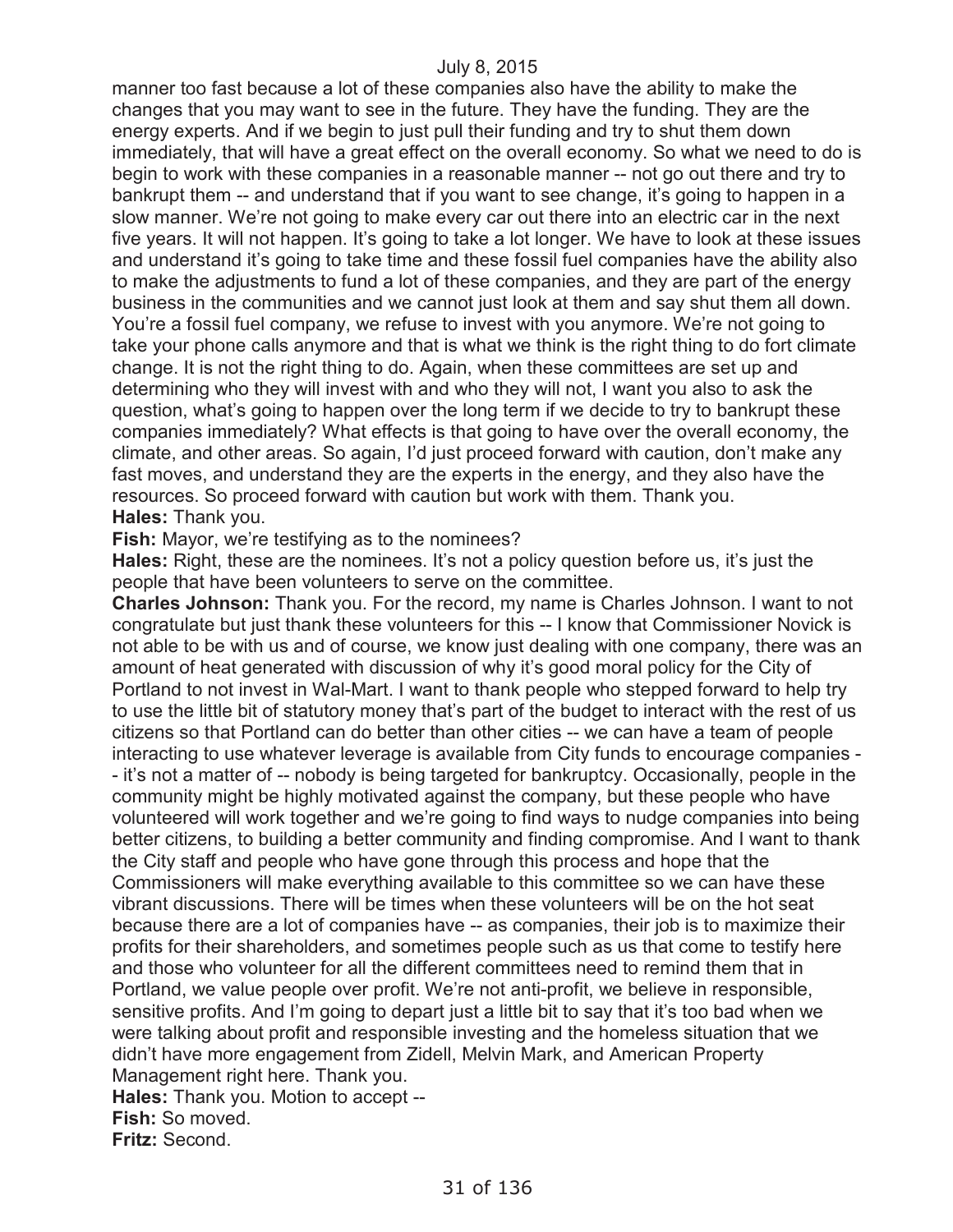**Hales:** Further discussion? Roll call, please.

# **Item742 Roll.**

**Saltzman:** I want to thank Commissioner Novick and Mayor Hales for working on creating the Socially Responsible Investment Committee, and I want to thank the initial seven people that have agreed to give us the benefits of their intellect and their analytical abilities and help us grapple with decisions around what types of corporate bonds that the City should hold or perhaps divest of. Thank you very much. Aye.

**Fritz:** Thanks to Commissioner Novick and his staff. If you could please send me a short bio of each of the nominees, that would be helpful. We can post that. Again, I thank everyone for serving. Aye.

**Fish:** I just want to raise a very strong objection, Mayor. We're working hard to find qualified candidates for the Portland Utility Board. Today, we're taking seven people off the board. I just want to note there's a lot of talent that we could have put to use at the Portland Utility Board as well. It's a great group of people, and thanks to everyone for serving. And in particular, I want to thank Katrina Scotto di Carlo of Supportland who has agreed to serve on this. I think she brings a lot along with her other commissioners. Aye. **Hales:** Thank you for good work and a great committee. Look forward to their recommendations. Aye.

**Item 743.**

**Hales:** Thanks. Sergeant Barnum is here to answer any questions --

**Fritz:** Who pulled it?

**Moore-Love:** Mr. Lightning.

**Fritz:** He just left. I don't have any questions.

**Hales:** OK. Any questions for Sergeant Barnum?

**Fish:** I move the vote.

**Fritz:** Thank you.

**Hales:** Thank you.

**Item 743 Roll.**

# **Saltzman:** Aye. **Fritz:** Aye. **Fish:** Aye. **Hales:** Aye.

**Hales:** Thank you. Let's move to regular agenda.

**Item 748.**

**Hales:** Without objection, I'm going to return this to my office with the intention to bring it back at another time.

**Item 749.**

**Hales:** Good morning, Ms. Moody.

**Christine Moody, Office of Management and Finance, Bureau of Revenue and Financial Services:** Good morning, Mayor and Commissioners. Christine Moody, Procurement Services.

You have before you the procurement report recommending a contract award to 3 Kings Environmental. The engineer's estimate on this project was \$560,000. On May 21, 2015, four bids were received and 3 Kings is the low bidder at \$623,497. The Bureau of Environmental Services has reviewed the bid items and accepts the proposed pricing of 11.5% over the engineer's estimate. In their review, BES has identified increased traffic control due to large area of this project and the contaminated media disposal bid cost as contributing factors to exceeding the engineer's estimate.

The City identified seven divisions of work for potential minority, women, and emerging small business subcontracting opportunities. MWESB subcontracting participation is at 79% with work being performed in the areas of traffic control, trucking, and concrete work. I will turn this back to Council if you have any questions about the bidding process, and I have someone from BES to assist.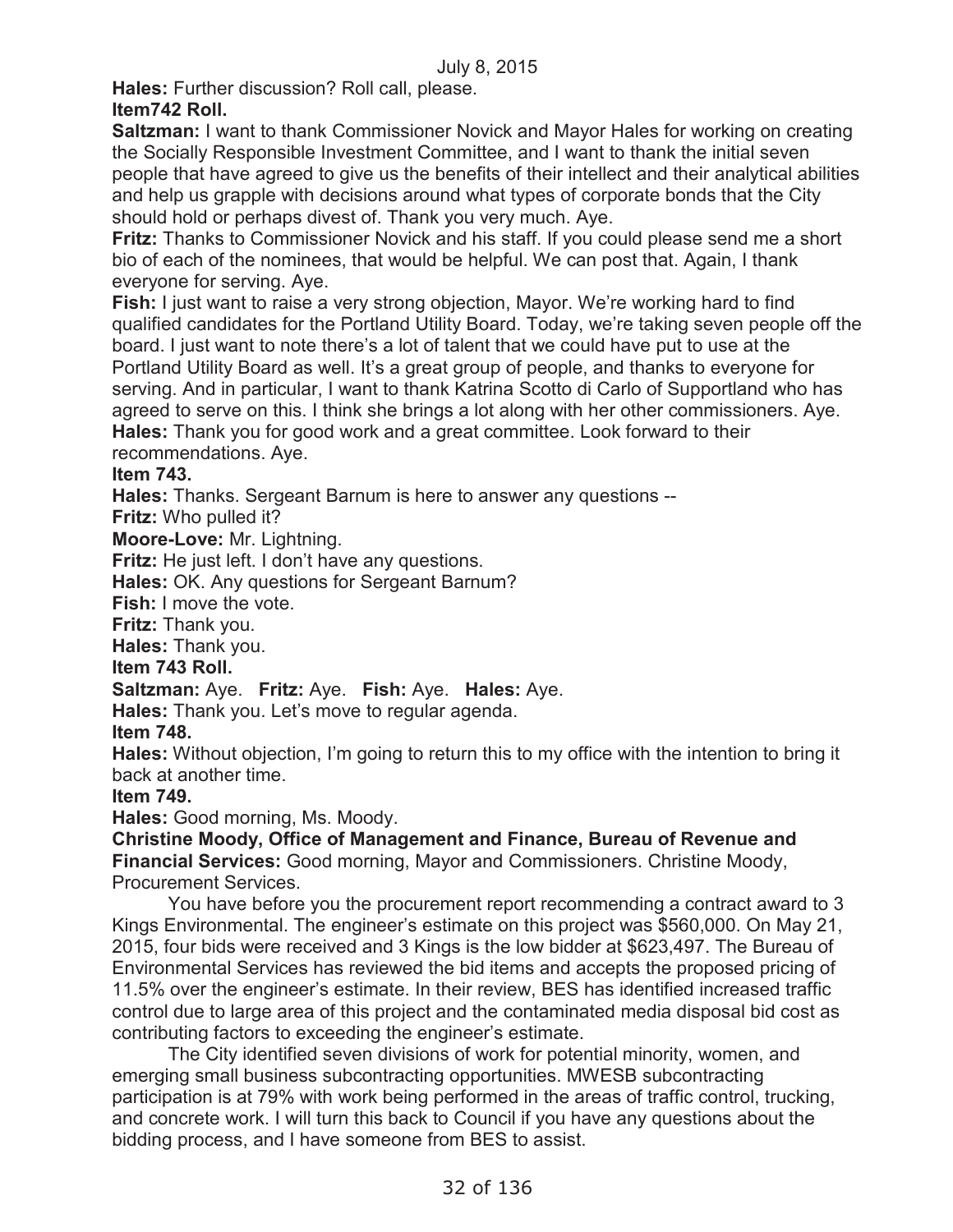**Fish:** Christine, could you translate into plain English what contaminated media disposal means?

**\*\*\*\*\*:** [shouting]

**Hales:** Excuse us, we're elsewhere on the calendar.

**Joe Walsh:** Do you have ADA, sir?

**Hales:** Go ahead, please.

Walsh: I have to leave from time to time, you know -- I stand here outside, I pulled that

item -- [shouting] [indistinguishable] --

**Hales:** Go ahead --

**Walsh:** [shouting] [indistinguishable]

**Hales:** Go ahead --

**Walsh:** No discussion! No discussion!

**Hales:** Sir, you're going to be asked to leave and then you're going to be excluded. You've been there before, so you need to --

**Walsh:** Yes, I have! Go ahead, sir --

**Hales:** You're excluded then, another 60 days, Joe --

**Walsh:** [shouting] [indistinguishable] -- and you explain ADA to everybody --

**Hales:** Joe, it's time to go. You're out for another 60 days.

**Walsh:** It's your time to go -- [indistinguishable]

**Hales:** See you later.

**Walsh:** Fraud!

**Hales:** See you, Joe.

**Walsh:** [indistinguishable] [shouting] -- what a piece of crap --

**Hales:** Please, go ahead.

**Brandon Wilson, Bureau of Environmental Services:** BES project manager and design engineer. Your question about the contaminated media –

**Walsh:** [shouting] [indistinguishable] -- just show how cheap you are, Charlie --

**Wilson:** The contaminated media --

**Walsh:** [shouting] [indistinguishable] -- you're not a Mayor, you're a -- [indistinguishable] **Hales:** Sir, you're going to need to leave now or else we're going to have ask --

**Walsh:** [shouting] [indistinguishable] -- Charlie --

**Hales** -- ask the police to come.

**Walsh:** [shouting] -- you -- [indistinguishable]

**Hales:** Do you understand?

**\*\*\*\*\*:** [shouting]

**Hales:** OK, we're recessed.

At 11:30 a.m., Council recessed. At 11:34 a.m., Council reconvened.

**Hales:** We'll continue with the discussion.

Fish: And so the pending question was to just describe -- to translate into plain English what we mean when we talk about disposable of contaminated media. Those of us with cable TV might define it differently than you do.

**Wilson:** Definitely. So, DEQ has certain thresholds for contaminants. Essentially for this project, we're talking about the top layer of soil in the ditches that will be excavated. So over the years -- lead, perhaps, or other contaminants from automobiles -- that's basically what we're talking about.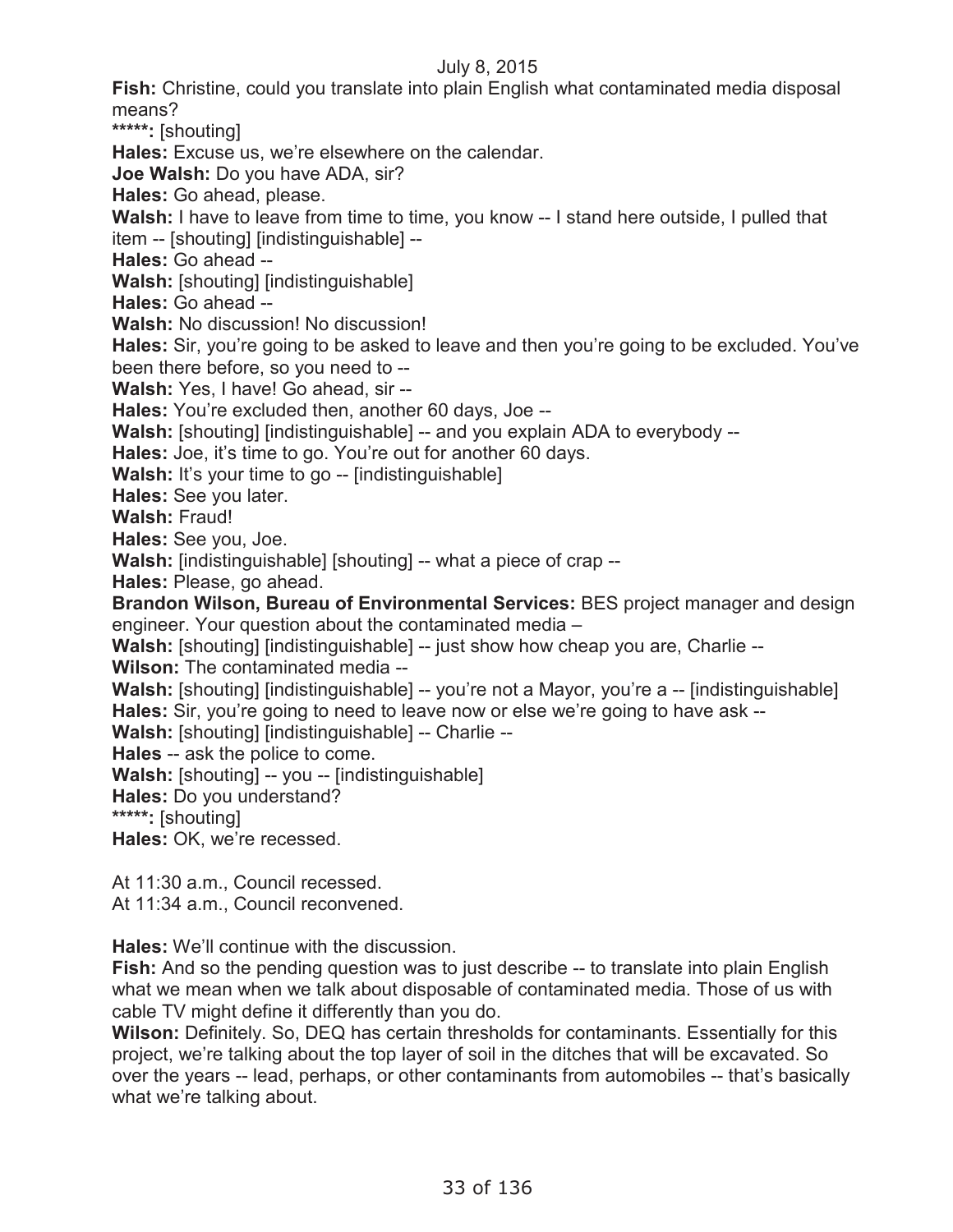**Fish:** And so when the bids came back, we had originally estimated \$30 a ton. The bids came back at \$50 a ton. We don't actually control that, that's a function of the market and available space to dump or wherever it's treated.

**Wilson:** That's correct.

**Fish:** That's fine. Thank you.

**Wilson:** Of course.

**Hales:** Other questions or points for us to consider?

**Fish:** Mayor, I move the report.

**Fritz:** Second.

**Moore-Love:** I don't think -- do we have testimony?

**Hales:** Oh, I'm sorry. We haven't taken testimony. Anyone want to speak on this item? OK. Roll call, please.

# **Item 749 Roll.**

**Saltzman:** Aye. **Fritz:** Aye. **Fish:** Aye. **Hales:** Aye.

**Hales:** Thank you all very much. Before we go on to the next item, Mr. Johnson, you were shouting during a City Council meeting. You've been warned, and if you do that again you'll be excluded. Do you understand? Thank you.

# **Item 750.**

**Hales:** OK, Mr. Enge. Welcome.

**Bryant Enge, Director, Internal Business Services, Bureau of Revenue and Financial Services:** Good morning, Mayor and Commissioners. My name is Bryant Enge, Internal Business Services. With me, I have Betsy Ames with me.

Last week, we presented to Council for your consideration the proposed disposition of City real property. There was some -- attached to that was an exhibit. Council asked us to make amendments to the exhibit. I would like to have Betsy Ames to discuss with you the changes that we have proposed to the exhibit based on the introductions that we received from Council last week.

**Hales:** OK. Ms. Ames, good morning.

**Betsy Ames, Office of Management and Finance, Bureau of Revenue and Financial Services:** Betsy Ames with the Office of Management and Finance. Karla is passing out a packet that has three documents. The top document is a summary of the proposed amendments to be considered at this hearing, as well as on the third page the amendments that were made at the July 1st hearing last week to both resolution and the exhibit. And then, attached to that is an amended resolution with the one change that you made last week showing in bold, and then on the exhibit there are changes that are shown both in bold for the amendments that you approved last week as well as in italics for those that you asked that we bring back for consideration this week.

At the Council session, you requested that we send these out to the community, and ONI assisted us by providing these documents to their distribution list. So, community members have seen these over the long holiday weekend and until today, and I know they have been distributed further beyond that original distribution as well.

The three proposed amendments that you asked to be considered at this session - one was not discussed last week. This is an amendment that Commissioner Fritz recommended asking that we amend the section for the internal notification process to allow for bureaus to express an interest, even if they don't have funding in hand at that moment so that the Commissioners-in-Charge can reasonably agree to extend the period of time so that a bureau could propose something in the next budget cycle for consideration so that bureaus can express interest even if they don't have the money right there available at the moment.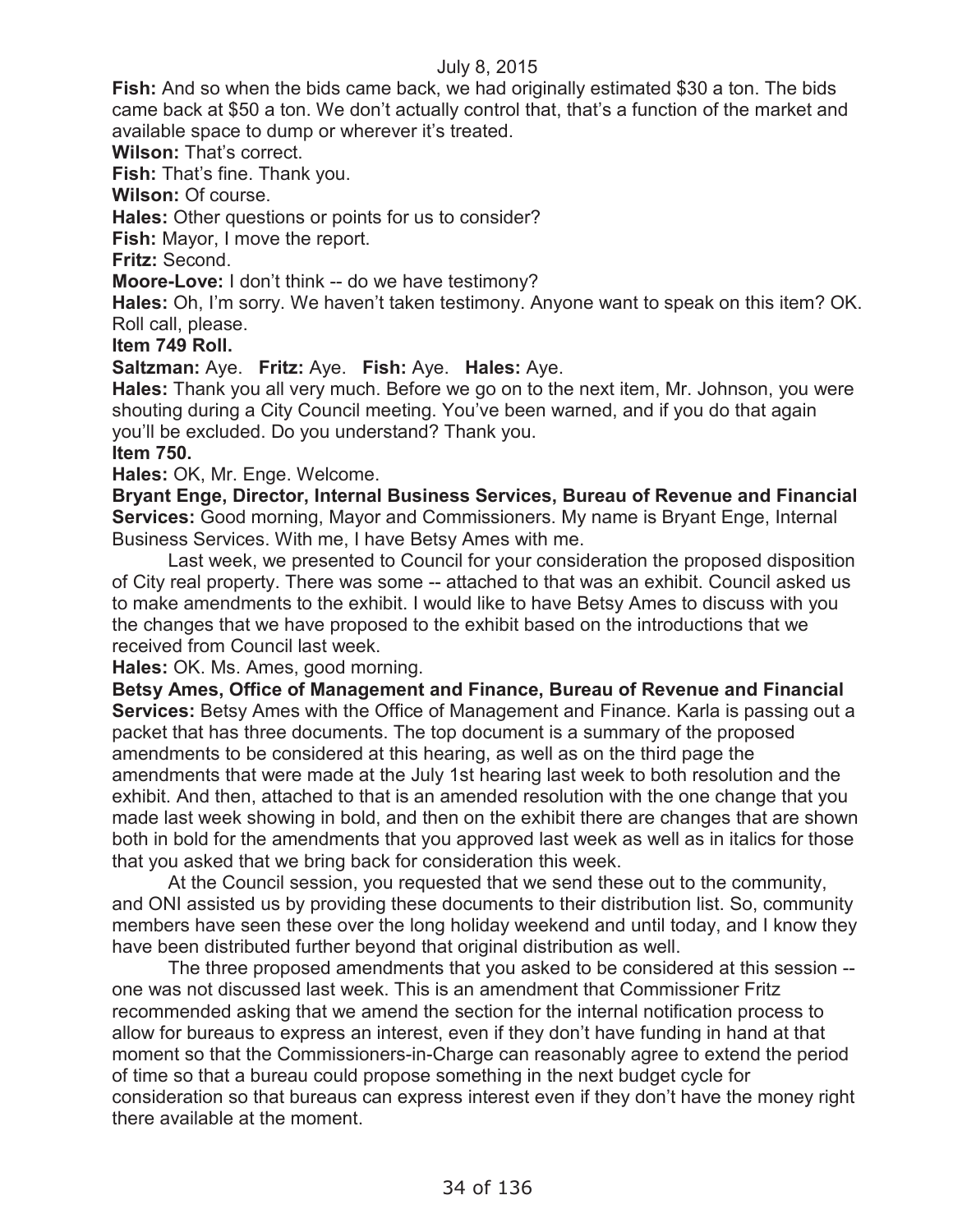The second amendment is one that Commissioner Fish raised last week which was amended slightly after discussion amongst the Council offices, and this is to the external notification process to recommend or to require that the City real property coordinator contact the neighborhood coalition office to let them know that their neighborhood association affiliated with a property that has been deemed excess has not responded to the initial inquiry to try to prompt that neighborhood association to provide an official response to the notice of property being available.

The third amendment, which is on the second page, is in response to Commissioner Saltzman's request to add language to say that whenever practicable, the bureau and the Commissioner-in-Charge shall consider proposing conditions for disposition of the real property for affordable housing, community, or open space use. We added that both in section 3D, and also clarified that the ordinance as described in section 3D3 should include those proposed conditions as part of the ordinance so that when the Council votes on it, they're including consideration of that. I understand that Commissioner Fritz may have another amendment as well.

**Fritz:** Yes, I move that we change the section 3C to amend the 45-day calendar notification for the community to instead read 60 calendar days. The rationale for this is that we shouldn't be in any particular hurry to be selling off properties and 60 days is more realistic, especially for neighborhood associations, some of which meet on an every over month basis.

**Fish:** Second.

**Fritz:** Thank you.

**Hales:** OK. Further discussion on including that amendment among the amendments that we're considering today? Roll call.

#### **Roll on amendment:**

### **Saltzman:** Aye.

**Fritz:** Is this on all of them?

**Hales:** It's just on that one and we'll come back.

**Fritz:** Aye. **Fish:** Aye. **Hales:** Aye.

**Hales:** And if there's no further discussion, does anyone want to make a motion on the package of amendments?

**Fish:** If I could, Mayor --

**Hales:** Sure.

**Fish:** Betsy, my amendment was predicated on ensuring within the 45-day period there was some actual feedback from the neighborhood -- the coalition and the neighborhood association. If we're extending the clock to 60 days, does that change either the timeline or the necessity for my amendment?

**Ames:** I think the 60 days provides additional opportunities for anyone who's received notice either through the subscription or through the direct mailing that we'll be doing for the surrounding property owners and the signage on the property as well as the subscription service, so any interested person can go on and sign up to receive notification. I think the 60 days gives them more opportunity to find out about it as well as to contact their neighborhood association if they want their neighborhood association also be actively involved. The neighborhood associations will have direct notice, as well as the business associations and coalition offices --

**Fish:** Of course, we're setting a floor, not a ceiling. So it could be extended at the City's discretion be extended. I guess my question is does Commissioner Fritz's amendment cause us to rethink either the need for or the timing of my amendment?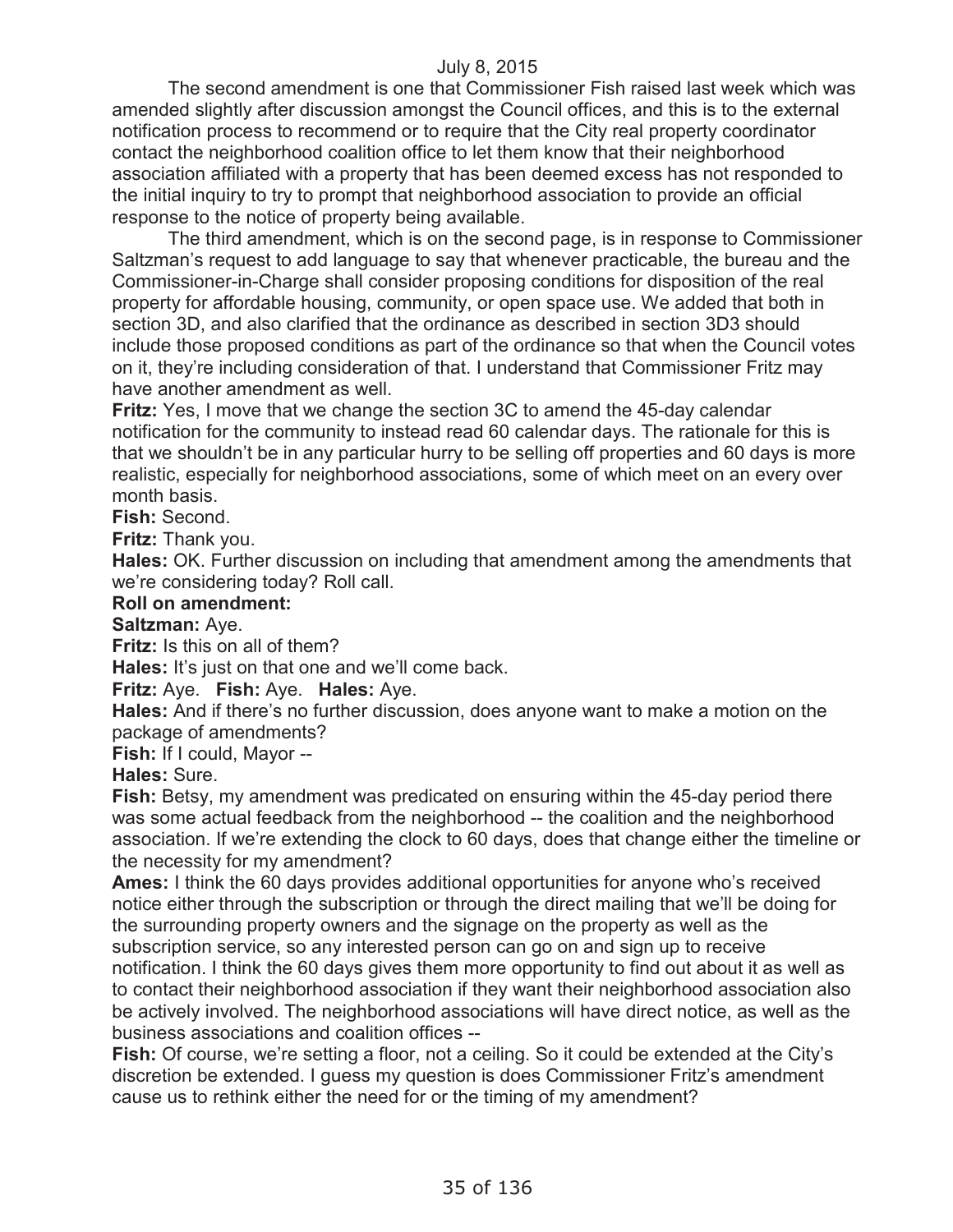**Fritz:** If I might answer that, I would say no. It's still appropriate for the City to call after 30 days, which then gives the opportunity for the consideration at subsequent neighborhood association meetings. I think actually your amendment and mine --

**Fish:** Harmonize.

**Hales:** Yeah.

**Fish:** That was the question -- I wanted to hear from the team that's been drafting this. That's what I'd hope you say, so thank you.

**Hales:** I think so too. It's not like we do this every month. This is a fairly rare occurrence, so taking 60 days instead of 45 is fine with me instead. Belt and suspenders to call and make sure they got the notice makes sense to me.

**Fish:** It will, Mayor -- just as a preview -- it will become less rare.

**Hales:** Fair enough.

**Fish:** We are asking utilities to do a comprehensive look at properties that are no longer serving a ratepayer purpose. So there will be I think more than Council thinks down the road.

**Hales:** Fair enough, but this is still a reasonable timeline in my mind. Further discussion about the amendments? A motion to accept the package of amendments that's before us? **Fritz:** To clarify, this is to put them on the table and then we'll take testimony, right? **Saltzman:** I would move the amendments.

**Fish:** Second.

# **Roll on amendments.**

**Saltzman:** So, are we --

**Hales:** This is just accepting the amendments and then we'll take testimony.

**Saltzman:** OK. Aye.

**Fritz:** Very much appreciate all the community input that's helped shape these amendments. Aye.

**Fish:** I want to thank Betsy and her team, because this is a complex issue and I think you have managed the public process very well. Aye.

**Hales:** Thank you. Aye. Good work. Now, we'll take testimony if any on the amendments. Anyone like to speak on the amendments?

**Moore-Love:** We had a signup sheet on the amendments.

**Hales:** Come on up. Morning.

**Carol McCarthy:** Morning. Hello, everyone. My name is Carol McCarthy and I live on Fremont Street in Portland, Oregon 97219. I'm the chair of the Multnomah Neighborhood Association as well the rep to the SWNI parks committee, but I'm here today with my opinions informed by those roles but speaking on my own behalf.

Just to jump right in on Commissioner Fish's amendment -- during the last hearing, I understood that your amendment required that the neighborhood associations actually reply in writing, not just that they be prompted to reply but that there actually be verifiable answering. I'm just throwing that out there and then want to get back to my testimony. **Fish:** I won't be charged against your time, but my amendment requires that we get confirmation that they have the notice and then what they choose to do with it is at the discretion -- I wanted to make sure that we weren't assuming that they knew about it so it would require affirmatively confirming that they have notice and they would then have the right to take action or ask for additional time to take action on it, which is the problem we ran into with Freeman that we're trying to cure.

**McCarthy:** Is there a requirement that they give any kind of answer -- that there be a verifiable answer back from the neighborhood association or coalition as to whether or not they are interested or not?

**Fritz:** We don't require volunteers to do anything.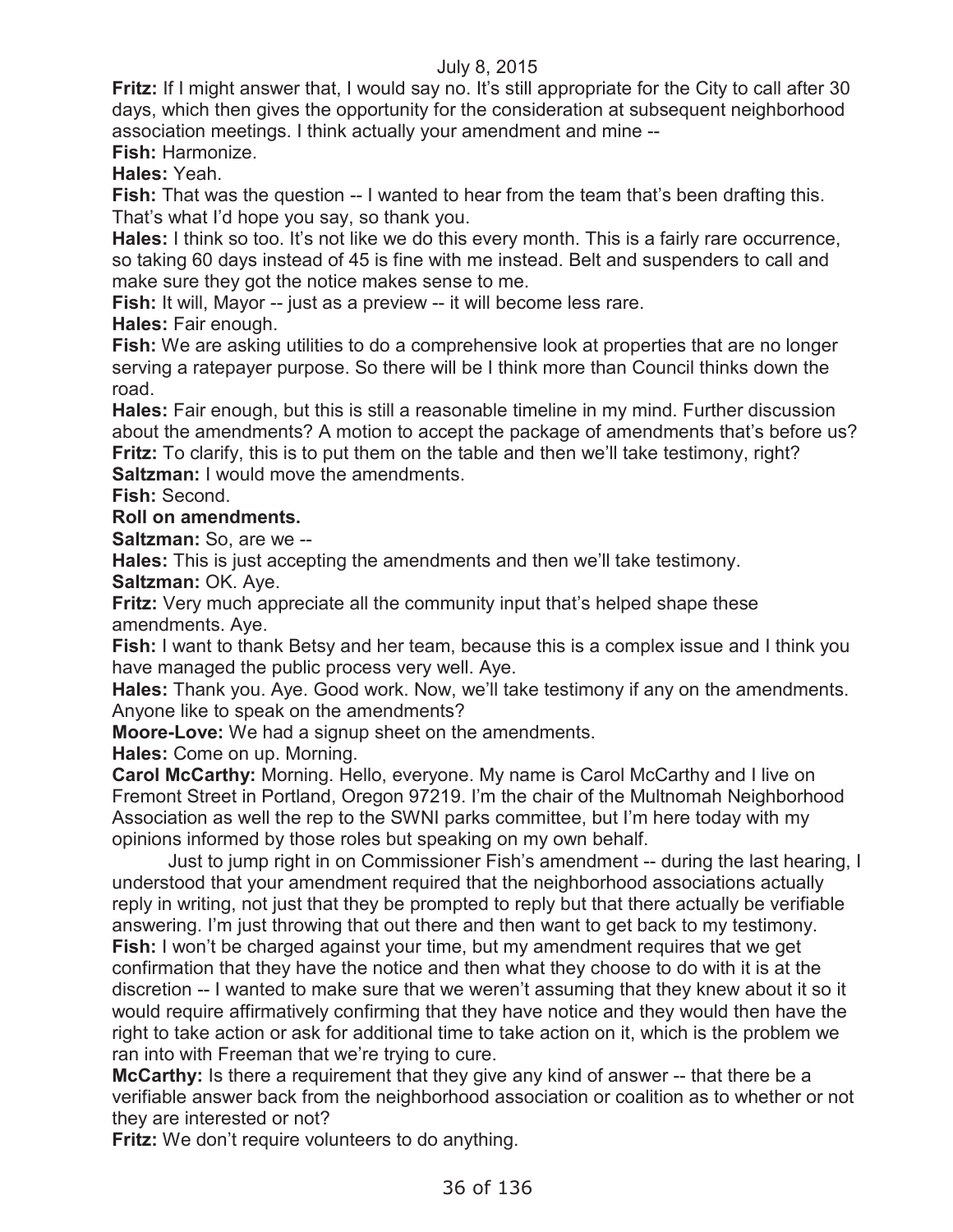**McCarthy:** Mm-hmm. OK.

**Fish:** We're just requiring that the City confirm that they have the actual notice and that they have an opportunity if they choose to weigh in.

**McCarthy:** OK.

**Fish:** And that includes requesting an extension of time.

**McCarthy:** Thank you for clarifying that. So, the issue of disposable municipal real property became a primary concern of mine personally during the case of the Freeman water tank. Myself and my neighbors worked thousands of hours trying to protect that property and we were unsuccessful, and we still feel it was unjustified what happened. The Auditor's report in fact did give us some solace that it emphasized there had been no basis in law for the path that the City took, and also stated the importance of this policy we're discussing today. So, that was --

**Fish:** Carol, I just want to say on behalf of the bureau -- I appreciate your advocacy and I appreciate the neighborhood association enthusiastically supported new rules we crafted post Freeman, but what you just said is factually incorrect. The Auditor did not say there was no legal path forward. I would just encourage you -- you can advocate as strongly as you want and we're here to listen and make changes, and we've demonstrated that post Freeman, but to make climbs like that undercuts your legitimacy.

**McCarthy:** Well, in my reading of it, the Auditor said that they stayed they could find no basis in state law for the path that the City took, however, the City's Attorney stated things that the Auditor themselves could find no support for that position.

**Fish:** OK. And you had a full chance to litigate that issue before a state court judge who did not agree with that view. I'm just saying, we're here to fine tune a proposal and hear you, not to re-litigate Freeman. If you make overgeneralizations about my bureau or what they did in Freeman, then I have to respectfully correct the record.

**McCarthy:** I appreciate that. So, the Multnomah Neighborhood Association submitted comments on the Water Bureau's draft policy and also on the citywide draft, and most recently, last week on Thursday, the SWNI parks committee unanimously passed threes motions on the current draft.

Unfortunately, due to the limited time in the review period, the SWNI board will not be able to consider endorsing the motions from the SWNI parks committee so that you might receive these before voting on the policy. And I think this goes to the point that the neighborhood associations need a lot of time -- even 60 days is inadequate because we have full agendas we need to coordinate with the SWNI coalitions and other coalitions that also have full agendas. So, I think throughout, a theme of mine is that there's no hurry on disposing of these properties. Many have been held for decades. We need to make sure we give adequate time, or else we'll be losing valuable land.

I'm requesting that you include the items on my handouts in the resolutions and exhibits, and they are consistent with those motions that were unanimously passed by the SWNI parks committee.

The first item Just expresses concern -- it would be in the whereas saying that there is a need that neighborhood associations have requested adequate time to review. Secondly, that because the City has been given authorization to dispose of property by any method that four-fifths of the Council deem appropriate, we're offering -- I'm offering you a method that would allow for property that's -- [beeping]

**Hales:** You're out of time, but let's spend a minute in dialogue. You're suggesting first of all that we offer long term leases to the Parks Bureau --

# **McCarthy:** Yes.

**Hales:** As opposed to making the property available to the Parks Bureau if they wish to purchase it.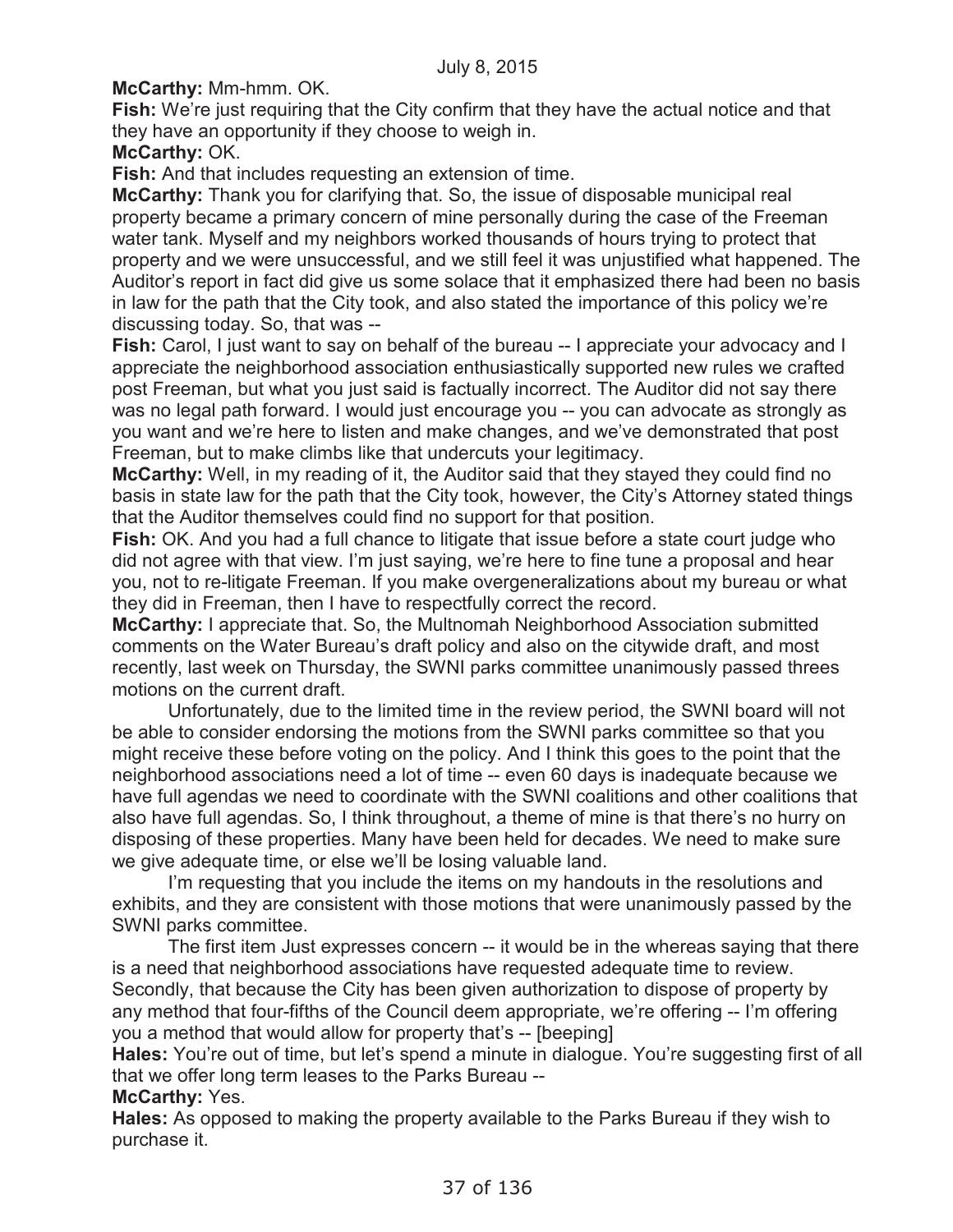**McCarthy:** For properties that were purchased with ratepayer dollars that would have to be purchased at market value if it were to be transferred to the Parks Bureau, we're suggesting that a one dollar 100-year lease be offered instead -- until the Council can deal with that issue, which is a stumbling block.

**Hales:** And then on the actual exhibit A, you're suggesting 90 days instead of 45 or 60. **McCarthy:** That's right. Initially, I actually thought 60 was enough, but the SWNI parks committee convinced me that they really need 90 days.

**Hales:** Alright. Have I captured the substance of -- we've got it, obviously, in front of us. **McCarthy:** Yes.

**Hales:** Thank you.

**McCarthy:** Thank you.

**Hales:** Good morning.

**Lightning:** My name is Lightning, I represent Lightning Watchdog X. Amendment one I do agree with. Amendment three I do agree with. Amendment four -- as stated, I would like 90 days also. I would like to refer back to amendment two on the external notification. I would like to have five or 10 reputable commercial real estate brokerage companies also be notified. Now, we're having a problem on letters being sent out. I would recommend we maybe go certified mail on that. I know the cost is higher but we might go in that direction also. That's just my opinion. But again, I want to make sure that the brokerage communities have ample time to review the properties. The brokerage communities are the professionals on marketing properties nationwide. They have the contact base. They have the understanding of values. I want to have them be involved on the process of any surplus property that may come about on the market.

Now, just real fast, the term "land banking" is a concern that is concerning me at this time. I feel that we have land banked a tremendous amount of properties in the past and we need to again focus on the infrastructure of transportation, parks, and housing. I feel if we look at the overall value of our capital assets -- which in my understanding are 35 plus or minus billion dollars -- if we begin to look at that number and determine certain properties are not being utilized, they have not been utilized for many years -- again, we're losing taxes that should be going back and we're losing those taxes. If we take a percentage off the top of that valuation and we sell those properties that aren't being utilized, we can begin to make for the mistakes on the infrastructure for transportation, parks, and housing of the past with this money that we can generate. I'm not saying use properties that can be used for affordable housing, use for parks, use for uses that are very important to certain groups. I'm saying the infrastructure of this city has been neglected in the past. We have to make up that difference somehow, some way, and I think the possibility to look in this direction is there and I hope the Council will consider that. Thank you.

#### **Hales:** Thank you.

**Fish:** Can I just -- because you're insistently thoughtful on this. Can I ask you a couple questions?

# **Lightning:** Yes.

**Fish:** Between the time it's declared excess and prior to it being declared surplus by a four-fifths vote, you're not suggesting during that period that there be a mandatory appraisal, correct? You're talking about once it's been declared surplus and we're going out to market place.

**Lightning:** That's correct, sir. Once it's been declared surplus and --

**Fish:** And so, there are different kinds of properties that could be determined to be surplus. There could be something which is technically an easement or an odd shaped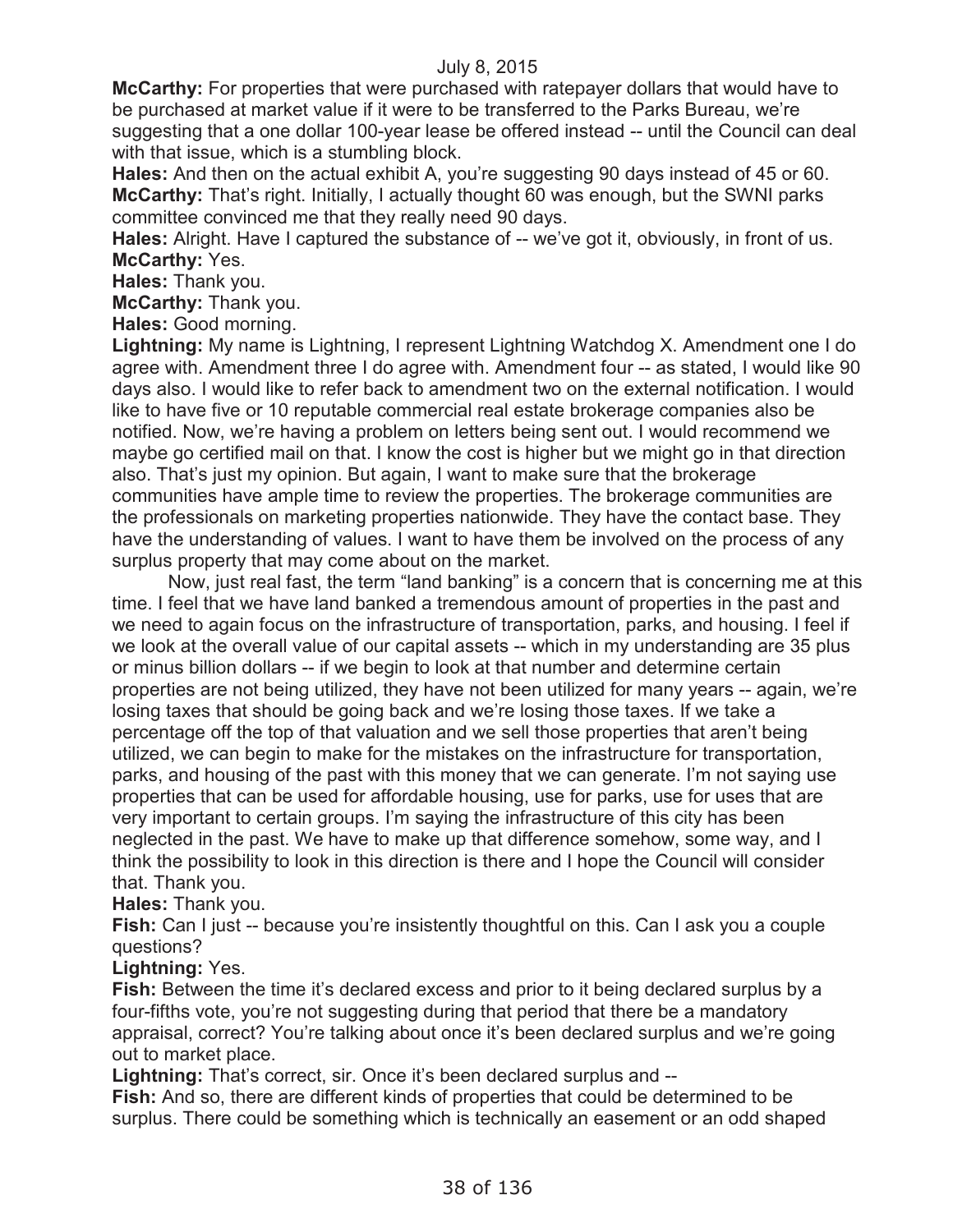piece of property that no longer have value to the City but helps complete someone's title, for example --

**\*\*\*\*\*:** Yes.

**Fish:** There might be circumstances where it's just not cost effective to get an appraisal of that because it has nominal value. Is your concern primarily with properties that have value where you want to make sure that there is -- that we maximize our return?

**Lightning:** Yes. My concern is that when we begin to reach a level -- let's say a number of 500,000 and up -- and when you get into that level of pricing on properties, the whole game really changes because a lot of value -- as one speaker stated has said -- we don't want to be in any hurry to sell a property. I absolutely agree with that statement because we have held these properties for many years. There's no reason to sell them fast but reality is when it becomes surplus and you put it on the open market, the most exposure in having a valued set is very advantageous, especially by an appraisal. The worst thing you ever want to do on, say, a 500 million-plus dollar property is state a value like 3.5 million - much lower than it's really worth by an appraisal -- and that investor comes in with a low offer and you say, oh, by the way, we just did an appraisal, it's worth five million, could you change your offer, sir? It just doesn't happen.

**Fish:** So, I'm going to make a suggestion. You're raising a really important point. The agency that has the most expertise in that is actually not here today, it's Portland Development Commission. Because they are often charged by the Council with getting the best return. I'm going to urge my colleagues not to put into code now that issue, but since we're not going to have a surplus designation in the next couple of months, ask the PDC for guidance. One question I think we should ask them is if they agree with your assessment about the value that a broker brings. And remember, brokers charge a commission, so it does come off the top. What's the threshold they would recommend we apply it to, what kinds of properties? I'd like to hear from PDC --

**Hales:** That's a good point.

**Fish:** I agree with -- Lightning, I'm agreeing with the point you're making, and I think I'm going to ask that we defer resolving it until we have heard from our folks at PDC. **Lightning:** If I may make one point real fast -- when I'm talking appraisal value to determine the value of this property, that's by an appraiser that a reputable bank will look at and say, "I would loan money based upon the expertise of this appraiser." Now, that's a very good value in the marketplace to an investor looking at that. Now, when we're talking real estate brokers, they are the experts in the business. When they do their valuations based upon sales and current properties on the market and their professional experience in the marketplace itself, they will set their value before they do their appraisal. But they are also licensed. They are also regulated by the state. When they make a mistake, it will affect them tremendously on that value. I'm not saying use a broker instead of an appraiser, I'm saying make sure you have that appraisal but keep the brokers involved in the process to be there because they can sell that property using a buyer-brokerage agreement representing the developer investor on their side and dealing directly with the City. The developer and investor will cover that commission.

**Fish:** I'm going to play devil's advocate on one point with you, which is some of the property we're going to sell actually comes subject to easements and other limitations. And I want to think through carefully whether it's in the public interest to use an appraisal and publicize a rate that then sets the market. Because in fact, where we get the best return is often by letting the market determine price, not by having us set the expectation for the price. We're going to get a huge premium on Terminal One. We did not need an appraisal. It's very valuable property. I want to make sure an appraisal doesn't in essence set market expectations, particularly where an appraiser takes a discount for things like there's a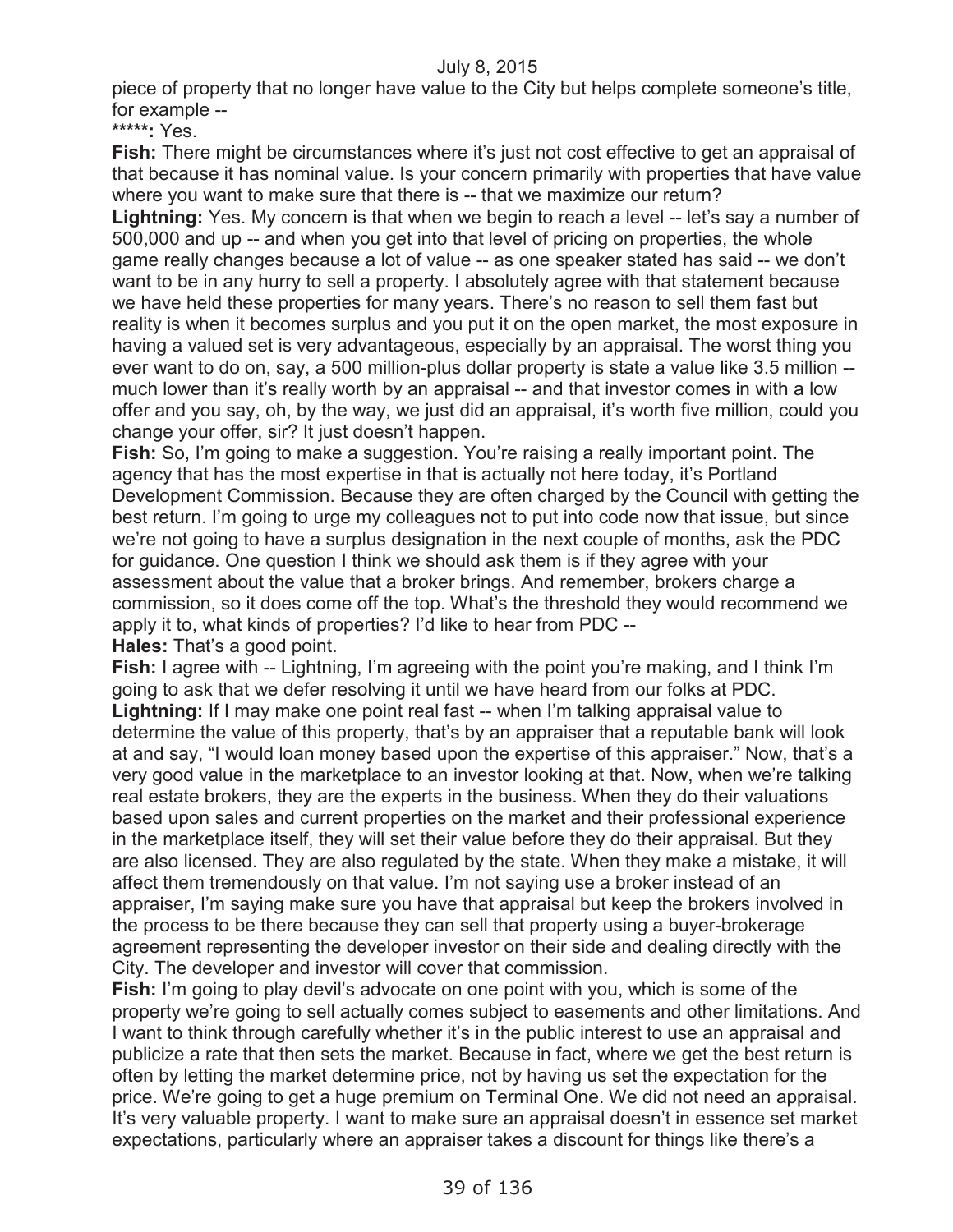water main under the property or there's an easement. But you raise an excellent point and I think we're going to ask PDC to brief us on it.

**Lightning:** Can I make one statement real fast?

**Hales:** Then we gotta move on.

**Lightning:** As you remember in the Zidell situation on their application or their agreement, they based a cap on like numbers on the environmental concerns. So a lot of these people will pace a cap so it regulates the price but it gives you that range. It's very important. These appraisers are very knowledgeable, the brokers are very knowledgeable on that but I want that range set to where when these investors come in we get top value and it goes back into services within the City. Top value, not before or excess.

**Fish:** This Council agrees with your values proposition, we just want to figure out how we get there.

**Hales:** Yeah, that's very helpful. I think having PDC look at those questions is a good idea. I appreciate you raising these issues, Lightning, because obviously, you're trying to get us to get the maximum value for the taxpayer. Thank you. Good morning. Welcome. **Michael Wade:** Thanks. My name is Michael Wade, I'm with the Friends of Portland Community Gardens. Our interest in this issue came up because of the Johns situation. We're actually kind of -- we were in agreement with all of the new policy that's been developed and the amendments as I've seen them come forward this morning.

Our main concern is the way that cash flows are impacted in the budgets of the bureaus. When you sell a piece of property to another bureau, then the cash flow is an expense for one, an income for the other, and we need to neutralize that effect so that there is no penalty for transferring something that we already own to somewhere else we already own on the individual bureaus. So, that's our primary concern.

It's also very difficult to justify a capital efficiency argument when it comes to something like a community garden. I can put a house on any community garden in the city and make money for the City. That's just the way it is. But it's a value that we're delivering where we're giving individuals dignity of growing their own food, we're building community, and we're bringing a whole lot of values to the City process. So, the Johns issue is one but we'll have more of those come up in the future. That's all we wanted to say, just make our point.

#### **Hales:** Thank you.

**Fish:** So, thank you. The Water Bureau and the Bureau of Environmental Services will not surplus one property that has a community garden on it until we have had a comprehensive community conversation. One of the things that we'll explore when we have that conversation is the covenants in bonds and the language of the charter which limit what those bureaus can do with surplus property as compared to other bureaus. And we'll have a conversation about that, doesn't mean those are road blocks, because I think there are some creative solutions we can work to, but they are different than other general fund bureaus because the charter and bond covenants say they're different. And if you doubt me, we have been sued over this.

One side of my brain -- I don't know if it's left or right side -- loves community gardens, and I doubled the city's capacity during my tenure --

**Hales:** Both sides of your brain have to love community gardens -- [laughter] **Fish:** [laugh] The Mayor's shaming me. Both sides of my brain love community gardens. But I also have a fiduciary duty under the charter not to co-mingle utility assets and ratepayer dollars with general fund dollars. And it's not something I established as a rule, it's something you established and adopted in the charter. Do I think that we can find middle ground so the utilities satisfy their legal obligations and communities that cherish community gardens can continue to have them? I'm guessing we can. But there won't be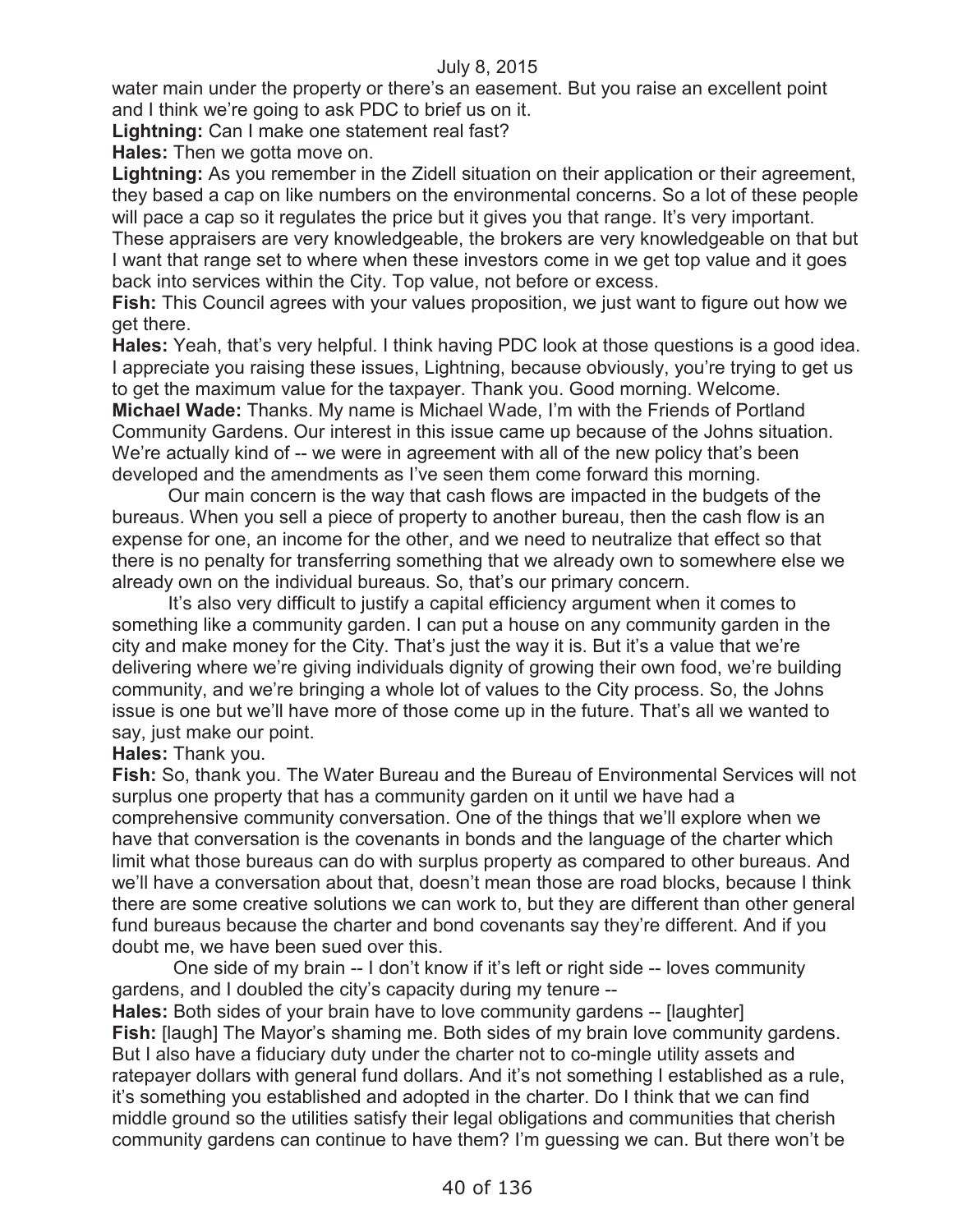any surplusing of community gardens until we have the discussion, and I think reasonable people will get to the right outcome on this.

**Wade:** I think also one of the things we recognize is that as we increase density in the city, we are taking away available properties for community gardens and for that activity. I think that's a real problem as we -- this density issue. If you want to look at our community gardens the way they're organized in the city, where we have the most pressure on available plots -- it's in the inner city. And as we go further out it becomes less and less of an issue. But Johns itself -- both north and south -- are fully subscribed and actually have waiting lists of a couple of years. So, I think that's where we're coming from. We want to preserve as much of the available land in the city as we can.

**Fritz:** Community gardens based in East Portland is actually a huge issue, and that's partly why I proposed the amendment to say just because the bureau doesn't have the money doesn't necessarily mean they don't get to express interest in the property. To be really clear with my legislative intent -- and I believe the rest of the Council's in adopting that amendment -- the goal is - the point was well made by Friends of Community Gardens and others at their last hearing that if general fund money paid for a property, it doesn't necessarily mean that general fund money should be transferred between one bureau and another. In the budget process, the Council could just direct Transportation to give a property to Parks, for example, if there aren't any covenants on it. So, that's the intent is to make sure that -- as Commissioner Fish said -- we don't mix up rate bureau dollars versus general fund dollars, but also, if there is -- we used to have a requirement in Parks that part of our budget was selling \$400,000 worth of park land every year in order to provide the programming. This Council did away with that. We had to borrow money at the end of the last fiscal year because we didn't have the \$400,000 and so the Council gave us an advance on this year's budget. But that's an example. I don't believe any other general fund bureau has a requirement to sell off properties in order to balance their budget, so now, none of them do. We can as a Council -- and I hope this policy directs it, it's what I'm intending to do -- is to say Council figure out -- this one and future Councils -- did general fund dollars to pay in the first place? In which case, any bureau should be able to have it without finding the money within its budget, in my opinion.

**Hales:** Having paid once. Right.

**Fish:** Amen. Amen to that statement. And I appreciate -- she drew a clear distinction between general fund bureaus and ratepayer bureaus, because the charter draws the distinction, not anyone up here.

**Wade:** Yeah, and I accept that totally. I just -- sure hope that we work hard to minimize the conflict.

**Hales:** Thank you both very much. Let's take other testimony then get back to amendments. Good afternoon. Go ahead, John.

**Fish:** This is John's second to last official testimony before this body.

**Hales:** Oh yeah? I'm not counting on it.

**John Gibbon:** Thanks. One more, huh? [laughs] I'm John Gibbon, I live in Quail Park in Southwest Portland, Markham neighborhood. I'm SWNI land use chair. I'm almost done with the sentence on PURB and I hope you're getting a lot of people applying. I may in the future apply, but not this year.

The issues I want to raise are something that I would -- I support the amendments, but I just have a couple of comments. The situation that we got into with Freeman tank was a situation where property had been surplused before I sat on PURB. And with the downturn in the economy, it just disappeared. I mean, it disappeared into the fog. I think that what I've seen from staff is a real good job. I'm a little concerned and I have to -- we didn't get feedback at citywide land use until the end of last month. We didn't get a report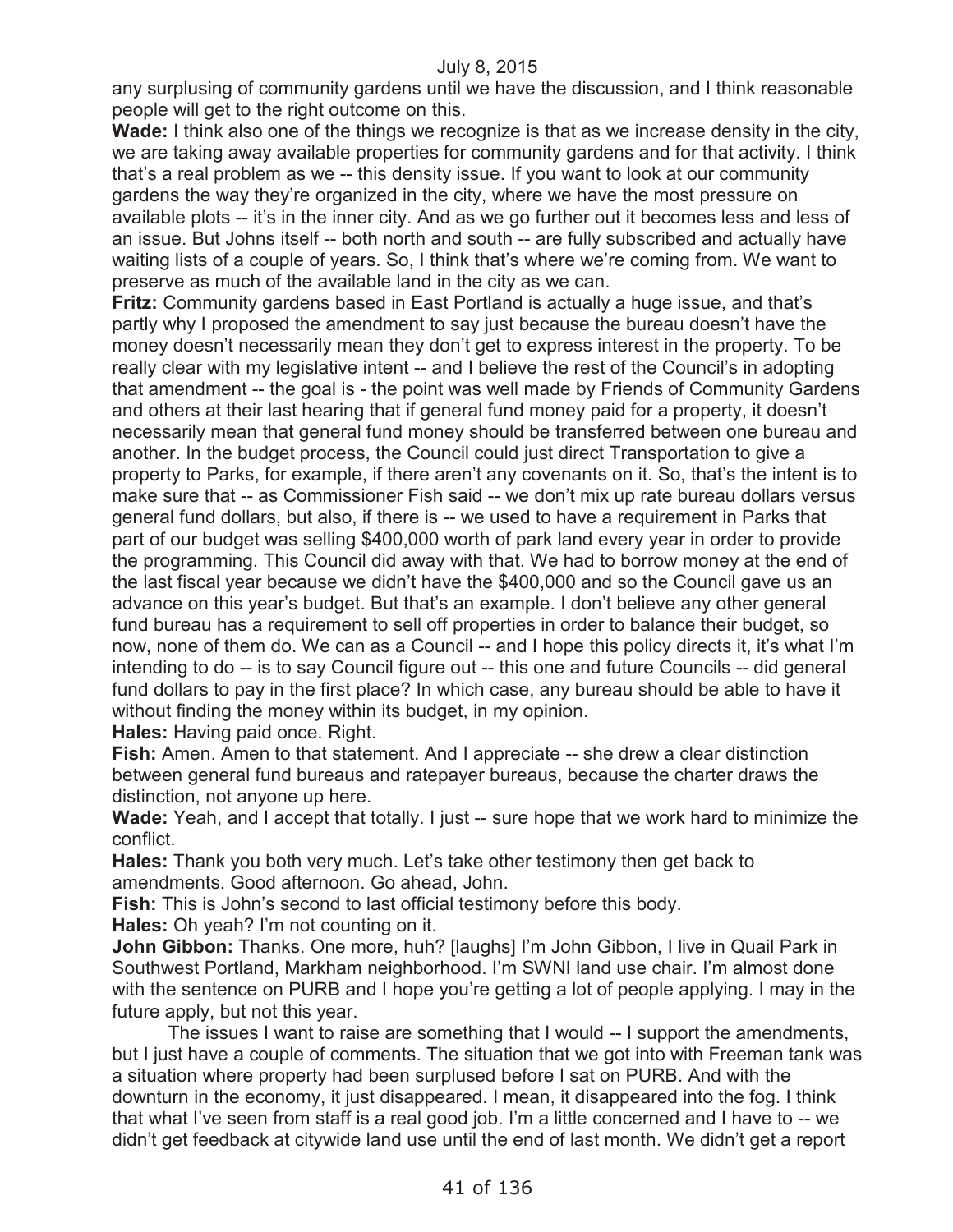on this until then, so I haven't had a chance to even get to my land use committee and talk about it with knowledge. So, a little more time on this would be useful. I think Amanda's request for the 60-day thing is good because that's the reality of neighborhood associations.

But my two points are, one, if we're going to help these neighborhoods do something, I would suggest that once we get a policy started, we do some sort of case study. And I can give you an example of a transfer between bureaus -- the property at 17th and Taylors Ferry where a Water Bureau pumping station was transferred over to BES and turned into a storm drainage area. And I think it's been real successful. We planted a bunch of trees there. That kind of -- those kind of case studies ought to be available for the communities to look at and try to understand how they can do something with the property, because I know it was the other Amanda -- Amanda Black from Markham neighborhood - that got that going.

The other thing I would say is let's hope we don't have another economic downturn and things disappear, but I would urge you to -- once you get this program up -- to do like annual reports to maybe the coalitions so that -- we publish a paper in Southwest that goes out once a year to everybody, and there should be something in there -- a map and listing of surplus properties -- every year, so if these long term things develop, the neighborhoods get some warning on a basis. Hopefully, a lot of these properties will sell for all the reasons that Commissioner Fish talked about. We've got to get this policy going, but the other side of it is we can't have a repeat of Freeman. And we're good in the short term but not in the long term.

**Hales:** Thanks, John. Mary Ann, good afternoon.

**Mary Ann Schwab:** Mayor, Commissioners, my name is Mary Ann Schwab. I'm here today to represent the Southeast Uplift. The Southeast Uplift board of directors is requesting that the Council defer action on proposed property disposal property for 60 days in order to allow adequate time for public review and input. While we commend the Council for its efforts to create a central inventory of property and a consistent and clear policy for disposal, there has been inadequate public outreach for a matter which can significantly impact the city's neighborhoods. The need for a centralized inventory is such that we welcome the Council, while deferring action on property disposal policy, direct the bureaus to begin work identifying the properties under their control immediately. And this was signed on the behalf of the Southeast Uplift board of directors; Don Gardner, vice president.

**Fritz:** A question. Why would -- does Southeast Uplift think that what's in the proposal is worse than the current policy?

**Schwab:** It's the time sequence, as you've mentioned. And you just mentioned it as well. He was at the citywide land use group and that's the first he's seen it. And also, with Southeast Uplift, we haven't had any time. These things are coming at us so fast and furious we need that extra time just to review and comment on it. That was not within the schedule. Now, I --

**Hales:** Let me repeat your point, though -- we could change this policy again sometime. But we have a policy now. This will make it -- in my opinion as well -- better. Doesn't mean that we never open that book again. So, I would be -- I'm a little surprised at that recommendation from Southeast Uplift too, because the perfect is the enemy of the good, but good is better than bad, and I think we're improving the policy by taking action on this policy today, and doesn't mean we can never talk about it again.

**Schwab:** I respectfully disagree from my personal point, and that is that the neighborhood associations -- including my Sunnyside neighborhood association -- were not able to look at this, review it, and address it. Thank you.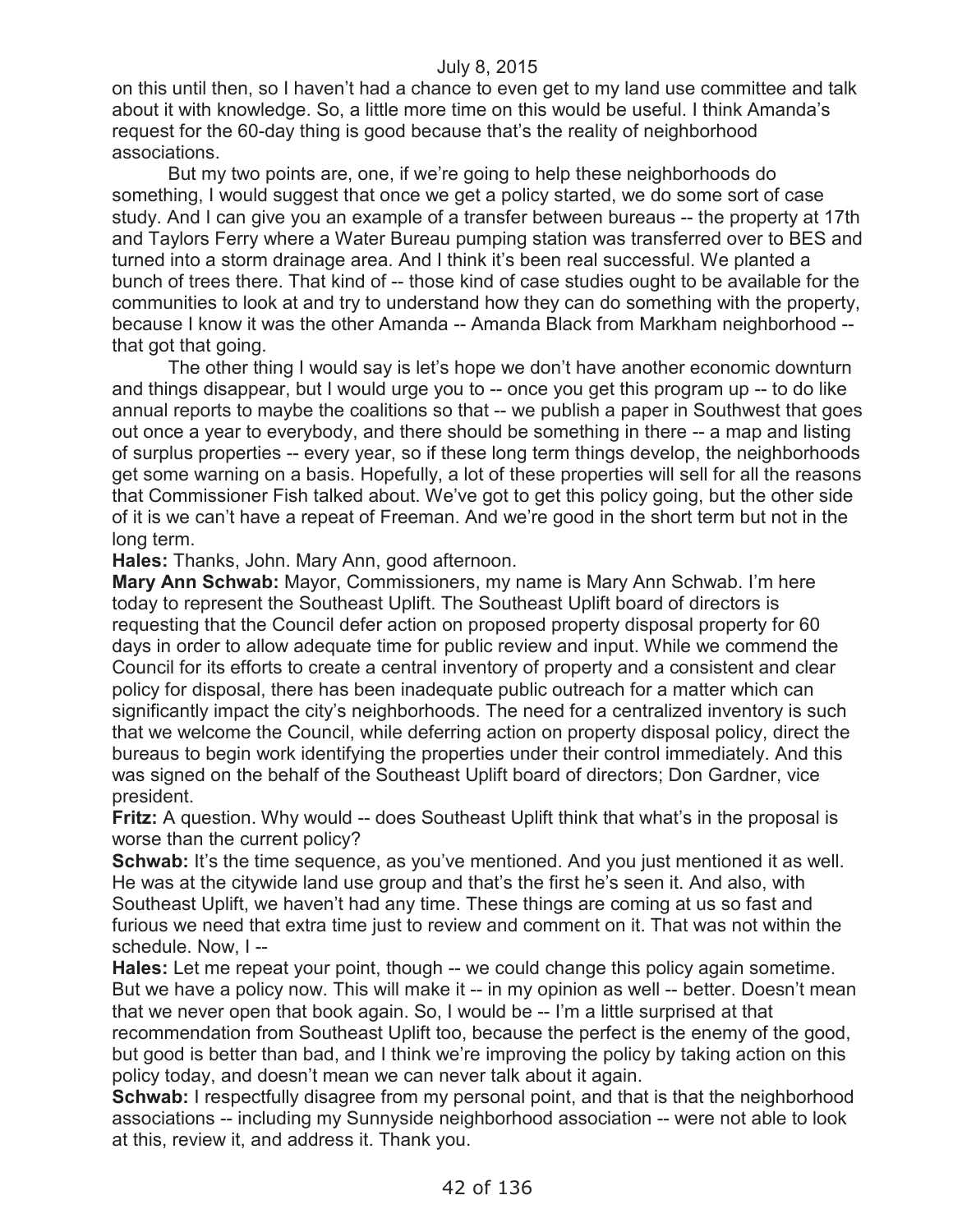**Fritz:** You're certainly welcome to come back, should we pass it today, as the Mayor said. This isn't a policy, it can be changed again. I feel a great sense of urgency that the current policy hasn't been working, so I think we should improve it and then we can improve it again if necessary. Certainly, I would be happy to hear from Sunnyside and Southeast Uplift after however long it takes to review it, whether you are satisfied or whether you have additional changes to suggest.

**Schwab:** I'm hearing you say we can have the 60 days so all neighborhoods can address it?

**Fritz:** I'm personally not willing to continue the current unacceptable or troublesome policy that we've seen several times has not worked very well for neighborhoods. I would prefer to do something today and then have you take all the time that you need to propose additional changes. But making it a little bit better, in my opinion, would be better than not making it better.

**Hales:** It's not like the comp plan.

**Schwab:** Good point. And I would like to put my Mary Ann Schwab hat on now. I feel we have a good example here. Mr. Lightning stated it with transfer of deeds. Sunnyside Neighborhood Association and the Sunnyside school went to the Parks Bureau, and the Parks Bureau rented our 2.4 acre playground a dollar a year for 25 years. In comes a new principal with the Sunnyside environmental school, and out goes the hearing school, and that worked. So we didn't get it renewed. There's no money transferred. What I'm saying is like with community gardens -- or I'm looking at an R2D2 piece of property owned by PDC -- same thing. You've got the title. We don't need to switch anything around, just give a long-term lease and you'll always own the property. It works in Hawaii, it works in Austria, it worked here in Portland with the Sunnyside Kaiser Hospital that had a clinic on about 78th and Division. The society in their agreement said if ever that was broken that hospital had to make it shovel-ready. So when you go out there that building is gone. We could do the same thing.

**Fish:** Mary Ann -- just to be clear, nothing in this ordinance works against what you just said.

**Schwab:** I'm happy to hear that.

**Fish:** There is nothing in this ordinance which in any way limits the ability of two bureaus to talk about a long-term lease. We can't mandate that anyone does that because we can't tell Commissioner Fritz you must take a long-term lease on a piece of property and maintain it. But if Commissioner Fritz and the Parks Bureau says, "we're interested in a piece of property," nothing before us limits the Council and the City from having a discussion about a potential lease and lease terms. It's utterly silent on that question. I think your concern would be if it had language that says we couldn't do that. I want to assure you, it doesn't in any way address that question, therefore it stays within our discretion.

**Wade:** One thing I would say is the neighborhoods really see this -- and it's understandable -- they see this on a land use level as an impact. I mean, when property changes use, they see it as an impact. And that's got people concerned. So, the offer of don't be surprised if I come back wearing my SWNI hat a few months after a land use committee looks at it and has more recommendations.

**Hales:** We welcome that.

**Fish:** Hope you do.

**Schwab:** Thank you.

**Hales:** Tom, good afternoon.

**Tom Karwaki:** Good afternoon. My name's Tom Karwaki and I'm speaking on behalf of the North Portland Neighborhood Chairs Network -- which is all the neighborhood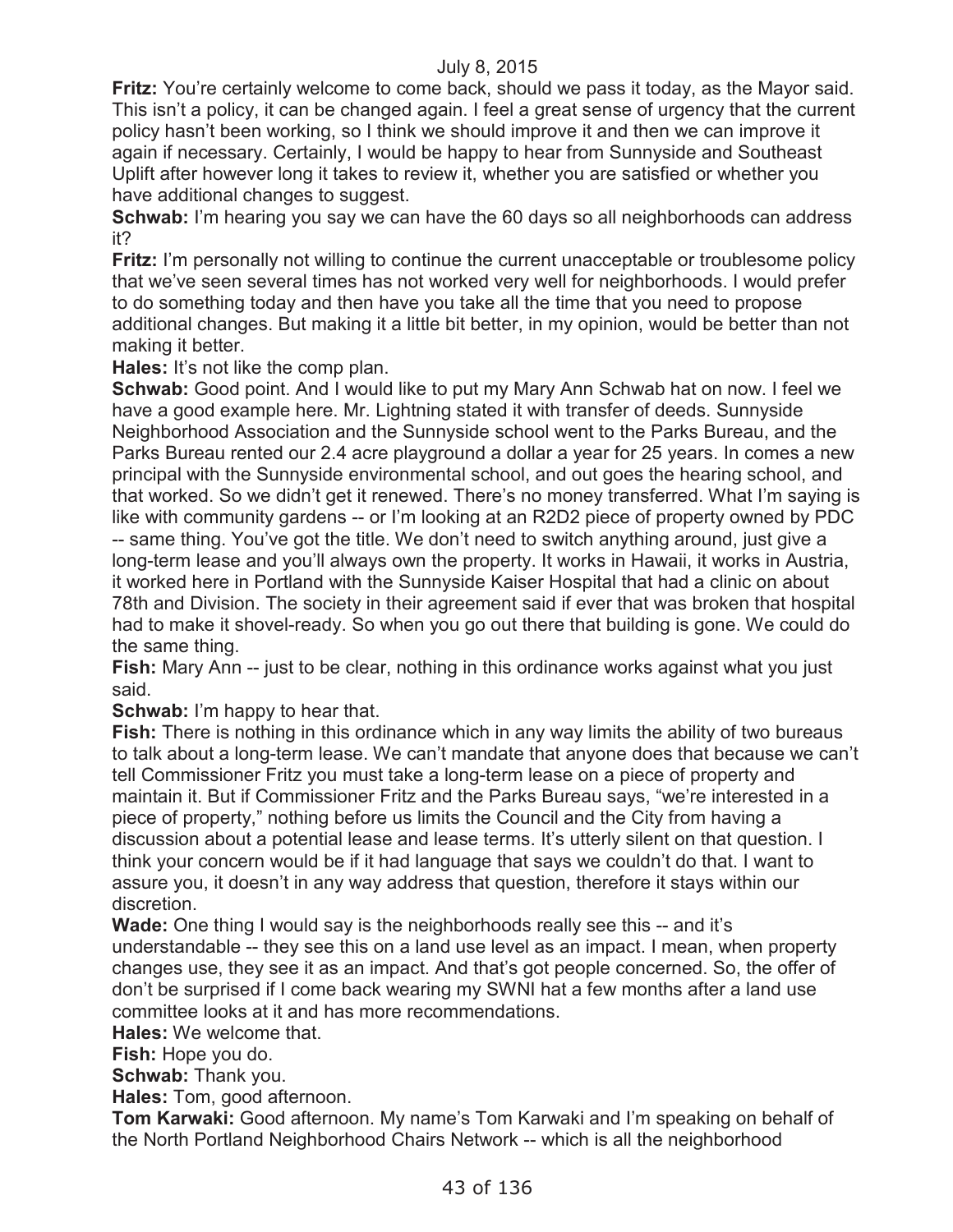association chairs -- and the North Portland parks committee. Both of these have supported the following adjustments to this property policy that's under consideration.

Number one, provide standing for neighborhood associations. This would be both in excessing the process and in the surplusing process. And the issue is just providing them standing. Providing at least 60 days' notice in both the processing and excessing and surplusing of properties. Provide all notices and signage in multiple languages. One of the concerns on this website and so forth is that it has to be in some other languages so that people can -- and especially signs. You've made a policy of being inclusive, let's try to live up to it.

**Fish:** How many languages would you propose to be put -- we use for purposes of the sign that goes on the property that lists a phone number for someone to call?

**Karwaki:** I think you all looked at that issue. I believe what we've said is six, but I'm open to everything. Obviously, Spanish is one, but in many areas we have a large population of Vietnamese, Chinese, Somali -- I'm gonna let y'all deal with it -- just that it's in multiple languages. Trying to be inclusive.

And then, consult with the City Auditor to establish a property valuation methodology and disposal process so that the City Auditor should be allowed to weigh in and to give comments.

Network notes that the selling of some properties -- like Water Bureau properties - already owned by the public to another City bureau may be redundant. I hear you, Commissioner Fish, on some of the concerns. Since many City properties the have been in City ownership more than decades -- in some cases as century -- and the fire station, the Kenton Fire Station just got on the list of that inventory -- some for more than a century, we urge the City Council to take the time to listen and to consider public comment on this process. And this is -- generally my comments initially to the LNI and so forth was that this process was rushed. I think what all of us -- not that you -- I think you're right, a little better is better than bad. But this process is very rushed and was rushed really fast compared to other processes. And so you did create a lot of unrest within the communities. I think in the long run, it would be nice to have the bureaus work with the neighborhoods and other stakeholders on some of these large projects such as Kerry Boulevard, which obviously we're interested.

**Fish:** There's a great irony in this conversation, but let me just take a stab at it. We spent a year with Southwest Portland drafting the model that is the basis for this legislation. We had the neighborhood association leadership come to Council and say we've got it right. We test drove it. We erred on the site of more notice, not less. And precisely what we were hoping would happen -- we got some push back because there was more sunshine and people fixed on things like community gardens. And you know what? It worked. It worked. We went through a year's process to get the model upon which this is based, and the first time there was a challenge -- an issue that the community wanted to be heard on under this system that creates more sunshine and more notice, there were people saying, "don't do that to my property," and so we said we hear you and we won't. I just want to put in context, it's actually working.

# **Karwaki:** Right --

**Fish:** And so, when I hear that we haven't had a chance to discuss this --

**Karwaki:** No, no, it was this particular proposal, not the larger process that you were talking about, but this particular process.

**Fish:** I'm not taking anything away from what Betsy Ames has done, but this policy comes out of the community and is modeled very closely on what the community has said to us is the model they want, and the only commotion we've had is that it's working. And people have the right to have a commotion before the deed is signed. Freeman was an example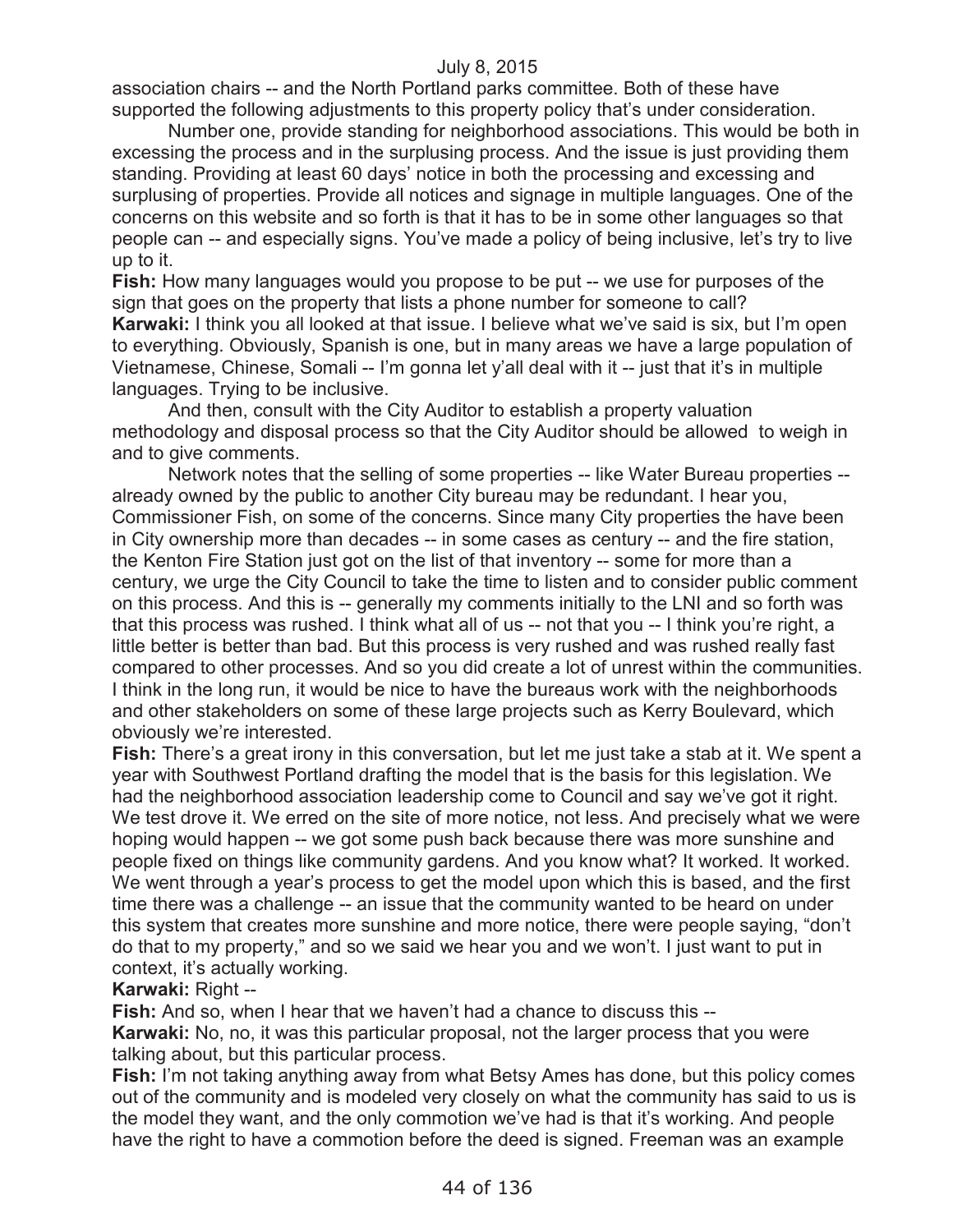where we had a commotion and people found out after the fact. This is designed to give an early warning, and I welcome the feedback we've gotten because very concerned citizens have said, "don't do anything to that property," and the City said, "we won't."

I think we can improve it and we should, and we're going to get regular feedback. But just be clear, this is a community policy that we're being asked to adopt with amendments from the community, and in my judgment it's already working because the Water Bureau and Bureau of Environmental Services got early feedback from neighbors that they didn't like having certain properties surplused so we backed off. So, I don't want that lost in the solution.

And I salute Southwest Portland neighbors who spent an awful lot of time helping us draft the model upon which this is based. I salute them, because don't want to diminish the work they did.

**Fritz:** Mr. Karwaki, I was wondering about the first point when you said that neighborhoods should have standing. What do you mean by that?

**Karwaki:** Right. Essentially, they come forward -- that they're actually like the departments, not just a phone call at the end but they actually have to affirmatively state interest or not. That's sort of one of the concerns -- that they actually have standing just like another bureau in some respect. These are the people and the residents who have lived in the neighborhoods, and the community has been participating in what actually happens with this property. It's calling for some process where the neighborhoods can actually participate in whatever happens.

**Fritz:** I'd be interested as you and the North Portland chairs look over the policy more what else you think we should do, because that was our intent -- to give standing. As I mentioned to a previous testifier, we can't require volunteers to give us an answer. **Karwaki:** I understand.

**Hales:** Nor can we confer veto power on a neighborhood.

**Karwaki:** I wasn't trying to say veto power --

**Hales:** So, standing in a legal sense would mean that. So I think take Commissioner Fritz's point and say it again for the second time today -- we've given neighborhoods standing in the process, as Commissioner Fish articulated. That's where this idea came from. They have standing to be involved. They don't have standing to say, "no, you may not do this." **Karwaki:** I understand --

**Hales:** -- and that would be crossing a line.

**Fish:** And Mayor, de facto they are going to have a kind of standing because the moment an entity of the City determines something is excess, that's going on a website. **Karwaki:** Right, but I'm suggesting that the neighborhoods get involved in -- before the excess -- some notices in the excess. Here's properties that are being considered for excess. That's a consideration that is before. Coming at the notification under the surplus side, there's already some opportunities where -- for instance, a property may have some other use and another department may not -- we may be able to influence another department on that.

**Fish:** You know, let's take the Mayor's suggestion and let's test-drive this and see whether that's a real concern or a theoretical one. Because at least with respect to utilities, we listed all of our proposed excess properties and we got slammed from some people who said, "what are you going to do with all those properties?" And we said, "actually, what we're doing is letting you know at the earliest possible stage that we're thinking of surplusing them." The system worked. I think the point you're making -- we should testdrive this for six months or a year and see whether there's been some breech in the role - the important role that neighborhoods are going to play on this, and if necessary, revisit it. But my guess is that you're going to have more notice than you know what to do with.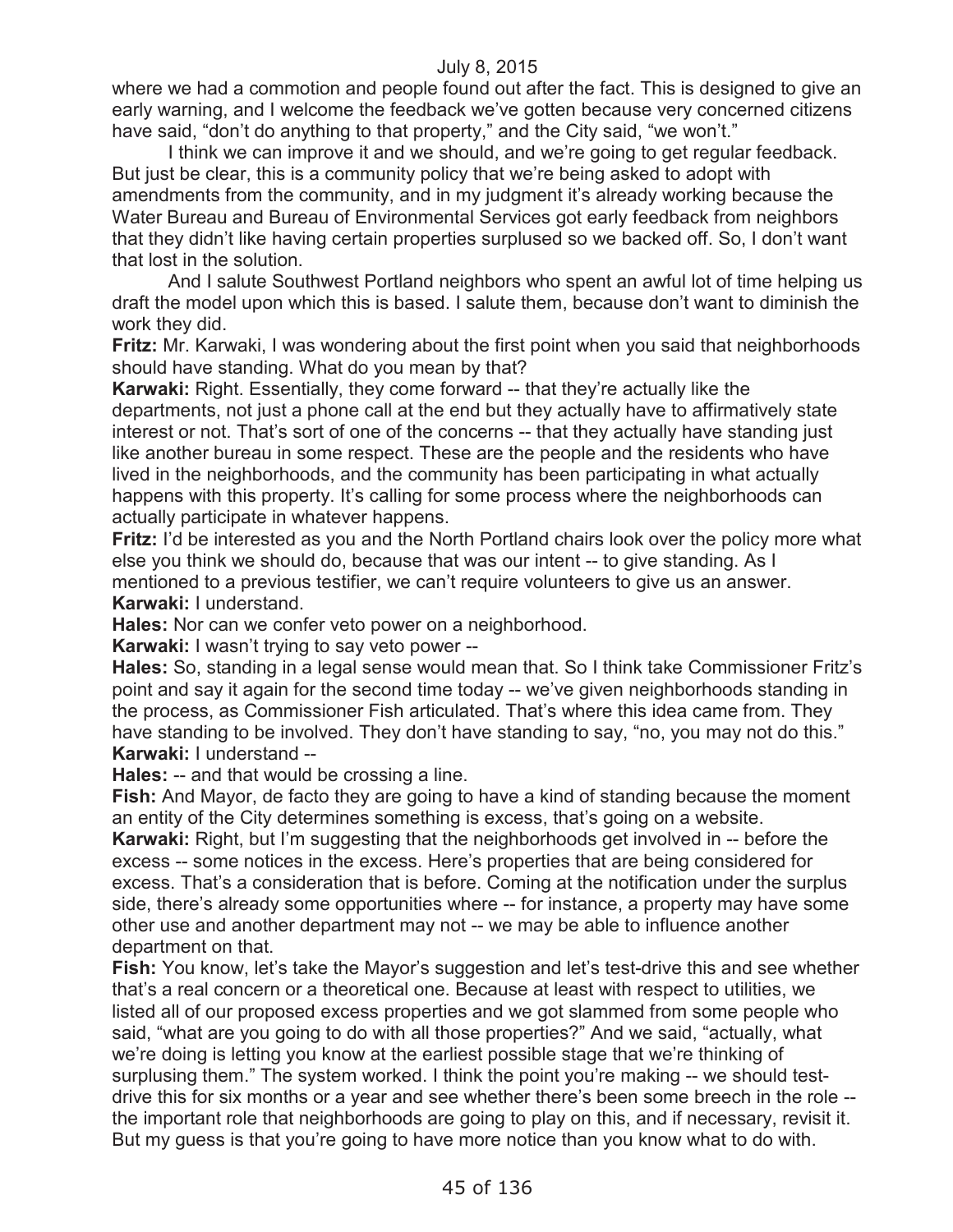**Karwaki:** All I'm asking is also -- as I said last time -- the Water Bureau's website and so forth -- that provides transparency. What everyone would like is a transparent process as much as possible and hopefully the finance office will use yours as the model of what should be on for every property.

**Fish:** Mayor, I would like this gentleman to get an extra five minutes for testimony. [laughter] Let's not cut him short, I think he's on to something. Thank you for

complimenting Water Bureau staff because they did the work.

**Hales:** Let the record show. Thank you.

**Schwab:** I'm complimenting the two people in the back ever the room who have done all the work.

**Hales:** They've done good work, thank you.

**Schwab: Bryant and Betsy.** 

**Hales:** Thank you so much.

**Schwab:** They've been very open. Thank you.

**Hales:** Good. Anyone else want to speak on this item? So --

**Fritz:** If I could have staff come back up.

**Hales:** OK, have staff come back up.

**Fritz:** I have two things to discuss as potential additional amendments. The first was Ms. McCarthy's paragraph about the non-major process. Could you read the language she proposed or could you give us --

**Ames:** She proposed adding details regarding the planned disposition of surplus properties in categories one and one that are exempted from public notification provisions in section C will be posted on the website at least 90 days prior to their disposal. The proposal detail shall include at a minimum the dollar value of any disposal transaction, the real property transfer recipient, the reason for the property's inclusion in section C -- I think that would be exclusion -- and the other pertinent property details as described in part B.

Category two properties are those that are PHB and PDC properties. Those go through a notice of funding availability or an RFP process. They have very particular ways that they dispose of properties. They never actually declare those surplus because they are going to be used for public purposes. So, those would be -- wouldn't be posted on our website.

For category one properties, what the proposal requires is that they include all the same information in the ordinance that the rest of the properties must have before the Council declares them as surplus, and that they must be posted at least 15 days prior to the Council consideration of the ordinance.

**Fritz:** So it really is the category one properties that I'm concerned about, making sure we have adequate notice for that. Would there be a problem with requiring a longer period of notice than 15 days?

**Ames:** I think having those be posted earlier -- that is a minimum time. Bureaus are having to prepare those documents for Council well in advance of the Council hearings, so -- **Fish:** Betsy, what's an example of a category one property that's worth less than \$50,000 that we're talking about?

**Ames:** Tom Klutz is in the background and so he correct me if I'm wrong on this, but I believe there's a property that has gone through that excess determination process by the bureau and the Commissioner, a 148th Avenue pump station. It's a small property that was acquired as part of an acquisition. It's surrounded by a retirement community, I believe. It hasn't been in use since the Water Bureau acquired it. The bureau has determined it's excess to their needs. It isn't a property that we can necessarily put out on the open market. It isn't valued at very much. That's the type of property that they would be bringing forward as a category one.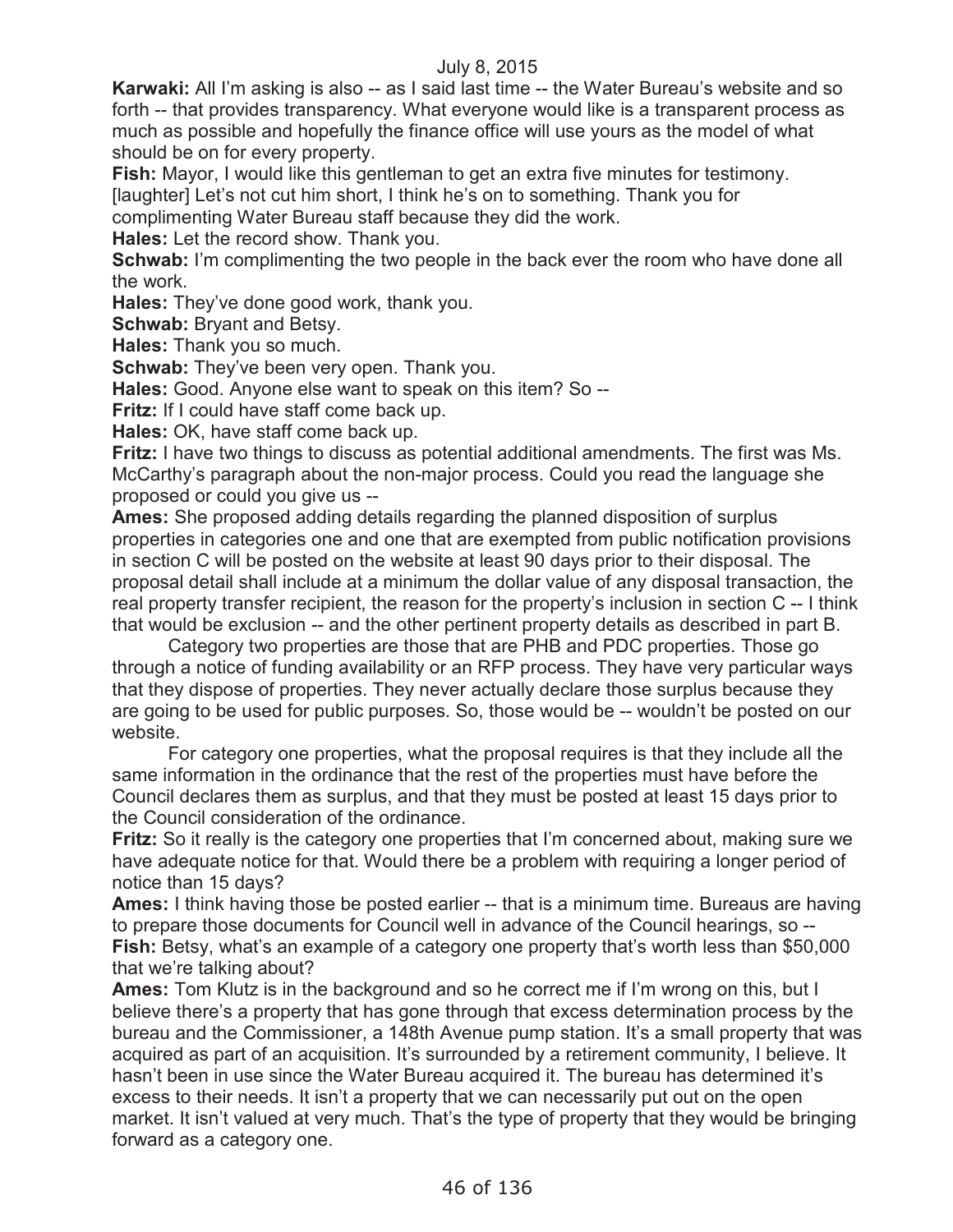**Fish:** Category two doesn't apply, because that's --

**Fritz:** Right.

**Ames:** PDC and PHB.

**Fritz:** Yes, I'm just talking about category one and I'm wondering if there would be support for requiring that to be posted to the website 60 days ahead of time -- coming to Council. **Fish:** One thing I'm starting to get hesitant about is creating rules to address problems that haven't come up yet through the process. And this is not something we heard broadly at any stage. And we're going to at some point have a single person that's dedicated to maintaining this website. I will support any change that enhances transparency if it actually serves a public interest rather than creating a hoop to jump through. I'm not yet persuaded this is a problem that needs to be solved. I perhaps would request that perhaps we defer on that and take that up after we have a little experience. There's a lot of laudable things we could do to add further information and transparency. The question is, at what point does the burden of doing that outweigh the utility to the public? Since I think our touch stone is transparency and notice, I'd want to know this really does make a difference rather than just create another burden for the department in terms of capturing information. **Fritz:** That's a good direction, and perhaps we should have a six months check-in to see. My second one, though, is in response to North Portland chairs regarding the posting at the property, which is on page four of the policy, section B. It does say that the bureau shall place an informational sign on the real property in a reasonably visible location. I believe we should add at the ends of that paragraph, "the sign shall be in languages common to the area as advised by the Office of Neighborhood Involvement," because that gets away -- I think there are 10 different languages which are preponderant, but you wouldn't necessarily need to post them in all 10.

Fish: So if we're in the middle a community that has a large number of Vietnamese Americans, for example, we would bring that. And Commissioner Fritz, since you are the new Commissioner-in-Charge of Office of Neighborhood Involvement, may I suggest that in addition to this discrete change, at some point we look at the question of notices citywide anything that we post, because I would like us to be consistent with what we do with any notice. We do lots of notices, this is just one.

**Fritz:** And we can certainly improve on how we notify, yes.

**Fish:** Betsy, are you OK with that amendment?

**Ames:** If you can read it aloud, that would be great.

**Fritz:** The sign shall be in languages common to the area as advised by the Office of Neighborhood Involvement.

**Fish:** She's nodding, so I will second that. Mayor, can we put that on the table? **Hales:** Yes, please.

**Fish:** We have an amendment on the language of the notices, it's been moved and seconded and we're just voting to put it on the table.

**Hales:** Roll call.

# **Roll on amendment.**

**Saltzman:** Aye.

**Fritz:** Aye.

**Fish:** Good catch, thank you. Aye.

**Hales:** Aye. Other questions, suggestions, amendments?

**Fish:** I move the package.

**Hales:** OK. So, the resolution as amended with all the amendments that we have adopted, correct? Discussion? Roll call.

**Item 750 Roll.**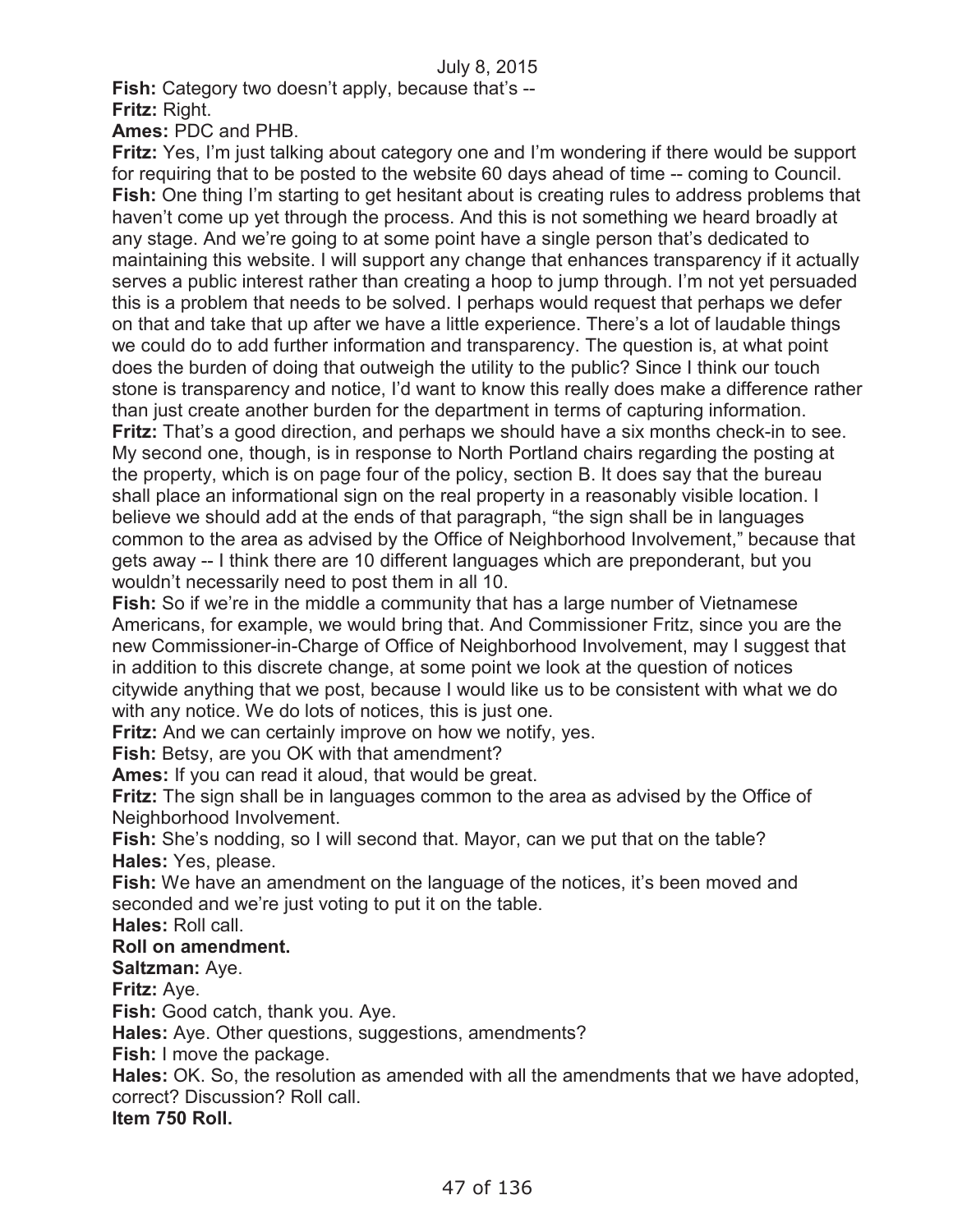**Saltzman:** I would like to thank Betsy Ames and Bryant Enge and others who helped to craft these policies and these amendments. Thanks to Commissioner Fish, also, for spearheading this effort as well. I'm pleased that we clarified that there will be the subscription notification system for interested members of the public, and I also believe that the amendment language today regarding the consideration of disposition of properties for affordable housing, open space, and community use will allow the Council to have the information it needs when it makes these decisions when property is declared surplus. I appreciate Commissioner Fritz and Fish's amendments, which I believe have tightened and ensured better community notification and are multi-lingual now, too. Aye. **Fritz:** Commissioner Fish, thank you for starting this off with you revisions to the Water Bureau and Environmental Services policy, and thanks to Betsy and Bryant for taking up the charge. And what a great process. What a wonderful amount of input, suggestions from the community that have improved this one, suggestions from each one of us up here that have improved it. I think this is how public policy should be done, and I really appreciate it. And especially with the commitment that we're going to not say it's done and we're never going to look at it again -- that we're definitely very aware that public land is public land, it's for public purposes and we need to be very careful in not tying the hands of future Councils but directing a good process for how to make decisions. That's what this does. Thank you very much. Aye.

**Fish:** Mayor Hales, I used to carry a grudge that OMF stole Betsy Ames from my office, and she was my chief of staff. I think if there's any consolation, it's the idea that instead of just being the leader of my office, she is in a position to serve the whole City on things like this. This is a really good piece of work, Betsy, and to you and Bryant and the whole team, thank you. And to the Water Bureau team that worked on this, I want to thank them, too.

I think government is the only area of life where we're not allowed to make mistakes and learn from them. I read a biography recently of Steve Jobs, and credits all of the success of Apple with all the copious mistakes they made and the lessons they learned. But in government, we're not allowed to make mistakes, and we get punished for them. And I actually think that mistakes, errors -- whether they're big or small -- are the critical -the question isn't whether we are going to make mistakes. We're human. We're going to err. The question is, do we learn from them? And then do we have the humility to go to the community and get it right?

Two things I've learned from the process -- one is that we always do our best work when there's full sunshine. And that's what this is today -- this is about putting more sunshine on the people's business. And every time we do it, we serve the public interest better and we strengthen public trust, which is actually something we all care about. And the second, as Commissioner Fritz said, is most of our best work is done in partnership with the community. It is not you and us, or us and them. It's we. And when we fully engage the community, we get good work like this. And I want to especially thank the folks at the Multnomah Neighborhood Association for a lot of time and energy over the last couple of years pitching constructive and creative ideas which Betsy has borrowed and enhanced and fine-tuned and added to this larger omnibus package, and she's taken one bureau's set of ideas, improved them, and applied them citywide which is what I think should be a model of what we should be doing in the City. So, thank you. I'm very proud to vote aye.

**Hales:** Great work. And again, measure twice, cut once, but don't measure indefinitely. We should try this and make sure that it works. I think it will because it has been collaborative and thoughtful. There are limits to how much we by policy and ordinance and resolution can create clockwork that makes decisions. We still have to make decisions. Commissioners-in-Charge still have to make decisions. They still have to exercise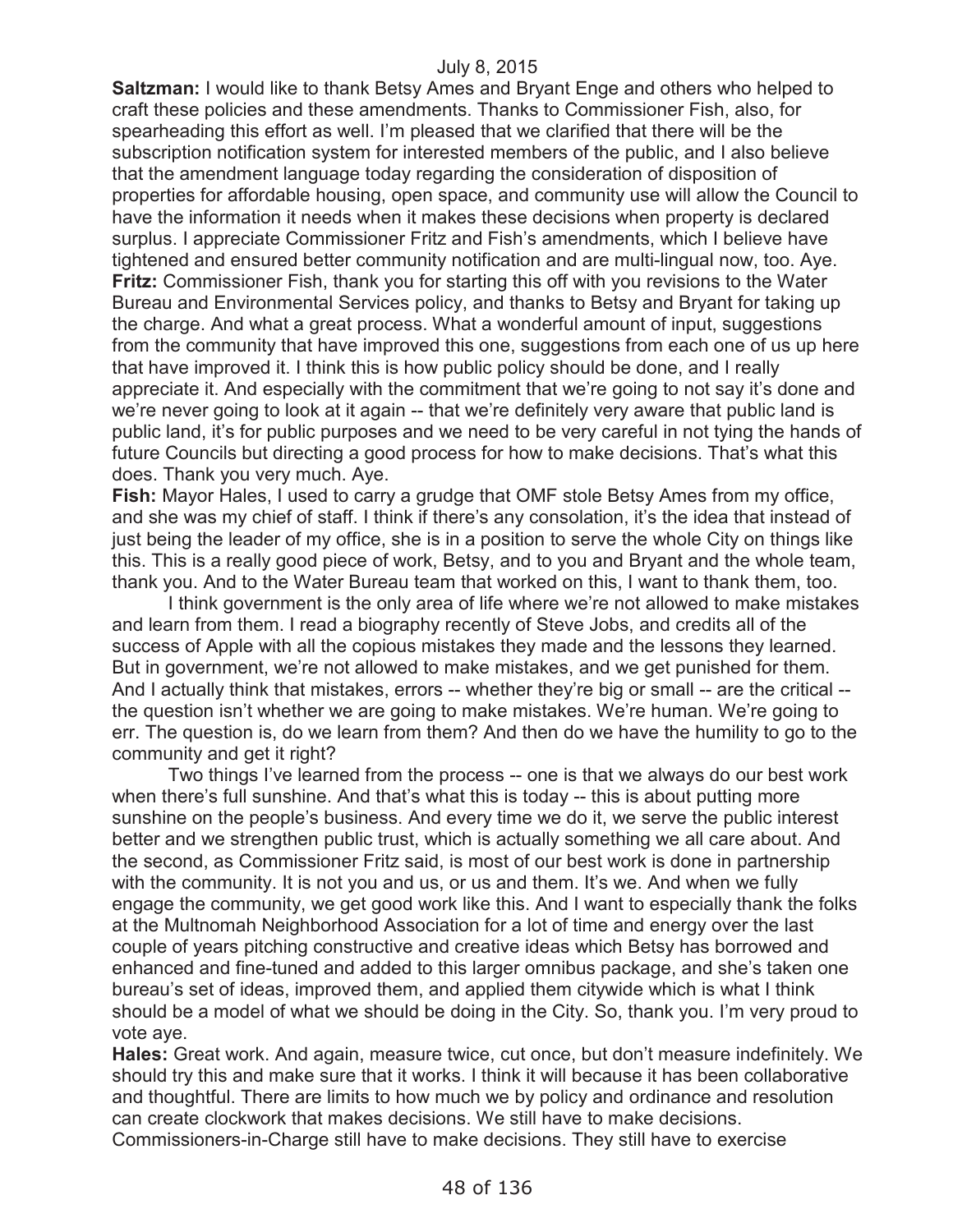judgment. In fact, the charter has a provision in there that says the Commissioner-in-Charge is responsible for the property and operations of the bureau unless otherwise directed by the Council. And we cannot make the five of us into marionettes, we still have to exercise discretion and judgment. But I think this lies down a base of expectation and process that will make sure that everyone knows what is going on and that judgment will be exercised with the input of the community and with bureaus actually talking to each other. That's a base expectation that I think everyone ought to be able to rely on -- that the bureaus talk to each other and we hear from the community. I'm being a little flippant here, but I'm saying I think this is good to have the procedure in place, but you're still going to have five of us saying, "heads up, wait a minute, couldn't the Parks Bureau use that?" and asking the neighborhood, "wouldn't it be a good idea if" or hearing from the neighborhood who makes a suggestion about that. So, I think we're there. I think this is going to work. Let's find out, tune it if it doesn't. And I appreciate everyone's good work from the community and from the City. Aye.

**Ames:** I just wanted to take one moment to say it wasn't my policy, it was really the full Portland property management committee involving all of your bureaus participating in this. Just wanted to highlight that. And we will be using the Water Bureau's website as the initial template for the citywide webpage.

**Hales:** Great. Thank you both. OK. One more item this afternoon, which is 751. **Item 751.**

**Hales:** Mr. Biery.

**Jonas Biery, Office of Management and Finance, Bureau of Revenue and Financial Services:** Good afternoon, Mr. Mayor and Commissioners. Jonas Biery, the City's debt manager. This ordinance authorizes refunding of outstanding sewer revenue bonds to reduce annual debt service costs. There are currently around \$425 million in potentially refundable bonds. If current interest rates hold, we're able to include all of the anticipated refundable bonds. We expect debt service costs by approximately \$30 million. The bulk of the savings will be achieved in fiscal years '20-21, '21-22 and '22-23, which are the peak years of annual debt service for the sewer program.

This refunding may also provide the City an opportunity to modify certain bond covenants to be more favorable to the City. In order to do that, we need to get appropriate consents to those changes from bond holders and insurers. We're working on that as part of the process. Examples of those changes include more flexible debt service requirements and language updates that better accommodate recent accounting changes. I wanted to flag that if we receive the consensus expected, we will need to return to Council to formally implement those changes in the master bond declarations, so expect that to come forth later this fall after we close the bonds.

We expect to sell the bonds via competitive sale and a bidding process in August of 2015. It's awfully lonely in here for a request to save \$30 million, but I'd be happy to answer any questions.

**Hales:** Good news rarely has a big audience.

**Fish:** In the off chance that no one up here today is here in 2022 to celebrate the good news, I believe you told me in my briefing that this will have an impact on the five-year forecast for the utilities, for example, because with the anticipated savings down the road, we will be able to ahead of the curve start thinking about whether those savings should go into capital spending, rate reduction, or some combination. Is that true?

**Biery:** That's accurate. The first year of savings is the first year right now that's just outside of the five-year forecast. So as the next iterations of forecast discussions go on, this will start to be part of that option discussion.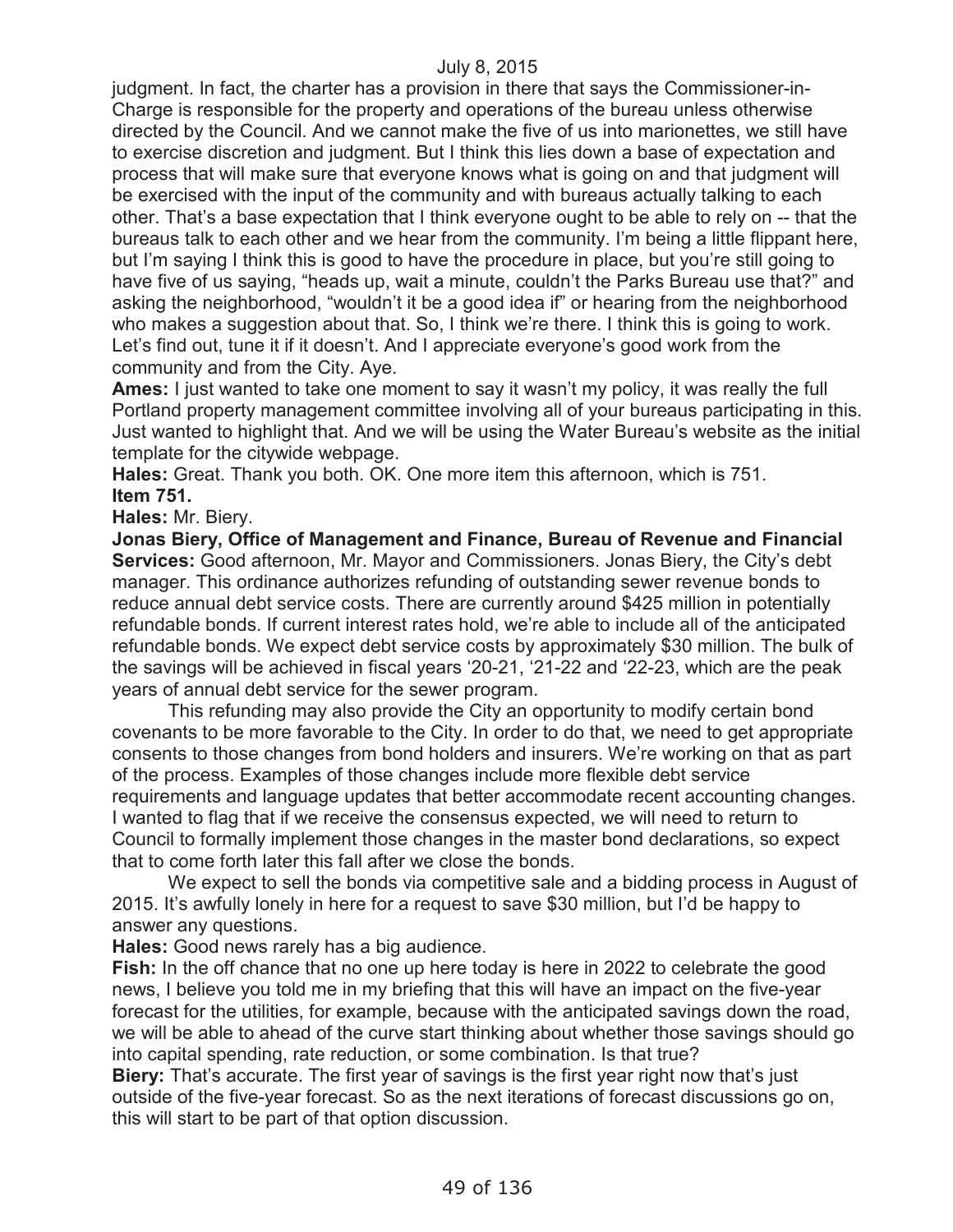**Fish:** Even if none of us are here to pop the champagne cork in 2022, it will be a conversation we will be having as we look at our five-year forecast and look at rates generally because we'll be able to make some predictions or planning about whether those dollars go into capital, rate reduction, or something else that the Council things important. **Biery:** That's correct, Commissioner.

**Fish:** Thank you.

**Hales:** Thank you very much. Anyone want to speak on this item? If not, it is an emergency ordinance. Roll call.

# **Item 151 Roll.**

**Saltzman:** Thank you, Jonas. This is indeed something worth celebrating -- saving money. Aye.

**Fritz:** Thank you for sitting through not only this long morning but the previous one where we didn't get to your item. That must have set an all-time record for a staff person patiently waiting to save \$24 million for the citizens of Portland. Thank you very much for all of your work and for yet again saving us more money. Aye.

**Fish:** Nicely done, and thanks for the briefings and your work on this. Aye.

**Hales:** This City is well-managed financially, and this is just one more indication of that and it relies a lot on our professional staff. Jonas, thank you for the work that you do. And again, the fact that this is unspectacular in terms of the noise level doesn't mean that it's not spectacular in terms of the outcome. Thank you very much. Aye.

**Biery:** Thank you.

**Hales:** We're recessed until 2:00 p.m.

At 12:40 p.m., Council recessed.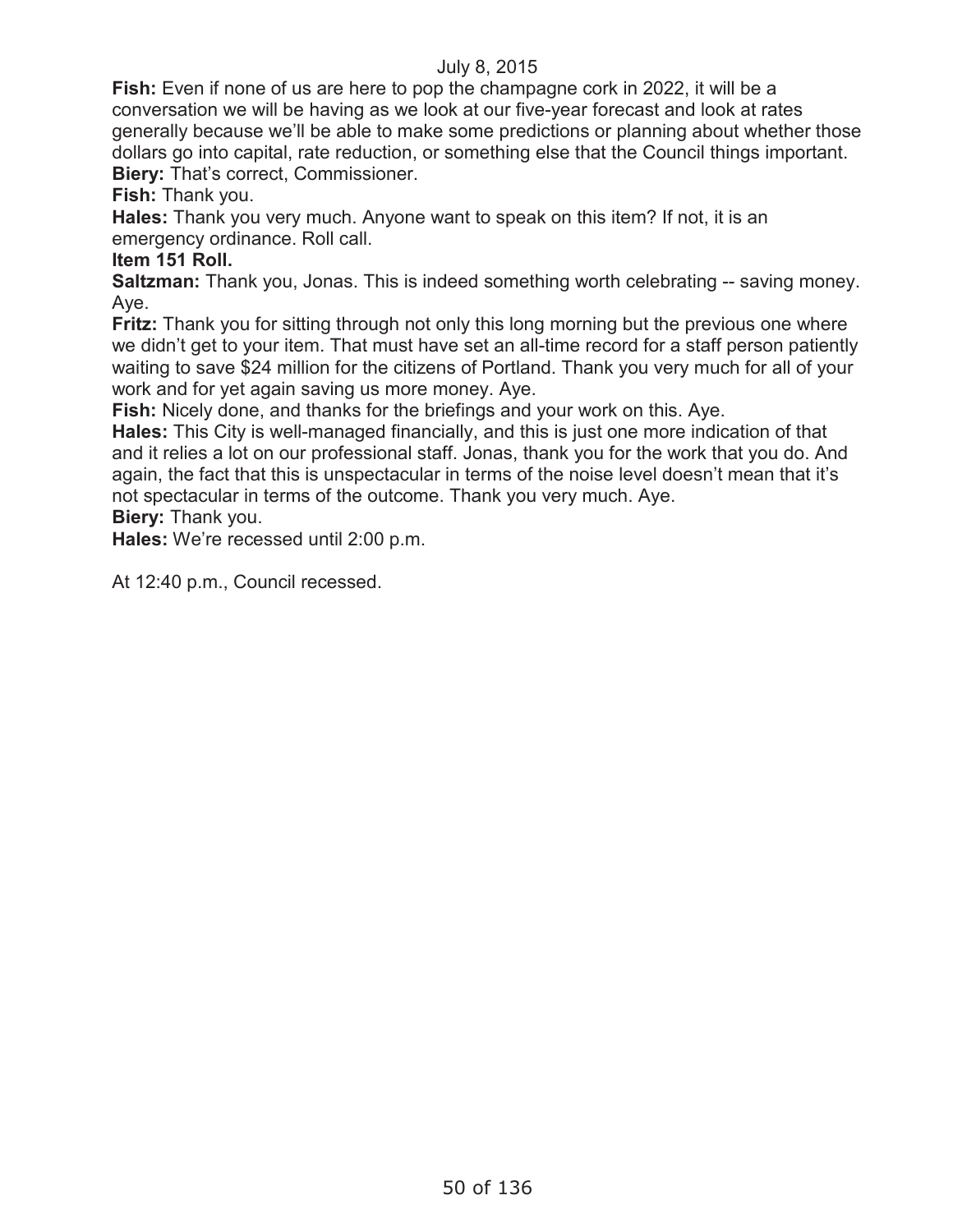# July 8, 2015 **Closed Caption File of Portland City Council Meeting**

This file was produced through the closed captioning process for the televised City Council broadcast and should not be considered a verbatim transcript. Key: **\*\*\*\*\*** means unidentified speaker.

# **JULY 8, 2015 2:00 PM**

**Hales:** Welcome to the afternoon meeting for July 8, 2015, Portland city council. Please call the roll. [roll call taken] 752.

## **Item 752.**

**Hales:** Welcome, everyone. Want to call on our director Dante James and his staff to present this item and get this discussion started.

**Dante James, Office of Equity and Human Rights:** Mr. Mayor, council, hope you're enjoying the sunshine and warm weather. I'm really pleased today to be here with my staff and community members to present to you a set of racial equity goals for the city of Portland. I'm asking for adoption of the goals specifically as city policy to be used as a guide post and policy driver for city leadership and employees. These goals can and should be used as a focus to create action items and metrics as well as accountability in this city. These goals are designed to encompass the overall work of the city of Portland from hiring to service delivery. We must be vigilant to ensure that constitutional racism or lack of cultural consciousness is behind the decisions we make. The people we hire, promote, the sewer pipes we repair, the neighborhoods we change our street lights, the people we stop and frisk. These will coincide with each of the bureau's work on the road map, the equity plan. These can be used with a budget tool. These can be used in conjunction with community outreach and engagement, with the new commission on social equity and contracting, these can be used across bureaus. So going to the goals, what are they? Goal number one, we will end racial disparity within city government so there's fairness in hiring, promotions, greater opportunities in contracting and equitable services to all residents. Goal 2, we will strengthen outreach, public engagements and services and support change of existing services using racial equity best practices. Number 3, we will collaborate with entities and institutions to eliminate racial inequity in all areas of government including education, criminal justice, environmental justice, health, housing, transportation and economic success. And that is -- those are the three goals. Short and sweet, which encompass a lot. We're asking that you take these into consideration in how you can use them for your bureau leadership. So my presentation today is not to sit here and reexamine all the reasons why the office of equity exists. Statistics and the community's engagement that brought this office to fruition and the huge disparities that exist across communities of color. This effort is focused on creating some very specific guide posts within which the city can work as a concrete goal toward achieving equity for all residents. And as we -- well, Portland is a regional and national leader in doing this work. Unbeknownst to many, many people and interestingly enough Portland is absolutely a regional and national leader from Tacoma, Washington, to Oakland, California, Fairfax County, Virginia, Madison, Wisconsin, Fort Wayne, Indiana. These cities and their leadership are watching what we do and they are emulating our work. I can specifically tell you Tacoma, Washington has an office it created in December that is modeled on the office of equity human rights in the city of Portland, their staff that has been here and they are doing work similar to how we're doing it. I spent lots of time on the phone and actually in meeting with city council woman which just passed just three weeks ago creation of an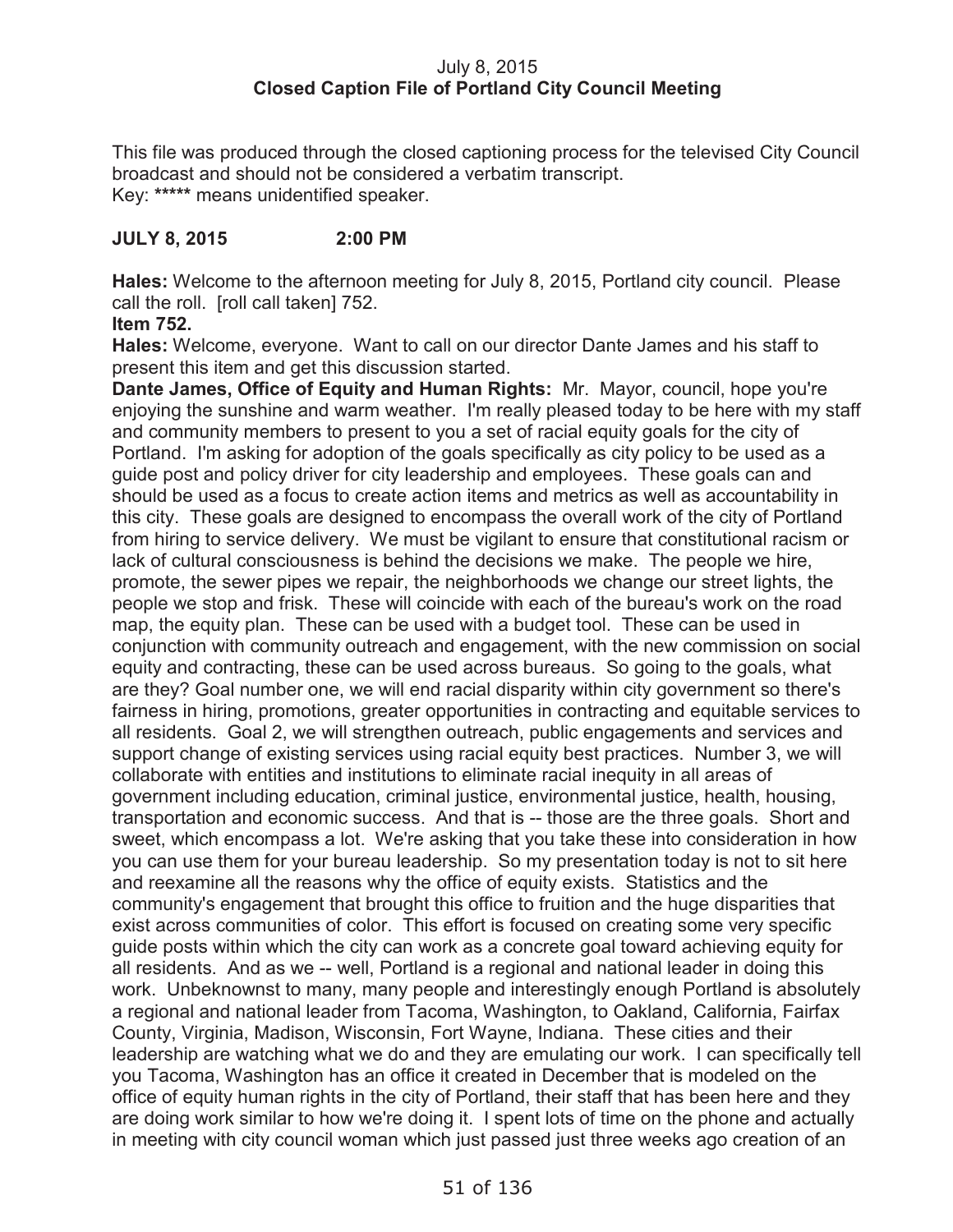office of equity in the city of Oakland. I turned her job offer down, just so you know. So we are absolutely a leader in doing this work. Absolutely. So by implementing these goals we can continue to be a leader in this work. Before delving deeper into the strategies and these goals, this is video I want to show. The following video presents the faces and voices of those impacted by equity and inequity. The faces and voices of those who believe equity does in fact matter.

## **[Video presentation]**

**Dr. Toeutu Faaleava:** I experience racism every day. I'm not hyper aware by any sense but I do experience it. It's painful. You keep wondering why it always keeps happening. **Amanda Fritz:** I recognize how tiring it is for people of color to be having to make the same arguments that should have been clear for centuries.

**Steve Novick:** The city obviously has a horrible history of blatant and implicit discrimination. We have red lining, we had the destruction of neighborhoods.

**Dan Saltzman:** We certainly are a society where there have been historical injustices. We need to recognize that that has posed an obstacle towards minorities.

**Diego Hernandez:** It will take courage for city government to really put themselves in the footsteps of struggling families, and that courage to acknowledge that, that is a reality that exists every day in our city. We need to do something about it. That's what racial equity is.

**Dante James:** So, we're coming to City council with three over all city-wide racial equity goals. Along with those are several strategies to be able to implement and achieve these goals. It provides a guide post for city employees, leadership, to follow to achieve racial equity.

**Judith Mowry:** I think it's a phenomenal opportunity for partnering in accountability. It's really the job of the community to hold us accountable among other things. So I think that when we have stated goals that we have adopted and we say here's where we're going and here's how we're going to get there, which is why I think it's also important that the strategies are included.

**Sharon Gary-Smith:** So I believe the first step is to recognize, to understand and to be willing to support the places where the least amount of resourcing and opportunity has been granted. I do believe you raise all the ships when you raise those on the bottom. I think the second piece is to acknowledge the racial history and the disparities that have occurred.

**Charlie Hales:** Racial equity means understanding both that diversity today and the constitutional racism and historical wrongs that underlie that diversity, even now, even this week, this month, this year, even here in Portland.

**Nick Fish:** It takes honest, persistent, courageous conversations and action. It takes the long term view because we're not going to solve this problem overnight, we're not going to solve hundreds of years of history overnight. But ultimately, it means people of good will, of loving heart, of clear purpose coming together to tackle the most persistent problem in America and saying that we will not be satisfied until we make progress.

**Dante James:** What we really want to institutionalize the concept of equity, in the use of an equity lens, in the use of equity tools. And so having the city bless these and institutionalize these goals does just that. It allows them to exist no matter who is sitting in a particular seat.

**Dr. Toeutu Faaleava:** They are not giving us a favor. We have earned a seat at the table. We need to understand that. Coming in and respecting each other for what we have done.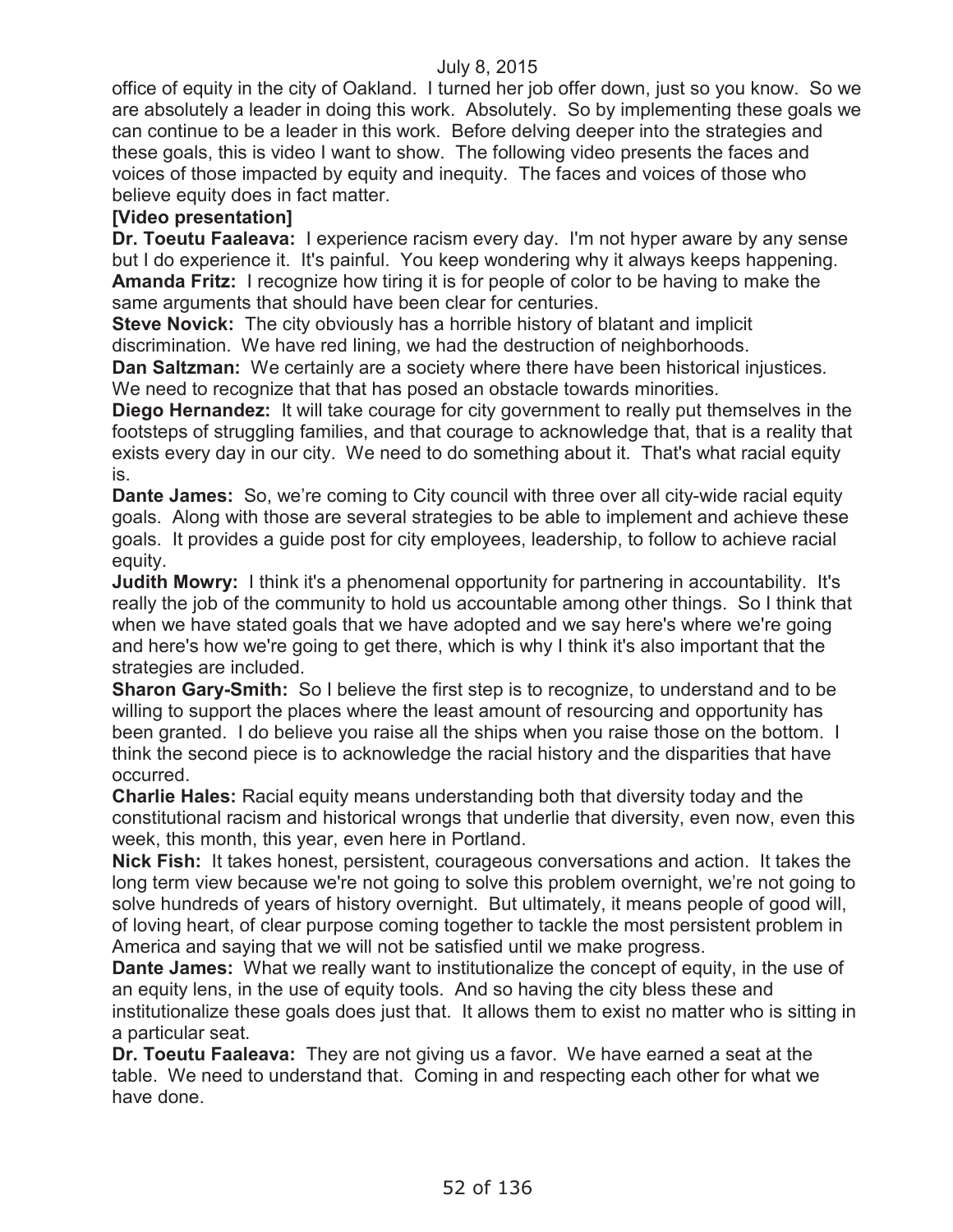**Amanda Fritz:** We all need to play our part and it's going to be uncomfortable for everybody. We need to be with that uncomfortableness and recognize that that's part of the penalty we pay for a system that is unjust.

**Sharon Gary-Smith:** I believe we can do it. I believe the city council needs to set a standard that is higher than the one that we have historically experienced. I might be an outlier by saying that but that's a familiar position for social justice people.

**Nick Fish:** We need an office of equity more than ever. I'm extremely proud the city has taken the lead in establishing an office of equity and I'm proud of the work that office is doing embedding equity into everything we do as a community.

**Judith Mowry:** That's what we're going for here, an investment in the promise and potential of everyone in our community.

**Charlie Hales:** Equity is becoming part of that dna of who we are as a city. How we operate. That's of course what we want to be. We want equity not to be an veneer or an afterthought. We want it to be who we are and how we roll.

**Dante James:** These goals may be specifically couched in terms of racial equity but achieving these goals will help everyone and provide greater benefits for everyone as they receive services of the city.

**Diego Hernandez:** Racial equity has an impact to everybody. When one community thrives everyone else thrives.

## **[End Video]**

**James:** So many thanks to Jeff Selby for his hard, hard work in putting this together. Jeff, where are you, Jeff? Taking pictures. To all the staff. There he is. To all of my staff. Because equity does matter and it's a 24/7 matter to me and my staff. So many, many thanks to them and to you for participating in the project. I think it says a lot. Your participation speaks volumes. That's important as well. So in your packet is some information. You have a copy of the goals and also what's attached to them in terms of overall racial equity strategy. These are the methodologies to achieve these goals. Judith Mallory is going to provide some background where they came from, how they can be best utilized.

**Judith Mowry, Office of Equity and Human Rights:** Good afternoon. The strategies we have brought to you today were developed in partnership with jurisdictions from around the country who are collectively identifying best practices to achieving racial equity. The government alliance is a national network of government working to achieve racial equity and advance opportunities for all. The alliance cohort of jurisdictions have representatives from 12 jurisdictions in eight states. Developing a network of government focusing on racial equity is critically important to getting ton different out comes in our communities. The goal must be beyond closing the gaps. We must lift up our overall out comes, focusing efforts those who are faring worse. Deeply racialized systems are costly and depress out comes and life chances for us collectively. To advance equity government must focus not only on individual programs but also on policy and institutional strategies driving production of inequities. It's guided by these strategies in all of the approaches we employ whether it's through the work of the city-wide equity committee or civil rights program which institutionalize scientifically designed practice into current systems and policy to deliver equitable out comes. Adoption further strengthens the work of achieves racial equity in all levels of government praises and we are members of the alliance and we participated in creating the strategies. We're very excited to be a part of some of the really most creative minds in the country that have been working on this issue. **James:** Before we move into speakers I want to see if there's any questions before we move into some invited speakers that we have.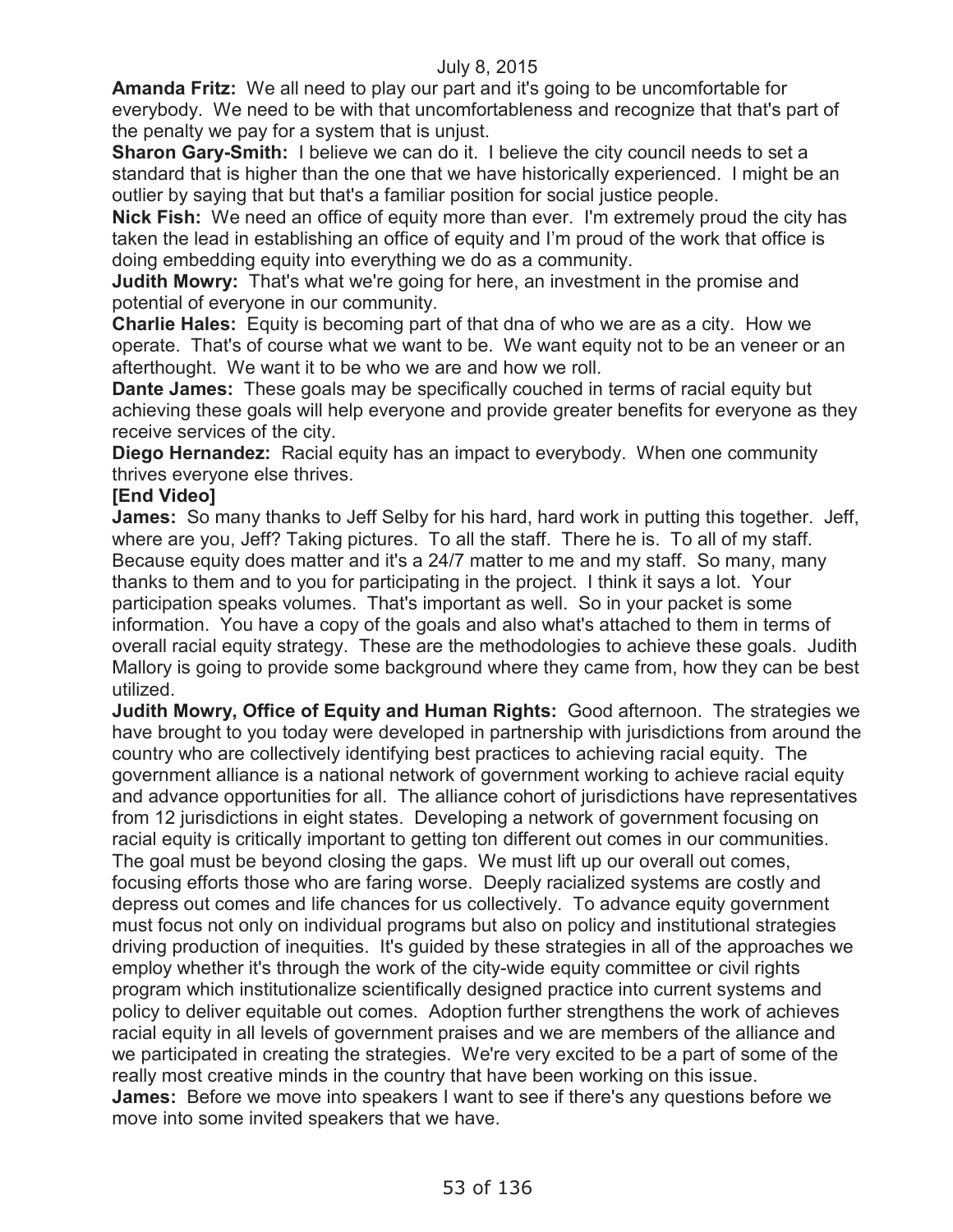**Fritz:** Under number 4, it says data driven measurement must be done at two levels. [audio not understandable] . Do you have a plan for how to do that, what kinds of measurable we're looking at?

**James:** The bureau's road map is the first line of doing this work. Each bureau is going to be creating its own metrics based upon the categories within their bureaus and creating a five-year plan for moving the needle from where they are to where they want to be. So that's the design of the road map actually.

**Fritz:** I understand a few bureaus have already piloted that process. Which bureaus were involved in the pilot?

**James:** The pilot? Bhr-- I'm sorry, human resources, housing, we were, who else was it? Police bureau. Planning, then one more --

**Fritz:** Are those road maps available? Do we have a sense of lessons learned? **James:** They have not completed the entire road map. Each did a particular section so we could get feedback on the sections and provide for any changes that made sense. So each one now is in the first wave they are working on their actual road map.

**Fritz:** When we look at the rest of our bureaus will we get some kind of input or advice from the office of equity and human rights in terms of lessons learned from those bureaus? **James:** Yes.

**Fritz:** Yes, it's very different in parks versus development services and there are some similarities, hiring practices, outreach techniques, those kinds of things. Where we don't necessarily need every bureau to reinvent the wheel. We need to have a different wheel. We could learn from each other.

**James:** Sure. So the plan is that as we receive these road maps we, my staff, will evaluate -- they will be offering feedback and working with technical assistance if you will throughout their work on the road map. As we receive their finalized road maps then we will evaluate, offer feedback, send it back, say take a look at adjusting this, make this more robust. That's kind of the plan for the process.

**Fritz:** Are the other bureaus going to wait until you've got that analysis done for us? **James:** It's not done for council. It will be done per -- maybe i'm not understanding the question.

**Fritz:** I meant for the bureaus. I consider myself part of the bureau. Team looking at how do we create more equity. It would be helpful for me in development services and parks and neighborhood involvement to from the bureaus that have already gone through it what worked and what didn't before we figure out how are we going to do things for our bureaus.

**Mowry:** Commissioner, we're launching this in waves. We have five to six bureaus in a wave. Three months apart, at least two months apart so we have the capacity to do the technical assistance to keep everybody up to board. So teams meet together regularly to confer on what's working and what kind of barriers are people finding and what's important two bureaus have submitted their plans, the first two. We're in the process of beginning to evaluate the plans. Then we'll be having conversations with the bureaus about what seems strong as Dante said and working with goals and strategies to make sure those things are also guiding how the plans look. So that that will be coming. Then the hope is that folks who have completed theirs will through the city-wide equity committee stay engaged with the newer bureaus coming through so they can act as mentors and guides. We see these members -- not recreating the wheel. We're working on that communication.

**Fritz:** I appreciate the urgency as pointed out. We on the council as is evident in the video want to give top-down leadership as well in working through grass roots and front lines staff. As quickly as you could get some preliminary observations from the first cohort,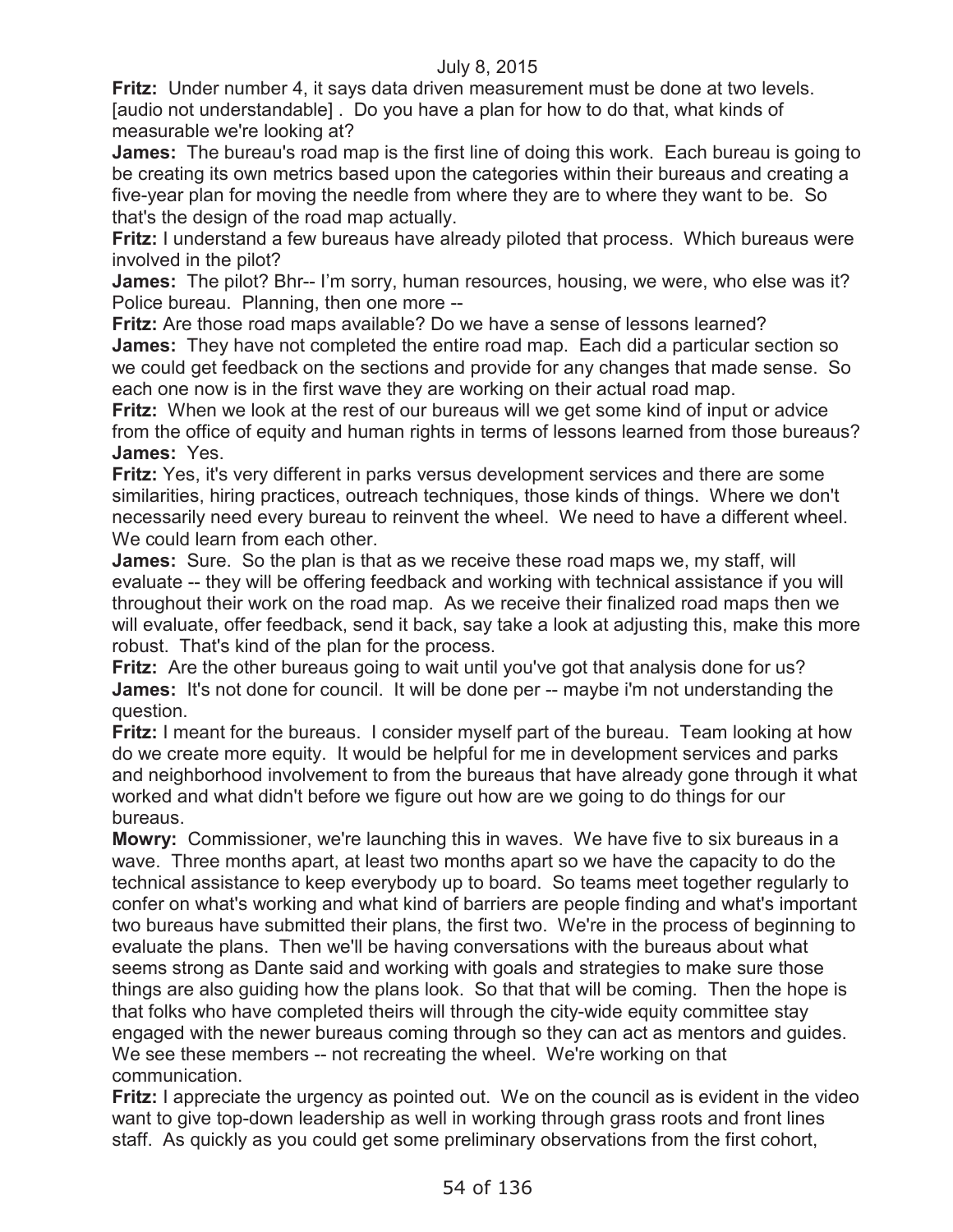lessons learned, that would be really helpful to me as I work with my directors to figure out what our next steps in our bureaus are.

**Mowry:** We will do that absolutely.

**James:** After the pilot piece of the presentation of the program, we did invite bureaus, all bureaus, representatives who will be working on their plans to come and hear feedback from those who had gone through the pilot. There was an opportunity for that feedback loop.

**Fritz:** I encourage you to include council. We are all really invested. My final question is about disability. We're wondering did Tacoma and Oakland include disability as a secondary focus like ours?

**James:** They did not.

**Fritz:** To clarify, the reason we're focusing on race is that we have -- we have already started the work on disability.

**James:** Sure. I think as I have described it there's an infrastructure in place around addressing issues of disability not in place around issues of race. There's the Portland commission on disability to focus on issues of engagement and interaction in hiring that does not exist for communities of color. There's the transition plan out of title 2 to improve and ensure accessibility in compliance with the law. There's no assurance of accessibility, social accessibility in terms of people of color. There's the city is now model employer of people with disabilities. No such things exists for communities of color so there's an infrastructure that exists that we hope that this will provide some sense of balance in the same way.

**Mowry:** We're working closely with the commission on disability as well to talk about -- I think our office is about transforming government so it's accessible and works for everyone. There are a lot of pieces that we may find helpful that we integrate through a disability lens as well. We're excited about that work.

**Fritz:** That's what we're finding in the department of justice work, where race and disability intersect we have some of the worst out comes. I really appreciate your focus bringing this to us with such detail and also recognizing the intersections and parallel work. Thank you. **James:** Thank you.

**Fish:** Can I follow up on that conversation for a second? We're about to hire a number of new bureau directors. Dan is doing a search for housing bureau. I'm on the finish line of a search for a new water bureau director. We just hired a new bes director. One way we communicate clear expectations is a letter of expectation which we do annually. I would - in my case I have two directors who are roughly at the same time getting letters of expectation that set uniform standards. I think what will be helpful to me is if we develop the model language that you would like to see in all such letters. So what is the expectation and then clearly based on the road map and the consultations because each bureau is a little different we can zero in on what we want someone to focus on over the next year or two and set the benchmarks. I could use some help. We could draft something and send it to you for comment or if you had a sample paragraph which you think generically embraces the values of what you're presenting today I would welcome that too.

**James:** Thank you. I appreciate the chance to engage in that. Either way would be beneficial. Brainstorming the best way to do that, we are happy to do and I think as I mentioned I have yet to receive one of those. I'm not sure they are done as uniformly as you might think. How we can ensure they receive those in the first place is another piece of the pie.

**Fritz:** Thank you also for that. Then we can tie that to reviews which is one of the things that is the best practices to set goals around equity work for leadership both at the director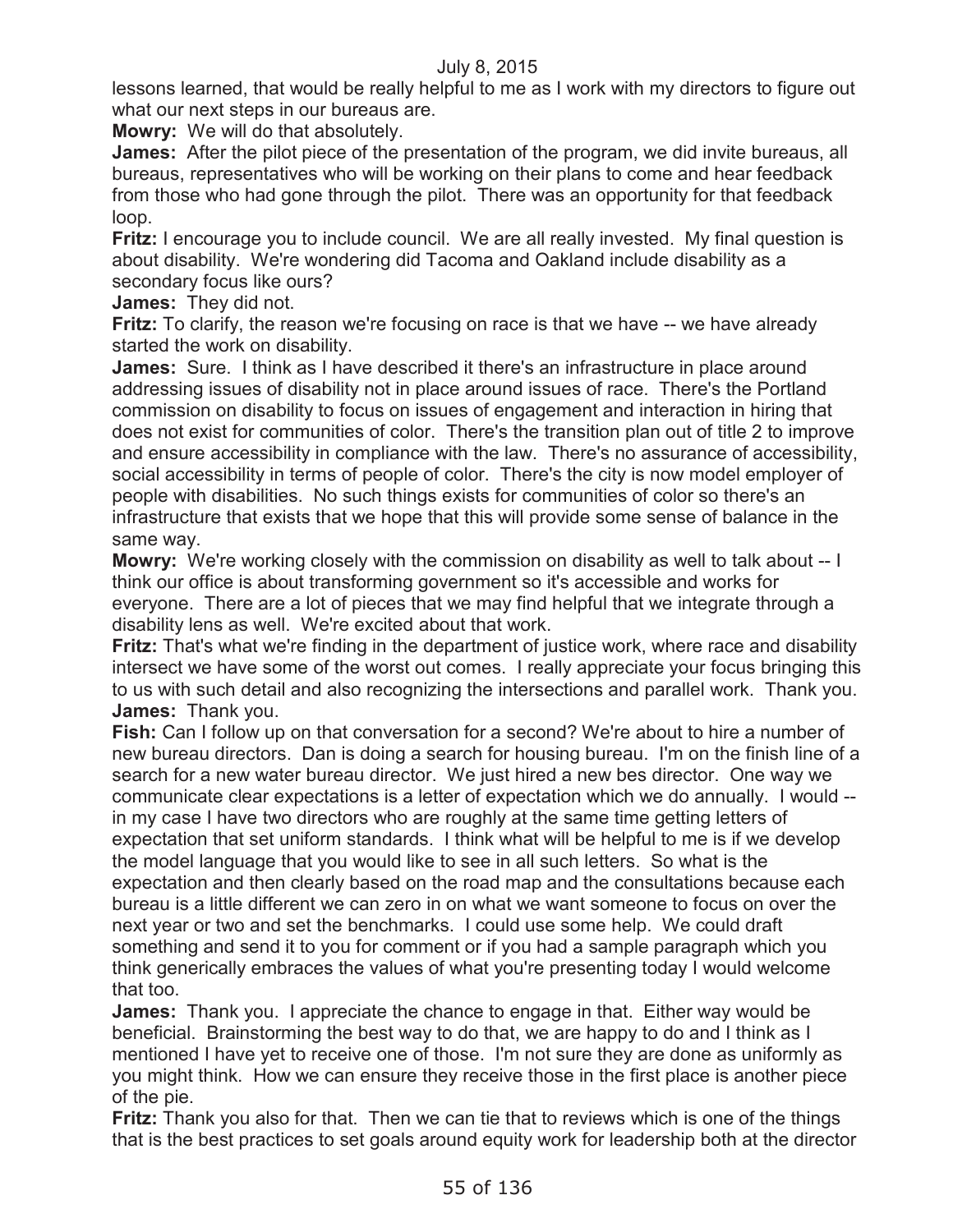level, management level. That's one thing we hope to move toward and the road map addresses some of the leadership pieces. We could probably send something to start the conversation.

**Fish:** Thank you.

**Hales:** These are concise and clear, these goals. I guess I want to make sure we all know that we mean it and that gets to the question binding or nonbinding policy. But when I read equity goal number one, for example, it says we will end racial disparities within city government so there's fairness in hiring and promotions, et cetera. If you look at the situation today of the fire bureau and police bureau where we have made modest progress in making a work force reflect its community, that means, I think plain reading of that goal, we are not saying that we will try to end racial disparities or we will work towards ending racial disparities, but we will end racial disparities in those bureaus. We will have a police and fire bureau reflective of the diversity of the community it serves. That's a big deal. If it's binding. If it's just an intention or hope, then the fact that it's not binding wouldn't maybe matter as much. It also wouldn't have as much impact. So therefore, some question about in drafting of this whether it was binding or nonbinding as policy, help us out, explain that. I'm inclined to say we should make this binding but help us out in understanding and maybe others will want to comment on this when they speak about what the difference would be in effect.

**James:** Thank you. And I guess it was our misstep in how we presented the resolution when we submitted the documentation. According to I guess code as I later learned there's a requirement that the language be very specific in the specifically state that this will be binding city policy as well as checking a particular box on the documentation that says binding city policy. That was not done when the resolution was presented a week or so ago, so if it is not, then it's merely feel good as opposed to something that is very concrete and binding that our stakeholders, the community, could then come back and hold the city accountable for. So that's really what the expectation is and my hope is that in the adoption of this that the council will adopt it as binding city policy.

**Fritz:** Would you like an amendment to that effect?

**Hales:** I love it.

**Fritz:** Be it resolved that the city-wide racial equity goals and strategies attached as exhibit a are adopted by city council and binding city policy.

**Hales:** Second that. Any further discussion? So roll call on accepting that amendment. **Saltzman:** Aye.

**Fritz:** I appreciate that you had exactly the same thought that I did. Aye. **Fish:** Aye.

**Hales:** Aye. Thank you.

**James:** Any further questions or anything?

**Hales:** Questions? Comments?

**James:** As you see in the video, again, phenomenal video which represents the community, represents our stakeholders, represents you, represents the employees of the city, those who we provide our city services to, they support this work. Also in your packet is a letter of support from our bureau advisory committee as well. And I want to say this. And I think the Segway was the binding city policy, this isn't symbolic. It shouldn't be received or perceived as symbolic. Symbolism is important. There's a reason that the confederate flag needs to come down because it's a symbol of something. There's a reason why offensive native logos need to come down, because they are a symbol of something. They make a difference because the community perceives and feels what that symbol represents. So I would suggest to you that the video, it looks good, it's cute, - cute, equity matters, everyone is smiling and it looks great, but we can't just let it be a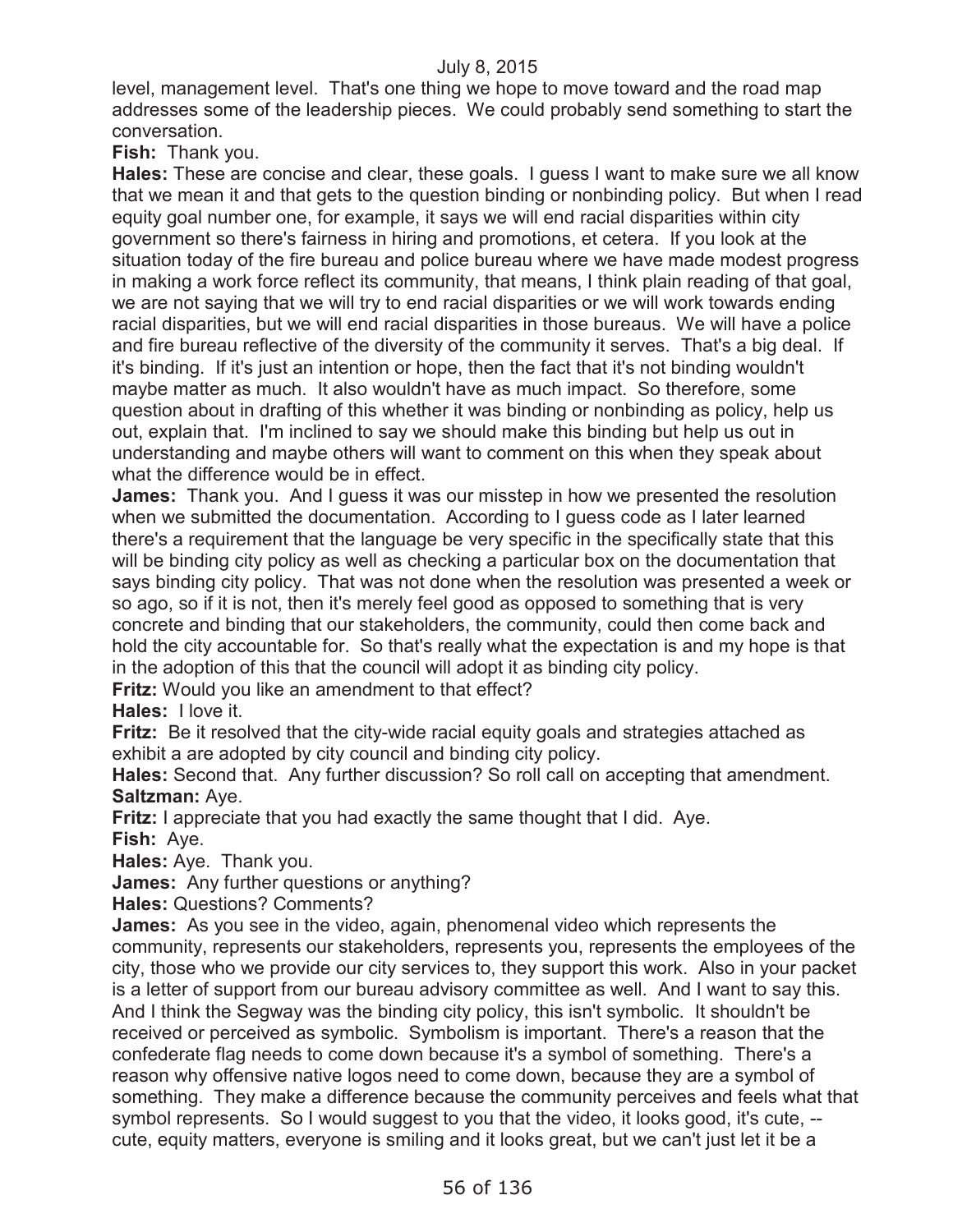symbol. We have to ensure that we mean what we say. It just doesn't go off into city policy -- annals in a city policy book somewhere. The community needs to know what we say and feel that something is happening differently because of what we say. So it's not just a symbol. So in that regard, I wanted to invite just a few specific speakers today from the ranks of community members and city employees doing equity work. Who can speak to the benefits of further institutionalizing this work. So Nkenge Harmon Johnson is here. Please come on up. Patricia Rojas got stuck because of United's plane problem. **Hales:** You can slide up another chair there.

**Hales:** Good afternoon.

**Nkenge Harmon Johnson:** Dante, thank you for inviting me to speak. I'm Nkenge Harmon Johnson, new president and ceo of the urban league of Portland. I have had the pleasure of meeting several of you before and I imagine we'll be working together closely in the months and years to come. In years past mitch Purcell would have been here to speak today to end urban league support, but as you are aware about a month ago thanks to commissioner novick and the other commissioners, were gracious enough to celebrate mitch Purcell before she ventured off to London for the next stage of her life. I want to thank you again for doing that. It was a very special occasion for all of us. I'm here to voice support for the citywide racial equity goals and strategies for the office of equity and human rights under the leadership of Dante James. I will also offer concrete ways we believe we can move forward with this work. Much has happened to advance equity and racial equity in Portland. Members of the council may be aware that the urban league of Portland advocated for the office of equity and human rights to be created. It was an important priority for us and other community based organizations. I think based on what we have heard and seen it was clearly important for our city. Also due to release of the racial equity strategy guide in 2012 the urban league has worked to get down to the nuts and bolts of what equity means on an operational basis day-to-day. It's nice to talk about pie in the sky, things we wish could happen, but if we don't have operational details and a framework in place all we'll ever do is talk about wishes, hopes and dreams, not the change that can actually occur. It's vital that we put those tools in place. We have the mechanisms necessary for change in our city government. Paramount to our collective work and to the individual efforts of bureaus uniting around a common vision of how to remove systemic barriers in Portland. I grew up in this town. I know what I'm talking about. When Dante talks about how we choose which sewers we repair, which sidewalks we develop, which parks receive attention, it matters. The racial equity strategy guide created by the urban league of Portland through a partnership of community advocates and city staff. We are pleased to see many of the same visions from the guide reflected in the approach by the office of equity and human rights. It will help organize efforts and guarantee progress is made in our city government. I want to stress all three goals and all six strategies are needed to ensure a comprehensive approach with a racial equity framework bureaus have the opportunity to build on best practices, create capacity for long term and change and no matter who is sitting in your seats or in the seat here or in Dante's seat this work will still matter and should not be subject to the whims of politics. Those professionals we employ to lead the equity work need the tools to inform their priorities, beta to evaluate their work and community partnerships to hold the city accountability. Moreover equity leaders need metrics. I know you understand when I say we measure what we treasure. If we don't count it, it doesn't count. Goal quickly become obscure wish lists, and that must not be allowed to happen. The Urban League want to see leadership embrace all three equity goals with capacity and a message that tells city employees and the Portland community. We believe that fairness in all areas of government, education, criminal justice, to health, housing, jobs, economic development across the board is key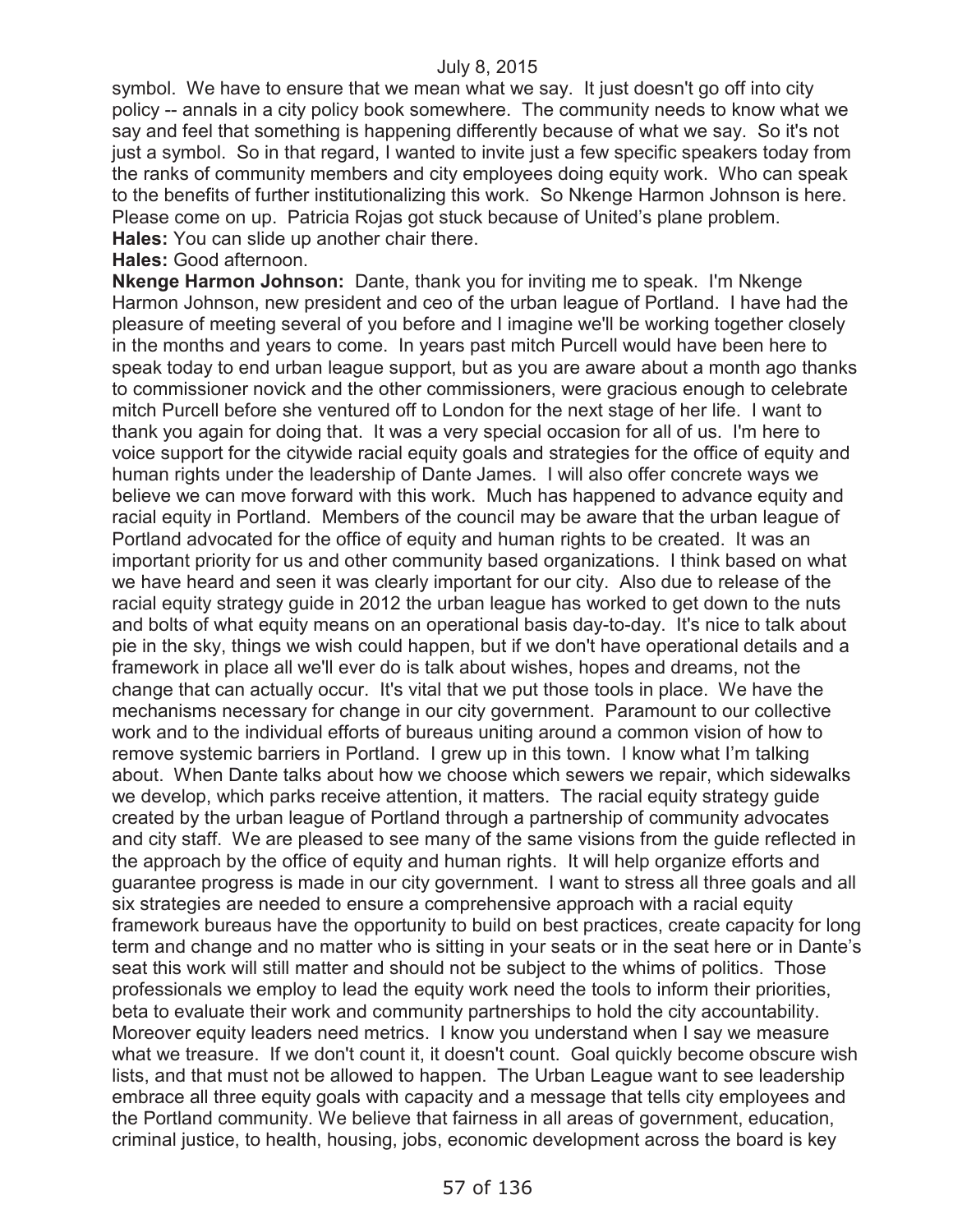for more prosperous Portland. We're all anxious to see these strategies applied. I imagine you'll hear something similar from folks to my left and my right. We have helped lead the work force equity coalition in partnership with a number of community advocates over the last year. You'll be hearing more about this in the months to come. Suffice it to say we have organized a set of recommendations that include. That include using an equity framework to include recruitment, hiring, retention and data collection practices in all city and county jobs. As we seek to pass a resolution that incorporates these recommendations we encourage you to use this opportunity to collaborate with communities and institutions to take a come presence of approach toward workforce equity. Finally the Urban league of Portland relies the 2015 state of black Oregon in May of this year, mayor hales was kind enough to join us for the launch. We were reminded through the stories, data and analysis of this report that we do not all share in the Portland we hear about in life-style magazines and in media around the country. This report, however, stated our vision for the realty we wish to see for all of Oregon and for all Portland families. We challenged our city and state partners to accept the work it will take to reach that reality. The day-to-day work is hard. It will require coordinated approaches. Approaches such as those proposed by Mr. James and his staff. We ask the cities leadership to embrace the tools and strategies offered by----offered both from the community and the office of equity and human rights and help shepherd us toward a more equitable Portland. The only criticism I will share regarding these goals and strategies is frankly to ask why haven't we done it before now. I grew up in a Portland that felt more diverse and inclusive than it does today. Even though we know that there are more people of color in the city than there were 20 years ago. Our elected and appointed leadership simply doesn't reflect that realty. I encourage you to do what it takes to make the change necessary to live in the kind of Portland that we all should live in. The reasons they can live up to the reasons that we all call it home. Thank you for your time. If you have any questions I would be happy to entertain them if that's appropriate.

**Hales:** Thank you very much. Welcome.

**Art Hendrix, Portland Parks and Recreation:** Mayor, members of council I'm art Hendrix, equity inclusion manager with parks and recreation. I want to give a quote I believe was from Seneca, mayor, you'll appreciate this. You must know which harbor you are headed if you are to catch the right wind to take you there. I believe that these goals provide the harbor and the focus in terms of where we need to go as a city and particularly our efforts in Portland parks and recreation I believe mirror the goals developed and identified by the office of equity human rights. There's another proverb that's one of my favorites, an African proverb. If you don't know what road you're on any road will do. I have found in my experience in the past far too often diversity and equity efforts have been whatever road we're on let's just go with that. I think that as we become more diligent and more serious as a city these goals and strategies will help me work more effectively within my own bureau but more importantly to begin to start working on the challenge across the city with my partners and other bureaus as well to know that we will have a similar framework and similar focus. I think we will be able to achieve some of the goals outlined particularly around the work force hiring. The challenges for us in parks are not just parks specific. I think they are challenges when I talk to my counterparts in planning and BDS around how do we find suitable talent that can be in our planning divisions, for instance. I think as we move forward we can't have just individual bureaus doing individual efforts. We have to also figure out how collectively we can leverage each other's work to be more impactful. So I want to applaud Dante James and his staff for this work. I also want to applaud the video and will say that I think it will serve as an excellent tool for us in terms of onboarding for employees with a very clear message and certainly the support of council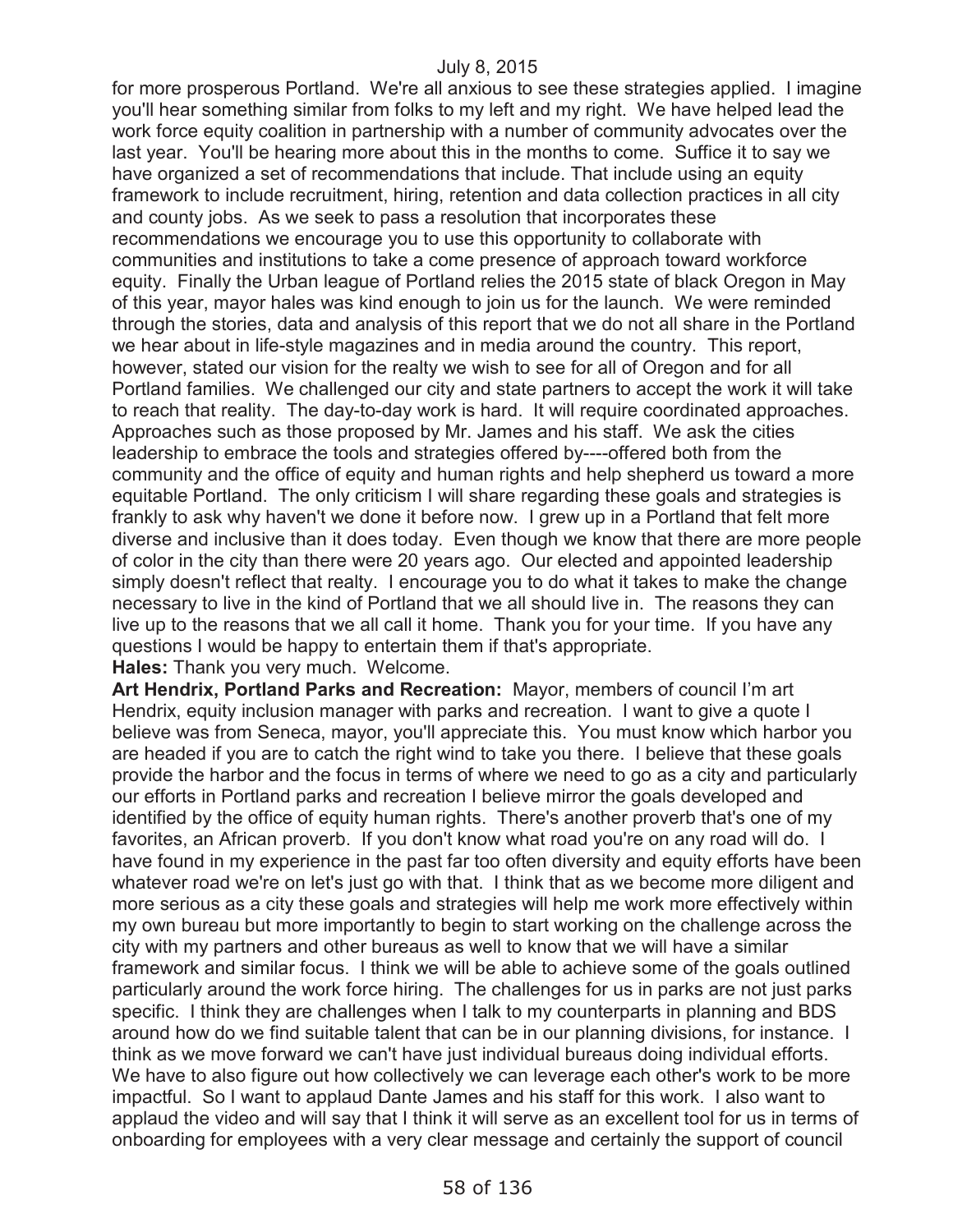and your voices in terms of this binding resolution. I think it will make my job much easier that it's not just art Hendrix's preference in terms of why we're doing what we're doing but that my role is to carry out the will of council in the city.

#### **Hales:** Thanks very much. Welcome.

**Eric Numera, Independent Police review:** This is the first time I have ever addressed city council. Commissioner Fish, Commissioner Fritz, commissioner Saltzman, and mayor hales, thank you for your attention and efforts today in addressing the adoption of city-wide equity goals and strategies presented by the office of equity and human rights. I'm Eric numeral, a complaint investigator with the independent police review for the auditor's office. I speak before you today with the full support of my director and my elected leader auditor. I'm a member of the auditor's bureau equity committee and represent my office at the city-wide equity committee. I have recently been added to the steering committee for the equity committee. I'm part of a lot of committees lately. I moved here in 1991 from Hawaii because I fell in love with this place and found it quite easy going and the people here are very generous and kind. I'm a product of Portland community college and Portland state university. I have worked in state government for 17 years and the city of Portland. I have been in the city since 2013. During my years with the state I worked in divisions that were closely tied to the welfare of people from under-represented and vulnerable populations but yet for the last 11 years working there which I spent commuting to Salem I can't recall the topic of equity being emphasized in any form or made part of my duties. The city of Portland should accept praise for the willing attention and priority of efforts to address perhaps the most difficult task facing government institutions at this time today. The goals and strategies presented today represent crucial steps in transforming the role government has in ensuring the people of the city of Portland employs and serves receive equitable treatment and services. This is not an easy topic of conversation nor should it be. There are some who look at this movement as hopefully quality for all humans and embrace the challenges ahead. Willing to make sacrifices to achieve those goals. I experienced this energy often through my interactions with the equity committee. I also experience reluctance to engage in inequity related conversations. We have a hard time thinking of ourselves in a negative way and when attempting to engage in equity conversations that surfaces. There appears to be a notion that one cannot engage in equity practices without accepting some sense of fault for current standards of operations. There's a common association between admitting failure and feeling guilt. That can lead to more head den emotions. As we observe daily, from media and social media sources, emotions can side track the ability to achieve your goals. I'm grateful that as a collective we are working together on this important and enormous challenge and are modeling the appropriate manner in which to address the uncomfortable and interfering feelings that the subjects of racism and disparity cause. The three goals presented today are crafted after best practices observed across nations conducted by those who dedicate their life's work to eliminating inequalities in the communities and institutions. Each goal has measurable out comes to ensure our practices moving forward and demonstrate progress. The six strategies presented today define a shift of perspectives. The city of Portland needs to eliminating inequitable laws, policies and practices successful. I feel it necessary to emphasize strategies go beyond the written words before you. Through my history of employment somewhere along the lines I accepted defining myself as someone who just works for the government. I have had family, friends and mentors who have refused to stop reminding me of what I am. That is a civil servant. That simple term defines more about what I am responsible for and my duty to the people of the state of Oregon and to this republic. I took the oath to serve all and such a distinction should be on all our minds today. The first step adopting these goals and strategies helps set the stage for a larger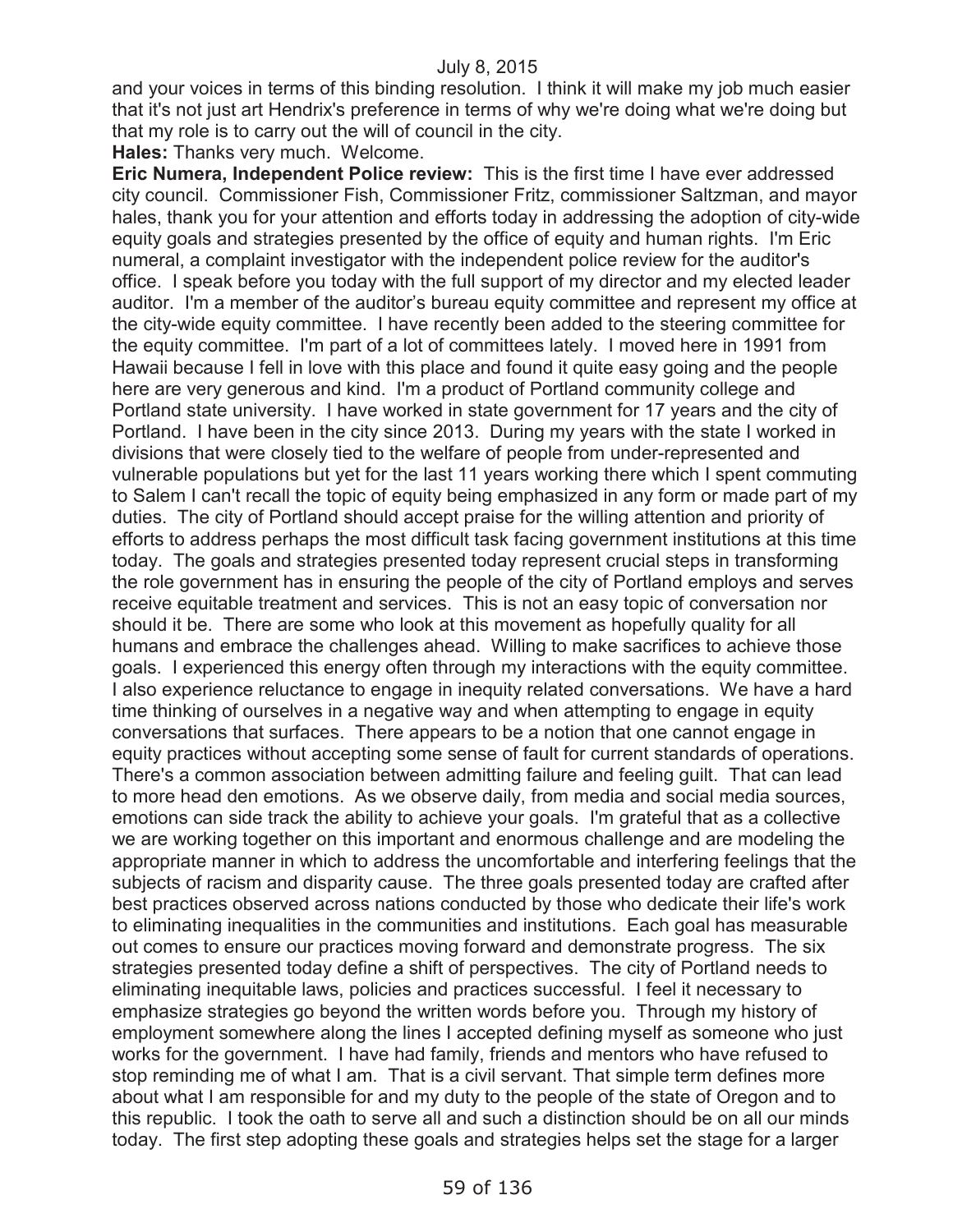transformation. We as civil servants have a duty to ensure the constitution of the United States and associated laws that govern the state of ordinaries and city of Portland are upheld. Although this is implied at times, I believe there's a clear need for all government employees to understand we're servants to the public no matter what our job description says. Empower all of us to face the challenges ahead by adopting these goals and strategies. Give every employee including yourselves unobstructed access to the tools necessary to dismantle the barriers of institutionalized barriers and practices that feed this inequity. Finally I would like to conclude with an opinion, although most of what I said is an opinion in the first place, I mentioned earlier that the feelings that get in the way of progress. There are negative connotations associated with this term that we use, accountability. Motivating people to engage in difficult self-reflection and institutional analysis is made more difficult when in the backs of their minds thoughts, there are concerns or fears of discipline or punishment. I ask this council in taking on this endeavor where we are all unlikely to be here when we can say mission accomplished to emphasize acceptance, compassion and patience for all. Thank you for my moment to address council. I would like to say onward, rose city.

**Hales:** Thank you. Were you there on Sunday? That was great. Slide that whole box down toward sharon.

**Nomura:** Now that is equity. [laughter]

**Sharon Gary-Smith:** I'm Sharon Gary smith executive director of mlrg foundation, formerly known as McKenzie river foundation, Oregon's leading social justice funder. To be here in this moment, though I have been here before, is actually a moment for a pause. To really reflect on this moment, having come. There's so much work ahead of stay with us, and as it's been outlined not only courageously but specifically by the office of equity and human rights. I want to praise them for what it took to get to this moment. I certainly want to praise you also, mayor and commissioners, for having the audacity, given the times we're in and the struggles we face, even though captured on cell phone, to recognize not just the importance of equity in a sense of belonging for all of us, particularly people of color, in this city of roses, but that it flies in the face of the assumption that equity is not going to benefit all of us. That when we -- our lives matter, when our communities are addressed as communities, when the work of working for and representing all of the citizens begins to be the work that is charged in form and led by our elected representatives, that would be a powerful statement that Portland not only has history, Oregon has history, but it is creating new history, new equity, new opportunities, and a new sense of belonging. I cannot in any way minimize the importance of feeling that you belong when decisions are made, when allocations are granted, when decisions about where the money goes, who the money goes to, whose neighborhoods can be whole and safe and not just when they are gentrified, when we begin to plan for a future that includes all of our futures has been so carefully and very eloquently expressed by my colleagues, that is a day that three years ago I might not have been able to imagine could actually happen. I have always had hope. The audacity of hope as our president says, but to be audacious about hope in the face of constant disappointments about who gets hired, who gets trained, who gets retained, who is able to take advantage of the services, I want to mark this moment today as a pivotal moment in moving our city forward, in moving and representing and leading in equity as we do in Portland in so many other areas. I want us to be the bike capital. I want us to be the commuter capital. I want us to be the dog friendly capital where people who do or don't have dogs but have a sense of agency, belonging, owning and feeling a critical participant in this city's mission and its work can stand proudly and say, I am a Portlander. I am an Oregonian. I matter. I'm visible. I'm represented. I'm employed. I use services. I have access. I matter. Particularly a child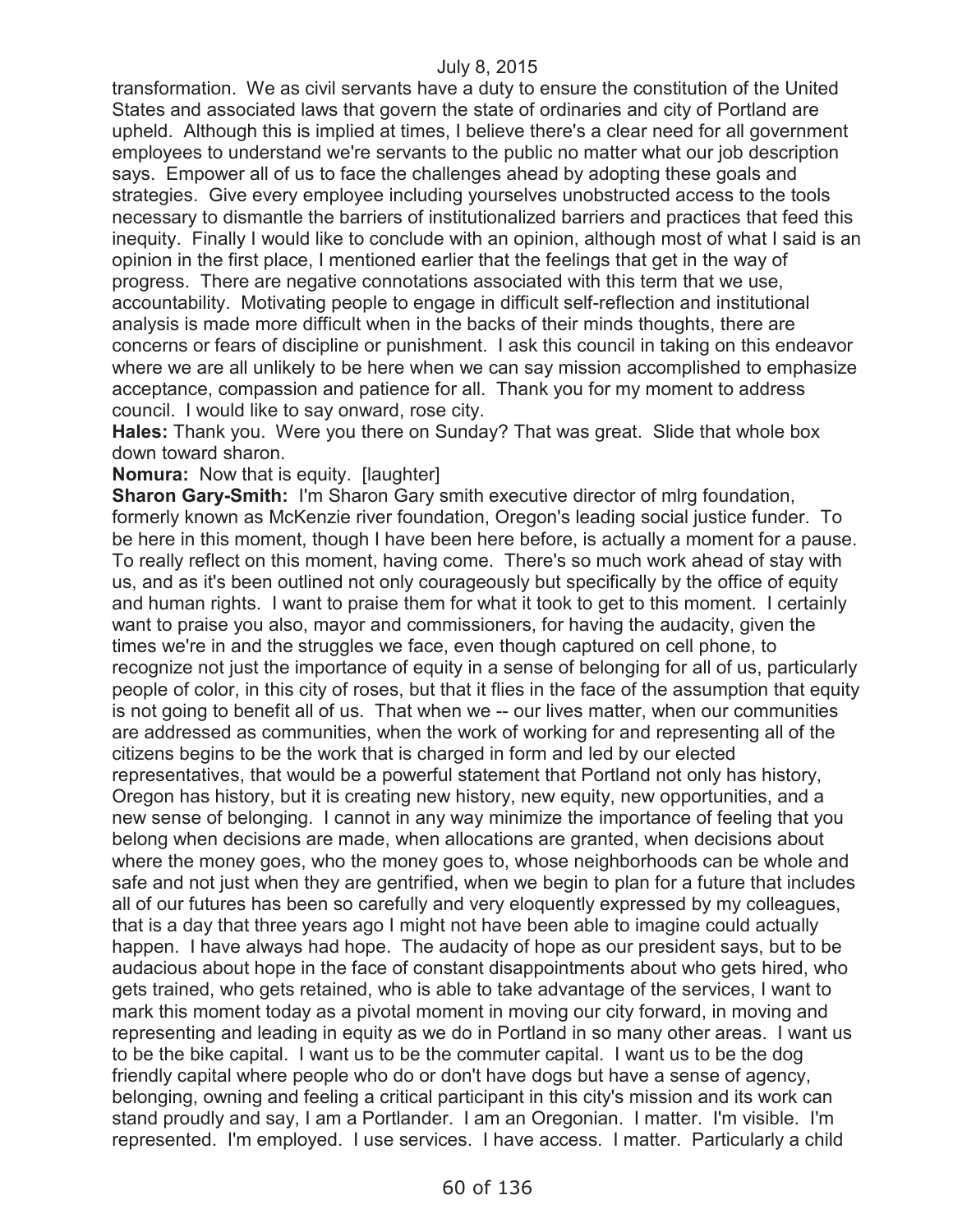like me, many years ago, who was raised in Portland who was advantaged by public school education, who lived in wonderful neighborhoods, but was black and fought to be less than. I would like to be able to express the joy and satisfaction being a part of the diversity of this community that builds it and makes it what it is. I can't appreciate Dante James and his staff enough for taking the constant steps of helping us fall forward and move forward on equity and I thank every one of you for whatever it took to come to today, to amend nonbinding, to binding, and to begin to set a tone. The work ahead is hard. The work ahead will be questioned. There are people who don't get it. There will be people who resist. But if your leadership is more than this moment, and I believe it is, you will set a tone and we can figure out the details about how to move us in a way that's challenging and opportunistic. I'm going to hold out hope and I'm going to spread the joy of this moment of seeing what can happen that works 24/7. On equity I would expect the same. I want to thank you. I don't want to challenge you or chastise you today although as a voting member of the public that's my right. I want to appreciate you for doing what you're elected to do, to lead and serve all of us. I look forward to the evidence, the benchmarks, and the outcomes of this endeavor. I thank you.

**Hales:** Thank you very much. [applause]

**Hales:** Thank you all. Any questions?

**Fish:** The record will reflect Rochelle began the cheering. Third row in the back.

**Hales:** Thank you all. Dante, do you have others you have arranged to have testify? **James:** I do not. I just want to thank very, very much those who came to offer remarks and if I may, maybe it's unusual, before you conduct your vote, I would like to ask my staff to all come up here so they can be a part of this vote.

**Hales:** We have to take other testimony first.

**James:** Oh, then i'll be back.

**Hales:** Do we have others signed up to speak?

**Moore-Love:** Yes, Charles Johnson and Chabre Vickers.

**Hales:** Come on up.

**Hales:** Go ahead.

**Charles Johnson:** I prefer to let the human rights commissioner go first.

**Chabre Vickers:** Good afternoon. I'm Chabre Vickers, chair of the human rights commission. I come representing the entire commission and want to quickly and concisely express our absolute support of the equity goals and strategies and I urge you as city leaders to take these goals seriously. Recognize that the outcomes are bright not only if we achieve these goals but as we move towards a deeper understanding of ourselves and others in our community. One where socially just realty is the norm. Please feel okay with asking the hard questions in your daily tasks, where you suspect racial inequity exists. The cognitive dissonance we all experience of privileged members of this great city should fuel us on these goals and the next iteration and the next. Lastly, remember that organizations move in the direction of the questions that it asks. I urge you to continue to ask great questions, to move us towards binding movements and I appreciate this moment here and there's really nothing else to say after someone like Sharon Gary smith comes up. I'm just going to say thank you for the time and thank you for the vote. **Hales:** Thank you. Good afternoon.

**Johnson:** Thank you, Madame chair person. I'm Charles Johnson. Of course we're really just echoing the sentiments of Sharon Gary smith but it's important that these things become binding. There's a larger context unfortunately that's emerging here from the recent reporting in the Oregonian from Maxine Bernstein. We don't really get serious about fairness and binding we're discovering that thousands of victims of sexual assault have not had their kits tested and that should be an affront to all victims but particularly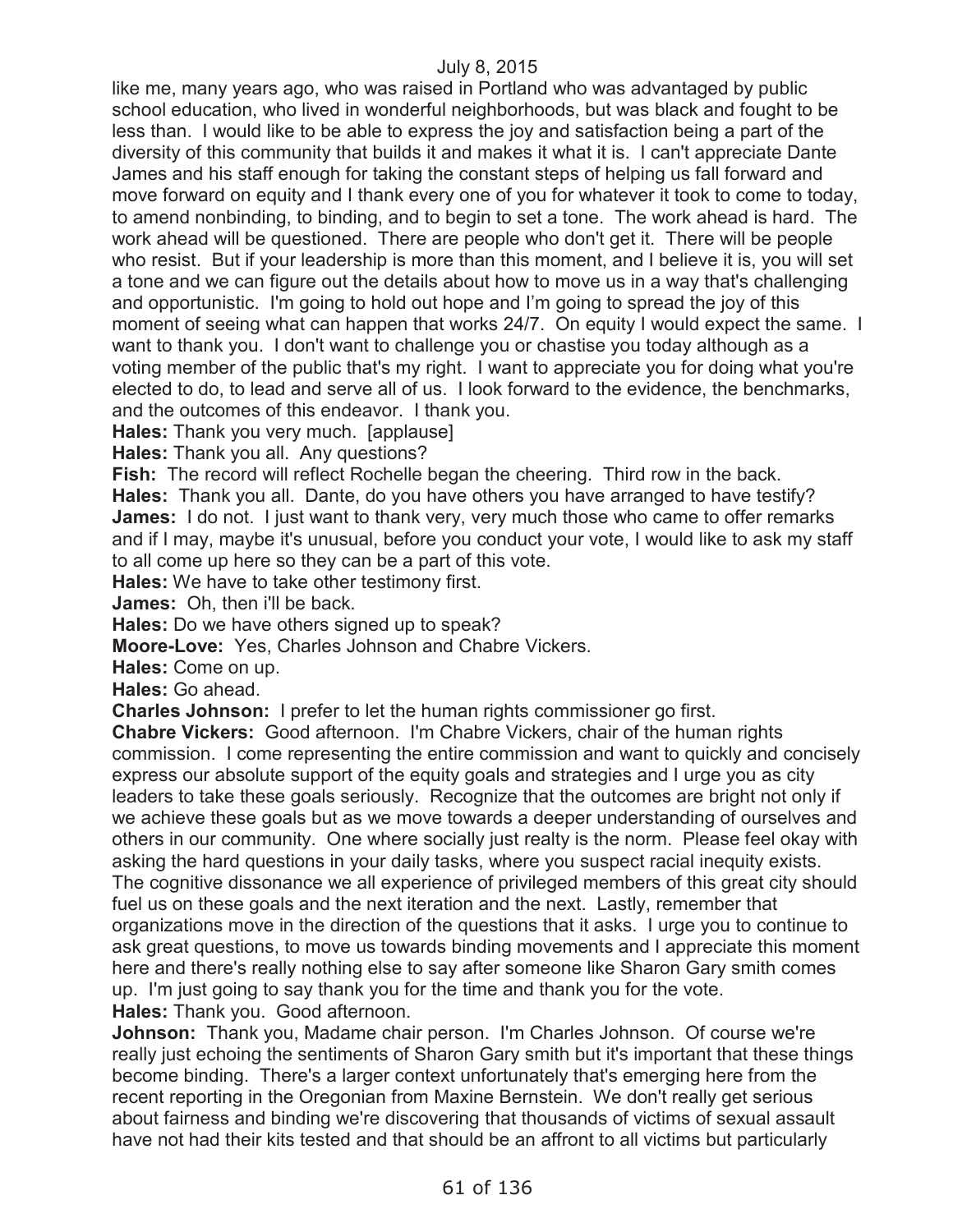women because women are still oppressed and discriminated against in this society. Part of the problem is we don't have enough benchmarking, enough real commitment. I encourage this council to adopt binding language and to be more comfortable with having more public engagement where we talk about failures to achieve goals, systemic issues that have contributed to that, people's personal biases and racism that are alive and thriving in different places in the city of Portland and how we can counter those problems. Thank you.

**Hales:** Thank you. Anyone else like to speak? If not, then let's take a vote on the resolution as amended. Sorry, Dante, I was getting ahead of you now. We both jumped the gun.

**James:** Thank you, sir. I want my staff to be part of this.

**Hales:** Please.

**James:** I think really this is a very momentous occasion for this work in the city. They have all been a part of this. They all do this every day. They all run into obstacles every day and they all continue to come back every day because it's important and they believe it and they feel it and they want to make this city better. Thank you for letting me have my staff up here.

**Fish:** Can we put everyone's names in the record? **Hales:** Absolutely.

**Joseph Wahl:** Joseph. Assistant Director.

**Tatiana Elejalde:** Tatiana Elejalde disability equity program coordinator.

**Tanya Stephens:** Tanya Stephens, executive assistant.

**Judith Mowry:** Judith Mowry Senior policy advisor.

**Danielle Burke:** Danielle burke, Civil rights manager.

**David Galat:** David Galat Ada Tile 2 access coordinator.

**Koffi Dessou:** Koffi Dessou Equity training and education program coordinator.

**Jeff Selby:** Jeff Selby Communications Coordinator.

**Hales:** Thank you all for being here and for this good piece of work. Let's take a vote. **Saltzman:** Thank you for the presentation. More importantly thank you for putting together the goals and strategies. Thank Dante personally, I think you are the first director of this office. And I think you have really helped to set the tone. I'm sure when you came to Portland you recognized there is no shortage of challenges here as there probably are in a lot of cities but you know our history by now, know that we have overcome -- overcome is not the right word. We have witnessed many injustices in our city. It's up to those of us in leadership positions to lead and set the tone for a more just, more equal society, and I am sure -- you've done a great job of that and I think I don't mean to say this in any manner of insult, you kept it simple too. I attended your equity 101 training, my office did. It's very focused. It's not trying to sort of take on the whole world in one two-hour session. Threehour session. I think the goals are similarly focused. This could easily have been a 10, 15-page document single spaced, and you get to a certain point and focus gets lost and it's all a bunch of words strung together that sound good. This is pretty insightful. Gives me something, all of us something that we can refer to and hopefully emulate in our everyday role here as members of city council, as heads of bureaus, so I want to thank you and the great staff you have assembled too. Most of you, many I have come to know a tick shout-out to Jeff for a great job on a shoestring budget putting together a first class video. Great work. It's very concise and it's a lot of merit in government these days for being concise and forthright. Thank you all. I'm pleased to support this and vote aye. **Fritz:** Thank you, commissioner Saltzman. I echo everything you just said and thank everyone who came here today to be present to show your support by being here. It's a beautiful assembly of folks and I hope you'll come back tomorrow afternoon. We're having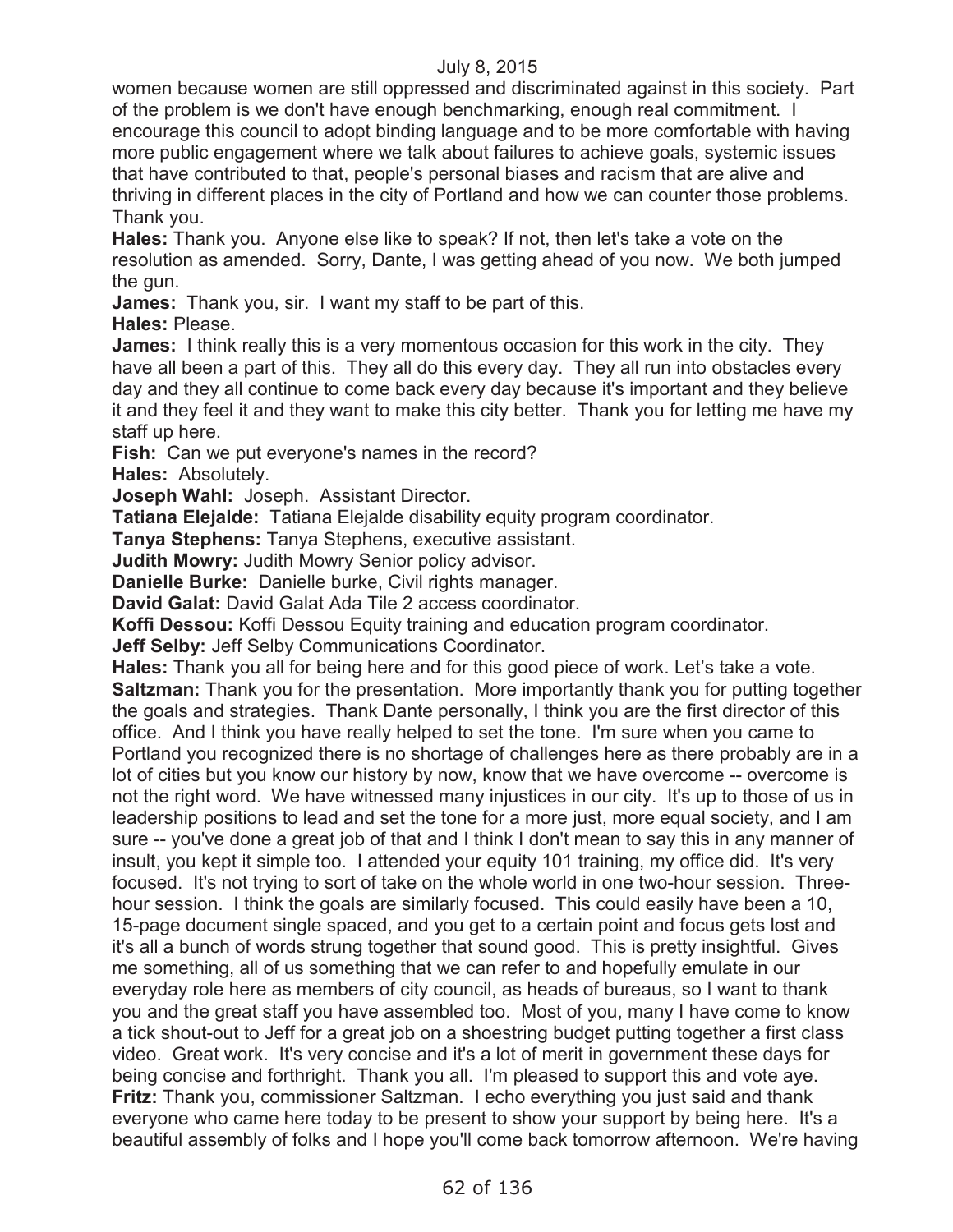a discussion on housing policy and who should benefit from city subsidies and it's going to be interesting to see whether this binding city policy enters into that discussion as I think it should. Since I believe we're all going to sign on to it I know commissioner novick if he were not on vacation would also do so. We want the community to continue to remind us, this is a binding city policy. We need to keep our word. Politicians like everybody else should do what we say we're going to do or explain why we're not able to do it. Certainly we're not going to be able to end racial disparity by the end of this year. We should be making progress and each of my bureau directors have as part of their annual performance evaluation how did you do, move the needle. Whether it's 17 different hiring manager executives in parks or a smaller number in adult services, the directors are responsible for making sure the right questions are asked, the right people are on the panel, the right outreach is being done. Your collaboration led by director James has been hugely instrumental in that. The Salvation Army being 150 years old this year. This is something we have to do because we can no longer afford any different level of accountability to continue with disparities in our communities. I disagree with one thing you said, commissioner Saltzman, that director James knew what he was getting into when he came here. [laughter] I'm quite proud of having enticed him here. It's shocking when you start looking into exactly what the disparities are which is what the state reported in 2009 shows it's shocking. We're not who we think we are. We're not who we need to be. Thank you, Dante, for your guidance and assembling of this great team. Thank you for what you do. It's hard work. It's uncomfortable. It's challenging. It's not going to get done any time soon, so it's important to celebrate milestones like this and to recognize that we are making progress. We need to keep going. Thank you. Aye. **James:** You still owe me, though.

**Fish:** Is Sharon still here? I was reminded that Sharon, if we had listened to some of the voices in the room when we took up this debate we would not have an office of equity today. Took a lot of strong voices particularly in the community insisting we have an office of equity. I thank Commissioner Fritz and former mayor Adams for making it a priority that we not only establish an office of equity but we fund it. Couple months ago I found myself in the rare situation of feeling discouraged about a number of things. For those people who know me well I'm more of a cup half full person than someone that gets discouraged but there were some things that were bothering me. I just made a few notes. I was reflecting on how quickly history has pivoted. Henry Johnson got his medal of honor even though it took 100 years. Pope Francis issued his encyclical and talked about protecting our common home and changed the whole debate in America around equity and the environment. Barack Obama went down to a memorial service and sang amazing grace. Electrified a nation in talking about grace. The Supreme Court affirmed the dignity of every marriage for all Americans. Changed history. For good measure the women of America won the world cup, which was -- for those of us who love soccer the icing on the cake. So I'm not feeling as discouraged. But I want to thank this team for their hard work because there were a lot of doubters when we started this process and I think the only way you disprove the doubters and critics is to deliver on the promise. That's what you're doing. One thing I told Dante was as we talked about these road maps and we talked about benchmarks, I don't want to hear about this secondhand. Since I have the luxury as with commissioner Saltzman of -- being in a position of putting in place new directors, I want to be in the room when we talk about the expectations from my bureaus and I want to make the commitment to whatever we're establishing. Thank you for your good work. Thank you, Commissioner Fritz, for your passion around this work. I'm proud to serve on a council that even when there are new faces and new people up here we consistently stand for equity. Aye.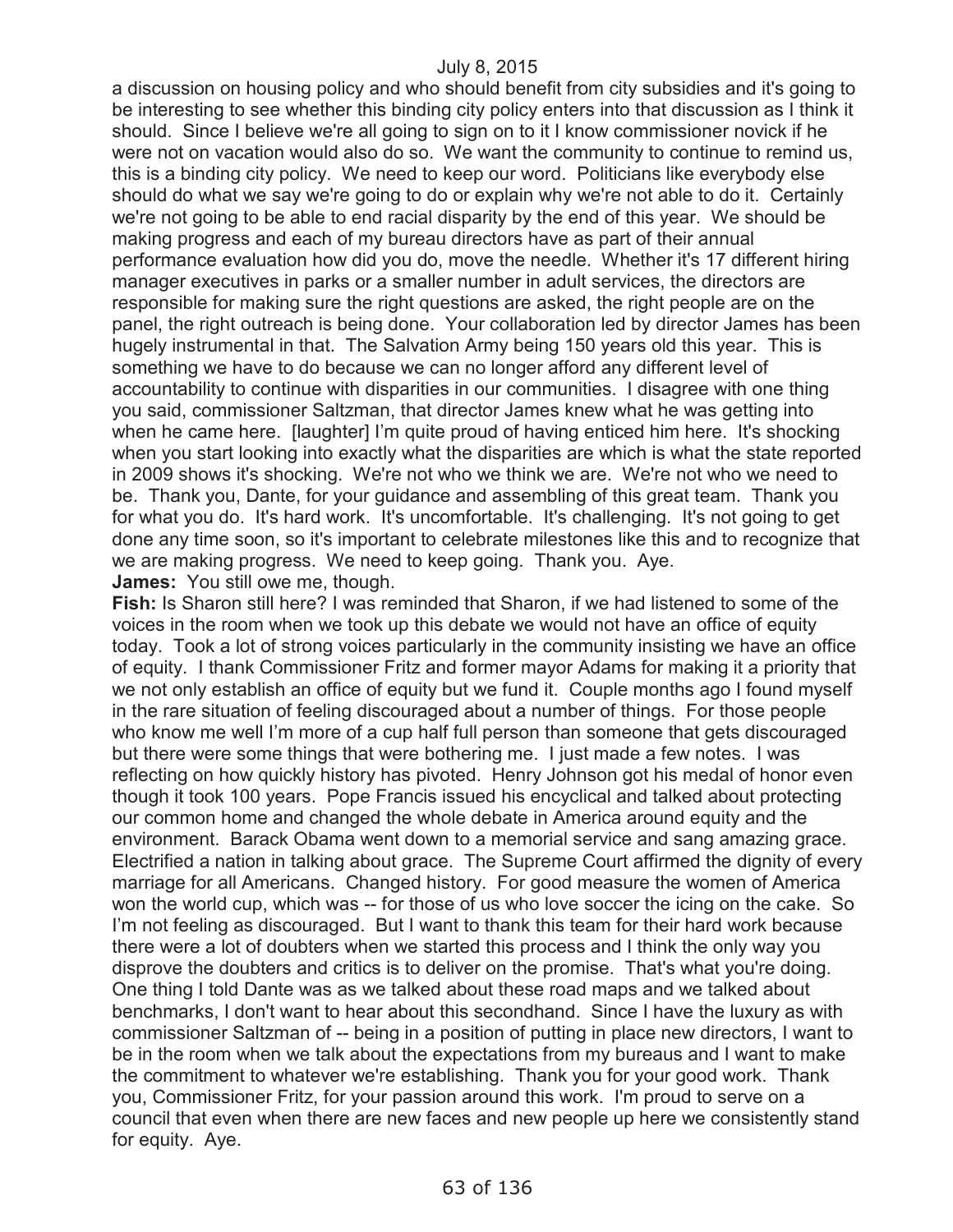**Hales:** Well, I echo something commissioner Saltzman said which had to make sure was not understood as a back-handed compliment. He said this was simple or that this language was simple. Actually in the business of government, it's not easy to produce policy that is simple and plain-spoken and succinct. You have done that here. Each of these goals is one sentence. Not that many words but if you read them carefully there's a lot of heft to this. By making this binding city policy this city council says these words each of them matter. So I like these words. I'm going to keep them handy. Measure our progress against them. But when I read them and listen to the testimony I had these flashes of people that to me represent those words I mentioned the fire bureau earlier. We started in my first term as city commissioner making progress that has continued in improving the work force of the fire bureau. Not long ago I watched a fire truck go by with a woman and an African-American man among the four in the crew. I thought, whoo: I just had that image in my mind. The other day chief o'day swore in our first Somali born Portland police officer. I just had those people in my mind's eye as I look at the words about fairness in hiring and promotions. So those are plea bargain flashes of light in the progress that we still have to make, but I can see them. Then when I read these words about strengthening outreach I remember the boutinese Chinese elders who came together wearing their culturally based clothing and with translators to help them in speaking truth to power about what their community wanted from what we spend their money on. I have that image of those and other groups of people from the community who came, in many cases, I think you asked the question, for how many of you is this your first public meeting and a huge number of people had just come for the first time to be citizens in that sense. I can see them. When I read we will collaborate I see the moment that Dante and a couple dozen other African-American men who are leaders in this community stood together at sei and said we're serious about this commitment to the black male achievement initiative and its areas of progress that we will measure just as we do here, so I see those people behind the words and I know you did too when you drafted them. So I just want to thank you for putting the right words on the page, having all of us bind ourselves to them, and having everyone watch to make sure we mean it and that we measure it and that we make more of that kind of progress. Thank you all very much. Aye. Thank you. Well done.

**James:** Thank you very much.

**Hales:** let's take a five-minute break and begin at 3:15 on our next time certain item. **Hales:** Let's take item 753, please.

#### **Item 753.**

**Hales:** Good afternoon. Let me hope this hearing and welcome our team to the table. We don't get a lot of chances as a city to think about the big picture, but that's what this part of the planning process is really about. To think about the path forward for part of the city that's very dynamic. A lot of you have been involved in this part of the city for some time. We look forward to hearing from you. It's important to remember in the 1980s when the last central city plan was written we were a pretty different place. Employment was down, crime was up, central city was a place that a lot of people maybe didn't want to spend as much time and energy and investment as they do now. Obviously now the central east side is really an economic marvel and it's doing very well and we're dealing with the problems of growth and demand more than we are with problems of disinvestment or dysfunction. I'm very interested in this part of the city. I have been for a long time. I'm interested in the work you've done together. I want to appreciate Susan and Joe and troy, the work you as a bureau have done in preparing this proposal for the council and working so effectively with the community. A lot of strong opinions and strong personalities involved in this planning process as I got to see when I had a chance to visit your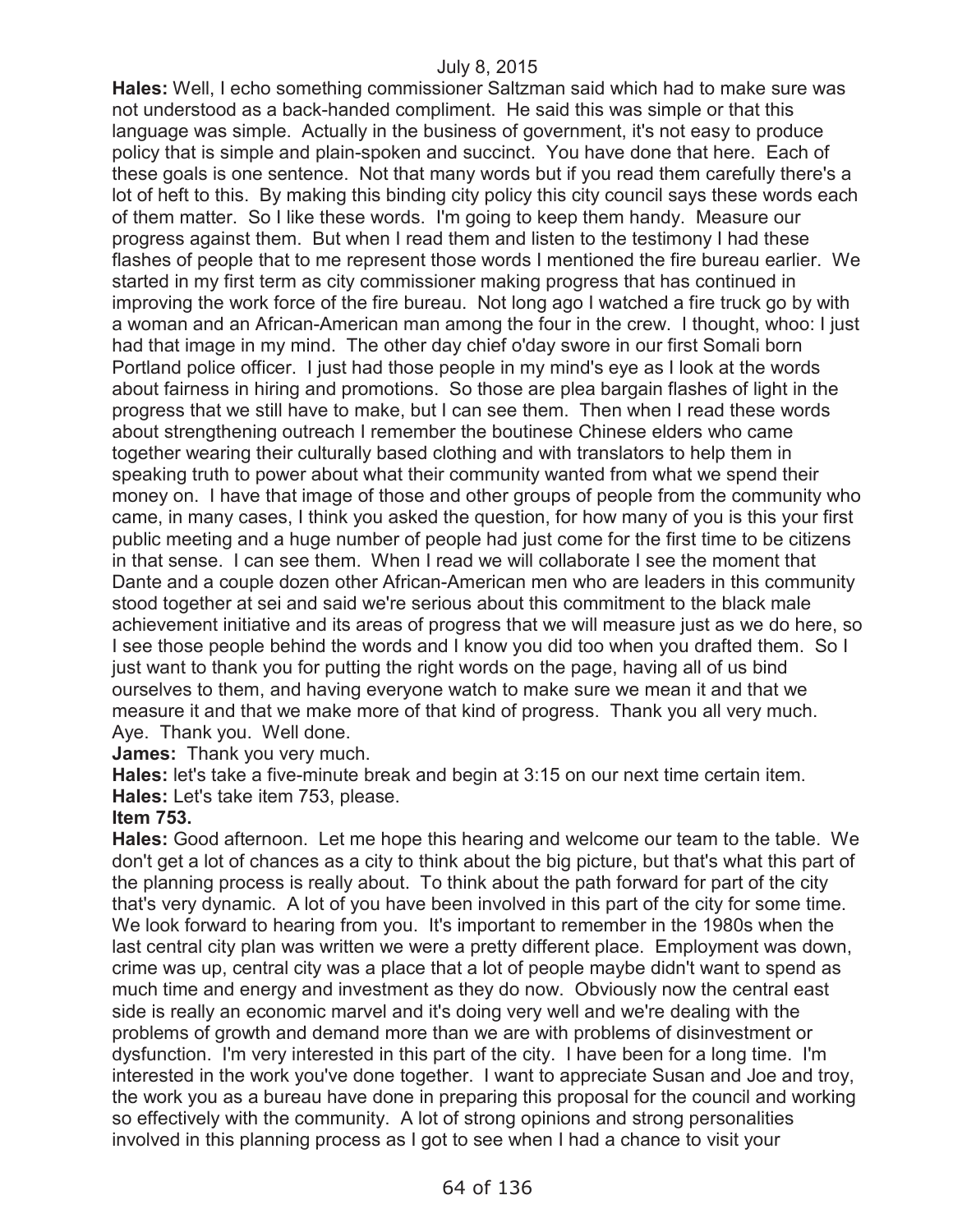committee meeting. I just want to commend the work that the bureau has done and that community has done in collaborating on taking on a lot of tougher questions and queuing them up for the council to take up today. Thank you for work well done and for something that this council is ready to dig into with you.

**Susan Anderson, Director, Bureau of Planning and sustainability:** Thank you, mayor, commissioners. Susan Anderson director of the bureau of planning and sustainability. Troy Doss is with us, senior planner, and Joe zehnder, chief planner. The plan does reflect the thoughts and deliberations of really probably couple hundred people, residents and businesses involved and it's recommended by the planning and sustainability commission. While there's many, many different key issues as a part of this plan I want you to really kind of focus your attention on four things to start with the first is probably the most obvious, the central east side is a 21st century industrial district now it. Has made some changes over the years. It has a diversity of jobs now, it has a diversity of industries. We have 18,000 jobs currently in the district and a forecast for 27,000 jobs by 2035. So jobs are for a variety of people, from for a variety of industries, for a variety of skills and education. I think that in our economy right now that's really important it. Second focus area is creating two very fantastic transit stations as part of this at omsi and at Clinton station. These will be vibrant employment areas that are built on and will depend upon great transit for their growth and success. As you know Portland for three decades has been a national if not international leader of transit and land use and how those come together. Along the way we have shown transit oriented development, we have known how do and we know how to do that around mixed use and around housing and now on the central east side we're going to show that we can do transit oriented development for jobs and industry too. A third area focus is the waterfront helping ensure the central east side is a vibrant waterfront destination. We're planning for more access, planning for more business opportunities and quality environment. Businesses told us they can thrive in the midst of change. A good example is how all of the parties came together to mix freight and transit and bikes and pedestrians and cars. The freight committee, the bicycle transportation alliance and other stakeholders coalesced to provide and build a framework that will enhance freight operations and provide for bike and ped safety throughout the district. So again, four things to think about. Jobs, jobs and industry on transit, vibrant waterfront with great environment and great transportation and business options. The great part about this plan I end up saying how all the bureaus work together. I want to thank my fellow bureau director for their efforts and the efforts of their staff especially troy doss, with bps, Geraldine with pdc, and art pierce at pbot. We started calling them the three amigos. They were together at all times for the past two years. The two co-chairs, don Hanson and Debbie kitchin. There are other people who brought this plan together. I'm going to turn it over to Joe and troy to provide a brief overview of the plan.

**Joe Zehnder, Bureau of Planning and sustainability:** Good afternoon, commissioners, Joe zehnder, with the bureau of planning and sustainability. We're asking you to adopt by resolution the southeast quadrant plan and sort of to direct us to take this as guidance to complete the central city 2035 plan including the implementing codes. That's what's coming next. Just to re mind you what we have already completed in the central city plan is the concept plan for the whole central city. Two of the other quadrant plans, northeast and the west, and this is the last of the four quadrant plans. The other work being poured into developing the final code and plan itself deals with the far bonus and transfer part of which is what we're going to talk about tomorrow. And scenic resources, zoning code we have to develop and by July of 2016 we're bringing back that complete package to city council. The way we developed this plan over the last 18 months or so involved a significant amount of public process and actually two projects, two studies we ran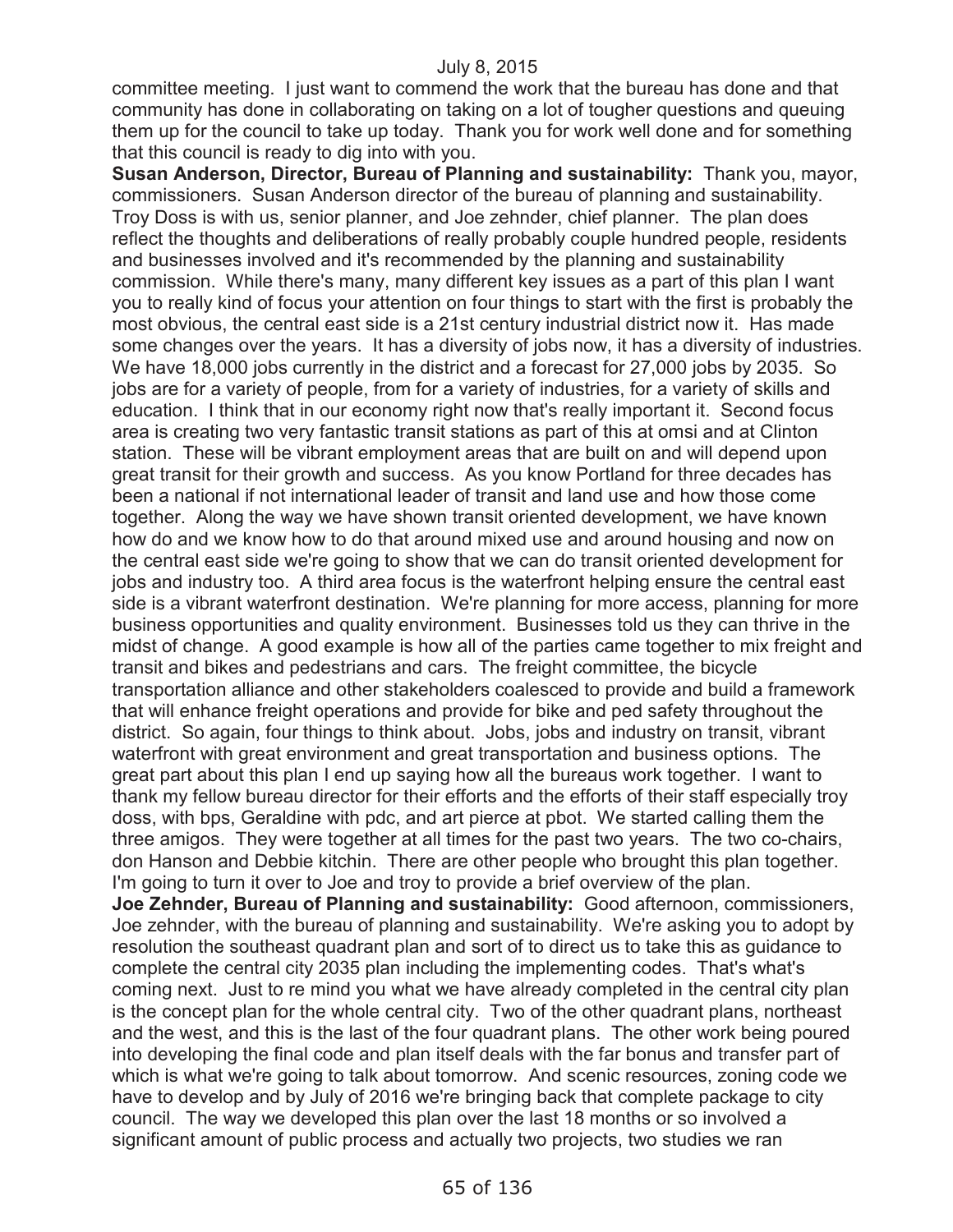concurrently where we jumped on taking an analysis of the Clinton station area so we were able to try to advance our development thinking about this soon to be opened light-rail station, and then the southeast quadrant plan and the work of the plan was overseen by a 30-person stakeholder advisory group and it was a group that worked very hard and worked in a very productive way, unique way sometimes, productive in the end to reach consensus on this project. We had a lot of other opportunities for public outreach. Finally just to remind everybody what we're talking about in terms of geography, the central east side has shown in blue on this slide. When we look out 20 years we expect 9,000 more jobs minimum on the central east side. That's a lot and a significant portion, significant contribution to what we're looking for out of the city as a whole. That's going to be spread over 706 acres. There's that much space or land or sites in the central east side. A lot of jobs but there's a lot more capacity in the central east side for jobs than just that even 9,000 acres. We'll see change but it's not wholesale change and that's been part of why we think the central east side has been successful from holding the -- staying the course on an industrial sanctuary it's got 24 acres per job today. For an industrial district those are typically in the single districts. This is a very successful place. We're adding flexibility. We're adding the opportunity for more types of businesses to be there. So that we can even increase more beyond that 24 jobs per acre and doing it in a way that we think will keep the district in balance economically because there's even though we're talking about a significant amount of change, it's not wholesale change of the whole district. With that I'm going to turn it over to troy to go through the details of the plan.

**Troy Doss, Bureau of planning and sustainability:** Good afternoon. I'm going to walk you through some of the big highlights of the plan. We start off with our stakeholder group, we set four primary project goals that everyone agreed to. One was trying to get to our expanded employment opportunities, increased employment densities. As noted we have a projection of about 9,000 jobs by 2035. It could be as high as 12 or 14,000 additional jobs. We know even at 9,000 jobs current zoning doesn't get us there so we have to find a way to get there with better working tools. We want to protect the industrial businesses that are there. We're seeing growth in housing in the district. There are incompatibility between where housing and industry exists and we want to address those. Those have long been overlooked. There's an issue what do we do with two new station areas. Two new vibrant station areas are coming on. We want them to be safe and attractive. With have great opportunity to recreate the waterfront there. This is one of the four places on the east side of the Willamette in the city of Portland you can touch the water. Yet there's not great opportunity to do that yet. We think we can build around the assets of omsi and spring water trail to make that happen. In doing so, though, one of the things we heard was seven primary priorities that stakeholders if we're going to do this we need to make sure, one, we expand our industrial protections. We may be expanding but we want to protect all industries at the same time. We want to maintain and enhance our parking supply and management tools. Enhance freight mobility. Freight will have to be part of this district. We want to see that we can balance the needs of our transportation needs. We do have a number of modes coming through, transit, bikes, peds, as well as auto. We want to see what the innovation quadrant extension into the district could mean for the area, expanding the innovation quadrant. We want to better utilize corridors in the district. One of the things that's overlooked a lot is mlk, grand, Burnside, Morrison, they are all zoned similar to the pearl district yet we really haven't seen a response to that pattern that's been in place the last 25 years until the last 24 months. Lastly enhance the overall live ability of the district, from urban forestry to parks and open space. Going the wrong way. The first layer would be land use. We're really expanding an existing tool. We'll get to that in more detail in a second. Looking at employment sub area to all I-G1 zoned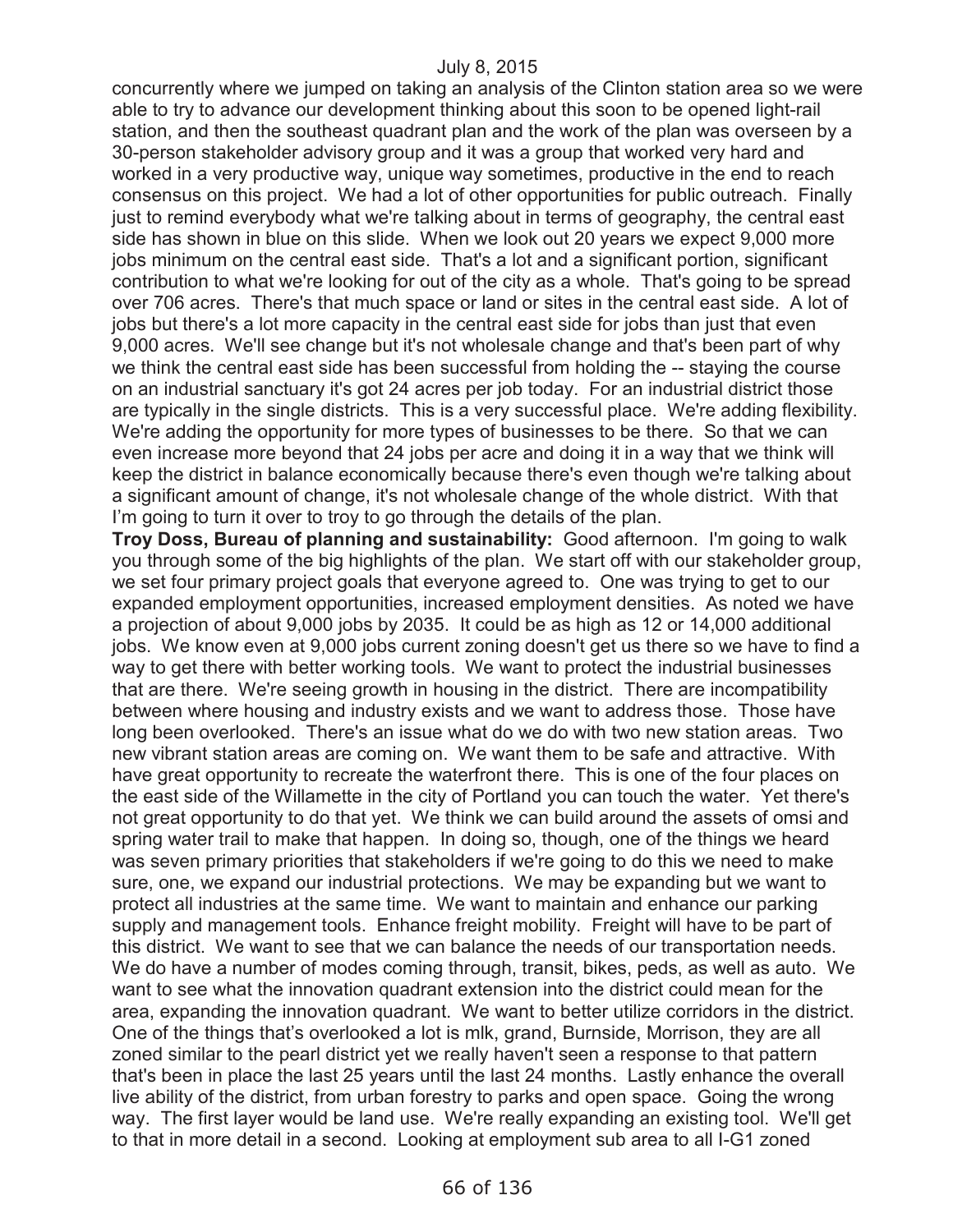properties in the district. We're looking at rezoning the two station districts. Omsi would receive a mix of ex with no housing and and ex with housing, the Clinton station area would be brought into the central city currently it's outside that would come in as mixed use zoning or residential-commercial mixed use zone. The big move is really the employment opportunity sub area. Currently if you look through the image on the right -- sorry, the left, that will show you the existing sub area. That is approximately 48 acres came into effect about 2006. It's been incredibly successful tool. It allows for industrial office or creative office space. These are new industries that have come along since adoption of the industrial sanctuary software companies, software web development, graphic and industrial design. Studios as well. We have found tremendous response. During the recession growth was growing by about 7 to 8% annually, created 120,000 jobs when most of the rest of the city was hanging on. Since then it's created another 1,000 jobs. At the same time it's not displaced existing businesses so it's been effective tool. There seems to be a lot of support for expanding this district-wide. One thing we're doing with that right now we want to enhance what the use allowances are. Right now we're a little restrictive. Only 60,000 square feet of that use per site. We would like to change that to an far ratio of 3-1, the basis being a site defined by ownership, it could be a one-acre, five-acre site, 60,000 feet is small limitation. We want to protect the district from significant traditional office and retail growth, so striking a compromise in the expansion of the eos, we were able to minimize the amount of retail you can build currently as a conditional use in the ig-1 zone, 20,000 square feet, lower it to 5,000 max. With regard to traditional office 20,000 square feet down to 5,000. We would be removing the conditional use up to 60,000 square feet of traditional office in the existing eos. We're saying this is industry we're focusing on, we're starting to see housing response in the corridors. When we started in 2010 we found there was about 960 to maybe 1,000 residential units in the district. Currently there's about 1300 on the books or being constructed. In the last 24 months. We want to make sure we're protecting what's happening. Housing is typically occurring across the street from industry. We want to make sure that new development that's coming in is according to covenant, disclosing, acknowledging the fact they are building in an industrial district. Tenants in the future will have the charm of an industrial district, experience truck loading, noise, different hours of operations than in other residential neighborhoods. This is not a residential neighborhood. They are disclosing the fact that, that's there, that will run with the property in perpetuity. If all operations are occurring in a lawful manner the city won't take action against those complaints. Then the next thing we want to do is take a second look at the development standards and guidelines along that interface. One thing that happens you can be going down a street like 3rd or 6 in find one is zoned high density, across the street ig-1. However development standards are so different the only separation is 60 feet of right of way. We want to find out how do we treat the interface differently not expecting that that is the strongest pedestrian environment. Maybe more the back of house functions for those developments, putting less pressure against the industrial complex across the street. The next three things we'll talk about is transportation strategies. This plan really has been about as much land use as transportation. One of the things we want to be mindful of is the need to address freight. It will be a factor as long as the district is an employment area. It's a district-wide free designation but there are some improvements we could make to better get freight eastwest through the district. Right now there's only three signalized intersections making it hard for any load to get across that area. One thing we propose is putting more signalized intersections on key north to south routes allowing for mobility to occur creating one-way streets for freight where they will have better term movements, better routes east to west. At the same time we want to do the same for bike and pedestrians coming through the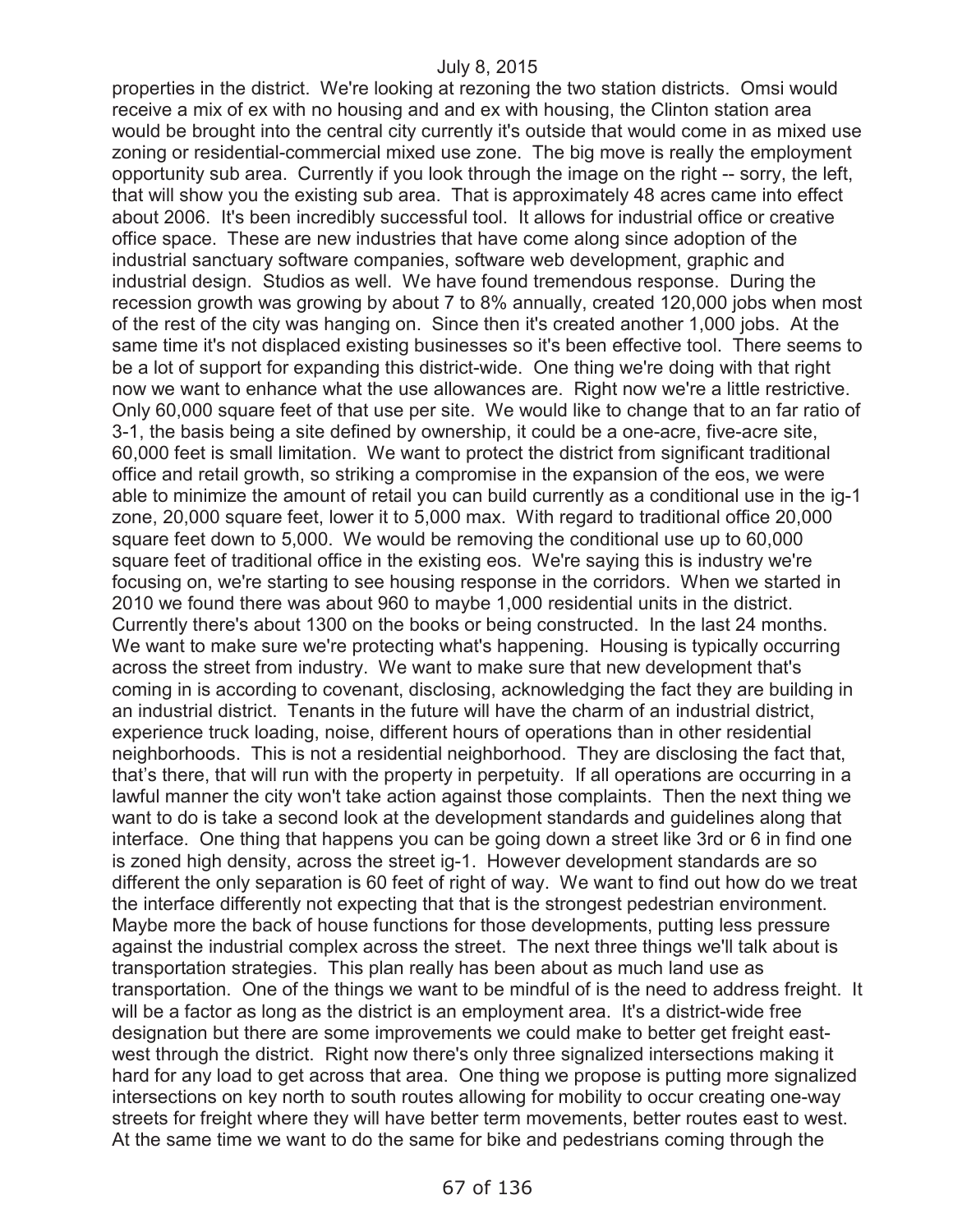district. We know the southeast neighborhoods have a 23% commute to work by bike. It's the highest in the city, in the region. They are coming through this district today. Those numbers are likely to grow. Give them some routes that get them east-west through the district as safely as possible, giving them one route that's very safe, another route for trucks, not necessarily combining them on the same routes. We want to enhance our existing transportation system plan to identify where some of the newer streets will occur for freight and for bike and ped. We have a finite supply of on-street parking and a vast supply of off street parking that currently can't be used due to code restrictions dating back 20 years. One of the things we want to do is continue working with the central east side transportation and parking management association to get a better sense of how to manage that on street supply. We want to open up the off street supply to be used by customers, businesses and residents of the district. Right now if I own a surface parking lot and Joe owns surface parking lot but he's out of space I can't allow him to use my spaces by code restriction. By eliminating that prohibition we can open up three to 4000 parking spaces overnight. Long term strategy will be district parking facility as part of the redevelopment of odot blocks. As the district starts to grow and become denser where other locations where district parking incentives for structure parking becomes something we want to put into play. With that I want to close by saying thank you to our stakeholder advisory group. We worked with a group of 30 very diverse interests in the district for two years both as station area work and quadrant work. This is just a small sample of the various staff that worked on this plan. I can't call them out by name but I really thank everybody. It's been a fantastic team. I have been proud to lead this effort. I'm open to any questions you may have.

**Hales:** Questions for the bureau. I'm sure there will be more along the way. So thank you. I want to call first some plan presenters, our co-chairs, don Hanson and Debbie kitchin.

**Don Hanson:** Mayor, council, Don Hanson. I'll be very brief with my comments there are a lot of people that want to speak and I want to hear them. I'm a volunteer on the planning sustainability commission. As part of that role I volunteered to co-chair this advisory committee with Debbie with me today. I was happy to do that. I grew up in southeast Portland and one of my favorite jobs in high school was working in the district. I delivered produce at night. It was such an interesting environment. Trucks in that small district, languages of choice were Italian and Japanese. It was just a fascinating district. It's been fun for me to watch it change and watch it evolve through the years. I want to talk about -- I think that experience really helped me understand what the advisory committee was absorbing and the decisions they were making. First I want to brag about my advisory committee. Excellent group of stakeholders. The neighborhoods were well represented with buckman and hand. Willamette river keepers, also people that own property and operate businesses. The people that were truly going to be impacted by the decisions were there all the way through and they were very engaging. There were a number of months and I'm sure they will engage with you today so you'll hear from them directly. Staff has put forward a solid plan from my perspective, very balanced. Troy listed out the factors in the decisions made but I'll say something simple about their approach. They listened to the committee, to the neighboring groups, and they altered their decision making process based on that input. It was truly an engaging proposition. The last thing I want to talk about, I think it's a great framework for the district moving forward. There may be details today but framework is a foundational and very solid. I want to put in a plug for the green loop while I'm here. It was presented to our advisory committee and I think it's a great big idea for Portland. It involves the west side, it involves the east side and could be a very unifying element on the central east side without impacting freight movement and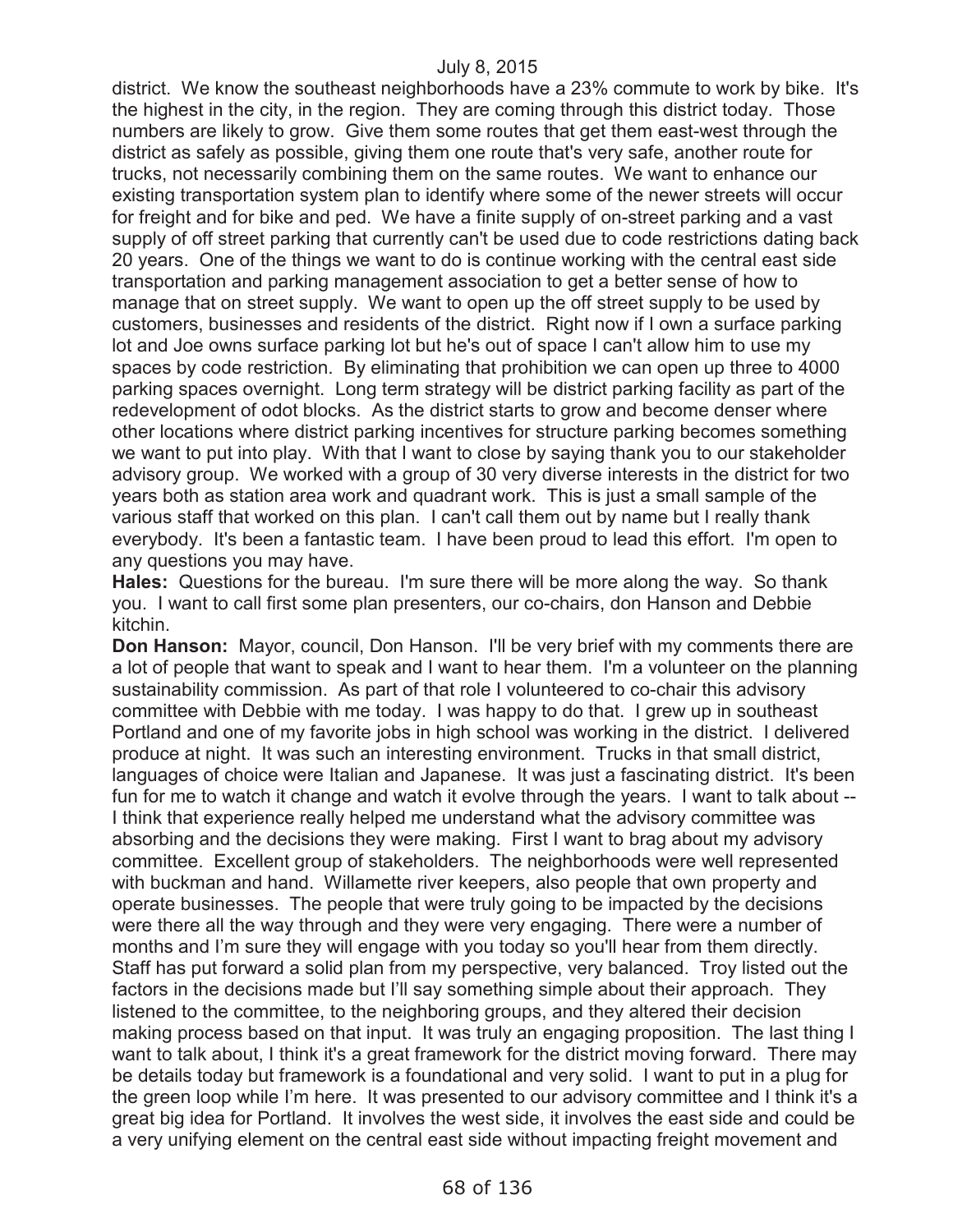everything else. I think it would be a solid proposition for businesses that are there now, for bicyclists, just for the whole environment. I wanted to mention that. I'm in full support of the plan, obviously, because I chaired the advisory committee, but I think it's a collection of very good ideas. So thank you.

**Hales:** Thank you.

**Debbie Kitchin:** Thank you, mayor, commissioners. I'm Debbie Kitchin, co-chair of the stakeholder advisory committee and also serve as president of the central east side industrial council. With have comments central east side industrial council submitted and we were sent some of those earlier but there's a new exhibit 1 that is part of that that includes a list of and I want to call it to your attention. We often hear that there are not many industrial companies in the central east side anymore or that most of them have been around a long time and they aren't -- that sector isn't growing, but actually we put together a partial list that just showed the new ones in the last five years, either major expansions or new locations in the central east side. It shows a diverse set of businesses and so I guess what I wanted to say was that I think this plan for the southeast quadrant is a good compromise. It does retain the industrial sanctuary. It does retain the freight district. It does allow new businesses to come in in the employment overlay. It has all kinds of plans for strengthening the corridors and taking advantage of that aspect. We have always had as troy said that zoning appeared it hasn't really been activated in the way that it could. So the stakeholder advisory committee and staff worked together from all the bureaus to look at a number of issues. I think I would call this plan a compromise that we can live with and build on as we go through the next phases of taking it and then elaborating it even more. So I think speaking on behalf of the ceic, although we had detailed comments that I'm not going to go over those. We're happy with the amendments being put forth today, support those and would just like to say that we benefited a lot from our work with staff and the stakeholder advisory committee. I think we were able to come forward with a plan that keeps the industrial sanctuary and does allow really exciting mix of businesses that have come there to stay and thrive. So I think in that sense it's a great success.

**Fritz:** Just for clarification, this memo has several action items. Are those new requests for amendments?

**Kitchin:** No, some of these we have actually worked on the amendments so the amendments that were included yesterday do cover many of those things. This was adopted by our board meeting in June. We continued to work with staff and the Portland freight committee and others to meet many of those objectives.

**Fritz:** You're not asking for additional amendments right now.

**Kitchin:** No.

**Fritz:** Thank you.

**Fish:** There's one area you're asking us to consider a further protection. That's under the right to be industrial policy.

**Kitchin:** Yes.

**Fish:** Your commentary is the industrial disclosure statement is not sufficient and there should be an additional level of protection to protect against what you describe as complaints issued due to noise, smell, loading, et cetera by virtue of instrumental. **Kitchin:** What I think we envision with that is we don't have that disclosure statement now

at this time, so those details are going to be worked out. We would like to sew that be a very strong statement and have rules about how it's used both when properties are sold and leased throughout the district, so those details will be worked out in the -- I guess you could have an amendment that would direct staff to look at it in that way and see areas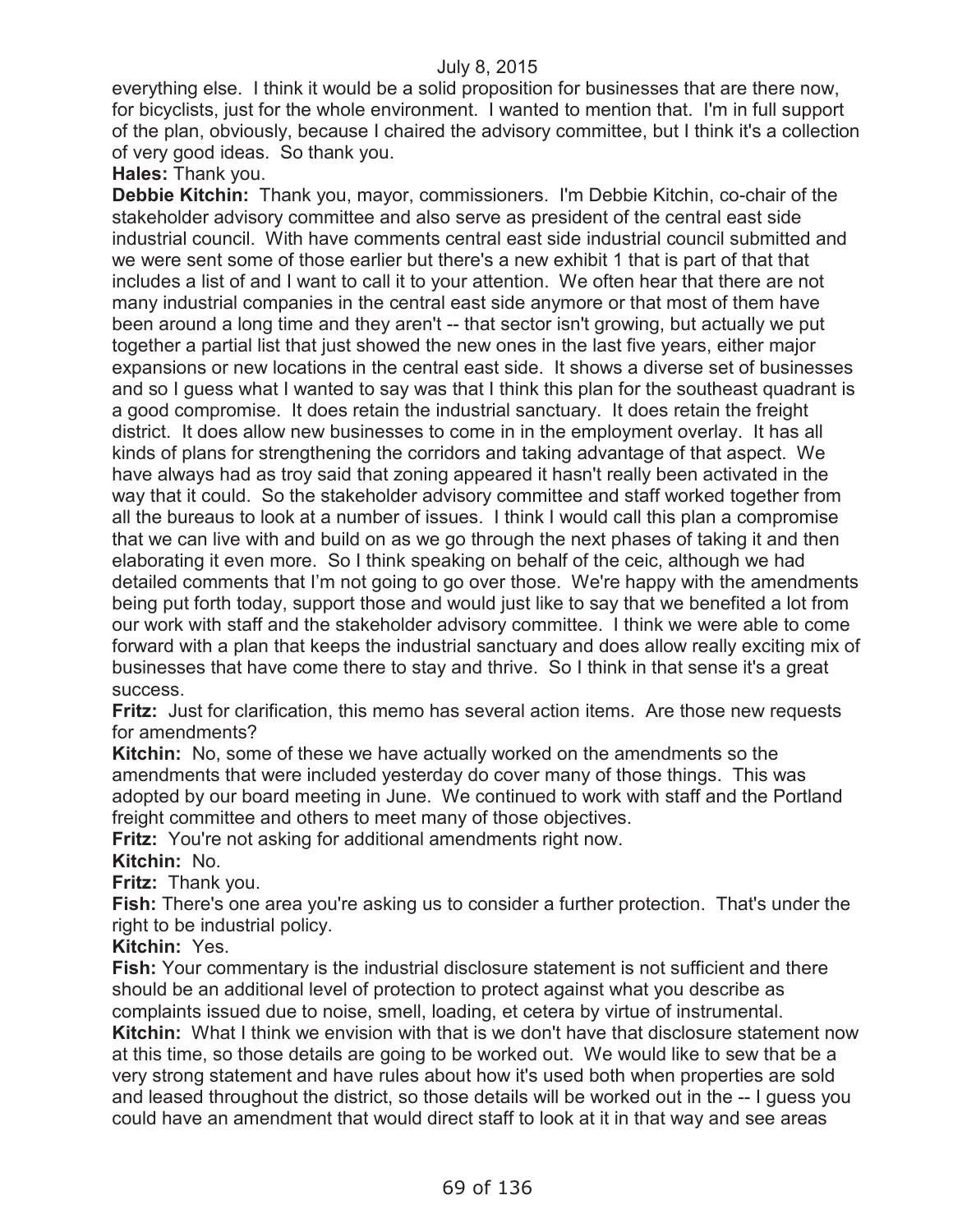that could be strengthened or some elements like that but we didn't have specific language about that at this point.

**Fish:** Thank you.

**Hales:** Perhaps this might be the right moment since you're the co-chairs we have these staff -- this package of staff proposed amendments. I take it you and the committee recommend we adopt those.

**Kitchin:** Yes.

**Hales:** I think it might be appropriate before we carry on into the rest of the hearing that we take action to accept these amendments and people can testify on both the plan itself that you've developed and the amendments staff has developed. I'm not sure if we all got these.

**Fish:** I think I need another copy, mayor.

**Hales:** Joe, troy, have we got copies for council? We might want to bring them back up to walk us through those first.

**Kitchin:** Thank you both very much.

**Fritz:** There's one where I'm proposing to amend the amendment.

**Hales:** Troy, you may want to walk us through this just so everybody knows what we're talking about.

**Doss:** Sure. Look at that a second.

**Hales:** What, you don't have it memorized?

**Fish:** One would think. Thanks again to bps, and to staff. This is the model on how we do amendments. Thank you also for blowing it up so I could read it. In terms of protocol as you go through each amendment are you okay with taking questions on each one? **Doss:** Sure. So amendment 1 is the change of the comp plan designation and rezoning in response to a property at the east end of the Morrison Bridge. In 1990 when these zoning went into effect to implement the central city plan, most of the bridge had development or most of the bridge had parcels zoned os, open space, because they were believed to have all been owned by Multnomah County. There was one oversight. One of the parcels, the one in question, was owned by the volunteer family and is a surface parking lot and has been for decades. They would like it rezoned away for private development in that area had been zoned, ex, central employment. We think that is fine. **Doss:** Consistent with the rest of the zoning in that corridor. Amendment 2 is adding an action item which would be dealing with maker economy. I know there will be testimony from Kelly Roy with avx Portland. She may want to change or recommend a change on who the implementer may be. We want to address -- there's a strong, growing maker economy as part of that diverse economic structure. We would like to make sure existing financial tools can be looked at again, maybe new ones developed to help broaden and support the growth of the maker economy in the central east side. Amendment 3 is language that came out of our conversations that Debbie referenced with ceic and the Portland free committee regarding the green loop. What it's trying to do is win final alignment or infrastructure alignment is created it's done with freight operations in mind. We're not going to put it on a place that will degrade freight operations. It will try to avoid them to the extent possible. It can be done in a way that leaves freight harmless. This directs that approach. Amendment 4, Clinton station area. So during the development of the plan we found that clear visions for both the Clinton station and you could say the same with the omsi station, for how that site would be developed to allow us to implement guidelines knowing with some certainty this was what was going to be developed. We didn't have enough clarity from major landowners and station owners to do that. In lieu of that a master plan production would be in effect that we would change zoning to, ex, give them a far ratio of one to one, 100 feet at some, 75 at Clinton. You could earn more height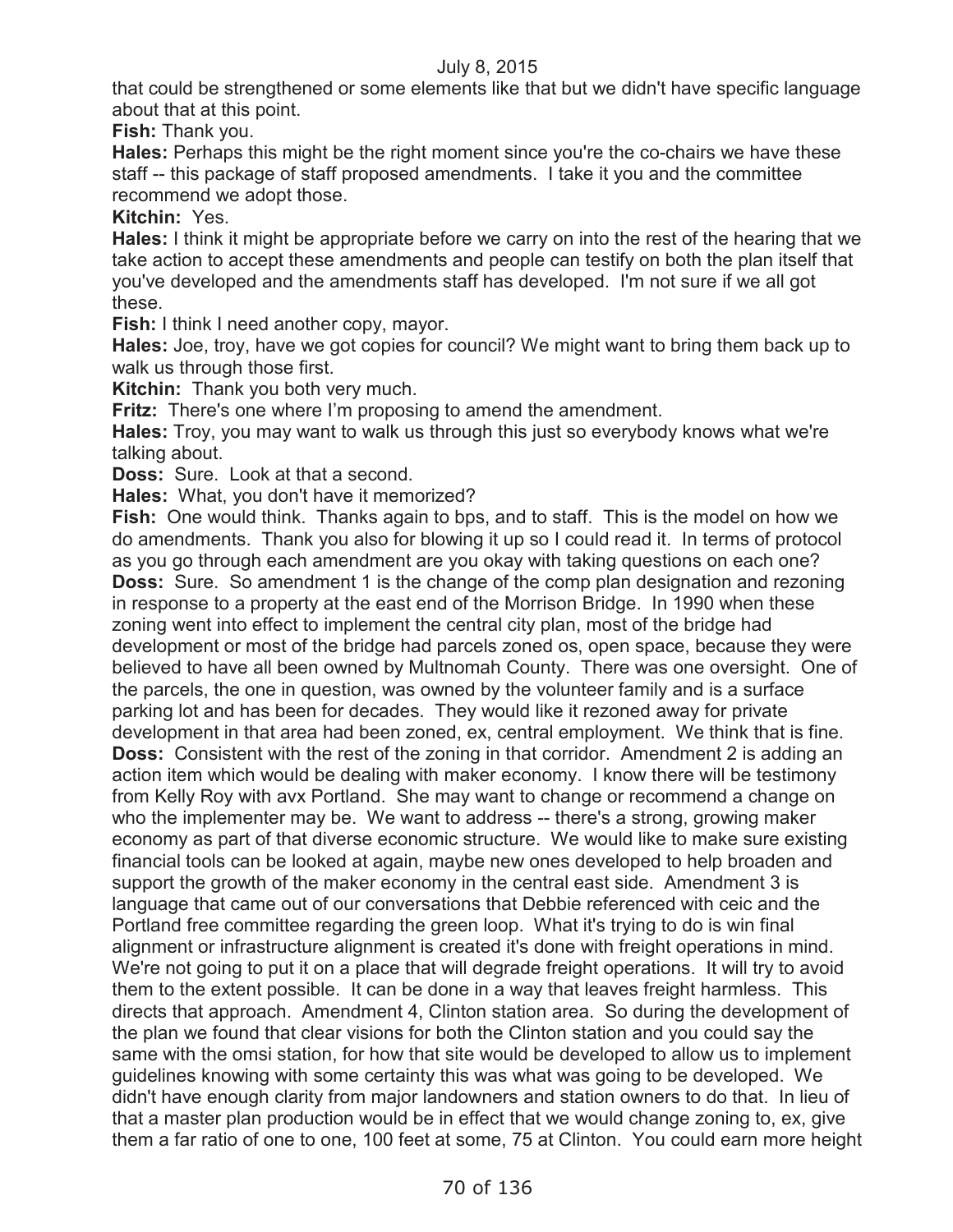and far through development of master plan. There would be a better analysis of the massing's, how views would be protected, what the public benefit would be. That would be handled through a public process. If we had more certainty we probably could have zoned around that. We don't have that. One thing asked by some folks who own property at the Clinton station is if we were able to develop that kind of a vision before the zoning is finalized because we will be doing that over the next year, could that be substituted instead of a master plan requirement. That will be a public process as part of the 2035 plan over 12 months. If they were able to do that we could consider that.

**Fish:** Could you remind us what the going risk scope of this is, what the city owned properties are?

**Doss:** Largely known as the Clinton triangle, the areas east of Milwaukie and between Powell and the light-rail and railroad alignment. It's where the Gideon fire station facilities are located. The other half of the property is owned by Stacy and whitbeck. There's mostly vacant property but there's one supply business located there. There are small pieces of property owned by trimet, a thin band. The majority of the property is owned by the city or Stacy and whitbeck.

**Fritz:** My concern was master planning process is a full public process where the development agreement can be fully vetted and it's a specific opportunity for neighbors to weigh in with a doe find public process. Going to a development agreement as we just discovered on zidell has only opportunities for citizens to come in towards the ends when the agreement is already made. I'm proposing to delete this amendment and the staff agrees with me.

**Hales:** Okay.

**Fish:** I'm officially confused now. Adopt as consent item.

**Hales:** I don't think you were suggesting a development agreement.

**Hales:** Right.

**Hales:** The situation is you got a legislative planning process under way and you've got parcels. I assume this would be similar to the situation at omsi or else if you think about the northeast quadrant, the Blanchard site where you got property owners, a big piece of property, got notions how they might develop it but it hasn't been clarified yet. We have the book open in effect because we're working on the comp plan. You could as a property owner come forward with a specific development plan at that point with design guidelines and get it adopted. Or you could not do that and come back later and go through the master plan process. Right?

**Doss:** Yes. For instance the Blanchard is a great example. The post office site and river district, pearl is another example. If there is clarity that came forward while we're developing the final code as part of that public process that could be something that could supplant doing the master plan. It would be just as much public process if not more because it would still be going to planning commission, probably seeking advice from the design commission, coming back to this body as well. Plenty of opportunities to help shape those plans.

**Hales:** That's actually what we're doing with the post office, right? **Doss:** It's just started.

**Hales:** It might result in a plan district proposal or something like it that goes into the comp plan.

**Fish:** I just want to make sure I'm on track here. The commissioner, Commissioner Fritz, are you saying you do not support the additional language that is added? **Fritz:** Correct.

**Fish:** Okay. We'll come back to that.

**Doss:** You don't support the underlying language or the whole language?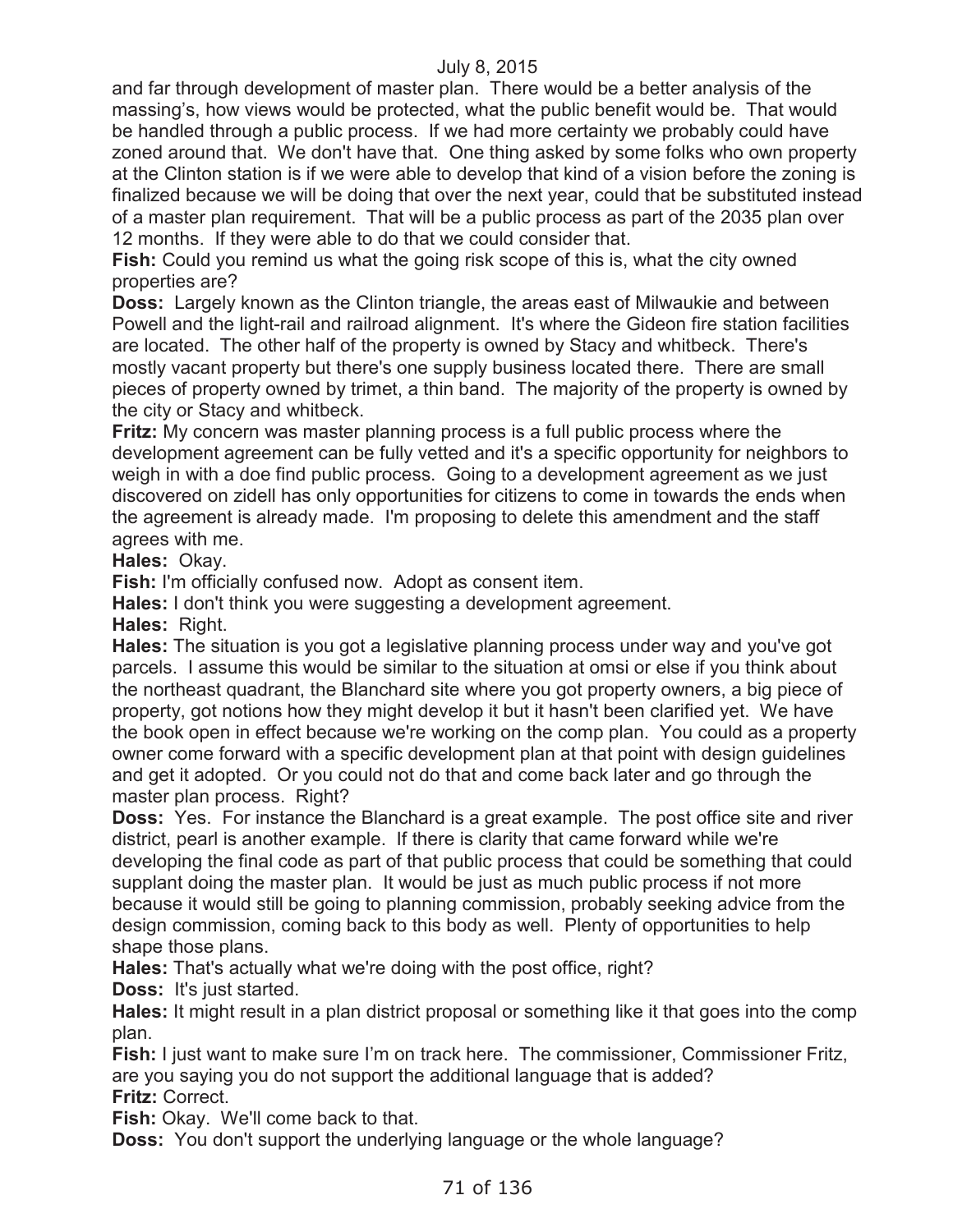**Fritz:** The whole language is what's currently in there. That's fine. I don't support removing the requirement for a master plan because this whole comp plan is going to be so complicated and huge that it's going to be very challenging for citizens to participate as an adequate level of detail in planning this site, which after all is really quasi-judicial, the city and Stacy and whitbeck. It's very site specific and needs to go through a master planning process in my opinion.

**Fish:** Help us understand. This says the requirement for master plan will be waived. Who has the authority to waive it and what effectively is the trigger and what role do we play? **Doss:** You would be the one waiving it. We bring back central city 2035 and the new zoning proposals for the entire central city including Clinton station. We could be saying we think there's enough clarity and shared vision that this could be adopted. We could develop height, floor area ratios, development standards now, not require a master plan process as a subsequent process. Quasi-judicial process.

**Fish:** Forgive this really dumb question, but why would you need an amendment to do something which theoretically you could decide to do, come to us for a waiver what does this give you that you don't have already in terms of seeking a waiver under certain circumstances?

**Doss:** Nothing.

**Hales:** If this was a little more accurate it would say then the requirement for a master plan would not necessarily be imposed, right? It's not going to require a master plan until this is all done. You're saying we might not require a master plan if they get their act together before then.

**Doss:** Basically another way of saying this would be we want there to be public process, certainty on both ends of the scale as to what is happening on the site. We don't want to just zone it now and hope for the best. We want some ability for public input and review. That could occur there through development of the final package for central city 2035 or as a quasi-judicial process.

**Fish:** Let's say a majority of the council signaled that the bar would be very high to waive this requirement. Would that discourage bps from going down this path or would you still want the discretionary right to do this?

**Doss:** I think the bar is high anyway. She's apparently not comfortable taking this out of the master planning process -- wants to make sure there's adequate public process much. **Fish:** What I'm learning is it it's still within our discretion to waive it or not. Has to be done through a public process but if this language is in there we may be signaling to you that it would be -- at your discretion you'll put staff resources and go through a process and come to council with that. Am I on the right track?

**Zehnder:** I believe you are. What we're really saying is if the parties can come together with the plan between now and the time we're actually adopting the code that goes with the central city plan and that plan that is developed more specifics for the site can be done in a way that's acceptably public and vetted we could just accept that based on review and on your sanction and the planning and sustainability's approval as the zoning for the site. It's almost like the need and the purposes of doing a master plan will have been satisfied. The planning and -- staff then the planning and sustainability commission then the city council are going to have to judge that, yeah, those -- the purposes of the master plan have been met and we can accept that. If any of those bodies find this is not true, that's not going to proceed forward, you still have a master plan option down the road. **Fritz:** I remind you when we adopted the amendment to the urban renewal area we had an intensive discussion about affordable housing. I suggest having a master plan process might allow more discussion of what kinds of uses than a zoning code discussion. **Hales:** Do you want to weigh in on this Susan?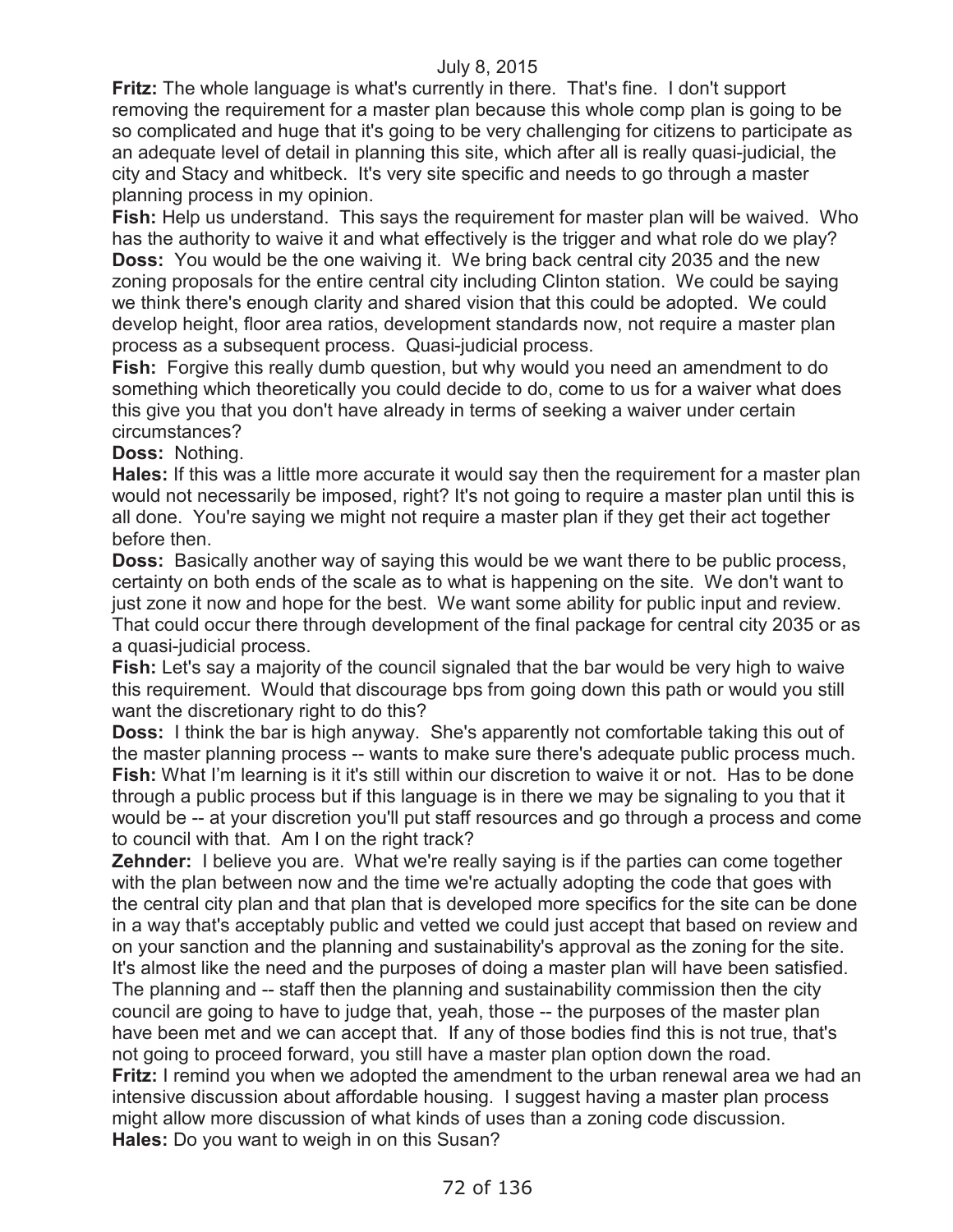**Anderson:** I just want to say this is not the only site in the central city where this problem is showing up, we have Conway…..

**Zehnder:** We have the post office, we have OMSI we have centennial mill.

**Saltzman:** Those sites are all subject to master plans?

**Zehnder:** They are all at this level and the quadrant plan for the west side it includes language which says consider and go develop a master plan provision for those sites and in this plan I believe we are calling for it in Omsi and I believe we called for it in Blanchard. **Hales:** Conditional use master plan -- when you say master plan, what are we talking about?

**Zehnder:** Correct, mayor, what we're talking about is inventing a provision that says if you're over a certain size and these sites are -- what we want to see is before we put the zoning down on it, sort of a master plan for how you think the site is going to develop. **Hales:** What is that legally? What are we talking about? Is this a conditional use master plan that a property owner applies for or is this a legislative document that we approve? **Zehnder:** The way we did it in Conway, we established sort of a zoning ceiling for what Conway could do and set up principles in it for what the development had to accomplish. And used those in a quasi-judicial process. You have access to this higher level of zoning. That is the master plan provision we have used so far. We have a different version of that in gateway but it has never been used. It sort of -- and the -- Conway is a good example. Generally redevelopment of Conway site at certain levels was acceptable to the neighborhood. And we could prove that it could meet the traffic impact. But there was still concern about how the details of that and some of the specifics would evolve. Rather than try to do that planning in the abstract, this entitlement is available for that site, but the detail, the phasing, the -- some of the other public realm improvements have to be developed before you can access that.

**Fish:** We can probably spend all afternoon on this. Just observe that there is a policy question about whether we would waive the master plan requirement. Drafting problem, because the way it is actually written is not how we're actually talking about it. I would suggest that sometime later today we come back with new language that makes it clear. We may accept or reject it, but let's be clear about our intent, which is there is a limited circumstance where you could come to council to seek council approval to waive a requirement. Not that the requirement for master plan will be waived.

**Hales:** I like that suggestion. Let's keep going --

**Fish:** Policy question to make sure that the -- don't do it without council approval. **Hales:** Walk us through the other two amendments.

**Doss:** A little more than two. We will go through them quickly. One is an amendment, action item from the west quadrant plan. You took testimony on the west quadrant about this. At the time we were looking at the Morrison bridge head west side the ramps -- the suggestion was that there would be a feasibility study looking at removing or reconfiguring the ramps. PBOT has done analysis already.

**Fish:** Steve's not here to answer the question, perhaps you could clarify, it is one thing to do a feasibility study, it is another to determine who pays for any of the work which as I understand it may benefit a development that is going on there but may not make the list of priorities for the city and transportation. So, if we were to adopt this, we are not implicitly agreeing that the city is on the hook for any portion of this other than the study, is that correct?

**Doss:** True. That is something that the county reminded us as well. It is their facility at this point and they are saying that they would obviously want to be a part of this as well. Any conversation is premature about what happens there. Removing is not a -- it is not feasible. They would need to make sure there is a connection to natio parkway to the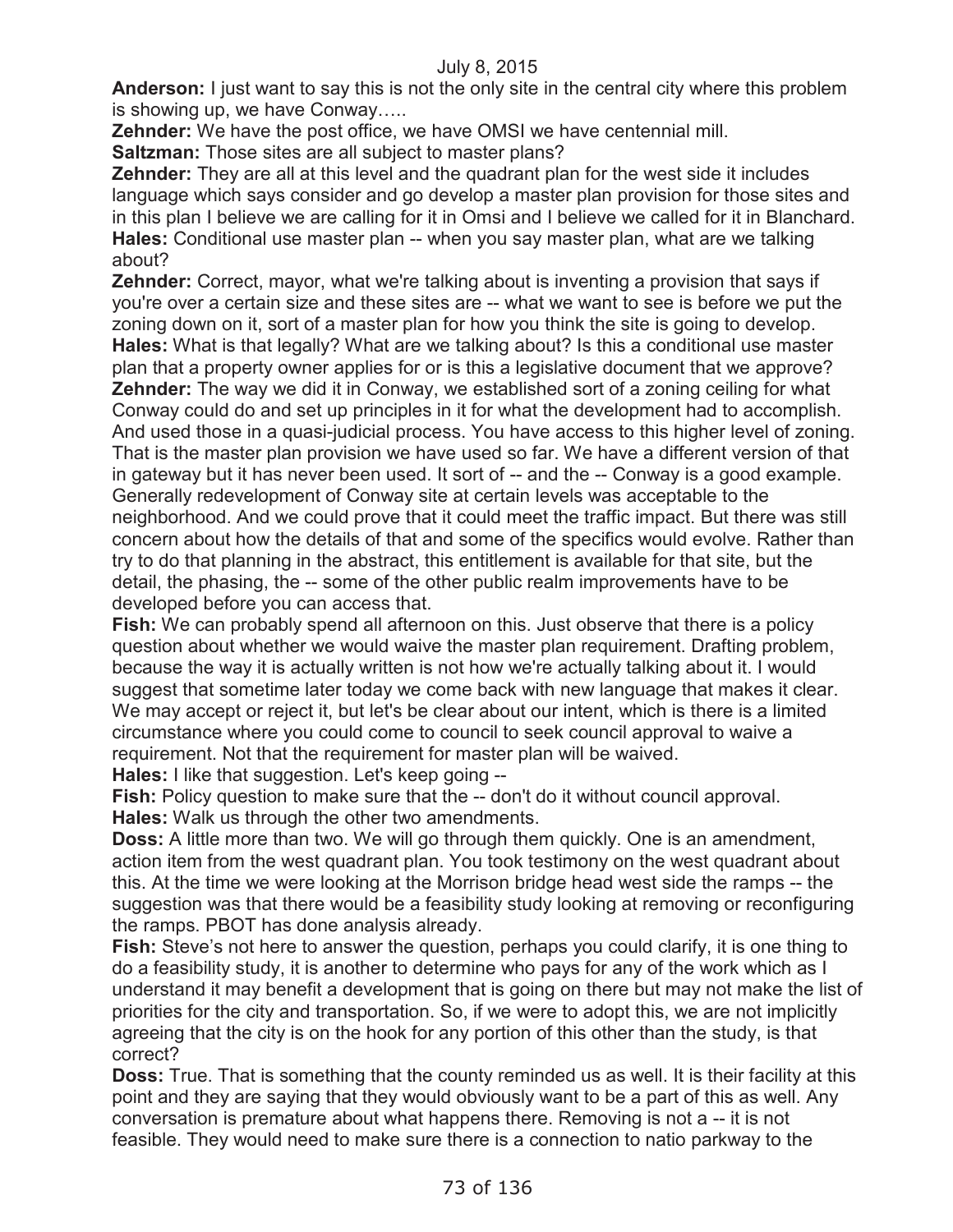ramp. Feasibility of reconfiguring, maintain southbound freeway access, Morrison Bridge, freight trips originating from the central east side.

**Fish:** Less concerned about stepping on the toes of our friends at the county. Saying that we're prepared to fund this, I'm not entirely clear after talking to Steve this is a city priority. **Doss:** This does not commit us to that. Next one would be -- there was language on a page of the document that was introducing a high level of the things the plan was going to do. Balance the needs of multilevel transportation. Language as a little uncomfortable to some involved. Minor tweaks to the language, not setting a priority that active transportation becomes the primary mode in the district because it is a freight district after all. Not that we're not going to still do the active transportation improvements. Other that we would be adding, there is a number of streets in -- most freight districts, every street is basically equal. All free district streets. There may be a slight hierarchy on main arterials. In this district, a lot of other streets that have a higher need in terms of getting people east south -- priority or main truck streets in the district, we want to add northeast Davis to the list. Last two amendments, some offered by o-dot and basically recognizing actions to improve term movements, left-hand turn movements, northbound off of Powell into the district would need to be done with odot approval which we would obviously agree with. **Fish:** Mayor, I move one, two, three, five through nine as a package and place them on the table.

**Hales:** Is there a second?

**Fritz:** Second.

**Hales:** Further discussion. Roll call on that please.

**Saltzman:** Aye. **Fritz:** Aye. **Fish:** Aye. **Hales:** Aye.

**Fish:** And just to be clear, if at some point bps comes forward with a substitute amendment four, then the council would consider that for further action.

**Zehnder:** Just to be clear, we're going to work on this during the testimony and try to bring something back today.

**Hales:** Good.

**Fritz:** To be further clear, I have to leave at 5:15.

**Hales:** We may not get this all done today. Let's move on to a panel, please, Dan Yates, skip Newberry and Valeria Ramirez, assuming that they're all here. Two out of three anyway.

**Fish:** I have to ask you on one of the slides earlier, good-looking guy sitting in the table in the back. That -- are you related to him? That was you, okay.

**Hales:** Good afternoon, welcome.

**Dan Yates:** I want to thank troy and Joe for outstanding leadership to the committee. Excited about many proposed changes but am concerned about the details of the changes. Proposed 2035 plan changes the zoning around omsi station, south of Caruthers street to exd to heavy industrial. A group of amazing psu grad students, presented to me concepts -- increasing a current building square footage from 5,000 square feet up to 300,000 square feet. I asked them if they were aware of the approved Clinton station plan that has Caruthers street, only access road for the -- the Portland spirit, reduced from its current two lanes with parking and full bike lanes to a single lane with super wide bike lanes from fourth to the river. They were not aware of the changes as it was not incorporated in the 2035 plan. I recently informed troy about the Clinton station plan impacting Caruthers street and informed me, spirit, opera McCoy that the capacity of Caruthers street is reduced. This means the work of our committee is thwarted by a separate planning process resulting in all of the plan directly next to a multipurpose transit station blocked from reaching its full development potential. Other details that concern me, including updating our 1987 greenway code to reflect several U.S. Supreme court rulings,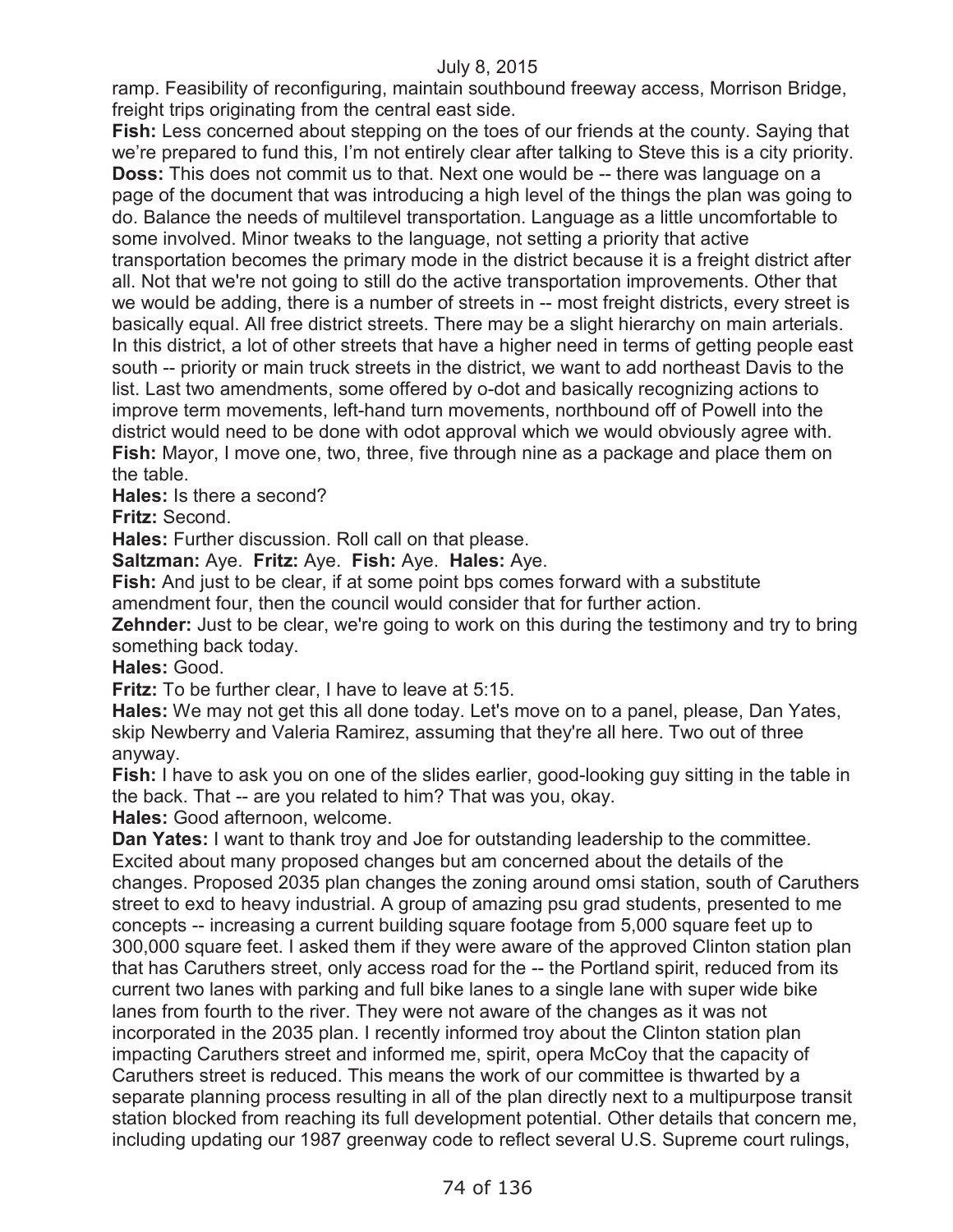9th circuit court rulings, state of Oregon gold 15 greenway rules and the federal marine transportation security act of 2002. I'm also concerned about freight movement within the cid and access to our interstate road systems. I know some think water transit is a whimsical idea, but I'm sure many of those people believed that the return of the streetcar was equally unrealistic. River is our last available right of way, and as the city grows, water transit will return to Portland. We need to prepare for it now. Thank you.

**Hales:** Thank you. Thanks for your work on this.

**Fritz:** Clarify, the concern about -- which planning process is that in?

**Yates:** The Clinton station process, which I did not pay attention to, because I am next to the omsi station process, they planned Caruthers all of the way to the river in that process, and I did not hear about it until I read it on bikePortland.org that our street was going to be taken away from us and then I started asking questions, and last week, 10 days ago, when I realized that oh, my god, our development potential, basically told it is going to happen. Put up with it. And then I found out that the amount of development on our property is so significant, how in the world am I going to support 300,000 square feet of potential development with a one-lane road. Basically proposing putting no yellow line down the middle. Building very wide bike lanes and having the traffic going up and down Caruthers weave around each other.

**Hales:** Is that specific transportation design or plan been formally adopted?

**Yates:** Yes.

**Fritz:** By who?

**Yates:** You.

**Fritz:** Really?

**Yates:** Really --

Yates: From my understanding --

**Yates:** I have been told that it is --

**Hales:** I don't think so.

**Yates:** Pierce and I have had several discussions about this and he has told me it is going to happen.

**Hales:** I don't think it has been here yet.

**Yates:** Transportation people in the room.

**Hales:** We'll get clarity on that. Appreciate you flagging it.

**Fish:** We have a lot of material here. Just remind me, are you alluding to the marine overlay issue?

**Yates:** Just alluding to the fact that the greenway code requires unrestricted public access to property along the river, which is in direct disagreement with the actual state greenway code, which requires marine-related, marine-dependent users exempt from the set back and except from using the trail. Supreme court rulings have ruled solidly against the greenway -- actually imposed certain rules for taking of the trail. The ninth circuit has levelled large fines in the millions of dollars against Eugene and another city in Oregon for improperly assessing the trail or extracting the trail, and the marine transportation security act absolutely forbids unrestricted public access across a marine entity like myself. I have the last parcel in the entire city that I can operate from, which was determined by trimet when they tried to move us for the bridge project. So, we're -- if we're going to have marine commerce in our river, we need to recognize there are rules beyond the greenway code. **Hales:** Thank you. Welcome.

**Skip Newberry:** Great, thanks. Mayor hales and member's city council, my name is skip Newberry president of the technology association of Oregon, member of the stakeholder advisory committee. Want to thank troy, Joe, and Susan for their work during this process and the rest of city staff as well that were involved. Tao represents about 300 tech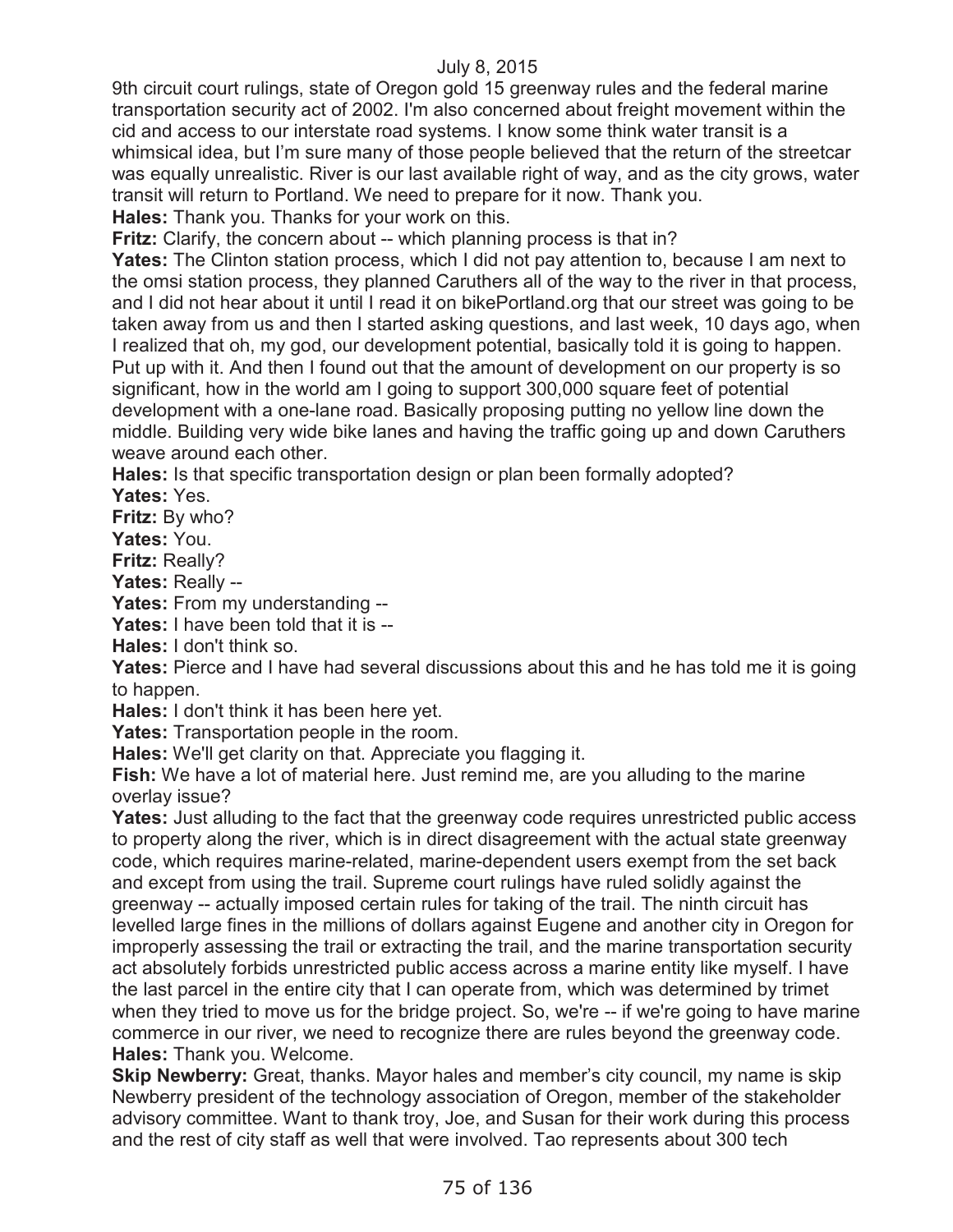companies which includes both software and manufacturing in the region. One thing that I think is really important about this plan and it is a big reason why we as an association support it is it recognizes, I think really well the changing nature of our economy and its connection to the employment opportunity areas specifically in this district. With a more modern definition of industry, which includes stand-alone software companies, as well as companies that have a mix of software and manufacturing as part of what they do, increasingly choosing the central east side and a large majority of tech workers already live on the east side. As companies continue to expand and they're looking for relatively affordable places that are larger for them to grow into, central east side represents a great tool in our economic development toolbox to help retain the companies in the region. And as they continue to grow. The extension of the rules allowing software developers alongside manufacturers much of the district is more office space -- as more office space comes online I think that's important. Issue that some members flagged that are located in the district is related to transportation and safety. I think the plan does a good job of noting the issue around parking congestion safety issue. Use of more efficient sort of lots for offstreet parking and pdcs review of parking options is going to be important as contemplated by the plan. Also the increasing use of pedestrians and bicycle traffic through the district and then within it. And looking at ways as troy alluded to help reduce the tension between freight which is also a necessary use in the area and some of the other increasing alternative modes of transit. I think the plan does a good job of that as well. Finally I just want to mention that the economic development opportunity with the innovation district, in particular, the catalytic anchor that omsi represents is huge for the region. Few cities that have a downtown core like we do between the omsi opportunity and southwest waterfront that offer such a varied array of both large sites for corporate campus relocation, as well as small maker spaces and everything in between and the connectivity from a transportation system that connects the two is phenomenal. The fact that this contemplates in a very central way the opportunity that omsi presents is very important, I think, for a lot of our members as they look to this region as sort of another phase of growth as tech continues to grow.

**Fish:** Ask you one question. Having toured a number of the sites, tech companies, software folks, you remind us, and -- many refugees from other cities where they got priced out or something, just remind us, just roughly, what are the top three competitive advantages that we have right now in that sector?

**Newberry:** Yeah, in terms of just a one qualifying or clarifying question, within the tech sector within the district in terms of competitive advantages.

**Fish:** Well, the district if it is narrower.

**Newberry:** I think with the district, one thing that is exciting is the older sort of warehouse spaces and the aesthetic that that presents, a lot of the software folks love the sort of variety that exists within the region. And the other thing is that you have to keep in mind a lot of technology companies, especially software, developing solutions for other markets. Not for tech specifically, but for health care, for manufacturing, etc. The closer they are to the users of the technology, that's where innovation occurs. To be able to have a working sort of manufacturing area with a lot of industrial uses is intriguing because it's a potential to be close to your customer and to prototype and test and I think as well that having spaces that can allow small batch manufacturing and prototyping is intriguing, and I know that, you know, adx is a big player in that realm, and, so, those are some of the things that are really attractive. I also think that the proximity to the east side where as I mentioned a lot of the tech talent lives, they have a lot of different routes into that district by bike, walking, public transit, and I think as that region grows, we will have to be mindful of making sure that the routes continue to be strong and safe.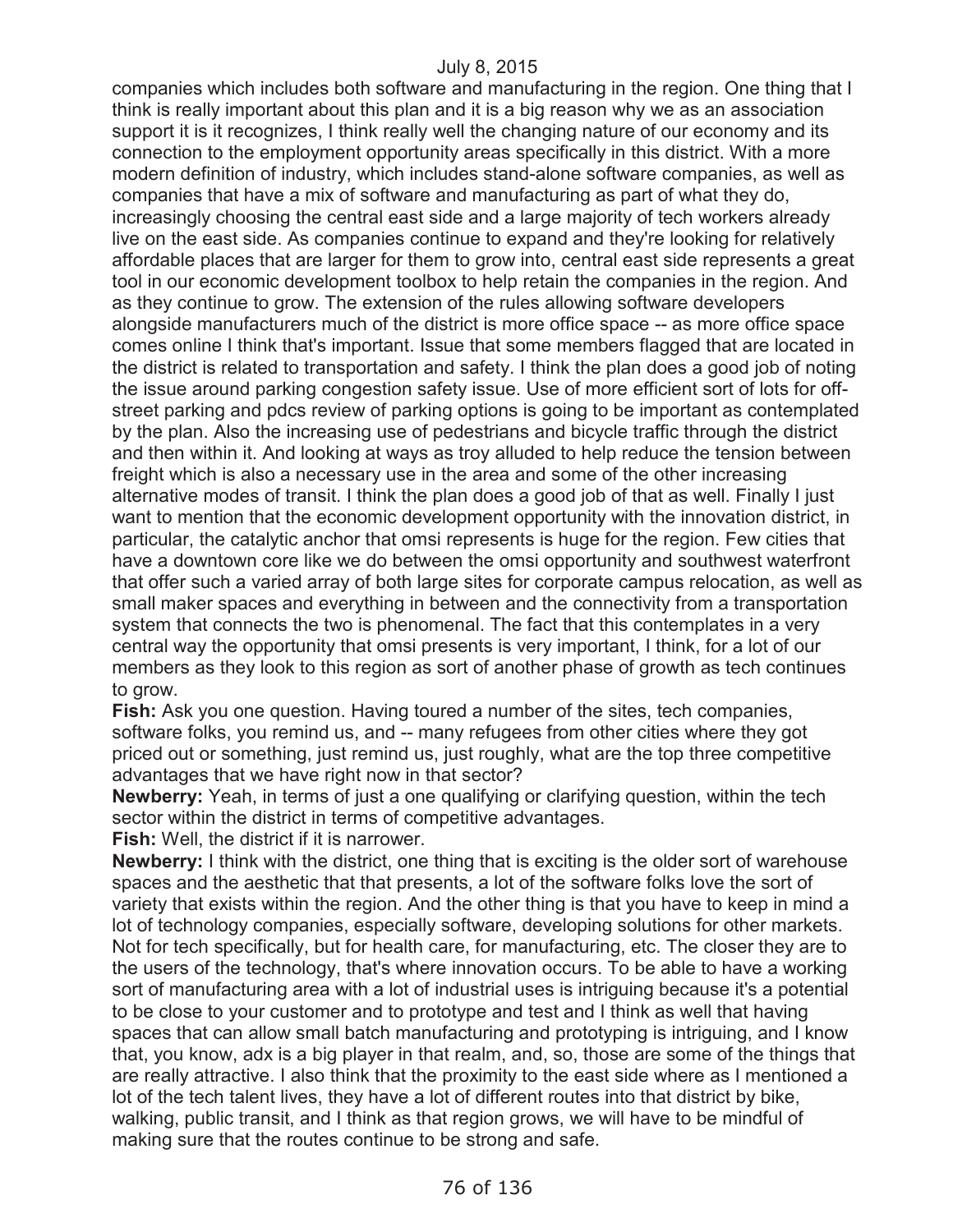**Hales:** Thank you both very much. Okay. Our next panel we want to call is Susan Lindsay, Nancy stueber, and sue Pearce.

**Hales:** Good afternoon, welcome.

**Susan Lindsay:** Susan Lindsay, co-chair of the buckman community association. I think I would like to echo a lot of what don had to say about the process and about the planning staff. I have been on a number of these committees over the year as a stakeholder or whatever I am, you know, a representative really for neighborhood, and this was a very good process. I'm just regretful that east of 12th doesn't have that same ability to bring together the stakeholders in such a way. The planning staff in particular troy and Joe and under Susan's leadership, they really listened to members of the committee. They really did. And they went back and they made changes and they brought that back to us, you know, month and month and we went through this. There were some strong personalities on that committee, and I might be guilty of being one of those myself. But as we, you know, move towards turning this district over to the next generation, and I think that's exactly what we're doing here, I think this plan is a compromise and it is a good compromise. I want to focus on a couple of things. I, too, opposed amendment number four which is turning into a sticky wicket. I see you are going to discuss that further and I agree with Commissioner Fritz going back to the original language is probably the simplest thing to do at this time. Second, like co-chair Hanson, I really want to support the green loop. And in particular, I would like to advance the idea that with the existing zoning, even without any change, there is a tremendous amount of potential for a lot of housing in the district. And I think -- and people passing through the district all of the time. So this idea of a cohesive green loop and areas where people can be in a very park efficient area where there is going to be a lot of housing, we want to make sure that we continue to focus on the green loop. And also I would add that it would be wonderful for those of us who have lived next to the Willamette river our entire lives and -- I have been swimming in it even when it was dirty and now I really like to swim in it, if we could look at the idea of developing an option, especially if we have housing in the omsi area, why don't we have a beach where people could get into the water. Right now it is quite difficult to do that with the -- I would like to say that the expansion of the eos into the ig is going to make for a lot of changes. There is going to be a lot of retail. A lot of increased employment, which is good, and there is going to be a lot of conflicts that are going to take place with the increased housing. And so we have to continue to kind of work together and pay attention to it and listen to the concerns like -- that Dan yates just brought up about Caruthers, these property owners have been shepherding this district for decades, and they deserve to be heard as we go through these big processes, as we welcome in the next generation with their jobs and their energy and their vision of what is taking place here. Thank you. **Hales:** Thank you Susan. Thanks for your help. Nancy, welcome.

**Nancy Stueber:** Mayor hales and members of the commission. I'm Nancy stueber, president and ceo at omsi. Thank you for the opportunity to present our position on the plan. We have participated in this planning process for over three years as a member of the ceic, the stakeholder advisory committee, and with the planning and sustainability commission hearings, and I, too, commend the staff on the thoroughness of the process and on their tenacity. Omsi is very pleased to support the planning commission's recommendations to the council. Those recommendations rezone the omsi parcels to ex with housing. However, the housing would only be permitted as a conditional use and through a master plan process. The conditional use criteria will reflect the current conditional use criteria for housing in the eg zone and we look forward to working with bps as they recommend a list of conditions under the new zoning. We support this recommendation for several reasons. First, we currently have the right to build housing as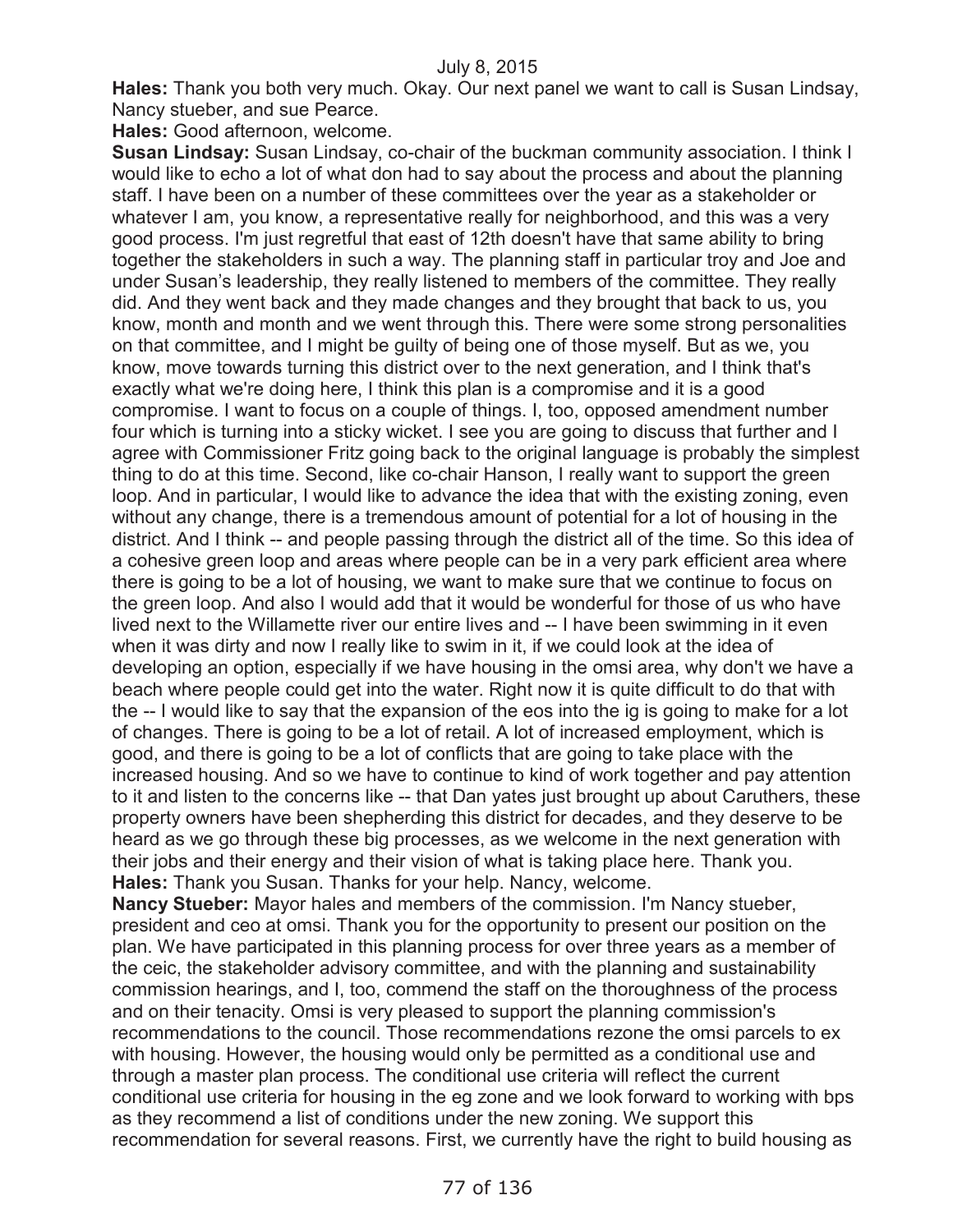a conditional use on a large area of the site that's currently zoned eg. These properties are in the omsi station area immediately adjacent to the Tillicum crossing. Eg zoning, city already determined that a limited amount of housing subject to conditions is appropriate in this location. This current residential allowance was provided by code even before the city significant investment in the new transit infrastructure and before it developed this exciting vision for mixed use in a vibrant waterfront in the omsi area. The recommendation appropriately preserves omsi's current allowance for residential conditional use. The recommendation also supports the language and intent of the southeast quadrant plan to develop mixed use, high density, vibrant and safe station areas that compliment but do not conflict with industrial operations and to maximize the development opportunity presented by new transit to have higher employment densities and diverse mix of uses. Recommendation delivers on these objectives by allowing for a vibrant use of mix of uses that will represent and respect nearby industrial uses. And then finally, bps recommendation leverages both that investment in the Tillicum crossing and omsi's long history community contribution as a major employer, anchor business and public attraction in the central east side for more than 20 years. Conditional housing is a tool to help develop an employment district that is diverse, market driven, and attracts investment. This is an unprecedented opportunity for the central east side to capitalize on all of the assets to create the signature district for the city. So, we appreciate the thoughtful deliberations of the planning commission on this matter and we request that the city accept the recommendation to permit ex with housing as conditional use in the omsi area. The remainder of our comments are contained in our written testimony that you have. Thank you.

**Hales:** Thank you. Thanks for your participation. Susan, welcome.

**Susan Pearce:** Good afternoon, I'm Susan Pearce, chair of the hosford-abernethy neighborhood association, or hand is the -- as you may know. We along with everyone else appreciate the hard work of the staff and the volunteers on the sac that worked to put together the southeast quadrant. I was the representative of hand to the sac. We have long recognized the importance of the central east side industrial district, which is the southeast quadrant as a place for innovation and creation of goods and services, unique within, as we heard recently from commissioner Blumenauer, it is unique within the united states to have this type of a district in the central city. It represents jobs and I think the gentleman in the last panel that talked about the -- how quickly things can get from central city to place of use. The following headlines that I'm reading from what you have in your hands are hands matters of importance as a nearby residential district. Not in particular order of importance. One is that there be protection for the existing homes, the older homes that have been in the industrial district since before it was an industrial district. That they be protected from the conditional use, non-use curse that makes financing for any project difficult to impossible. Next that the ex-zone or exd zone that that happen in the Clinton triangle and that it would allow mixed use, mixed income, commercial, and residential development. I am thoroughly confused now after the conversation about amendment four. But what I do want to emphasize is that hand expects to be at the table of any discussion about how that develops. We do definitely support the idea of mixed income, mixed use in that site. There also should be open spaces and public spaces within the triangle. Important to hand members. We do not want to find ourselves overwhelmed or looking at our westward vision be a solid mass of brick wall. We don't want to wake up one morning and find that to be the case. That it is a result of high building restrictions as well as high far that suddenly there is a wall of brick. So, we would ask that things be designed in the way that they were in the south waterfront so that there are view lines, view corridors. Am I making myself clear? Planned infrastructure project at southeast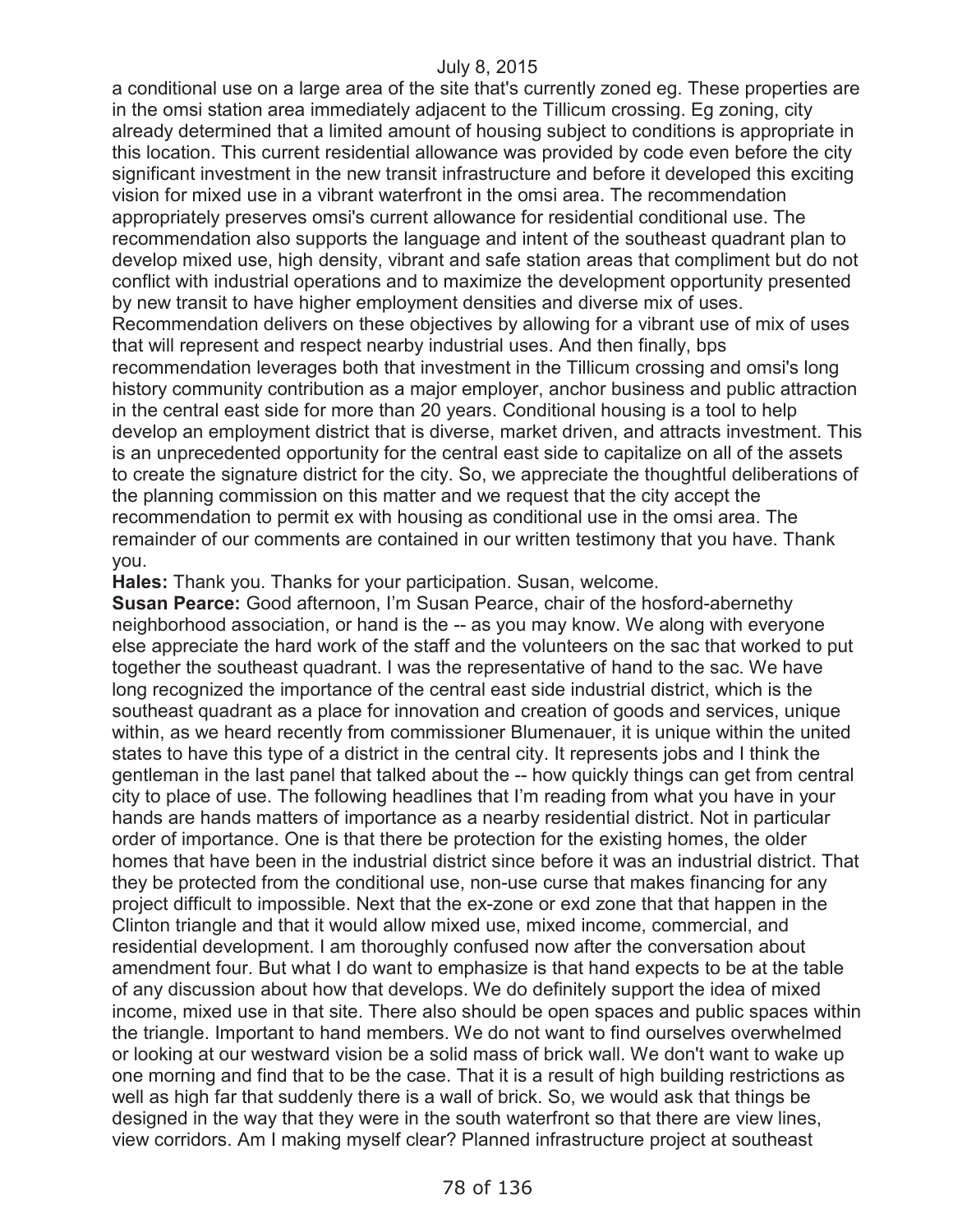Powell and Milwaukie and quite some time ago I said has anybody talked to odot? That structure project will help a lot to make access to the Clinton triangle improved. However, it may also worsen an already very difficult situation in terms of safety for pedestrians and even bicycles and even automobiles, cross traffic on 11th and 12th, and demands for traffic management on southeast 11th and 12th. It's critical. We think a light, traffic light at Harrison is the minimum of what can be done. We have some other thoughts, and we would want to be part of any conversation about what takes place there. The concept of the greenway is appealing to all of us. The conversation should not end about where it is and what it looks like. It's not complete. There is much to be discussed. We have some ideas that are kind of bubbling up through the neighborhood and we want that to continue beyond the adoption of the quadrant. Again, we're -- where -- where the alignment should be, and we want to be at the table. We have long supported access to the Willamette River for the multiple uses such as boating, Susan Lindsay swam, a board member who also is a swimmer. Use of water craft. We fully support that, along with preservation of natural resources and the habitat that the river provides. We also support river transit as long as those other uses can be protected. We have for years worked collaboratively with the industrial district and in general we support the comments that you received from Debbie kitchin.

**Fish:** Susan, thank you as always for thoughtful testimony and details. And I -- since we're trying to simplify things today, I want to make sure that I understand one point that you raised about affordable housing at the Clinton triangle. Now, Dan, would you correct me if I am wrong, but part of that packet, that parcel is the fire bureau property. **Saltzman:** Correct.

**Fish:** And I believe you have already either stated your intention or we have taken some action to put a covenant on that property so it will be developed as affordable housing and would therefore be subject to the set-aside. Is that correct?

**Saltzman:** Correct.

**Fish:** I want to make sure that we're clear on that. That is not the entire triangle but decided as to the fire bureau portion of the triangle that, in fact, it will be prioritized for affordable housing.

**Pearce:** And I think I said that -- I didn't say that earlier, but I said that in my notes that the central east side urban renewal area has a 18%, as opposed to the otherwise 30% setaside, and this is a good place to spend that money.

**Fish:** Susan, we like to say it is a floor, not a ceiling.

**Pearce:** Floor not a ceiling, perfect.

**Fish:** At least 18%.

**Hales:** Thank you all very much. Thank you. Let's call one more panel of four people and that is peter stark, brad or Jonathan malsin, Debra or pia --

**Fish:** Either brad or Jonathan.

**Hales:** No, we are not going to take two for the price of one. All right. Welcome, I think peter, you may be on first.

**Peter Stark:** Peter stark, here representing the central east side industrial council. Also representing the transportation parking advisory committee which is the tma for the central east side and that was my role on the sac. First of all, I thank you for taking testimony. And I also want to make sure to give an extended thank you to the planning staff, Susan, Joe, and troy for a momentous effort with a number of staff. Including our bureaus, pbot -- this was a lot of work. Having said that, I want to say this is really good work. We should really applaud what they have done and I sit on a lot of different committees. This one was one of the most interesting. I guess maybe more outspoken than others, but I think the end result is pretty close to where we need to be. All of the amendments that have been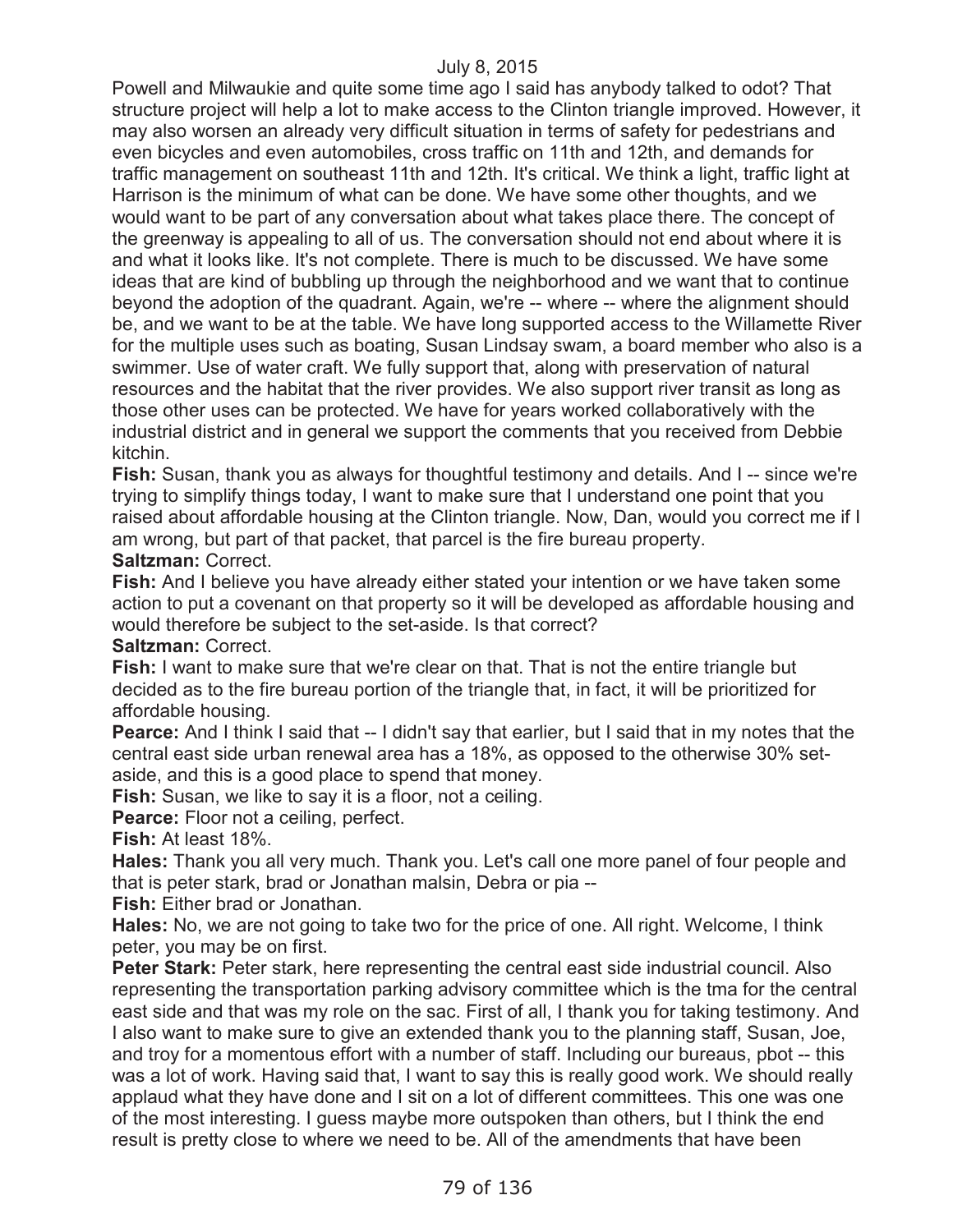proposed have addressed many of the concerns that those of us from the central east side, industrial council have weighed in on including the Morrison bridge ramp. Clearly we're concerned that we have the ability to maintain freight access from the bridge. We would add that including southbound access, northbound access is also important. On the parkway. But that is implicit in the way this thing will be designed. The language of page 33, item 4, talking about transportation, I think the language is good. The amendment addresses the concern, which I -- I think was just poorly phrased. But we didn't want to lose the priority of freight in the district by placing active transportation above it. We want to have active transportation but do not want to forgo the freight piece. I think the reasonable central east side -- reason the central east side -- we support the green loop and so do the neighborhoods, is to make sure there is an opportunity to explore different ways to apply it in the district. It may not be a single alignment. It may be we have the pedestrian piece of it along our housing and commercial corridor, where it would be appropriate. And we put the bike lanes somewhere else. Maybe it is on 7th where it currently is. If you put it all in one spot, that could have an impact on freight. We want flexibility to figure out how to make it work so that it works successfully. Ceic letter, a couple of other pieces, marine commercial overlay, I want to mention that I strongly support the ability of the river to accommodate both freight and commerce. And I think that with the demise of the crc, the city should be looking at maybe some kind of a system that gets Vancouver workers down to Portland and vice versa. I think it would be a benefit. Marine commerce overlay could accomplish that, or tool to allow more access to the river for freight and commuter service. There is concern about continuing to erode the industrial sanctuary south of division place. Moving farther south to Powell Boulevard, takes that whole area, currently ig 1 -- that's in the letter. And then the accessory parking, which is something that the t-pac, my committee, is working on. We hope there will be some clear language hopefully today that will allow us to open up the ability for private parking lots and lots that are currently vacant but potential lots to use for parking. We're desperate. There is a lot of growth in the district. It's wonderful, but we're going through growing pains. And I think that it really comes down to the devil in the details. We are reaching the point where we need to figure out those pieces. Couple of final points. Road changes. Even subtle changes have a significant impact to freight. I will give a couple of examples. Taylor Avenue, Taylor Street, there was -- to accommodate the development, there was a loss of about two foot of lane on that street. This went in front of council. The problem is that impact may have forced that owner to vacate that site and find another location elsewhere. So, I would like to work with Steve novick and PBOT to see if we can maybe adjust the standards so that we try to maintain certain access rather than reducing the lanes. Another one is Taylor. That has already been mentioned by Dan Yates. We have met with art Pearce and his staff and we met with PBOT a few times. I think this plan came through when they developed the light rail alignment. I think that was part of that plan. And that's where it was overlooked, but I'm not sure. Problem is by reducing it to a single lane where traffic is trying to pass each other is a potential nightmare. You could have bicyclists getting hit or ongoing traffic getting hit. There is a conflict there. Maybe the city needs to buy some right of way. I don't know. But there has to be another solution found that doesn't reduce the opportunity to develop. Troy's comments on adjacency concerns is real. We need to protect the ability for industrial businesses to do business in the district. And I think already mentioned we talked to Debbie that right now just saying that there is an understanding may not be enough. We have to have authority when a complaint is raised to be able to say, yeah, but. They're doing everything legally. It might be a little bit noisy, but they're allowed to do that. Really sorry you are in an industrial district. We need something. I don't know if it is policy but something that allows the businesses to continue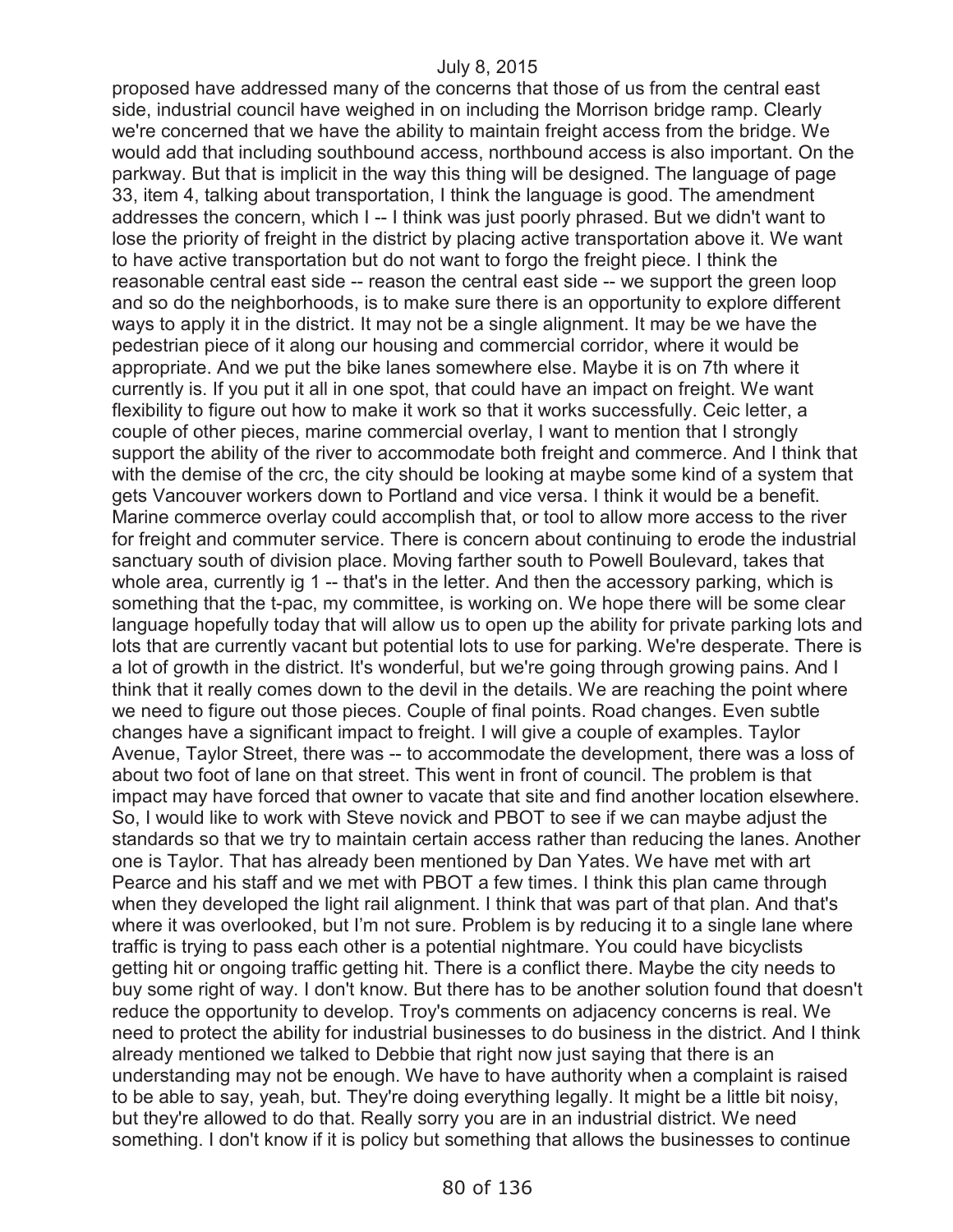to do business. Lastly, I would like to say that the tma, tpac has been a successful tool and I thank council for supporting that effort and the policy to allow a tma. And I just think that, you know, we're kind of an experiment, lagging behind what the Lloyd district has been able to do but we have had a lot of successes. Thank you.

**Hales:** Thank you.

**Fritz:** On the noise issue, tomorrow are you aware of the proposed change to the noise regulation to put eax into the commercial type zone restrictions. **Stark:** No.

**Fritz:** There is a hearing tomorrow and you're invited back.

**Stark:** What happens when you have exp adjacent to an ig-1

**Fritz:** That's a good question.

**Hales:** Good question.

**Fritz:** That we will be talking about tomorrow. Time is running by. I'm expecting to be a first reading tomorrow so we can have more discussion. Invite you to anticipate in that discussion because it was one of my discussion about how would the proposed change affect the central east side. Thank you.

**Hales:** Who's next? Jonathan.

**Jonathan Malsin:** Thank you, mayor hales, Jonathan Malsin. Thank you mayor hales and commissioners. I will keep my comments pretty short. I want to echo what all of the other stakeholder, advisory committee members have said about bps staff. It has been a pretty amazing process. I think we started seemingly pretty far apart. And we really came together with what I think is a pretty measured plan to expand employment opportunities and what really is an employment center district. And, you know, on behalf of my father and I, we have had an incredible opportunity to work in the central east side and develop, you know, close to half a million square feet in the existing employment opportunity subarea, which is kind of why I'm up here talking to promote the expansion of the eos across the district. We have seen just tremendous job growth. Not only in our buildings but in other buildings that were more or less abandoned in the district coming in with new industries. These are, you know, in large part, industrial users. We have incredible companies filled with -- creating, you know, creating code, building software, web sites, prototyping, actual hardware, diverse array of companies that we have been able to get to know in our buildings and to locate in adjacent buildings and for the most part, those companies that we do business with and come across really enjoy the kind of grittiness of the district. They don't take -- they don't have issues with the adjacency -- there is a lot of, I think, positive things happening in the district and not a lot of conflict and I think that is evidenced in what troy said relative to, you know, the lack of -- exodus of industrial users out of the existing eos. I just wanted to, you know, emphasize I think the opportunity that we have with the expansion of the eos to get more growing businesses that are really, you know, new dynamic industries, both, you know, again, digital media, software, you know, in the district now in one of our buildings. So, I think it is a real opportunity to expand employment in what really is an industrial and employment centered district. And I also think that, you know, somewhat counter to our own best -- our own interest, the expansion of the eos is going to bring on a lot of competition for new developments in the district that honestly could drive down rents. And allow the district to maintain some affordability for industrial, more traditional industrial users and makers. I think this idea that the expansion of the eos is going to lead to a wholesale gentrification of the district -- **Hales:** Thank you for articulating that argument. I have been weighing that one carefully and I know we will hear from people about it. You believe that the expansion of supply of non-making space, if you will, will allow the maker space to remain.

**Malsin:** I think so, yeah. Absolutely.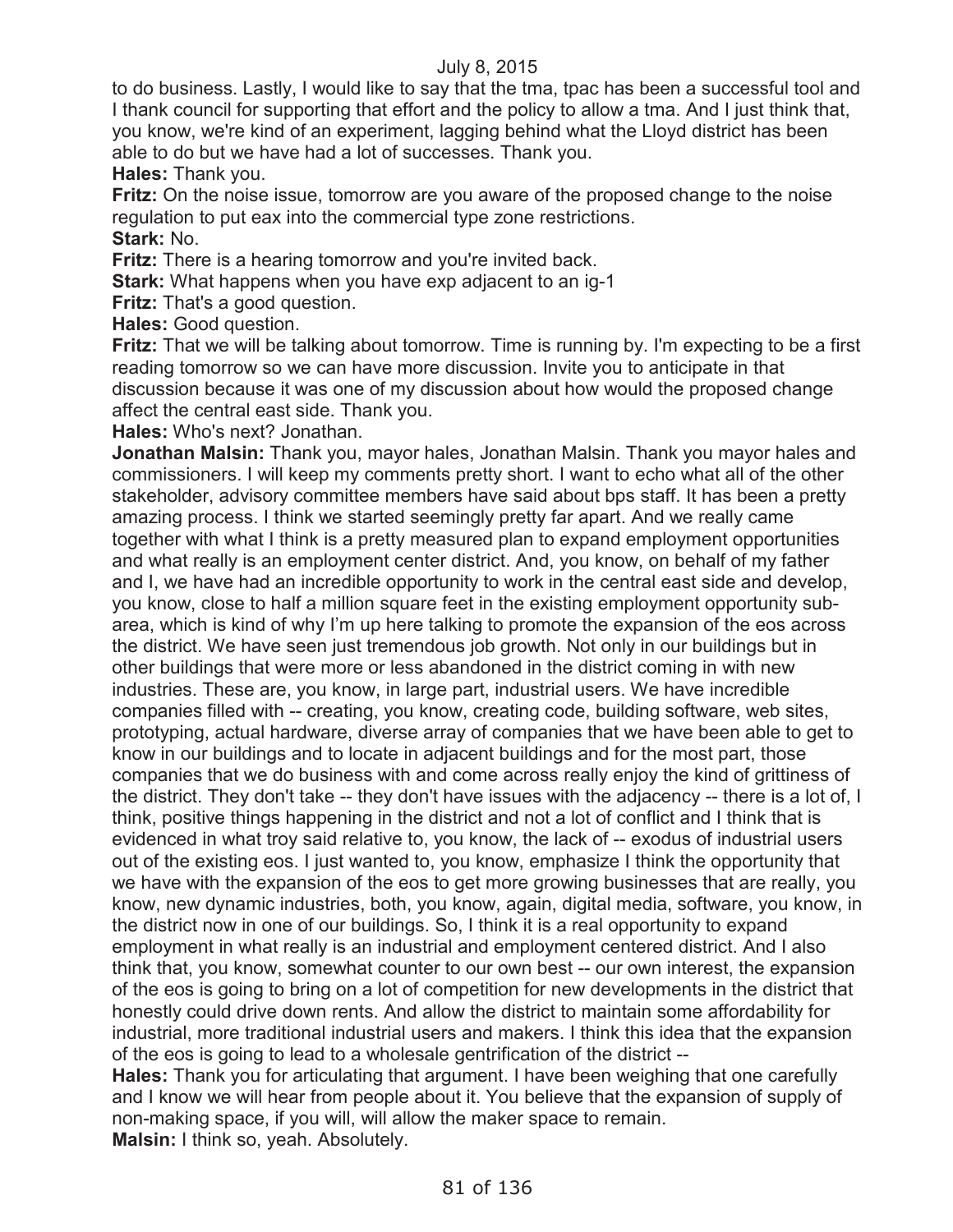**Hales:** Good. Thank you. Appreciate that. Next. Pull that microphone down a little closer to you.

**Pia Welch:** Pia welch, vice chair of Portland freight committee. I know we're running out of time. I know you can read our letter. I want to say thanks for consideration of some of the amendments and taking into consideration our changes. I look forward to continuing to work with troy and other people as we work out a lot of details, Caruthers street is a safety issue. The loading and unloading, everyone talks about parking and forget about the loading and unloading of materials, and how that is done or not done. And, so, again, look forward to further refining this plan.

**Hales:** Thank you. Thanks for your help.

**Welch:** Sure.

**Hales:** Ian, welcome.

**Ian Stude:** Thank you, Mr. Mayor and city council. I'm here today --

**Hales:** Push and let go.

**Stude:** Working?

**Hales:** Not yet. There we go.

**Stude:** It was running out of power. Hopefully we won't. Thanks for waiting for my comments. I appreciate the opportunity to speak today. I'm Ian Stude, chair of the bicycle committee. First of all, like everyone else, want to acknowledge the effort of PBOT, and pbs staff, their efforts to address future transportation and mobility needs within the central east side are critical. We see this plan as a tremendous step forward for the district. The plan as presented today largely reflects I think our shared vision for a future Portland where people are safe no matter what mode they choose. However, in the spirit of aligning this plan with a shared commitment towards safety, there are some -- there are a few - one minor change we would like to propose. This is house cleaning. And I think, peter, you mentioned the language was a little awkward to chapter 5, section t.33 this relates also to the city's vision zero strategy. As presented today, states that the -- to pursue implementation actions that enhance the safety of cyclist but do not conflict with efficient freight mobility. Unfortunately this can be read as directly prioritizing the safety of bikers over the safety of people biking. I think we can agree that is not acceptable when we talk about prioritizing safety at every level in our city. We propose that this section be amended to read pursue implementation actions that enhance the safety and comfort of people bicycling -- this proposed language is identical to language agreed on by the Portland freight committee and -- I know this is a minor housekeeping issue in some ways. One that is important given recent conversation here at city council. Very supportive of the southeast quadrant plan as a whole. Minor change to language around transportation will bring the plan into proper alignment of our shared vision of a safe, more prosperous on livable city. I want to thank PBOT and members of the planning and sustainability commission and stakeholders involved. Hard work and commitment resulted in an excellent plan. Our committee is supportive of the green loop. We have looked at it quite a bit. We will look at it as this progress on the green loop continues, and I want to underscore and kinds of dove tail with some of what peter mentioned, we are really excited about the opportunity of the green loop and open to the idea that it may be not particularly one alignment, but I also want to add that it really should be something that works in concert with a network that serves bicycle and pedestrian movement but that the green loop is not necessarily the only method by which we will move people through the district. As troy mentioned, 23% of trips by bike in the adjacent neighborhood to this area. That's phenomenal. Also when you look at our goals from the bicycle master plan, sustainability plan for the city, we know that we have a target for those numbers to go up, and this district and others around it will have to carry a great deal of that weight based on the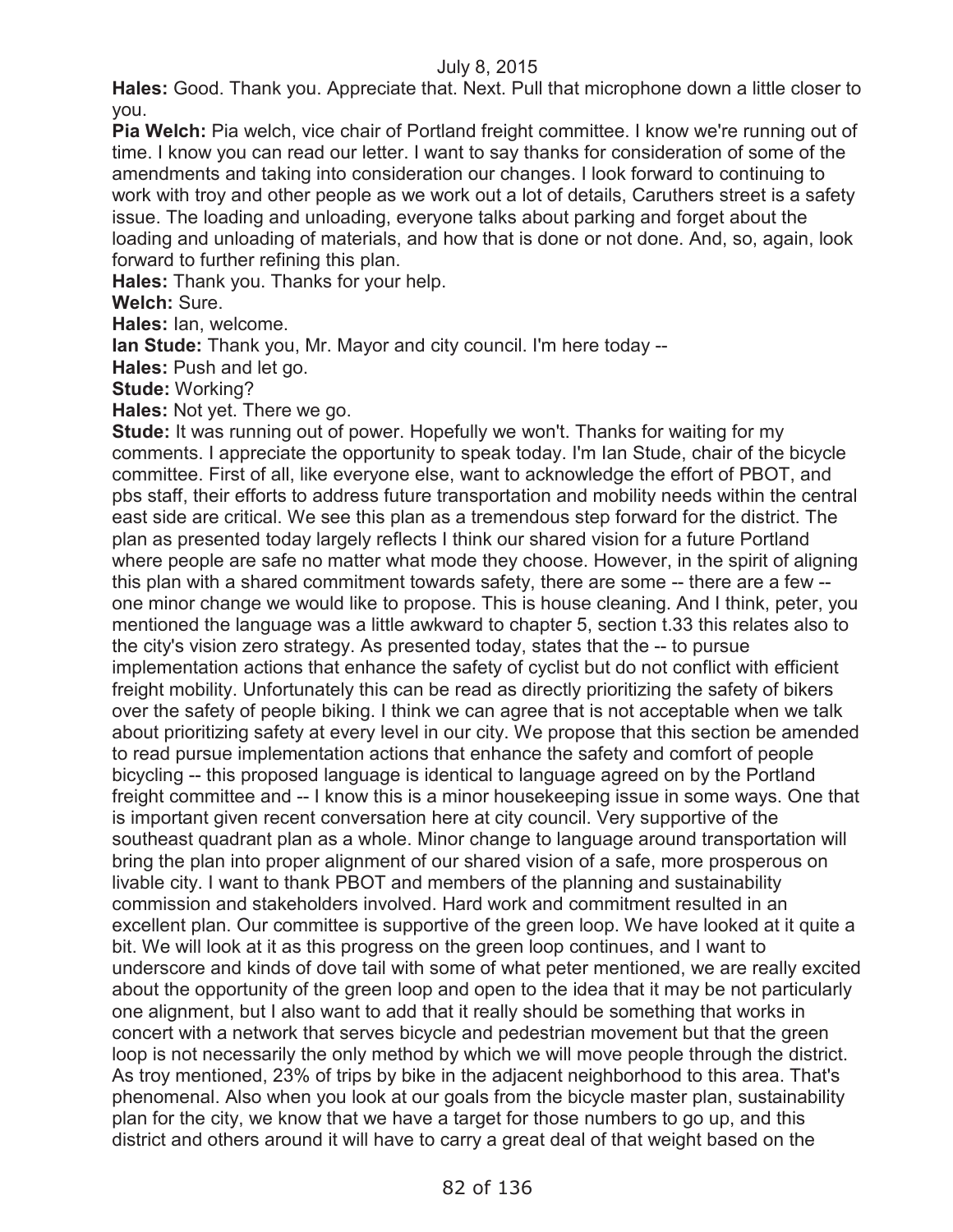geography of our city. I think we have look closely at the central east side and how it will meet our safety needs as those numbers continue to grow.

**Fish:** Make a suggestion. We are going to lose Commissioner Fritz and a quorum and we are going to go to another hearing date. What you described as a housekeeping matter, I would love to see that in writing and I would like to get commentary from bps on that and the stakeholders and it sounds like we could take that up with the --

**Hales:** Yeah, I started flagging issues. And I know they have, too.

**Fish:** I would like to see the specific language and then understand how, if at all, it impacts the mobility piece and how it fits with our vision. If we have something in writing and get commentary on that.

**Stude:** Happy to provide that.

**Hales:** Thank you very much. Thank you all. Let's go to the sign-up sheet.

**Moore-Love:** I believe we have 25 people left. First three coming on up. Willie, ken, and Kelly Roy. And they will be followed by brad Molson, mike Redmond, and Jose Gonzalez. **Hales:** Good afternoon. Go ahead.

**Willie Lewenson:** Good afternoon, hey, guys, nice to see you. It has been a pretty heavy conversation about business and commerce today. I had a chance to look over this document. And I'm not sure who the audience is intended for, but it -- I always find it interesting there is a picture of the Willamette River in all of the documents, and one page dedicated to the waterfront and on that page there was no discussion of access to the Willamette. I have a lot of points I'm going to submit that are housekeeping items, just suggestions about how to make the document better in terms of how to create better access to the Willamette. I felt the central plan did a really good job of really putting intention out there out to create access and I feel like although there are some points, it isn't as pointed and directed as the central effort. I'm hoping we can keep some language from that document and carry it forward and make sure there is more intention. It was great to hear the neighborhoods speak out that they would like to have beaches and better access to the Willamette. Just I guess what I really want to emphasize hopefully you guys will take the opportunity to read over comments that we have made so that over the last 11 years, there has been -- there has been seven planning efforts over the last 11 years related to the Willamette river. Question is why aren't these things happening? This is a greater opportunity to put concrete things in the document that will hopefully allow that to happen and there is a lot of talk about habitat in regards to the Willamette, which is awesome, but I would suggest that should coincide with access for people, because if there is not a corresponding amount of access as there is to habitat, then less enlightened people might trample through the areas. As it is right now, swimming is occurring in downtown Portland actively. People swimming off the light boat dock, the fire boat dock, the beach -- it is happening now. So, I would also emphasize that one last point is that there is a quote that said that parks doesn't officially have a plan to address swimming, paraphrasing, and when they get a chance to do it, they'll do it. I mean, I would just say that this is happening. And there is a certain responsibility that comes with cleaning up a river to the point that you can swim in it. And one of those things is creating safe avenues for people to get into the river. So, there is a lot of communication, safe to get into the river but no direction about how to get into it safely and that's really important. Thanks again for looking at my comments.

**Hales:** Do please submit those in writing, too. As the council deliberates on the document and suggested wording changes or additions for that matter, we want to get those when we can.

**Lewenson:** Thank you very much. **Hales:** Welcome.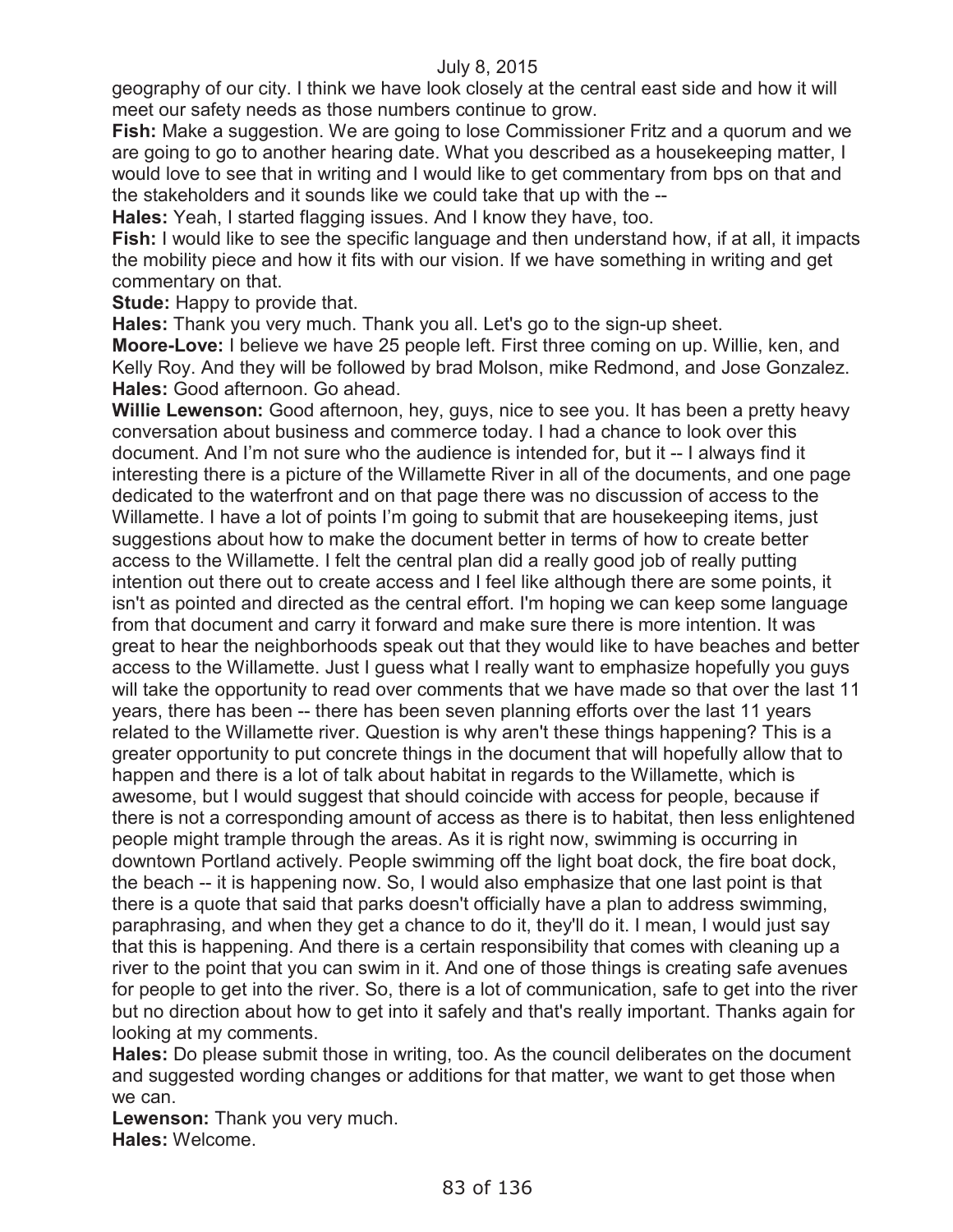**Ken Clock:** Yes, ken. And I guess I'm not a polished speaker, but I have some thoughts and some feelings from industrial manufacturer in the southeast area. I think there is a disconnect at the moment in the sense that a planner earlier in this meeting said that southeast industrial area successful in its own rite today and we want to protect that. A couple of weeks ago I was talking to another manufacturer there and he said flat out to me, city doesn't want us here. So, I guess it doesn't really quite gel. A lot of folks have put a lot of time into the plan. Recently received unanimous recommendation from the Portland planning commission. To be sure those involved today have a vested interest in the plan. Manufacturing business in southeast industrial sanctuary. Looked at the maps and renderings. I can't escape the feeling what I'm being told feels slightly disingenuous based on what I see. I'm told that the plan will support and strengthen existing industrial business, what I see is a considerably reduced industrial area. I see islands of industrial area completely surrounded by planned housing. Told truck freight will move more efficiently. Bike lane barriers encroaching on already diminished industrial streets. Green loop - effectively splitting the industrial area in half and further inhibiting industrial traffic. I see major challenges for any industrial business attempting to remain here. There will be complaints from new housing residents and from the plan, despite the so called disclosure waivers that they are to sign and the city will be left to sort these complaints out. Tremendous emphasis in the plan evolves around dedicated and encroaching bike lanes and pedestrian access, and these are not compatible with industrial traffic moving efficiently and would only increase the danger for all of us. That means everybody in the whole area. The plan has many pretty renderings is that I call the ghost of southeast future. And lofty headings advising me, advancing equity. It could be like Sunday. Parks every day. And imagine, the reality is I can't imagine an existing industrial business surviving this plan. I'm not foolish enough to think that my testimony here actually matters, there is some basic facts that need to be addressed. May I continue? **Hales:** Quickly, please. Keep going. I will have a couple of questions for you. **Clock:** 35 years ago, southeast industrial sanctuary. Our business stayed, many more came, seemingly a good relationship. Now we really find out that we're not your child, we're actually a step child. Slippery slope to dilute -- things you do not know and things you couldn't know about southeast industry. What depth of interaction businesses have here, what binds them together, what encourages them to stay. What will make them leave? Critical mass of business required in order for industry to thrive. Other businesses you manufacture -- manufacture for you, provide local services, purchase materials from, there is also a critical efficiency required whereby local businesses rely on unencumbered -- send employees out to pick up supplies and parts all in a timely matter. Critical mass, critical efficiently seek to exist, industry business will relocate elsewhere again decreasing critical mass. As I said, there are things you do not know about southeast industry. Things that you can never understand. Not in a book anywhere. They're dynamic. Even if you can't fully extend -- understand southeast industry, should attempt it and even more importantly allow for it. Unless of course, what I'm being told in the plan is really an illusion.

**Hales:** I will make a request instead of asking a question. It is not our intention to adopt an illusion. We are trying to deliberately adopt a plan.

**Clock:** I understand that.

**Hales:** My request for you, you probably have already done this, turn around and get together with Debbie kitchen and tell us what amendments you want to see in this plan to get the future that you want. It is not our intention to chase industry away. The planning, this committee of your peers and the staff have worked all of these months to try to get to that point. It is an ernest effort. They may not have gotten it right but there was nothing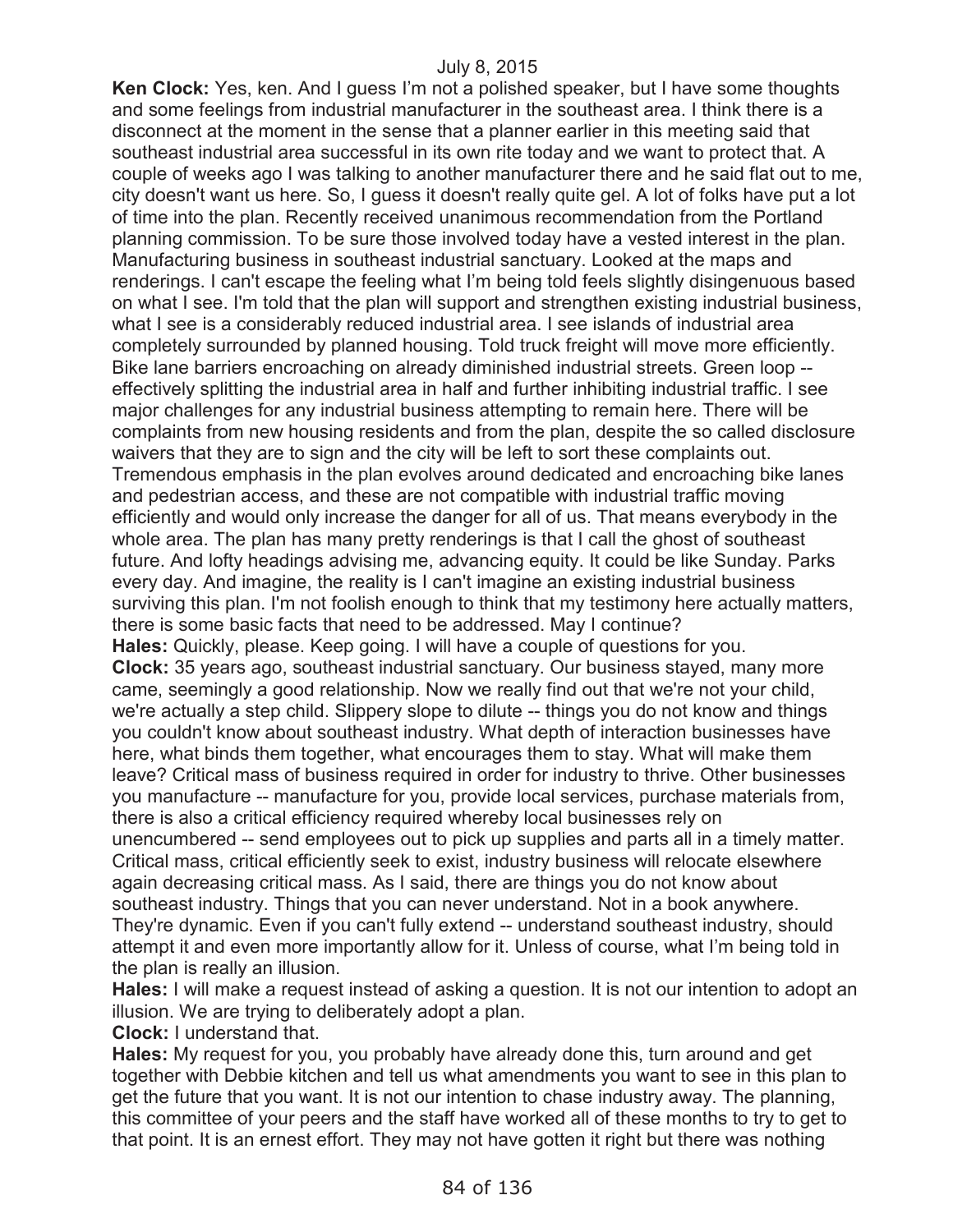disingenuous about it. Now it is time to get down to words on the page and colors on the map for us over the next year of what exactly what zoning should be there. I have been of two minds about whether this overlay for employment should be on the industrial zoned blocks or not. My jury is still out on that question, even though there is a recommendation. If you think we shouldn't apply the eos overlay to the whole district, say so. And that is something that the council needs to hear. I guess the other thing, I don't know if you have been here in the last few years, cause I don't remember if you have, sorry. But lots of times this council will have one citizen come in and say something useful and we will change something. And we will do it here, too. So, don't feel like you said something about you're not sure if your testimony would matter. Believe me if you came here often, you would see that happen often. A citizen comes in and says something cogent and we say wow, that's new and we change a document, plan, decision. This is a recommendation, a recommendation that has a lot of agreement behind it and that has some weight. If you suggestions for how we defends and maintain existing industry in the district we want to hear them and I would recommend for purposes of time -- spend some time with Debbie, the chair of your district and say we need this.

**Clock:** My family has had a business there since the late '50s. And I have been working there for 45 years. And I'm 64 years old. I've never been to a city council meeting yet in my life and I have never been in this building.

**Hales:** Welcome, and we hope you come back, and, again, I'm serious about this. If you have suggestions that you want us to change in the document --

**Clock:** I think the overriding thing, if you are serious about protecting the industrial area that is there now, everything that is done there has to be balanced with that question above it. Does this protect industry in this area that we already have?

**Fish:** What's the name of your business?

**Clock:** Clock associates.

**Fish:** Pardon me? Do you have some daughters that work with you?

**Clock:** I have had a daughter that worked with me.

**Fish:** I thought you were here once testifying. I echo what the mayor says.

**Hales:** Let us know what you think we should change. It is a proposal. We are not simply here to rubber stamp something.

**Clock:** That would be my suggestion. Everything be prefaced with that if you are serious. **Hales:** We are, thank you. Welcome.

**Kelly Roy:** Kelly Roy, owner of adx, and a member of Portland made. Thanks for all offer work on this plan and all of the staff's work on this plan. I think you're aware from some of our previous testimony that Portland made represents over 200 makers and

manufacturers. Of the 100 members that were surveyed last year that create over 1,000 jobs and over 270 million in economic activity. And our membership has multiplied by five times just in the last year. Numbers, 5,000 jobs, billion dollars in economic activity and we believe our membership doesn't capture everything that is being made here in our amazing city. I'm here to represent what is called the maker movement. And makers. And we consider the definition of makers as people who make physical goods. They're not software developers and technology. And despite the desire of technology to be in the warehouses, in the central east side, we need that valuable infrastructure for this growing movement in our city. They provide valuable working class, middle class jobs, and those are the types of jobs that I would like to see the city support. We did a survey of our members and there is a need for over 150,000 square feet of additional space for manufacturing, and they're unable to find it in the central east side primarily because of real estate values being driven up. And a lot of the manufacturing spaces being converted to creative office. So, in that vein, we're very concerned about the employment overlay and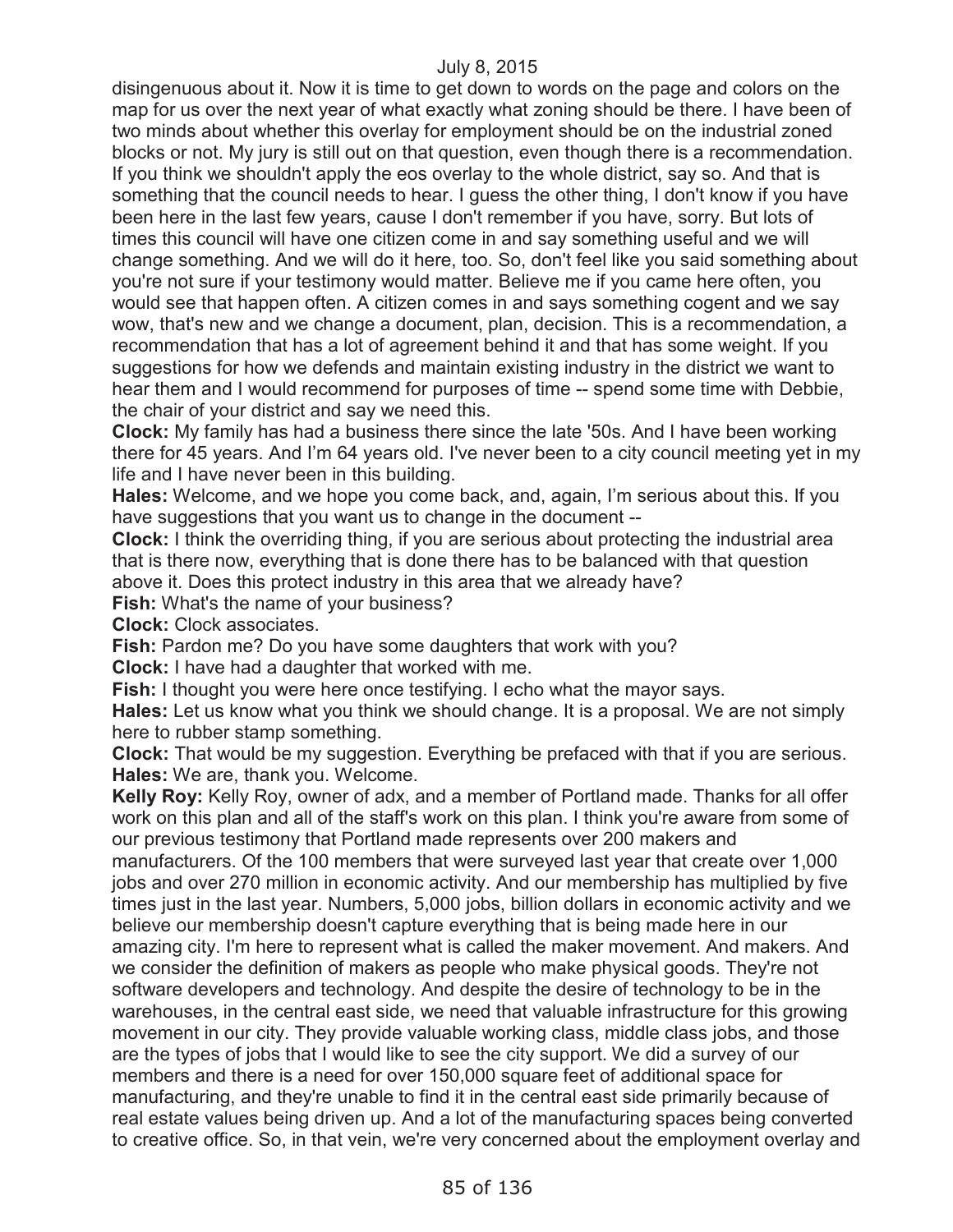we actually think there should be an expansion of industrial zoning to accommodate more makers and more manufacturers because this movement is growing. So, what's the maker movement? It's the legions of artisans and craft people and entrepreneurs and doers reinventing and reshaping artisanal manufacturing the people who are starting businesses, developing products, honing their skills and offering support and sharing tools and knowledge with each other. The maker movement is gaining momentum across the globe and everyone is looking to Portland to uncover the who, what, why, and how of this critical resurgence in artisanal manufacturing. As founder and owner of adx, I have had the good fortune of being at the helm of this extraordinary movement. I in the process of writing a book which I have given you information. The book will be written not only about the long history of manufacturing in the city but the next generation of manufacturers who are in the central east side and in need of the space. So, the amendment that was put in front of you that was from me and adx was crafted by troy doss and it is a good start, however it isn't comprehensive. We need a full inventory of existing warehouses, we need an inventory of makers and manufacturers including the number of employees that they employ, the revenue that they generate. Whether they own or rent their buildings and the amount of growth they're experiencing. Because in our surveys, we see nothing but rapid growth, increase in employment, and increases in revenue for the city. And then we also need the tools that we can use to protect and preserve the warehousing and manufacturing space in perpetuity, because it is a critical part of our local economy. We're looking forward to working with you and staff to uncover some of those tools, but we think that the overlay zoning is a very dangerous road to go down and it will put a lot of pressure and put a threat on Portland's growing maker movement, which is really gaining international attention. **Saltzman:** Are you in agreement about this?

**Hales:** Well, I think so. Let me pose the same question back to you that I posed to Mr. Malsin. He made essentially a supply side argument, if you will, that if we apply the eos overlay to the whole district, more of the vacant properties will get developed. Some of the vacant properties will get developed as creative office and that will take some of the pressure off of the remaining buildings that are used for manufacturing. Do you not believe that --

**Roy:** I don't see any studies that back that up. Maybe it would be helpful to engage someone like Joe court wright to do an economic analysis to see if that plays out. I did not see that play out in the pearl district.

**Hales:** Pearl district got zoned cx. Different story. The question is whether here, which strategy best preserves affordable space for makers. I think there is no one in the room that doesn't want to do that. Maybe there is. But we don't. We want to preserve affordable space for makers. I'm hearing two arguments. One, hang on to what you have got. If Steve was here he would tell us who did that song. Just hang on to what you've got and therefore keep that industrial zoning, don't have the eos overlay on those buildings, and that will give the makers and manufacturers a chance to hang on because they won't get outcompeted. Opposite argument, those spaces are getting bid up and the best way to keep them is release the pressure elsewhere. You're right. It is an economic --

**Roy:** It is an economic question and I don't think we have the answer. I think what we need to do first and foremost is make sure that we protect really valuable investment that we have made as a city, manufacturing infrastructure does not come cheap. The amount of electrical distribution that is required. The amount of plumbing and airlines that are required. It's really hard to do that in new development and keep your costs affordable. So, that's why we're requesting an inventory of existing warehouses and businesses. These businesses are already being pushed out of the district and losing the valuable warehouses to tech companies that want to use them as office spaces. So, it is a really,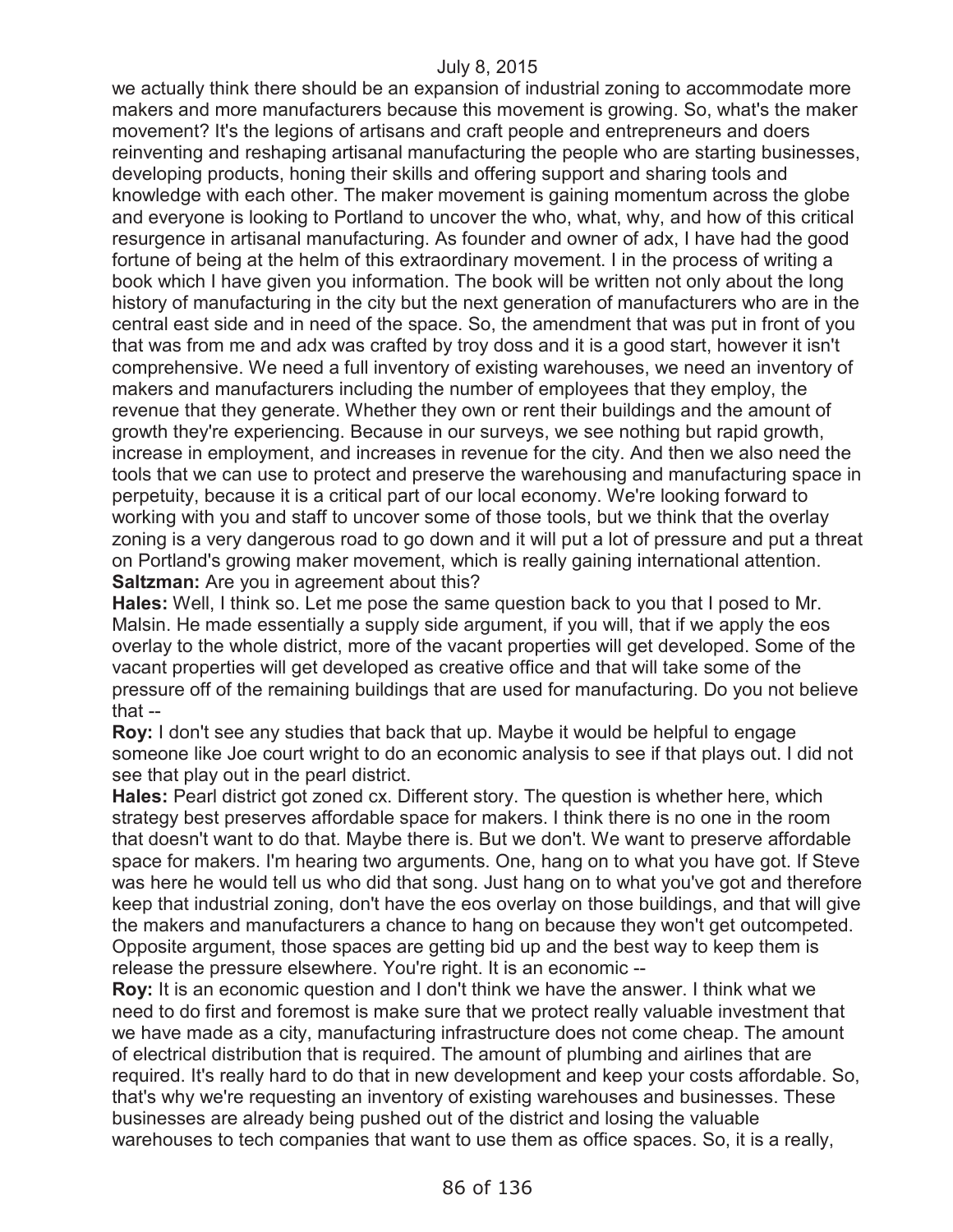you know, it is a real opportunity that we have to do a comprehensive inventory, and I know this plan has been going on for two years. This movement has been rapidly growing in the past two years. And it is continuing on that trajectory. So, we're just looking for those creative mechanisms for protecting and preserving industrial uses again to support working class jobs. You know, a lot of tech jobs are not working class jobs. Middle class jobs. We are really big proponents of supporting people who don't necessarily go to college and need employment opportunities and manufacturing and this movement provides those types of jobs and so we want to see that protected.

**Fish:** Let's assume that we have the inventory. Can you give us a preview of -- of what some of those tools are? I know your handout alludes to at least a co-op model and some strategies for actually acquiring and holding. We're pretty prescriptive around here when we talk about anti displacement, anti-gentrification. This is a little loosy goosy -- what are the actual tools that we have funding to implement --

**Roy:** That's a good question. Other people struggling with this. In San Francisco and in New York. There is a handout that I gave to you about commercial land trusts that are being -- commercial co-ops that are being formed. But we can take some hints from land trusts and land banks, who we want to protect wild lands, mechanisms that we can put in place. And, so, I think we can look to some of those tools that are out there and apply them to industrial land. I think they're just now starting to be applied in that way in different cities around the country. We were fortunate enough to be part of a national round table at the white house where cities around the country were providing best practices and many of those are in hot markets, hot real estate markets. We're available to help with the research, come up with the tools that we think protecting and preserving needs to come first and then we figure out the zoning that allows for the development of vacant land and what not after that.

**Fish:** And you would anticipate a substantial amount of public funds to lubricate this effort to acquire and land bank?

**Roy:** I think it could be a combination of public and private funding just like -- we have a lot of examples around the city where public sector and private sector come together around things that we value as a city. Affordable housing being one of them. I think we just apply some of the similar tools but to industrial land.

**Fish:** One other question. If there was -- if your worst fear was realized and there was displacement, where are makers likely to go?

**Roy:** Well, we see a number of makers and manufacturers been pushed over to the northwest industrial district. We have seen some makers get pushed out to the suburbs. But then try to come back to the central east side. But we would certainly lose them in our city and all of the employees that come with it. I consider people making these goods a huge part of our culture as a city. They're artists first and foremost who have figured out how to develop a business and a manufacturing company out of that business. They're investing a lot of money and a lot of resources in the buildings in the central east side. So, you know, I imagine they would go to Oregon City, Gresham, other industrial areas outside of the city. But I think as many people have pointed out in previous testimonies, this is a really valuable thing that we have in our central city and it is perfectly timed with this movement where there is a huge demand for industrial space so we have -- what we have existing and this opportunity to expand upon it. Another big opportunity is to make everything more visible, doing factory tours, showing the general public what's being made in our district from art paint, to growth made, iPhone cases, to fashion lines like make it good and Mel and Mary to food products, like Olympic provisions and distilleries, all of these are kind of manufactured items that may need manufacturing infrastructure, so it is a really rich mix of businesses. But I would just say that the threat of this creative office use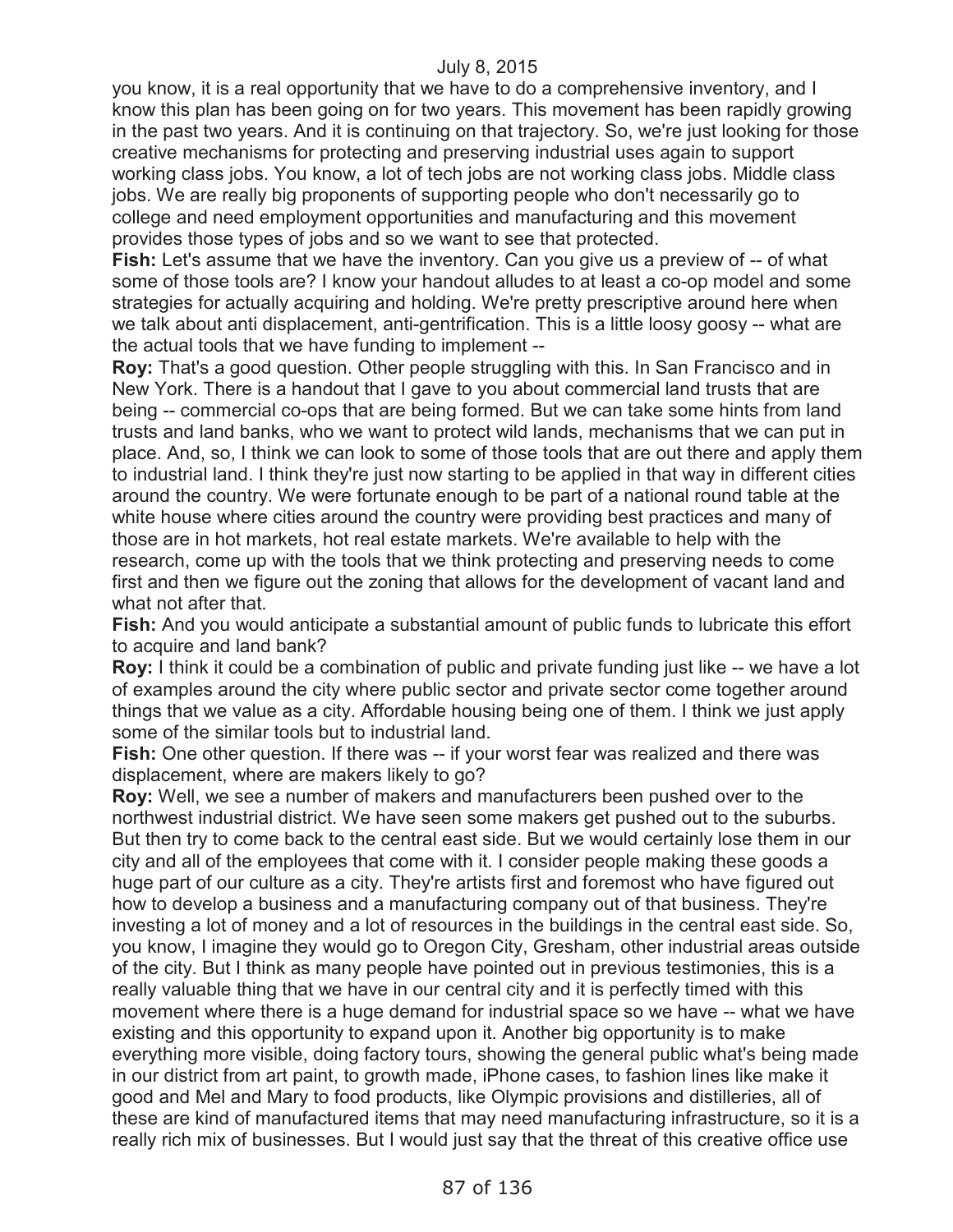that the office overlay, employment overlay allows for more of just takes a lot of these cool warehouses out of production and that would be a huge loss for our city.

**Hales:** Thank you. Thanks very much. Thank you all.

**Fritz:** I apologize. I have to leave. I have a family commitment.

**Hales:** I think we can continue a while with the three of us. Let's keep going.

**Hales:** Good afternoon. Go ahead, brad.

**Brad Malsin:** Thank you, mayor, and city council. I won't take very long, I think I'm going to change what I was going to say. First of all, I want to thank -- I want to thank bps and - for all of the effort and all of the people who volunteered on this -- on the southeast quadrant plan. There is a lot of people who are passionate about the city and passionate about what happens and I guess I want to comment about the past and the future. And I think really I think there is an evolution going on in the central east side, as well as the greater city. As opposed to a revolution, and we know that there are districts that have been -- that have quickly changed from one to another. Pearl is a great example. But I think what Kelly's referring to is the makers, there are a lot of makers who -- there is an absolute explosion of people designing and making things with 3-d printers that occurs in more of the office setting. I think there is really kind of an interesting blend between industry of the past and industry of the future. What Kelly tries to preserve is absolutely necessary and we should pay attention to that but I think we still need to pay attention to where the future is and where these creative design jobs, these small manufacturing jobs are and it's -- we see these in all of our buildings. We -- I think the most important thing I want to say about the central east side, in particular, is that we want to -- we don't want to close the door on a lot of the opportunity coming there. And a lot of the kind of creative firms coming there. And if you think back 10 years ago, Jonathan has pointed out many times that we didn't even know what an app was 10 years ago. And now apps run a lot of things. What will be in another 10 years? In our desire to look at what the future is, we have to keep the door open as much as we can. At the same time we need to pay attention to the legacy businesses, industrial businesses, including mike over there, who we have arm wrestled many times about and listened to, and good friend. And I think coming from new York, I've watched this evolution happen where you get the changes going on in districts and neighborhoods and how they conflict and how they orchestrate and how they do this interesting tap dance between businesses and residential and new types of businesses. I think it is just part of the evolution of the district. So, I -- the plan is great. I think the most important part is that people work to find the areas of compromise. We have paid attention to protect, trying to protect businesses. We paid attention to trying to protect the makers. We paid attention to trying to predict what the future needs are going to be and try to find some way of addressing most of these concerns. So, thank you very much for the time and --

**Fish:** One thing about this process that is striking to me, despite the strong feelings throughout, we're at a moment where there is some consensus, begrudging consensus, maybe in some cases the best kind of consensus because no one is particularly happy. But since the mayor raised the question, I want to pose it to you. What is the consequence if we scale back the project?

**Malsin:** I just feel there is a certain amount of -- there is an egalitarian kind of approach, people in the district want to be able to have uniformity, have consistency, have the ability to improve the buildings. A lot of these buildings, a lot of the buildings that Kelly is referring to require a lot of upgrades to make them work. So that's a part -- some of the things we could certainly address is how we deal with seismic, how we deal with improvements, what triggers the expenses and so I think that we -- I would hate to shut the door, especially when all of the stars are aligned right now. Interest rates are still low. Incredible number of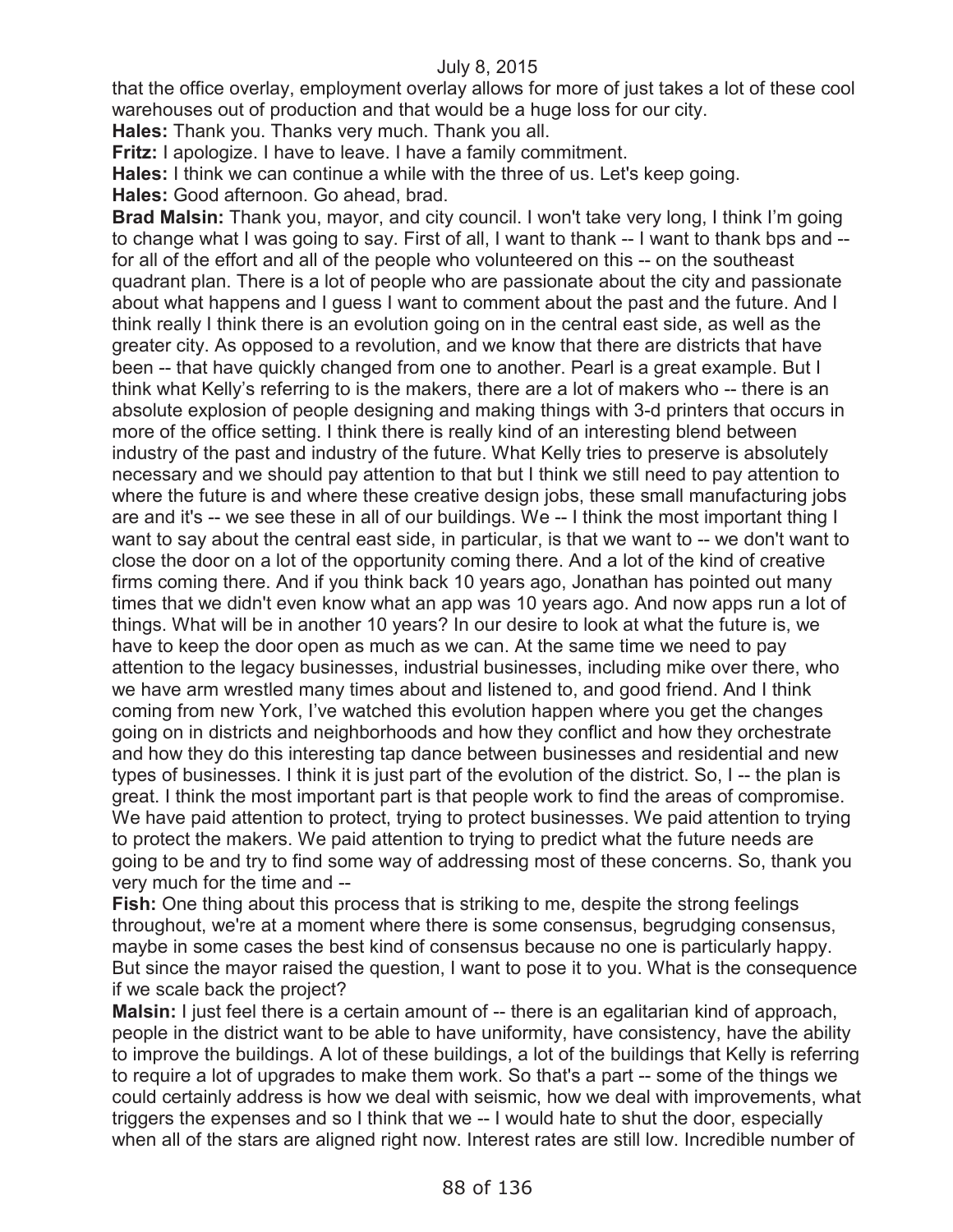businesses and individuals want to start businesses here. Central east side seems like one of those places where we invite people to live out their dreams a little bit.

**Hales:** Well, I won't respond to that. I want to flag something for commissioner Fish and commissioner Saltzman. I think this discussion is a -- is a preview of some other discussions that we're going to have with the comp plan, and that is in order to get the outcome that we want, future that we want, the shaping of this huge wave of growth in the way we want, are we going to be more directive or more permissive than the plan has been in the past? For example, housing context, Susan and I have been talking about this, right now you can build row houses in are 2.5. Sometimes that happens. We might want to say in the plan you will build row houses in this zone. We haven't done that before. We just said you could build row houses, you could build, you know, and that's kind of this issue that -- we want traditional industry. Do we say that's what we want here? Or do we allow the market, as you just articulated, that has been more the Portland approach, is to allow the market to figure it out. The zone downtown, you could build a hotel, office building next door, housing project next door. We care a lot about the design and we will regulate the floor area and density. Philosophical planning question that is going to get to be serious on several fronts in this plan and maybe this is the first real clear iteration of that for the council, having already looked at the west quadrant. I think this is raising that issue are we going to be very specific or are we going to let the market play a broad role? I don't think there is a right or wrong answer, but there is a choice.

**Fish:** Mayor, in light of that comment, is it your intention to potentially propose more amendments between now and the next hearing?

**Hales:** Yes, not necessarily my intention, but certainly we will have them. Thank you. Jose, welcome.

**Jose Gonzalez:** Thank you, mayor, thank you commissioners. My name is Jose Gonzalez. Executive director and founder of malargro. Honored to represent the - coalition of arts and culture organizations and practitioners, artisans and makers who have a vested interest in the future of the central east side industrial district. In May, cid creators testified to the planning and sustainability commission regarding concerns we had on a number of issues impacting work, affordability, environmental health, public safety, and visibility for arts and cultural activity in the area. There were some strong results coming from that meeting. One was our willingness to collaborate with the city and other bodies in addressing the issues as well as to contribute to the aesthetic plans for the area. And the revelation, thanks to commissioner -- arts and culture is only briefly discussed in the comp, southeast quadrant and central city concept plans. These few mentions would seem to indicate that arts, culture, creative activities have not been seriously addressed with much depth or adequate representation from the creative community. We can do better. For this session, we have submitted a list of process and action recommendations. Gathered through a series of public meetings and shared with members of the central east side industrial council which we are also a member. C -- creatives and other interested parties. These recommendations continue and expand upon those presented before the planning and sustainability commission. We envision a thriving, flourishing creatively infused neighborhood. One that serves to elevate Portland's position as one of the leading cities in the nation for creative and maker activity. And we support the southeast quadrant plan. Even though it is not fully formed, but we are committed to working to seeing that realized in conjunction with the other plans of the city. Thank you.

**Hales:** Thank you. Thanks very much. Welcome.

**Michael Redmond:** Good afternoon, mayor. Creative woodworking, Michael Redmond. I have been in the southeast industrial area, started in '82. Started in 1,000 feet. I was a maker and grew into a city block. That is some of what we hope some of those makers will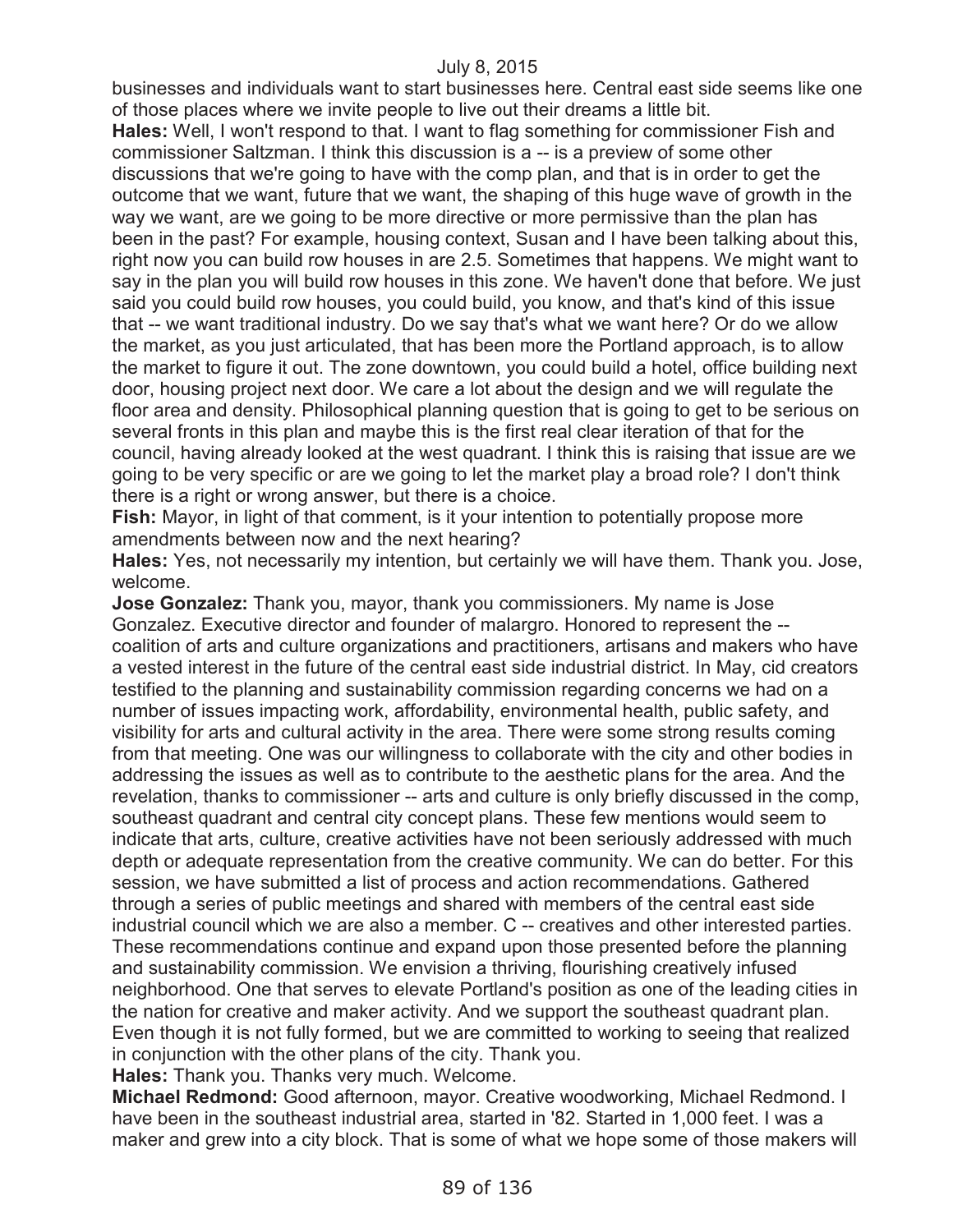ends up doing, incubate something and they will be able to grow into their art and their craft of what they do. One of the strongest things that we are advocating for, industrial businesses in the central east side industrial district and need to have same freight priority that we started with. We need that security. I think you are going to see a lot of things fall into place naturally if you keep this in place. But I'm getting ticketed right now, so there is a contradiction. And this can be fixed real easy. So, if we could just keep that and you are going to see these people stay. You are going to see me stay and you will see people come into the district because they can get their freight in and get their freight out and please don't make us get a permit. I never had to have a permit before. Other industrial districts don't have a permit. That would be awesome. I can just see that working. We need to be able to load and unload in the street like we always have. That's exactly primarily what I'm saying. I was told by the permit department I can't have a permit on Taylor. I have two doors on Taylor. I can't have a permit on salmon. I have two doors on salmon. That's what your guy said to me. Can we fix this please? Then we'll stay. I think the reason you are hearing some people say that we are being forced out, I've never heard anybody say that they want us to leave. And I can't say that we're getting forced out. But as I get cut a thousand times by parking meter guy, it feels that way. That can be fixed really easy. So, we are in an ig-1 zone, troy, thank you for keeping it that way. Thank you for all the work that has been done. They did listen to us. We were at all of the meetings. I brought my kids. Four kids that are taking over my business. They work there. My daughter is 18. She testified here when we tried to keep the street -- it is what it is and we're working and they're doing a great job. I think we can survive that construction next door. Please give us some teeth to work. Don't let anybody complain when they move next door to an industrial zone. You guys can fix that. You know where you moved. Everybody else is happy. One guy that is not happy, he gets nowhere. Move back out to the country or something.

**Fish:** Can I clarify something? We have lots of powers but we don't have the power to prevent someone from complaining.

**Redmond:** I mean, they can't legally make me move though.

**Fish:** If you have an insight into that, I would want to get a consultation. It would help me in my marriage and with my two teenage children. Insight on that. It is late. We have been here a long day. We actually have a lot of people come -- people come before us who live in the pearl --

**Redmond:** But they move there.

**Fish:** From time to time we have discussions about what is it to live in a dense urban area? When you bought your place were you aware there is a grocery around the corner -- I get your point that we can make sure that people understand certain uses that are allowed and with that comes accommodations and you are going to get a little more noise. Consider that or maybe get double-pane glass.

**Redmond:** Building wider next to a border of an ig-one. Disclosures you're coming up with, giving it strong understanding that you know where you moved. There is a bar there. You don't like it, we're not going to make the bar move. You did make the church - somehow people get heard and the church can't ring its bell no more. I don't understand that. I don't know who did that. But it did happen in northwest. And the issue with the trucking, the bikes, so, I have a -- I don't have a problem with the salmon being a bike lane. Only problem I have if they have priority over my unloading. We were there first. I was told to move there. Troy zoned it ig-1. Everybody is understanding that we want to keep this this way. Can we somehow get priority so that we can all work together, love each other, I'll move as soon as I can and let you buy, but you don't have priority. You came into my district. Please, you know, consider that. And keeping us there. That will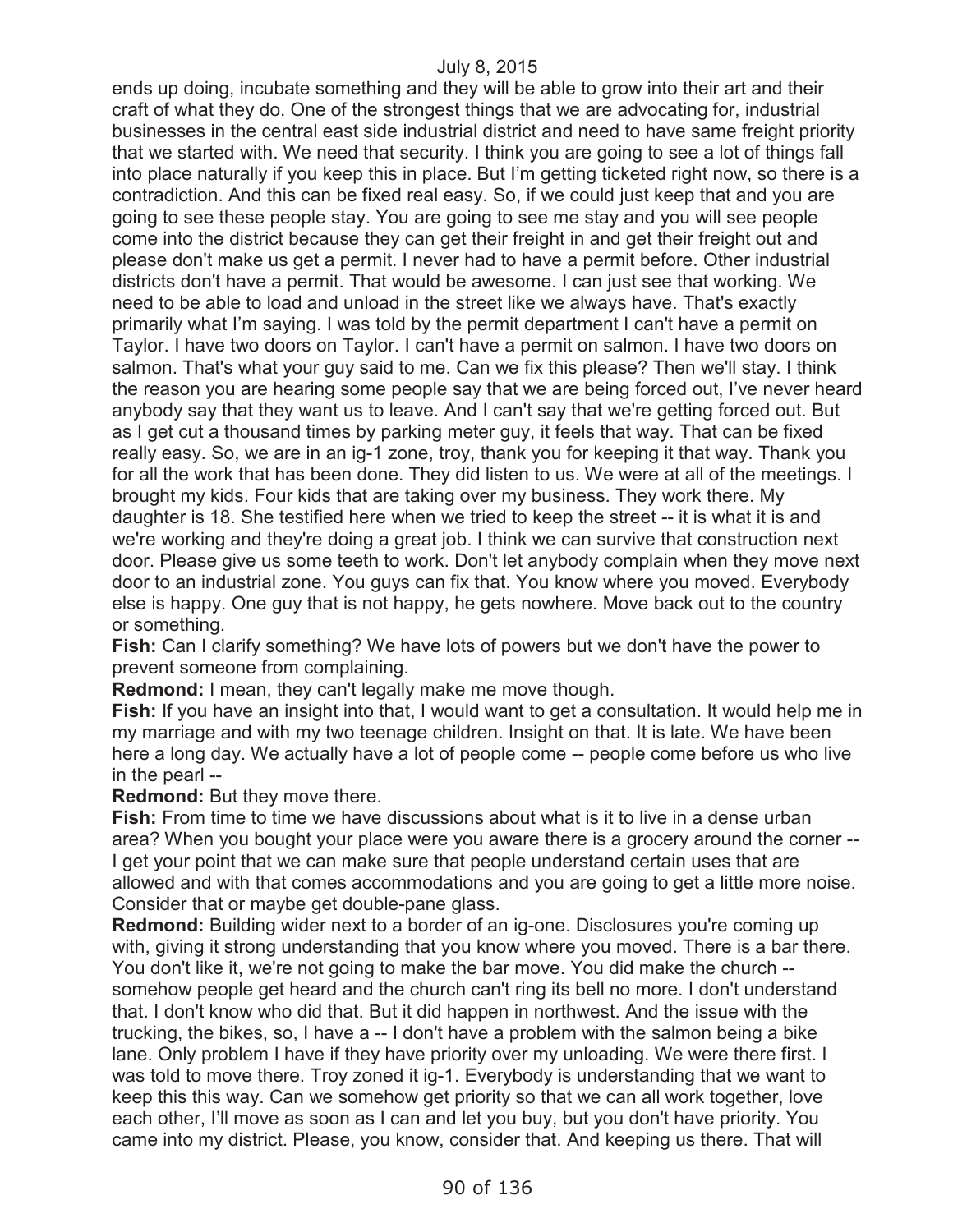keep us there. I don't have to move. They tried to come by my building and move me to the northwest industrial district. I tried to make it work. It can't work right now. I can't make it work. I can't afford the move. Even with the costs as high as they are. So, you know, again that's -- that's our only problem. I really love what you guys are doing and think Kelly's issues can be solved. We worked for all of the adx people. They go to adx, learn how to do something and they come down to us and we professionally help them take it further. Working for brad for 20 years --

**Fish:** What you just said about the bikes and the traffic --

## **Redmond:** Priority.

**Fish:** My son and I took a bike ride through your neighborhood over the weekend. I guess I'm now -- I'm sorry Steve it is not here because there is questions that I would like to put to PBOT about how we square vision zero, safety, and these uses. For example, the city from time to time encourages people to go off of a main thoroughfare, low impact road because it is safer. We map it, and we stripe it, and we say, better to be there than to be on a high traffic zone. So, this is a -- this may be a philosophical question but I think it is worthy of a bigger conversation, are we -- does vision zero compel us to create a level playing field in places where we understand that one use is less useful and there are greater risks? Or does vision zero require us to be more creative about finding a protective route, so that bikes getting the short end of this, right, because they're exposed as opposed to someone surrounded by 3,000 pounds or whatever are encouraged to take a safer route. As you mention this I'm thinking why aren't we saying one is basically a truck route and find a place safer for bikes because we don't want to create the conflicts. We know who usually gets the short end of a conflict like that. I don't know that vision zero compels us to put a square peg to a round hole, but that's a conversation we need to have. **Redmond:** I would hope we would go back to when we grew up and we were told we had to look both ways before we cross the street, yet today, a biker is told that he has absolute priority and he isn't looking out for himself like he could be. I think we go back to education. And I really don't believe you're going to stop the bikers from going down the road they want to go. I don't have a problem with that. I would like to try to make it work with everybody. And look at reality. Human reality. They're going to cross. They're going to go. Could be signage you're entering into an industrial zone. Red, painted stripe signs that say this is a dangerous area. Go ahead, proceed -- let's educate them, proceed with caution. Bring your -- if there was a caution, could it --

**Hales:** Let's not continue that discussion now. I am glad you have it on the table.

**Fish:** You have our full attention.

**Hales:** Thank you all very much.

**Moore-Love:** The next three.

**Hales:** I think we will lose a quorum after this panel.

**Hales:** Mike is here. Come on up please. We will take the four of you and then we will -- I think we're going to have to continue after that because we will lose a quorum.

**Fish:** If there someone from the pellet family here?

**Hales:** I don't think so.

**Fish:** I was hoping to put a question on the record about the park being proposed. **Hales:** Obviously we are going to continue the hearing. You might want to ask them specifically to come.

**Sara Tunstall:** co-owner of spool town, small run sewing factory in southeast industrial, and we work with 80 to 100 different clients. I want to tell you how we got into the building we're in and what we see as the future of the plan. Think you all have done wonderful work and I commend you on that. Employment overlay and what that would mean to a new manufacturing business, spool town started four years ago. We started in a building of a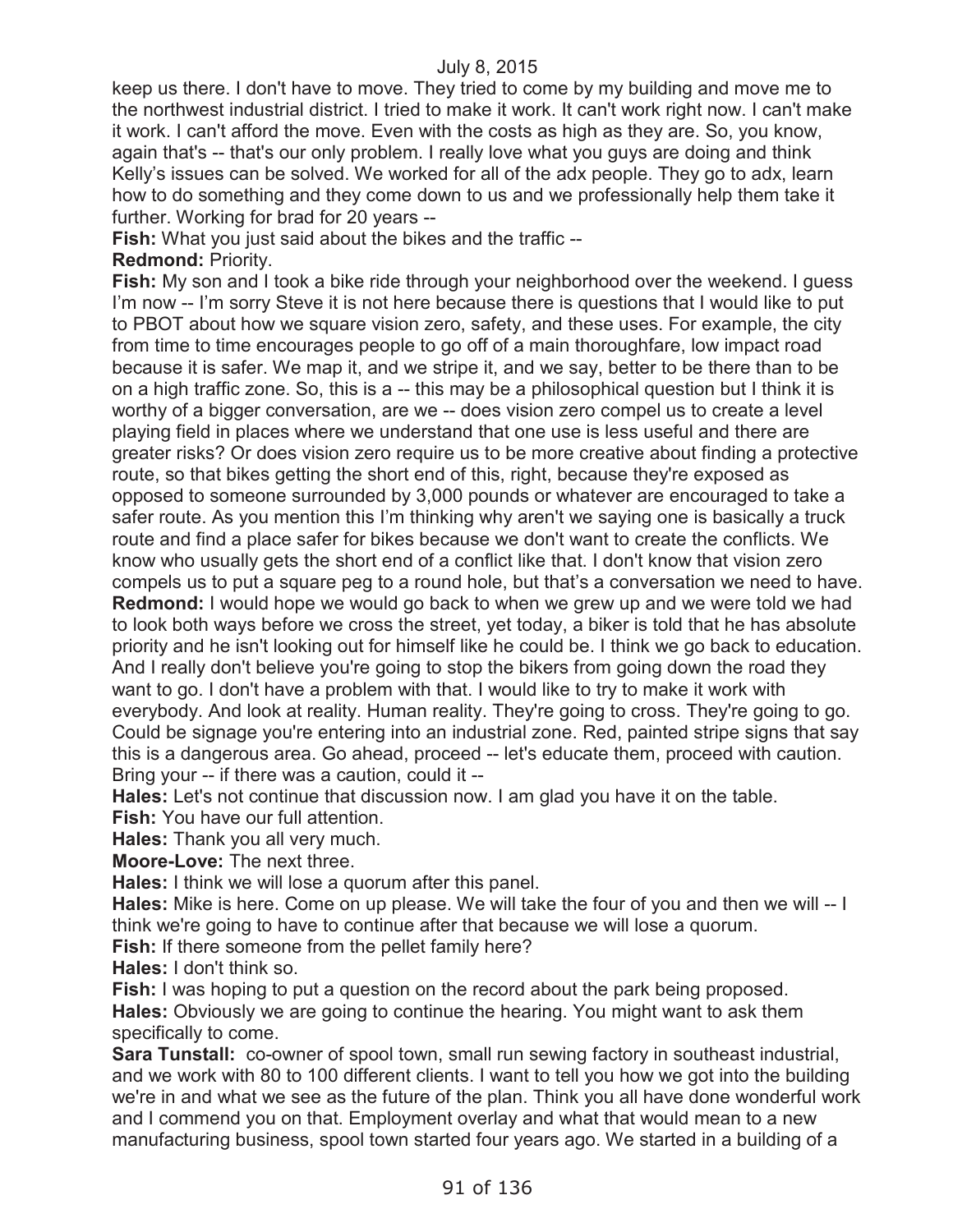business that we spun off from. And moved into the central east side two years ago and we landed in the building that we were in kind of really fortuitously and by the generosity of the building owners, blue collar boot strappers and recognized that is what we were doing with our business and wanted to give us a hand in growing our business and I think it is one of the real reasons that that we were able to get into a 5,000 square foot warehouse in inner southeast that needed no work to it and we could just move right in. It had all of the power we needed. It had compressed airlines run to it. Electrical drops for all of our machines. All of those things were critical to us. Things that would have been extremely expensive for us in a new build. We needed that old warehouse space to be able to move into. My main concern is that the employment overlay would directly pit us against tech companies competing for the same spaces. My feeling is that there is no way that we could afford the same spaces that those tech companies can afford. I think that skip Newberry who was up here earlier talking about that was really getting to the point of why those warehouses are really interesting to tech companies. There is a gritty industrial feel there. Which is great. It's super cool. But it is also necessary for running a manufacturing business. And those warehouses already exist and I think it is pretty critical that we protect them and are able to maintain them for start-up businesses. I think that -- you know when I started spool town four years ago it felt like it would be difficult to start that business. I feel like it would be really difficult now. I think if we were competing against the same tech companies for the same buildings, I don't know if we would be able to have a business that now, you know, employs 18 different people and is growing 40% a year. I'll just leave it open for questions.

**Hales:** Thank you. That's pretty clear. You obviously are in the camp that believes. And we are having this debate here among ourselves, council as well. It's better to protect that space in your opinion by not allowing competition for the building. **Tunstall:** Yeah.

**Fish:** Glad you made that observation, too. What you just said. I was struck when I asked skip to list the three factors that they were compelling, his first one was aesthetics, and your first one is functionality.

**Tunstall:** Totally. I mean, I think over and over we think about what would happen if we couldn't be in the building that we are in. Talking to Kelly about that a little earlier and where would we go? I think it is a critical thing for Portland to consider as we grow is where can you have a factory if the only people in those factories are tech companies? And their manufacturing software. It is not the same as manufacturing physical product and there are real logistical requirements for that and they already exist. Infrastructure is already there. Seems silly to waste the money to try to rebuild that and try to do it at a cost I don't think we could afford.

**Hales:** Thank you. Well said. Welcome.

**John Bollier:** Thank you. Mayor hales, city council men, my name is john Bollier the past ceo of Stacy and whitbeck currently chairman of the board. Our company has office in - on the inner southeast side and I live on the southeast side. I'm here to talk about the infamous amendment four. All I would like to say is that we did propose that language but it came because the work that had been done we thought that -- overall, we support the recommended draft plan as presented. And particularly strongly support the recommendations of the plans, Clinton triangle, central east side. And it is just ironic that two years ago, nobody was really paying attention to that property. We have worked with the city and the other bureaus about ideas to reshape that area. The idea of going without the master plan, perhaps, and, of course, with your approval, if that should be accepted, was something that we were following out of the development idea. I think sitting here today, listening to other public comments that have been made, if it comes down to that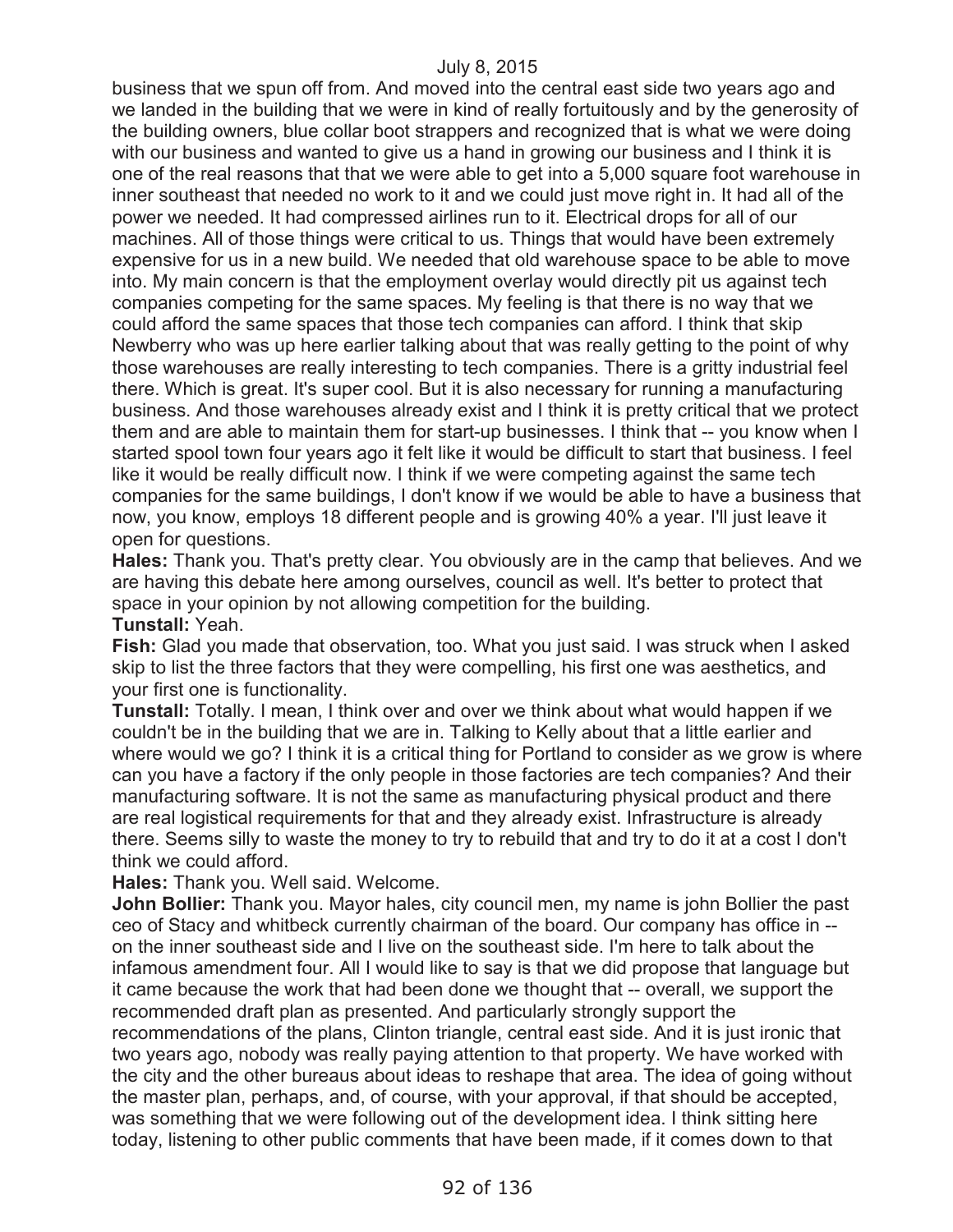you want a master plan, then that is certainly something that we would follow through with. It would add time to it, of course, and any business world, any development world, time is, interest rates are low, as brad said earlier and we would like to be on the forefront instead of on the tail of a development opportunity. If that's what is required, then we'll do it. We have had a lot of interaction with the city already on the property there. We have come a long ways. I don't think -- the idea of low income housing, I was not going to say it was my idea but an idea that I brought to the table before anybody else mentioned it and I am a big proponent of it. Great concept for that area. Fascinating piece of property. Gone overlooked for a long time. Whatever comes out of amendment four, if we were successful in crafting a better language that would be great. That's all I have to say.

**Hales:** Your situation is a little peculiar and it merits more discussion I think between you and the council and the bureau, and that is when we talk about omsi, Conway, Blanchard site, or the post office, single property owners, in the case of the Clinton triangle, we are talking about you, city of Portland, and three or four other people because there are small parcels in there as well.

#### **Bollier:** Right.

**Hales:** Who does the master plan? I don't know the answer to that question. We ought to talk that through and understand. We say Conway, you must do a master plan, they can plan for their own property so would omsi. It would be absurd for us to require you to plan for our property with master plan. I'm not quite sure how this gets resolved. I appreciate your flexibility. This is a different situation than those others.

**Fish:** I will say that your piece of property has gotten more attention from that council than any other piece of property in the city of Portland. In some level I'm delighted to actually have you here talking about it because it seems to be the third or fourth hearing where it has come up and it has some special magical power, apparently. But the fourth amendment that has not been yet put on the table but we're debating, does in the amended language suggest that if there is a clear vision, and you mentioned a moment ago affordable housing could be a portion of it. But if we dispense with the requirement of a master plan in the event there is a clear vision that has been embraced and comes to us for approval, do you have a sense of what that vision could be? What is your vision for the property?

**Bollier:** I think the simpler piece to say -- would be affordable housing number one, commercial and some residential in that order. The property itself, we own a small triangle that is jammed up against Powell and the railroad and the city owns the beautiful piece of property on the frontage road. There is utilities in the way. There is not good access at Powell and 12th and a lot of issues to decide before anybody can come together with a cohesive plan. Everybody asks us for plan. A lot of unknowns out there to be discussed and decided and once those are worked out, then the plan, I think becomes much easier to do.

**Hales:** Thank you very much. Welcome.

**Mike Lettunich:** Hi. I have a one-page handout.

**Hales:** Give that to Karla. She will give it to us. Thank you.

**Lettunich:** I'm mike Lettunich, and I am a business and property owner and I wanted to talk about the green loop and specifically the bridge over interstate 84. However, before getting to that, I would like to say that I do support the eos overlay. No one wants condo towers, but this overlay seems like the just right evolution for the district. Regarding green loop and bridge, I think a lot of people are in favor of the green loop and this might be a little redundant. I have given you an aerial photograph taken in 2007, a property that we manage highlighted in yellow and two potential bridge locations as a reference highlighted in pink is where the development is happening in the Lloyd district. We have about a dozen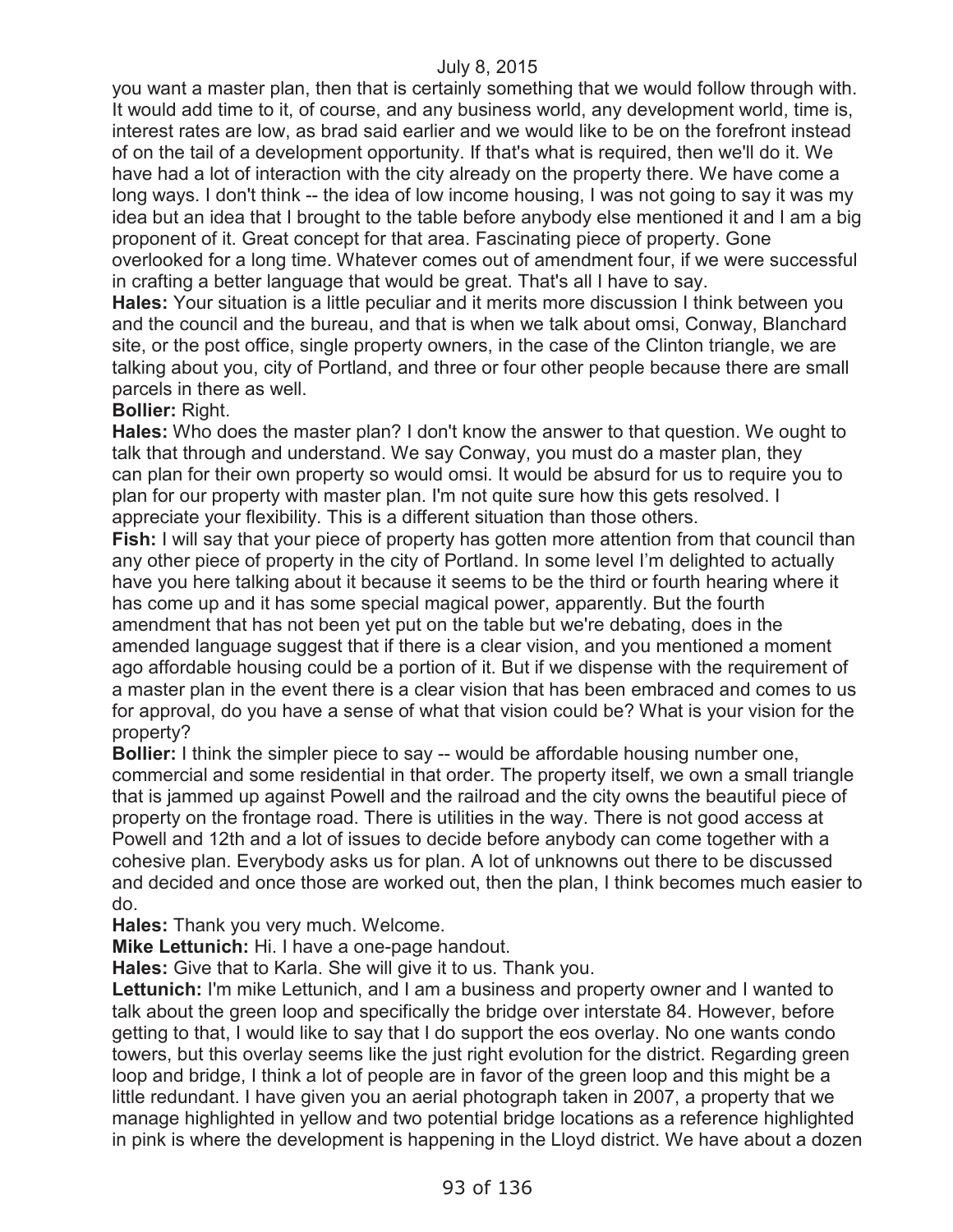tenants that work in our buildings. There are a mixture, a really good diversity of what central east side is all about right now. We have software, photography, film production and design build shops and our business is also a design build business. We moved there 15 years ago. And sort of became accidental developers because we were lonely because all of the buildings were vacant around us. But we have roughly 300 to 400 jobs defending on seasonality just in the two buildings. Roughly a quarter of those ride their bikes to work. All of the bikes are stored in vertical racks inside the tenant spaces. I figure at least 80, maybe 100 cars are not shoe-horned into the streets of the central east side because of that. I think that we would have more commuting by bike if bike infrastructure was improved. Sure there are die-hards that will ride on busy streets with average visibility. Most people are not going to do it if it doesn't look and feel safe. Portland is known as bike friendly, other cities passing us up because they realize it attracts young, smart people, life blood of a city's future. I hesitated to say this. But I did live in New York for four years. From '07 to '11 trying to start an east coast office. And I actually commuted from Brooklyn to Manhattan daily. The infrastructure there has improved really quickly. Protected lines and protected lanes and cycle tracts I would say that's Portland's competition our buildings at the south side of the proposed bridge. City and planning department have our full support. Vital underpinning and catalyst to the whole green loop and we hope it is not just in the 20 year plan but five year plan. We realize this is an expensive investment. So are parking garages and in a way so is Portland's reputation as a place where it is nice to live and work.

**Hales:** Thank you very much. Appreciate that. Well, again, I'm sorry, I think we are going to lose a quorum here. We will have to continue the hearing. Let's take a moment and make sure when we know that is. I think July 29th.

**Saltzman:** Amendment to number four that was drafted by staff?

**Fish:** If we are going to a second hearing --

**Hales:** Thank you, john.

**Lettunich:** Thank you.

**Hales:** So, yeah, I think we should make sure we know when we are going to continue the hearing to. July 29th, 2:00 p.m., does that work? Again for those of you that signed up today, obviously you will remain signed up. Sorry that you were not able to speak today. We will take you first if you are here on the 29th and will continue both the public hearing and get to council discussion of potential amendments. If, by the way, those of you who haven't got a chance to speak yet still here, I will give you the same request that I did to the -- if you have suggested language changes or additions or deletions or anything else, try to get those to us in writing in advance. That way the staff can prepare a matrix of potential amendments that the council can consider. If you can get recommended amendments to us in advance by getting those to the planning bureau, I assume to troy doss's attention, then the rest of us will be better prepared.

**Fish:** Can I add a comment to that?

**Hales:** Please.

Fish: This -- it is one thing that is clear to me from today there is a delicate balance in terms of the package that has been presented to us. And I'm getting a sense that everything is connected as john muir would say. We're talking about potential changes to this plan. But it -- we're going to have people cheer us and boo us depending on where they are and how they view the world. So, what I would ask in addition to any amendments that we have from the community to be considered, if there are any substantial amendments with respect to eos overlay or anything else, I would hope that we would have -- we would get those at least a week before the hearing so that we also have a chance to pick up the phone and call Susan and say help. Could Joe come over and give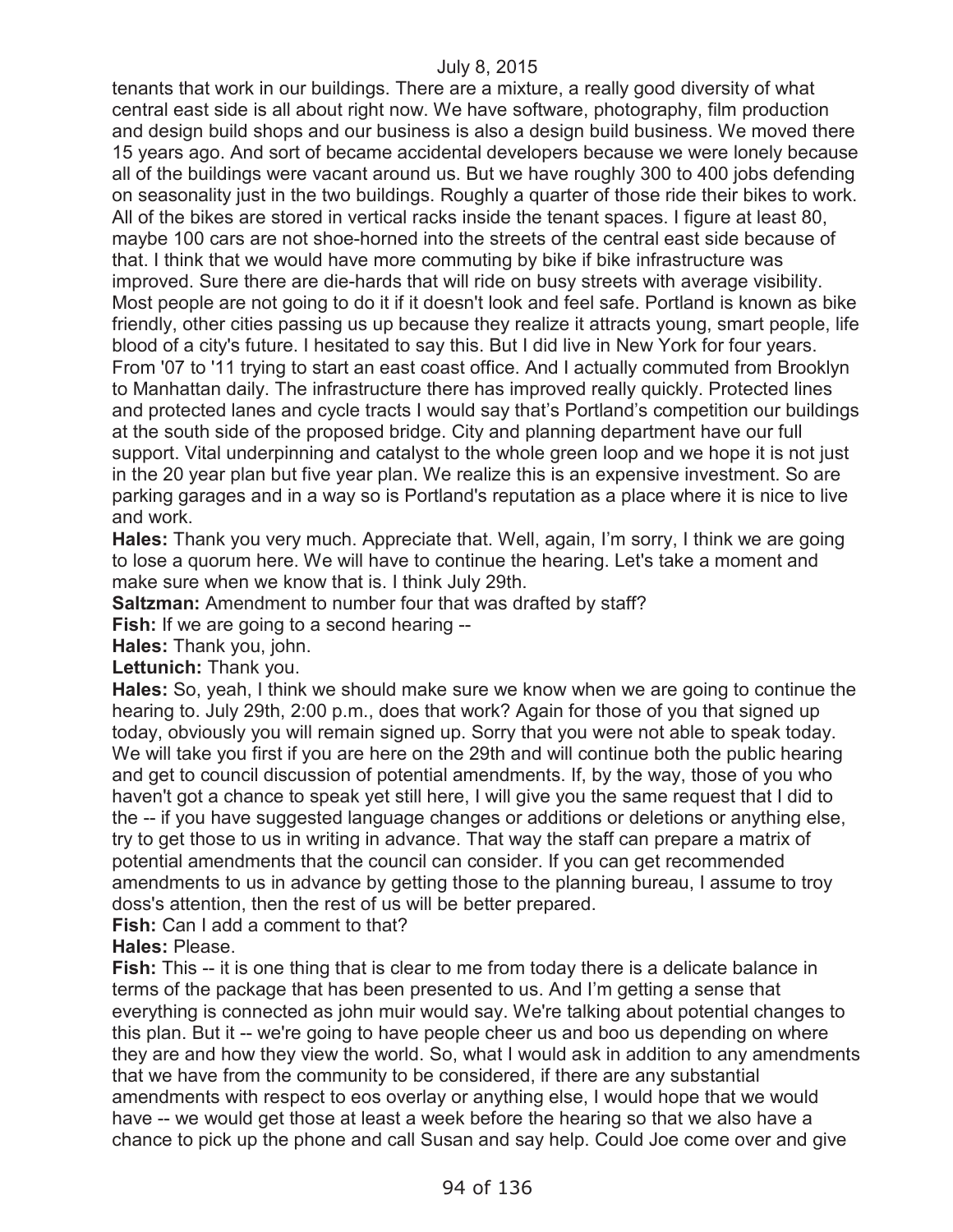us a briefing or could the team come over and give us a briefing. I think particularly if we are going to be making -- if we're going to be making a decision at the next hearing, I would really benefit from a chance to get your feedback ahead of the hearing. Thank you. **Hales:** I guess one more reminder that is this plan is adopted by resolution. It is instructions for the planning bureau as they continue the process of updating our code, comprehensive plan. So, actually none of this goes into effect in terms of zoning until the final comp plan document is approved by the council. Trying to resolve the policy and strategy issues at the front end and get the zoning map to conform with all of those previous decisions. But nobody's zoning actually changes as a result of the vote that we will take probably on the 29th. Thank you all very much. We are recessed until tomorrow at 2:00 p.m. [gavel pounded].

At 5:46 p.m. Council recessed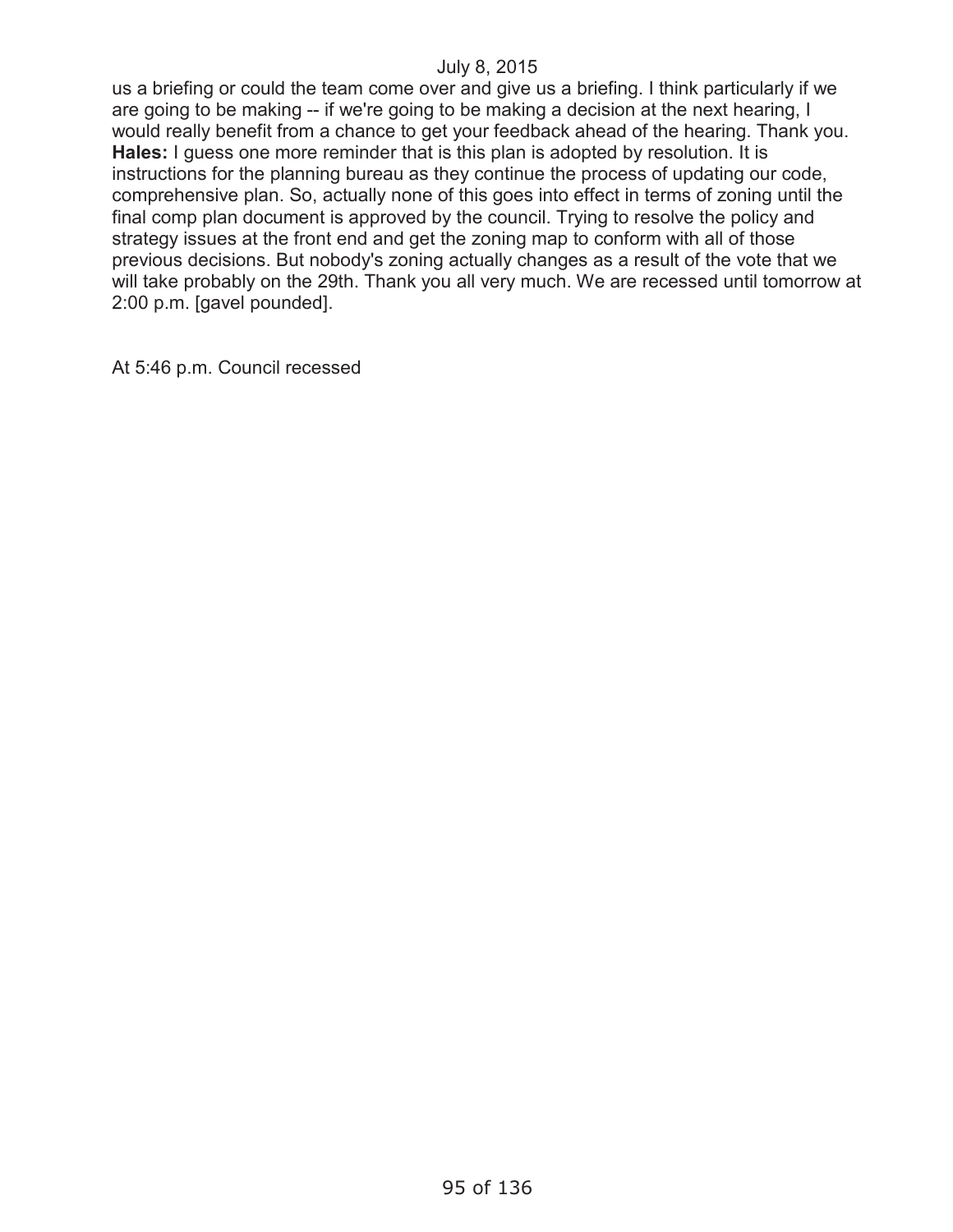# **Closed Caption File of Portland City Council Meeting**

This file was produced through the closed captioning process for the televised City Council broadcast and should not be considered a verbatim transcript. Key: **\*\*\*\*\*** means unidentified speaker.

# **JULY 9, 2015 2:00 PM**

**Hales:** Good afternoon, everyone and welcome to the July 9th meeting of the Portland city council. Would you please call the roll? [ roll call ]

**Hales:** good afternoon, everyone. We have two items on the council calendar this afternoon. One is a continued hearing and one is a first hearing. If you're here to speak on those items, we welcome public testimony. Just make sure our council clerk knows you want to speak. We allow three minutes to testify. We don't have so many people this afternoon that that will be a difficult problem for us to manage. Of course, as always we maintain the rules of decorum here in the council chambers and if you agree with someone and feel compelled that you just have to indicate your support for their point of view, give them a wave of the hand or if you feel even strongly in the other direction you can give them a thumbs down or some other polite hand gesture but we ask that people not make vocal demonstrations in favor or against their fellow citizens' points of view here so everyone can be heard. So with that welcome. Also, if you have handouts, make sure we have those when you come up to speak and if you're a lobbyist representing an organization, under our code you need to let us know that, please. So with those formalities at all out of the way, let's take up item number 754, please. **Item 754.**

**Saltzman:** Thank you Mr. Mayor. Members of the council. Over one year ago, the city council had its first hearing on revising the floor area bonus and transfer system to prioritize affordable housing. The council charged the housing bureau and the bureau of planning and sustainability to conduct an economic analysis and to develop recommendations for an incentive zoning bonus for affordable housing in the central city. This proposal doesn't reprioritize how we use taxpayer funds. In fact, it doesn't use any taxpayer funds at all. It expands the pie of dollars available for affordable housing development by bringing to the table the development community to help be part of the solution to the affordable housing crisis. So area bonuses also known on the scene density bonuses are provided to developers in exchange for the developers providing a community benefit. Over decades, the current floor area bonus program has grown to over 18 different bonus options. Most of these bonuses, in my opinion, are no longer necessary or effective and are poorly calculated to match the public benefit being sought. The reality is that many of these bonuses are things that the city can require, like eco roofs and bike storage. What we cannot require, however, is affordable housing. State law prevents us from doing that. It is past time to streamline our bonus system to prioritize the creation of affordable housing. In fact, there was a 2007 study that pointed out how many of our bonuses are really not -- haven't been used or are not keeping with current policy priorities of the city. This proposal before us today is crafted to grow the supply of affordable housing. It creates an on-site building option for developers to add affordable housing in future developments for Portlanders who may work in the central city but housing near their work is currently unaffordable to them. A household that makes between 60 and 80% of the median family income is not a wealthy household. It may be a household with two food service workers, a single parent working as a bus driver with two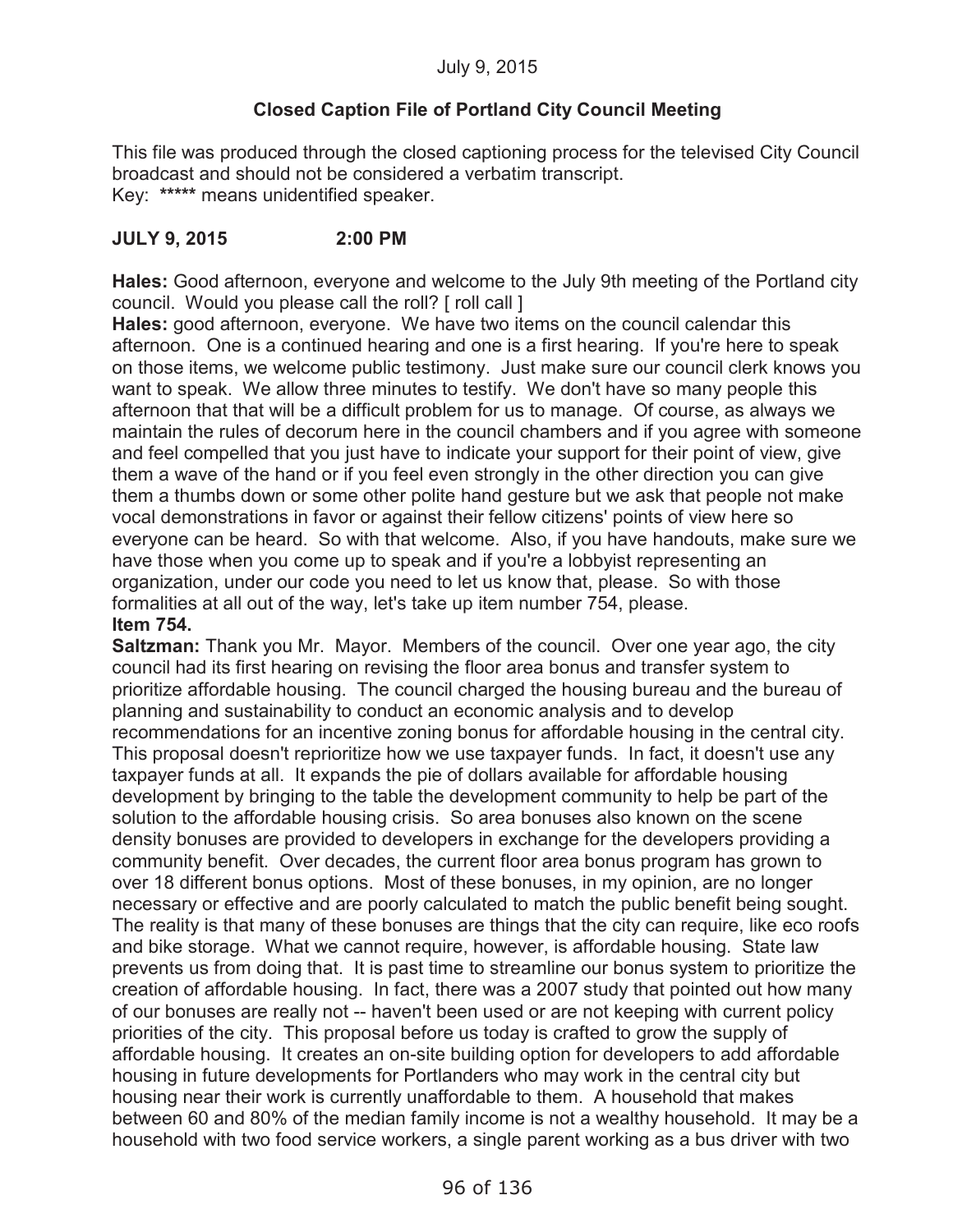kids, or an entry-level teacher. Our state of the housing report which we brought to council a couple of months ago has shown that the central city and many other Portland neighborhoods are unaffordable to these families. It also clearly shows just how unaffordable our city in general is too many lower-income families. So let me be clear: This proposal will add -- will also add substantial housing stock for households in the lower incomes from 0% to 60% of median family income by providing an option for developers to pay into an affordable housing fund, which is limited to investing in 0% to 60% of median family income housing. So this fund will aid the city in its goal to create more housing for more families who are experiencing homelessness and other households, such as senior citizens who are relying entirely on social security for their income. And, as always, the housing bureau continues its deep commitment to equity and how it investments these funds. So before I turn the presentation over to the bureau of planning and sustainability, the housing bureau, and our economic consultant, I would like to make a small amendment to the resolution in terms of the timeline. People know I can be impatient and we included a timeline for this to be presented or to come back to council in January of 2016. I have been persuaded that we should allow more time than that and so I would like to offer an amendment that says that the request for changes to the zoning code return to the city council no later than July of 2016 instead of January 6th. So I will make that amendment.

**Hales:** There's a motion and a second to add that amendment to the draft resolution in front of us.

**Fritz:** I have a question of that. Has the planning commission been invited to discuss this at all as yet?

**Hales:** I don't believe they have.

**Joe Zehnder, Bureau of Planning and Sustainability:** Commissioner, this timeline will allow the bonus to move forward as part of the central city 2035 plan so it will be included in all of the planning and sustainability commission hearings and vetting of that project. So if we move it to July 2016, that's when we're supposed to have the entire central city plan back to you all.

**Fritz:** Is it unusual for the council to take action on a zoning code issue without having the planning commission hearing first?

**Zehnder:** You know, not in terms of -- there's precedent for getting direction from the city council to go undertake sort of a zoning process. The assumption is that this is sort of guidance to say with these kinds of parameters, we're interested in you all going and doing a full-blown legislative project that includes something like this and it may or may not make it all the way through but that's what we're supposed to do. A precedent was west Hayden island. We got city council direction to go take it to the next phase and we started a process to do that and eventually, it went to the psc. So it's in the spirit of that, a resolution to give city council intent of interest of something we should try to include in the plan. **Hales:** Okay. Further discussion on the amendment?

**Ben Walters, Chief Deputy City Attorney:** Mr. Mayor, over here, point of clarification. Would that be the beginning of July or the end of July?

**Hales:** You said july so I would assume that that means at some point in july of 2016 this comes back.

**Walters:** July 1st --

**Zehnder:** I said no later than july.

**Hales:** July 1st, 2016.

**Saltzman:** July 1st it is.

**Hales:** Okay. City attorney advises precision and we will follow his advice. Roll call on that amendment.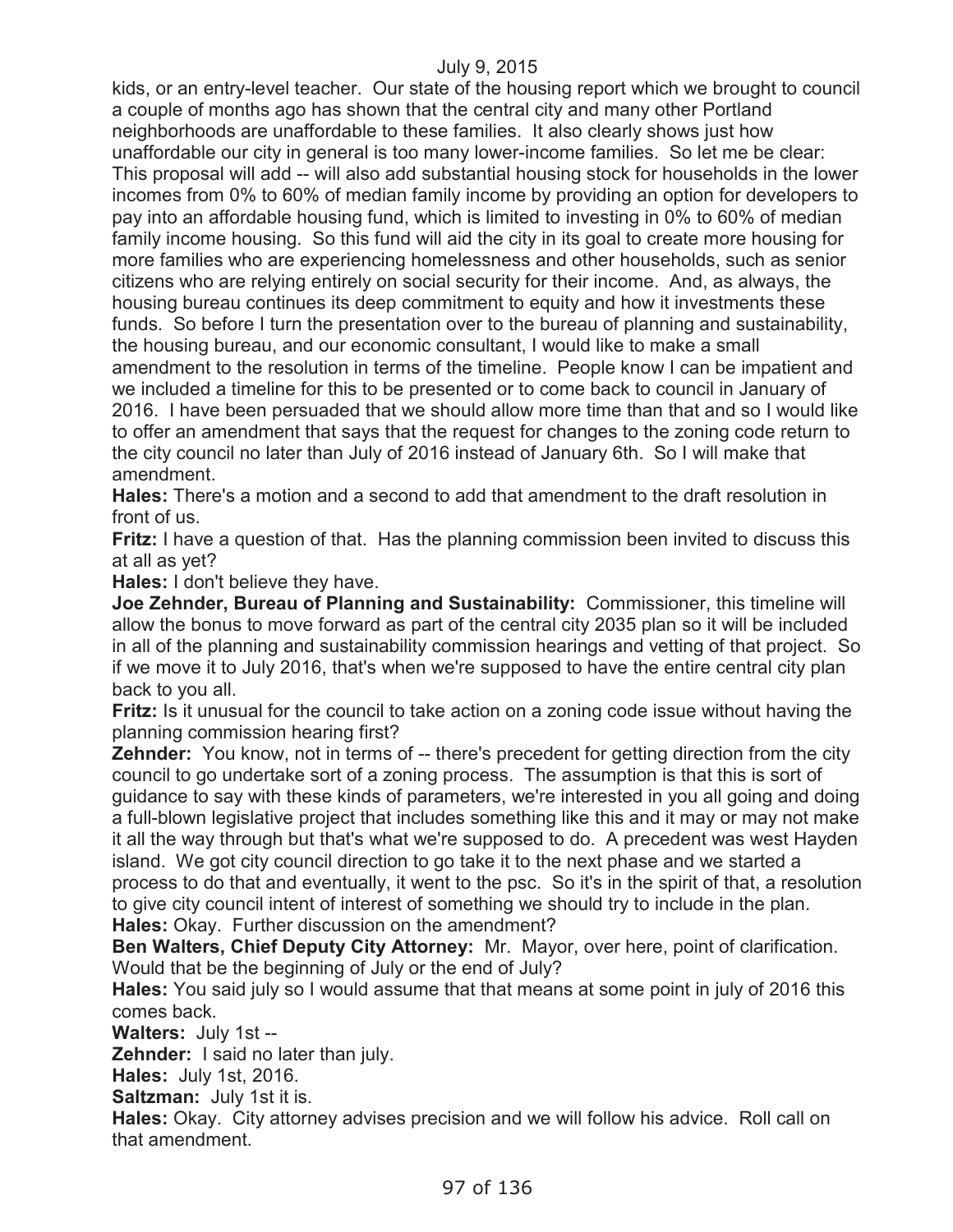**Saltzman:** Aye.

**Fritz:** I'm willing to vote aye for the purpose of putting it on the table. Aye. **Fish:** Aye.

**Hales:** Aye. Okay. Thank you.

**Saltzman:** Now, I would like to turn it over to our panel and we also have Jill Sherman who's going to walk us through a pro forma by popular demand. We'll start out with Joe. **Zehnder:** Good afternoon, commissioners. Just a brief introduction to the proposal we're talking about today. As you've already heard, the central city already has a system of floor area ratio bonuses. There's 18. They've been accumulating over the years since the 1980s. And of those 18, many are less expensive to do than others in terms of the return on far is easier to accomplish than others. Many have never been used and of these bonuses with the top three that are used are the residential bonus, the eco roof bonus and the bike bonus. And in certain parts of the central city, if you build residential development, you can access a 3:1 bonus automatically and the logic to that was in the 1980s the public benefit, one public benefit we were concerned about was whether or not we could even accomplish a residential central city. And so the bonus has been critical to that public benefit. And now, the question is, is it still relevant and is it time to take a look at it?

**Hales:** Let me interrupt you just a second there. The current residential bonus has no income parameters attached to it?

**Zehnder:** Correct, it's just a residential unit. Residential unit. So those are the bonuses and there's also a system in the central city of transfers where if you don't use all the far on a building, you can transfer it to another building and that's open to certain properties, certain types of properties and in certain locations and this list summarizes those. It's another way of once again getting some form of public benefit or supporting some sort of public benefit through how far, how development entitlements are used. The ones that we've been talking about in our study are to take a look at the historic preservation and open space. So the study that we embarked on is considered both bonuses and open space. To do this study, we hired the consultant group of otac and eps, David Schwartz here corrected me, and we started with interviews and round tables, focus groups with the development community because we wanted to build a pro forma that we could base the economics of a bonus on and so you need to confirm a lot of assumptions about cost and rental rates and vacancies. This is a list of the developers who were involved in that throughout the project. And the proposal we came up with has sort of five key elements. First, on the bonus end, we're proposing a bonus for affordable housing that's either built on site or we want to have an option where a payment into an affordable housing fund is an additional way to earn the bonus. Secondly, the strata of affordability that we focused and modeled on is 80% of median family income units, and at 60-year affordability. So the level of affordability and the length of affordability affect the economics of the bonus and so this bonus proposal is looking at 80 and 60 years. Three is how we structure the difference between the onsite bonus and the pay into the fund bonus. We want to promote on site development. So we can do that sort of as we develop the specifics of the proposal by calibrating the value of those two bonuses a little differently. Fourth, that we want to have fewer bonus options, fewer than the 18 now that we have, so that we can make the affordable housing bonus a greater priority and also to the extent that we include other bonuses in the final package, we're going to try to calibrate them in terms of their value to the affordable housing bonus so that the bonus -- we're getting a similar valuation or similar amounts of public benefit if you choose one of the other options, but the idea is to try to make the affordable housing bonus the most attractive because of the documented need for affordable housing in general and in the central city. The one exception, there's a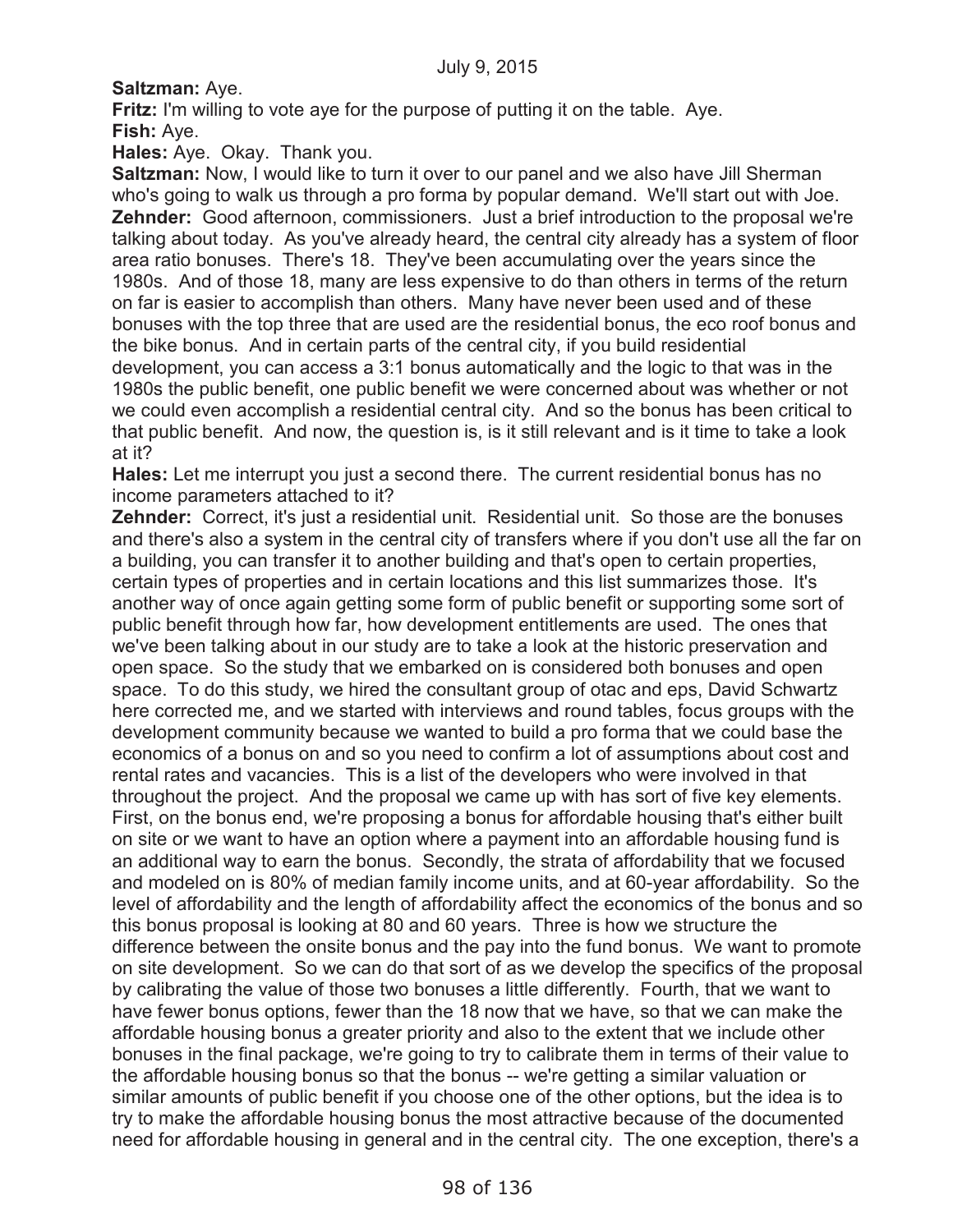couple of exceptions to this just to mention that in south waterfront in particular, in some sub districts, we've got these bonuses that were really designed to be part of the development package because in south waterfront we needed to deliver, for instance, waterfront improvements in the greenway so there's a bonus in south waterfront for additional greenway properties and there's a transfer of provisions in south waterfront, as well. As we do this research, we're going to look at those particular ones and see if there's logic or reasons that maybe they should be continued and we're also going to say if they're continued, how do we calibrate them to work in conjunction with an affordable housing bonus? And so finally, there are limits in the central city now. They run from 3:1 or 4:1 or more depending on where they are on how much far you can add to a bonus. So everyone's assumptions about how much development can be on any given site will be the same as they are today. How you earn it is different. What can this produce? Just two sort of benchmarks on the production of this, all based on how much development we expect to see in the central city over the next 20 years if all of it was on-site units, we could see somewhere between 800 and 1,300 units produced over that period of time. If all of it went into cash, we could expect somewhere between 120 and 200 million over that period of time and it could be some mix of the two, that's how we expect it to work. Fish: Just in terms of your assumption, we did just recently go through a recession where there were no cranes in the air downtown. So what's your economic assumption over a

20-year period?

**Zehnder:** You know we're drawing from the comprehensive plan assumptions for the central city. So that is based on an econometric forecast for metro. It's got the assumptions that one or two of those business cycles are in that period, as well. So it's itself calibrated at the region-wide level and for the central city with some assumptions about that. It's aggressive but it's based on how much even with different turns of the economy over the next 20 years we expect in terms of households moving to the region. **Zehnder:** But that will turn it over to javier.

**Javier Mena, Director, Portland Housing Bureau:** Good afternoon, mayor, commissioners, my name is Javier Mena, I'm the assistant director of the Portland housing bureau. First, I want to highlight just the last point, we expect both options of the modified plan to be realized. We expect a number of units, affordable units at 80% or below to be included in the development but we also expect the number of projects paying into the housing investment fund to be realized for development at zero to 60% median family income citywide and as you see on the map, in the central city the market is not developing 80% units. Also based on the housing report, the market for certain areas of the city is not producing zero to 60. And so what this structure allows us to address is both of those issues. Also echoing what commissioner Saltzman mentioned in terms of the income potential from households earning between 60 and 80, here's some examples in terms of maintenance worker, entry level teacher, firefighter, one adult bus driver or auto mechanic, entry-level police. That's in the 60 to 80% range in terms of type of work that we're looking at. And last time we met a couple of weeks ago, there was a concern about -- there seemed to be a disconnect between what we were proposing in terms of the 60% to 80% median family income and the impact this would have on communities of color. And so what we have based on that feedback, we've looked those numbers and within the city, the communities of color population, there are between 60% and 80%, it's 17% compared to 16% of the white population within that income range. And we're looking at as Joe mentioned between 800 to 1,300 units if that was to maximize the production. Within the communities of color, we're looking at potentially 7,000 new tenants and we see it as the job of the bureau to make sure that we do the outreach and provide the resources and options for those communities to be able to access the new units. With that --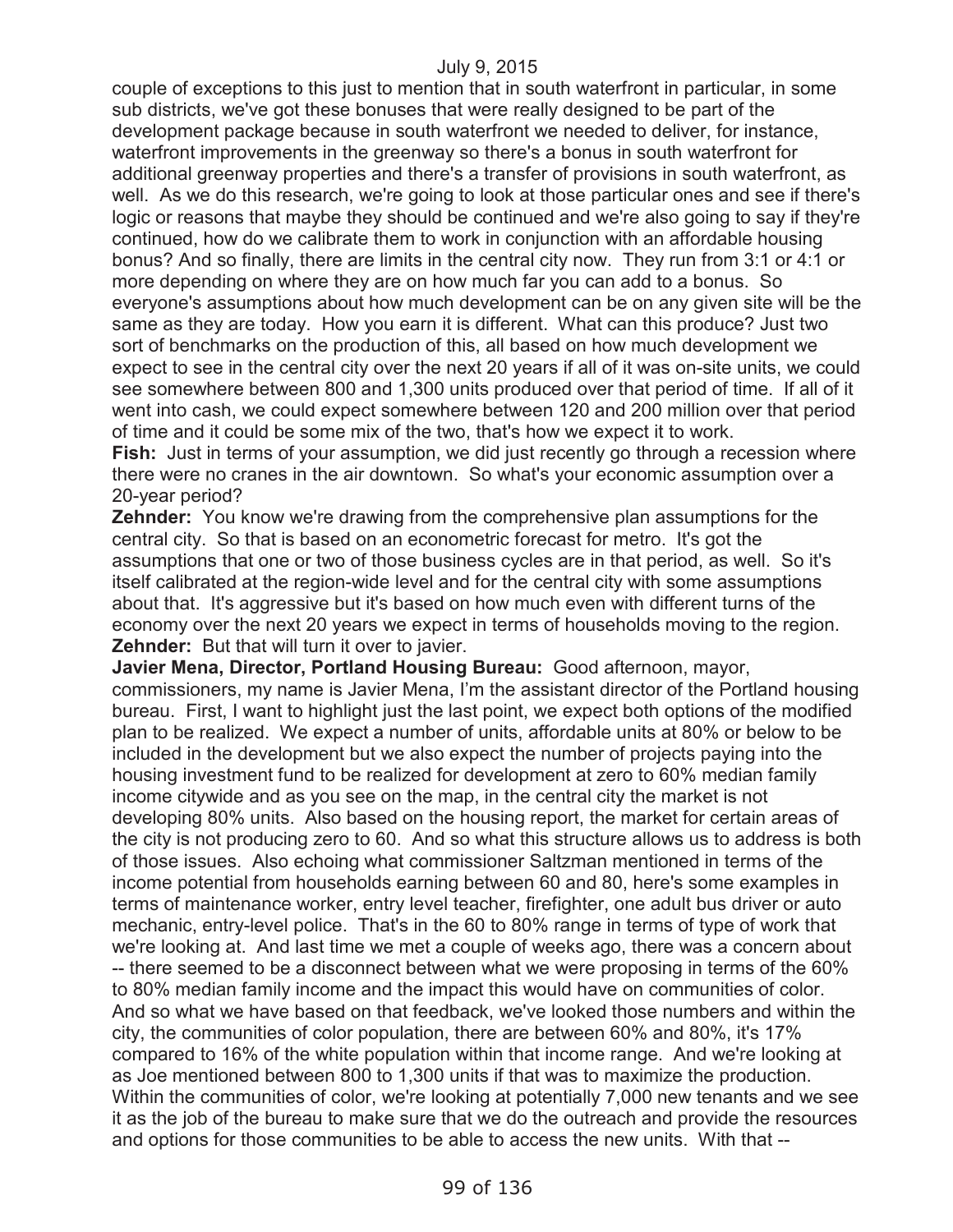**Fritz:** Before you move on, I see now I have some concerns about that and I appreciate you following up after the work session. I want to pass out some italics on the council, the actual numbers. The percentages I don't think quite tell the whole story there. So from 60 to 80% median family income according to your numbers, we have 32,000 white people and about 11,000 people of color. So it may be the same proportion but the absolute numbers of additional people who are going to be benefited by this proposed 60 to 80%, its three times as many white people as people of color.

**Fish:** Can I get a clarification? This chart -- Javier, would you define what a household is for purposes of this chart?

**Mena:** Three-person household. A three-person household.

**Fish:** Up to three persons. And why is that?

**Mena:** This household, period. It could be one person or four people. It's based on a household number, not --

**Fish:** The numbers here don't necessarily correlate to people? Or households? **Mena:** They are households.

**Fish:** So if there's three persons in some of these households, it would only be reflected as a household?

**Mena:** Correct.

**Fish:** For this data?

**Mena:** Correct.

**Fish:** That complicates things a little bit.

**Mena:** And to answer your statement, commissioner Fritz, I understand there's a greater number of white households that will have access to this and as I mentioned before, it is up to the bureau to make sure that in all of our programs that we establish programs that make these units available to households from communities of color and that's something that we have to take into our own charge. So with that, I would like to it over to Jill Sherman as commissioner Fish suggested at work session. Jill has been graciously agreeing to perform a 101 and its relation to the recommended density bonus update. **Jill Sherman:** Good afternoon, mayor and commissioners. My slides will be filled with numbers and no pictures. But that is what performance is about. I'm hoping to go through this quickly, and then have some time for questions and again, the purpose is simply to walk you through kind of the key elements and perform a financial analysis as it relates to real estate development. So there's three columns and I looked essentially at three cases. The base case is an existing quarter block project under development. It had an far of 4:1 and we are able to get to 6:1 using the existing residential bonus. So that's what the column all the way to the left represents, and then we looked at two cases adding an affordable housing requirement, getting the additional density. One assumed that 25% of any additional far would be required to be affordable to households at or below 80%, the other look at the same thing but at a 15% requirement. So in the project, it's wood frame construction over a concrete podium. The total gross square feet just under 52,000. So under the base case, there was no additional far required, because you were able to use the existing residential bonus so no affordability requirement. Under the 15% requirement, you need 11,900 additional far so based again 4:1 means you have 40,000 based on a 10,000-square-foot site. So 15% of that 11,900 is that 1785. 25%, it's 2,975. In all cases, the total rentable square footage is the same. The average unit size is the same and the total number of units is the same. In the base case, you've got a mix of studios, one bedroom and two bedroom units and all of them are at market. Under the 15% requirement, you would get about three affordable units at 80% and I've just broken them out one studio, one bedroom and one two-bedroom and under the 25% requirement, you get a couple of additional affordable units. I've got one studio, three one-bedrooms and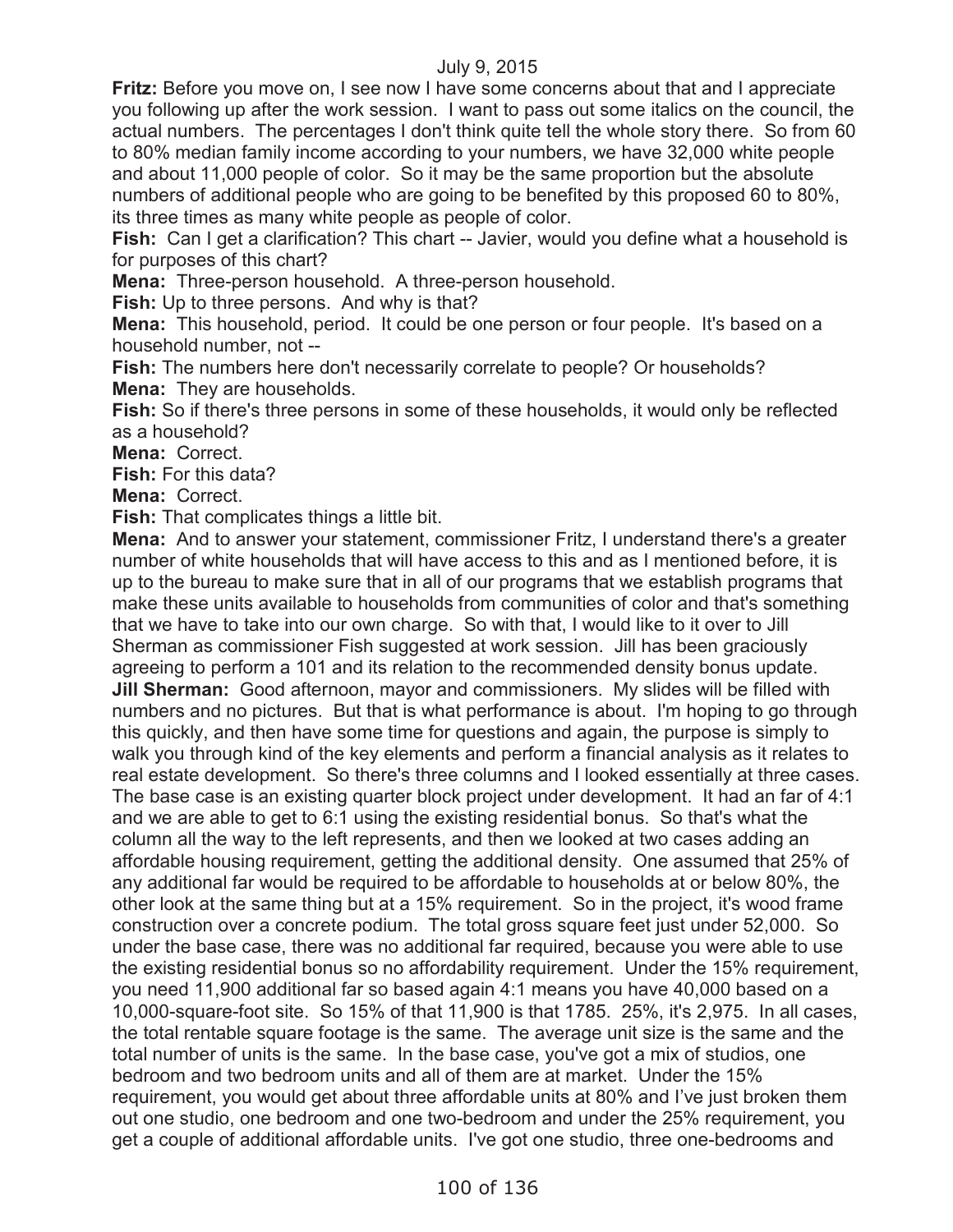one two-bedrooms. Trying to mirror the distribution of units, of market-rate units. In all cases there's about .55 parking stalls per unit, 31 stalls, these are mechanized parking stalls. On the revenue side, the market rate unit are an average of 276 per rentable square footage. And with three affordable units that decreases to \$2.69 on average essentially the average is getting pushed down by the units that are restricted at 80%. And at 25%, you're looking at \$2.66 on average per rentable square foot and the parking cost of \$125 per month stays the same in all of the scenarios. We already looked at information about what that means to be at 80% of area median income. So just you can see a one-person household, a 1.5 person household, I know that seems a bit odd, but the convention for affordability with hud is that you assume 1.5 people per bedroom. So for essentially a studio, you use the income for one person household, for one bedroom you use 1.5 personal household, which is essentially just an average of an one person household and a two person household and for a two bedroom unit you use the three person household. Affordability is calculated by taking that annual income, multiplying it by 30% and dividing it by 12 and subtracting a utility allowance that takes into account costs for utilities that tenant will be paying. That results in a rent limit for studio at \$983, 1,041 for a one-bedroom and \$1,247 for two bedroom and if you compare those to what current market rate rents are for now construction in kind of a location, central city type location, you might be looking at \$1,400 a month for a studio, 16 to \$1,700 a month for a one bedroom and \$2,600 a month for a two bedroom. So you can see that the differential is not insignificant. The expense assumptions for all the pro formas are the same. There's operating expenses per unit per year of \$4,500. So that has to do with your property management and that's staff and personnel and maintenance, common area utilities, landscaping, etc., and property taxes per unit per year of \$2,500. They can stay at 5%. Your project cost is the same in all three scenarios. Due diligence costs are things like environmental studies, geotechnical studies and surveys. Land cost at \$170 a square foot, for a 10,000-square-foot site, that's \$1.5 million. A general hard cost that your general contractor would have, under \$10 million. Other construction hard costs includes things like signage and security that your general contractor typically would not carry in their number. Architecture and engineering fees, building permits and systems development charges, other soft costs include things like insurance, legal fees, there's quite a bit of that that's in here for marketing, so marketing, furniture fixtures and equipment, etc., contingencies are 5% of the project hard and soft costs, developer fees, about 5% of the project costs. And then financing costs which include loan fees but primarily capitalized interest so interest during the construction period and lease-up period on your construction loan for a total project cost of just under \$16.2 million. All three scenarios use exactly the same assumptions for financing. I'm assuming about 62% loan and the rest could be equity. And then without going through those numbers, suffice it to say you come down from a financial analysis perspective I'm looking at a rental constant which is a fairly simple kind of point in time measure of the financial feasibility. It's the net operating income, so that's income less expenses divided by the total project cost, and for this project, in this location, I'm suggesting that the minimum rental constant and I really mean minimum for a feasible project is about 5.6%. And the calculated rental constant is about 5.6% under the base with the current residential bonus scenario. As you can imagine when you lower the revenue side without changing either the expense side or the project cost side, the result is a decrease to the rental constant, so basically, you've decreased net operating income and you've kept the project cost the same. So under the 25% scenario, you get down to 5.3% and under the 15% scenario, it's kind of in the middle at 5.4%.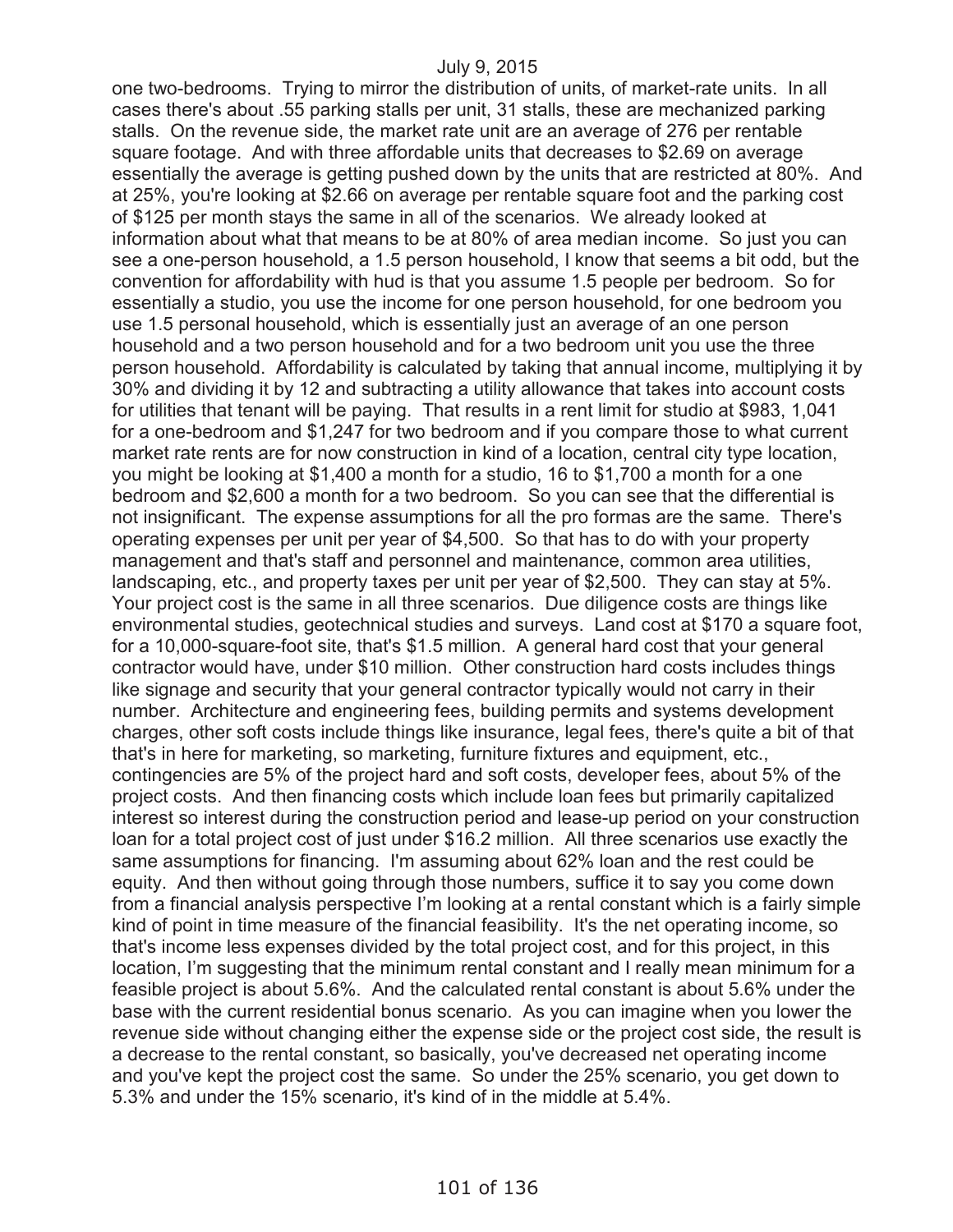**Hales:** So at 5.6%, you say that's right at the borderline of what people consider financially viable. So obviously, I think it's obvious that your pro forma is making a case that people would not use this bonus.

**Sherman:** You would be challenged if nothing changes in the cost structure. In other words, land values don't change and other things don't change. You know, you would be challenged to I think find an equity investor but that assumes again today's land value for that site, which assumes really when you look at that site, you assume you can get to 6:1 far because of the way the existing bonuses are set up. You don't look at that site and say that sites 4:1 that's how it should be valued. You look at it based on what you know you'll take advantage of --

**Hales:** The sellers incorporated those bonuses into what they assume the property is worth?

**Sherman:** I think that's true.

**Hales:** Existing bonuses.

**Sherman:** Correct.

**Saltzman:** And this was a very specific case example.

**Sherman:** its one project, and I think it's more about walking through how the numbers and how income expenses and project costs, you know, interrelate rather than to specifically address the policy.

**Fish:** You know, I had the benefit of you doing a one-on-one for chair Kogen and me when we were doing the big look at our tax abatement programs and your analysis allowed us to understand the system better, and then we tried to respond with policy recommendations. I have a couple of questions off this which I'm seeing for the first time obviously today. If we were to tweak something, what would we tweak to get net operating income closer to what you think is the sweet spot?

**Sherman:** Well...

**Fish:** In terms of the proposal before the council.

**Sherman:** Right. You could do something with property taxes.

**Hales:** Or fees.

**Sherman:** Or fees. I mean, you know, there's other parts of the pro forma. So to keep the return the same, there's a number -- one is that you know maybe land values change over time. I don't know you know, how that would play out. The other is on the expense side and the one that the city and other taxing jurisdictions have control over is property taxes, and then there are obviously also fees in the pro forma if those went down a little bit, you could also make up the differential of the lost income. If that was what you were trying to accomplish.

**Fish:** So let me if I could pose two other questions that are in the nature of hypotheticals. Let's assume under this proposal there's no disincentive to do the payment in lieu. The way it's currently constructed, there's a bit of a disincentive to opt out rather than build on sites. Let's assume for a moment there was no disincentive. Based on your experience, a typical developer who wants to use this program, more likely to build on site or do a payment in lieu?

**Sherman:** If the impact to the financial returns are the same? **Fish:** Yes.

**Sherman:** I think it would depend on the particular developer and their preferences. I think I could make an argument for wanting to do them on site at 80%. It's nice, those are important units and also, you've got 20% of the units at a rent that you know are going to lease up just like that so there's a risk mitigation there.

**Fish:** Okay. And let me add another overlay. So I am probably more inclined to want to focus on zero to 60 mfi than zero to 80, but the way this proposal is constructed, if there is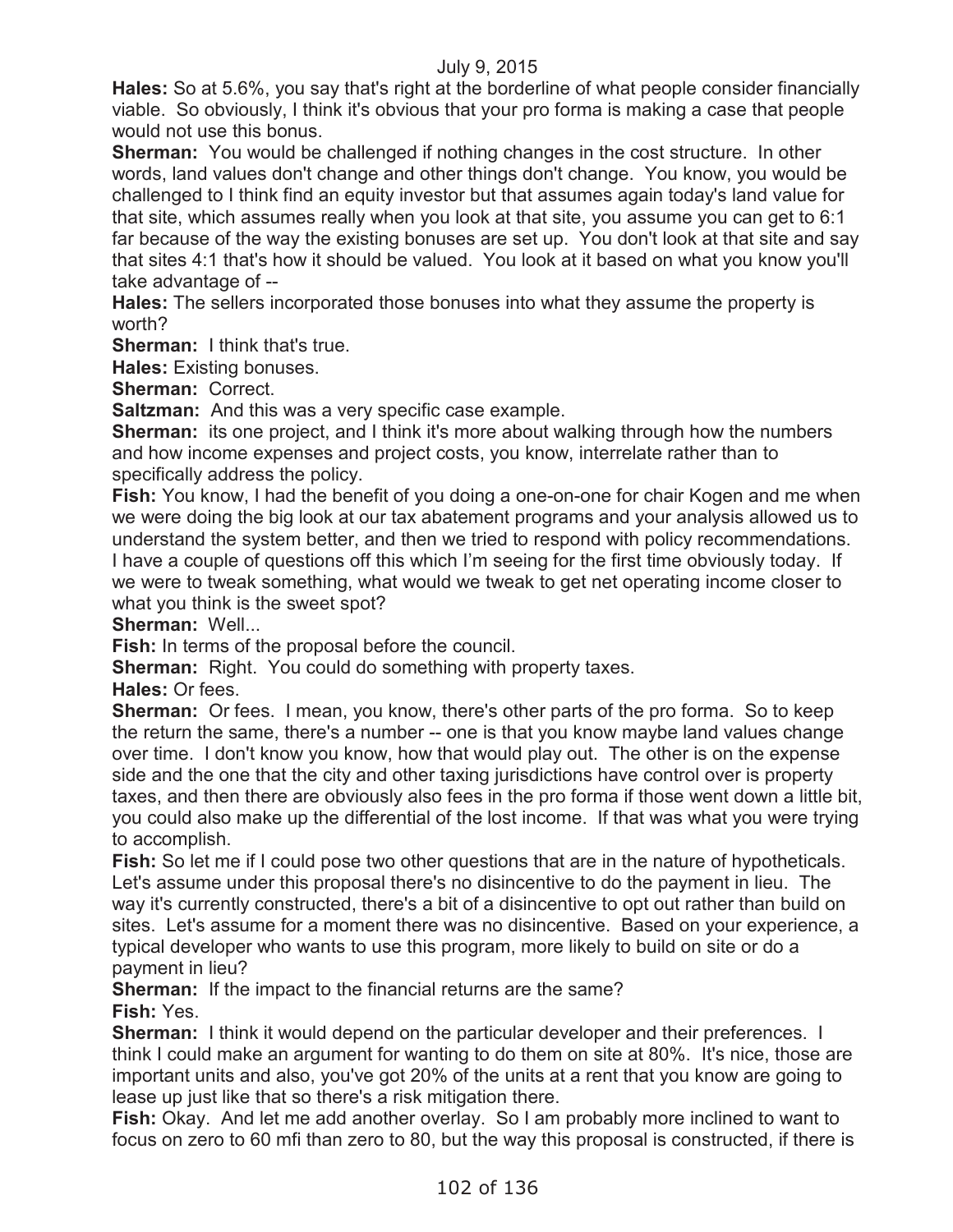a payment in lieu, in other words, if you don't build on site, the money goes into a zero to 60 account, if you will, which I'm hoping has 30% set aside quality. So by creating a disincentive for doing a payment in lieu, are we working against my interests in having more money go into the zero to 60 pot?

**Sherman:** I think again if it's financially -- the impact on returns is the same. I think then you're going to developer by developer, they're going to have a preference for either the fee in lieu or the on-site. So while I might think the on-site is a good idea, there may be others who will say I don't want to deal with a requirement that's ongoing for 60 years. I would rather pay my fee and be done with it. I think you'll still get fee in lieu.

**Hales:** You'll also get fee in lieu for commercial projects. The project has no residential intention.

**Fish:** I mean, as you know we get pushback from developers around the idea of a 10-year covenant for tax abatements and one of the great I think features of this proposal is Dan has proposed a 60-year covenant for affordability which I applaud but just based on my experience, I would have thought you would say more likely the developer will not want to be -- would prefer not to have a 60-year covenant and the compliance requirements and therefore, more likely to put it into a fee in lieu.

**Sherman:** Uh-huh. Again, I think it would be developer by developer. I think some will absolutely agree with that statement and there may be others that want to include them on-site for other objectives they have, as well.

**Fritz:** Just to clarify, though, this far buy-in is available on commercial properties, even when housing is not allowed? So it's like a system development charge on commercial for housing?

**Hales:** Again, it's a bonus. So it's a discretionary thing, the developer may choose to take advantage of it.

**Fritz:** Interesting.

**Hales:** Plus, some development charges you have to pay.

**Fritz:** But if you want your extra bonus, that's the only way to get it?

**Saltzman:** That's my preferred outcome. This proposal has a way to go before it becomes final.

**Fish:** So Javier or Joe, in light of the analysis that Joe has furnished to us, do we have to scrub this a little more to get to, you know, closer to 5.6% or above or do we have a concern now that this is actually going to create the incentive that we hope it does?

**Zehnder:** We definitely need to look at it again closely. However, I think the big variable, and I think Jill mentioned it as well and I would like to turn it over to David to talk about this a little bit is that the land values today assume sort of an automatic 3:1. And so this system would in our pro formas, they had a different land value and if you assume a land value that's more reflective of having to pay for that 3:1, the pro forma comes closer into balance and that's what ours is based on. That change in land value is an impact on property owners for sure. Every time you know, we change an entitlement anywhere in the city, that theoretically happens and one of the ways you can see it every time we change an entitlement, no matter what it is, there will be a rush of permits before it goes into effect. So in the central city, this is the biggest sort of change in entitlements if you think about it in terms of square feet that we've done in a while but that change in property value is likely to be an outcome but one way to look at it is the property values today are supplemented or inflated by the fact that you can just assume you get a free 3:1 and the principal of the bonus is there's additional development entitlements in return for a public benefit. And a little bit what happened to our system is that the value of the bonus and the value of the public benefit are out of calibration, because they're older, our objectives have changed, they've sort of been added piecemeal over time so you want to get them closer to each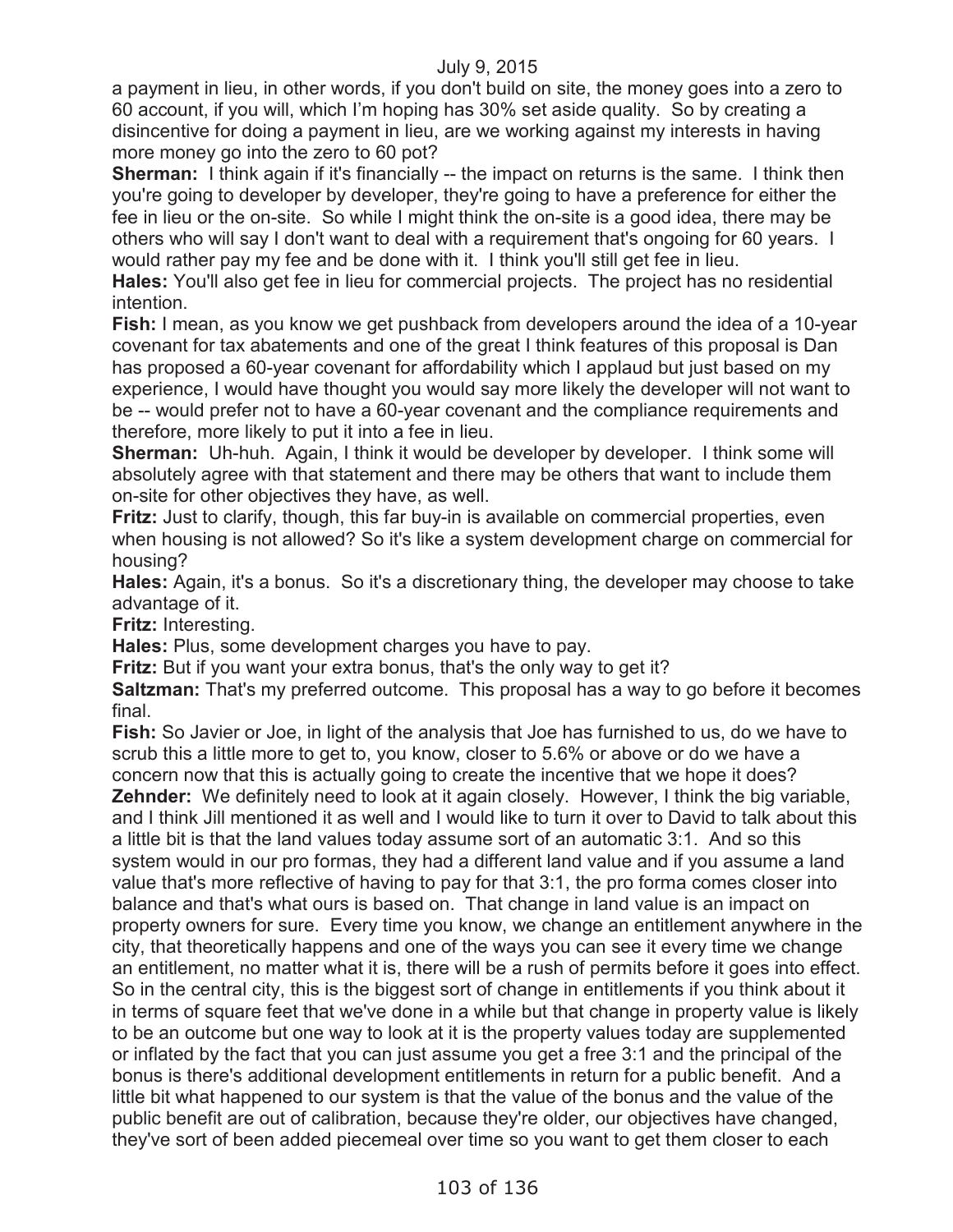other so that you're getting the most out of your bonus. You're using this bonus for the public benefit most efficiently. So no matter what we do, this change in property value impacts what would theoretically occur. David, do you have anything to add? **David Schwartz:** I really don't have anything else to add to that. Yeah, it would probably involve just a bunch of sort of wheel spinning figuratively to go through the exercise of evaluating which sort of assumptions in the modeling exercise that we went through you would probably change. As Jill mentioned, land values are probably the single most critical factor or key factor in this analysis under the assumption that the density bonus that exists today is basically capitalized and added into land owners, property owners, their expectations of highest and best use of properties, and if that assumption changes, it's not likely to occur overnight but it is likely to occur for the most part over time, and that's not something that would affect the way we would recalibrate this model, for example. **Hales:** You may have done this at the work session and I may not have all the documents in front of me or maybe not and that is you mentioned here in passing at the beginning of the presentation that the current bonuses have been widely used overall. Do we have a box score of how those have been used? And then the other box score that I'm interested in is given what Jill just said about property owners have assumed the presence of the bonus in the value of land and selling land to people for developing multi-family projects, what's the percentage of multi-family projects that are utilizing the bonus? **Zehnder:** That's a good question. I have the box score.

**Hales:** Okay.

**Zehnder:** Since 2005, there's been over 50 bonuses used and of those 50, almost 50% have been the residential bonus. So I don't have it by square foot, mayor, but in terms of how many bonuses have been used. So there's 23 of the residential bonus. There's 13 of the eco roof bonus. And there's four of the bike locker bonus and then the rest are below that line and just for context over that same period of time, transfers have been used 18 times.

**Hales:** And there's at least I think six or eight of the bonuses that have not been used at all, right?

**Zehnder:** Correct.

**Hales:** Never been used. So I guess I'll let that sink in and be a lesson to us. We have long debates about theoretical ideas and some of them come to pass and some of them don't. But that we should certainly take that into account. But again given what Jill said, I would assume that, at least in the current real estate environment that most residential projects in the central city are using the bonus, right? Do you think so? Even though there have only been 23 so far given the run up in land prices, maybe -- has that accelerated is one way for me to ask that question.

**Zehnder:** The other notes I have here is that the residential bonus has been used 33% of the time. So and well part of using the bonus, too, is whether or not you need it. And just all those factors that Jill was talking about, your risk acceptance, your level of investment. Where we do another -- I'm not sure how useful this is but where we're finding the bonus most frequently used is in this 4:1 to 6:1 range and what's interesting about the 6:1 is that that is one of the places where if you used all three especially you bump into a new construction type. So which when we started this model, we thought that's not likely to happen. You would go up to the limits of that. But partially what's going on we believe is that it's worth it for developers to bump it up that much because really rents can also go higher. There's a premium. So the same way you know, we're affecting the price of land affects the cost of development, if there's a rent premium, too, you can -- it works on the other side of the equation. So we think that's why the 6:1 has been such an attractive and even the 4:1 and 5:1 have been attractive levels to use bonuses in.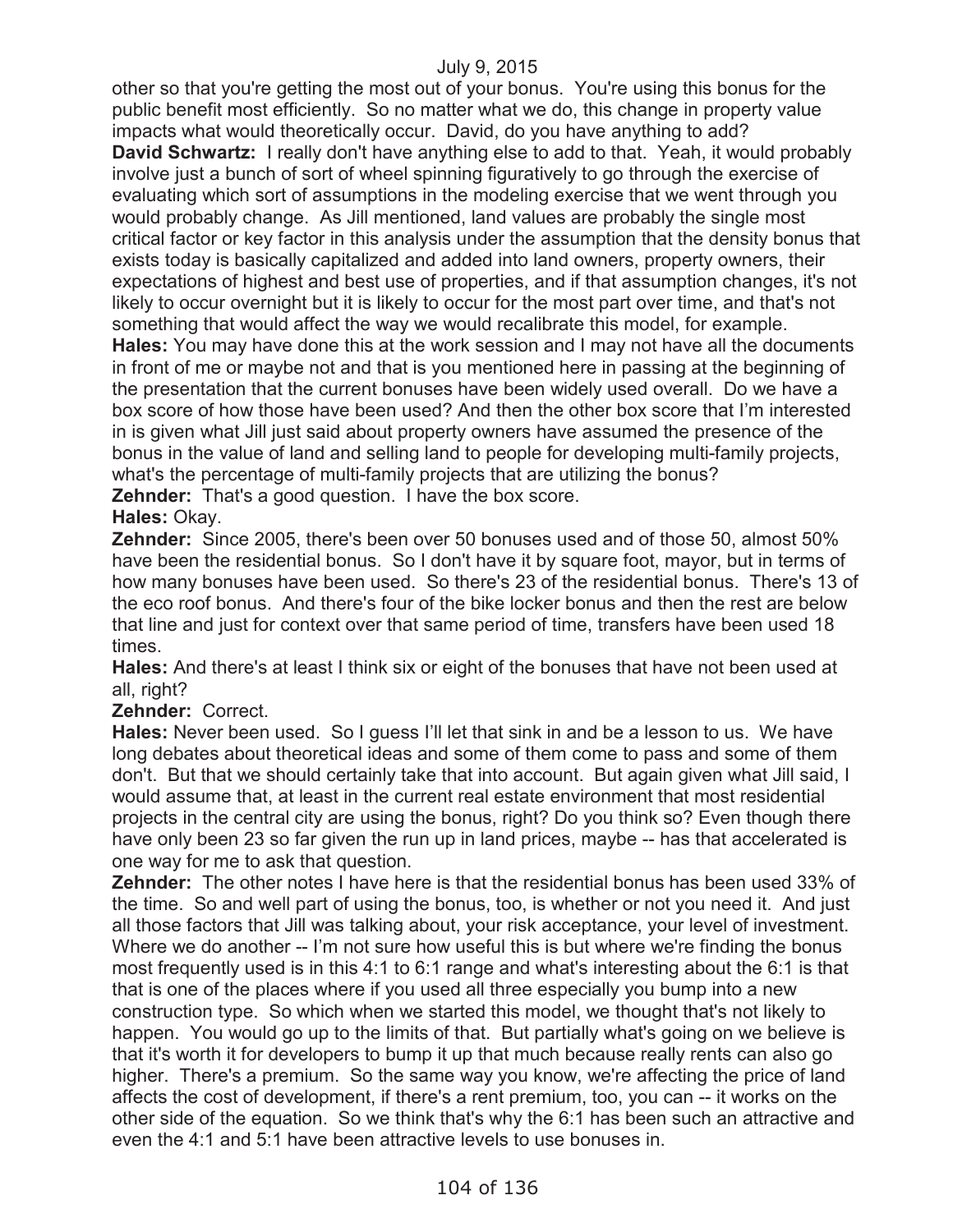**Hales:** Thank you.

**Fish:** Is it fair to say as we debate the question of what bonuses should remain that in addition to determining what our priorities are because as you note, the current laundry lists reflects old priorities so what are our current priorities, they must be calibrated to market, and then they must pencil out? Because if they don't pencil out, we're just going to create a strong incentive for people to jump to some other incentive, other bonus that doesn't provide the same level of public benefit and we're undercutting what we're trying to do here with the affordable housing bonus. Is that a fair comment?

**Fritz:** I have a couple more questions. Following up on looking at the resolution, it says support historic preservation through the faa transport -- [ reading ] this is saying that affordable housing will be the only bonus available?

**Zehnder:** Does it say that explicitly? It says based on our study, our recommendation for affordable housing is a bonus and our recommendation for historic preservation and open space is a transfer. And I believe our study didn't reach a conclusion about which or how many of those other bonuses you get rid of but what it did conclude is two things. One is we want to make affordable housing the priority, just given the state that we're in in terms of housing prices and availability. And the second is we want to calibrate whatever else the city council thinks is valuable enough to put in a central city bonus so that it's in the same ballpark and comparable, competitive with the affordable housing bonus.

**Fritz:** The way what it's written, it doesn't actually say that, in my opinion, so maybe during testimony you could take another look at it to make it clearer that this is one of many? Because it looks like this is doing away with potential far increases for privately owned - public and private open space. That's one question I have. And then the second question is for the city attorney and that's following up on my previous question about the process.

The resolution says that we're directing the planning and sustainability commission to -- [ reading ] so my question is in terms of state law regarding the planning commission supposedly needing to propose to us changes to the zoning code, when we did the west Hayden island resolution we said planning commission tell us a proposal for how to do this but we didn't say we are going to do this. Could you give me some guidance as to what happens next if we approve this resolution the way it's worded?

**Walters:** I understood from Mr. Zehnder's prior comments that it would be staff's intention to take it forward to the planning commission and ask for the planning commission's recommendations that would then be forwarded to the council with the proposed changes. **Fritz:** So commissioner, maybe again you could have or mayor have staff look at change the final "be it resolved" because saying we're going to recommend changes, do you have enough time to come to us?

**Zehnder:** If we stay on schedule, commissioner. Yes, that's our intent. Yeah, did we do the last slide?

**Zehnder:** This the schedule for the central city 2035 plan. So we're supposed to be back at city council in the time frame more or less of what commissioner Saltzman has requested. The only way -- and the language could be clearer possibly in the resolution, but the only way to implement a zoning code provision is through a legislative process. And our legislative processes have to go through the planning and sustainability commission, the hearing, the first evidence, and then a recommendation to city council. So that's the only way to implement a zoning code change, other than a code waiver. **Fritz:** It seems unlikely with the schedule, hearings aren't coming to council until July, this resolution says we have to start doing it July 1st. Something for you to look at as we hear

**Hales:** Council can come back.

testimony.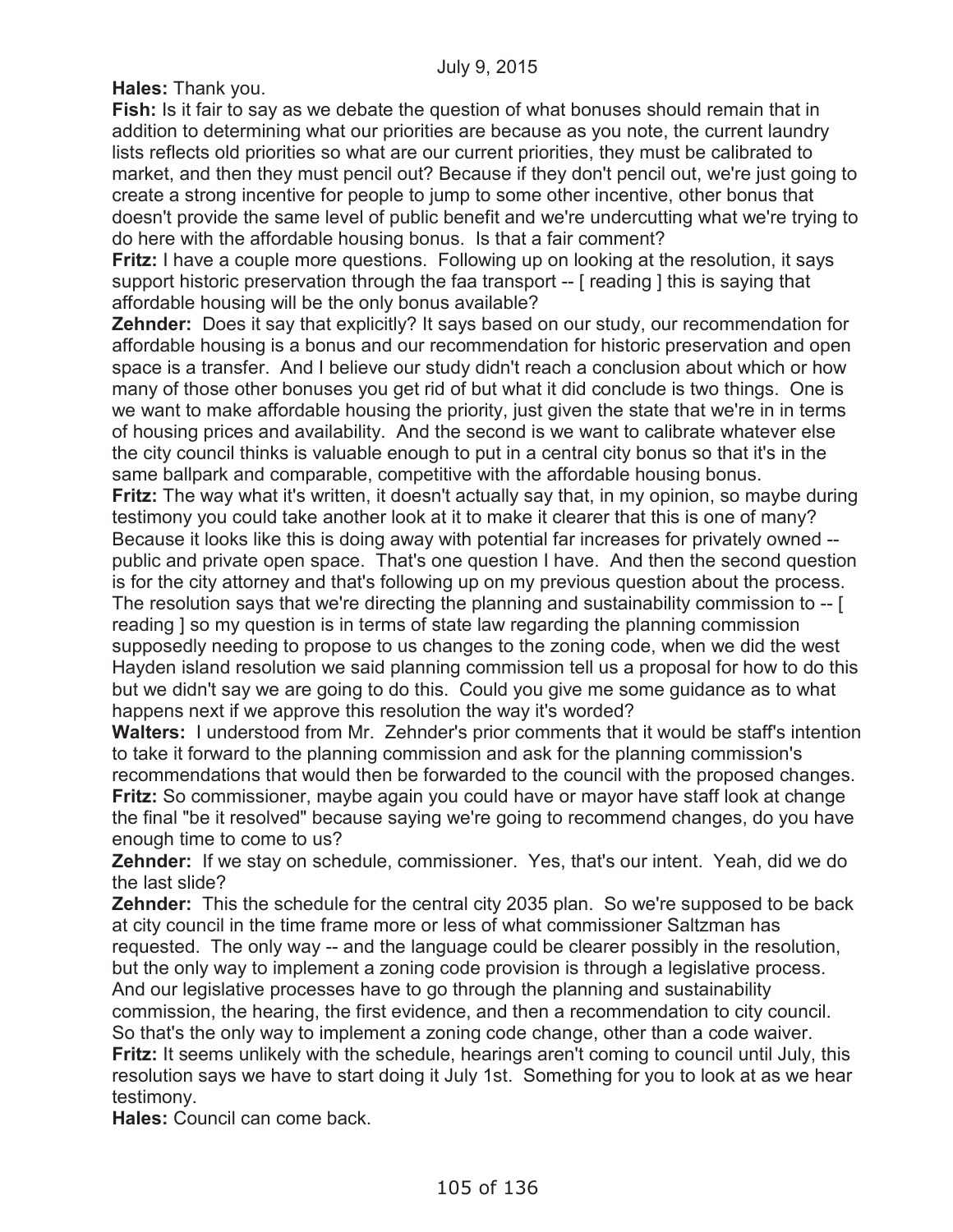**Fritz:** I'm looking at a planning commissioner and knowing how challenging the whole process is going to be, that just seems unlikely that we're going to be able to do that given that we haven't had any commission discussion on this.

**Hales:** Okay. Other questions? Thank you all very much. And then let's call your panel, commissioner.

**Saltzman:** I would like to invite up -- [ reading names ] thank you all for being here and Jonathan, we'll start with you.

**Jonathan Oster:** Thank you. Mr. Mayor, commissioners, thanks for the opportunity to testify in support of this resolution today. I think we have to be aggressive in terms of how we approach the issue of affordability, and I think this policy to commissioner Saltzman's credit this policy reflects that aggressive posture. As you all know, it's prohibited in the state, one of two states in the country that don't allow it. It is one of the better tools at bringing a return on affordability in new developments. We fell just short at the finish line. I'm confident that we'll be able to pick it back up in six short months and move it forward but until then and the dialogue we've generated and started, I think it requires us to really move forward aggressively, focused on the issue of affordability without distractions of other types of amenities that frankly both the market is driving already, that we can require outright if we so choose, and also that are just not as critical to working families as the issue of both affordability and mobility on the housing market, and I think it's time, what might have made sense 20 years ago when we were looking to stimulate residential development is not the same today. Residential development is happening, the market is driving it, and it's time we adjust our priorities accordingly. This is the opportunity to do that and take that first step in the central city and hopefully expand that to the neighborhoods soon thereafter. I support an on-site production goal of 80% mfi. Commissioner Fish, we would welcome the ability to reach our low-income families but this is an incentive policy and so I think as you heard, it has to pencil out for developers, particularly in the context of a current profit entitlement context. And I think what you heard today is I wish we were able to deliver that message in Salem this session because it's not developers' profits that are the issue, it's the underlying land values, and we've already given a windfall frankly to property owners by not enforcing a stricter incentivebased code over the last 30 years. It's been factored into land prices. When we add a light rail line in, when prices go up and property owners are the ones that get the windfall. Those land values need to come back and be adjusted and this is one way we start to chip away at that and hopefully build more support for more aggressive approaches down the road and hopefully, we can restore local control over the full gamut of housing tools in the near future. I support the policy. I wish we could be a little bit more aggressive with the time frame. I think you heard that we see this in a lot of different contexts that there's a rush of permits before something is going to hit and I'm concerned about bumping those six months and the schedule is not as favorable as we thought so I want to see us move forward as aggressively as possible. I think we know what we need to do, and it's time to do it. Thank you.

**Fish:** Can I ask you two questions?

**Oster:** Yes.

**Fish:** If the incentives were the same, would you rather see housing at zero to 80 on site or payment in lieu to a fund of zero to 60? If the incentive system was neutral. We're not the state legislature. You don't need to give us your address.

**Oster:** I'm coming off a pretty brutal campaign.

**Fish:** You don't need to mention the mayor's name.

**Oster:** I don't mean to punt but I don't want to choose because I think it's a false choice. I think that developers, we will see developers use a mix, and I think you heard that some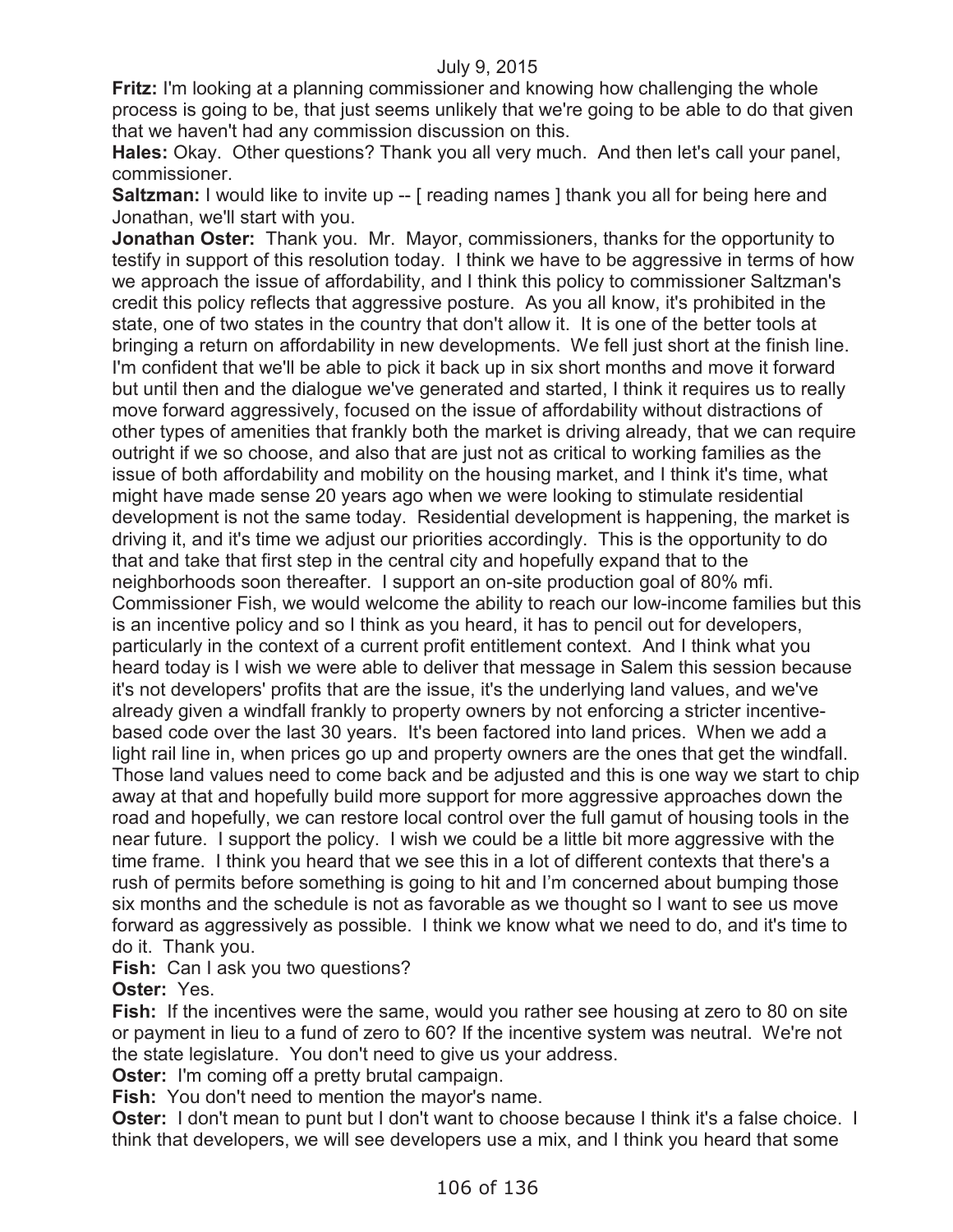developers will have a preference for one versus the other so I hope we don't have to set up a posture where we have to choose one or the other because I do want the city to have the financial flexibility to target residential development at lower mhi. On-site production at below 80% in the city doesn't seem realistic. Otherwise, developers won't bite. It won't make sense for them. So as much as I would love to see us recalibrate the profit entitlement context and I don't know that this is that time.

**Fritz:** What if you restructured it so that it cost a certain amount, you look at the pro forma for the building at 60%, and then you made the in lieu fee much higher that also went to zero to 60? You get fewer units at 60% but i'm not clear as to why we're -- why you and your organization are supporting subsidies for 80%.

**Oster:** That's the trade-off is the production. So you will get fewer units at 60% and when we're talking about on site in the central city, I support the balanced approach that would hopefully also stimulate some real money, tangible money, new money that doesn't cost the public anything, that we can then use to hit the 60% and below target in offsite production. I think it's a reasonable balanced approach. I would not oppose the target if the planning department thinks that it can produce units. I'm worried that it won't produce units.

**Fritz:** We could structure it so it wouldn't produce units but you could get more in lieu. **Hales:** Not if they didn't avail themselves of the loans.

**Oster:** If they didn't take advantage of it and I am worried about the in lieu in the sense that it is more attenuated. It's contingent upon being able to acquire property. I'm worried that the fee in lieu won't return a full unit, a 1:1 replacement for that new unit. I know we can price it high enough to both incentivize on site production and also make sure that developers who take advantage of the fee in lieu are providing some real money.

**Fish:** I'm glad you made that point because I remember during the struggle over preservation, the big debate over preservation, there were some who said it would be cheaper just to demolish a building rather than preserve it and build somewhere else and we always lead out of that equation build where? And with what? So, you know, we had these rarefied discussions about the cost per unit of preserving as if there was this lot across the street that we acquired that was a perfect competitor. There's one other thing in your written testimony, I try to read my e-mails very quickly, and I think I understand this issue. But you caution us to avoid placating the status quo. They have apparently bypassed my office in raising their concerns. Who are you talking about? Because I don't actually have anybody who's objected to this, they've raised questions about how to finetune it but who out there is the enablers of status quo that doesn't like this proposal? **Oster:** Then you can use the line for a different purpose. [ laughter ]

**Fish:** This is preemptive in case.

**Oster:** And just in the context of I think what has been a fairly brutal not just recent legislative cycle around this kind of very issue from a manager perspective, I think people resist change and it can come from both sides. There's resistance coming from even more progressive sides that don't want to give up potential environment amenities or benefits, and I think it's time for us to get real with the affordability crisis that we're facing. **Fritz:** Have the environmentalists and the bike advocates and the other users of the other bonuses been at the table?

**Oster:** I haven't heard it but I think that's largely in part to a very strong, fierce antidisplacement pdx coalition that we're just one small part of, that I do think is framing the issue appropriately, and I think bringing potential fence sitters or people who might have some stickiness around this along and getting them on board. So I think it's just been the result of very strong organizing work.

**Fritz:** I would like to hear what the outreach has been.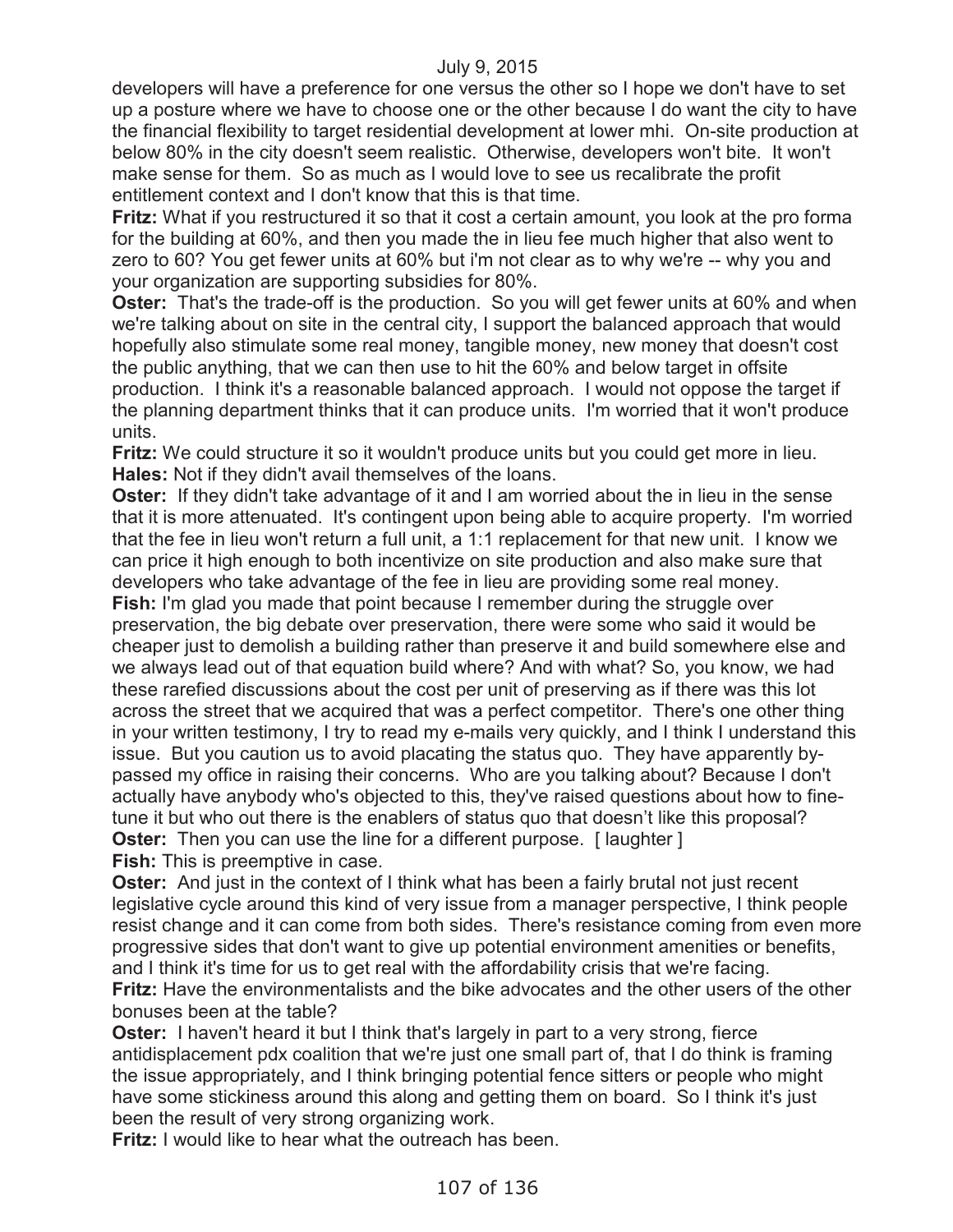**Fish:** The assignment to the planning bureau on this issue was not to go come back with a proposal to eliminate the other bonuses. It was to come up with a proposal that would create incentives for the affordable housing as part of that proposal, they have suggested we scale back the others so that this is prioritized. That actually wasn't the assignment, it wasn't even part of the debate until the presentation came to council, this council hadn't even started discussion about the relative merits of other bonuses so there might have been a lot of good organizing going on but it hadn't even been framed for discussion until we got the proposal. I want to acknowledge that. It might be a good idea to shrink it to two or three. But that hasn't been before us. And so I don't know where all the other advocates for those positions would weigh in and frankly, I don't think we've solicited their view on that subject yet.

**Oster:** You should be getting testimony today if not invited but welcome testimony that shows a broad range of stakeholders who I think are all on the same page on this. **Hales:** John.

**John Miller:** Good afternoon, I'm john miller, executive director of Oregon opportunity network. I also sit on the fair housing and advocacy committee of the city and I'm a member of the welcome home coalition. I want to thank you for the opportunity to come and speak in support of this ordinance today. Our partners are advocating for multiple tools and policies to help mead the affordable housing needs in our city and across the state. In light of the city's recent state of housing report and hud's new fair housing requirements that came out yesterday, there's no doubt that this is a significant issue in the city and that the federal government is going to be watching carefully going forward on what efforts we're making in order to reform affordable housing and make sure there's an adequate supply of affordable housing in all of Portland's high-opportunity areas. Certainly, the central city is one of those key high-opportunity areas and this is a great first step in the city asserting itself to meet that requirement. We know there's no single tool or solution that will address the entire shortfall of homes and the ranges of needs in our community. We need to pursue multiple tools and strategies at all levels of government and across all sectors. To take one example, Oregon on along with 95 other organizations, are working within the welcome home coalition to create a long-term, very large sustainable revenue source to help fund affordable housing. This ordinance is a great complement to that effort. Affordable equitable housing must be a top priority for the city and our region. We can't hope to address any of our shared goals around education, jobs, healthcare, and prosperity, unless folks have a roof over their heads. With thousands of low-income families facing affordable rents and lack of affordability and particularly in the housing report, knowing that virtually no Portland neighborhoods are affordable for lowincome families of color, we need bold action. This proposal while it's not a complete solution is a critical step forward. Redesigning and updating the central city bonus system to prioritize affordable housing is absolutely the right thing to do and we applaud commissioner Saltzman for bringing this proposal forward. Today's market, beneficial amenities like bike racks and eco roofs have become common practice. Bike racks, a market imperative. Everyone's putting those in anyway. Speaking for myself I'm an avid biker and I'm on the board of the community cycling center. I get the importance of access to bike amenities but I believe there are other tools out there plus the market is already meeting that need. The proposed program is voluntary, and it's flexible. We support its allowance for either inclusion of affordable units on site or in lieu of contributions to develop housing elsewhere. Although with that said, considering hud's new rule to provide units within high-opportunity areas I would err on the side of getting the units actually in the buildings within the central city. The city council can't solve this problem on its own. We need to engage the private market. We see all the developments happening on division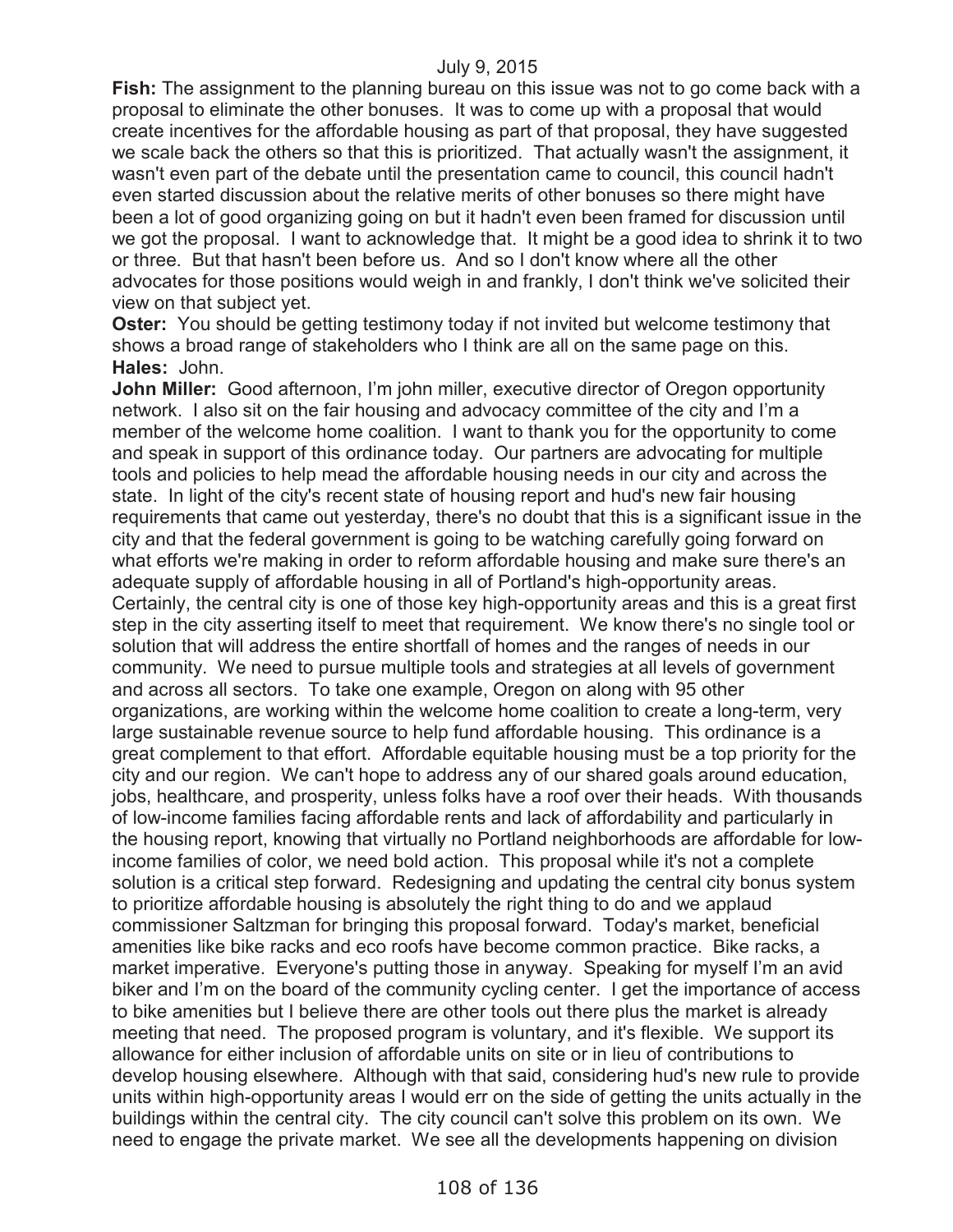and Williams. The private market is not involved in this effort. This is an opportunity to allow them to participate without taking a hit, if you will. It can pencil out. I know we had an example that maybe put that into question but I think that's one example and there's lots of different ways that we can tweak this and also pairing it with other programs that the city has. Certainly this would be a great way to engage the private sector. As a former developer of single-family homes, I know how challenging it can be to pencil out projects. And we have to carefully bounce our policies to avoid unintended consequences but in today's market with thousands of new market rate units slated for development, frankly, there's a lot of money for folks to make right now in this market, and it's not such a reach to have them include some of these using this bonus, some affordable units. We urge your rapid adoption of this proposal. Thank you, as always for your leadership and for supporting this progressive solution to solve this critical need. Thank you. **Hales:** Thank you. Welcome.

**Sarah Stevenson:** I'm Sarah Stevenson, executive director of innovative housing. We own and operate 925 affordable rental units in the region with another 62 coming online in old town this month. I support this proposal because it helps us capture the value of density and use that value to address our growing need for affordable housing. I think we all recognize that need, and I think we know that the greatest need citywide is for housing affordable to households zero to 60% ami but we've got a significant gap in the central city for housing that's affordable for our working class. We recognize this need at ihi and we've been working to increase these units since 2012 when we developed 34 workforce units with our own money. It's slow and difficult work, however, because currently there are little or no resources available to subsidize or incentivize housing at this income level and 80% rents will not support the cost of development so if you live it to the market, it is not going to happen. Without some sort of incentive structure. That's why I'm so pleased to see that this proposal leaves an option for developers to build the units on site. As you've heard many times, we think that's a really important option and income mixing, we think that households at 80% will mix seamlessly into market rate developments, making it a more attractive option for developers. Unfortunately, people at 80% can't afford rental housing currently available in the central city. So this proposal provides developers with an attractive option to increase their far to get where they need to go while simultaneously meeting the city's need for affordable workforce housing. It's a win-win, in my opinion. And while I believe that including 80% units in market rate projects is feasible and it can be done, it will likely be attractive to many developers, it's great that there's also a proposed payment in lieu option. It gives developers an option to pay into a fund that allows us to increase resources for zero to 60% housing citywide. We desperately need more affordable housing and targeting the value created by far bonuses is a perfect way to generate these resources. There's a clear nexus between the value generated by denser development in desirable parts of our city and our affordable gap, making this proposal a very reasonable way to increase the focus and efficacy of the bonus program. I urge you to support the proposal and I thank you for your time.

**Hales:** Thank you all very much. Thank you. Let's turn to the sign-up sheet, please. **Moore-Love:** We have seven people signed up and the first three please come on up. [ reading names ]

**Hales:** Good afternoon, welcome. Go ahead, Michael.

**Michael Buonocore:** Mayor hales, commissioners. You all received a letter from me recently in support of this proposal. I'm sure even absent that letter, you would expect that home forward likes and supports this and we commissioner Saltzman's leadership in bringing it forward. I'll be brief. I think, as you know, home forward provides a portfolio of affordable housing and we also provide rent assistance to thousands of families in our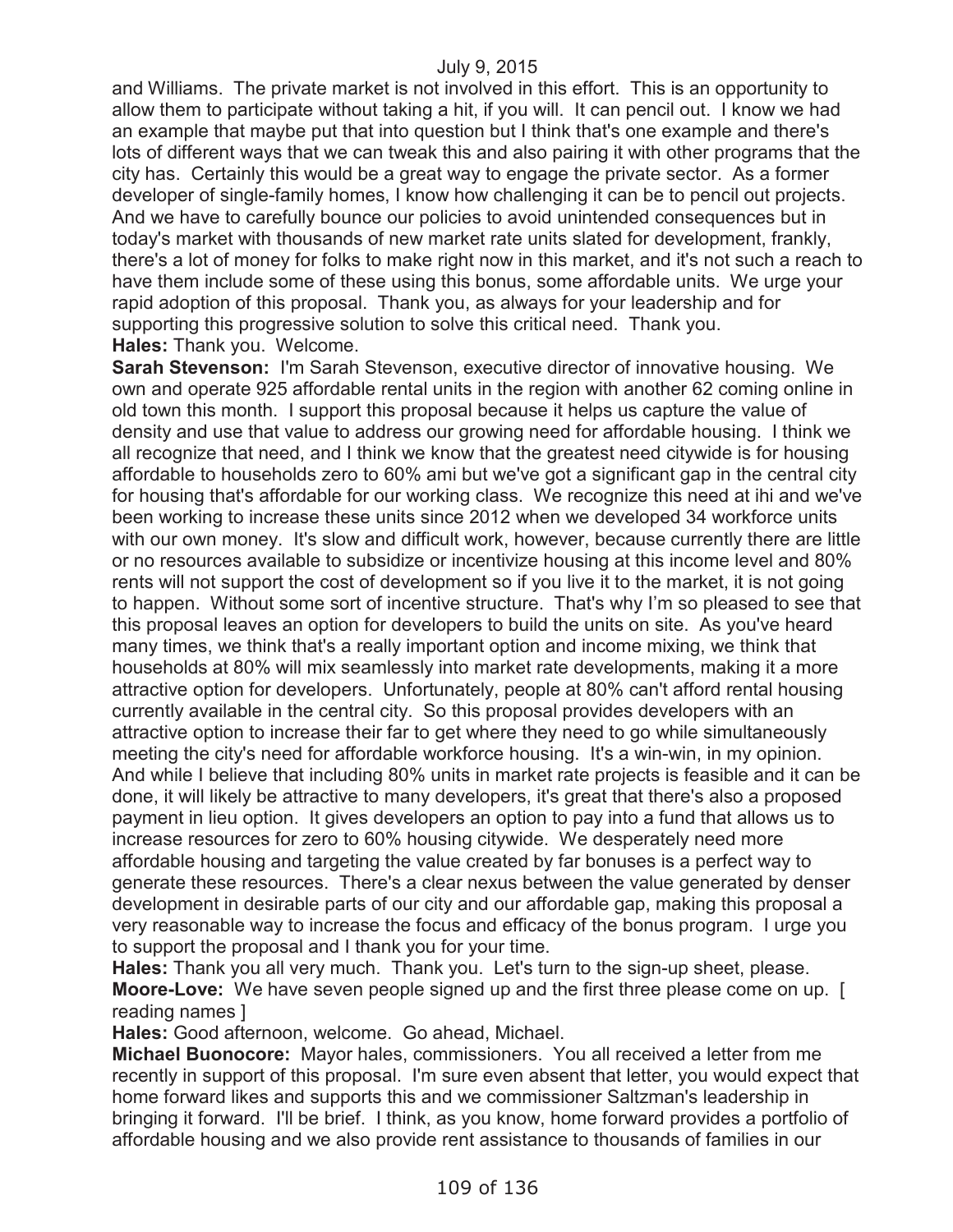community to help them pay their rent and the ability of the rent assistance that we have available today is not enough to help people afford to live in a lot of areas of the central city. And so it really is the creation of hard units, of physical apartments, in neighborhoods that are otherwise out of reach for folks economically that is going to be a critical part of a long-term solution for this community. And this is a step in that direction. It's not everything. But it's a good thing that will help and we're pleased to support it. **Hales:** Thank you. Good afternoon.

**Margaret Tallmadge:** Good afternoon, mayor hales and commissioners. Thank you for the opportunity to testify today on behalf of the coalition. The coalition of communities of color --

**Hales:** What's your name for the record, please?

**Tallmadge:** Margaret Tallmadge. The coalition of communities of color urges council to support the resolution, prioritizing affordable housing development in the cities far and bonus transfer provision. The mission of the coalition is to address the socioeconomic disparities -- and to organize for collective action, resulting in social change to obtain selfdetermination while promoting justice. We're an alliance of 20 culturally specific community based organizations with representation from six communities of color, African, African-American, Asian and Pacific Islander, Latino, and Native American and Slavic. Our families and communities face disproportionate housing cost burdens, often spending more than 30 or even 50% of their income on housing. The recent state of housing report in Portland reiterates this. While communities of color represent 30% of Multnomah County, and 50% of children, only average white households have median incomes high enough to withstand rising housing costs in most parts of the city. As housing prices rise and rents rise, Portland residents and in particular communities of color and low-income communities are seeing their incomes and housing options severely constrained. Households are steadily pushed to the fringes of cities, communities are increasingly segregated and widespread disparities are exacerbated. We believe today's private market also provides many public benefits, such as water features or bike racks. Instead benefits incentivized through this far bonus and transfer provision must prioritize one of our city's most pressing issues, affordable housing. Without stable affordable housing, our families may not see these benefits of public parks, open spaces or bike racks. The far bonus and transfer provisions are just one tool of many required to meet the housing needs of our communities. No one tool will be the solution to the city's affordable housing crisis. However, incentive zoning practices that support affordable housing development or in lieu funds by the private market allow developers to be part of the solution. Our city needs to capture the value of density and elevate affordable housing as a primary community benefit in this mechanism. I thank you for your time and your continued leadership and support of more equitable housing. Thank you.

**Fritz:** Could you explain some more? The median family income of communities of color is far less than that. So it's not going to -- other than the fee in lieu which will support the zero to 60, setting the bar at 80% for production of central city housing isn't going to necessarily help communities of color.

**Tallmadge:** We also see as many have reiterated, that we have a need for housing regardless and we need more units. And to prioritize and capture some of those within the 60 to 80% leaves a lot more room for public investment into the zero to 60. We see that by incentivizing the private market to develop and include affordable housing. We can use additional funds for zero to 60.

**Fritz:** Even if it's white people who are living if that workforce housing? So-called workforce housing?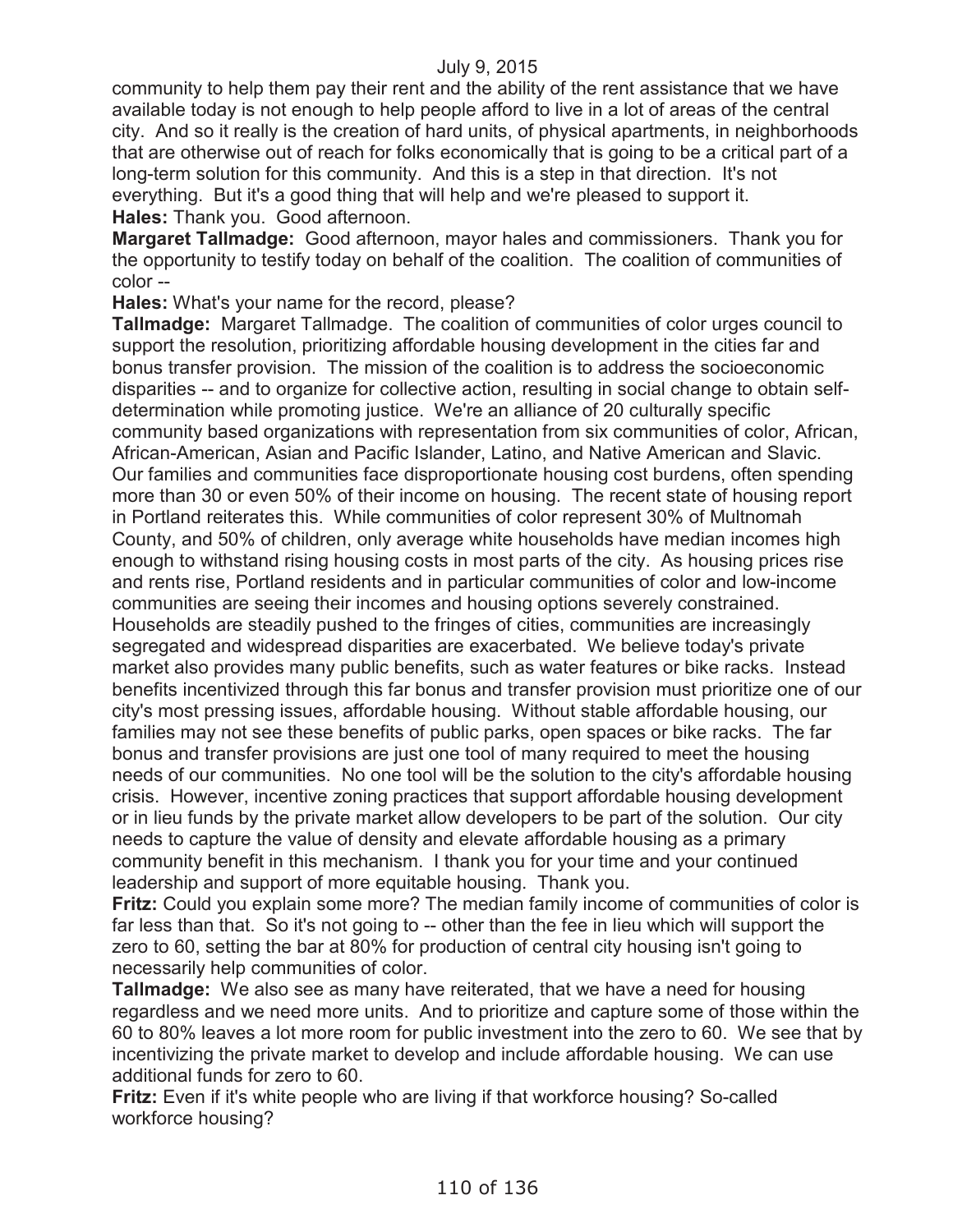**Tallmadge:** We will have -- as you saw, 17% of households as well are communities of color in the study. Representing the 60 to 80%.

**Fish:** Let's be clear under the fair housing act, the only thing we can do is market and target. We cannot screen. One of the great ironies of the Westchester fair housing litigation is that racial composition of the people living in the houses, the affordable units that were the by-product of the lawsuit saying you're putting up racial roadblocks, I'll give you a hint, it is not heavily tilted towards the people of color necessarily. So fair housing is a tricky thing here and you can target, you can partner, you can steer -- but same thing applies frankly, in something I support, which is retirement homes for the lgbtq community. It's a wonderful idea, it's a model that works. The only problem is you can't screen out straight couples but you can market and develop something like akin to what hacienda has done very differently with villa de suenos. But you can't say you can't live here. So it is a delicate balance.

**Fritz:** If you could further help me understand the 16% to 17% at that range, it doesn't make the inequity any worse but if we look at the zero to 60, there's a far higher proportion of people of color versus white folks. So I will support it if you're telling me I should at least that element and I'll fix some of the other pieces but if you're not troubled by the racial inequities, then I will take your advice but I'm still not understanding why.

**Tallmadge:** Of course, we're troubled by the racial inequities in the city. However, if we're looking at what will incentivize developers to build, what builds more units and that we can funnel funds into the zero to 60% as opposed to using a benefit -- using a benefit to target bike racks.

**Fritz:** My only question is between setting the bar at 60% for developing affordable units versus setting them at 80.

**Tallmadge:** If it was feasible, it would be great to have zero to 60% but it looks like you may be going back for further analysis on that.

**Fritz:** The study that we looked at in the work session says we can set it up any way we want, you just get more far bonus for a fewer number of 60%. So you would get fewer overall units but it's absolutely possible to set it up so that the incentive would be for zero to 60 rather than 60 to 80.

**Tallmadge:** So again, I'm going to have to go back that it's still fewer households that we're going to be able to house. It's fewer affordable housing units that will be built. **Fritz:** Thank you, I appreciate that.

**Hales:** Welcome.

**Heidi Guenin:** Good afternoon, mayor hales and commissioners. I work with upstream public health as our transportation and land use policy manager. Upstream, we work to create the physical, social and economic developments where Oregonians can thrive. And infrastructure and amenities like bike racks and green rooms and public art are all really important to help support pieces of the environment and we continue to encourage the city to support tools to mandate or encourage those. But at upstream we're not just concerned about promoting health outcomes but also reducing health disparities and we have to recognize that some of our friends and neighbors have been experiencing these large health disparities for a long time. Policy helps create some of them and we can certainly use policy to help reduce some of them. It's crystal clear that the cost and availability of housing in our city has created some significant hardships for our communities. Everyone deserves access to stable and affordable healthy housing that has convenient access to jobs and educational opportunities, and the other health-supporting goods and services we need every day and housing, especially the condition, the affordability and the location of that housing is one of the most important social determinants of health. Poor housing impacts can range from really specific and treatable illnesses like asthma to life-long poor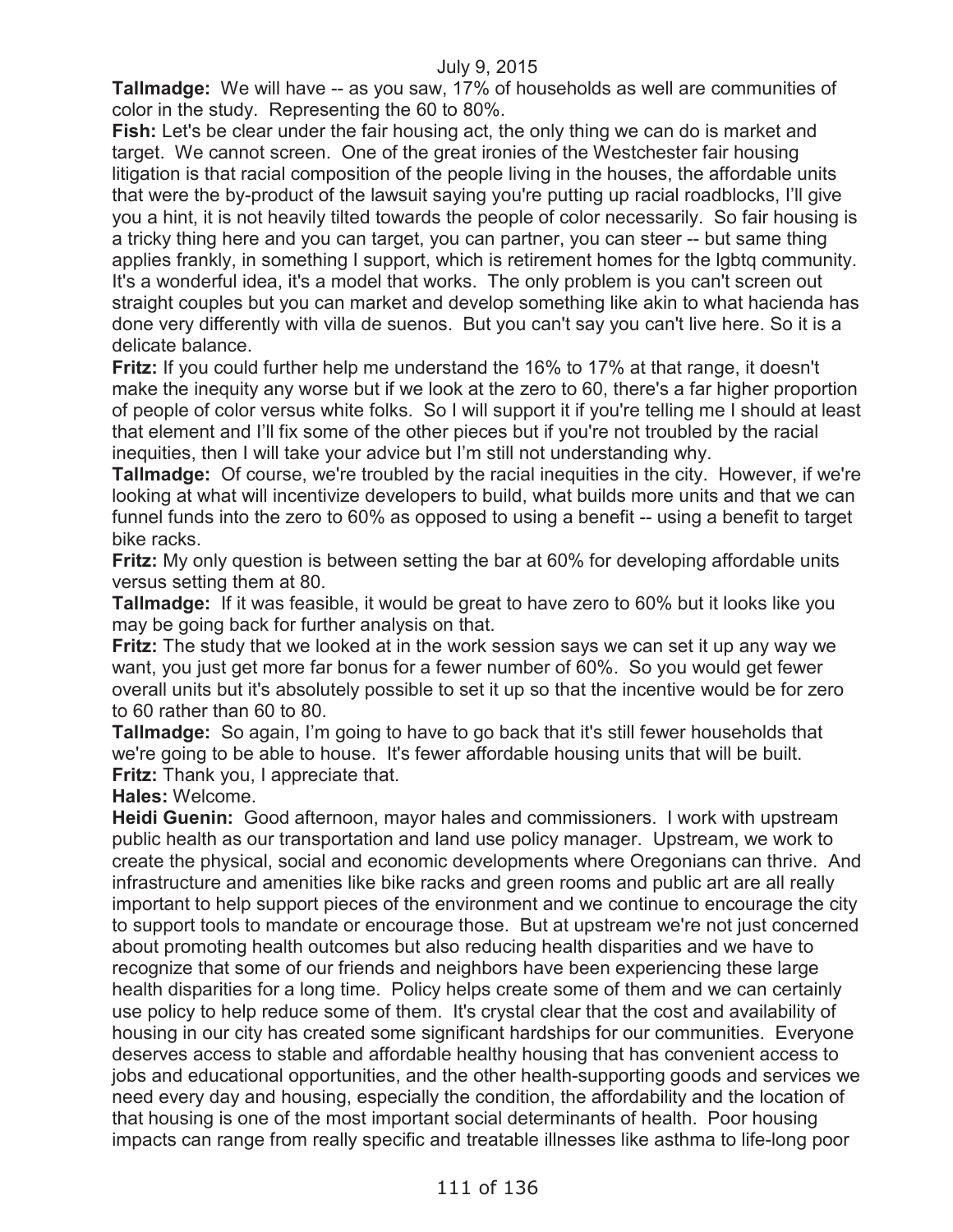educational attainment and life-long poor health outcomes and this is especially true for impacts that begin in early childhood. To achieve the educated healthy and equitable Portland that we say that we want in the Portland plan, we really have to start with the basics and it doesn't get more basic than a roof over your head. And if that's a living roof, by bike racks and public space, that's a fully supportive environment. But we really have to begin with the highest priority and that's getting that roof over your head to begin with. We're excited to get to support to proposal and we hope you will do so, too. **Hales:** Thank you all.

**Moore-Love:** The next three are... [ reading names ]

**Hales:** Good afternoon.

**Diane Linn:** Good afternoon. We'll jump right in. My name is Diane Linn, I'm director at proud ground. We provide permanent affordable home ownership opportunities to working families. I'll do you the service of truncating my comments, much has already been said but let me re-emphasize a couple of points. We're here to support the resolution commissioner Saltzman has brought forward and clearly, his leadership reflects his understanding of the need to bring more tools to the table and really start emphasizing as you've already heard the priority of making Portland, keeping Portland or improving the inclusivity and the diversity of this extraordinary city. In light of the state legislature's stunning failure this session to pass the bill that would have removed the ban on inclusionary zoning statewide, as you've already heard from john, this is a step in the direction of what we can do now. You should know and thanks to your support with that bill and along with your colleagues around the state because this is a statewide issue, we will be back to take on that issue again in Salem until we win the day on that. Oregon is better than this. In the meantime we can't support enough the step in the direction of really testing these incentives and seeing how they're calibrated and how they work so we can, you know continue to improve on and hopefully bring a mandatory component to it. This is a fix to the program so we can capture the value of the densities that you've heard and use it for the greatest of public good again as you've heard already very important housing issues. We've come a long way. We've got a very, very long way to go to provide Portlanders with an affordable unit of housing and we've already heard that the greatest need is for families with children, communities of color, those with disabilities, people with limited incomes. This policy would incent the private market to help create that workforce housing that you've already heard so much about that we serve at proud ground. We have half of the families in the proud ground homes region-wide are families of color or have people in them that are people of color and that has to do with a very effective targeted outreach effort. We can do that and if the -- as the bureau representative said, we need to do that. There are 400 families on our wait list right now. 60% of them are people of color between 60% and 80% of the median family income. This is part of the continuum of housing support that we desperately need to allow people to move into more stable housing to free up those critical units and target the public dollar to the zero to 60% of median income that your addressing, which we're all deeply committed. That's the kind of crisis on the front lines of moving people out of homelessness. We need to broaden our options and allow families to move along. There is a tremendous gap and people of color who are working deserve a chance to live in downtown and the money that could be used in lieu could help support more housing across the board at below 60%. So final point, this is also why we are deeply committed to the welcome home campaign along with those other agencies you've heard about, a dedicated source of revenue to fund affordable housing locally and we're here and we're going to rely on your support urgently for that. Growing the pie and expanding our tools is what we desperately need to do. Every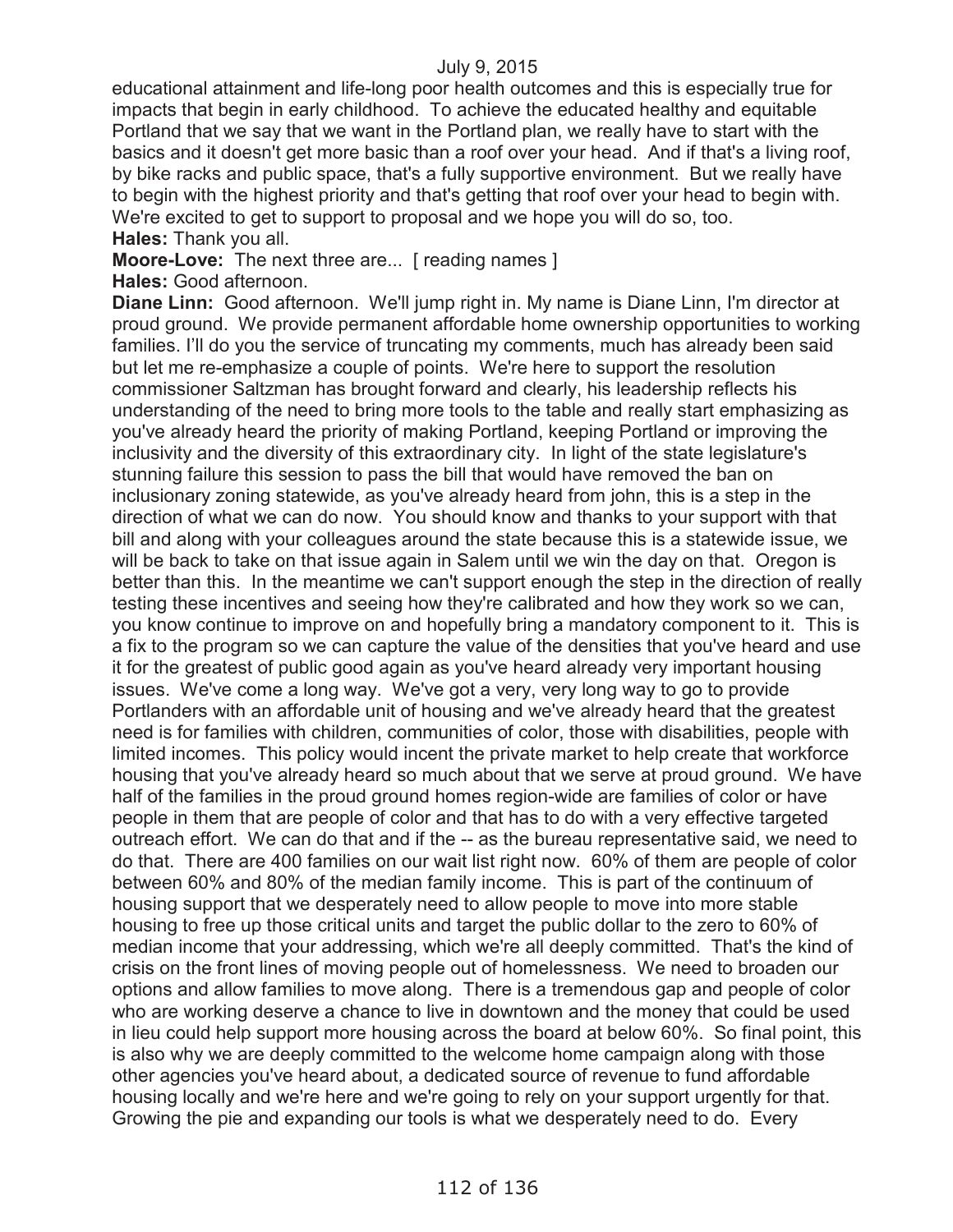opportunity we get, we thank commissioner Saltzman for his leadership and ask that you support this resolution.

**Cat Goughnour:** Good afternoon, mayor and commissioners. I'm Cat Goughnour I'm principal at consulting group and policy advocate for Portland's African-American communities. I'm also a member of the diverse -- pardon me. I believe we've provided a letter for you today. We've been working with Bps staff and the members in a collaborative, inclusive and equitable process. To use this iteration of the comprehensive plan to assess, prioritize and respond to the needs of our most vulnerable community members. And our coalition is in support of commissioner Saltzman's bold resolution for incentive zoning. As we approach this next generation of development through an equity lens, we must ask ourselves development for whom and equity for whom? Given the housing crisis impacting Portland's protected class of populations, specifically African-Americans and Native Americans and our local jurisdictional and state duty for fair housing, there's an urgent need to prioritize and direct this public benefit to affordable housing. In the past weeks, we've experienced highs and lows. The lows being the persistence of the bans on inclusionary zoning and rent control which limit the tools that strengthen the protections and provide affordable housing. The highs reflected on the regulation on affirming affordable housing. We must remember that while prioritizing affordable housing is important, prioritizing the siting of affordable housing in areas of high opportunity is essential. The mandate sets a path for government to intentionally integrate low-income and protected class communities into areas of affluence and opportunity rather than continuing to suburbanize and concentrate poverty. One of the goals of the fair housing act is to reduce segregation. The 2011 analysis of impediments there's census blocks where people of color are concentrated but no communities are exclusively segregated. In Multnomah county, the higher income areas of areas of low diversity. In planning for the changing demographics of the region, we must remember that we also have an obligation and opportunity to uplift those that have been left behind as the economy moves from recession to recovery. In thinking about public-private partnerships and affordable housing, it's important to remember that hud's dutyto AFFH reads: Although the grantee's obligation arises in -- if the obligation is not restricted to the design and operation of hud-funded programs at the state or local levels, the obligation extends to all housing and housing-related activities in the jurisdictional area whether publicly or privately funded. Thank you for considering this important first step in responding to our region's housing crisis.

### **Hales:** Thank you.

**Fish:** One comment if I could and I would throw in the Supreme Court for from reversing 40 years of disparate law. I want to be very clear about something. Not a single person is raising an argument that we shouldn't invest in opportunity areas. So we're going to hear a lot of the testimony is making that point and I believe passionately we should invest in opportunity areas. We get a lot of mail and communications from people that can't quite figure out why we're investing in high-opportunity areas when we can stretch the dollar in an area of low opportunity and we explain to them that healthy families, families do better in places of high opportunity so that's why we invest in southwest Portland, that's why we invest in south waterfront and other places. So I think the statement you just made about the interplay between fair housing and opportunity, if you have it in writing I'm going to put it on my website because it's one of the best statements of principle I've heard. But I don't want to sound like I'm beating a dead horse but I fear we're losing the battle in terms of housing the people that home forward houses. And I know why nonprofit developers are anxious about serving that community, because it's highly expensive, it requires a big subsidy, we are criticized when we take public dollars and put them into grants rather than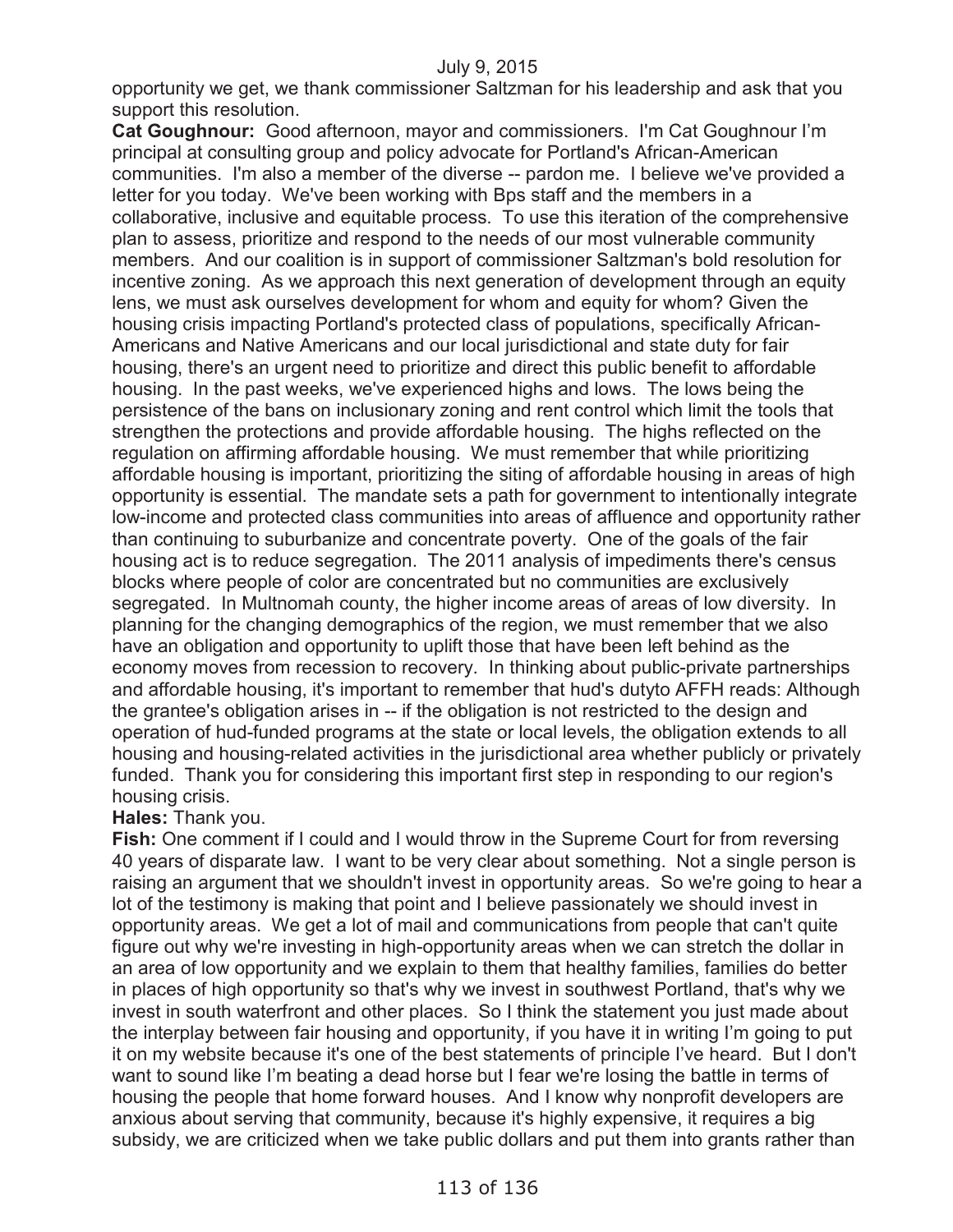loans. I know those arguments. But I'm going to remind us every year when we come back and look at the data, I'm going to remind us how are we doing in addressing the people that home forward houses? Because the crisis in our community is not just below 80%. It's zero to 30%. And if we don't have adequate housing for people that have very little, then I think we're moving away from a commitment we made 20 years ago. And again, I understand why even the nonprofit community is resistant. Because it's high-cost, and it has other challenges. But we're going to come back every year and look at our progress on zero to 30 because I for one am not going to see the ground on that community of need simply because we face challenges. And I think under the fair housing act, I think it's a particularly urgent part of our agenda.

**Linn:** That is exactly why the welcome home and the new revenues that we could generate from that, that's exactly the argument we're going to need to make about that because generating revenue is very difficult.

**Fish:** What I said is one third as eloquent as her, what she said about fair housing and opportunity should be in the charter of the city of Portland.

## **Goughnour:** Thank you.

### **Hales:** Welcome.

**Bob Sallinger:** I'm the conservation director for the Audubon society of Portland. We have a long history of supporting affordable housing. I think the very first time I testified before you, before this commission, was in favor of the tif set asides and we're supportive of commissioner Saltzman's prioritizing of bonuses and transfers for affordable housing here. We do want to flag a couple of issues and I sent you a letter earlier as well regarding some of the other bonuses and transfers and it's not clear to us right now where prioritizing means eliminating them or creating incentives to push that forward faster. But we do want to flag a couple so green roofs. I've heard a couple of times today that the market will take care of this, or alternatively we could make it mandatory. We heard the exact same thing a couple of years ago when bes eliminated its incentive program, as well. The fact is the market's not taking care of it. The city is far behind its goals, nowhere close to meeting its eco roof goal, missed it by close to 50% and we know that we're falling behind other cities that do have good incentive programs and mandatory programs, including Seattle, san Francisco, san Diego, Washington, d.c., Austin, France just made eco roof mandatory on every building in a commercial zone. We're falling behind. We've lost the edge here. What I say to you is that the market's not taking care of it and we would certainly support a mandatory eco roof program, but we would like to see that done in conjunction with this. If we're going to eliminate the bonuses, let's move to mandatory and go that direction. But we are concerned about simply leaving it to the market or leaving it to a future process where we might consider that and losing the one incentive we have left.

**Fish:** Can I ask you a question, it won't count against your time. So I raised this question with Joe earlier in light of the timeline. So what if we were today to ask planning and sustainability as part of the review process over the next year prior to coming back to us if with respect to green roofs, they considered alternatives and came back to us with some options when we have to make a final decision about what incentives are in or out. **Sallinger:** That would make us very happy and we think that is the right direction to go. We think it should move into the mandatory arena so we would love to see the city start to explore whether that's a route they want to go.

**Fritz:** Don't they already do that in the west quadrant plan?

**Sallinger:** We would consider it at some point in the future and that's sort of where we've been at for several years in a variety of planning processes. It's something we ought to look at, we'll get to it someday but if we're going to get rid of the bonuses I think now is the time to pull the trigger on that.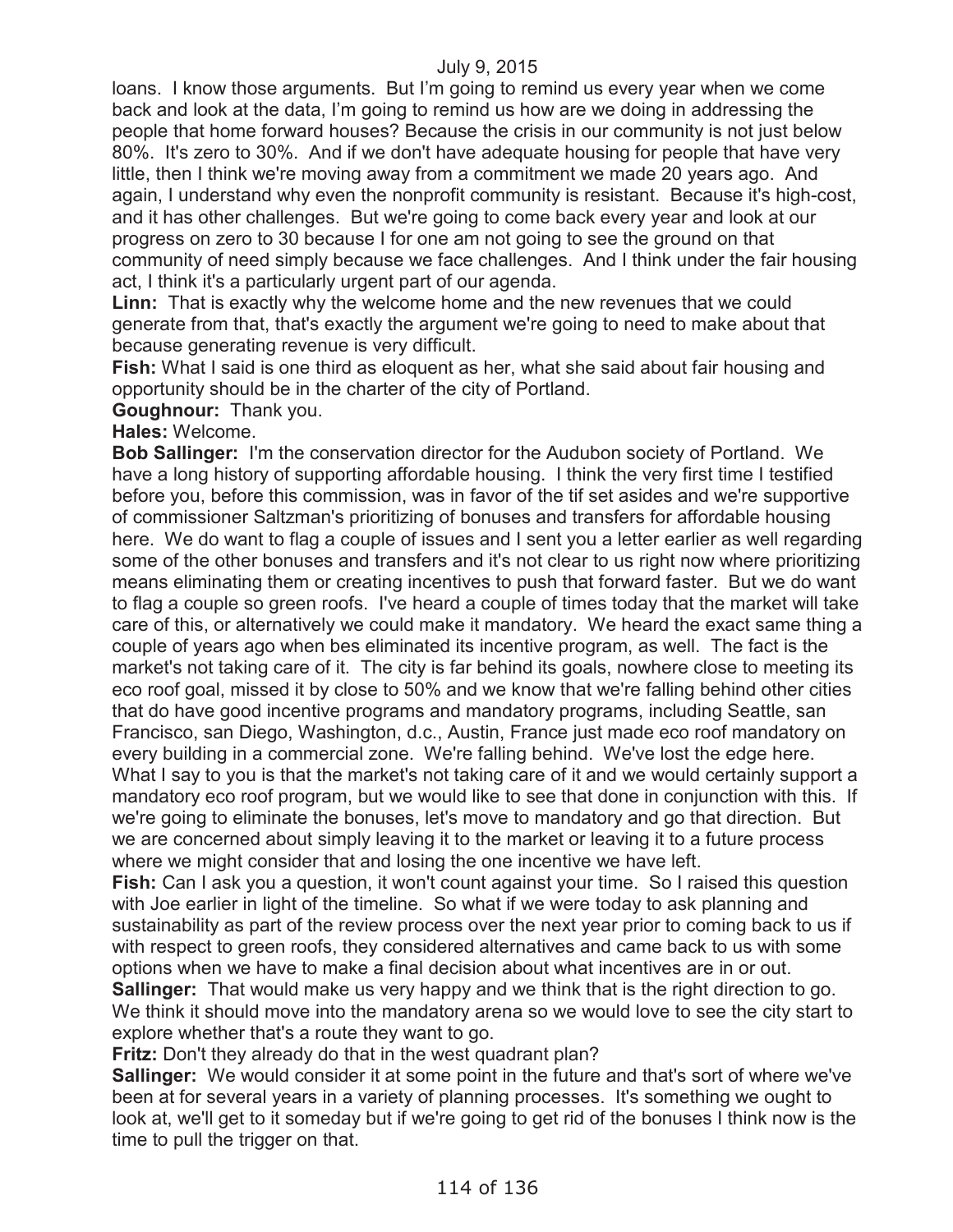**Fish:** I had intended to offer an amendment to in essence ask bes to come back with options as part of this process. I don't want the green roofs pushed to the side, and then forgotten.

**Sallinger:** We really appreciate that. The other two issues I'm going to raise briefly are of lower concern, these things are complex and we need to be thinking them if not through this mechanism. One is the Willamette river greenway transfer, having worked on the river planning processes, one of the things we talked about there was we need to better distribute the costs of restoring the greenway and creating access on the greenway and one of the things that came up a lot was the bonus system. So it wasn't just put upon the properties adjacent to the river. That's something we need to continue to consider as we go forward. It is important that we distribute the costs better and it does fall just on the adjacent property owners and that is an equity issue as well because one of the arguments they'll make is we're putting blue-collar jobs on the line when we put all the load on them. Number two is the open space bonuses, there's a suggestion we should just use transfers rather than bonuses because the open space you can get through bonuses is too small to be significant. We would challenge that. The reality is in the central city, we need to be innovative in terms of finding open space and that may be a very small pocket park, an eco-roof, we need to think carefully about we want to just move to a transfer system exclusively or whether the bonuses still make sense there so thank you.

**Hales:** Thank you. Okay. Others?

**Moore-Love:** The last person is... [ reading name ]

**Hales:** And anyone else that wants to speak, come on up, please.

**Raihana Ansary:** Good afternoon, mayor, commissioners, Raihana Ansary here on behalf of the Portland business alliance, here to testify on the central city resolution before you today. My comments largely reflect a letter that we sent to city council yesterday. First, we, too, are concerned about housing affordability. Our recent report on middle income jobs shows that housing affordability is a growing concern with a minimum median household income of \$70,000 required per year to purchase a home in most of the city of Portland today. As our data shows, we believe affordability is a growing issue, not just for low-income households but also middle-income households. We there urge that any proposed affordable housing bonus program apply to households up to 100% of mfi. We don't feel it necessary to eliminate many of the current bonus and transfer options to achieve the city's affordable housing goals. The current bonus and transfer system supports the city's goals for density, encourages amenities that support other city goals and allows for greater architectural creativity. Instead of removing bonus options, such as those for bike storage facilities that are working, the city should explore mechanisms to incent and make more attractive a new affordable housing bonus. For example, the 3:1 cap on bonus far that can be used on a single site could be raised for affordable housing. If this additional entitlement were allowed, it would make this affordable housing bonus attractive to developers and drive its use even among the other bonus options. Should this proposal move forward, we strongly recommend that it be revisited on a yearly basis, at least for the first few years to evaluate how it's performing and make adjustments if needed. Thank you for the opportunity to comment. We look forward to working with you to advance our common goals around housing affordability.

### **Hales:** Thank you.

**Susan Pearce:** Hi, I'm Susan. I'm speaking at this moment as an individual. I didn't come with prepared comments so I'll try not to stumble around too much. I just have been very pleased with everything I've heard today. I want not to add -- I'm going to add to the confusion just a little but to any competition between income levels. Even if you're 100%, I'm very conscious of the struggles that people, families, people of color, but it hits home to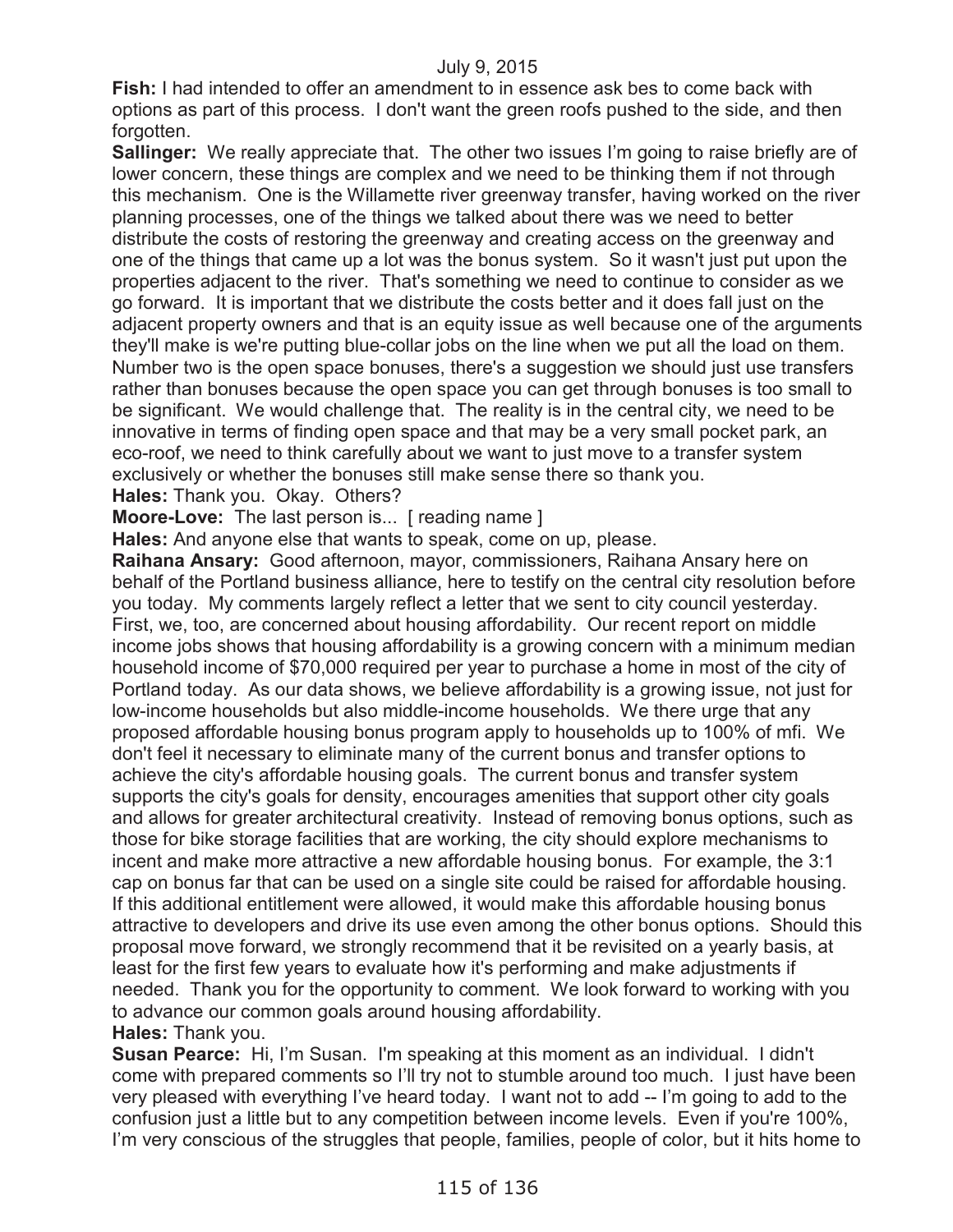me because one of my struggles at the moment is working with my neighbors on the issue of low-income housing, the very, very low-income housing that may be moving, adding to the already sizable collection of people sleeping on the streets in the industrial district, adding the right to dream 2 to that. I have great admiration for what right to dream 2 is doing but I am bucking up against some resistance from some of the neighbors and I've spent a lot of time trying to say these people need a place to sleep. Where else is there? And what I've heard today just confirms what I've been trying to say in terms of the need for housing even for that very, very low-income group. So just thought I would share that. **Hales:** Thank you. Good afternoon.

**Lightning:** Yes, my name is lightning, I represent lightning watchdog X. Again, commissioner Saltzman, everything is precision. I do agree with you on this resolution. I think it's very well thought out. There's a couple of problems I do have is that I don't think a lot of developers are going to take advantage of a lot of these bonuses and I agree with a lot of the developers. They've got to make their numbers work. These land values are very high. As we know, the largest land bank in the city is the city of Portland. You control most of the land. And the thing about it is that what I see here is that I like that affordable housing fund. I want to have more understanding on kind of what your plans are when money goes into the fund. I like the fact that you're focusing on the zero to 30%. In my opinion, the developers are doing an outstanding job through the marketplace and they need more incentives. Keep them building, keep them building the units they think they need to build. Reality is that the more supply out there will begin to drop the prices in rent. People may debate with me on that but it's clear that we have a shortage of housing. That's what the developers do. They need to build more housing. Don't put -- don't impede the developers, keep them building. But we need to focus again what you have done commissioner Saltzman on that zero to 30% by your housing fund. That is the most important area to focus on. Those are the people on the sidewalks, those are the people in the doorways, those are the people that need the housing the most in the city. Those are the people that need additional service to take care of them and you're focusing on that so I do commend you on that. The only other issue again on this plan we've heard from developers it's going to be very difficult to take advantage of this bonus system. I agree with them on that. Can the city do anything for them on land? On making sure that they can build some of these projects? That is for the city to review. Another issue I have here is just when we're talking about being able to take advantage of some of the bonuses and having to be restricted to 60 years, to me that's just an outdated number for what we're going through out in the city. That has to be reduced. That number needs to be reduced. At least by 50% in my opinion. And we need to not mess around with the fdc's and keep the developers building and keep them doing what they're doing and don't impede their progress: That provides more housing, your housing fund gets the zero to 30% into housing, so I respect you on this resolution. Thank you.

**Hales:** Thank you. Thanks very much. Okay. Anyone else? All right.

**Fish:** I have two friendly amendments to offer. And I've reviewed them with staff and I'm going to try to state them succinctly. The first is that when a set of recommendations comes back to us in July of 2016, a request that as part of that, the proposal set forth the then-proposed guidelines for the housing investment fund that would guide how the funds that are paid in lieu of are to be spent going forward. And that's my first amendment. **Hales:** I'm sorry but can you give us some language for that? Because the function of this resolution is directing the planning and sustainability bureau to do certain work so maybe if you could --

**Fish:** It directs three bureaus, mayor.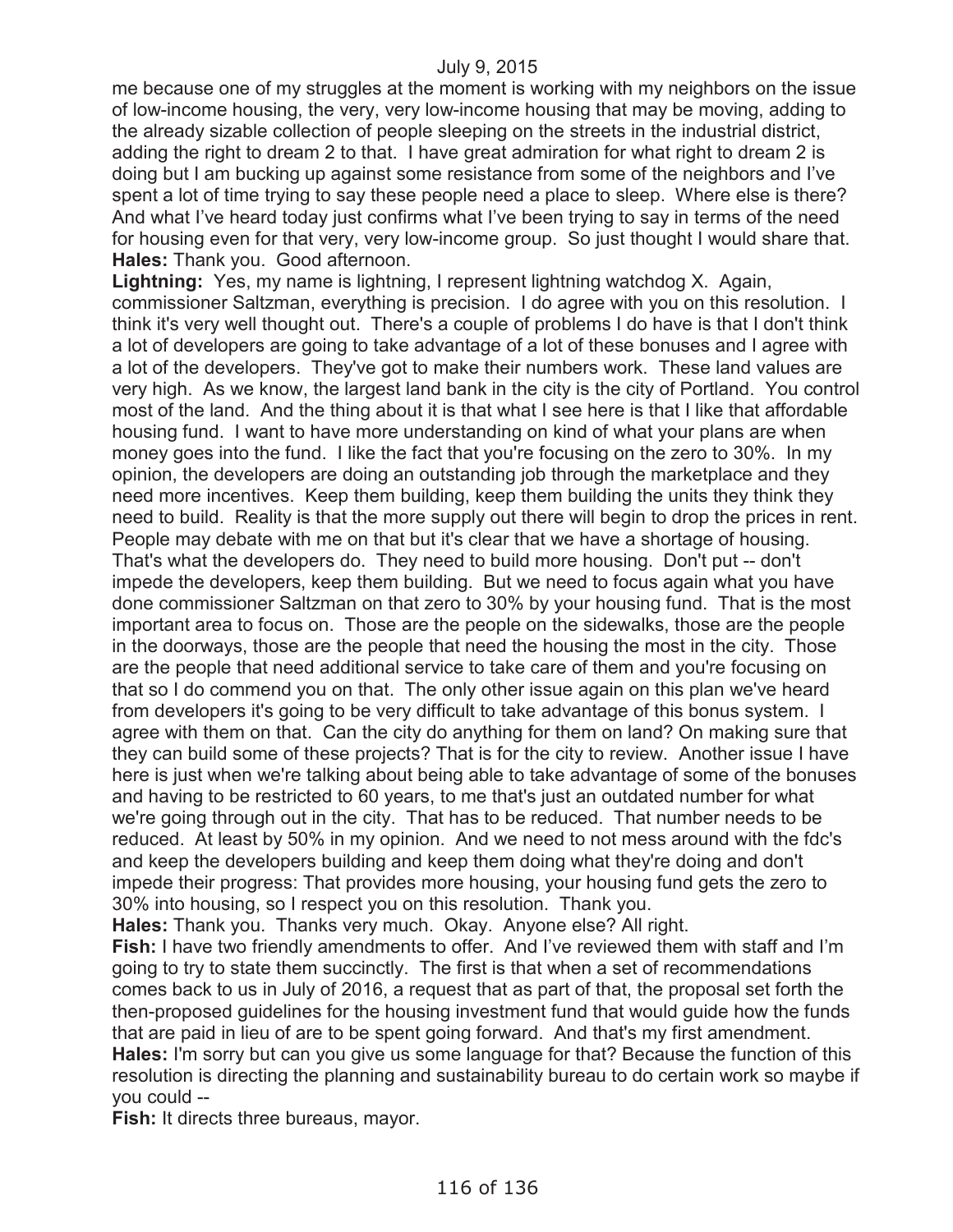**Fritz:** It would be another "therefore be it resolved" what when it comes back, it would have what he asked for.

**Fish:** Proposed guidelines for how the payment in lieu will be spent or guidelines governing expenditures of the payment in lieu that are placed in the housing investment fund.

**Fritz:** Second.

**Hales:** Okay. And it's directing the housing bureau to do this?

**Fritz:** It's another "therefore be it resolved."

**Shannon Callahan:** Do I push a button? Okay. Would you mind if it just said for the payment in lieu and not specify what fund it goes into? We don't know -- not that it wouldn't go into the housing investment fund but I do -- [ overlapping speakers ]

**Fish:** I want to be as broad as possible and we've been in council so long this week I think we're all beginning to get mushy-headed. It can be another --

**Hales:** It would be --

**Fish:** Or it can be an --

**Hales:** It may be best --

**Fish:** A separate, that the housing bureau will present proposed guidelines for how the payment in lieu shall be allocated, invested, whatever. John, am I close enough? **Fritz:** I second it again.

**Hales:** Okay. Got it.

**Fish:** And my second amendment is -- and I had previously talked to Joe about this and I ran it by Shannon, I would like the eco roof issue to remain on the table for the commission to consider as an incentive bonus but primarily in order that they can come back and present us with alternatives.

**Fritz:** I have a friendly wording language on that.

**Fish:** I'm struggling with wording today. I take any lifeline.

**Fritz:** This would be an I and this would be the merits of other current bonuses that should or should not be continued or be made mandatory as part of the comprehensive plan. **Hales:** The functional word would be "review."

**Fritz:** Guiding principles.

**Hales:** Right. Further explore what you want them to do?

**Walters:** Are you asking for a comparison or an analysis?

**Fritz:** Analyze is a good one.

**Hales:** Analyze the function.

**Fritz:** Analyze the merits of other current bonuses that should or should not be continued or made mandatory as part of the comprehensive plan.

**Fish:** That makes it slightly broader but would include my concern that eco roof be -- that there be an assessment of its utility as an incentive bonus and alternatives to that approach.

**Hales:** Analyze the merits of other current bonuses that should be continued or made mandatory.

**Fish:** And I think by way of legislative history, the PowerPoint and the discussion makes clear that priorities calibrated to market and penciling are the filter for this. If there's something left and I would ask that eco roofs in particular be focused on, that you give us a menu of options if we are to remove it as part of the incentive bonus.

**Hales:** Okay. So now, any further recommended amendments?

**Fritz:** I have several. And commissioner Saltzman, this has been a really good presentation. I haven't been able to bring my amendments beforehand, I didn't think I was going to be able to support it but I hope we can get to clarifications here. In the now therefore be it resolved, the first part, we need to clarify that instead of the bureaus, I'm on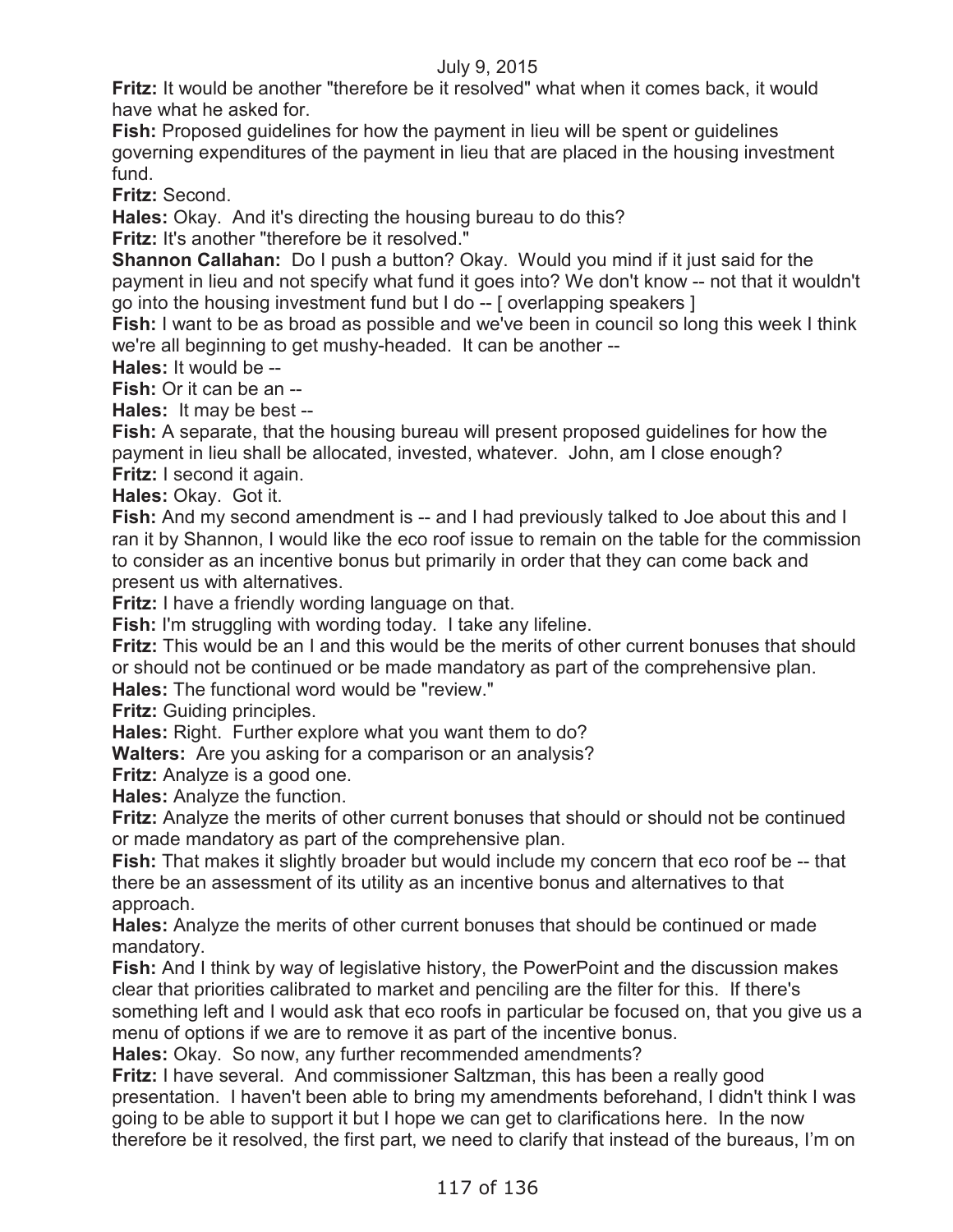the third line, it says other city bureaus to propose changes, ask the planning and sustainability commission to consider changes. So it does have to go through the planning and sustainability commission.

**Saltzman:** That sounds good.

**Hales:** I have a suggestion, which is how about adding the word "develop" before propose because that's what the bureaus do. The bureaus develop proposed changes, and then they go to the planning commission, and then they come to us. Or "prepare." in other words, we get to direct our bureau.

**Fritz:** I want to make it clear that there's a public process.

**Hales:** I understand that.

**Fritz:** A lot of concern last night getting e-mail at 10:30 in the evening, didn't realize that this was going forward. I suspect given that we had one non-housing advocate here that there might be folks who will be concerned about other things. I want to be clear. **Hales:** I'm trying to wordsmith. What do you think Joe?

**Zehnder:** There's two options but one is even at the end, maybe this helps. It's in the implementation -- where is that? Be it further resolved that the very last "be it further resolved" and if you go down, we're going to craft changes to the zoning code, reflecting these principles --

**Fritz:** That's the problem, Joe. We want them to consider them but it's a principle that under state law, things are supposed to go from the planning commission rather than us directing them -- [overlapping speakers]

**Hales:** He's going to add some language.

**Zehnder:** And you're requesting us to undertake a legislative process and bring the recommendations of that process to the city council no later than, you name the date. So that's how we usually do it. You tell us to consider this, and bring it forward and put it through a legislative process which means planning and sustainability commission and city council and I'm only offering that because I think it covers it, a lot of what you're concerned about in one statement, however, you want to do it, that is how this will take place. **Fish:** The point is we're not putting any sideboards on the commission, deliberations or actions, they can accept it, reject it, in the ordinary course.

**Fritz:** My proposed language was the first two lines, ask the planning and sustainability commission to consider changes in the city zoning code, including but not limited to the following guiding principles. Which makes it really clear.

**Zehnder:** That is fine thank you. Sorry.

**Fritz:** Thank you commissioner. And then --

**Hales:** That's the first one.

**Fritz:** And under g., the things we're supposed to consider, that to me read only that, so I would like to respond to the testimony by adding comma, far bonuses or other support mechanisms. Because I do think we need to have a more thorough discussion of how do we promote historic preservation?

**Hales:** Now, it says far transfers.

**Fritz:** Yes, after that comma, far bonuses, and/or other support mechanisms.

**Fish:** That's a fourth amendment, I'll second that. Joe, you've heard us attempt to articulate all four amendments and we'll scrub the language. Do you have any objections to them?

**Zehnder:** No actually that would be the standard course and it makes it more clear that that's the expectation. So that's good.

**Fritz:** And did you have a question?

**Fish:** Shannon, so far, you're doing the heavy lifting here, are we okay on these four? [indiscernible]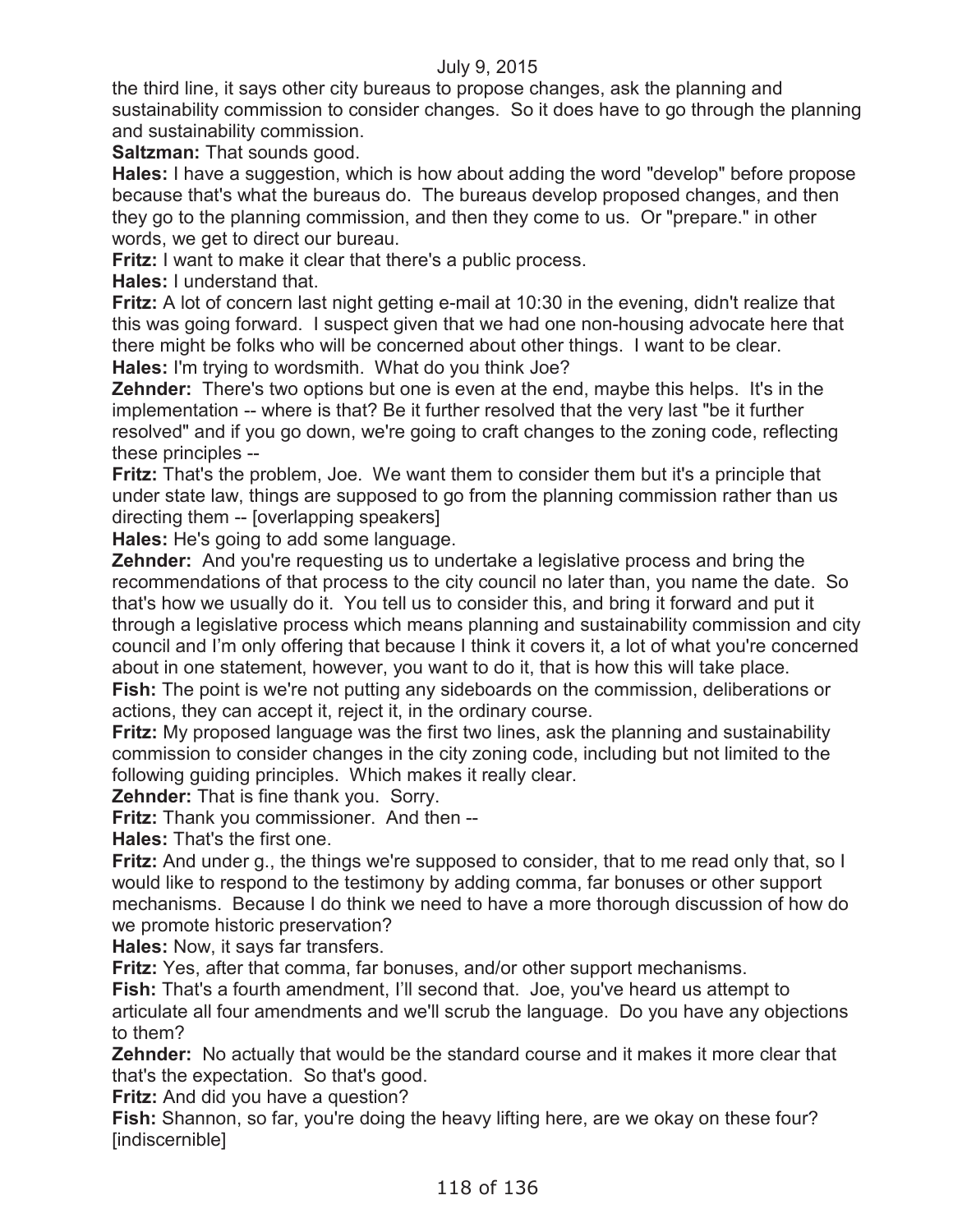**Hales:** I think I captured that. G. So we'll walk through these again before we act. **Fritz:** The final concern is the discussion at the beginning as far as setting the July 1 deadline for implementation. I think it might be better to just word it to bring proposed changes to city council as part of a comprehensive plan update.

**Zehnder:** And actually it would be the adoption of the central city 2035 plan. **Fritz:** Whatever that is.

**Zehnder:** That makes us able to implement this more quickly because it's a postacknowledgment plan that could still be under roof.

**Fritz:** Could you tell us the language we need to there? Bring proposed changes to council as part of...

**Zehnder:** The adoption of the central city 2035 plan and you could say expected at city council by July 2016 if that's important.

**Saltzman:** Maybe I'm just imagining that but our deadline for adopting the comp plan keeps adjusting every six months to be a year around the horizon. I would like to keep the pressure on to do these changes by a year from now.

**Fritz:** That was part of the reason I'm raising this is to ask you might it go in a separate parallel track? Does it have to come as part of the comprehensive plan?

**Zehnder:** The fastest track is part of the central city plan and so if you want to include that that is expected here by July 1st, 2016, it will be getting here then and that's our intent, commissioner. And actually we moved at the direction of the mayor, moved that timeline

up. We're committed to getting this done as soon as the comp plan goes through. **Hales:** I would offer that reassurance. I'm interested in doing this soon, as well. But you can believe me that I will keep the pressure on the bureau to maintain the schedule. **Zehnder:** And I can assure you that's so. [ laughter ]

**Fish:** I'll second that.

**Saltzman:** I don't want to have to replay this tape.

**Hales:** Any further amendments? Let me make sure we walk through those. I have now therefore be it resolved, that it will state that the bureau of planning and sustainability will work with those bureaus and prepare proposals for the planning and sustainability commission to consider and then go on with the language that's there now, right? **Fritz:** Except using included but not limited to.

**Hales:** Okay. Then I have a change to g., which adds after the words provisions, or far bonuses, comma far bonuses and/or other mechanisms in the zoning code, right? Then I have an addition of a sub-I. That says analyze the merits of other current bonuses that should be continued or made mandatory. And I have a change to the final be it further resolved that adds after the word "to" in the second line, undertake a legislative process to implement any changes. And then striking the "no later phrase" adding the phrase "in the adoption of the central city 2035 plan."

Fish: I have to compliment you. Did I miss the -- the guidelines for the payment piece? **Fritz:** That's another one.

**Hales:** That's a be it further resolved that will now appear at the end of the document that the Portland housing bureau will prepare proposed guidelines for now payment in lieu will be allocated.

**Fish:** I think that's broad enough.

**Saltzman:** On your last amendment, there was something about the comp plan. **Fritz:** Which is expected by the July, 2016 date.

**Hales:** We'll give them the whole month.

**Walters:** Mayor, going back to the first amendment in the first now therefore be it resolved, where is the modifying language of including but not limited to --

**Fritz:** Just insert the word "using" after central city and the third line.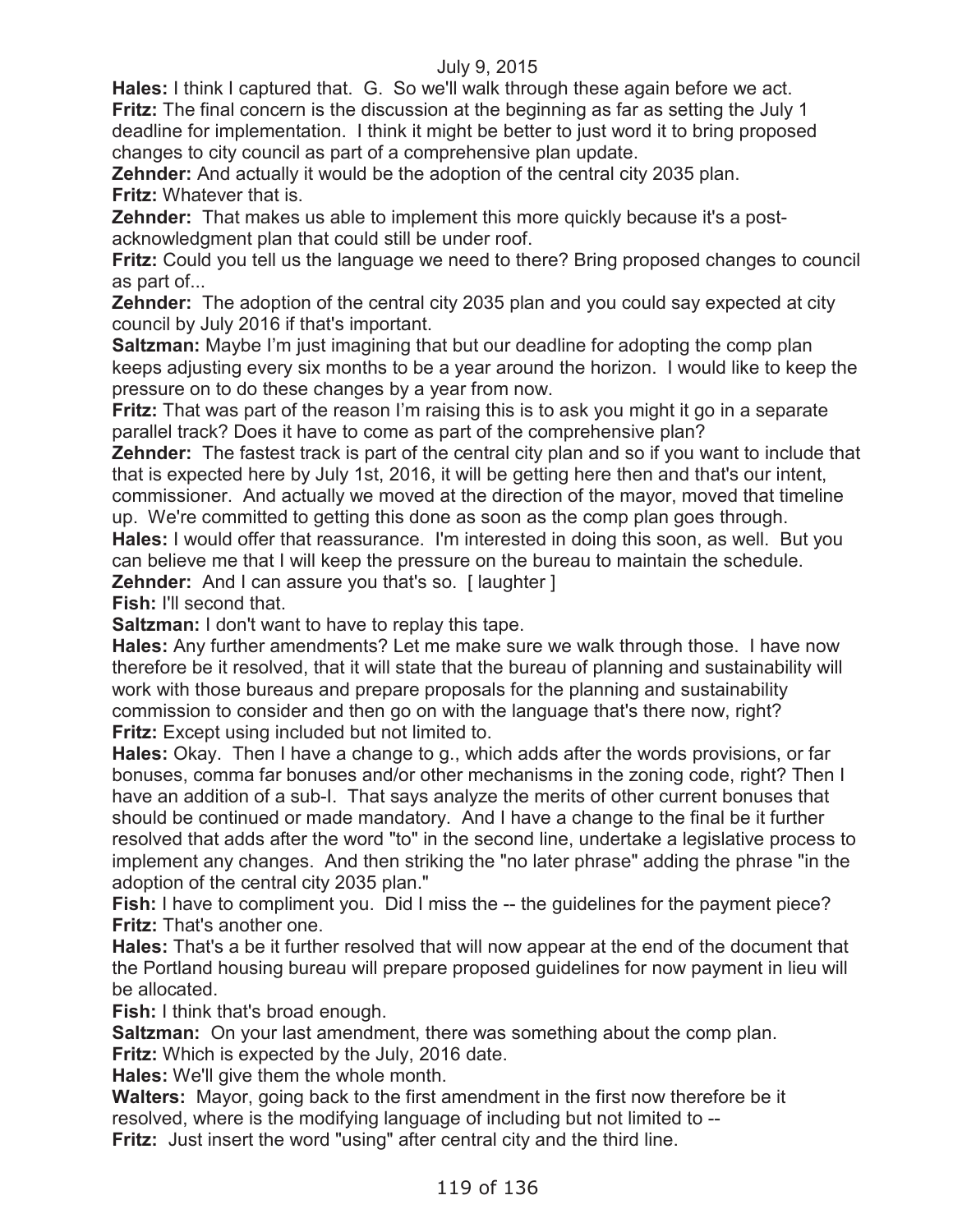**Fritz:** Including but not limited to the following guiding principles.

**Walters:** So is the intent of that then that the a. Through now I. Guidelines be suggestive as opposed to being the expectation that that will be the filter by which the recommendation will be processed?

**Fritz:** A guiding principle is definitely a directives but there may be other things that communities who are interested in the other issues might wish to bring to the planning commission's attention and I personally would prefer for the commission to be able to consider those.

**Walters:** That's great. Thank you.

**Fish:** Mayor I move amendments one through five as package a.

**Fritz:** Second.

**Hales:** Okay. Any further discussion about those amendments?

**Fish:** And we'll take a vote on the resolution.

**Hales:** Correct. Roll call on the package of amendments as just iterated and hopefully captured in text.

# **Saltzman:** Aye. **Fritz:** Aye.

**Fish:** I always get a kick out of it when I get an e-mail saying we don't do our business in public. I think we're pretty transparent and this is democracy in action. Aye.

**Hales:** Sometimes, they might wish that we did not. Aye. Roll call on the regulation itself. **Saltzman:** I appreciate this discussion today and the support of the city council. I think we all recognize that access to good jobs, transportation options, strong schools are the building blocks for family success. Without affordable housing in our most amenity-rich areas, we're in jeopardy of becoming a city that does not represent the values that Portlanders share. Portland is missing a major tool. The best practice for many cities already in place to develop affordable housing. And that is the program. I would like to acknowledge and thank Barbara Shaw and Javier Mena of the bureau. [reading names] deserve sincere thanks for their work to date and the future work they will do and I want to thank mayor hales for his initial cosponsor ship of this proposal and to -- [ reading names ] for their support. Thank you for all of those who showed up to testify today and I also want to thank David Schwartz, our consultant, for doing some fine analytic work and I tend to be impatient on these things but I feel comforted in knowing that all of us will be watching very closely the clock on getting these proposals up and running and truly providing more affordable housing in our community. And Shannon Callahan for her help, as well. Thank you. Aye.

**Fritz:** I reiterate their thanks and commissioner Saltzman and Mayor Hales's portfolio. Also Claire Adams in my office. Appreciate the testimony today. It's been very helpful to me. I especially appreciated the Portland business alliance referring to the income levels that we're talking about as middle income, and I think it's very important to remember that when we talk about workforce housing, people who make minimum wage are also part of the workforce. They are also part of the working class and to suggest that they are somehow less of the workforce than those who make 80% of the median income is a disservice so I personally am training myself to not refer to workforce housing, to refer to it as middle income housing. This plan will hopefully get 35 to 60 additional units at 60 to 80%, which is better than not having additional units, especially if it's per year. I as I said was prepared to vote no because I am very concerned that the communities of color most need to have the housing at zero to 60% based on the demographics that the housing bureaus have put together. I am persuaded by the testimony that we heard from the communities of color that I need to take their advice as I strive to make policies that become equitable and racially fair. So I personally would have said that we should made it zero to 60 because I think that would have made it much more likely that we get more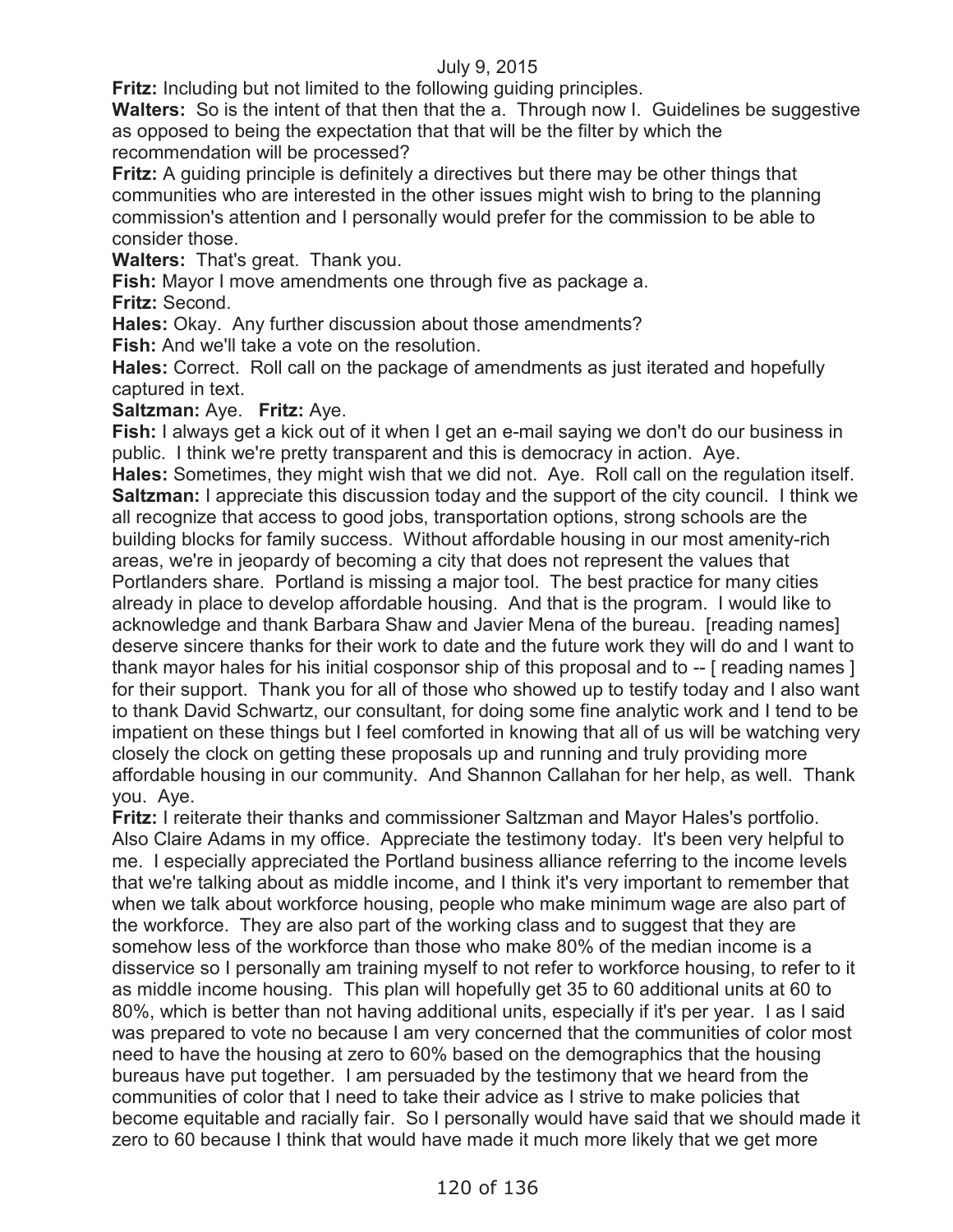money into the affordable housing funds, but I am taking the advice of my consequence. Again thank you Commissioner Saltzman. Aye.

**Fish:** Dan thanks for your leadership on this, I think this is an innovated idea. It advances our opportunity agenda I like what Jonathan said about onsite units creating certainty. I don't think I've given enough thought to. It adds another tool to our toolkit and it doesn't divert one dollar of tax payer resources to this program. As you know to the offset, so you're adding new value. And frankly as I've struggled with this a little bit because who we're serving I think we should be more flexible when we're talking about a new tool that doesn't constrict our existing tools, but expands them. I hope this is successful, I will however on a regular basis come back to I think and fundamental part of the problem that faces our community that is increasingly getting short shrift which is people who have nothing. If we subscribe to the view that we want maximum bang for our buck, we will go against our opportunity agenda. If we subscribe to the view that we shouldn't stretch and use more grant money -- back off zero to 30. If we subscribe to the view that it is harder to house the poorest of the poor, the problem will get worse not better. I understand all of the head winds that we face. But I think we have to insist that that document and group of need, which is the biggest documented group of need, never fall off of our radar in terms of a priority population. I think this really is a legacy proposal, Dan, and it would not happen without your customary bull dog approach and I want to compliment you for that. Aye. **Hales:** Affordable housing in Portland is really serious. Serious effort to use a complicated tool, incentive program to make a difference in that big complex issue. And Joe may know this story, I think josh may know it. Even though this is a serious issue, whenever I think about a big complex public policy issue, I have an irreverent thought based on a line in the movie. The movie, "the dream is alive." IMAX film that used to be shown at the air and space museum. Dramatic moment, team of astronauts, shuttle doors open, one out in space and another operating the arm attempting to capture a satellite, solar max, the size of a school bus and rotating once a second on the axis. It had to be stopped, opened up, and circuit board replaced in order to make it function. So, there was a very bully Texan named ox. They all had nicknames. Out in space ready to use the tools. A fast talking New Yorker named pinky inside operating the shuttle arm. I guess he got the nickname from his delicate touch. In contact with the ground control guy in Houston. They are trying to align the camera so that Houston can watch them capture the satellite so that ox would talk and -- and pinky finally gets this. They finally get this thing lined up and, you know, pinky says, is that right? Houston says you got it. That's right. Man, that's a beautiful satellite. Ox hasn't said much up to this point. Interjects, doesn't work. This is a big complicated mechanism that doesn't really work. Only getting a 33% utilization. It is being used for housing that would probably be built in the market anyway. Used for bike racks that are being overbuilt to our standards and being used for eco-roofs that have become pretty much standard issue on anything better than a lead silver building. It is time not only to make sure that we tune this think so that it does actually work, and that might mean making it more generous than now and reviewing it more often than we have to make sure that it is working. If it is an incentive, then we have regrounded in that in this discussion today. If it is an incentive, as opposed to a mandate, more comfortable or more practice thinking about mandates in these things, incentive that has to work in the marketplace. It has -- people have to say I want to do this. It makes it worth my while. We had that in Oregon for solar panels for a while and here in Portland especially and now the incentives aren't quite so good and not as many people are installing solar panels. These things have to work. I'm going to be very interested to monitor this more carefully after we retune it this way to make sure that it actually works. So, commissioner Saltzman, thanks for your energy and leadership on this. I appreciate it. I think this was overdue. And to focus on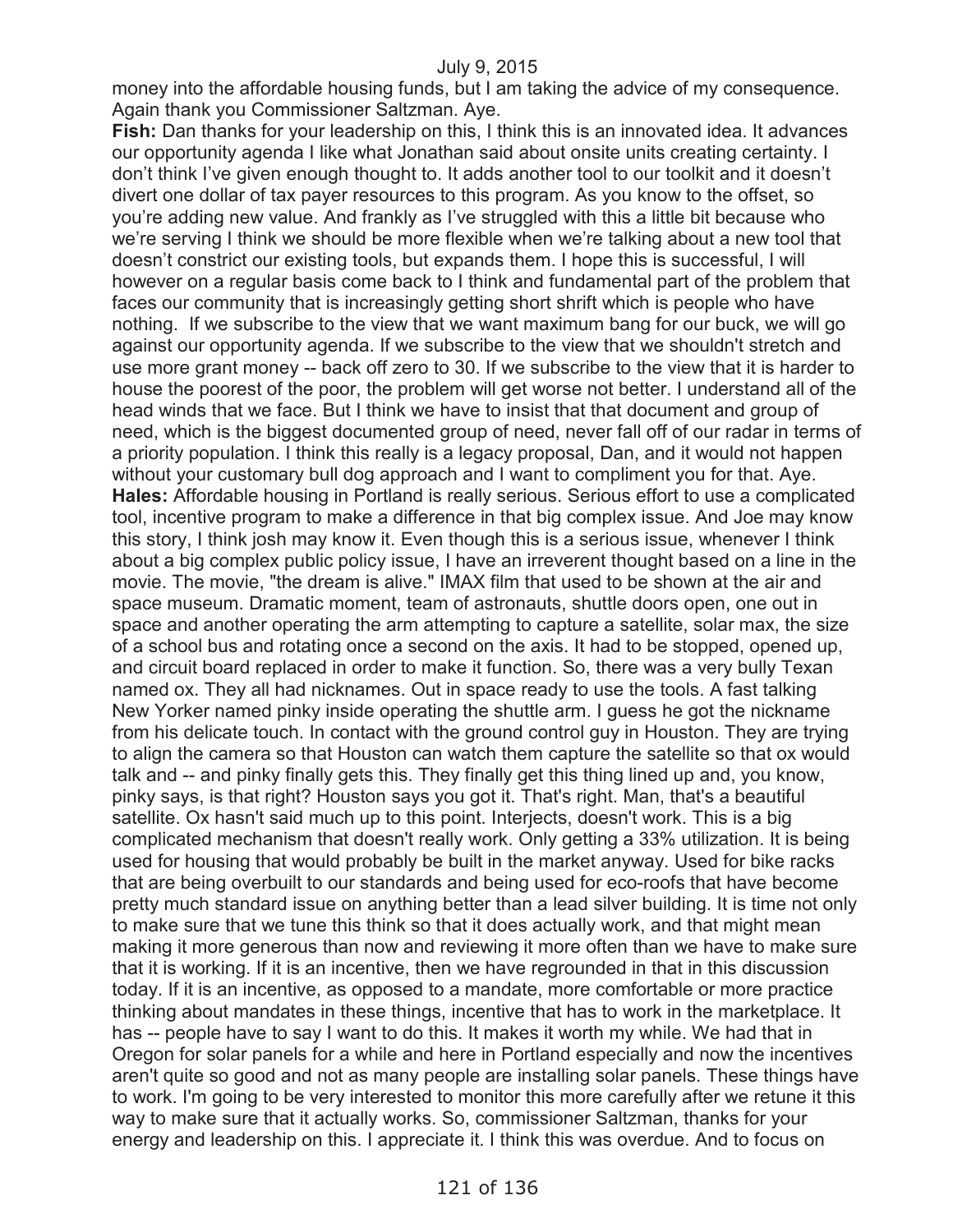affordable housing and to maybe make this complicated machine a little simpler and maybe a little more effective is good public policy. Thank you all for good work and we look forward to making it real no later than July of next year. Aye. [gavel pounded] **Hales:** Thank you all. Let's take a momentary break then we will return to the final item in the afternoon.

### **Item 755.**

**Hales:** With no particular fanfare, let me turn it over to the chair of the noise review board and noise control officer for their presentation. Good afternoon.

**Paul Van Ordern, Office of Neighborhood Involvement:** Good afternoon, mayor and commissioners. Paul van Ordern city's noise control officer and office of neighborhood involvement. Jump into the project, three primary components. Pile driver code changes we are going to discuss. Suggested changes from the noise review board to our location for appeals for the noise variances and a change to the definition of ex zoning that I will be discussing. The chair of the noise review board will start off on back ground for why this project at this particular point in time. I will follow up with more background and outreach on the project, and after that an explanation of the three primary components that we are bringing forward. David sweet, the chair, will take over from here.

**David Sweet:** Thank you, Paul. Mayor, commissioners, David sweet, chair of the noise review board. I don't have to tell you that construction activity is booming in Portland right now. With pent up demand from the recession, and things are going great. And it's particularly impacting people in a couple of areas of the city and in particular the pearl district, which is already heavily populated. And now with all of the building going on there, people are being subjected to quite a bit of noise. Noise is regulated under title 18, the noise code. Pretty much the same way it has been since 1976. Most construction activities are limited to no more than a certain decibel level, but certain activities, such as pile driving, scraping, concrete saws -- are exempt from the standards because they couldn't meet them. They couldn't meet any reasonable standard. They're too loud. Rather than set an unreasonable standard, council in '76, set hour limits on construction activity. Noise from construction is allowed from 7:00 a.m. To 6:00 p.m., Monday through Saturday. Outside of those hours, it must meet the same restrictions as any other noise source, entertainment, stereo, a factory whistle, anything else. Now, the -- in May of 2014, at our noise review board meeting, more than a dozen residents of the pearl district came and spoke with us about the impact that pile driving was having on their lives. And pile driving is a particularly loud and disturbing sound, and it -- we are aware that it is a health hazard. So, we're grateful that these people came forward to tell us about their experience. In response to that, noise review board set aside the work plan and focus on the pile driving issue to see what would be appropriate for any changes to the noise code to bring before you. We have studied it since the fall of 2014. And we've learned a lot about it. We've learned that there is apparently no practical way to reduce the sound of pile driving at the source. It is a hammer hitting a pile. You can't -- you can't muffle it. You -- people have tried building a barrier around it, but since the pile is constantly moving down, that barrier would have to be hoisted into place by a separate crane and moved down as the pile is driven into the ground. And we were persuaded through testimony that this was - decreased safety on the work side and we were uncomfortable recommending it. We saw no other way to actually reduce the sound of pile driving. We heard testimony that there are other ways of placing piles, other than driving them. And one in particular continuous flight auguring is a way to auger rather than drive, and as the auger is withdrawn, concrete is poured into the hole to place a pile. It's much quieter. And we heard testimony from geotechnical engineers that while this is appropriate for some buildings in some locations, it is not appropriate for every building in every location and it needs to be up to the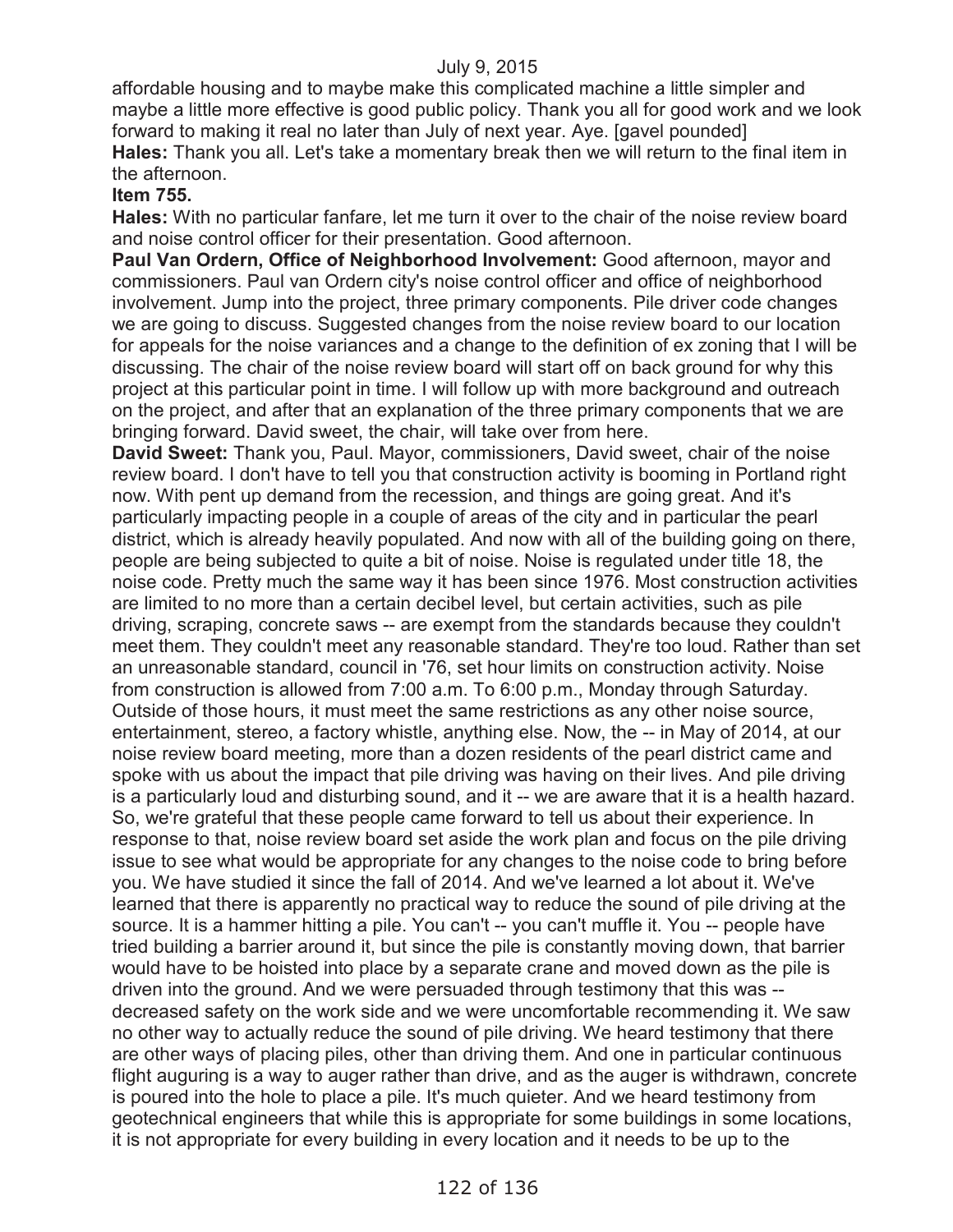engineer, the project engineer to make that call as to what technique needs to be used. There are other methods, such as vibrating piles or hydraulically pressing the piles into the ground. Also not necessarily appropriate, particularly in the pearl district where piles sometimes need to go as deep as 120 feet. So, with no practical way to mitigate it and we did not feel comfortable limiting the technique for placing piles, we were left with the only method that we could see available and that is to limit the hours when pile driving takes place. And we heard from residents that if we gave them some additional time in the morning and perhaps weekends off from this particularly disturbing activity, that that would help. And, therefore, that's what we are proposing is that for pile driving, unlike other forms of construction activity, that it not start before 8:00 a.m., rather than 7:00 a.m. And that it be allowed Monday through Friday, not on Saturday or Sunday, to give people relief, an extra hour in the morning and relief on weekends. We are also proposing that nearby residents be given notice when pile driving is going to take place. Research has shown that when people understand what noise is coming and why it is going to happen, it is less disturbing to them than when it's suddenly there. So, we feel that this notice while it will place an extra burden on developers is -- is important enough that there is a public purpose in doing it. In examining noise issues in the pearl, we noted that most of the pearl district is zoned central employment or ex. And the noise code classifies the ex-zone as an industrial zone. Industrial zones are permitted more noise than commercial zones, which are permitted more noise than residential zones. And looking around the city we saw most of the uses going in in central employment zones are mixed-use residential commercial, and we felt that it might be appropriate to change the way that the noise code considers that zone to call it a commercial zone, rather than an industrial zone, and this would reduce the amount of noise permitted in those zones outside of the permitted construction hours. And some construction activity certainly can occur outside of the permitted hours, but it needs to be quieter. This change would reduce that further and offer greater protection in the pearl and on Williams avenue and other places that have that zoning. Thanks to commissioner Fritz for pointing out to us that there is also ex zoning in the central east side district, and after we formulated our recommendations, we did manage to consult and meet with the central east side industrial council, and were persuaded that their area should be excluded from this change, and staff will be proposing an amendment to our original proposal for the ex-zone.

**Fritz:** That's not in here today, is it?

**Sweet:** We have --

**Van Ordern:** It's not part of the ordinance from the board but a staff recommendation to consider a change that I will describe.

**Fritz:** Thank you.

**Sweet:** One other thing while we've got your attention is that we've noted recently that there have been a couple of appeals of noise variances. This has been unusual. The noise ordinance has been around as I say for almost 40 years, and 40 years ago, there was no code hearings office, and council routinely heard all sorts of appeals, including appeals of nuisance abatement charges. But over that time, appeals like that, administrative appeals, have been transferred largely from the council to the code hearings office. They -- we haven't changed the noise code in that way. I think primarily because it hasn't come up. But since it has most recently, we're also recommending that appeals of noise variances go to the code hearings officers. Those are the three changes that we have come up with in the code.

**Hales:** Thank you.

**Van Ordern:** I will just jump in. A little additional comment on notification. During this project, we not only did our normal notification, which is about 400 plus mailings to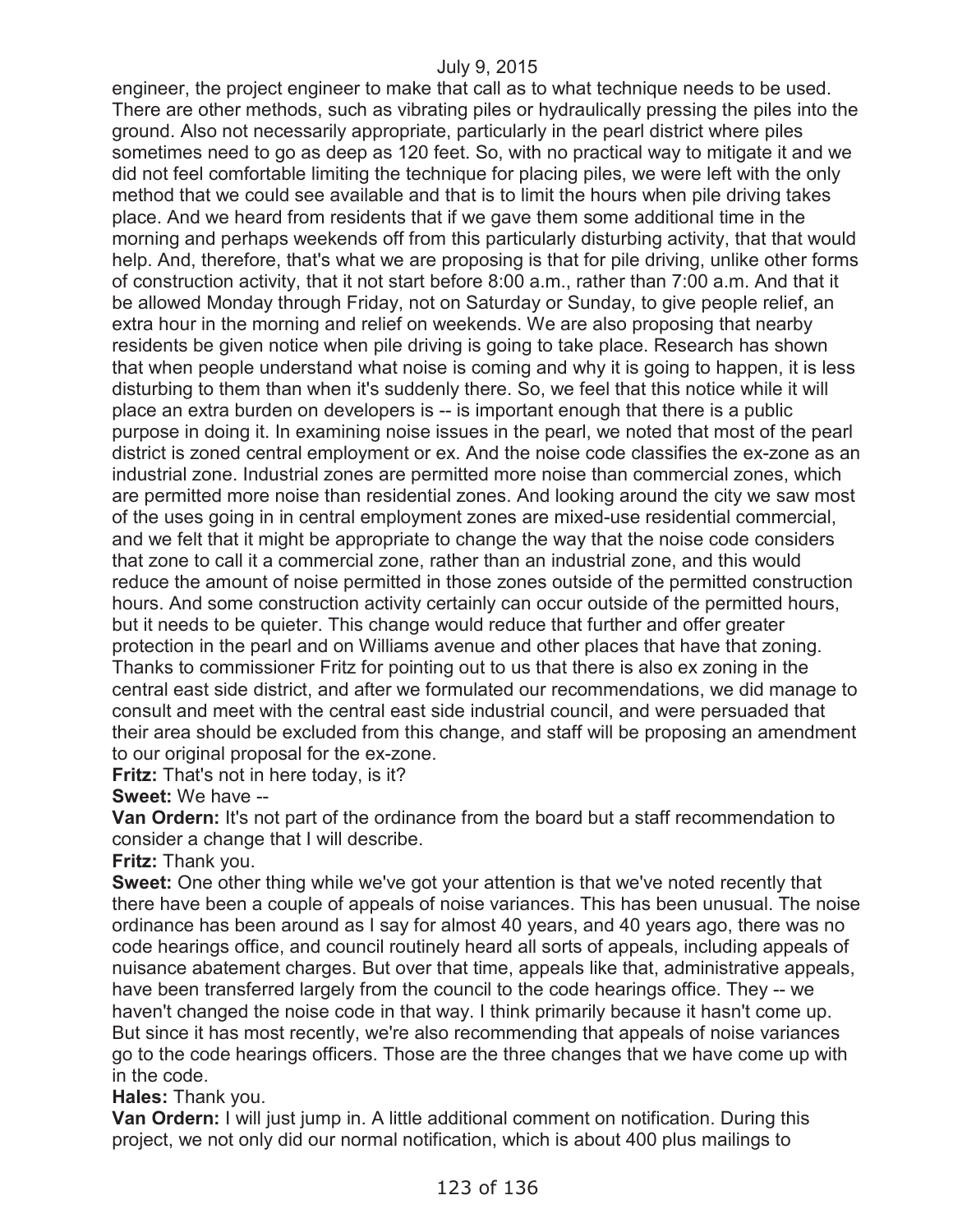interested parties about noise, to neighborhood associations, business associations, and anyone who asks us to be on the noise review board mailing list. Each board meeting, a notice mailed about the meeting's agenda to those interested parties and neighborhood associations. We reached out to the pearl district neighborhood association chair, patty Gardner and described the project and learned that it was not that the pearl district neighborhood association saw as a major issue for them for the work that they were working on. We wanted to make sure that they were at least appraised and now it was a project that we had running and several board members followed our work and we may hear testimony from individuals on the board today. We were successful in reaching out to the development industry, which we didn't necessarily have at the table initially. I asked Kathy couch in our office to do outreach to a myriad of entities within the development industry, not just the developers themselves, but the building trades. We had a geotechnical engineer from outside of the city participate and we had a geotechnical engineer with the bureau of development services, Jason butler brown is here today participated in our dialogue. And then the last part of the puzzle is the noise office regularly at neighborhood associations throughout the city. Any meeting I was out, like a broken record, described the project we were working on. What was of most interest, understandably the pile driving issue. A tight focus on just a handful of neighborhoods at this point. As we all understand it is often hard to garner neighborhood involvement for an issue sometimes seen as outside of that particular neighborhood's impact, experience, or list of issues they're focused on. We didn't see a lot of ability to garner neighborhoods where this might be an issue in the future to come to the table, but we did try. The three elements that are on the table today before us, as the chair of the noise review board described, the first one element of changing the hours and the date -- days of pile driving. Straightforward concept. And that's one I think should be fairly amenable to both the development industry and to the neighbors to be supportive of. Interestingly, when we did research of other cities, we did not find much of a record of something to lean on to base our changes on. The two cities that were of note, Seattle and Boston. Seattle does place limitations on their work from 8:00 a.m. To 5:00 p.m. Monday through Friday's, and on weekends, you can work doing pile driving from 9:00 a.m. To 5:00. A little bit of support in Seattle for the concept of both in their case, a later start time and an earlier end time. But not necessarily support for our concept of the Saturday and Sunday limitations of no pile driving. And then Boston was an example of 7:00 a.m. To 6:00 p.m., only Monday through Friday. That was interesting to see. Otherwise there were a few examples sounded like they would be wonderful and offer some direction to head in. One was New York City, where their construction cases, their noise office gets involved in creating mitigation plans. As we interface with the city of New York, we learned their mitigation plan primarily focuses on a component of requiring a noise barrier around the entire construction site. At first that might sound like a wonderful idea in Portland. But in new York, where they go much deeper into the ground and a different set of parameters to be able to solidify their buildings and make sure that they're safe from a stability standpoint, structural standpoint, it doesn't help us in Portland, because in new York they're down so far in the hole that the work they're doing is shielded by the barrier at the top ground level. In Portland, most of our work is high enough up off the ground that a barrier at the ground level is up over the line of sight that the sound is going to go directly to neighbors. You might have positive impact as the pile gets down deeper on a first floor issue. Maybe the first floor, primarily in the case of the pearl -- commercial uses. That didn't really offer us help. On their code, it sounds like they are doing wonderful work, it wasn't applicable to the work that we're doing here in Portland. We didn't find other cities offered us guidance on where to go in regards to hours or changes. Notification requirement -- anyone doing pile driving to effectively mail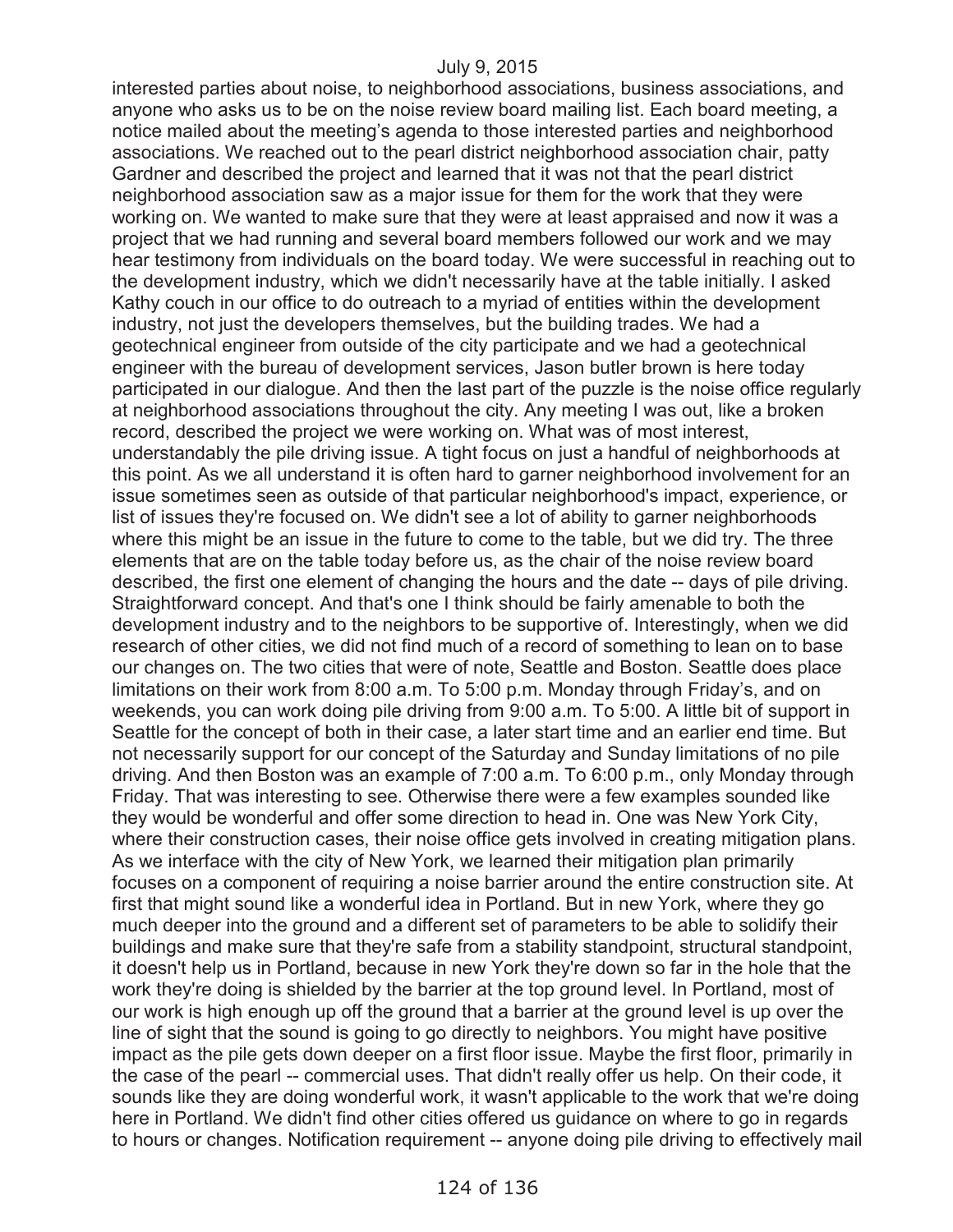all residents within 500 feet of the site would be a notable improvement. As the council heard during some recent appeals -- I don't have that. It was included in the actual language of the code changes themselves.

**Fish:** Through with this slide?

**Van Ordern:** Yes. So, the -- I'll just read the language in case it is not from front of you. Owner of a site on which pile driving will occur should cause a notice to be mailed to all residents within 500 feet of the site. Mailing will occur no fewer than 30 days prior to the commencement of pile driving. Should list the expected starting and ending dates for pile driving and telephone number for further information. We think that would be a positive improvement. As we learned during the appeals process, many neighbors were concerned that they were not notified of the pile driving. As we reported our notices to building management did not necessarily make it into the hands of the neighbors. We feel in this case a direct mailing to the residents themselves would be a notable improvement for people who would not necessarily have the parameters of what the experience would be with pile driving. The second component which I have up on the slide was our exploration of could we positively change the definition of ex zoning in the noise code and make improvements in the pearl while not impacting the rest of the city? The concept being that in the moist code ex zoning is considered industrial for a determination of your sound levels under the noise code. Exploring the concept of reclassifying ex just in the noise code, not in title 33, to a commercial standard for the specific decibel levels -- and it was actually an interesting element that the board was supportive of this concept because the planning bureau in explaining the mixed use zone process will change the ex-zoning in the city to a cm zoning classification. They have a series they will be creating. And so realistically, from our discussion with the planning bureau, it looks over the next several years this concept is ex being really considered for the noise code a commercial standard is going to happen as we incorporate the cm zones into the noise code. It is going to happen anyway in a few years and I hope was to offer some changes in a shorter time frame for the pearl, which interestingly enough, this was a map you have seen when we - two maps you have seen when we have talked about the appeals in the past. Map on the left is the pearl where it is almost ubiquitously ex zoning, and the map on the right, a patch work of zoning like we see throughout the city more commonly. The concept being in the case of the pearl, we all recognize that things have changed and we really don't have an industrial fabric in the pearl. In the case of most of the other neighborhoods, ex zoning is patch worked around a lot of other zonings and zoning classifications and you don't really have much of an industrial use situation. What was most interesting is after we were finished with the formal board dialogues, we did get some helpful comment from commissioner Fritz that we should have a dialogue with the central east side industrial council, which we did. And what came out of that dialogue was a recognition of an interesting approach to -- a modification that I would offer staff to our concept of applying ex zoning throughout the city as commercial. What we determined from that dialogue is that it would be logical over the next several years before planning changes the ex-zones to a cm classification, to apply the existing standard of ex zoning as industrial within the central city plan district, but only for the east side of the river. This seemed like a reasonable approach to give the central east side industrial council and other users on the east side -- another opportunity to comment on what the impacts would be with the change --

**Hales:** A way to make that change would be in the ordinance, I believe, section c in the lists of residential zones and commercial zones and industrial zones where now you're striking central employment under industrial, you would not strike the words central employment, but you would add the words in the central east side industrial district, right?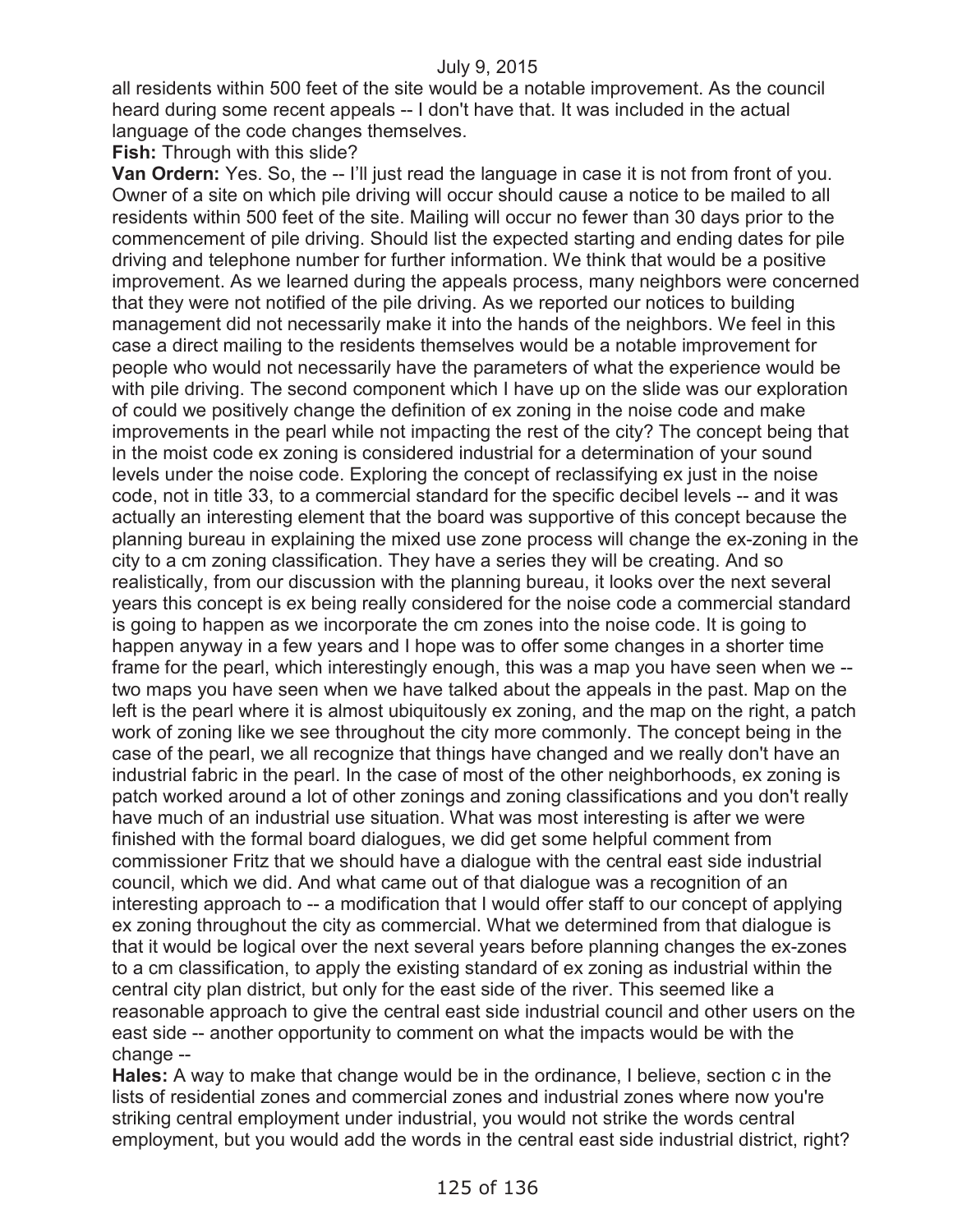# **Van Ordern:** Yes.

**Hales:** You would retain the classification of central employment as industrial only in the central east side industrial district.

**Fritz:** Not everything east of the river.

# **Van Ordern:** No.

**Hales:** Everything west of 12.

**Van Ordern:** This seemed like an interesting approach just from even my past dealings with the lower Albina area. There are a number of different operations in that area that are potentially industrial in nature and don't have a strong residential focus right next door to them like we see in the pearl, for instance. So, it seemed like this was a good fit. It may not be the perfect fit. That would be my suggestion to council from staff since we didn't get that through the full process with the noise review board.

**Hales:** Sounds good to you.

**Van Ordern:** Yeah, yeah.

## **Hales:** All right.

**Van Ordern:** Just as a clarification, question had come out of at less one council office what are we talking about in changing the zoning from a commercial -- or an industrial classification to a commercial classification for ex zoning? If you are looking at the matrix for figure one within the city's noise code, if you have a source of noise in an industrial zone, which is on the left hand of the chart and you go over to the right hand of the chart and go up to industrial, you will see that the permitted level daytime, 7:00 a.m. To 10:00 p.m., is 75 decibels. Whereas if you go back to the beginning of the chart and say that your source of noise is commercial and you say that that sound is emanating to another commercial zone because you would be changing the ex-zones next to -- next to one another in the pearl to commercial, ex -- you would have a 5 db reduction down to 70. Which is significant. 10 db reduction is seen as a halving of the sound. It is not that radical of a change but a notable change that would impact my ability in our discussions on appeals to be able to say more readily that grinding metal would have exceeded the commercial standard. Whereas industrial standard, it would have been harder to argue that the appeal case in the past, concept of grinding before 7:00 a.m. This would enable to have a stronger basis for arguments about different noise sources that right now we don't have a strong basis to say are in exceedance in the neighborhoods. Last item, the concept of the changes of venue of appeals from the city council to the auditor's office, via a hearings officer. That is something that we have just a preliminary dialogue with the hearings office. Interesting component of that is with the recent dialogue, with the city's ombudsman's office about changes to notification and changes to appeals that will be going into place September 1st, I would suggest if we do incorporate that element, I would suggest that we use a date of September 1st so that we're not operating under the old rules as well as the new rules that will be in place. I think that fits well with some of the things that citizens have testified to us in the past in terms of a concern for notification, a concern for more readily being able to have their issue heard by a body. We understand that the hearings officer would have an ability to hear our cases within 30 days, and as we saw with our appeals for the noise variances, a little bit of a stretch longer than that. This should hopefully be a way to expedite variances being heard and not having events have occurred by the time we get to a hearing. And those are the three primary components that we are bringing forward today.

**Hales:** Thank you very much. Questions?

**Fritz:** I do have some questions, but I'm mindful that citizens have been waiting to testify maybe we can hear them first.

**Hales:** We will bring you back first. Let's take testimony.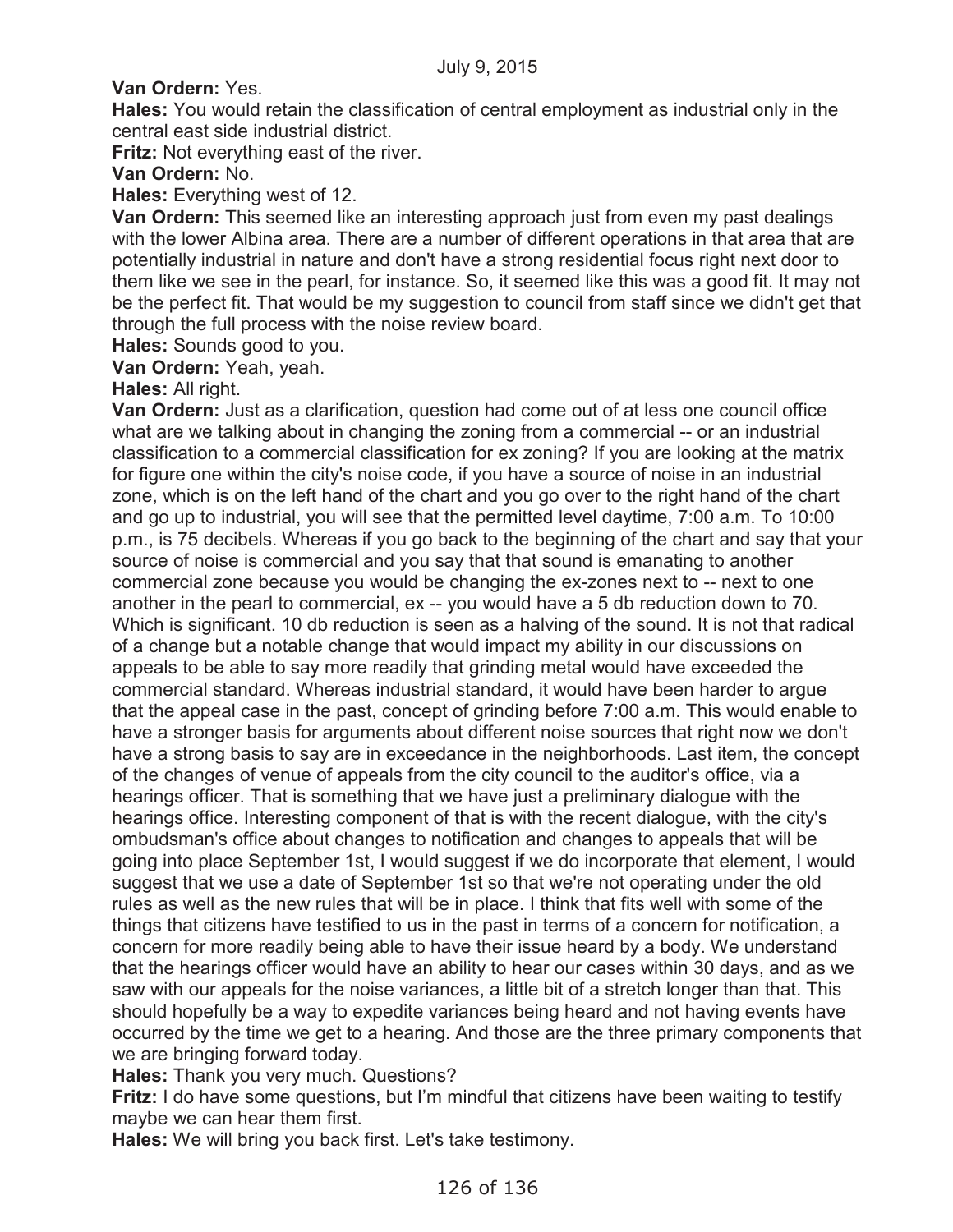**Moore-Love:** We have 12 people signed up. First three please come on up. Rory Martindale, garth and Joel Burt.

**Hales:** Come on up, please. Good afternoon, thanks for waiting.

**Joel Burt:** Thank you. Appreciate the opportunity. Mayor, commissioners, my name is Joel Burt, with Dewitt construction. This is a testimony against the proposed rule change. Regarding the noise review board's recommendation for the restricting the hours and days of operation for pile driving, some relevant testimony should be heard by the council members to commissioners to -- before the final action is taken. Under the current code, pile driving can be performed daily from 7:00 a.m. To 6:00 p.m. Excluding Sunday's. Reducing the hours available for pile driving and eliminating Saturday work will result in extending the duration citizens are exposed to the very noise that the board is trying to mitigate. We previously testified that the average pile driving project in the downtown area specifically the pearl region only lasts about three to four weeks. The number of piles that can be installed during -- working six days versus five days can shorten a project for as much as seven to 10 days. If these rule changes are imposed, however, that is expected to increase accordingly. Restricting pile driving to eight hours also precludes a contractor from working a full 10 hour day. The benefits of -- four tens are well documented. Working four tens would greatly reduce the amount of noise the surrounding citizens are exposed to by giving them a three day respite from any driving noise. Saturday work is typically used as a make-up day for lost time due to inclement weather, breakdowns, and unanticipated project schedule delays. We are aware that we could get a variance for Saturday work, but overwhelmingly the immediate need for Saturday work is unanticipated and we wouldn't have time to go get noise variance and the time it took to get that, would just extend the time for the project. Therefore effects of reducing the hours of pile driving and eliminating Saturday work will have the opposite effect by increasing the days that citizens need to be exposed to the pile driving operations. These proposed restrictions do not just affect the pile-driving contractor, it impacts all of the other crafts that follow the deep foundation installation. Excavators must grade the area where the pile is driven. The carpenters, the surveyors, all of the other crafts. They can't do any of their work until we drive the pile. So, it has a major cost impact on a project. So, all of these ripple effects equate to large economic cost that has been added to the price of the structure, which ultimately is passed on to the end user. That could have an adverse impact to local-income or subsidized housing. Just one --

**Hales:** Go ahead.

**Burt:** No one wants to complete the project ahead schedule more than a pile driving contractor. It is always our intention to get in and out as quickly as possible. Time is money. And imposing these seemingly minor restrictions will, in fact, result in extended duration of the project, therefore, exposing the citizens to more excessive noise. **Hales:** If I understood one of your points, the four tens. If the hours allowed for pile driving, 8:00 a.m. To 6:00 p.m. --

**Burt:** Under the current. Under the current rules, we can drive from 7:00 a.m. To 6:00 p.m. **Hales:** Right. This would be 8:00 a.m. To 6:00 p.m. That's 10 hours.

**Burt:** That's true. We need a little time to get ready.

**Hales:** Getting ready doesn't make noise, right? I'm just trying to understand -- **Burt:** Typically not, no.

**Hales:** It is not construction operations are prohibited, it is the driving of the piles. **Burt:** That's correct. Right. But that's what we do. We drive pile.

**Hales:** I understand, it seems to me that, you know, given any kind of reasonable interpretation, that this ought to allow four tens.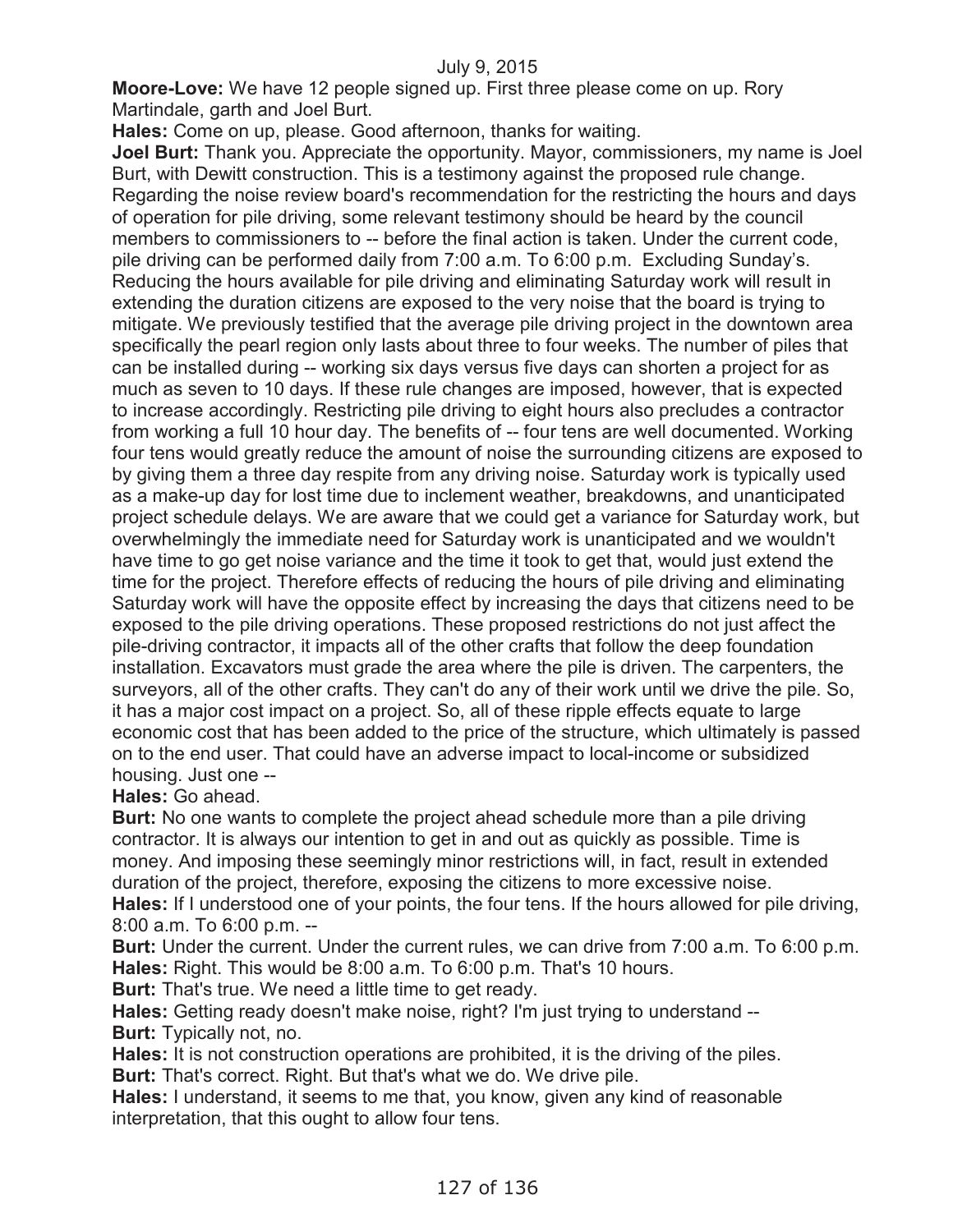**Burt:** It would be very tight. It would be difficult. Now there is a cushion where we can do the four tens without a problem. We typically do that.

**Fritz:** Currently work 10 hours or work the 12 hour day?

**Burt:** Typically it is 10 hours in the summertime. In the wintertime, of course, it is a little less.

**Hales:** Thank you. Who would like to be next? Go ahead.

**Rory Martindale:** Mayor hales, commissioners, thank you for allowing me to speak to you today. My name is Rory Martindale I'm the safety monitor for Dewitt construction. I think it is ironic that we are speaking after the council heard affordable housing issues that affect this city. I believe these recommendations that the noise board has recommended to you will add additional costs to the projects and with constraints to the development of future high density housing. I respectfully disagree with the noise board's review recommendations that the city limit the hours and days of pile driving within the city limits. This disagreement is not because I want to discredit any of the great citizens and the right to be heard. This disagreement is -- all right. My point is that these recommendations from the noise review board will limit the developers, property owners, and contractors to efficiently work for a sensible, affordable, safe, effective product of the city's infrastructure. Dewitt construction has been an active in pile driving in the city of Portland for the past 36 years. We are premier power driving company, set many of the foundations of the buildings that make up this city. This includes pile driving. We always try to be good stewards and with the use of the proven foundational techniques that include that method. We understand that the part of the growing community is building high density multiuse neighborhoods. We drove pile at the same time frame as the pearl block 17 project. Neighboring communities are to the south, south waterfront and to the north at Swan Island. Swan island project directly adjacent to the Willamette River and northwest waterfront apartments and condominiums. This project was about a mile from the pearl's block 17 area, and installed about 350, 130-foot-tall pile. Of those projects, we had one project with no known complaints. The south waterfront. And during the same time period, this is only having the same make up as multiuse high density area as the pearl. Swan island project produced two none-formal complaints not registered with the noise office. The point to transform the title 18 noise code with these recommendations based upon a singular event at pile driving at block 17 does not seek to add merit to the code. The board's recommendation pressures and restricts the developers, property owners, and contractors to complete projects by increasing the cost and time lines to extend the time it adds to more cycles in which equipment has to operate. We are adding added costs to those projects that will be passed down. It does not make sense to add more days that will subject the citizens and our employees to the extended exposures. The points are there are no other studies within the city to give merit to the weighty consequences that these recommendations carry to our work. This simply is tying the hands of the project developers, owners, and contractors. It actually extends the time period in which the activity will produce more unwanted activity and extended periods. This does not give the citizens the relief they seek. Late afternoon hours and extra days or weeks. Recommendations affect employees' families with stretched out work hours, more time spent in traffic, not being able to participate with their families, it produces more late afternoon activity as people arrive home in those neighborhood is after their work day ends. We want to avoid unnecessary time frames. It is in our best interest. Not only for this community, but for the safety of our employees. We want to be efficient and complete our work timely. This produces less risk to our personnel, less cycles of equipment, and helps reduce the exposures that the recommendations would expand. **Hales:** I want to get you to wrap up. You have used up your time.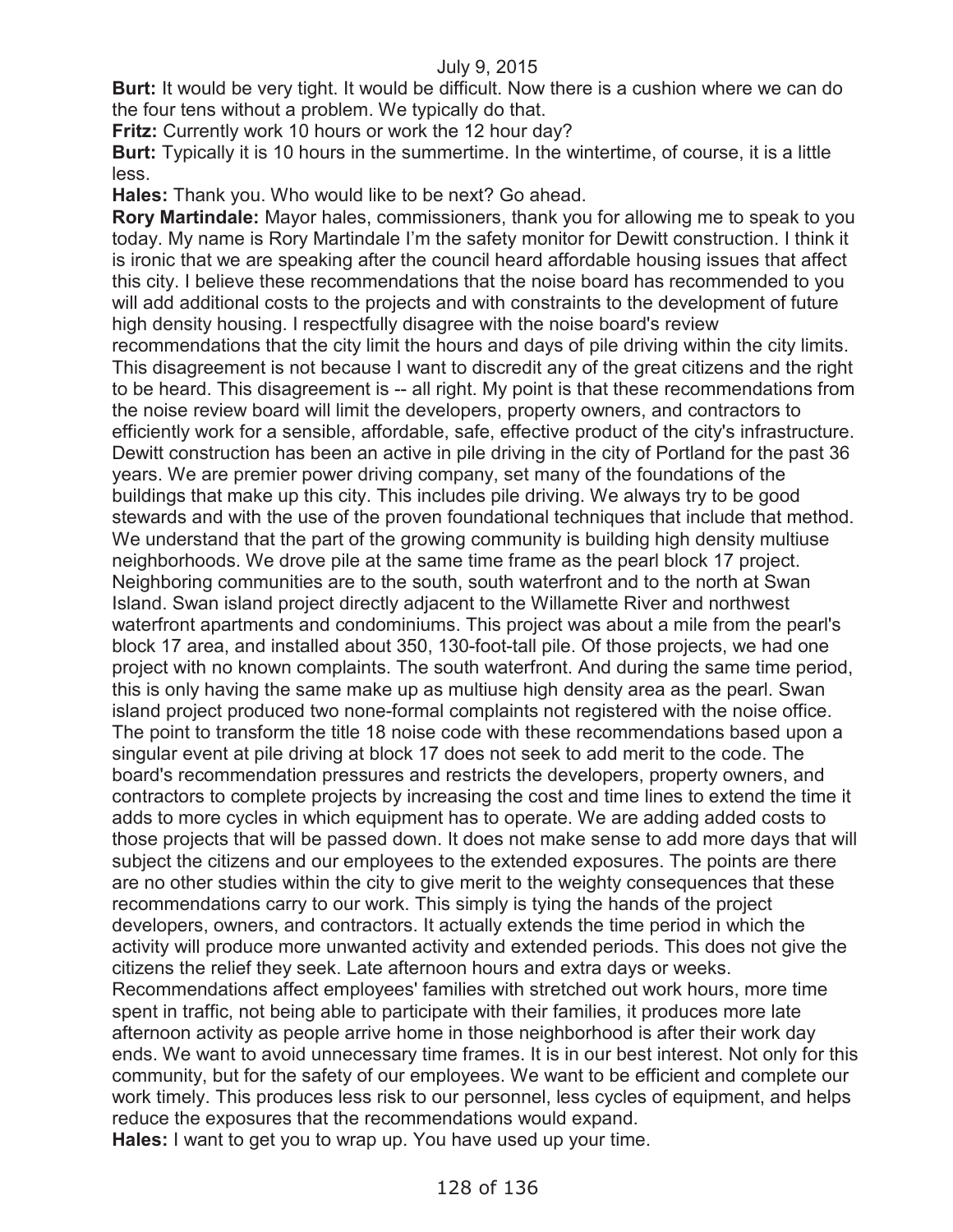**Martindale:** I urge you to keep the current code status and let us complete the projects in a safe timely matter. Think about the consequences of these recommendations. We will work to minimize our exposures. We have great value in our employees. They are citizens, too.

**Fish:** Do you mind if I ask a question? I apologize, I have to leave shortly. You said that the -- that these regulations would increase the cost. What is the -- have you run the numbers and what is the increase cost that you're referring to and as a percentage of the project?

**Burt:** We had testimony earlier during the review about the great cost that would be involved from the geotechs to the developers. It is about \$1,100 per hour for the drill rig. That one extra hour we're not installing pile is significant. You extend that over a four, five week period, and, like I said earlier, that equates to about one on the low end, 1.4 on the high end, 2.5 piles that we could install a day just from that one hour.

**Fish:** You have a rough -- as to what the cost would be. I guess the second question I want to ask. You alluded to affordable housing, and forgive me if this is an uninformed question. Do you do any pile-driving generally with projects that have a four over one, concrete base and a four floors of wood structure, does that building require pile driving in any part of the city?

**Burt:** Yes.

**Fish:** Can you give me an example?

**Garth Ullakko:** I believe in the pearl, some of the previous projects in the pearl, and -- **Fish:** That's because of the soil conditions?

**Ullakko:** Yes.

**Fish:** Even for a five-story building.

**Ullakko:** Yes.

**Fish:** It can be a one-story building.

**Hales:** Good to know.

**Ullakko:** I was just here for technical questions if you had any.

**Hales:** Answered one. Any others? Thank you all very much. Appreciate it.

**Moore-Love:** The next three.

**Hales:** Come up if you are here. I don't see lightning.

**Hales:** Come on up, Stan.

**Fish:** Stan is in a state of shock.

**Hales:** Being called to speak. At long last. Welcome. Go ahead.

**Fish:** In another hour, you would have gotten free parking.

**Stank Penkin:** I walked. I always walk.

**Hales:** Go ahead. Whoever would like to be first.

**Mary Sipe:** Give us your name and proceed. Mary, hello, again. We're back. I have very carefully prepared presentation, and I just threw it out. I'm going to just speak to some issues that I feel have just bubbled up right now and so pardon me if I am a little scattered. I want to clarify one thing. Pile driving is several different methods. And when we're talking about the restrictions that we requested regarding pile driving, we are specifically referring to what's called impact hammer pile driving, and I think we made this pretty clear when we were here before. And one of the things that is striking me right now is that there is all of this conversation about how the way to give the citizens the relief that we have requested is, you know, to not extend the duration of time by making these changes. Well, honestly, the way to give the citizens the relief that they have requested is to focus more on the cfa, continuous flight auger cast. When that equipment is used, noise is not an issue. It blends in with the rest of the construction noise. Another point that I wanted to make is that we keep hearing about how it's more expensive, it takes longer, issues around the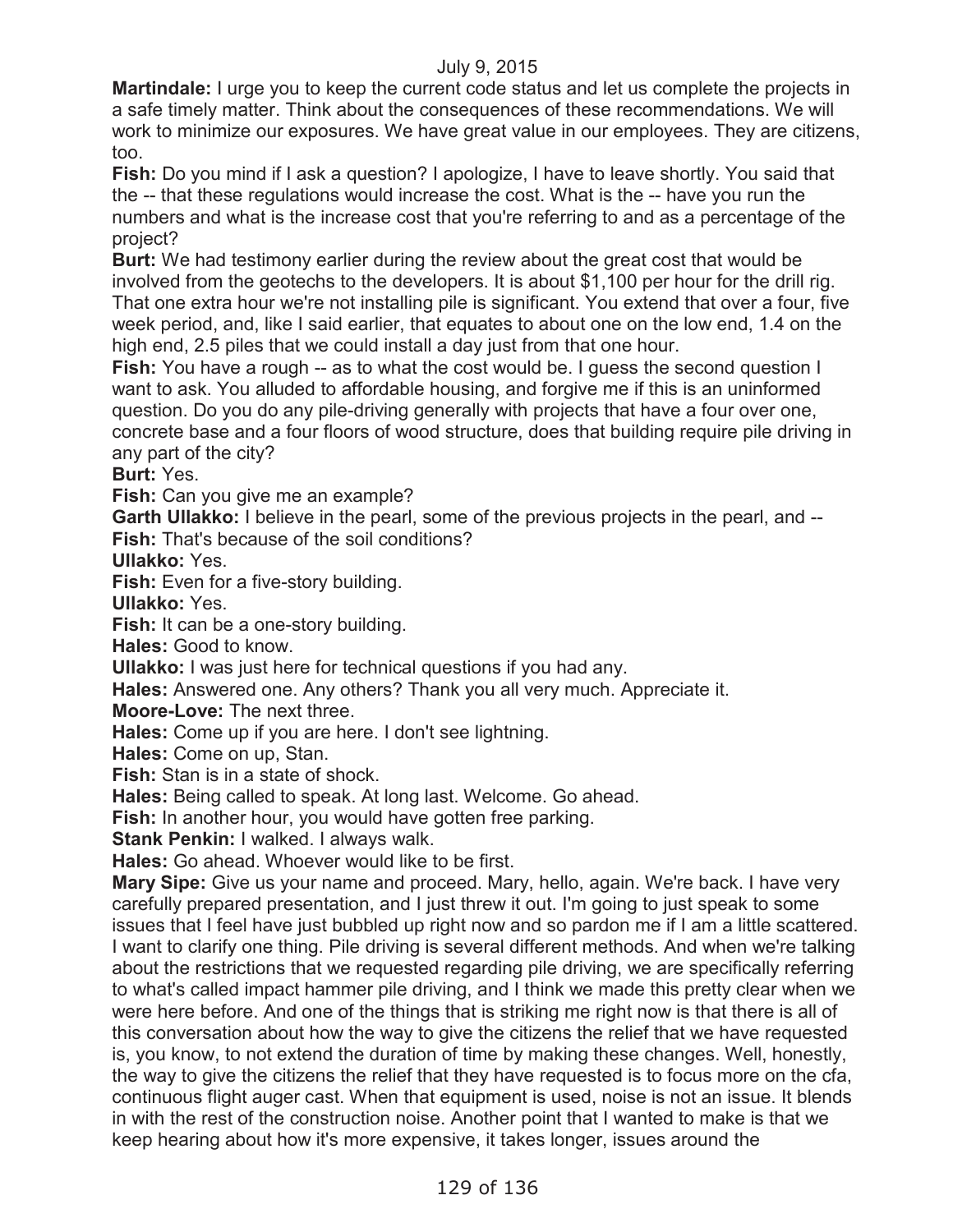contaminated soil that the auger cast brings up. And it's -- do we want to focus on the cost and the time and all of these things and completely ignore the impact, the negative impact that the impact hammer has on livability and really health issues of the citizens that are living in the neighborhood? Also, it was just mentioned that this is all being brought about because of block 17 impact driving that was done. Actually when we came to you before, we came because there were five to six more projects slated to begin before the end of last year. And they were all going to have impact hammer pile driving. We took it upon ourselves to go directly to the developers of those projects and they agreed to use a different method. And that's the reason that so far block 17 is the only one that is used the impact hammer. Am I out of time?

### **Hales:** Close. Wrap up.

**Sipe:** Okay. The other thing that I want to just hit real quickly is on the restriction on the hours of the day and the days of the week. The one thing that I would urge you to consider is variances. If we allow variances to that restriction, it makes it worthless. And already tiffany from white street properties has contacted the noise control office and asked if variances are going to be allowed. That tells you a little about the value. Thank you. **Fritz:** Could you please send us your written testimony.

**Sipe:** I will. I brought copies.

**Hales:** Leave those with Karla. Thank you.

**Patrice Hanson:** Patrice Hanson, retired psychiatric technician and resident of the pearl. I was here a little over a year ago with Mary and other neighbors to present our concerns and research in regard to the impact hammer pile driving. Our research showed serious detrimental effects on health. Also showed the economic impact on those who work in a home office or local business. We also discovered that there are, indeed, quieter methods. So, as Mary said, we were facing the possibility of many months of traumatic pounding until the developers decided to switch to the auger drill. And that was greeted with much gratitude and appreciation. I was awarded a northwest examiner community award for efforts which resulted at least in part in this change that positively benefited live ability in the pearl. This represents the voices of many people, not just a few, many people. And the kind of consideration they want and deserve as development continues and our city grows. I've heard -- I heard today and I heard it -- the noise review board hearings that the impact hammer was basically a nuisance that only lasts three to four weeks. Well, on block 17, it lasted seven weeks. And it was much more than a nuisance, but a traumatic assault. The construction that has been going all around us for the past year might be considered a nuisance, but, you know, it is something that somebody can live with. I can live with it. And -- but the impact hammer is another story all together. Some have said it is a cheaper method, but then the expense truly ends up being carried by the neighbors who do not stand to benefit from the end result and it is hard to see this as just. But I very much appreciate that the work that so many people have been putting into this issue to try to find a resolution. I see limiting the hours and requiring adequate notification as very good, but knowing that alternatives exist and that there are places in the world where the impact hammer is not allowed, like japan, I see this as inadequate. It is a partial solution. It is reasonable to expect strong limitations around the use of the impact hammer, allowing it only perhaps in a rare case where it is proven geological considerations that require it. And I'm concerned that pacific foundations, the company that provided the auger drill were not invited to the noise review board hearings to testify where the proposals why made. Plenty of representation for those who primarily offer the impact hammer. It would have been good to see represents in the field of health. Federal noise guidelines, avoid impact pile driving where possible in noise sensitive areas. Drill piles, use of sonic or vibratory hammers are quieter alternatives where the geological conditions permit there use. I trust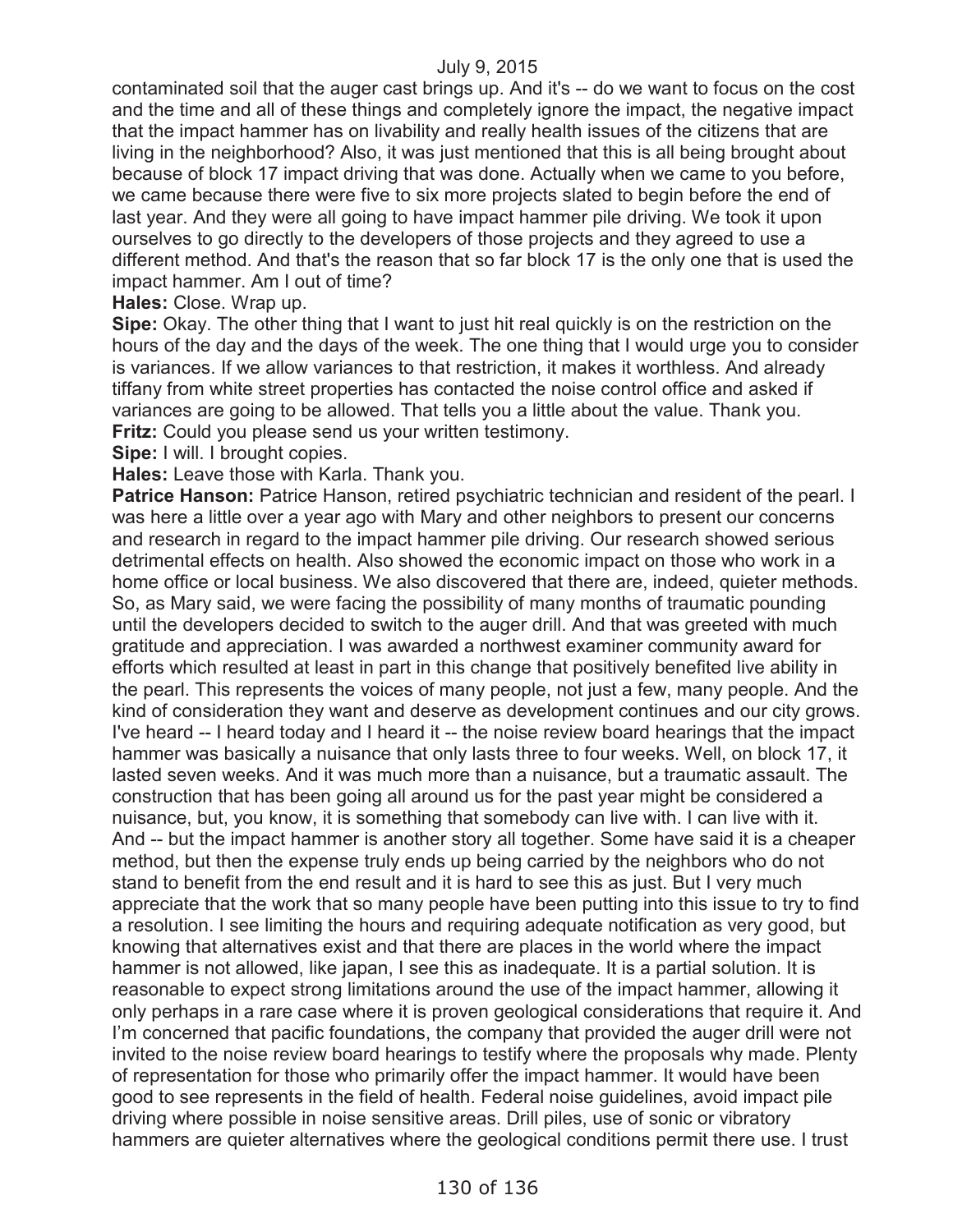that out of this hearing today that you will make wise decisions that really serve the highest and the best good for everybody involved. And thank you. **Hales:** Thank you.

**Stan Penkin:** Good afternoon mayor and commissioners. Stan penkin. A resident of the pearl district and a board member and an officer of the pearl district neighborhood association. I am testifying today on behalf of myself, as well as a board member of friendly streets, a nonprofit organization that advocates for a quality of life with live ability issues across the entire city. As now retired builder and developer, I understand the challenge of constructing buildings efficiently and cost effectively. I understand and strongly believe that live ability is a crucial element to the health and viability of a city and its neighborhoods. Those who live in dense urban areas, unrealistic to think that city life will be an idyllic one without noise, graffiti, trash, other nuisances that are just part of city life. But many of those nuisances can and should be mitigated if there is a sincere and cooperative will and effort to do so. I have not had the miss fortune of living directly next do to -- relentless impact hammer pile driving, I am familiar with its discomfort and have empathy for those who are subjected to it day after day. Current proposal to limit the hour of impact hammer pile driving is a recognition that there is indeed a problem and it is a good start, I also feel that more can be done. Some of the recent construction activity most particularly in the pearl district was mitigated by the use of the auger drilling method. Geotechnical reasons why the auger method may not always be feasible, I would like to see further review and investigation into developing a code that would place restrictions on the use of impact hammer pile driving methods where it is feasible to do so. I support the reduction of the hours. I support the proposal to pos to go to the code hearing officer and adjustments to the ex-zoning. But hope to see future discussion about expanding mitigation efforts. Current concern has been largely relegated to the pearl district, Portland is growing rapidly and it is expected to continue to do so for years to come. Neighborhoods will be subjected, many neighborhoods will be subjected to the problem and now is the time to think ahead and get in front of it. Thank you for your thoughtful consideration. **Hales:** Thank you. Questions? Thank you all.

**Moore-Love:** Next three.

**Hales:** Good afternoon.

**Tome Foster:** Good afternoon. I am tom foster. I do live in the pearl district and I am a realtor there and so I understand the costs that go into construction and any time you increase costs, it impacts the end product. However, I think the issue here is really clear. The issue here is the intent of the law. The intent of the law is to mitigate noise. But we have exceptions for the law. Exceptions are situations where impact pile driving, like jackhammers, somebody mentioned metal grinding -- that we have exceptions for that. So, the exceptions are valid. However, with the impact pile driver, we now have an auger-type, so the exception that has been granted for the impact pile driver is no longer a valid exception. I think that the council should consider banning the use of pile drivers unless the engineer for the project indicates that it's necessary. Thank you. **Hales:** Thank you. Good afternoon.

**Maryhellen Kincaid:** Do I get his minute and 30 seconds to add on to mine? **hales:** No, you get your own time. You know that.

**Kincaid:** Countless hours of rewriting and threw it out and made notes based on it. In the end, I will skip to the chase because that is what you did in the last hearing. I need to say who I am. Mary Helen Kincaid. I don't live in the pearl district but I have a great interest in noise because of past encounters. This is not just about the pearl district. There will be noise on Fremont, Mississippi, Albina, killings worth and all of these people are going to be back here complaining about this. I want to tell you a couple of things of what I would want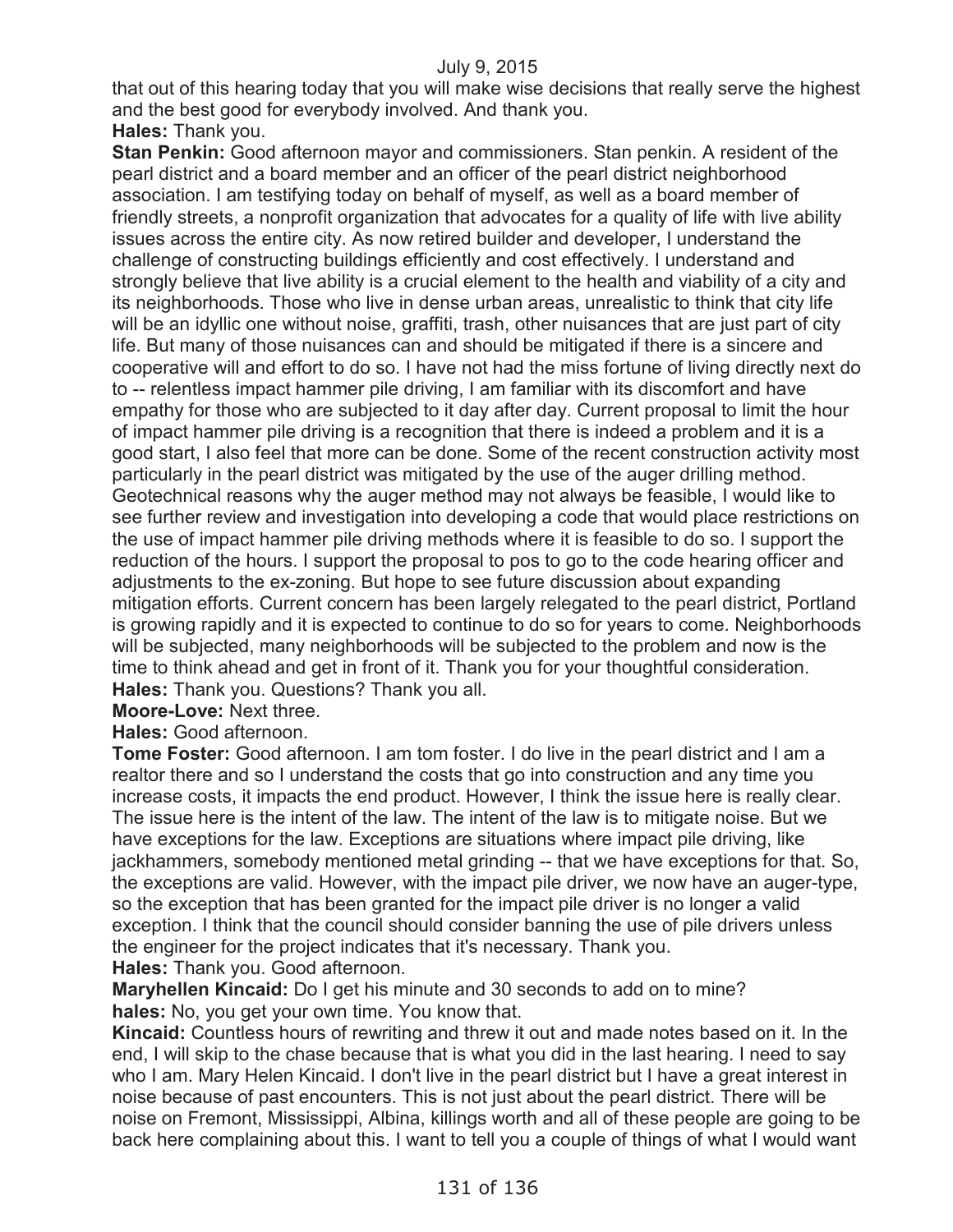to know if I were you, that I don't know whether you know, Dewitt construction, according to the deet foundation institute which they are a member, owns three patents for pile drivers. Of course they are not going to want to do away with pile drivers. Citizens that bring complains -- people that complain become irritating to us, but in this case I think they brought respectable arguments, research and solutions. I want that to be recognized. Patrice mentioned that she was northwest examiner community leader she was focused on newsletter for her efforts and I think that needs to be recognized. Pile driver contractor at a noise review board -- another thing, pile driver contract noise review board hearing, said pile driving happens for 3 hours 52 minutes in an eight hour day. It doesn't just happen 3 hours and 42 minutes and stops. It happens all day long. You don't know when it is going to happen. No predictability there. It is very disturbing. I have a question and I don't remember who asked it, about the cost. If a contractor has people working on Saturday's, I'm guessing they are getting paid. From my research they are getting paid time and a half. If they are not working on Saturday's, they are reducing the cost there. My question -- gentleman said they could work four 10 hour days, I say take that, that gives you Friday, Saturday Sunday. Right now they have five 10 hour days with the current proposal. I think each of you should try and find a -- I think the noise variance system - you can't find them, you can't track them. Left up to the variance holder to inform citizens and they don't know how to contact them because they don't get the information and that process needs to be looked at and examined. I think there is precedence in place with bds -- I don't know Dan's address, but each of you should try and -- make up a city address. Find a variance in your neighborhood and try to track what happened with that. I don't think you will be able to and that will incentiffy you -- nobody knew how to appeal. Didn't know they could appeal. When I sat in the lobby one afternoon, I -- I asked people, do you know and they said no, we don't know. Some are afraid of raising rents. I don't think we should operate on the only method available outcome. You should operate on a desired future outcome. That is my new catch phrase from bureau planning. We want a desired future outcome. We should operate towards that not just what we can give up with. And then to cut to the chase quickly, I think the whole ex zone thing should be handled with mixed use zone development. Already looking at it. Already doing it. Too complicated to change zones in certain part of the city. Go back and rechange if it has to be change. Five decibels -- that is just my opinion. Lots of more places than the central east side. There is whole other areas of the city that would have that problem. And lastly, if you are going to ban impact pile -- pile -- impact hammer pile drivers, if you are going to ban those, ban other things in the same classification of noise. Scrapers, cement cutters, all things that are exempt now because you can't measure the noise because they would never come into compliance. They should be banned as well because they make noise and disturb people. I think the pearl district neighbors are getting off or letting it get by easy by not banning all of those things currently exempt during those times and pile drivers mentioned with all of those, all of those noisy things. Lastly, I always have a quote, Maya Angelou quoted as saying, it wasn't her, another woman Joan Walsh England, the bird does not sing because it has an answer, but because it has a song. And my song today is help these people live a sustainable life that they can enjoy their time, if only for two days a week when it is quiet so that they can have the picnics, they can have the time on their patios and that they're able to enjoy their lives. Thank you for letting me to go over two minutes and 12 seconds.

**Fritz:** I have a question. What do you think about the proposal to have the appeals heard by the hearing officer.

**Kincaid:** I think the hearings officer is a great place for an appeal, but I think the person does the appealing, should be the person that wants the variance to the existing codes. In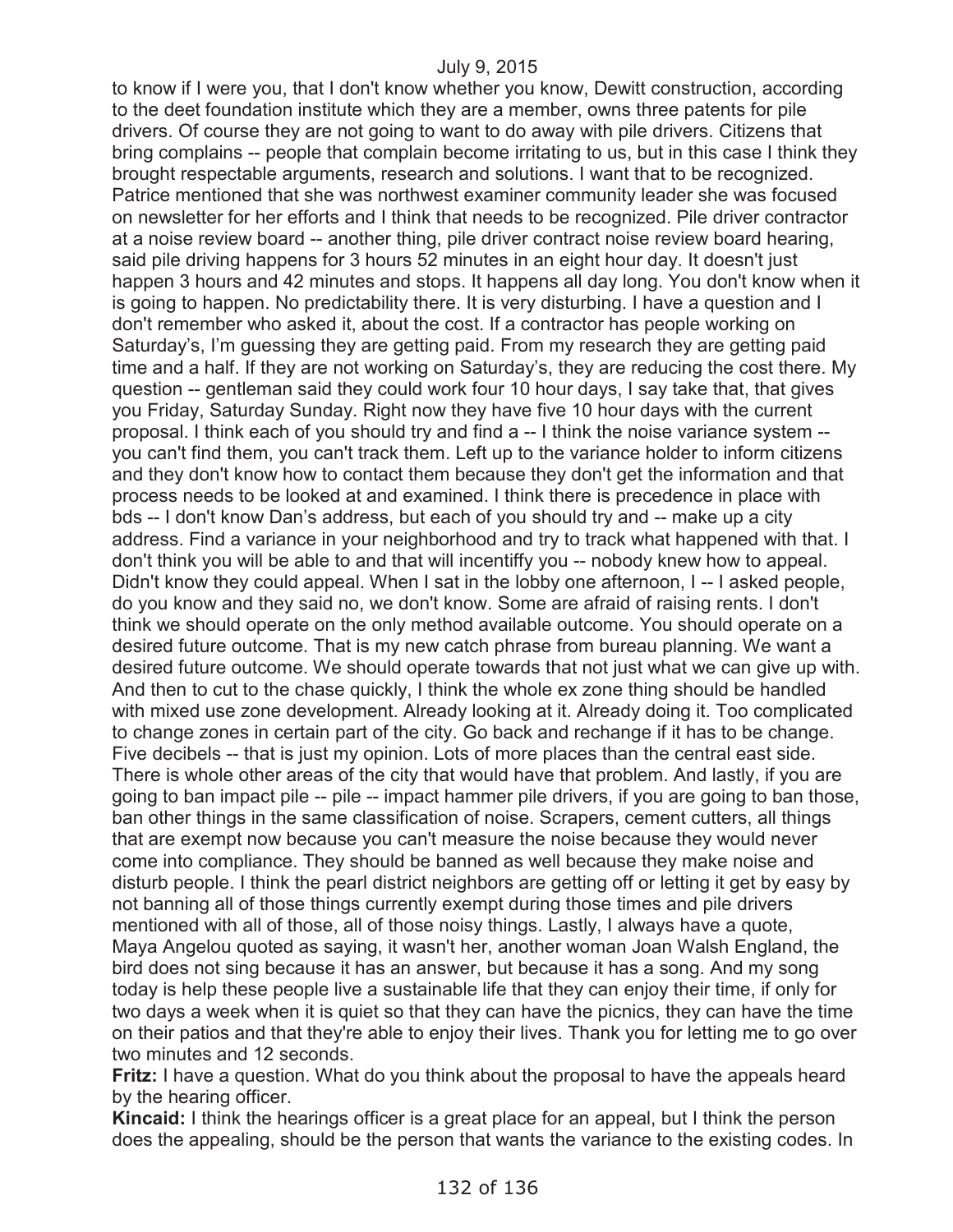public works appeals panel, when a developer doesn't want to put in what's required, 50 foot sidewalk because it triggered code things, they have to go before an appeals panel and make their case. So, I think that because there is not a really good notification process in place, if people don't know that there is something that they can appeal, they aren't. And I think that is why they haven't seen appeals. Only because of the vigilance of David that this whole appeal thing came up. Because he took the time to figure it out. But I think if you want a change and don't want to go by the code, then you should be the responsible party to ask for that change.

**Fritz:** Thank you.

**Hales:** Thank you. Welcome.

**Ryan Hyke:** Good afternoon. Ryan hyke. I work for the Pacific Northwest regional council of carpenters. We represent over 20,000 carpenters and pile drivers in the Pacific Northwest, many of which live and work in this area. They would be negatively impacted if these revisions were made. We strongly encourage no revisions to the current noise regulations to pile driving that would heighten the current regulations. I want to note that Dewitt construction, they're a partner of ours, as is pacific foundation. Both of those contractors do install auger cast pile. So, I don't think it would be any problem of Dewitt's to install that type of pile. I think why they're speaking against it or one of the reasons is that that type of pile would not work in many of the soil conditions. It just wouldn't work. That's all I have. Thank you.

**Hales:** Thank you.

**Kincaid:** Can I say one thing about the soil conditions?

**Hales:** Quickly.

**Kincaid** Deq went out and examined the contaminated soils and that question was asked and neighbors were concerned about this as well as that. And I can get you testimony on what happened but they basically said in some places yes, but not all places and it was just a minimal area because there is a whole Hoyt street mitigation plan. There is already facts on what it would do.

**Hales:** Thank you. Thank you all.

**Moore-Love:** Last two who signed up.

**Hales:** Come on up. Good afternoon.

**Kerrie stabndlee:** Good afternoon, mayor, commissioners. I am 4900 southwest Griffith drive registered acoustical engineer. I've been on the board -- I was on the board 25 years and then was off for a few years and have been asked do come back on. Maybe another 25, I don't know. I just wanted to provide my support to what's being proposed. I was one of the people who on the board when we decided to submit this to you who would like to have seen a little more done. Maybe some investigation into some mitigation requirements, but I agree that at this point in time, we're probably not there to be able to develop that. But I also want to encourage you to not just make these changes and leave it for another four years before you look at it again. I would encourage you to adopt the changes that are being proposed as a good first step. And as a -- as you have heard from the Dewitt, they would like to see that that not affect them forever. Maybe you can consider doing some code changes later in which you say if you can meet these limits, these level limits, you are allowed to use the hammer if the distance is far enough. Something -- and I try to propose that as a possibility, but we didn't have time to develop that. So, I'm just saying -- I think for a first cut, this is a good step. It does give relief to people in the pearl district and other areas in which the hammer pile driver will be used. And I don't think you can, as has been testified to, I don't think you can limit the type of pile driving that will be used. That is something that the geo-engineer needs to be called on to decide. And with that, if you have any questions, I'm happy to answer those. If not --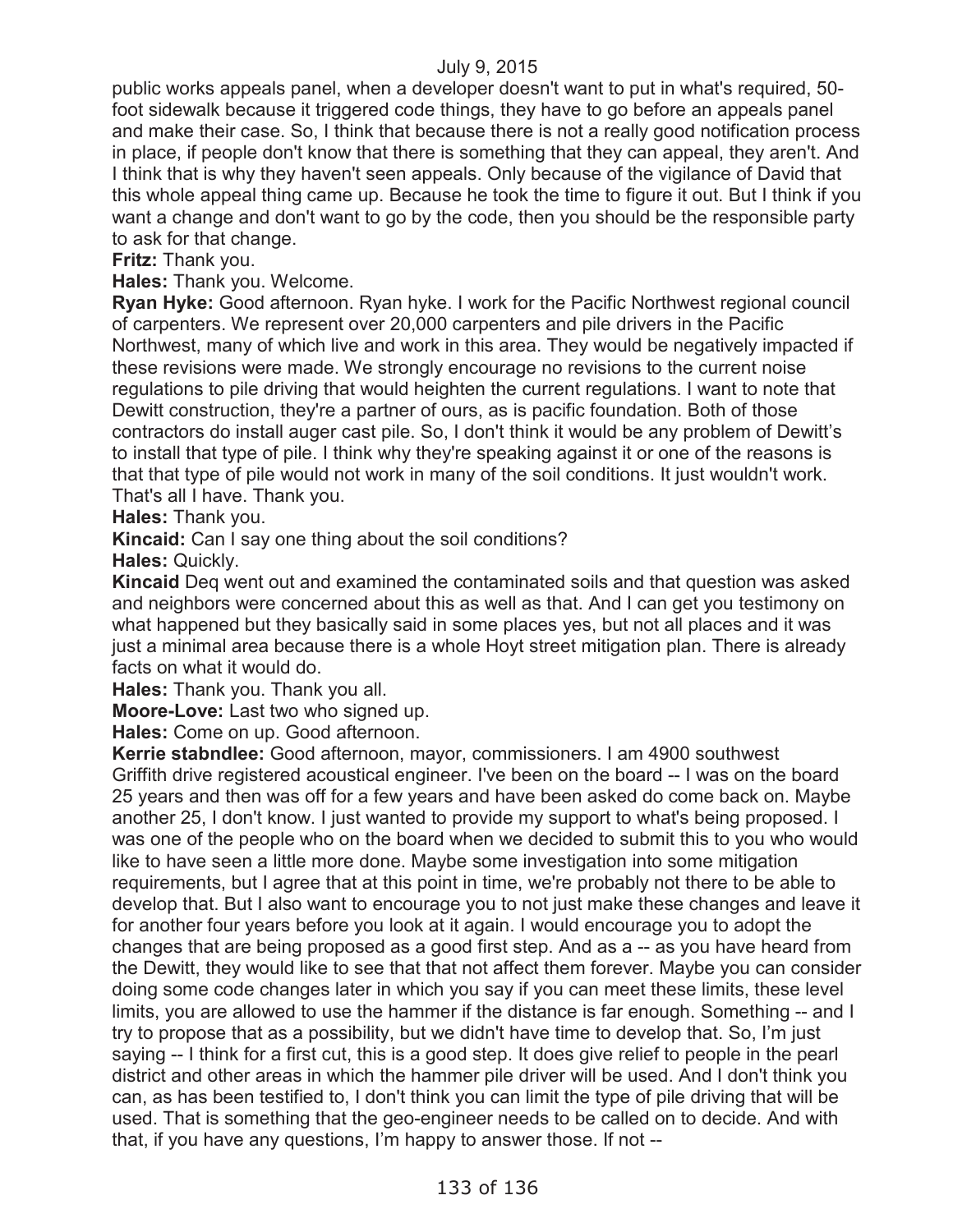**Hales:** Thank you for your willingness to serve.

**Standlee:** Thank you.

**Susan Pearce:** Hi. It has been so long. I'm Susan Pearce. I am speaking at the moment as a former member of the noise review board for a number of years preceded by a year or so on the noise review task force. In both cases appointed by commissioner Charlie hales. And I -- at the very end I'm hoping to have some time to change a hat. My comments are random. I am ever so sympathetic with construction noise having spent a summer with all of my doors closed because of construction on both sides of my house. I did not hear this said much here, but I can -- I know that the problem is compounded when there is more than one project going on at the same time. I have also reams of material in my files, my computer files about the health effects of noise and sleep deprivation, partly related to train noise in my neighborhood. We have heard from people from both sides. Nobody seems to be really happy. I would support Kerrie Standlee's suggestion that we accept what the -- is offering at this time. I know them to be diligent in their research. But also that we need to continue looking at this issue as there are new developments and new technologies, similar to what we recommended some years ago with the issue with leaf blowers. Adjusted -- at regular intervals. I might note that the mayor has helped to get the noise office back up to a total of full-time equivalent hours of three for the first time in decades, and thank you for that. I know the difficulties of working as a one-man, and that 2016 is the 40th anniversary of the Portland noise office. It was a leader in the United States. We need to continue to support them as we go forward. Now, as I change hats, as I look around, I think I may be the closest thing as a representative from the central east side. If I can comment on that exemption. The map that we saw today is a little different than the map that we saw yesterday that shows even more block faces of ex zones right across the street from ig zones. And I -- and I know the question came up a little bit yesterday. I don't -- I think that it is very appropriate to exempt them from the rules. Also to point out that in answer to a question that came up from over here, that -- can I finish my sentence?

# **Hales:** Please.

**Pearce:** Especially in the southern triangle, if not other places in the central east side industrial district, but especially in the southern triangle, the -- it's made up of layers and layers, up to 120 feet or more of saw dust, and the need to -- I don't know enough about pile drivers to tell you what kind it takes, but I do know that they need to drive way down that was necessary for the new mlk viaduct and that was why it had to be built. A number of -- rail heritage foundation that we had to support the building with all it components. **Hales:** Right. Good. Thank you very much. Thank you both.

**Hales:** Okay. I think we want to get staff questions addressed here. Come on up. Come on up. I don't know we had anyone else to speak.

**Hales:** Just give us your name.

**Cybil Joan Glebo:** Thank you. My name is Cybil Joan Glebo I live in northwest Portland. I live in affordable housing, so that came up. I live in a building where there are a lot of older people and people on affordable housing are very often vulnerable and doesn't really have any place to go. I earn my living by providing support services for people with disabilities, and I can't really offer much technical expertise beyond what people have already talked about. I did present a letter, or submitted a letter to the noise board and I would like to quote from it briefly about public health. It is well recognized that the stress of prolonged exposure to loud noise is harmful to health. The more intensity it is with no let up, the worse it is. I think the pile driving noise is probably hard on the construction workers, too, but I can't speak to that. This is especially serious for people already dealing with health concerns, such as neurological conditions. We're talking about multiple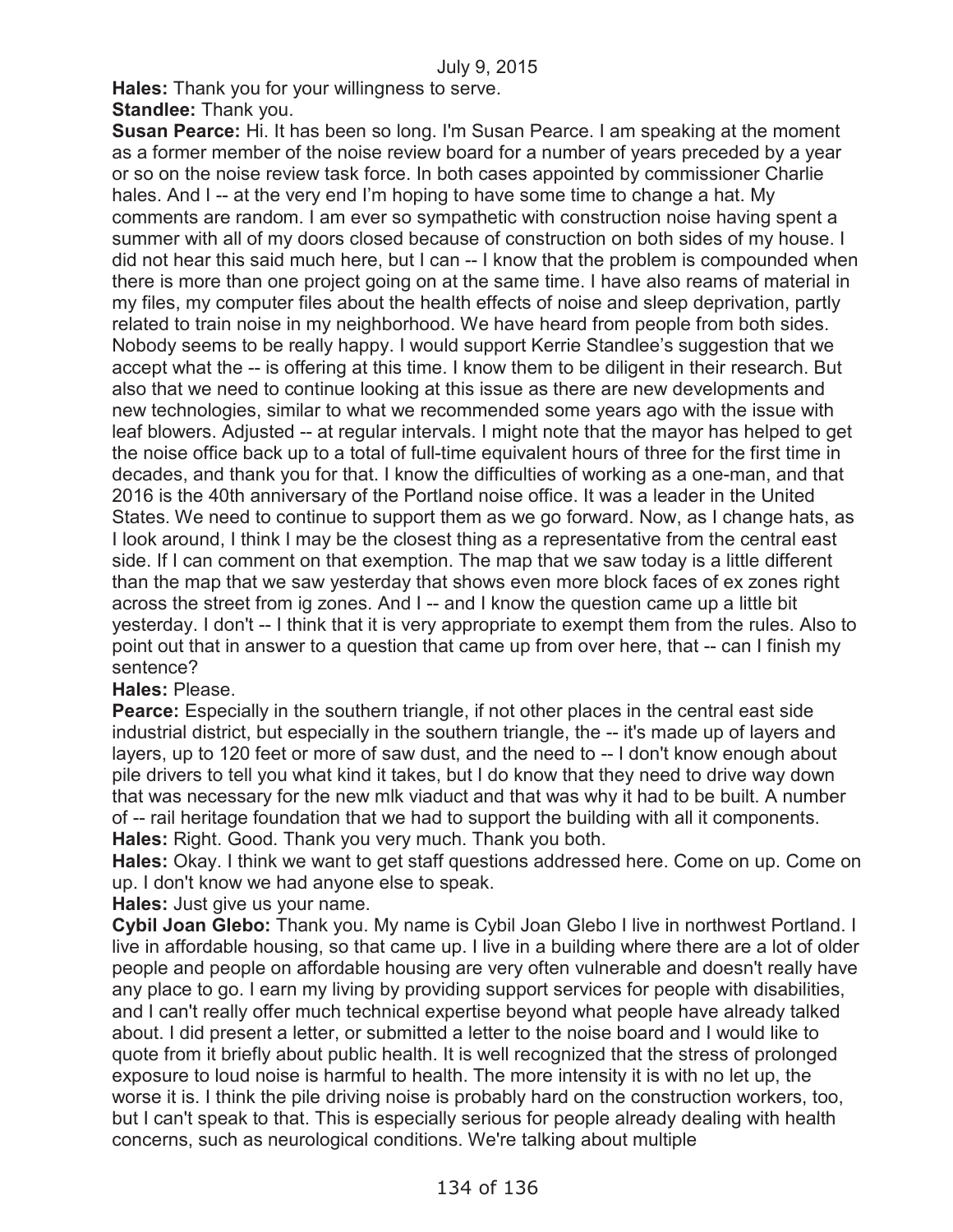sclerosis Parkinson's, autism, high blood pressure, hearing disorders, I have a hearing sensitivity, migraines, cancer, anybody preparing for or recovering from surgery, anybody with ptsd or similar conditions. Surely everyone knows someone who is experiencing some of this. Anybody who needs to heal, rest, study or work at home would be adversely affected. How about people who work a split shift or night shift and have to sleep during the day. I have a hear sensitivity -- I carry around construction worker headphones to wear. I don't know what pile driving would do to me. I would probably have to go somewhere. A lot of people can't afford to escape from it. And Portland is known for live ability. And I understand that we have a risk for earthquakes and that this is a very serious matter. I should say this probably, I was in Santa Cruz at the time of the 7.1. The town collapsed. It was river -- you know, what they call liquefaction land there is a seven, an eight, a nine, is pile driving really going to solve this problem. And what about in the meantime, the effect on the health of the people dealing with it? I understand there are costs involved. What about the cost of the health of the person who is undergoing chemotherapy and is trying to survive. So, you know, I know this is controversial, and it - there are -- there is a lot to be said on both sides. I'm here to speak for the people who perhaps are not here to speak for themselves such as some of the people that I work with. And some of the people who are my neighbors. I guess that's really all I have to say. I do appreciate -- I appreciate the opportunity to come and say this and that people are giving an ear to all of us. Thank you very much.

**Hales:** Thanks very much.

**Glebo:** You're welcome.

**Fritz:** Given the late hour --

**Hales:** Might want to continue.

**Fritz:** Yes.

**Hales:** I think that is a great idea. I think we should continue this a week to give the council a chance to get questions answered and we might want to take up an amendment. If we are going to make the change that I described or any other changes --

**Fritz:** One of the reasons I am -- the office of neighborhood involvement to delve more deeply into the issue. One of the changes proposing to take away appeals to city council which then will limits -- limits our ability to hear some of these concerns. That was why we raised it. I think there is actually several issues within the testimony that we heard today and potentially improvements that we might want to make. We could send it back to the - put it back -- continue it --

**Hales:** Continue it. We had the hearing. Heard from people. We have questions to address. If we can continue this until next week --

**Fritz:** I would prefer a little more time.

**Hales:** You and I are both going to be gone.

**Fritz:** I will not be gone until the end of July. I could do work with folks who have been here today to get more information and look at other amendments that I might want to propose. **Hales:** Why don't we continue this for two weeks? I won't be here. But -- so that might be a problem.

**Fritz:** Such a task master. Other things that I have planned for the next two weeks.

**Hales:** Maybe I won't go out of town then. I don't want to continue it to the 29th -- we can just continue it indefinitely and let you work on it and reschedule it.

**Fritz:** I would appreciate that. Thank you. Of course I will do that in collaboration --**Saltzman:** My only point, there are people -- people want us to -- impacted by this.

**Hales:** I don't want to continue it indefinitely with a sense that we're not going to come back to it. Let's set it for July 29th. And then that we will have the prerogative of holding it